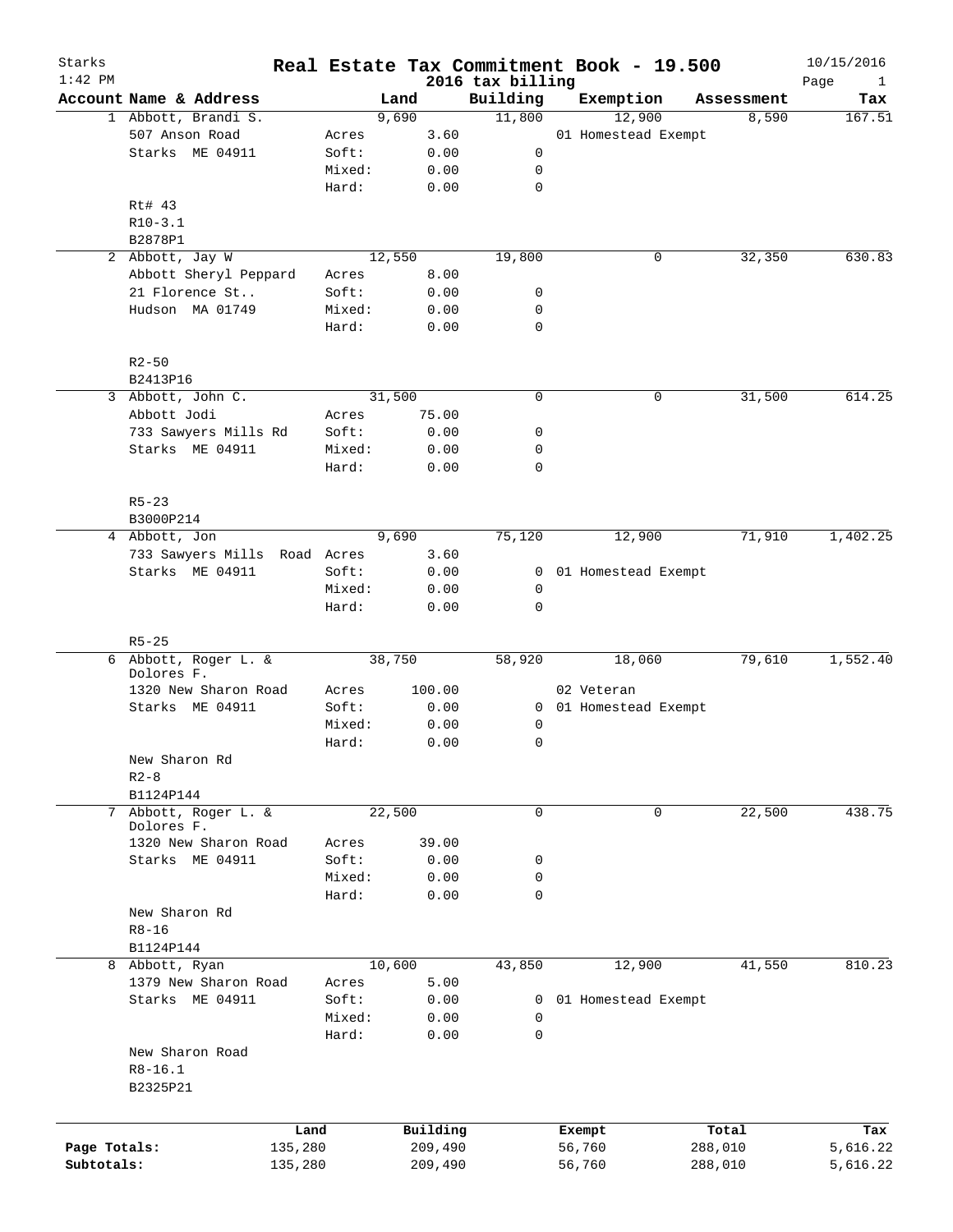| Starks    |                                                                            |                 |        |              |                  | Real Estate Tax Commitment Book - 19.500 |            | 10/15/2016 |
|-----------|----------------------------------------------------------------------------|-----------------|--------|--------------|------------------|------------------------------------------|------------|------------|
| $1:42$ PM |                                                                            |                 |        |              | 2016 tax billing |                                          |            | Page<br>2  |
|           | Account Name & Address                                                     |                 | Land   |              | Building         | Exemption                                | Assessment | Tax        |
|           | 72 Adams, Christine M.                                                     |                 | 53,000 |              | 124,320          | 12,900                                   | 164,420    | 3,206.19   |
|           | Adams, Scot L.                                                             | Acres           |        | 157.00       |                  |                                          |            |            |
|           | 544 Anson Road                                                             | Soft:           |        | 0.00<br>0.00 | 0                | 0 01 Homestead Exempt                    |            |            |
|           | Starks ME 04911                                                            | Mixed:<br>Hard: |        | 0.00         | 0                |                                          |            |            |
|           |                                                                            |                 |        |              |                  |                                          |            |            |
|           | $R11-5$                                                                    |                 |        |              |                  |                                          |            |            |
|           | B4347P133 12/06/2010 B1724P254                                             |                 |        |              |                  |                                          |            |            |
|           | 10 Adams, Fayelene J.                                                      |                 | 4,080  |              | $\mathbf 0$      | 0                                        | 4,080      | 79.56      |
|           | 226 Beans Corner Road                                                      | Acres           |        | 0.34         |                  |                                          |            |            |
|           | New Sharon ME 04955                                                        | Soft:           |        | 0.00         | 0                |                                          |            |            |
|           |                                                                            | Mixed:          |        | 0.00         | 0                |                                          |            |            |
|           |                                                                            | Hard:           |        | 0.00         | 0                |                                          |            |            |
|           | Beans Corner Rd                                                            |                 |        |              |                  |                                          |            |            |
|           | $R1-12$                                                                    |                 |        |              |                  |                                          |            |            |
|           | B2769P63                                                                   |                 |        |              |                  |                                          |            |            |
|           | 12 Adams, Robert W. &<br>Jeanette G.                                       |                 | 4,670  |              | $\mathbf 0$      | 0                                        | 4,670      | 91.07      |
|           | 312 Starks Road                                                            | Acres           |        | 35.00        |                  |                                          |            |            |
|           | New Sharon ME 04955                                                        | Soft:           |        | 0.00         | 0                |                                          |            |            |
|           |                                                                            | Mixed:          |        | 0.00         | 0                |                                          |            |            |
|           |                                                                            | Hard:           |        | 35.00        | 3,763            |                                          |            |            |
|           | Between 134 & Brann<br>Mills                                               |                 |        |              |                  |                                          |            |            |
|           | $R1 - 15$                                                                  |                 |        |              |                  |                                          |            |            |
|           | B868P410                                                                   |                 |        |              |                  |                                          |            |            |
|           | 13 Adams, Robert W. &<br>Jeanette G.                                       |                 | 12,850 |              | $\mathbf 0$      | 0                                        | 12,850     | 250.58     |
|           | 312 Starks Road                                                            | Acres           |        | 10.00        |                  |                                          |            |            |
|           | New Sharon ME 04955                                                        | Soft:           |        | 0.00         | 0                |                                          |            |            |
|           |                                                                            | Mixed:          |        | 0.00         | 0                |                                          |            |            |
|           |                                                                            | Hard:           |        | 0.00         | 0                |                                          |            |            |
|           | Young Road                                                                 |                 |        |              |                  |                                          |            |            |
|           | $R1 - 15.1$                                                                |                 |        |              |                  |                                          |            |            |
|           | B2055P89                                                                   |                 |        |              |                  |                                          |            |            |
|           | 655 Ainslie, Debra                                                         |                 | 8,650  |              | 2,400            | 0                                        | 11,050     | 215.48     |
|           | 44 Pond Road                                                               | Acres           |        | 2.00         |                  |                                          |            |            |
|           | Sidney ME 04330                                                            | Soft:           |        | 0.00         | $\mathbf{0}$     |                                          |            |            |
|           |                                                                            | Mixed:          |        | 0.00         | 0                |                                          |            |            |
|           |                                                                            | Hard:           |        | 0.00         | 0                |                                          |            |            |
|           | River Rd                                                                   |                 |        |              |                  |                                          |            |            |
|           | $R8 - 26$                                                                  |                 |        |              |                  |                                          |            |            |
|           | B4621P70 01/22/2013 B4364P339 01/31/2011 B3789P336<br>11/07/2006 B2035P239 |                 |        |              |                  |                                          |            |            |
|           | 401 Ainslie, Debra                                                         |                 | 7,160  |              | 0                | 0                                        | 7,160      | 139.62     |
|           | 44 Pond Road                                                               | Acres           |        | 0.80         |                  |                                          |            |            |
|           | Sidney ME 04330                                                            | Soft:           |        | 0.00         | 0                |                                          |            |            |
|           |                                                                            | Mixed:          |        | 0.00         | 0                |                                          |            |            |
|           |                                                                            | Hard:           |        | 0.00         | 0                |                                          |            |            |
|           |                                                                            |                 |        |              |                  |                                          |            |            |
|           | $R8 - 24$                                                                  |                 |        |              |                  |                                          |            |            |
|           | B4481P265 01/09/2012 B3870P88 06/21/2007 B802P683                          |                 |        |              |                  |                                          |            |            |

|              | Land    | Building | Exempt | Total   | Tax      |
|--------------|---------|----------|--------|---------|----------|
| Page Totals: | 90,410  | 126,720  | 12,900 | 204,230 | 3,982.50 |
| Subtotals:   | 225,690 | 336,210  | 69,660 | 492,240 | 9,598.72 |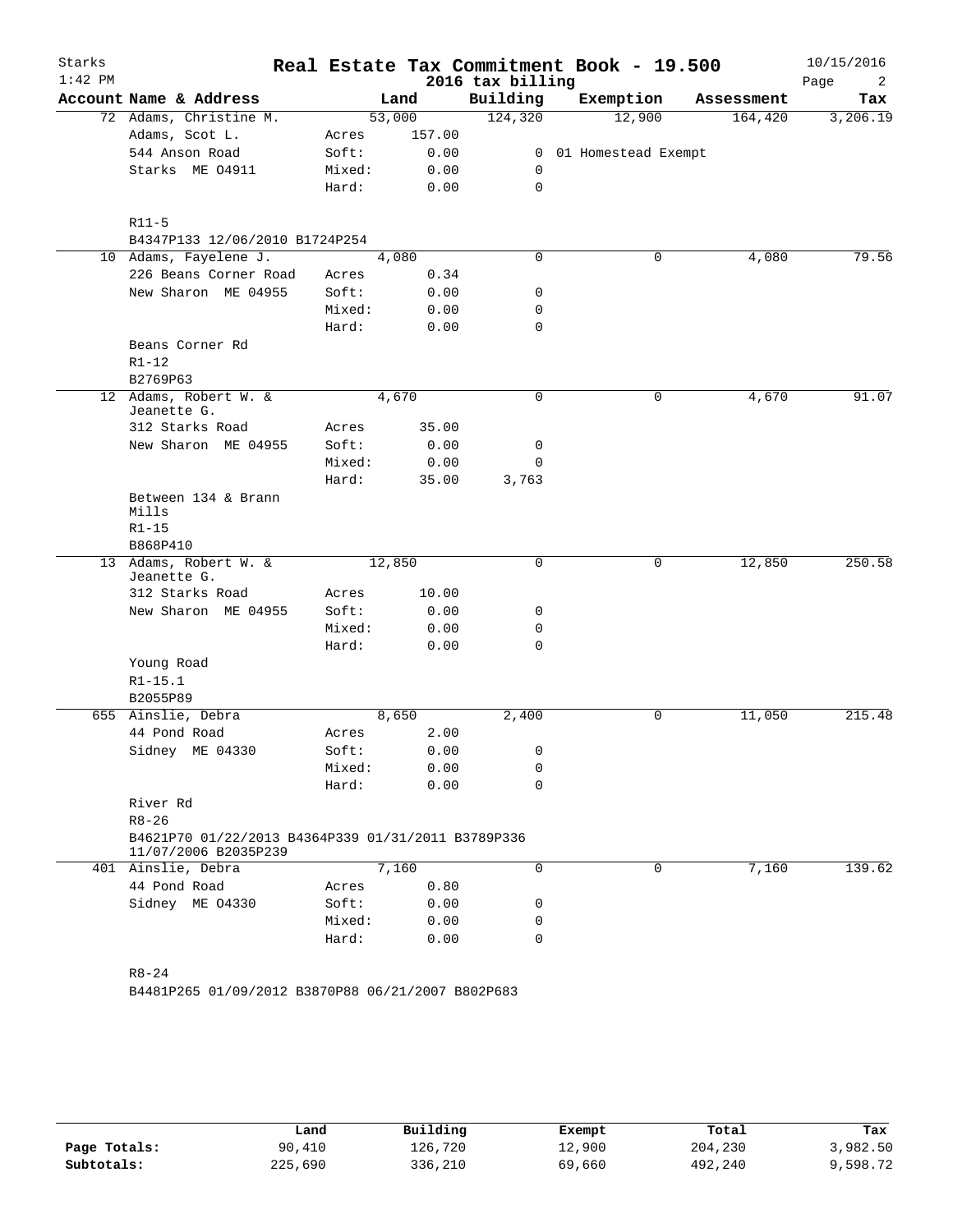| Starks       |                         |         |          |                              | Real Estate Tax Commitment Book - 19.500 |             | 10/15/2016       |
|--------------|-------------------------|---------|----------|------------------------------|------------------------------------------|-------------|------------------|
| $1:42$ PM    | Account Name & Address  |         | Land     | 2016 tax billing<br>Building | Exemption                                | Assessment  | Page<br>3<br>Tax |
|              | 18 Ames, Peter E.       |         | 11,310   | 6,920                        |                                          | $\Omega$    | 355.49<br>18,230 |
|              | Ames Roxanne M.         | Acres   | 6.09     |                              |                                          |             |                  |
|              | 1326 Main St.           | Soft:   | 0.00     | 0                            |                                          |             |                  |
|              | Readfield ME 04355      | Mixed:  | 0.00     | 0                            |                                          |             |                  |
|              |                         | Hard:   | 0.00     | 0                            |                                          |             |                  |
|              |                         |         |          |                              |                                          |             |                  |
|              | West Mills Rd           |         |          |                              |                                          |             |                  |
|              | $R7 - 11.3$             |         |          |                              |                                          |             |                  |
|              | B2456P349               |         |          |                              |                                          |             |                  |
| 19           | Anger Jr., Robert K.    |         | 25,500   | 16,957                       |                                          | 0           | 42,457<br>827.91 |
|              | Anger Sr. Robert K.     | Acres   | 47.00    |                              |                                          |             |                  |
|              | 249 Boston Post Rd.     | Soft:   | 0.00     | 0                            |                                          |             |                  |
|              | East Lyme CT 06333      | Mixed:  | 0.00     | 0                            |                                          |             |                  |
|              |                         | Hard:   | 0.00     | 0                            |                                          |             |                  |
|              | Locke Hill Rd           |         |          |                              |                                          |             |                  |
|              | $R2 - 24.15$            |         |          |                              |                                          |             |                  |
|              | B2778P86                |         |          |                              |                                          |             |                  |
|              | 22 Armstrong, Kenneth   |         | 23,500   | 0                            |                                          | 0           | 23,500<br>458.25 |
|              | 711 Lakewood Road       | Acres   | 43.00    |                              |                                          |             |                  |
|              | Madison ME 04950        | Soft:   | 0.00     | 0                            |                                          |             |                  |
|              |                         | Mixed:  | 0.00     | 0                            |                                          |             |                  |
|              |                         | Hard:   | 0.00     | 0                            |                                          |             |                  |
|              |                         |         |          |                              |                                          |             |                  |
|              | R11-22                  |         |          |                              |                                          |             |                  |
|              | 23 Armstrong, Kenneth R |         | 7,380    | 13,200                       |                                          | 0           | 20,580<br>401.31 |
|              | 711 Lakewood Road       | Acres   | 0.85     |                              |                                          |             |                  |
|              | Madison ME 04950        | Soft:   | 0.00     | 0                            |                                          |             |                  |
|              |                         | Mixed:  | 0.00     | 0                            |                                          |             |                  |
|              |                         | Hard:   | 0.00     | 0                            |                                          |             |                  |
|              |                         |         |          |                              |                                          |             |                  |
|              | $R11 - 21$              |         |          |                              |                                          |             |                  |
|              | B2741P205               |         |          |                              |                                          |             |                  |
|              | 711 Ashby, Deborah      |         | 8,000    | 19,500                       | 12,900                                   |             | 284.70<br>14,600 |
|              | P.O. Box 443            | Acres   | 1.00     |                              | 01 Homestead Exempt                      |             |                  |
|              | Anson ME 04911          | Soft:   | 0.00     | 0                            |                                          |             |                  |
|              |                         | Mixed:  | 0.00     | 0                            |                                          |             |                  |
|              |                         | Hard:   | 0.00     | 0                            |                                          |             |                  |
|              |                         |         |          |                              |                                          |             |                  |
|              | $R7-1.2A$               |         |          |                              |                                          |             |                  |
|              | 24 Athearn, James A. &  |         | 19,750   | 11,880                       |                                          | $\mathbf 0$ | 31,630<br>616.79 |
|              | Deborah F.              |         |          |                              |                                          |             |                  |
|              | 100 Meshacket Rd        | Acres   | 24.00    |                              |                                          |             |                  |
|              | Edgartown MA 02539      | Soft:   | 0.00     | 0                            |                                          |             |                  |
|              |                         | Mixed:  | 0.00     | 0                            |                                          |             |                  |
|              |                         | Hard:   | 0.00     | 0                            |                                          |             |                  |
|              | West Mills Rd.          |         |          |                              |                                          |             |                  |
|              | $R3 - 12$               |         |          |                              |                                          |             |                  |
|              | B812P665                |         |          |                              |                                          |             |                  |
|              | 25 Athenian, Gary       |         | 17,750   | 13,320                       | 12,900                                   |             | 18,170<br>354.32 |
|              | 164 Dill Road           | Acres   | 16.00    |                              |                                          |             |                  |
|              | Starks ME 04911         | Soft:   | 0.00     | 0                            | 01 Homestead Exempt                      |             |                  |
|              |                         | Mixed:  | 0.00     | 0                            |                                          |             |                  |
|              |                         | Hard:   | 0.00     | 0                            |                                          |             |                  |
|              | Dill Rd.                |         |          |                              |                                          |             |                  |
|              | $R12-6$                 |         |          |                              |                                          |             |                  |
|              | B1992P161               |         |          |                              |                                          |             |                  |
|              |                         |         |          |                              |                                          |             |                  |
|              |                         |         |          |                              |                                          |             |                  |
|              |                         |         |          |                              |                                          |             |                  |
|              |                         | Land    | Building |                              | Exempt                                   | Total       | Tax              |
| Page Totals: |                         | 113,190 | 81,777   |                              | 25,800                                   | 169,167     | 3,298.77         |
| Subtotals:   |                         | 338,880 | 417,987  |                              | 95,460                                   | 661,407     | 12,897.49        |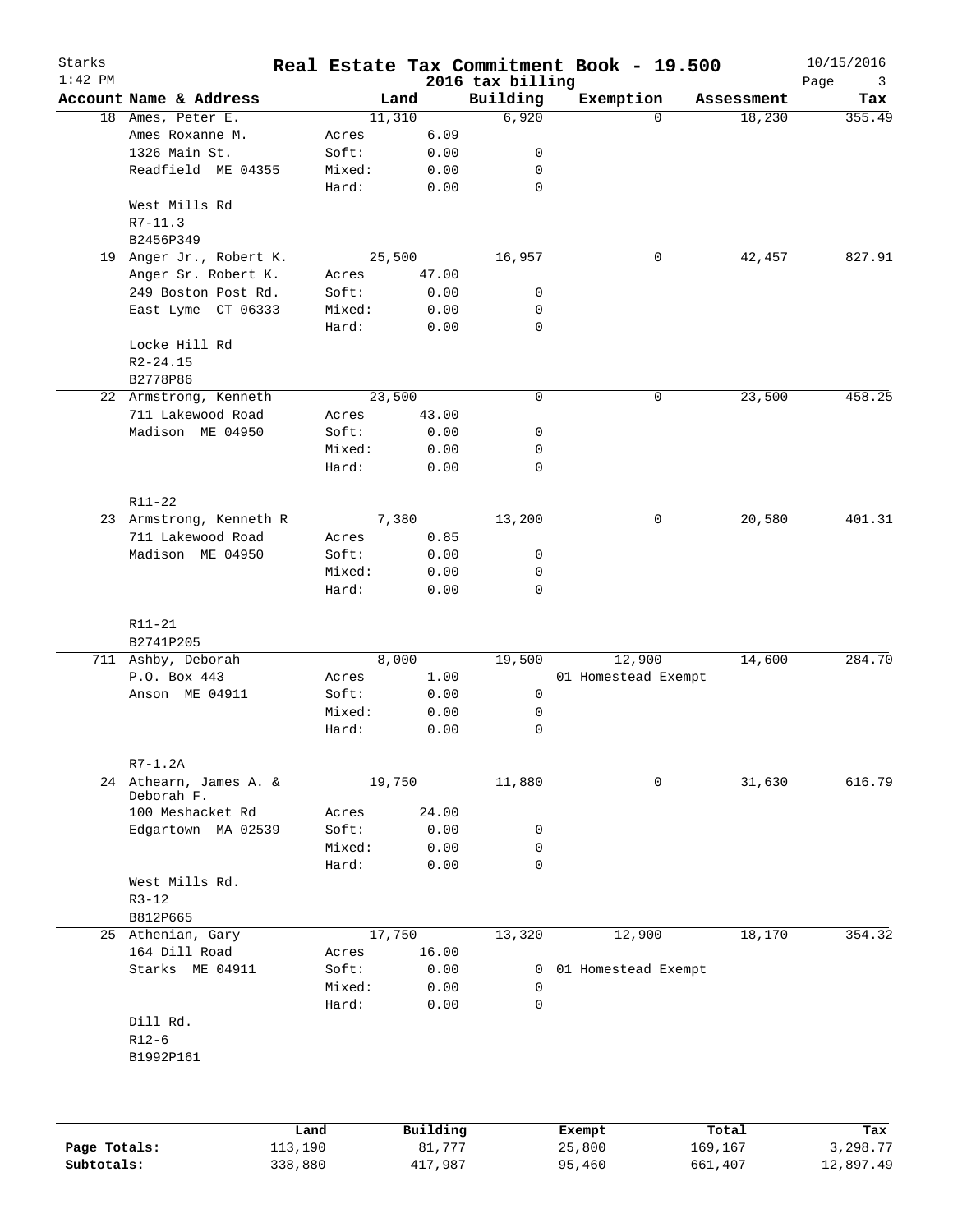| Starks    |                                               |                |        |       |                  | Real Estate Tax Commitment Book - 19.500 |            | 10/15/2016 |
|-----------|-----------------------------------------------|----------------|--------|-------|------------------|------------------------------------------|------------|------------|
| $1:42$ PM |                                               |                |        |       | 2016 tax billing |                                          |            | Page<br>4  |
|           | Account Name & Address                        |                | Land   |       | Building         | Exemption                                | Assessment | Tax        |
|           | 26 Atwood, John T. and<br>Meader, Twilight G. |                | 3,840  |       | 13,320           | 12,900                                   | 4,260      | 83.07      |
|           | 33 Chicken Street                             | Acres          |        | 0.23  |                  |                                          |            |            |
|           | Starks ME 04911                               | Soft:          |        | 0.00  | 0                | 01 Homestead Exempt                      |            |            |
|           |                                               | Mixed:         |        | 0.00  | 0                |                                          |            |            |
|           |                                               | Hard:          |        | 0.00  | $\mathbf 0$      |                                          |            |            |
|           | Chicken St.                                   |                |        |       |                  |                                          |            |            |
|           | $U2-20$                                       |                |        |       |                  |                                          |            |            |
|           | B1163P27                                      |                |        |       |                  |                                          |            |            |
|           | 28 Aube, Edwin L. &<br>Lorraine M.            |                | 27,250 |       | 50,040           | 12,900                                   | 64,390     | 1,255.61   |
|           | 52 Lynds Road                                 | Acres          |        | 54.00 |                  |                                          |            |            |
|           | Starks ME 04911                               | Soft:          |        | 0.00  | 0                | 01 Homestead Exempt                      |            |            |
|           |                                               | Mixed:         |        | 0.00  | 0                |                                          |            |            |
|           |                                               | Hard:          |        | 0.00  | $\mathbf 0$      |                                          |            |            |
|           | Rt.43 Madison Rd.                             |                |        |       |                  |                                          |            |            |
|           | R11-13                                        |                |        |       |                  |                                          |            |            |
|           | B987P290                                      |                |        |       |                  |                                          |            |            |
| 27        | Aube, Edwin L. &<br>Lorraine M.               |                | 25,750 |       | 0                | 0                                        | 25,750     | 502.13     |
|           | 52 Lynds Road                                 | Acres          |        | 52.00 |                  |                                          |            |            |
|           | Starks ME 04911                               | Soft:          |        | 0.00  | 0                |                                          |            |            |
|           |                                               | Mixed:         |        | 0.00  | 0                |                                          |            |            |
|           |                                               | Hard:          |        | 0.00  | $\mathbf 0$      |                                          |            |            |
|           | Rt.43 Madison Rd.<br>$R11 - 14$               |                |        |       |                  |                                          |            |            |
|           | B987P290                                      |                | 11,830 |       | $\mathbf 0$      | $\mathbf 0$                              |            | 230.69     |
|           | 14 Ayotte, Pierre<br>286 Blackwell Hill Rd    |                |        | 8.43  |                  |                                          | 11,830     |            |
|           | Madison Me 04950                              | Acres<br>Soft: |        | 0.00  | 0                |                                          |            |            |
|           |                                               | Mixed:         |        | 0.00  | 0                |                                          |            |            |
|           |                                               | Hard:          |        | 0.00  | 0                |                                          |            |            |
|           |                                               |                |        |       |                  |                                          |            |            |
|           | $R3 - 41.3$                                   |                |        |       |                  |                                          |            |            |
|           | B4242P223 09/28/2009 B3344P81                 |                |        |       |                  |                                          |            |            |
|           | 496 Ayotte, Pierre                            |                | 9,300  |       | $\Omega$         | 0                                        | 9,300      | 181.35     |
|           | 286 Blackwell Hill Rd                         | Acres          |        | 3.00  |                  |                                          |            |            |
|           | Madison Me 04950                              | Soft:          |        | 0.00  | 0                |                                          |            |            |
|           |                                               | Mixed:         |        | 0.00  | 0                |                                          |            |            |
|           |                                               | Hard:          |        | 0.00  | 0                |                                          |            |            |
|           | Doyen Road<br>$R2 - 44$                       |                |        |       |                  |                                          |            |            |
|           | B4242P222 11/30/2009 B2166P156                |                |        |       |                  |                                          |            |            |
|           | 30 Baker, Michael L                           |                | 3,740  |       | 0                | 0                                        | 3,740      | 72.93      |
|           | Baker Carol A.                                | Acres          |        | 34.30 |                  |                                          |            |            |
|           | 899 New Vineyard Rd.                          | Soft:          |        | 0.00  |                  |                                          |            |            |
|           | New Vineyard Me 04956                         | Mixed:         |        | 34.30 | 0                |                                          |            |            |
|           |                                               | Hard:          |        | 0.00  | 3,510<br>0       |                                          |            |            |
|           | Ind Line & Chick. St.                         |                |        |       |                  |                                          |            |            |
|           | $R4 - 12$                                     |                |        |       |                  |                                          |            |            |
|           | B2692P346                                     |                |        |       |                  |                                          |            |            |
|           |                                               |                |        |       |                  |                                          |            |            |

|              | Land    | Building | Exempt  | Total   | Tax         |
|--------------|---------|----------|---------|---------|-------------|
| Page Totals: | 81,710  | 63,360   | 25,800  | 119,270 | 2,325.78    |
| Subtotals:   | 420,590 | 481,347  | 121,260 | 780,677 | 15, 223, 27 |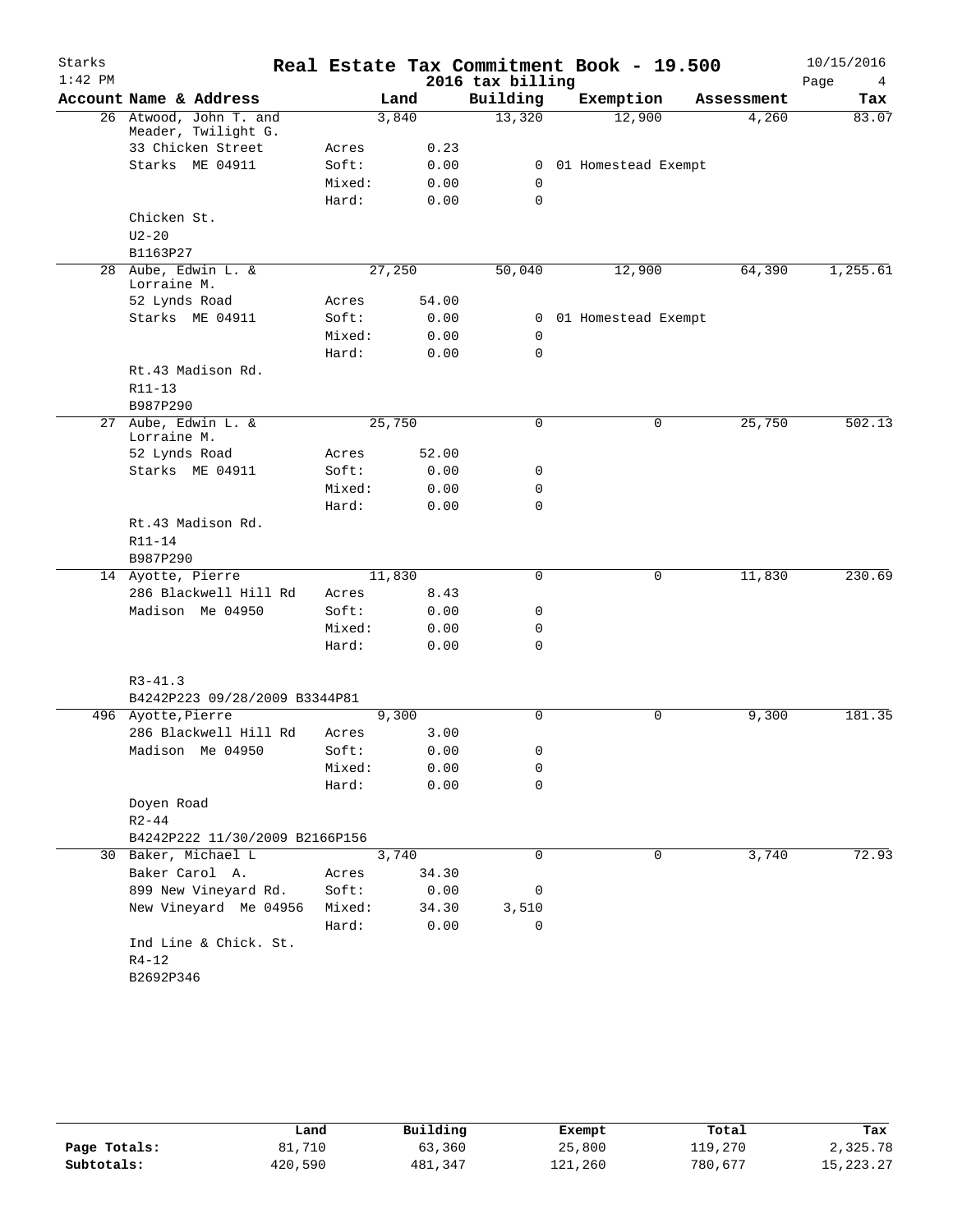| Starks<br>$1:42$ PM |                                                     |         |        |        |          | 2016 tax billing |         | Real Estate Tax Commitment Book - 19.500 |             | 10/15/2016<br>Page<br>5 |
|---------------------|-----------------------------------------------------|---------|--------|--------|----------|------------------|---------|------------------------------------------|-------------|-------------------------|
|                     | Account Name & Address                              |         |        | Land   |          | Building         |         | Exemption                                | Assessment  | Tax                     |
|                     | 36 Bastarache, Marie                                |         |        | 8,500  |          | $\mathbf 0$      |         | $\Omega$                                 | 8,500       | 165.75                  |
|                     | 26 Woodbridge Ave                                   |         | Acres  |        | 3.30     |                  |         |                                          |             |                         |
|                     | E. Hartford CT 06108                                |         | Soft:  |        | 0.00     | 0                |         |                                          |             |                         |
|                     |                                                     |         | Mixed: |        | 0.00     | $\mathbf 0$      |         |                                          |             |                         |
|                     |                                                     |         | Hard:  |        | 0.00     | $\mathbf 0$      |         |                                          |             |                         |
|                     | Madison Rd & Rt 43                                  |         |        |        |          |                  |         |                                          |             |                         |
|                     | $R8 - 30$                                           |         |        |        |          |                  |         |                                          |             |                         |
|                     | B787P17                                             |         |        |        |          |                  |         |                                          |             |                         |
|                     | 577 Bavolar, James R.                               |         |        | 13,530 |          | 13,225           |         | 0                                        | 26,755      | 521.72                  |
|                     | 1966 7th Avenue, #8                                 |         |        |        | 9.50     |                  |         |                                          |             |                         |
|                     | New York City NY 10026 Soft:                        |         | Acres  |        | 0.00     | 0                |         |                                          |             |                         |
|                     |                                                     |         |        |        |          |                  |         |                                          |             |                         |
|                     |                                                     |         | Mixed: |        | 0.00     | 0                |         |                                          |             |                         |
|                     |                                                     |         | Hard:  |        | 0.00     | $\mathbf 0$      |         |                                          |             |                         |
|                     |                                                     |         |        |        |          |                  |         |                                          |             |                         |
|                     | $R5 - 31$                                           |         |        |        |          |                  |         |                                          |             |                         |
|                     | B4282P220 05/21/2010 B3754P304 10/04/2006 B1033P170 |         |        |        |          |                  |         |                                          |             |                         |
| 779                 | Bay Communications II<br><b>LLC</b>                 |         |        |        | 0        | 204,000          |         | 0                                        | 204,000     | 3,978.00                |
|                     | Att: Vincent Granese                                |         |        |        |          |                  |         |                                          |             |                         |
|                     | 391 Oakland Street                                  |         |        |        |          |                  |         |                                          |             |                         |
|                     | Second Floor                                        |         |        |        |          |                  |         |                                          |             |                         |
|                     | Mansfield MA 02048                                  |         |        |        |          |                  |         |                                          |             |                         |
|                     |                                                     |         |        |        |          |                  |         |                                          |             |                         |
|                     |                                                     |         |        |        |          |                  |         |                                          |             |                         |
|                     | R2 530N                                             |         |        |        |          |                  |         |                                          |             |                         |
|                     | 40 Beach, John G. &<br>Sabrina P.                   |         |        | 38,750 |          | $\mathbf 0$      |         | $\mathbf 0$                              | 38,750      | 755.63                  |
|                     | 130 Anson St.                                       |         | Acres  |        | 104.00   |                  |         |                                          |             |                         |
|                     | Farmington ME 04938                                 |         | Soft:  |        | 0.00     | 0                |         |                                          |             |                         |
|                     |                                                     |         | Mixed: |        | 0.00     | 0                |         |                                          |             |                         |
|                     |                                                     |         | Hard:  |        | 0.00     | $\mathbf 0$      |         |                                          |             |                         |
|                     | Beans Corner Road                                   |         |        |        |          |                  |         |                                          |             |                         |
|                     |                                                     |         |        |        |          |                  |         |                                          |             |                         |
|                     | $R1 - 13$<br>B1917P219                              |         |        |        |          |                  |         |                                          |             |                         |
|                     | 41 Beal, Barbara A.                                 |         |        | 10,450 |          | $\mathbf 0$      |         | 0                                        |             | 203.78                  |
|                     | PO Box 295                                          |         | Acres  |        | 6.30     |                  |         |                                          | 10,450      |                         |
|                     |                                                     |         |        |        |          |                  |         |                                          |             |                         |
|                     | Dexter ME 04930                                     |         | Soft:  |        | 0.00     | 0                |         |                                          |             |                         |
|                     |                                                     |         | Mixed: |        | 0.00     | 0                |         |                                          |             |                         |
|                     |                                                     |         | Hard:  |        | 0.00     | $\mathbf 0$      |         |                                          |             |                         |
|                     |                                                     |         |        |        |          |                  |         |                                          |             |                         |
|                     | $R2 - 51$                                           |         |        |        |          |                  |         |                                          |             |                         |
|                     | B2244P219                                           |         |        |        |          |                  |         |                                          |             |                         |
|                     | 42 Beaulieu, Scott H.                               |         |        | 4,310  |          | 12,900           |         | 12,900                                   | 4,310       | 84.05                   |
|                     | 45 Locke Hill Road                                  |         | Acres  |        | 0.29     |                  |         | 01 Homestead Exempt                      |             |                         |
|                     | Starks ME 04911                                     |         | Soft:  |        | 0.00     | 0                |         |                                          |             |                         |
|                     |                                                     |         | Mixed: |        | 0.00     | 0                |         |                                          |             |                         |
|                     |                                                     |         | Hard:  |        | 0.00     | $\mathbf 0$      |         |                                          |             |                         |
|                     | Locke Hill Road                                     |         |        |        |          |                  |         |                                          |             |                         |
|                     | $U2-1$                                              |         |        |        |          |                  |         |                                          |             |                         |
|                     | B4792P89 06/06/2014 B1919P342                       |         |        |        |          |                  |         |                                          |             |                         |
| 43                  | Beliveau, George B &                                |         |        | 41,200 |          | 0                |         | 0                                        | 41,200      | 803.40                  |
|                     | Pat H                                               |         |        |        |          |                  |         |                                          |             |                         |
|                     | PO Box 1227                                         |         | Acres  |        | 113.80   |                  |         |                                          |             |                         |
|                     | Rockwell NC 28138                                   |         | Soft:  |        | 0.00     | 0                |         |                                          |             |                         |
|                     |                                                     |         | Mixed: |        | 0.00     | 0                |         |                                          |             |                         |
|                     |                                                     |         | Hard:  |        | 0.00     | $\mathbf 0$      |         |                                          |             |                         |
|                     | West Mills Rd                                       |         |        |        |          |                  |         |                                          |             |                         |
|                     | $R5 - 22$                                           |         |        |        |          |                  |         |                                          |             |                         |
|                     | B846P1074                                           |         |        |        |          |                  |         |                                          |             |                         |
|                     |                                                     |         |        |        |          |                  |         |                                          |             |                         |
|                     |                                                     | Land    |        |        | Building |                  | Exempt  |                                          | Total       | Tax                     |
| Page Totals:        |                                                     | 116,740 |        |        | 230,125  |                  | 12,900  |                                          | 333,965     | 6,512.33                |
| Subtotals:          |                                                     | 537,330 |        |        | 711,472  |                  | 134,160 |                                          | 1, 114, 642 | 21,735.60               |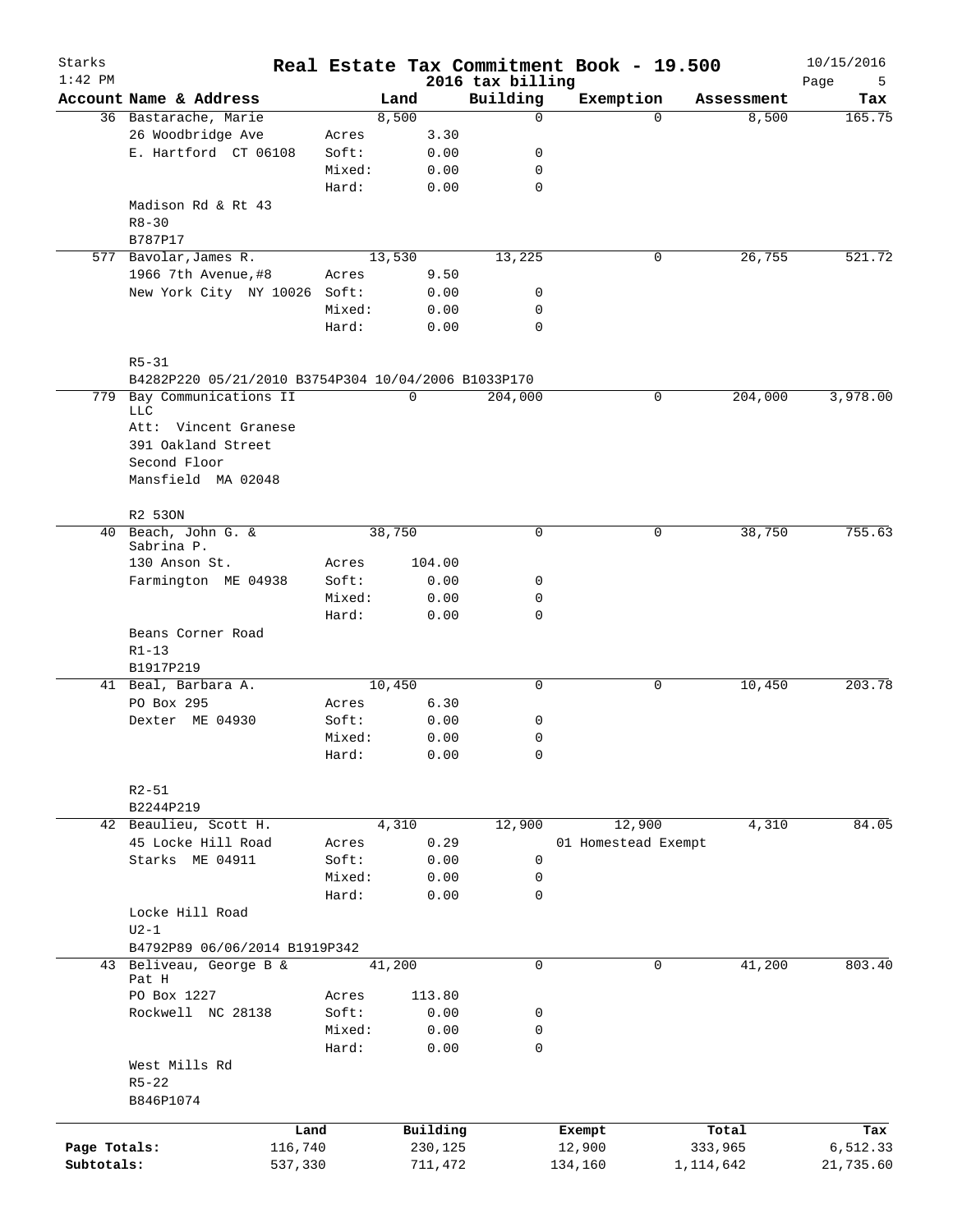| Starks<br>$1:42$ PM |                                                                                                      |         |                |        |               | Real Estate Tax Commitment Book - 19.500<br>2016 tax billing |         |                     |           |            | 10/15/2016<br>Page<br>6 |
|---------------------|------------------------------------------------------------------------------------------------------|---------|----------------|--------|---------------|--------------------------------------------------------------|---------|---------------------|-----------|------------|-------------------------|
|                     | Account Name & Address                                                                               |         |                | Land   |               | Building                                                     |         | Exemption           |           | Assessment | Tax                     |
|                     | 44 Beliveau, George B &                                                                              |         |                | 12,140 |               | $\Omega$                                                     |         | $\Omega$            |           | 12,140     | 236.73                  |
|                     | Pat H                                                                                                |         |                |        |               |                                                              |         |                     |           |            |                         |
|                     | PO Box 1227                                                                                          |         | Acres          |        | 8.90          |                                                              |         |                     |           |            |                         |
|                     | Rockwell NC 28138                                                                                    |         | Soft:          |        | 0.00          | 0                                                            |         |                     |           |            |                         |
|                     |                                                                                                      |         | Mixed:         |        | 0.00          | $\mathbf 0$<br>$\mathbf 0$                                   |         |                     |           |            |                         |
|                     | West Mills Rd                                                                                        |         | Hard:          |        | 0.00          |                                                              |         |                     |           |            |                         |
|                     | $R4 - 23.1$                                                                                          |         |                |        |               |                                                              |         |                     |           |            |                         |
|                     | B846P1075                                                                                            |         |                |        |               |                                                              |         |                     |           |            |                         |
|                     | 767 Bellefleur, Brad                                                                                 |         |                |        | $\mathbf 0$   | 15,000                                                       |         | 12,900              |           | 2,100      | 40.95                   |
|                     | 1633 New Sharon Road                                                                                 |         |                |        |               |                                                              |         | 01 Homestead Exempt |           |            |                         |
|                     | Starks ME 04911                                                                                      |         |                |        |               |                                                              |         |                     |           |            |                         |
|                     |                                                                                                      |         |                |        |               |                                                              |         |                     |           |            |                         |
|                     | <b>R8 80N</b><br>629 Bellefleur, Eileen M.                                                           |         |                | 17,200 |               | $\mathbf 0$                                                  |         | 0                   |           |            | 335.40                  |
|                     |                                                                                                      |         |                |        |               |                                                              |         |                     |           | 17,200     |                         |
|                     | Bellefleur, Craig A.<br>2745 Hollow Lane                                                             |         | Acres<br>Soft: |        | 17.80<br>0.00 | $\mathbf 0$                                                  |         |                     |           |            |                         |
|                     | Leesburg FL 34748                                                                                    |         | Mixed:         |        | 0.00          | 0                                                            |         |                     |           |            |                         |
|                     |                                                                                                      |         | Hard:          |        | 0.00          | $\mathbf 0$                                                  |         |                     |           |            |                         |
|                     | Newsharon Road                                                                                       |         |                |        |               |                                                              |         |                     |           |            |                         |
|                     | $R8 - 8$                                                                                             |         |                |        |               |                                                              |         |                     |           |            |                         |
|                     | B3917P197 09/10/2007 B2516P329                                                                       |         |                |        |               |                                                              |         |                     |           |            |                         |
|                     | 324 Bellefleur, Sarah                                                                                |         |                | 18,250 |               | 0                                                            |         | 0                   |           | 18,250     | 355.88                  |
|                     | Bellefleur, Brad                                                                                     |         | Acres          |        | 22.00         |                                                              |         |                     |           |            |                         |
|                     | 33 Nichols Street                                                                                    |         | Soft:          |        | 0.00          | 0                                                            |         |                     |           |            |                         |
|                     | Madison ME 04950                                                                                     |         | Mixed:         |        | 0.00          | 0                                                            |         |                     |           |            |                         |
|                     |                                                                                                      |         | Hard:          |        | 0.00          | $\mathbf 0$                                                  |         |                     |           |            |                         |
|                     | B4495P121 02/21/2012 B4416P118 07/20/2011 B4312P360<br>09/02/2010 B2294P343<br>46 Belmore, Thomas G. |         |                | 14,220 |               | $\mathbf 0$                                                  |         | 0                   |           | 14,220     | 277.29                  |
|                     | Belmore Tracy L.                                                                                     |         | Acres          |        | 12.10         |                                                              |         |                     |           |            |                         |
|                     | 23 Plain Street                                                                                      |         | Soft:          |        | 0.00          | 0                                                            |         |                     |           |            |                         |
|                     | West Bridgewater MA                                                                                  |         | Mixed:         |        | 0.00          | 0                                                            |         |                     |           |            |                         |
|                     | 02379                                                                                                |         | Hard:          |        | 0.00          | $\mathbf 0$                                                  |         |                     |           |            |                         |
|                     | $R1 - 42.2$                                                                                          |         |                |        |               |                                                              |         |                     |           |            |                         |
|                     | B3418P224                                                                                            |         |                |        |               |                                                              |         |                     |           |            |                         |
|                     | 564 Belyea, Charles L.                                                                               |         |                | 5,930  |               | 4,000                                                        |         | $\mathbf 0$         |           | 9,930      | 193.64                  |
|                     | 80 Anson Road                                                                                        |         | Acres          |        | 0.55          |                                                              |         |                     |           |            |                         |
|                     | Starks ME 04911                                                                                      |         | Soft:          |        | 0.00          | 0                                                            |         |                     |           |            |                         |
|                     |                                                                                                      |         | Mixed:         |        | 0.00          | $\mathbf 0$                                                  |         |                     |           |            |                         |
|                     |                                                                                                      |         | Hard:          |        | 0.00          | $\mathsf{O}$                                                 |         |                     |           |            |                         |
|                     |                                                                                                      |         |                |        |               |                                                              |         |                     |           |            |                         |
|                     | $U1-9$                                                                                               |         |                |        |               |                                                              |         |                     |           |            |                         |
|                     | B4236P69 01/29/2010 B2023P251                                                                        |         |                |        |               |                                                              |         |                     |           |            |                         |
|                     | 47 Belyea, Charles L.                                                                                |         |                | 5,310  |               | 28,080                                                       |         | 12,900              |           | 20,490     | 399.56                  |
|                     | 80 Anson Road                                                                                        |         | Acres          |        | 0.44          |                                                              |         |                     |           |            |                         |
|                     | Starks ME 04911                                                                                      |         | Soft:          |        | 0.00          | 0                                                            |         | 01 Homestead Exempt |           |            |                         |
|                     |                                                                                                      |         | Mixed:         |        | 0.00          | 0                                                            |         |                     |           |            |                         |
|                     |                                                                                                      |         | Hard:          |        | 0.00          | $\mathsf{O}$                                                 |         |                     |           |            |                         |
|                     | Rt. 43-Village                                                                                       |         |                |        |               |                                                              |         |                     |           |            |                         |
|                     | $UI-6$ , $UI-7$                                                                                      |         |                |        |               |                                                              |         |                     |           |            |                         |
|                     | B889P339                                                                                             |         |                |        |               |                                                              |         |                     |           |            |                         |
|                     |                                                                                                      | Land    |                |        | Building      |                                                              | Exempt  |                     |           | Total      | Tax                     |
| Page Totals:        |                                                                                                      | 73,050  |                |        | 47,080        |                                                              | 25,800  |                     | 94,330    |            | 1,839.45                |
| Subtotals:          |                                                                                                      | 610,380 |                |        | 758,552       |                                                              | 159,960 |                     | 1,208,972 |            | 23,575.05               |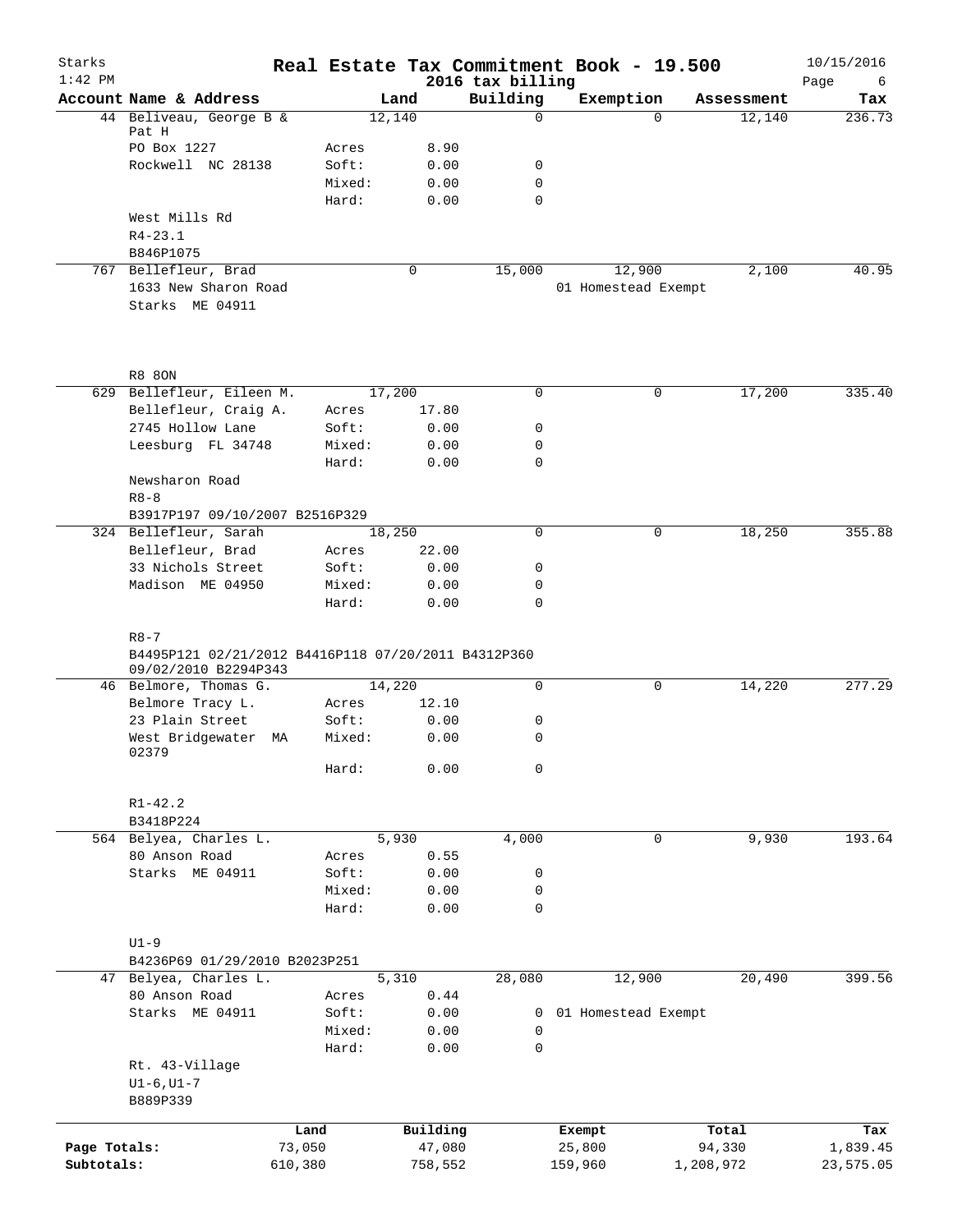| Starks<br>$1:42$ PM |                                                                  |        |          | 2016 tax billing | Real Estate Tax Commitment Book - 19.500 |            | 10/15/2016       |
|---------------------|------------------------------------------------------------------|--------|----------|------------------|------------------------------------------|------------|------------------|
|                     | Account Name & Address                                           |        | Land     | Building         | Exemption                                | Assessment | Page<br>7<br>Tax |
|                     | 533 Belyea, Charles L.                                           |        | 8,000    | 58,540           | $\Omega$                                 | 66,540     | 1,297.53         |
|                     | Belyea, Sandra L.                                                | Acres  | 1.00     |                  |                                          |            |                  |
|                     | 80 Anson Road                                                    | Soft:  | 0.00     | 0                |                                          |            |                  |
|                     | Starks ME 04911                                                  | Mixed: | 0.00     | 0                |                                          |            |                  |
|                     |                                                                  | Hard:  | 0.00     | $\mathbf 0$      |                                          |            |                  |
|                     | Anson Rd.<br>$R7 - 7.1$                                          |        |          |                  |                                          |            |                  |
|                     | B4727P304 10/31/2013 B2815P225                                   |        |          |                  |                                          |            |                  |
|                     | 49 Benoit Family Lands LLC                                       |        | 2,670    | $\Omega$         | 0                                        | 2,670      | 52.07            |
|                     | 28 Ridge Hill Rd.                                                | Acres  | 20.00    |                  |                                          |            |                  |
|                     | N.Smithfield RI 02896                                            | Soft:  | 0.00     | 0                |                                          |            |                  |
|                     |                                                                  | Mixed: | 20.00    | 2,047            |                                          |            |                  |
|                     |                                                                  | Hard:  | 0.00     | $\mathbf 0$      |                                          |            |                  |
|                     | Brann Mills Road                                                 |        |          |                  |                                          |            |                  |
|                     | $R2 - 11$                                                        |        |          |                  |                                          |            |                  |
|                     | B4950P127 09/03/2015 B2180P182                                   |        |          |                  |                                          |            |                  |
|                     | 423 Benoit Family Lands LLC                                      |        | 7,850    | $\mathbf 0$      | 0                                        | 7,850      | 153.07           |
|                     | 28 Ridge Hill Rd.                                                | Acres  | 55.00    |                  |                                          |            |                  |
|                     | No. Smithfield RI<br>02896                                       | Soft:  | 0.00     | 0                |                                          |            |                  |
|                     |                                                                  | Mixed: | 44.00    | 4,503            |                                          |            |                  |
|                     |                                                                  | Hard:  | 0.00     | $\mathbf 0$      |                                          |            |                  |
|                     | Young Road                                                       |        |          |                  |                                          |            |                  |
|                     | $R1 - 17$                                                        |        |          |                  |                                          |            |                  |
|                     | B4950P127 09/03/2015 B4369P23 02/08/2011 B2524P228<br>02/08/2010 |        |          |                  |                                          |            |                  |
|                     | 51 Benoit Family Lands LLC                                       |        | 8,900    | $\mathbf 0$      | 0                                        | 8,900      | 173.55           |
|                     | 28 Ridge Hill Rd.                                                | Acres  | 67.00    |                  |                                          |            |                  |
|                     | N. Smithfield RI 02896 Soft:                                     |        | 11.00    | 1,107            |                                          |            |                  |
|                     |                                                                  | Mixed: | 42.00    | 4,298            |                                          |            |                  |
|                     |                                                                  | Hard:  | 14.00    | 1,505            |                                          |            |                  |
|                     | Brann's Mills Rd                                                 |        |          |                  |                                          |            |                  |
|                     | $R2 - 15$                                                        |        |          |                  |                                          |            |                  |
|                     | B4950P127 09/03/2015 B2746P169                                   |        |          |                  |                                          |            |                  |
|                     | 50 Benoit Family Lands LLC                                       |        | 11,800   | 43,338           | 0                                        | 55,138     | 1,075.19         |
|                     | 28 Ridge Hill Rd.                                                | Acres  | 14.00    |                  |                                          |            |                  |
|                     | N. Smithfield RI 02896 Soft:                                     |        | 0.00     | 0                |                                          |            |                  |
|                     |                                                                  | Mixed: | 0.00     | $\cap$           |                                          |            |                  |
|                     |                                                                  | Hard:  | 9.00     | 968              |                                          |            |                  |
|                     | Brann Mills Rd                                                   |        |          |                  |                                          |            |                  |
|                     | $R2 - 12$                                                        |        |          |                  |                                          |            |                  |
|                     | B4950P127 09/03/2015 B797P1031                                   |        |          |                  |                                          |            |                  |
|                     | 48 Benoit Family Lands LLC                                       |        | 7,970    | $\Omega$         | 0                                        | 7,970      | 155.42           |
|                     | 28 Ridge Hill Rd                                                 | Acres  | 60.00    |                  |                                          |            |                  |
|                     | N. Smithfield RI 02896 Soft:                                     |        | 11.00    | 1,107            |                                          |            |                  |
|                     |                                                                  | Mixed: | 34.00    | 3,480            |                                          |            |                  |
|                     |                                                                  | Hard:  | 15.00    | 1,613            |                                          |            |                  |
|                     | Brann Mills Rd                                                   |        |          |                  |                                          |            |                  |
|                     | $R2 - 13$                                                        |        |          |                  |                                          |            |                  |
|                     | B4950P127 09/03/2015 B797P1032                                   |        |          |                  |                                          |            |                  |
|                     | 68 Benson, Eric R                                                |        | 7,390    | 64,073           | 0                                        | 71,463     | 1,393.53         |
|                     | Benson, Catherine M                                              | Acres  | 1.60     |                  |                                          |            |                  |
|                     | 1202 Poplar Hill Rd.                                             | Soft:  | 0.00     | 0                |                                          |            |                  |
|                     | Baltimore MD 21210                                               | Mixed: | 0.00     | 0                |                                          |            |                  |
|                     |                                                                  | Hard:  | 0.00     | $\mathbf 0$      |                                          |            |                  |
|                     | West Mills Rd.                                                   |        |          |                  |                                          |            |                  |
|                     | $R4 - 28$                                                        |        |          |                  |                                          |            |                  |
|                     | B4147P141 06/11/2009 B3881P46 07/17/2007 B1358P242               |        |          |                  |                                          |            |                  |
|                     | Land                                                             |        | Building |                  | Exempt                                   | Total      | Tax              |
| Page Totals:        | 54,580                                                           |        | 165,951  |                  | $\mathsf{O}$                             | 220,531    | 4,300.36         |
| Subtotals:          | 664,960                                                          |        | 924,503  |                  | 159,960                                  | 1,429,503  | 27,875.41        |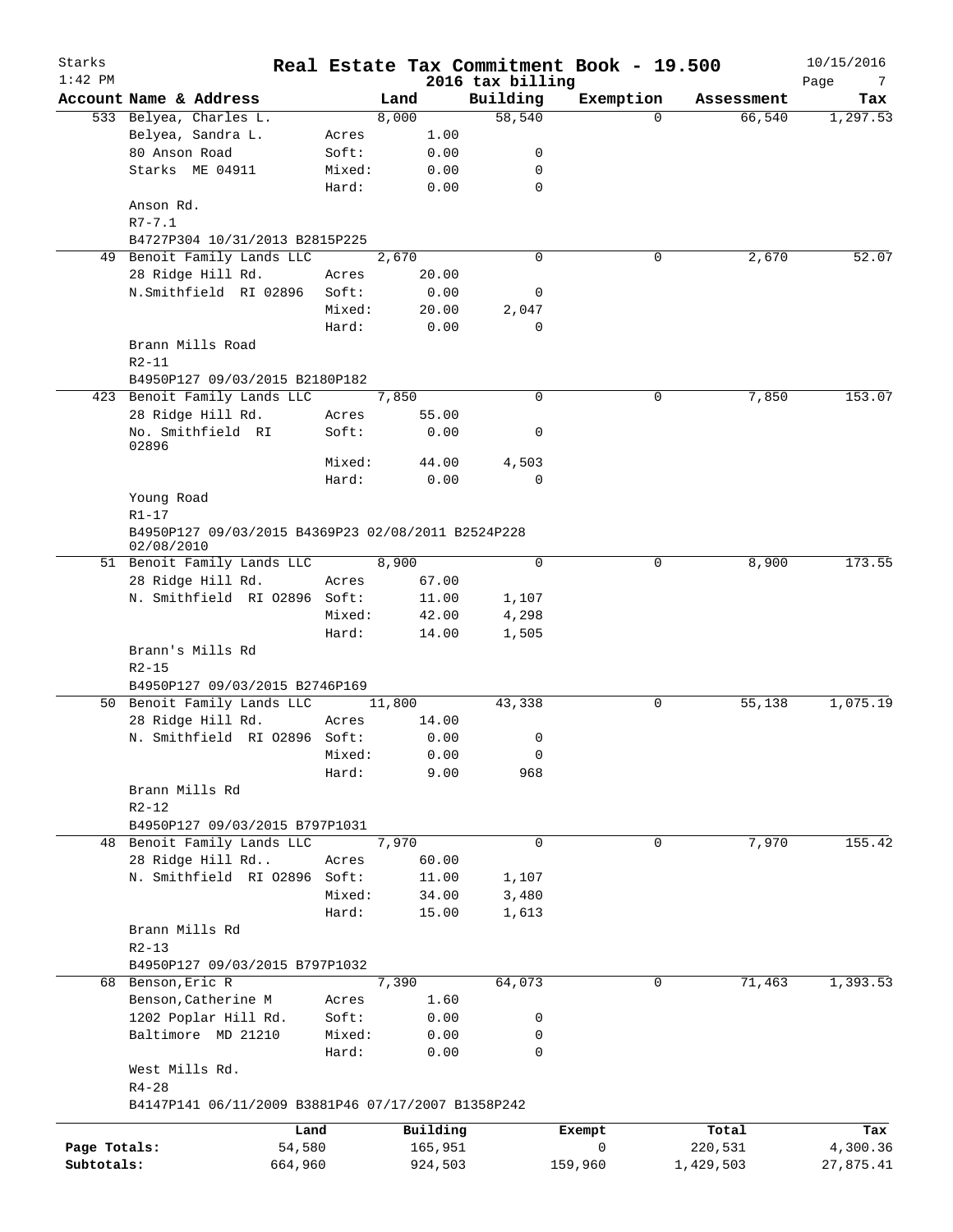| Starks<br>$1:42$ PM |                                                    |         |           |                              | Real Estate Tax Commitment Book - 19.500 |            | 10/15/2016       |
|---------------------|----------------------------------------------------|---------|-----------|------------------------------|------------------------------------------|------------|------------------|
|                     | Account Name & Address                             |         | Land      | 2016 tax billing<br>Building | Exemption                                | Assessment | Page<br>8<br>Tax |
|                     | 52 Benton, Jonathon A.                             |         | 8,140     | 40,590                       | $\Omega$                                 | 48,730     | 950.24           |
|                     | Benton Shelia M.                                   | Acres   | 2.75      |                              |                                          |            |                  |
|                     | 19 Sheridan Ave.                                   | Soft:   | 0.00      | 0                            |                                          |            |                  |
|                     | Rochester NH 03867                                 | Mixed:  | 0.00      | 0                            |                                          |            |                  |
|                     |                                                    | Hard:   | 0.00      | $\mathbf 0$                  |                                          |            |                  |
|                     | $R8 - 39.3$                                        |         |           |                              |                                          |            |                  |
|                     | 218 Berry, Frank                                   |         | 6,260     | $\mathbf 0$                  | 0                                        | 6,260      | 122.07           |
|                     | 19 Free Street                                     | Acres   | 0.80      |                              |                                          |            |                  |
|                     | Skowhegan ME 04976                                 | Soft:   | 0.00      | 0                            |                                          |            |                  |
|                     |                                                    | Mixed:  | 0.00      | 0                            |                                          |            |                  |
|                     |                                                    | Hard:   | 0.00      | 0                            |                                          |            |                  |
|                     | $R8 - 23$                                          |         |           |                              |                                          |            |                  |
|                     | B4458P351 10/19/2011 B1655P328                     |         |           |                              |                                          |            |                  |
|                     | 74 Berto, Daniel A.                                |         | 8,590     | 39,400                       | 0                                        | 47,990     | 935.81           |
|                     | 87 Rock Ave                                        | Acres   | 1.90      |                              |                                          |            |                  |
|                     | Pawtucket RI 02861                                 | Soft:   | 0.00      | 0                            |                                          |            |                  |
|                     |                                                    | Mixed:  | 0.00      | 0                            |                                          |            |                  |
|                     |                                                    | Hard:   | 0.00      | 0                            |                                          |            |                  |
|                     | $R4 - 3.1$                                         |         |           |                              |                                          |            |                  |
|                     | B5000P1 02/10/2016 B3385P43                        |         |           |                              |                                          |            |                  |
|                     | 611 Bessey, Craig J.                               |         | 14,500    | 36,780                       | 0                                        | 51,280     | 999.96           |
|                     | 1101 New Sharon Rd                                 | Acres   | 11.00     |                              |                                          |            |                  |
|                     | Starks ME 04911                                    | Soft:   | 0.00      | 0                            |                                          |            |                  |
|                     |                                                    | Mixed:  | 0.00      | 0                            |                                          |            |                  |
|                     |                                                    | Hard:   | 0.00      | 0                            |                                          |            |                  |
|                     | 1101 New Sharon Road<br>$R1 - 40$                  |         |           |                              |                                          |            |                  |
|                     | B4807P338 07/16/2014 B3736P55 08/03/0200 B1119P195 |         |           |                              |                                          |            |                  |
|                     | 293 Bessey, Laura C.                               |         | 15,450    | 0                            | 0                                        | 15,450     | 301.27           |
|                     | 14 Field Avenue                                    | Acres   | 14.00     |                              |                                          |            |                  |
|                     | Nantucket MA 02554                                 | Soft:   | 0.00      | 0                            |                                          |            |                  |
|                     |                                                    | Mixed:  | 0.00      | 0                            |                                          |            |                  |
|                     |                                                    | Hard:   | 0.00      | 0                            |                                          |            |                  |
|                     | Thompson Bridge Road<br>$R3-1.1$                   |         |           |                              |                                          |            |                  |
|                     | B4899P112 05/01/2015 B1055P303                     |         |           |                              |                                          |            |                  |
|                     | 54 Bessey, Patty D.                                |         | 5,660     | 19,680                       | 12,900                                   | 12,440     | 242.58           |
|                     | PO Box 101                                         | Acres   | 0.50      |                              |                                          |            |                  |
|                     | Kingfield ME 04947                                 | Soft:   | 0.00      | $\mathbf{0}$                 | 01 Homestead Exempt                      |            |                  |
|                     |                                                    | Mixed:  | 0.00      | 0                            |                                          |            |                  |
|                     |                                                    | Hard:   | 0.00      | 0                            |                                          |            |                  |
|                     | Chicken St.                                        |         |           |                              |                                          |            |                  |
|                     | $U2-8$                                             |         |           |                              |                                          |            |                  |
|                     | B1408P341                                          |         |           |                              |                                          |            |                  |
|                     | 55 Bishop, John H. Jr.                             |         | 18,380    | 0                            | 0                                        | 18,380     | 358.41           |
|                     | 476 Washington St                                  | Acres   | 22.50     |                              |                                          |            |                  |
|                     | Gloucester MA 01930                                | Soft:   | 0.00      | 0                            |                                          |            |                  |
|                     |                                                    | Mixed:  | 0.00      | 0                            |                                          |            |                  |
|                     |                                                    | Hard:   | 0.00      | $\mathbf 0$                  |                                          |            |                  |
|                     | Locke Hill Rd.<br>$R2 - 58.1$<br>B929P276          |         |           |                              |                                          |            |                  |
|                     |                                                    |         |           |                              |                                          |            |                  |
|                     |                                                    | Land    | Building  |                              | Exempt                                   | Total      | Tax              |
| Page Totals:        |                                                    | 76,980  | 136,450   |                              | 12,900                                   | 200,530    | 3,910.34         |
| Subtotals:          |                                                    | 741,940 | 1,060,953 |                              | 172,860                                  | 1,630,033  | 31,785.75        |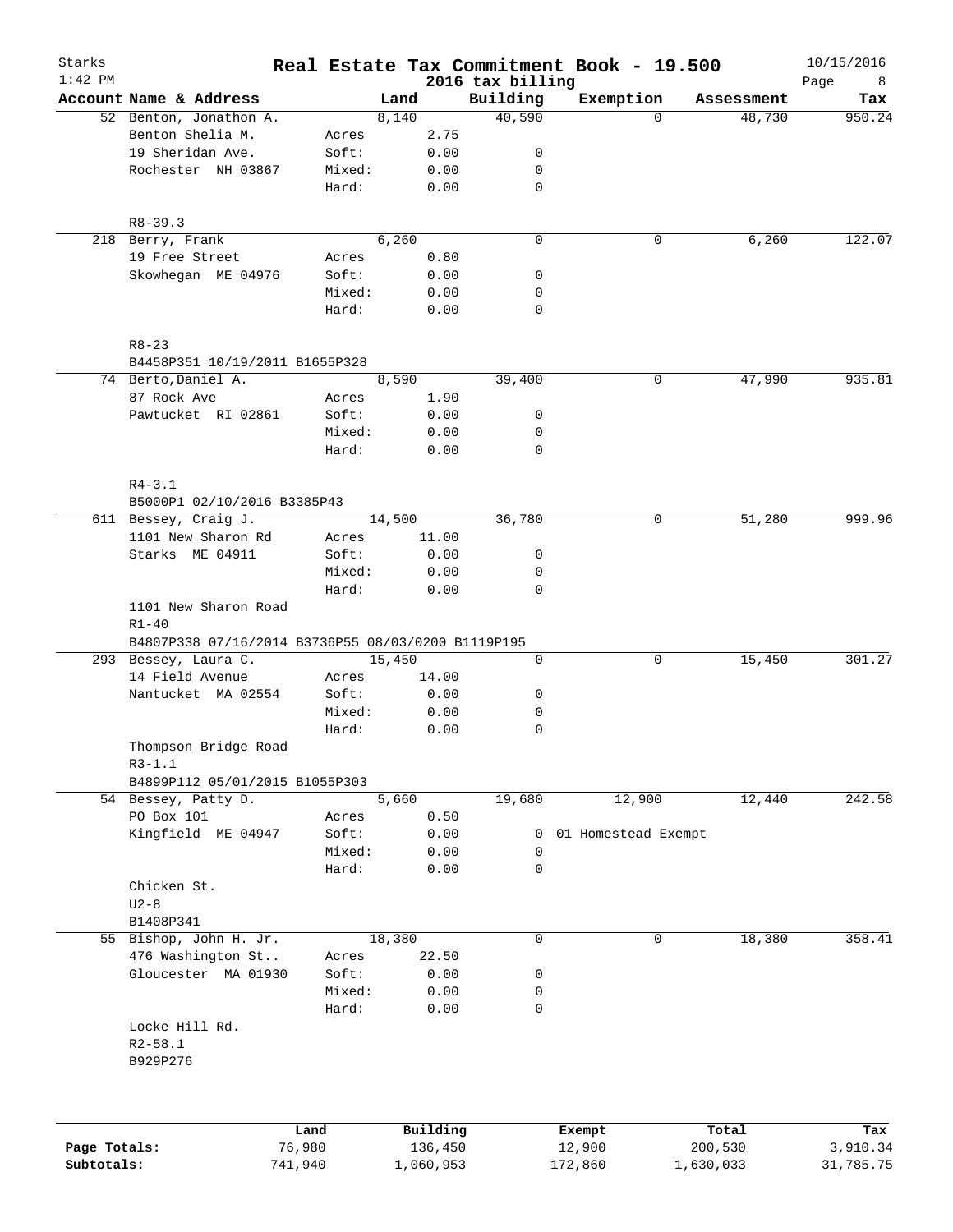| Starks<br>$1:42$ PM |                                                     |        |          | 2016 tax billing | Real Estate Tax Commitment Book - 19.500 |            | 10/15/2016<br>Page<br>9 |
|---------------------|-----------------------------------------------------|--------|----------|------------------|------------------------------------------|------------|-------------------------|
|                     | Account Name & Address                              |        | Land     | Building         | Exemption                                | Assessment | Tax                     |
|                     | 591 Bivans, David A.                                |        | 25,860   | 108,642          | 12,900                                   | 121,602    | 2,371.24                |
|                     | Bivans, Karen F.                                    | Acres  | 48.42    |                  | 01 Homestead Exempt                      |            |                         |
|                     | 110 Faulkner Hill Road                              | Soft:  | 0.00     | 0                |                                          |            |                         |
|                     | Starks ME 04911                                     | Mixed: | 0.00     | 0                |                                          |            |                         |
|                     |                                                     | Hard:  | 0.00     | $\mathbf 0$      |                                          |            |                         |
|                     | Felker Hill Road<br>$R8 - 38.1$                     |        |          |                  |                                          |            |                         |
|                     | B4544P337 07/02/2012 B3836P317 04/18/2007 B1303P344 |        |          |                  |                                          |            |                         |
|                     | 589 Bivans, David A.                                |        | 21,610   | 2,160            | 0                                        | 23,770     | 463.52                  |
|                     | Bivans, Karen F.                                    | Acres  | 35.45    |                  |                                          |            |                         |
|                     | 110 Faulkner Hill Road                              | Soft:  | 0.00     | 0                |                                          |            |                         |
|                     | Starks ME 04911                                     | Mixed: | 0.00     | 0                |                                          |            |                         |
|                     |                                                     | Hard:  | 0.00     | 0                |                                          |            |                         |
|                     | $R8 - 38.2$                                         |        |          |                  |                                          |            |                         |
|                     | B4544P337 07/02/2012 B2866P284                      |        |          |                  |                                          |            |                         |
|                     | 56 Bliss, Christine                                 |        | 17,250   | $\mathbf 0$      | 0                                        | 17,250     | 336.38                  |
|                     | 1412 Main St., Apt 3                                | Acres  | 18.00    |                  |                                          |            |                         |
|                     | West Warwick RI 02893                               | Soft:  | 0.00     | 0                |                                          |            |                         |
|                     |                                                     | Mixed: | 0.00     | 0                |                                          |            |                         |
|                     |                                                     | Hard:  | 0.00     | 0                |                                          |            |                         |
|                     | $R1 - 29.2$                                         |        |          |                  |                                          |            |                         |
|                     | B1551P244                                           |        |          |                  |                                          |            |                         |
|                     | 57 Born, Robyn                                      |        | 19,700   | $\mathbf 0$      | 0                                        | 19,700     | 384.15                  |
|                     | 168 West Auburn Road                                | Acres  | 27.80    |                  |                                          |            |                         |
|                     | Auburn ME 04210                                     | Soft:  | 0.00     | 0                |                                          |            |                         |
|                     |                                                     | Mixed: | 0.00     | 0                |                                          |            |                         |
|                     |                                                     | Hard:  | 0.00     | $\mathbf 0$      |                                          |            |                         |
|                     | $R6 - 7, R6 - 8$                                    |        |          |                  |                                          |            |                         |
|                     | B2705P9                                             |        |          |                  |                                          |            |                         |
|                     | 58 Botelho, Chester & Anna<br>$\mathsf{C}$ .        |        | 12,460   | $\mathbf 0$      | 0                                        | 12,460     | 242.97                  |
|                     | 52 Elm Lane                                         | Acres  | 9.40     |                  |                                          |            |                         |
|                     | Wales MA 01081                                      | Soft:  | 0.00     | 0                |                                          |            |                         |
|                     |                                                     | Mixed: | 0.00     | 0                |                                          |            |                         |
|                     |                                                     |        |          | 0                |                                          |            |                         |
|                     |                                                     | Hard:  | 0.00     |                  |                                          |            |                         |
|                     | Brann Mills Rd.                                     |        |          |                  |                                          |            |                         |
|                     | $R1 - 20$                                           |        |          |                  |                                          |            |                         |
|                     | 59 Bouchard, Michael                                |        | 16,262   | 7,680            | 0                                        | 23,942     | 466.87                  |
|                     | Bouchard Colette                                    | Acres  | 51.00    |                  |                                          |            |                         |
|                     | 8 Pare St.                                          | Soft:  | 0.00     | 0                |                                          |            |                         |
|                     | Waterville Me 04901                                 | Mixed: | 45.00    | 4,605            |                                          |            |                         |
|                     |                                                     | Hard:  | 0.00     | 0                |                                          |            |                         |
|                     | Dill Road                                           |        |          |                  |                                          |            |                         |
|                     | $R6 - 20$                                           |        |          |                  |                                          |            |                         |
|                     | B3280P261                                           |        |          |                  |                                          |            |                         |
|                     | 775 Bouchard, Michael J.                            |        | 1,817    | $\mathbf 0$      | 0                                        | 1,817      | 35.43                   |
|                     | Bouchard, Colette A.                                | Acres  | 17.75    |                  |                                          |            |                         |
|                     | 8 Pare Street                                       | Soft:  | 0.00     | 0                |                                          |            |                         |
|                     | Waterville ME 04901                                 | Mixed: | 17.75    | 0                |                                          |            |                         |
|                     |                                                     | Hard:  | 0.00     | 0                |                                          |            |                         |
|                     | R6 17.1                                             |        |          |                  |                                          |            |                         |
|                     | B4966P77 10/19/2015                                 |        |          |                  |                                          |            |                         |
|                     |                                                     |        |          |                  |                                          |            |                         |
|                     |                                                     | Land   | Building |                  | Exempt                                   | Total      | Tax                     |

|              | Land    | Building  | Exempt  | Total     | Tax       |
|--------------|---------|-----------|---------|-----------|-----------|
| Page Totals: | 114,959 | 118,482   | 12,900  | 220,541   | 4,300.56  |
| Subtotals:   | 856,899 | 1,179,435 | 185,760 | 1,850,574 | 36,086.31 |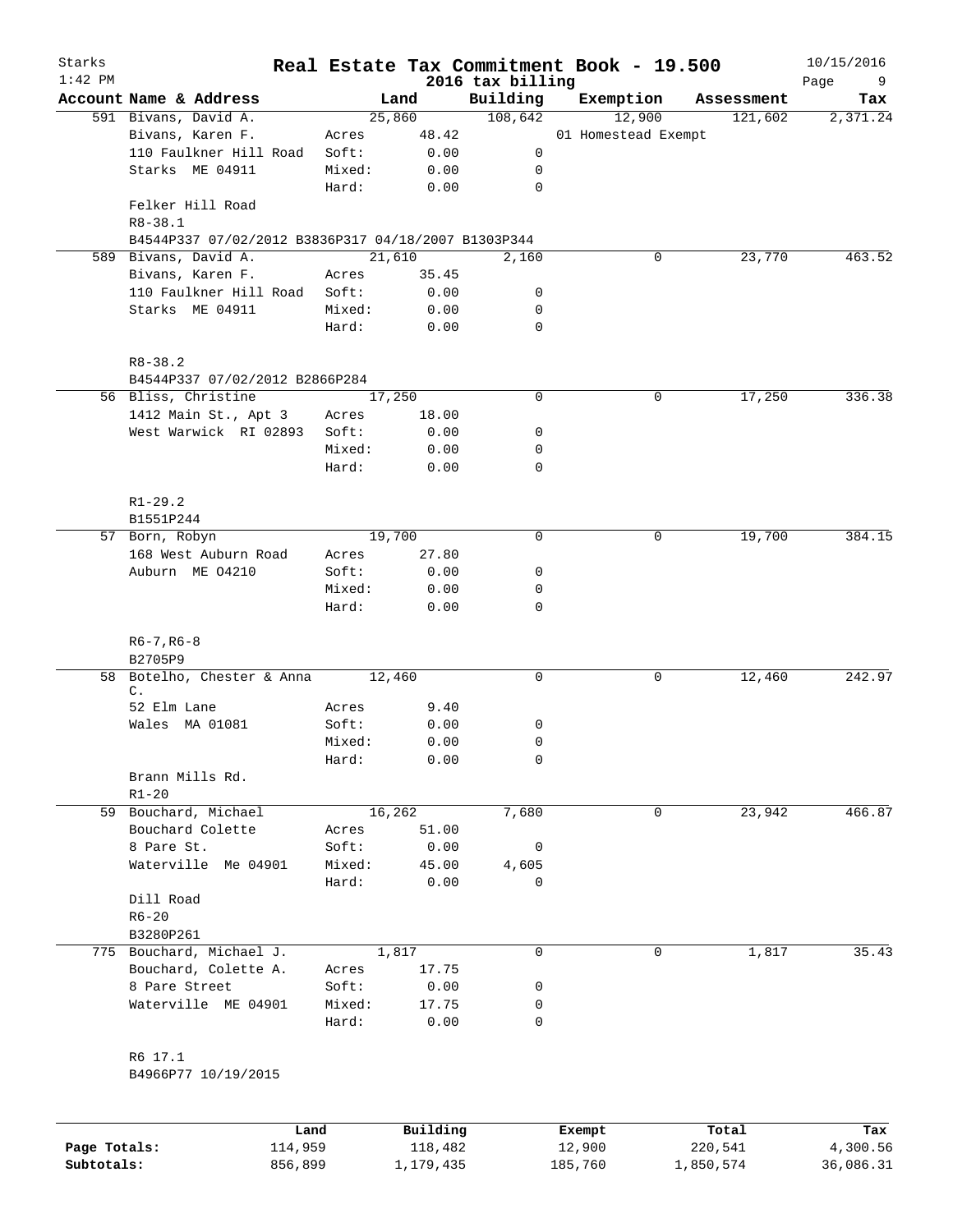| Starks<br>$1:42$ PM |                                                                  |        |           |                              | Real Estate Tax Commitment Book - 19.500 |           |            | 10/15/2016        |
|---------------------|------------------------------------------------------------------|--------|-----------|------------------------------|------------------------------------------|-----------|------------|-------------------|
|                     | Account Name & Address                                           |        | Land      | 2016 tax billing<br>Building | Exemption                                |           | Assessment | Page<br>10<br>Tax |
|                     | 331 Boucher, Douglas A.                                          |        | 7,590     | 0                            |                                          | 0         | 7,590      | 148.01            |
|                     | Mullen, Mary Jane                                                | Acres  | 1.90      |                              |                                          |           |            |                   |
|                     | 28 Champa Road                                                   | Soft:  | 0.00      | 0                            |                                          |           |            |                   |
|                     | Billerica MA 01821                                               | Mixed: | 0.00      | 0                            |                                          |           |            |                   |
|                     |                                                                  | Hard:  | 0.00      | $\mathbf 0$                  |                                          |           |            |                   |
|                     |                                                                  |        |           |                              |                                          |           |            |                   |
|                     | $R4 - 29$<br>B4987P132 12/21/2015 B4555P196 07/18/2012 B3891P183 |        |           |                              |                                          |           |            |                   |
|                     | 08/03/2007 B831P621                                              |        |           |                              |                                          |           |            |                   |
|                     | 60 Boucher, Douglas A.                                           |        | 20,330    | 16,880                       |                                          | 0         | 37,210     | 725.60            |
|                     | 28 Champa Rd                                                     | Acres  | 26.30     |                              |                                          |           |            |                   |
|                     | Billerica MA 01821                                               | Soft:  | 0.00      | 0                            |                                          |           |            |                   |
|                     |                                                                  | Mixed: | 0.00      | 0                            |                                          |           |            |                   |
|                     |                                                                  | Hard:  | 0.00      | 0                            |                                          |           |            |                   |
|                     | West Mills Rd.                                                   |        |           |                              |                                          |           |            |                   |
|                     | $R4 - 36$                                                        |        |           |                              |                                          |           |            |                   |
|                     | B3838P176 03/21/2007 B995P252                                    |        |           |                              |                                          |           |            |                   |
|                     | 61 Boyle, John D.                                                |        | 12,850    | $\mathbf 0$                  |                                          | 0         | 12,850     | 250.58            |
|                     | P0 Box 127                                                       | Acres  | 10.00     |                              |                                          |           |            |                   |
|                     | Farmington ME 04938                                              | Soft:  | 0.00      | 0                            |                                          |           |            |                   |
|                     |                                                                  | Mixed: | 0.00      | 0                            |                                          |           |            |                   |
|                     |                                                                  | Hard:  | 0.00      | 0                            |                                          |           |            |                   |
|                     | West Mills Rd. Rt. 148                                           |        |           |                              |                                          |           |            |                   |
|                     | $R5 - 34$                                                        |        |           |                              |                                          |           |            |                   |
|                     | B31280P640                                                       |        |           |                              |                                          |           |            |                   |
|                     | 62 Brackett, Jerry & Jane                                        |        | 18,860    | 36,360                       | 21,500                                   |           | 33,720     | 657.54            |
|                     | 487 Anson Road                                                   | Acres  | 36.00     |                              | 02 Veteran                               |           |            |                   |
|                     | Starks ME 04911                                                  | Soft:  | 3.00      |                              | 302 01 Homestead Exempt                  |           |            |                   |
|                     |                                                                  | Mixed: | 0.00      | $\overline{0}$               | 30 Blind                                 |           |            |                   |
|                     |                                                                  | Hard:  | 20.00     | 2,150                        |                                          |           |            |                   |
|                     | Rt. 43 Madison Rd.                                               |        |           |                              |                                          |           |            |                   |
|                     | $R10-3$                                                          |        |           |                              |                                          |           |            |                   |
|                     | B2243P335                                                        |        |           |                              |                                          |           |            |                   |
|                     | 471 Brann Jr., David A.                                          |        | 9,560     | 13,260                       | 12,900                                   |           | 9,920      | 193.44            |
|                     | 23 Emery Road                                                    | Acres  | 3.40      |                              |                                          |           |            |                   |
|                     | Starks ME 04911                                                  | Soft:  | 0.00      |                              | 0 01 Homestead Exempt                    |           |            |                   |
|                     |                                                                  | Mixed: | 0.00      | $\mathbf 0$                  |                                          |           |            |                   |
|                     |                                                                  | Hard:  | 0.00      | 0                            |                                          |           |            |                   |
|                     | Emery Rd                                                         |        |           |                              |                                          |           |            |                   |
|                     | $R3 - 30$                                                        |        |           |                              |                                          |           |            |                   |
|                     | B4729P315 11/08/2013 B3670P149 05/04/2006 B3634P79               |        |           |                              |                                          |           |            |                   |
|                     | 02/16/2006 B2656P7                                               |        |           |                              |                                          |           |            |                   |
|                     | 140 Brawn, Stanley L.                                            |        | 14,220    | 26,400                       |                                          | 0         | 40,620     | 792.09            |
|                     | 28 Durham Road                                                   | Acres  | 12.10     |                              |                                          |           |            |                   |
|                     | Brunswick Me 04011                                               | Soft:  | 0.00      | 0                            |                                          |           |            |                   |
|                     |                                                                  | Mixed: | 0.00      | $\mathbf 0$                  |                                          |           |            |                   |
|                     |                                                                  | Hard:  | 0.00      | $\mathbf 0$                  |                                          |           |            |                   |
|                     |                                                                  |        |           |                              |                                          |           |            |                   |
|                     | $R6 - 2.12$                                                      |        |           |                              |                                          |           |            |                   |
|                     | B4880P172 02/20/2015 B4756P257 01/10/2014 B883P1018              |        |           |                              |                                          |           |            |                   |
|                     | 63 Brown, Harry H.                                               |        | 21,200    | 30,560                       | 12,900                                   |           | 38,860     | 757.77            |
|                     | 45 Abijah Hill Road                                              | Acres  | 69.00     |                              |                                          |           |            |                   |
|                     | Starks ME 04911                                                  | Soft:  | 2.00      |                              | 201 01 Homestead Exempt                  |           |            |                   |
|                     |                                                                  | Mixed: | 0.00      | 0                            |                                          |           |            |                   |
|                     |                                                                  | Hard:  | 58.00     | 6,235                        |                                          |           |            |                   |
|                     | Bijah Hill Rd.                                                   |        |           |                              |                                          |           |            |                   |
|                     |                                                                  |        |           |                              |                                          |           |            |                   |
|                     | $R2 - 41$<br>B904P358                                            |        |           |                              |                                          |           |            |                   |
|                     |                                                                  |        |           |                              |                                          |           |            |                   |
|                     |                                                                  | Land   | Building  |                              | Exempt                                   |           | Total      | Tax               |
| Page Totals:        | 104,610                                                          |        | 123,460   |                              | 47,300                                   | 180,770   |            | 3,525.03          |
| Subtotals:          | 961,509                                                          |        | 1,302,895 |                              | 233,060                                  | 2,031,344 |            | 39,611.34         |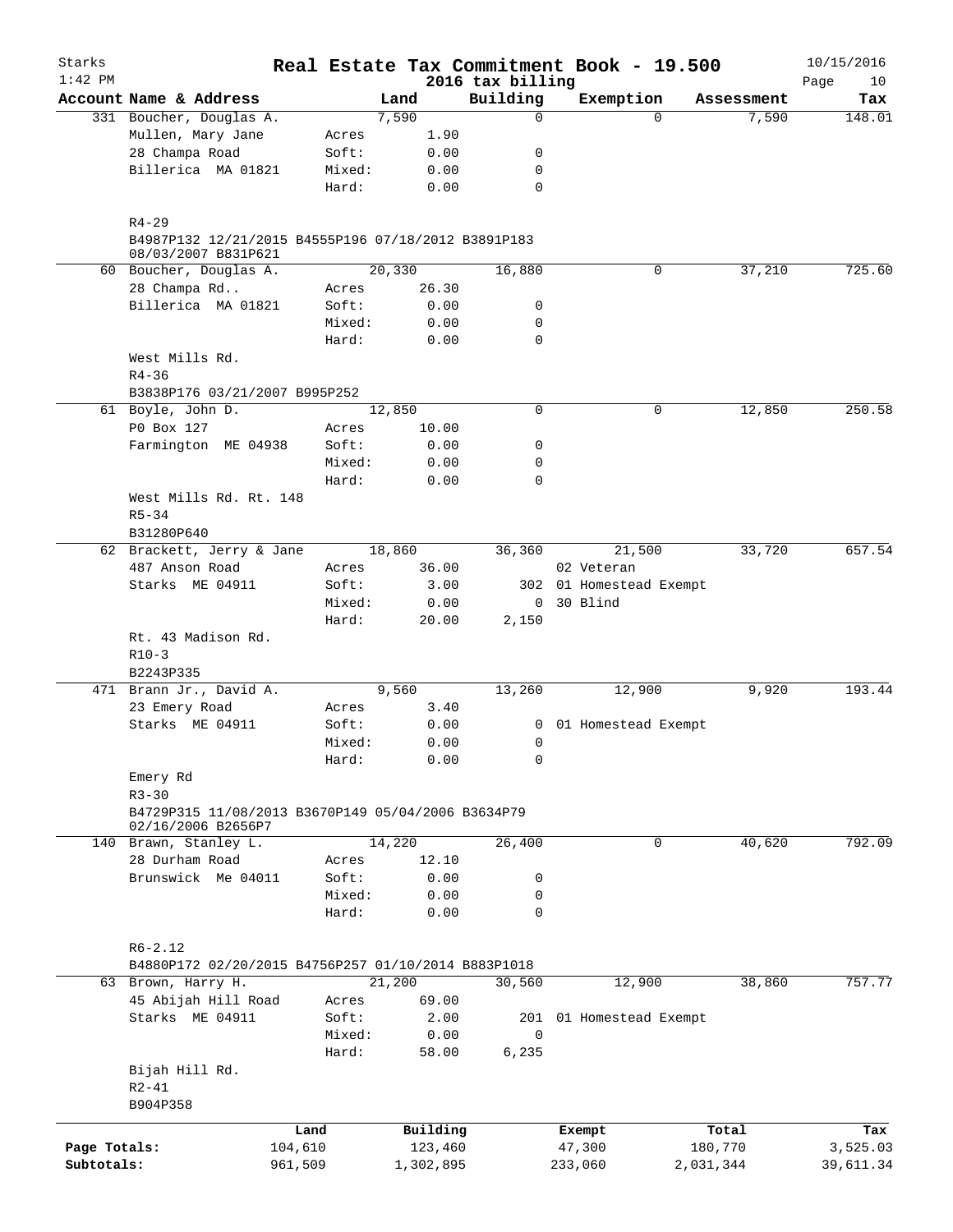| Starks<br>$1:42$ PM |                                |           |           | 2016 tax billing | Real Estate Tax Commitment Book - 19.500 |             | 10/15/2016<br>11<br>Page |
|---------------------|--------------------------------|-----------|-----------|------------------|------------------------------------------|-------------|--------------------------|
|                     | Account Name & Address         |           | Land      | Building         | Exemption                                | Assessment  | Tax                      |
|                     | 183 Brusila, Sara              |           | 19,000    | $\mathbf 0$      | $\Omega$                                 | 19,000      | 370.50                   |
|                     | 44 Emery Road                  | Acres     | 25.00     |                  |                                          |             |                          |
|                     | Starks ME 04911                | Soft:     | 0.00      | 0                |                                          |             |                          |
|                     |                                | Mixed:    | 0.00      | 0                |                                          |             |                          |
|                     |                                | Hard:     | 0.00      | $\mathbf 0$      |                                          |             |                          |
|                     |                                |           |           |                  |                                          |             |                          |
|                     | $R3 - 34$                      |           |           |                  |                                          |             |                          |
|                     | B1783P272                      |           |           |                  |                                          |             |                          |
|                     | 184 Brusila, Sara              |           | 1,600     | $\mathbf 0$      | 0                                        | 1,600       | 31.20                    |
|                     | 44 Emery Road                  | Acres     | 12.00     |                  |                                          |             |                          |
|                     | Starks ME 04911                | Soft:     | 0.00      | 0                |                                          |             |                          |
|                     |                                | Mixed:    | 12.00     | 1,228            |                                          |             |                          |
|                     |                                | Hard:     | 0.00      | $\mathbf 0$      |                                          |             |                          |
|                     |                                |           |           |                  |                                          |             |                          |
|                     | $R4 - 10$                      |           |           |                  |                                          |             |                          |
|                     | B1783P272                      |           |           |                  |                                          |             |                          |
|                     | 65 Brusila, Sara L.            |           | 47,650    | 83,400           | 12,900                                   | 118,150     | 2,303.93                 |
|                     | 44 Emery Road                  | Acres     | 135.60    |                  | 01 Homestead Exempt                      |             |                          |
|                     | Starks ME 04911                | Soft:     | 0.00      | 0                |                                          |             |                          |
|                     |                                | Mixed:    | 0.00      | 0                |                                          |             |                          |
|                     |                                | Hard:     | 0.00      | 0                |                                          |             |                          |
|                     |                                |           |           |                  |                                          |             |                          |
|                     | $R3 - 33.1$                    |           |           |                  |                                          |             |                          |
|                     | B3179P109                      |           |           |                  |                                          |             |                          |
|                     | 16 Brusila, Sara L.            |           | 20,300    | 26,280           | 0                                        | 46,580      | 908.31                   |
|                     | 44 Emery Road                  | Acres     | 26.20     |                  |                                          |             |                          |
|                     | Starks ME 04911                | Soft:     | 0.00      | 0                |                                          |             |                          |
|                     |                                | Mixed:    | 0.00      | 0                |                                          |             |                          |
|                     |                                | Hard:     | 0.00      | $\mathbf 0$      |                                          |             |                          |
|                     |                                |           |           |                  |                                          |             |                          |
|                     | $R3 - 33$                      |           |           |                  |                                          |             |                          |
|                     | B4598P152 11/15/2012 B1783P272 |           |           |                  |                                          |             |                          |
|                     | 479 Bucciano Daniel            |           | 14,830    | 12,900           | 12,900                                   | 14,830      | 289.19                   |
|                     | 406 Sawyers Mills Rd           | Acres     | 11.50     |                  | 01 Homestead Exempt                      |             |                          |
|                     | Starks ME 04911                | Soft:     | 0.00      | 0                |                                          |             |                          |
|                     |                                | Mixed:    | 0.00      | 0                |                                          |             |                          |
|                     |                                | Hard:     | 0.00      | $\mathbf 0$      |                                          |             |                          |
|                     | West Mills Road                |           |           |                  |                                          |             |                          |
|                     | $R4 - 33.2$                    |           |           |                  |                                          |             |                          |
|                     | B4324P123 09/30/2010 B2168P341 |           |           |                  |                                          |             |                          |
|                     | 753 Burnell, Ruth Joy          |           | 9,210     | 0                | 0                                        | 9,210       | 179.60                   |
|                     | P.O. Box 347                   | Acres     | 4.40      |                  |                                          |             |                          |
|                     | Comptche CA 95427              | Soft:     | 0.00      | 0                |                                          |             |                          |
|                     |                                | Mixed:    | 0.00      | 0                |                                          |             |                          |
|                     |                                | Hard:     | 0.00      | 0                |                                          |             |                          |
|                     |                                |           |           |                  |                                          |             |                          |
|                     | R1 4.2                         |           |           |                  |                                          |             |                          |
| 67                  | Caffyn, Thomas E. &<br>Diane   |           | 11,830    | 0                | 0                                        | 11,830      | 230.69                   |
|                     | 200 Sand Rd                    | Acres     | 8.43      |                  |                                          |             |                          |
|                     | Canaan ME 04924                | Soft:     | 0.00      | 0                |                                          |             |                          |
|                     |                                | Mixed:    | 0.00      | 0                |                                          |             |                          |
|                     |                                | Hard:     | 0.00      | 0                |                                          |             |                          |
|                     | Chicken St.                    |           |           |                  |                                          |             |                          |
|                     | $R3 - 24$                      |           |           |                  |                                          |             |                          |
|                     | B2473P148                      |           |           |                  |                                          |             |                          |
|                     |                                |           |           |                  |                                          |             |                          |
|                     |                                |           |           |                  |                                          |             |                          |
|                     |                                | Land      | Building  |                  | Exempt                                   | Total       | Tax                      |
| Page Totals:        |                                | 124,420   | 122,580   |                  | 25,800                                   | 221,200     | 4, 313. 42               |
| Subtotals:          |                                | 1,085,929 | 1,425,475 |                  | 258,860                                  | 2, 252, 544 | 43,924.76                |
|                     |                                |           |           |                  |                                          |             |                          |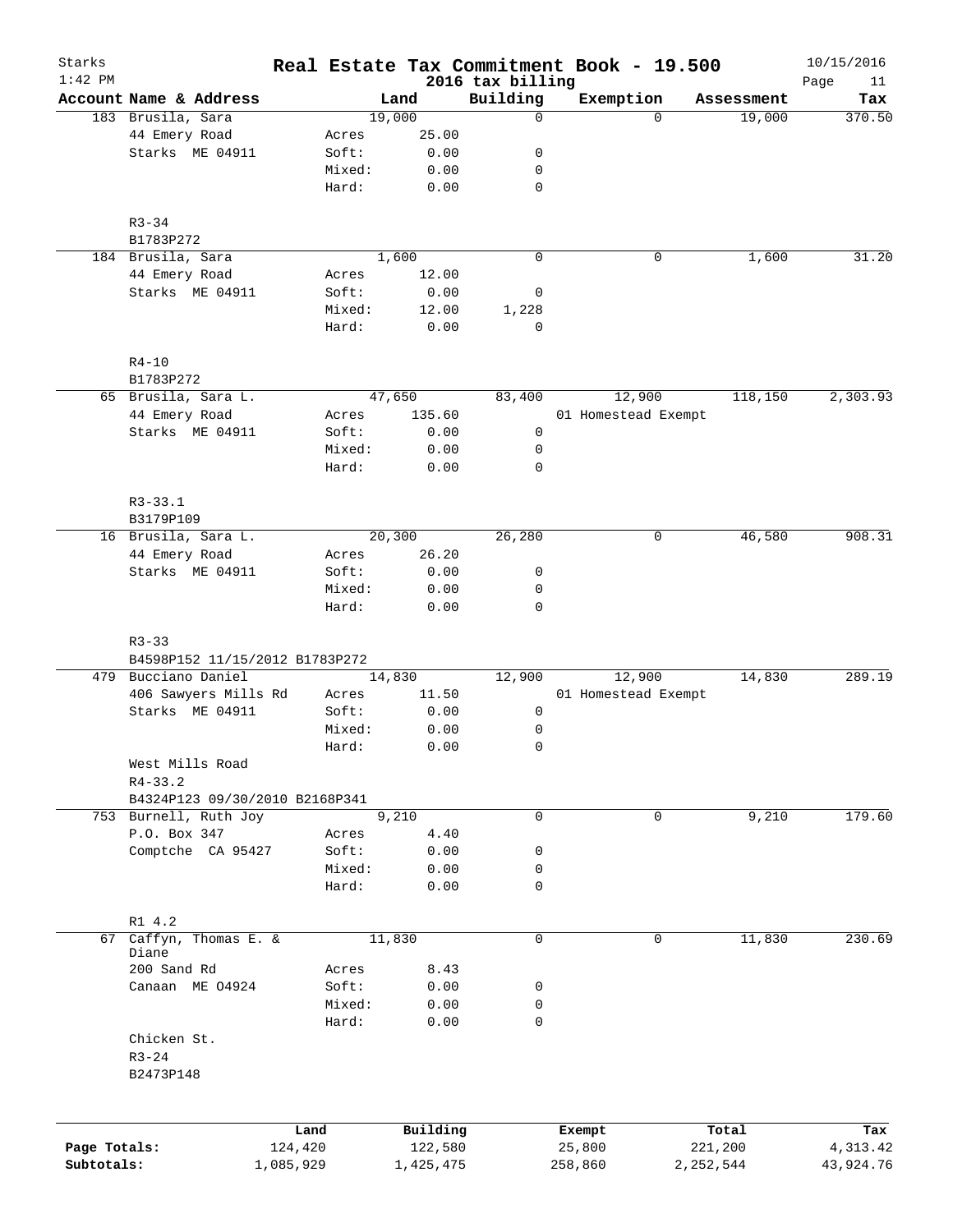| Starks<br>$1:42$ PM |                                              |        |           | 2016 tax billing | Real Estate Tax Commitment Book - 19.500 |             | 10/15/2016<br>Page<br>12 |
|---------------------|----------------------------------------------|--------|-----------|------------------|------------------------------------------|-------------|--------------------------|
|                     | Account Name & Address                       |        | Land      | Building         | Exemption                                | Assessment  | Tax                      |
|                     | 534 Caissie, Janice                          |        | 17,170    | 60, 240          | 12,900                                   | 64,510      | 1,257.95                 |
|                     | 483 Sandy River Road                         | Acres  | 15.10     |                  | 01 Homestead Exempt                      |             |                          |
|                     | Starks ME 04911                              | Soft:  | 0.00      | 0                |                                          |             |                          |
|                     |                                              | Mixed: | 0.00      | 0                |                                          |             |                          |
|                     |                                              | Hard:  | 0.00      | $\mathbf 0$      |                                          |             |                          |
|                     |                                              |        |           |                  |                                          |             |                          |
|                     | $R9 - 7.3$<br>B4283P236 06/18/2010 B1444P259 |        |           |                  |                                          |             |                          |
|                     | 69 Callon, Ross                              |        | 23,500    | $\mathbf 0$      |                                          | 23,500<br>0 | 458.25                   |
|                     | 11 Applewood Drive                           | Acres  | 43.00     |                  |                                          |             |                          |
|                     | Westford MA 01886                            | Soft:  | 0.00      | 0                |                                          |             |                          |
|                     |                                              | Mixed: | 0.00      | 0                |                                          |             |                          |
|                     |                                              | Hard:  | 0.00      | $\mathbf 0$      |                                          |             |                          |
|                     | West Mills Rd.                               |        |           |                  |                                          |             |                          |
|                     | $R4 - 26$                                    |        |           |                  |                                          |             |                          |
|                     | B1037P151                                    |        |           |                  |                                          |             |                          |
|                     | 644 Carle, Matthew F.                        |        | 16,560    | $\mathbf 0$      |                                          | 0<br>16,560 | 322.92                   |
|                     | P.O. Box 15834                               | Acres  | 15.70     |                  |                                          |             |                          |
|                     | Rio Rancho NM 87174                          | Soft:  | 0.00      | 0                |                                          |             |                          |
|                     |                                              | Mixed: | 0.00      | 0                |                                          |             |                          |
|                     |                                              | Hard:  | 0.00      | $\mathbf 0$      |                                          |             |                          |
|                     |                                              |        |           |                  |                                          |             |                          |
|                     | $R9 - 7.5$<br>B3545P99 08/08/2005 B1444P263  |        |           |                  |                                          |             |                          |
| 75                  | Carpenter Charles, J                         |        | 19,220    | $\mathbf 0$      |                                          | 0<br>19,220 | 374.79                   |
|                     | Jr.                                          |        |           |                  |                                          |             |                          |
|                     | P.O. Box 2233                                | Acres  | 154.00    |                  |                                          |             |                          |
|                     | Skowhegan ME 04967                           | Soft:  | 0.00      | 0                |                                          |             |                          |
|                     |                                              | Mixed: | 144.00    | 14,737           |                                          |             |                          |
|                     |                                              | Hard:  | 0.00      | $\mathbf 0$      |                                          |             |                          |
|                     | Mt. Hunger Rd.                               |        |           |                  |                                          |             |                          |
|                     | $R5-13, R5-14$                               |        |           |                  |                                          |             |                          |
|                     | B3821P78 03/08/2007 B2538P124                |        |           |                  |                                          |             |                          |
|                     | 76 Carrol, Robert N.& June                   |        | 23,250    | 54,000           | 12,900                                   | 64,350      | 1,254.83                 |
|                     | M. Nash                                      |        |           |                  |                                          |             |                          |
|                     | P.O. Box 161                                 | Acres  | 38.00     |                  | 01 Homestead Exempt                      |             |                          |
|                     | New Sharon ME 04955                          | Soft:  | 0.00      | 0                |                                          |             |                          |
|                     |                                              | Mixed: | 0.00      | 0                |                                          |             |                          |
|                     |                                              | Hard:  | 0.00      | 0                |                                          |             |                          |
|                     | 129 Fred Young Road                          |        |           |                  |                                          |             |                          |
|                     | $R1 - 3$                                     |        |           |                  |                                          |             |                          |
|                     | B2514P246                                    |        |           |                  |                                          |             |                          |
|                     | 770 Casey, Laura J.                          |        | 10,860    | 76,608           |                                          | 87,468<br>0 | 1,705.63                 |
|                     | Casey, Adam                                  | Acres  | 5.40      |                  |                                          |             |                          |
|                     | 705 Waterside Drive                          | Soft:  | 0.00      | 0                |                                          |             |                          |
|                     | Hampton VA 23666                             | Mixed: | 0.00      | 0                |                                          |             |                          |
|                     |                                              | Hard:  | 0.00      | $\mathbf 0$      |                                          |             |                          |
|                     |                                              |        |           |                  |                                          |             |                          |
|                     | R8 46.2                                      |        |           |                  |                                          |             |                          |
|                     | B4986P117 12/17/2015 B4745P93 12/26/2013     |        |           |                  |                                          |             |                          |
|                     | 77 Cassidy, Christine M                      |        | 13,070    | 41,670           |                                          | 54,740<br>0 | 1,067.43                 |
|                     | 305 Shag Bark Rd.                            | Acres  | 8.80      |                  |                                          |             |                          |
|                     | Taunton MA 02780                             | Soft:  | 0.00      | 0                |                                          |             |                          |
|                     |                                              | Mixed: | 0.00      | 0                |                                          |             |                          |
|                     |                                              | Hard:  | 0.00      | $\mathbf 0$      |                                          |             |                          |
|                     | West Mills Rd                                |        |           |                  |                                          |             |                          |
|                     | $R7 - 11.5$                                  |        |           |                  |                                          |             |                          |
|                     | B2580P89                                     |        |           |                  |                                          |             |                          |
|                     |                                              | Land   | Building  |                  | Exempt                                   | Total       | Tax                      |
| Page Totals:        | 123,630                                      |        | 232,518   |                  | 25,800                                   | 330,348     | 6,441.80                 |
| Subtotals:          | 1,209,559                                    |        | 1,657,993 |                  | 284,660                                  | 2,582,892   | 50,366.56                |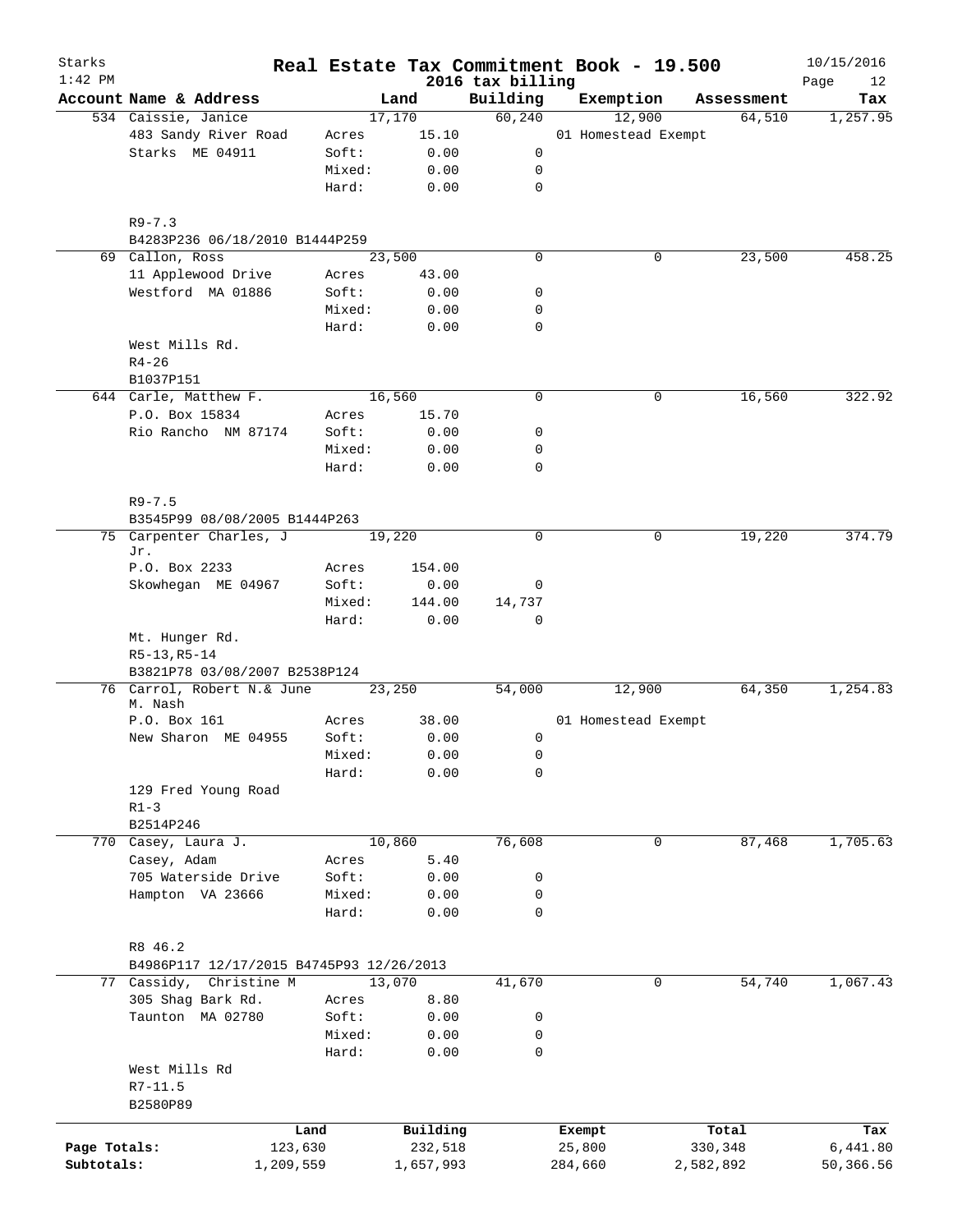| Starks    |                                                                 |                  |        |                  | Real Estate Tax Commitment Book - 19.500 |            | 10/15/2016 |
|-----------|-----------------------------------------------------------------|------------------|--------|------------------|------------------------------------------|------------|------------|
| $1:42$ PM |                                                                 |                  |        | 2016 tax billing |                                          |            | Page<br>13 |
|           | Account Name & Address                                          |                  | Land   | Building         | Exemption                                | Assessment | Tax        |
| 78        | Central Maine Power<br>Att: Eric Roach                          | 495,000<br>Acres | 293.00 | 11,546,621       | $\Omega$                                 | 12,041,621 | 234,811.61 |
|           | R.E.Dept.<br>C/O Utility Shared                                 | Soft:            | 0.00   | 0                |                                          |            |            |
|           | Services Local Tax Dept<br>70 Farm View Drive<br>Freeport Bldg. | Mixed:           | 0.00   | 0                |                                          |            |            |
|           | New Gloucester,<br>МE<br>04260                                  | Hard:            | 0.00   | $\mathbf 0$      |                                          |            |            |
|           | Distrib, Trans, & Land<br>$R4-26A$                              |                  |        |                  |                                          |            |            |
|           | 79 Cesario, James E.                                            |                  | 9,300  | 59,000           | 12,900                                   | 55,400     | 1,080.30   |
|           | P.O. Box 55                                                     | Acres            | 3.00   |                  |                                          |            |            |
|           | West Farmington ME<br>04992                                     | Soft:            | 0.00   |                  | 0 01 Homestead Exempt                    |            |            |
|           |                                                                 | Mixed:           | 0.00   | 0                |                                          |            |            |
|           |                                                                 | Hard:            | 0.00   | 0                |                                          |            |            |
|           | Norton Corner Rt. 43<br>R2 60                                   |                  |        |                  |                                          |            |            |
|           | B4899P111 05/01/2015 B2424P312                                  |                  |        |                  |                                          |            |            |
|           | 80 Chambers, James S.                                           |                  | 21,500 | 20,400           | 0                                        | 41,900     | 817.05     |
|           | Chambers Louise R.                                              | Acres            | 31.00  |                  |                                          |            |            |
|           | 1781 North Brookfield<br>Rd.                                    | Soft:            | 0.00   | 0                |                                          |            |            |
|           | Oakham, MA 01068                                                | Mixed:           | 0.00   | 0                |                                          |            |            |
|           |                                                                 | Hard:            | 0.00   | $\Omega$         |                                          |            |            |
|           | $R3 - 37$                                                       |                  |        |                  |                                          |            |            |
|           | B3398P254                                                       |                  |        |                  |                                          |            |            |
|           | 124 Chapman, David                                              |                  | 18,500 | 30,960           | 12,900                                   | 36,560     | 712.92     |
|           | Chapman, Linda                                                  | Acres            | 19.00  |                  |                                          |            |            |
|           | 1034 New Sharon Road                                            | Soft:            | 0.00   |                  | 0 01 Homestead Exempt                    |            |            |
|           | Starks ME 04911                                                 | Mixed:           | 0.00   | 0                |                                          |            |            |
|           |                                                                 | Hard:            | 0.00   | $\mathbf 0$      |                                          |            |            |
|           | $R1 - 41.2$                                                     |                  |        |                  |                                          |            |            |
|           | B1497P11                                                        |                  |        |                  |                                          |            |            |
|           | 84 Chick, Freeman                                               |                  | 54,890 | 0                | 0                                        | 54,890     | 1,070.36   |
|           | 97 Chick Rd                                                     | Acres            | 288.00 |                  |                                          |            |            |
|           | Industry ME 04938                                               | Soft:            | 8.00   | 805              |                                          |            |            |
|           |                                                                 | Mixed:           | 114.00 | 11,667           |                                          |            |            |
|           |                                                                 | Hard:            | 134.00 | 14,405           |                                          |            |            |
|           | Upper Chicken St.                                               |                  |        |                  |                                          |            |            |
|           | R4-1516                                                         |                  |        |                  |                                          |            |            |
|           | B1021P252                                                       |                  |        |                  |                                          |            |            |
|           | 83 Chick, Freeman                                               |                  | 9,150  | 0                | 0                                        | 9,150      | 178.43     |
|           | 97 Chick Rd                                                     | Acres            | 4.30   |                  |                                          |            |            |
|           | Industry ME 04938                                               | Soft:            | 0.00   | 0                |                                          |            |            |
|           |                                                                 | Mixed:           | 0.00   | 0                |                                          |            |            |
|           |                                                                 | Hard:            | 0.00   | 0                |                                          |            |            |
|           | Upper Chicken St.<br>$R4 - 17$                                  |                  |        |                  |                                          |            |            |

|              | Land      | Building   | Exempt  | Total      | Tax        |
|--------------|-----------|------------|---------|------------|------------|
| Page Totals: | 608,340   | 11,656,981 | 25,800  | 12,239,521 | 238,670.67 |
| Subtotals:   | 1,817,899 | 13,314,974 | 310,460 | 14,822,413 | 289,037.23 |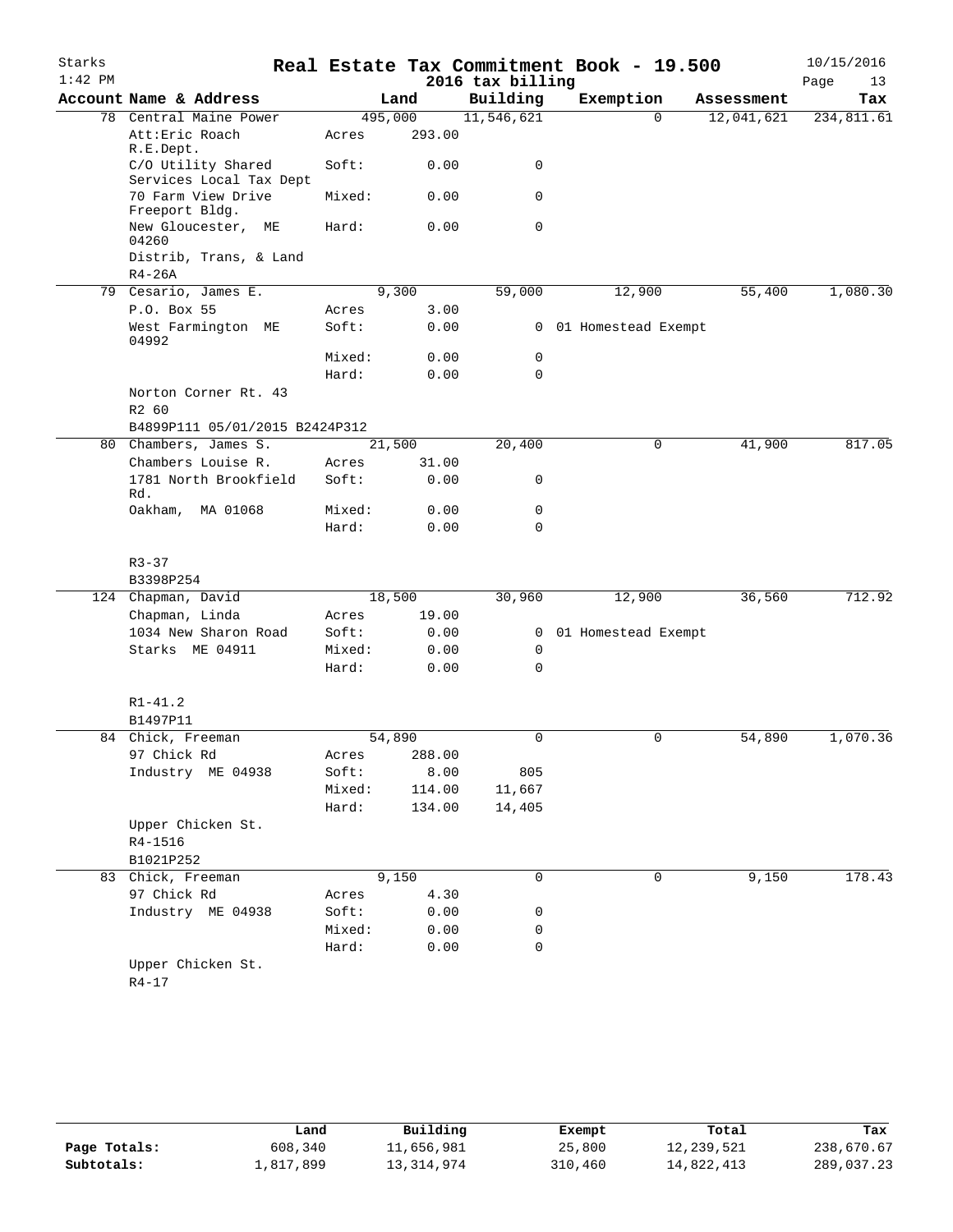| Starks<br>$1:42$ PM |                               |         | Real Estate Tax Commitment Book - 19.500 |                              |           |          |            | 10/15/2016        |
|---------------------|-------------------------------|---------|------------------------------------------|------------------------------|-----------|----------|------------|-------------------|
|                     | Account Name & Address        |         | Land                                     | 2016 tax billing<br>Building | Exemption |          | Assessment | Page<br>14<br>Tax |
|                     | 82 Chick, Freeman             |         | 6,540                                    | $\mathbf 0$                  |           | $\Omega$ | 6,540      | 127.53            |
|                     | 97 Chick Rd                   | Acres   | 49.00                                    |                              |           |          |            |                   |
|                     | Industry ME 04938             | Soft:   | 0.00                                     | 0                            |           |          |            |                   |
|                     |                               | Mixed:  | 0.00                                     | 0                            |           |          |            |                   |
|                     |                               | Hard:   | 49.00                                    | 5,268                        |           |          |            |                   |
|                     | Upper Chicken St.             |         |                                          |                              |           |          |            |                   |
|                     | $R4 - 18$                     |         |                                          |                              |           |          |            |                   |
|                     | B680P207                      |         |                                          |                              |           |          |            |                   |
| 85                  | Chick, Freeman L.             |         | 15,800                                   | 13,200                       |           | 0        | 29,000     | 565.50            |
|                     | 97 Chick Rd                   | Acres   | 13.00                                    |                              |           |          |            |                   |
|                     | Industry ME 04938             | Soft:   | 0.00                                     | 0                            |           |          |            |                   |
|                     |                               | Mixed:  | 0.00                                     | 0                            |           |          |            |                   |
|                     |                               | Hard:   | 0.00                                     | 0                            |           |          |            |                   |
|                     | Rt. 148                       |         |                                          |                              |           |          |            |                   |
|                     | $R5 - 27$                     |         |                                          |                              |           |          |            |                   |
|                     | B2427P45                      |         |                                          |                              |           |          |            |                   |
|                     | 39 Chick, Freeman L.          |         | 7,000                                    | 22,320                       |           | 0        | 29,320     | 571.74            |
|                     | Chick, Freeman T.             | Acres   | 1.00                                     |                              |           |          |            |                   |
|                     | 97 Chick Road                 | Soft:   | 0.00                                     | 0                            |           |          |            |                   |
|                     | Industry ME 04938             | Mixed:  | 0.00                                     | 0                            |           |          |            |                   |
|                     |                               | Hard:   | 0.00                                     | 0                            |           |          |            |                   |
|                     | Industry Line & W.M. Rd       |         |                                          |                              |           |          |            |                   |
|                     | $R5 - 26$                     |         |                                          |                              |           |          |            |                   |
|                     | B3786P191 12/12/2006 B1416P72 |         |                                          |                              |           |          |            |                   |
|                     | 17 Chretien, Gary L.          |         | 17,000                                   | $\mathbf 0$                  |           | 0        | 17,000     | 331.50            |
|                     | Chretien, Betty D.            | Acres   | 17.00                                    |                              |           |          |            |                   |
|                     | 272 Glen Harris Road          | Soft:   | 0.00                                     | 0                            |           |          |            |                   |
|                     | New Sharon ME 04955           | Mixed:  | 0.00                                     | 0                            |           |          |            |                   |
|                     |                               | Hard:   | 0.00                                     | $\mathbf 0$                  |           |          |            |                   |
|                     | $R1-9$                        |         |                                          |                              |           |          |            |                   |
|                     | B3479P70 05/27/2005 B1869P1   |         |                                          |                              |           |          |            |                   |
|                     | 86 Christen, Pamela           |         | 25,350                                   | 78,433                       |           | 0        | 103,783    | 2,023.77          |
|                     | 47 Freedom Way Lane           | Acres   | 167.00                                   |                              |           |          |            |                   |
|                     | Starks ME 04911               | Soft:   | 0.00                                     | 0                            |           |          |            |                   |
|                     |                               | Mixed:  | 44.00                                    | 4,503                        |           |          |            |                   |
|                     |                               | Hard:   | 89.00                                    | 9,568                        |           |          |            |                   |
|                     | Chicken St.                   |         |                                          |                              |           |          |            |                   |
|                     | R3-25, R3-26, R3-27           |         |                                          |                              |           |          |            |                   |
|                     | B2132P223                     |         |                                          |                              |           |          |            |                   |
|                     | 87 Churchill, Caleb           |         | 25,750                                   | 0                            |           | 0        | 25,750     | 502.13            |
|                     | 5 Hisler Mnt. Rd              | Acres   | 52.00                                    |                              |           |          |            |                   |
|                     | Somerville ME 04348           | Soft:   | 0.00                                     | 0                            |           |          |            |                   |
|                     |                               | Mixed:  | 0.00                                     | 0                            |           |          |            |                   |
|                     |                               | Hard:   | 0.00                                     | $\mathbf 0$                  |           |          |            |                   |
|                     | Brann Mills Road              |         |                                          |                              |           |          |            |                   |
|                     | $R2 - 18$                     |         |                                          |                              |           |          |            |                   |
|                     | B2035P100                     |         |                                          |                              |           |          |            |                   |
|                     | 88 Churchill, David N.&       |         | 7,000                                    | $\mathbf 0$                  |           | 0        | 7,000      | 136.50            |
|                     | Craig A                       |         |                                          |                              |           |          |            |                   |
|                     | 23 Forest St.                 | Acres   | 1.00                                     |                              |           |          |            |                   |
|                     | Rutland VT 05701              | Soft:   | 0.00                                     | 0                            |           |          |            |                   |
|                     |                               | Mixed:  | 0.00                                     | 0                            |           |          |            |                   |
|                     |                               | Hard:   | 0.00                                     | 0                            |           |          |            |                   |
|                     | Brann Mills Road              |         |                                          |                              |           |          |            |                   |
|                     | R2-17.1                       |         |                                          |                              |           |          |            |                   |
|                     | B1866P25                      |         |                                          |                              |           |          |            |                   |
|                     |                               |         |                                          |                              |           |          |            |                   |
|                     |                               | Land    | Building                                 |                              | Exempt    |          | Total      | Tax               |
| Page Totals:        |                               | 104,440 | 113,953                                  |                              | 0         |          | 218,393    | 4,258.67          |
| Subtotals:          | 1,922,339                     |         | 13,428,927                               |                              | 310,460   |          | 15,040,806 | 293, 295.90       |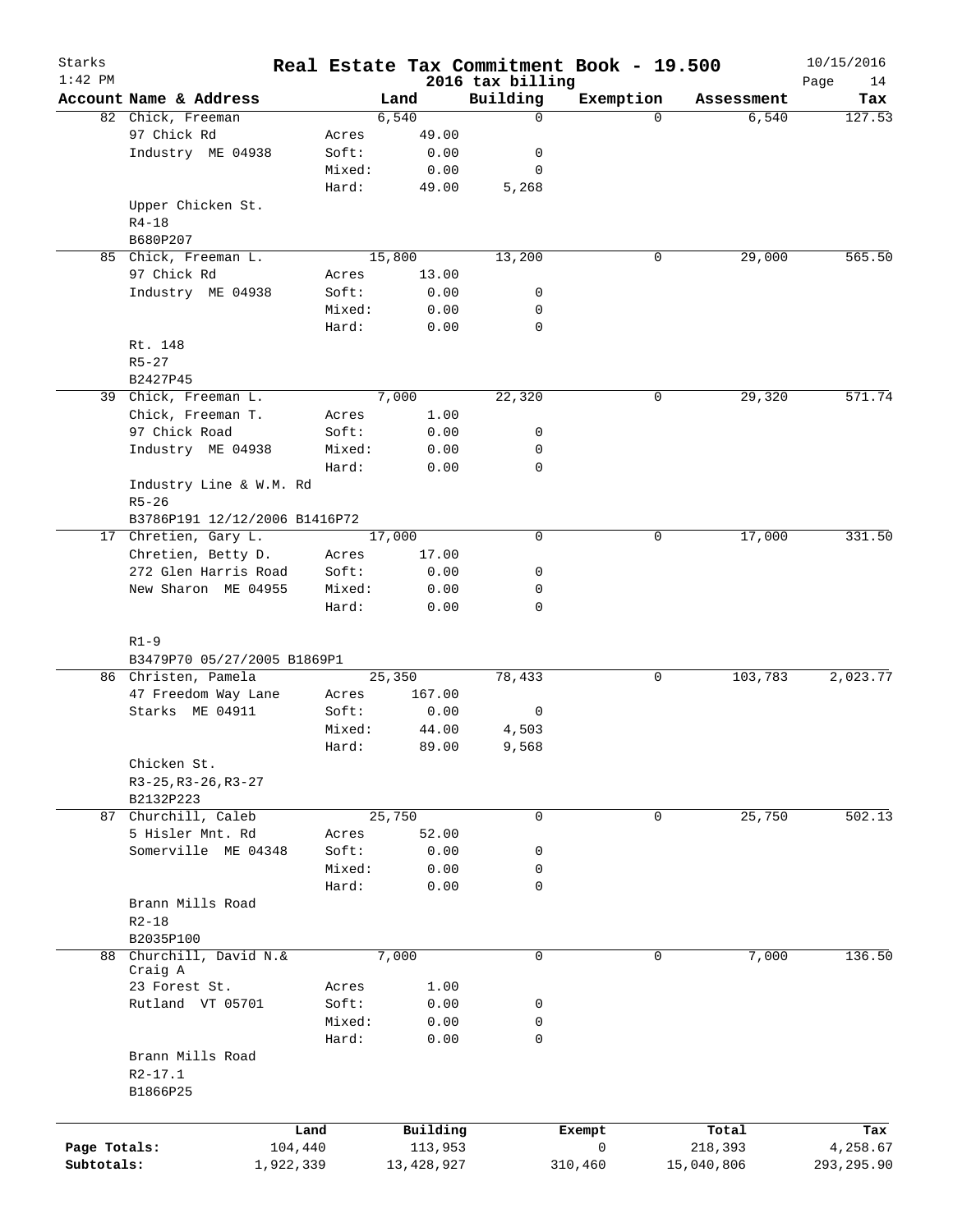| Starks    |                               |                 |              |                  | Real Estate Tax Commitment Book - 19.500 |            | 10/15/2016 |
|-----------|-------------------------------|-----------------|--------------|------------------|------------------------------------------|------------|------------|
| $1:42$ PM |                               |                 |              | 2016 tax billing |                                          |            | Page<br>15 |
|           | Account Name & Address        |                 | Land         | Building         | Exemption                                | Assessment | Tax        |
| 89        | Churchill, William            | 20,250          |              | 84,280           | 12,900                                   | 91,630     | 1,786.79   |
|           | C.Sr.<br>59 Branns Mills Road | Acres           | 26.00        |                  |                                          |            |            |
|           | Anson ME 04911                | Soft:           | 0.00         | 0                | 01 Homestead Exempt                      |            |            |
|           |                               | Mixed:          | 0.00         | 0                |                                          |            |            |
|           |                               | Hard:           | 0.00         | $\mathbf 0$      |                                          |            |            |
|           | Brann Mills Rd.               |                 |              |                  |                                          |            |            |
|           | $R2 - 17$                     |                 |              |                  |                                          |            |            |
|           | B1760P52                      |                 |              |                  |                                          |            |            |
|           | 91 Clancy, Barbara M. &       | 16,750          |              | $\mathbf 0$      | 0                                        | 16,750     | 326.63     |
|           | Janet M.                      |                 |              |                  |                                          |            |            |
|           | 201 Barton Rd                 | Acres           | 16.00        |                  |                                          |            |            |
|           | Stow MA 01775                 | Soft:           | 0.00         | 0                |                                          |            |            |
|           |                               | Mixed:          | 0.00         | 0                |                                          |            |            |
|           |                               | Hard:           | 0.00         | $\mathbf 0$      |                                          |            |            |
|           | Riverroad                     |                 |              |                  |                                          |            |            |
|           | R10-21<br>B1272P185           |                 |              |                  |                                          |            |            |
|           | 92 Clark, Carlton             | 28,500          |              | 21,300           | 0                                        | 49,800     | 971.10     |
|           | P.O. Box 306                  | Acres           | 59.00        |                  |                                          |            |            |
|           | Anson ME 04911                | Soft:           | 0.00         | 0                |                                          |            |            |
|           |                               | Mixed:          | 0.00         | 0                |                                          |            |            |
|           |                               | Hard:           | 0.00         | 0                |                                          |            |            |
|           | Sterry Hill Rd.               |                 |              |                  |                                          |            |            |
|           | $R7 - 25$                     |                 |              |                  |                                          |            |            |
|           | B839P702                      |                 |              |                  |                                          |            |            |
|           | 93 Clark, James L             | 19,000          |              | 49,280           | 12,900                                   | 55,380     | 1,079.91   |
|           | Clark Michael R.              | Acres           | 21.00        |                  |                                          |            |            |
|           | 332 Anson Road                | Soft:           | 0.00         | 0                | 01 Homestead Exempt                      |            |            |
|           | Starks ME 04911               | Mixed:          | 0.00         | 0                |                                          |            |            |
|           |                               | Hard:           | 0.00         | $\mathbf 0$      |                                          |            |            |
|           | Rt. 43 Madison Rd.            |                 |              |                  |                                          |            |            |
|           | $R11 - 4.1$                   |                 |              |                  |                                          |            |            |
|           | B1260P16                      |                 |              |                  |                                          |            |            |
|           | 94 Clark, James L. &          | 9,300           |              | 43,260           | 12,900                                   | 39,660     | 773.37     |
|           | Danyel M                      |                 |              |                  |                                          |            |            |
|           | 332 Anson Road                | Acres           | 3.00         |                  |                                          |            |            |
|           | Starks ME 04911               | Soft:           | 0.00         |                  | 0 01 Homestead Exempt                    |            |            |
|           |                               | Mixed:<br>Hard: | 0.00<br>0.00 | 0<br>0           |                                          |            |            |
|           | Route 43                      |                 |              |                  |                                          |            |            |
|           | $R11 - 4.3$                   |                 |              |                  |                                          |            |            |
|           | B2120P167                     |                 |              |                  |                                          |            |            |
|           | 95 Clark, Robert L. &         | 15,800          |              | 109,840          | 12,900                                   | 112,740    | 2,198.43   |
|           | Donna L.                      |                 |              |                  |                                          |            |            |
|           | 634 Sandy River Road          | Acres           | 13.00        |                  |                                          |            |            |
|           | Starks ME 04911               | Soft:           | 0.00         |                  | 0 01 Homestead Exempt                    |            |            |
|           |                               | Mixed:          | 0.00         | 0                |                                          |            |            |
|           |                               | Hard:           | 0.00         | $\mathbf 0$      |                                          |            |            |
|           | Riverroad                     |                 |              |                  |                                          |            |            |
|           | R10-13.1                      |                 |              |                  |                                          |            |            |
|           | B1419P289                     |                 |              |                  |                                          |            |            |

|              | Land      | Building   | Exempt  | Total      | Tax         |
|--------------|-----------|------------|---------|------------|-------------|
| Page Totals: | 109,600   | 307,960    | 51,600  | 365,960    | 7,136.23    |
| Subtotals:   | 2,031,939 | 13,736,887 | 362,060 | 15,406,766 | 300, 432.13 |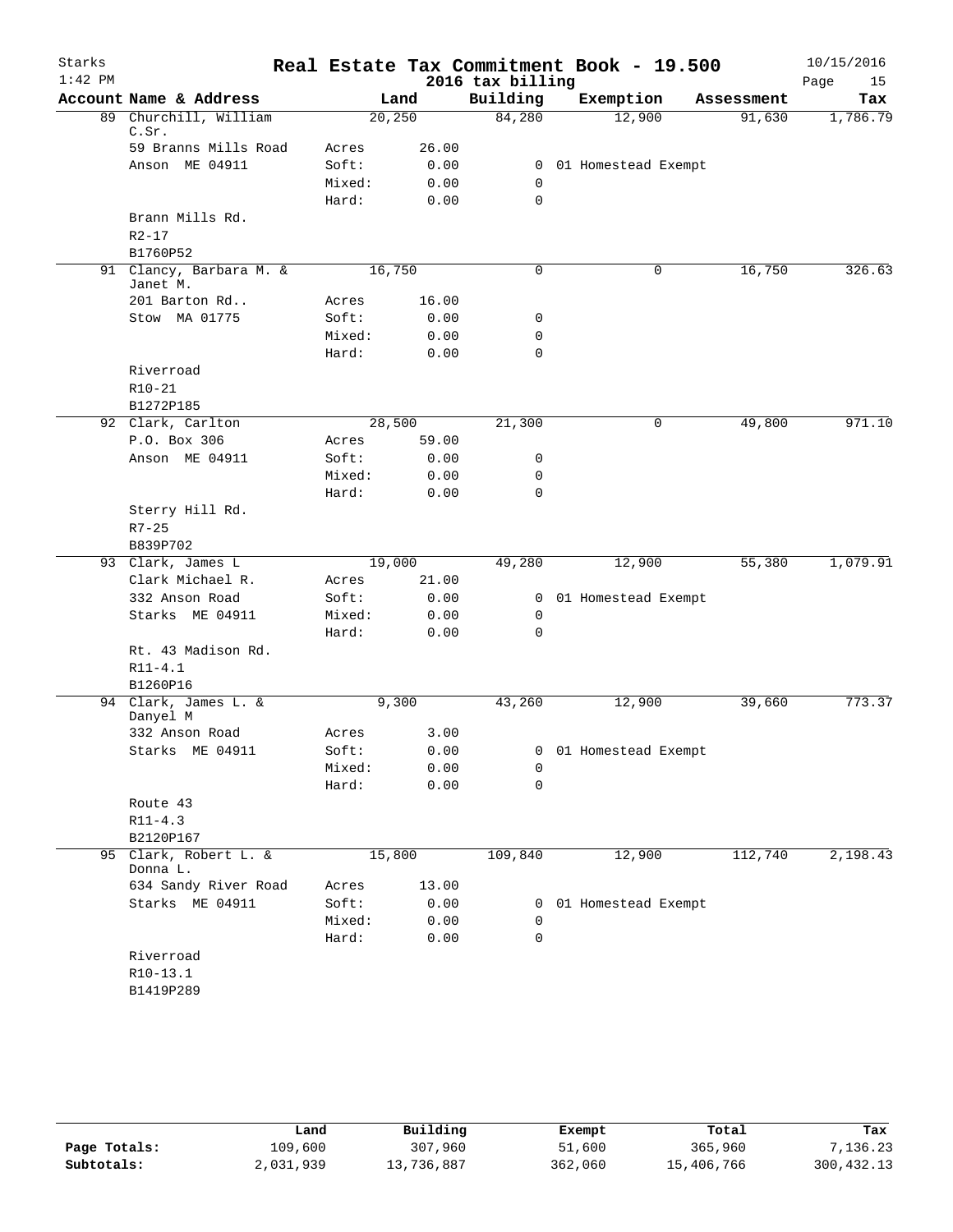| Starks    |                                                                          |        |        |       | Real Estate Tax Commitment Book - 19.500 |                     |            | 10/15/2016 |
|-----------|--------------------------------------------------------------------------|--------|--------|-------|------------------------------------------|---------------------|------------|------------|
| $1:42$ PM |                                                                          |        |        |       | 2016 tax billing                         |                     |            | Page<br>16 |
|           | Account Name & Address                                                   |        | Land   |       | Building                                 | Exemption           | Assessment | Tax        |
|           | 96 Clark, Russell                                                        |        | 8,650  |       | 51,000                                   | 18,060              | 41,590     | 811.01     |
|           | 12 Dill Road                                                             | Acres  |        | 2.00  |                                          |                     |            |            |
|           | Starks ME 04911                                                          | Soft:  |        | 0.00  | $\overline{0}$                           | 01 Homestead Exempt |            |            |
|           |                                                                          | Mixed: |        | 0.00  | $\Omega$                                 | 02 Veteran          |            |            |
|           |                                                                          | Hard:  |        | 0.00  | 0                                        |                     |            |            |
|           | Rt. 43 Madison Road                                                      |        |        |       |                                          |                     |            |            |
|           | $R12 - 4$                                                                |        |        |       |                                          |                     |            |            |
|           | B827P431                                                                 |        |        |       |                                          |                     |            |            |
|           | 416 Clark, Kelly D                                                       |        | 3,750  |       | 25,800                                   | 0                   | 29,550     | 576.23     |
|           | Zephyr Palms RV Park                                                     | Acres  |        | 0.22  |                                          |                     |            |            |
|           | Lot 69B                                                                  |        |        |       |                                          |                     |            |            |
|           | 35120 State Road 54                                                      | Soft:  |        | 0.00  | 0                                        |                     |            |            |
|           | Zephyrhills FL 33541                                                     | Mixed: |        | 0.00  | 0                                        |                     |            |            |
|           |                                                                          | Hard:  |        | 0.00  | 0                                        |                     |            |            |
|           | Chicken Street                                                           |        |        |       |                                          |                     |            |            |
|           | $U2 - 13$                                                                |        |        |       |                                          |                     |            |            |
|           | B4242P16 02/22/2010 B2159P134                                            |        |        |       |                                          |                     |            |            |
| 97        | Clarrage, Gerald W. Sr.                                                  |        | 9,600  |       | 0                                        | $\mathsf{O}$        | 9,600      | 187.20     |
|           | & Janet A                                                                |        |        |       |                                          |                     |            |            |
|           | 126 Mildram Rd.                                                          | Acres  |        | 5.00  |                                          |                     |            |            |
|           | Wells ME 04090                                                           | Soft:  |        | 0.00  | 0                                        |                     |            |            |
|           |                                                                          | Mixed: |        | 0.00  | 0                                        |                     |            |            |
|           |                                                                          | Hard:  |        | 0.00  | $\Omega$                                 |                     |            |            |
|           | West Mills Rd.                                                           |        |        |       |                                          |                     |            |            |
|           | $R4 - 35.2$                                                              |        |        |       |                                          |                     |            |            |
|           | B1322P152                                                                |        |        |       |                                          |                     |            |            |
|           | 380 Clement, Cody A.                                                     |        | 13,865 |       | 112,147                                  | 12,900              | 113,112    | 2,205.68   |
|           | PO Box 81                                                                | Acres  |        | 13.10 |                                          | 01 Homestead Exempt |            |            |
|           | Anson ME 04911                                                           | Soft:  |        | 0.00  | 0                                        |                     |            |            |
|           |                                                                          | Mixed: |        | 0.00  | 0                                        |                     |            |            |
|           |                                                                          | Hard:  |        | 0.00  | 0                                        |                     |            |            |
|           |                                                                          |        |        |       |                                          |                     |            |            |
|           | $R10 - 10$                                                               |        |        |       |                                          |                     |            |            |
|           | B4900P308 05/06/2015                                                     |        |        |       |                                          |                     |            |            |
|           | 337 Coconis, Michael                                                     |        | 12,940 |       | 55,968                                   | 12,900              | 56,008     | 1,092.16   |
|           | Sawyers Mills Road Acres<br>379                                          |        |        | 8.60  |                                          | 01 Homestead Exempt |            |            |
|           | Starks ME 04911                                                          | Soft:  |        | 0.00  | 0                                        |                     |            |            |
|           |                                                                          | Mixed: |        | 0.00  | 0                                        |                     |            |            |
|           |                                                                          | Hard:  |        | 0.00  | 0                                        |                     |            |            |
|           | Sawyers Mills Rd                                                         |        |        |       |                                          |                     |            |            |
|           | $R4 - 37$                                                                |        |        |       |                                          |                     |            |            |
|           | B4833P141 09/19/2014 B4730P95 B4185P16 06/16/2009<br>B2791P24 11/12/2013 |        |        |       |                                          |                     |            |            |
|           | 98 Colburn, Gary                                                         |        | 11,250 |       | 43,270                                   | 0                   | 54,520     | 1,063.14   |
|           | 904 New Sharon Road                                                      | Acres  |        | 6.00  |                                          |                     |            |            |
|           | Starks ME 04911                                                          | Soft:  |        | 0.00  | 0                                        |                     |            |            |
|           |                                                                          | Mixed: |        | 0.00  | 0                                        |                     |            |            |
|           |                                                                          | Hard:  |        | 0.00  | 0                                        |                     |            |            |
|           | Rt.134 New Sharon Rd.                                                    |        |        |       |                                          |                     |            |            |
|           | $R1 - 47$                                                                |        |        |       |                                          |                     |            |            |
|           | B1589P147                                                                |        |        |       |                                          |                     |            |            |
|           |                                                                          |        |        |       |                                          |                     |            |            |
|           |                                                                          |        |        |       |                                          |                     |            |            |

|              | Land      | Building   | Exempt  | Total      | Tax        |
|--------------|-----------|------------|---------|------------|------------|
| Page Totals: | 60,055    | 288,185    | 43,860  | 304,380    | 5,935.42   |
| Subtotals:   | 2,091,994 | 14,025,072 | 405,920 | 15,711,146 | 306,367.55 |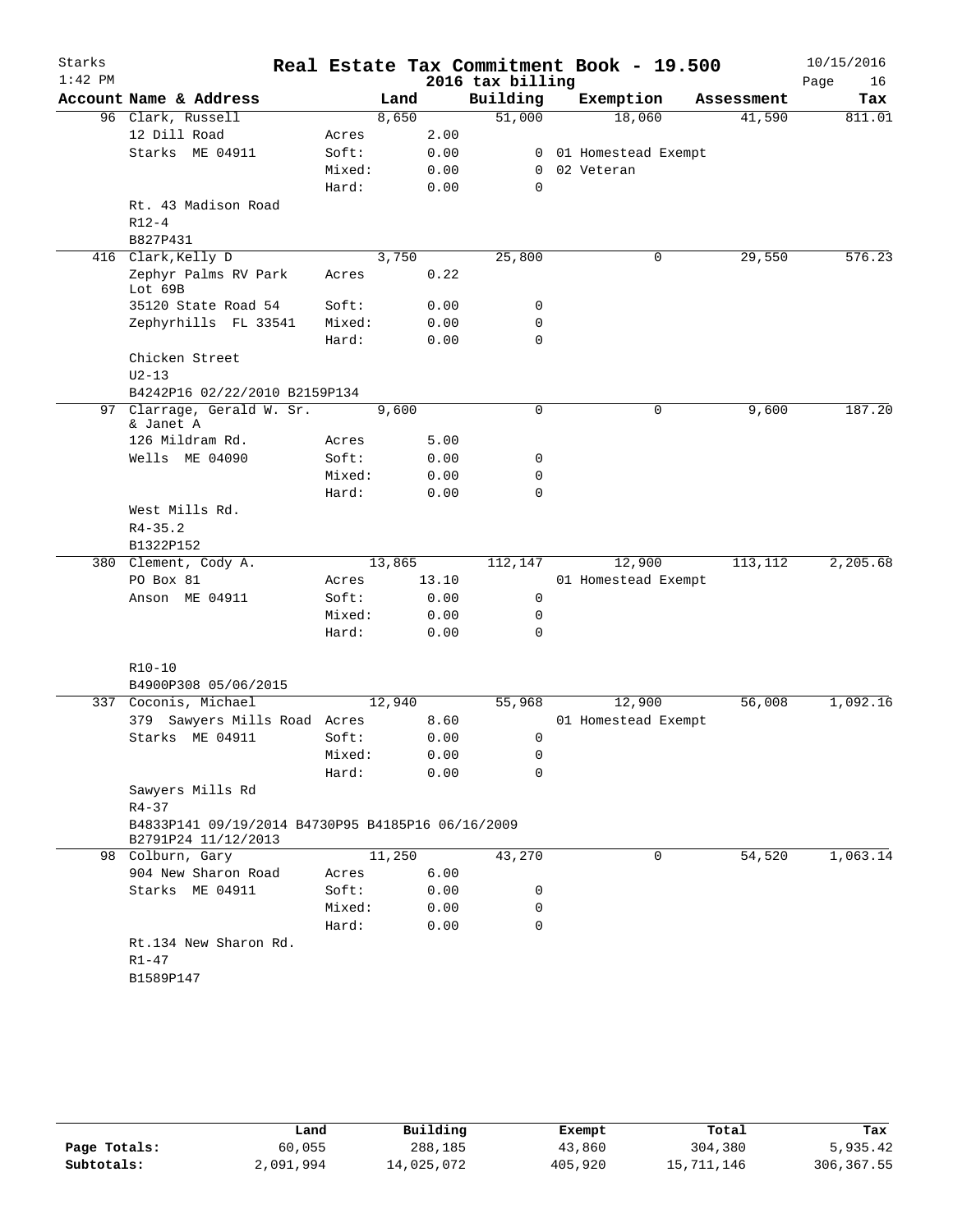| Starks    |                                           |                 |        |              |                               | Real Estate Tax Commitment Book - 19.500 |            | 10/15/2016 |
|-----------|-------------------------------------------|-----------------|--------|--------------|-------------------------------|------------------------------------------|------------|------------|
| $1:42$ PM |                                           |                 |        |              | 2016 tax billing              |                                          |            | Page<br>17 |
|           | Account Name & Address                    |                 | Land   |              | Building                      | Exemption                                | Assessment | Tax        |
|           | 99 Cole, Norman F. &                      |                 | 5,710  |              | 27,660                        | 12,900                                   | 20,470     | 399.17     |
|           | Catherine L.                              |                 |        |              |                               |                                          |            |            |
|           | 2694 Industry Road                        | Acres           |        | 0.51         |                               |                                          |            |            |
|           | Starks ME 04911                           | Soft:           |        | 0.00         | $\overline{0}$<br>$\mathbf 0$ | 01 Homestead Exempt                      |            |            |
|           |                                           | Mixed:<br>Hard: |        | 0.00<br>0.00 | 0                             |                                          |            |            |
|           |                                           |                 |        |              |                               |                                          |            |            |
|           | $U1-15$                                   |                 |        |              |                               |                                          |            |            |
|           | B1171P328                                 |                 |        |              |                               |                                          |            |            |
|           | 101 Cole, Robert W                        |                 | 8,560  |              | 0                             | 0                                        | 8,560      | 166.92     |
|           | 41 Chase St                               | Acres           |        | 3.40         |                               |                                          |            |            |
|           | Beverly MA 01915                          | Soft:           |        | 0.00         | 0                             |                                          |            |            |
|           |                                           | Mixed:          |        | 0.00         | 0                             |                                          |            |            |
|           |                                           | Hard:           |        | 0.00         | 0                             |                                          |            |            |
|           |                                           |                 |        |              |                               |                                          |            |            |
|           | $R5 - 30$                                 |                 |        |              |                               |                                          |            |            |
|           | B1895P264                                 |                 |        |              |                               |                                          |            |            |
|           | 100 Cole, Robert W                        |                 | 11,190 |              | 1,200                         | 0                                        | 12,390     | 241.61     |
|           | 41 Chase St                               | Acres           |        | 5.90         |                               |                                          |            |            |
|           | Beverly MA 01915                          | Soft:           |        | 0.00         | 0                             |                                          |            |            |
|           |                                           | Mixed:          |        | 0.00         | 0                             |                                          |            |            |
|           |                                           | Hard:           |        | 0.00         | 0                             |                                          |            |            |
|           | Rt. 148 West Mills Rd.                    |                 |        |              |                               |                                          |            |            |
|           | $R5 - 29$                                 |                 |        |              |                               |                                          |            |            |
|           | B1895P264                                 |                 |        |              |                               |                                          |            |            |
|           | 103 Comstock, Craig                       |                 | 25,080 |              | 53,740                        | 12,900                                   | 65,920     | 1,285.44   |
|           | 58 Comstock Road                          | Acres           |        | 67.00        |                               |                                          |            |            |
|           | Starks ME 04911                           | Soft:           |        | 15.00        | 1,509                         | 01 Homestead Exempt                      |            |            |
|           |                                           | Mixed:          |        | 8.00         | 819                           |                                          |            |            |
|           |                                           | Hard:           |        | 23.00        | 2,473                         |                                          |            |            |
|           | 19 & 26                                   |                 |        |              |                               |                                          |            |            |
|           | $R2 - 19$                                 |                 |        |              |                               |                                          |            |            |
|           | B809P728                                  |                 |        |              |                               |                                          |            |            |
|           | 491 Comstock, Craig                       |                 | 5,670  |              | 0                             | 0                                        | 5,670      | 110.57     |
|           | Comstock, Valerie                         | Acres           |        | 48.00        |                               |                                          |            |            |
|           | 58 Comstock Road                          | Soft:           |        | 10.00        | 1,006                         |                                          |            |            |
|           | Starks ME 04911                           | Mixed:          |        | 0.00         | 0                             |                                          |            |            |
|           |                                           | Hard:           |        | 9.00         | 968                           |                                          |            |            |
|           | Industry Road                             |                 |        |              |                               |                                          |            |            |
|           | $R2 - 28$<br>B3902P339 08/20/2007 B849P84 |                 |        |              |                               |                                          |            |            |
|           | 104 Comstock, Craig &                     |                 | 2,470  |              | 0                             | $\mathbf 0$                              | 2,470      | 48.17      |
|           | Valerie L.                                |                 |        |              |                               |                                          |            |            |
|           | 58 Comstock Road                          | Acres           |        | 19.00        |                               |                                          |            |            |
|           | Starks ME 04911                           | Soft:           |        | 19.00        | 1,912                         |                                          |            |            |
|           |                                           | Mixed:          |        | 0.00         | 0                             |                                          |            |            |
|           |                                           | Hard:           |        | 0.00         | 0                             |                                          |            |            |
|           | Branns Mill Rd.                           |                 |        |              |                               |                                          |            |            |
|           | $R1 - 31.2$                               |                 |        |              |                               |                                          |            |            |
|           | B877P954                                  |                 |        |              |                               |                                          |            |            |

|              | Land      | Building   | Exempt  | Total      | Tax        |
|--------------|-----------|------------|---------|------------|------------|
| Page Totals: | 58,680    | 82,600     | 25,800  | 115,480    | 2,251.88   |
| Subtotals:   | 2,150,674 | 14,107,672 | 431,720 | 15,826,626 | 308,619.43 |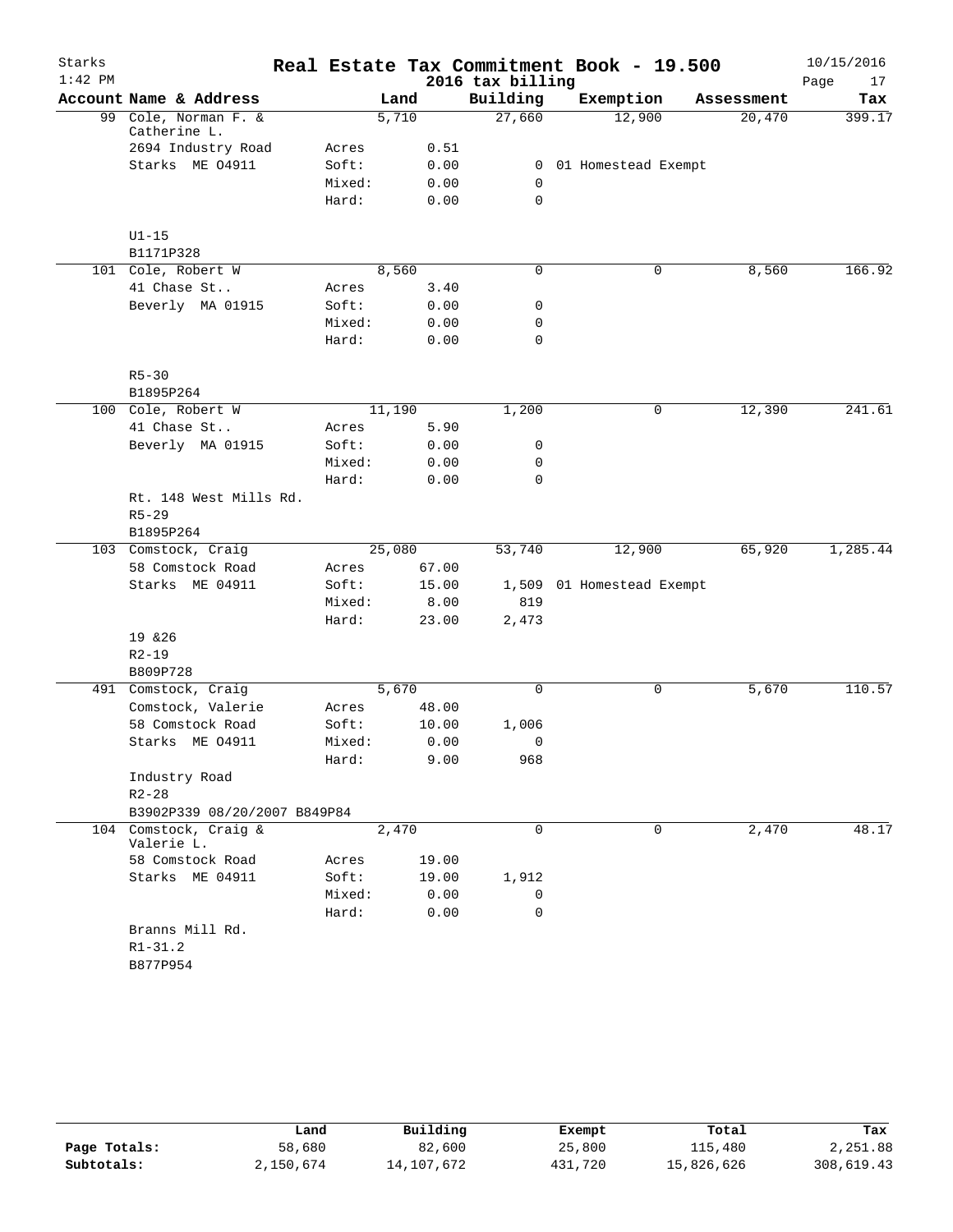| Starks<br>$1:42$ PM |                                   |                |        |       | 2016 tax billing | Real Estate Tax Commitment Book - 19.500 |             |            | 10/15/2016<br>Page | 18     |
|---------------------|-----------------------------------|----------------|--------|-------|------------------|------------------------------------------|-------------|------------|--------------------|--------|
|                     | Account Name & Address            |                | Land   |       | Building         | Exemption                                |             | Assessment |                    | Tax    |
|                     | 105 Comstock, Craig &             |                | 1,340  |       | 0                |                                          | $\Omega$    | 1,340      |                    | 26.13  |
|                     | Valerie L.<br>58 Comstock Road    | Acres          |        | 10.00 |                  |                                          |             |            |                    |        |
|                     | Starks ME 04911                   | Soft:          |        | 0.00  | 0                |                                          |             |            |                    |        |
|                     |                                   | Mixed:         |        | 10.00 | 1,023            |                                          |             |            |                    |        |
|                     |                                   | Hard:          |        | 0.00  | $\Omega$         |                                          |             |            |                    |        |
|                     | Branns Mill Rd.                   |                |        |       |                  |                                          |             |            |                    |        |
|                     | $R1 - 31.1$                       |                |        |       |                  |                                          |             |            |                    |        |
|                     | B877P954                          |                |        |       |                  |                                          |             |            |                    |        |
|                     | 106 Connell, James                |                | 23,750 |       | 17,860           |                                          | 0           | 41,610     |                    | 811.40 |
|                     | Connell Sandra                    | Acres          |        | 40.00 |                  |                                          |             |            |                    |        |
|                     | 292 County Rd.                    | Soft:          |        | 0.00  | 0                |                                          |             |            |                    |        |
|                     | Buzzards Bay MA 02532             | Mixed:         |        | 0.00  | 0                |                                          |             |            |                    |        |
|                     |                                   | Hard:          |        | 0.00  | 0                |                                          |             |            |                    |        |
|                     | $R1 - 29.3$                       |                |        |       |                  |                                          |             |            |                    |        |
|                     | B1315P35                          |                |        |       |                  |                                          |             |            |                    |        |
|                     | 108 Cook, Peter                   |                | 16,550 |       | 45,240           | 12,900                                   |             | 48,890     |                    | 953.36 |
|                     | 272 Anson Road                    | Acres          |        | 36.00 |                  |                                          |             |            |                    |        |
|                     | Starks ME 04911                   | Soft:          |        | 11.00 |                  | 1,107 01 Homestead Exempt                |             |            |                    |        |
|                     |                                   | Mixed:         |        | 0.00  | 0                |                                          |             |            |                    |        |
|                     |                                   | Hard:          |        | 16.00 | 1,183            |                                          |             |            |                    |        |
|                     | Madison Rd                        |                |        |       |                  |                                          |             |            |                    |        |
|                     | $R7-2$                            |                |        |       |                  |                                          |             |            |                    |        |
|                     | B1793P287                         |                | 530    |       | $\Omega$         |                                          |             |            |                    |        |
|                     | 107 Cook, Peter                   |                |        | 4.00  |                  |                                          | $\mathbf 0$ | 530        |                    | 10.34  |
|                     | 272 Anson Road<br>Starks ME 04911 | Acres<br>Soft: |        | 0.00  | 0                |                                          |             |            |                    |        |
|                     |                                   | Mixed:         |        | 4.00  | 409              |                                          |             |            |                    |        |
|                     |                                   | Hard:          |        | 0.00  | $\mathbf 0$      |                                          |             |            |                    |        |
|                     | Madison Rd                        |                |        |       |                  |                                          |             |            |                    |        |
|                     | $R7 - 3$                          |                |        |       |                  |                                          |             |            |                    |        |
| 317                 | Coombs Walter, E and              |                | 21,280 |       | 11,760           |                                          | 0           | 33,040     |                    | 644.28 |
|                     | Phyllis E                         |                |        |       |                  |                                          |             |            |                    |        |
|                     | 28 Growling Bear Dr.              | Acres          |        | 79.80 |                  |                                          |             |            |                    |        |
|                     | Brunswick ME 04011                | Soft:          |        | 14.50 | 1,459            |                                          |             |            |                    |        |
|                     |                                   | Mixed:         |        | 16.00 | 1,637            |                                          |             |            |                    |        |
|                     |                                   | Hard:          |        | 40.30 | 4,332            |                                          |             |            |                    |        |
|                     | $R4 - 4, R4 - 6$                  |                |        |       |                  |                                          |             |            |                    |        |
|                     | B3820P63 B1582P258                |                |        |       |                  |                                          |             |            |                    |        |
|                     | 111 Costigan, Julie L.            |                | 8,780  |       | 32,120           | 12,900                                   |             | 28,000     |                    | 546.00 |
|                     | 14 Anson Road                     | Acres          |        | 2.20  |                  |                                          |             |            |                    |        |
|                     | Starks ME 04911                   | Soft:          |        | 0.00  | 0                | 01 Homestead Exempt                      |             |            |                    |        |
|                     |                                   | Mixed:         |        | 0.00  | 0                |                                          |             |            |                    |        |
|                     |                                   | Hard:          |        | 0.00  | 0                |                                          |             |            |                    |        |
|                     | $U2 - 28$                         |                |        |       |                  |                                          |             |            |                    |        |
|                     | B1627P300                         |                |        |       |                  |                                          |             |            |                    |        |
|                     | 756 Cothen, Joshua                |                |        | 0     | 12,900           | 12,900                                   |             | 0          |                    | 0.00   |
|                     | 16 Spaulding Lane                 |                |        |       |                  | 01 Homestead Exempt                      |             |            |                    |        |
|                     | Hollis NH 03049                   |                |        |       |                  |                                          |             |            |                    |        |

R7 11.1ON

|              | Land      | Building   | Exempt  | Total      | Tax        |
|--------------|-----------|------------|---------|------------|------------|
| Page Totals: | 72,230    | 119,880    | 38,700  | 153,410    | 2,991.51   |
| Subtotals:   | 2,222,904 | 14,227,552 | 470,420 | 15,980,036 | 311,610.94 |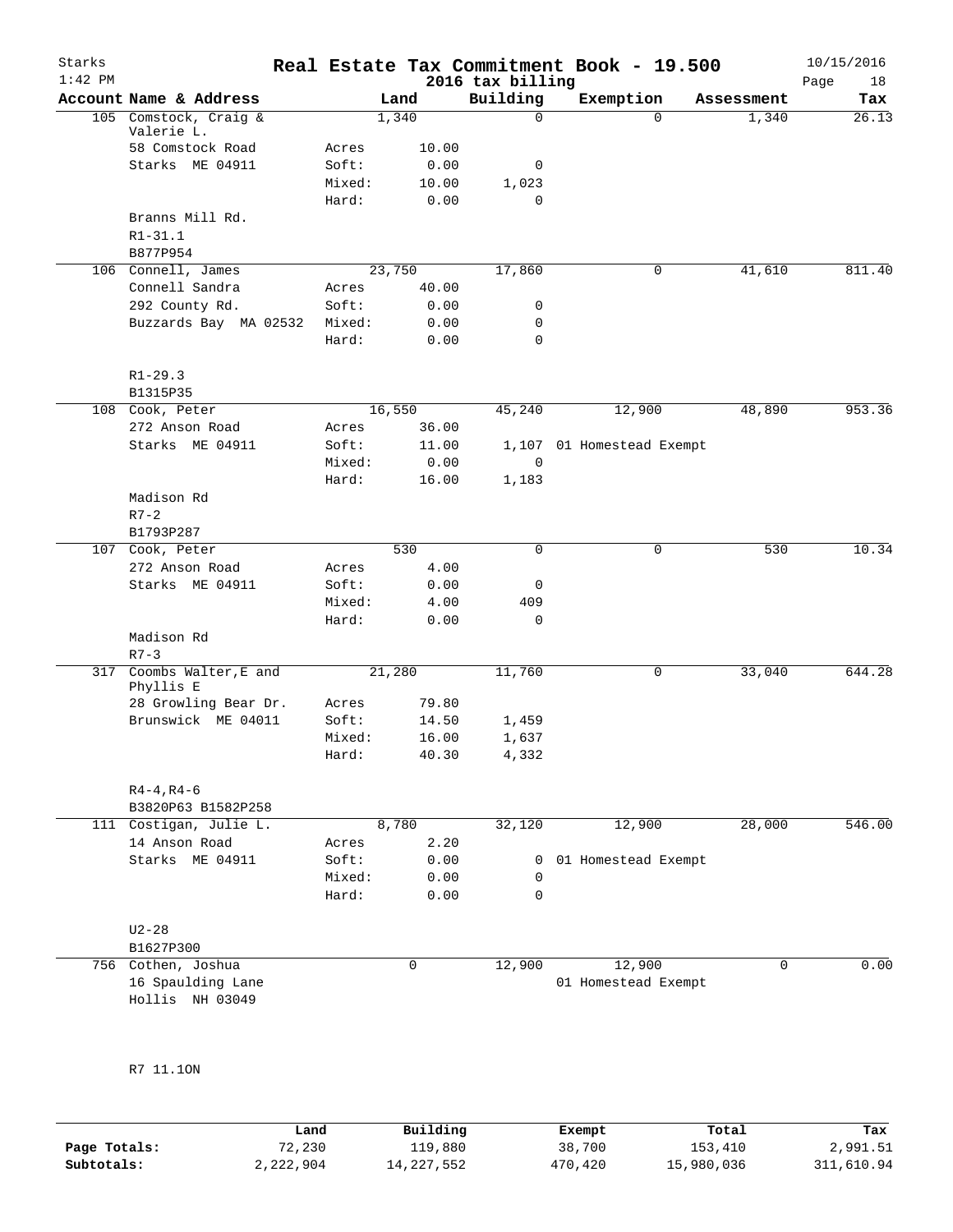| Starks<br>$1:42$ PM |                                                   |           |                 |              | 2016 tax billing | Real Estate Tax Commitment Book - 19.500 |              | 10/15/2016        |
|---------------------|---------------------------------------------------|-----------|-----------------|--------------|------------------|------------------------------------------|--------------|-------------------|
|                     | Account Name & Address                            |           | Land            |              | Building         | Exemption                                | Assessment   | Page<br>19<br>Tax |
|                     | 112 Cotton, Dennis L.                             |           | 11,250          |              | 42,075           | 12,900                                   | 40,425       | 788.29            |
|                     | 215 Sawyers Mills Road                            |           | Acres           | 6.00         |                  | 01 Homestead Exempt                      |              |                   |
|                     | Starks ME 04911                                   |           | Soft:           | 0.00         | 0                |                                          |              |                   |
|                     |                                                   |           | Mixed:          | 0.00         | 0                |                                          |              |                   |
|                     |                                                   |           | Hard:           | 0.00         | $\mathbf 0$      |                                          |              |                   |
|                     | West Mills Rd                                     |           |                 |              |                  |                                          |              |                   |
|                     | $R7 - 11.4$                                       |           |                 |              |                  |                                          |              |                   |
|                     | B5043P146 09/17/2008 B2519P271                    |           |                 |              |                  |                                          |              |                   |
|                     | 113 Couto, Francisco R. &                         |           | 13,170          |              | 6,020            | 0                                        | 19,190       | 374.21            |
|                     | Celestina F                                       |           |                 |              |                  |                                          |              |                   |
|                     | 324 Park St                                       |           | Acres           | 8.95         |                  |                                          |              |                   |
|                     | Stoughton MA 02072                                |           | Soft:           | 0.00         | 0                |                                          |              |                   |
|                     |                                                   |           | Mixed:<br>Hard: | 0.00<br>0.00 | 0<br>0           |                                          |              |                   |
|                     |                                                   |           |                 |              |                  |                                          |              |                   |
|                     | $R5 - 5$<br>B1560P104                             |           |                 |              |                  |                                          |              |                   |
|                     | 133 Couture, Melissa M.                           |           | 10,280          |              | 52,996           | 0                                        | 63,276       | 1,233.88          |
|                     | Couture, Adam J.                                  |           | Acres           | 4.50         |                  |                                          |              |                   |
|                     | 320 Porter Hill Road                              |           | Soft:           | 0.00         | 0                |                                          |              |                   |
|                     | Farmington ME 04938                               |           | Mixed:          | 0.00         | $\mathbf 0$      |                                          |              |                   |
|                     |                                                   |           | Hard:           | 0.00         | 0                |                                          |              |                   |
|                     | $R1 - 39.1$                                       |           |                 |              |                  |                                          |              |                   |
|                     | B4868P25 01/09/2015 B3247P1                       |           |                 |              |                  |                                          |              |                   |
|                     | 115 Cowan, Edward                                 |           | 12,710          |              | 43,080           | 12,900                                   | 42,890       | 836.36            |
|                     | PO Box 132                                        |           | Acres           | 8.24         |                  |                                          |              |                   |
|                     | Anson ME 04911                                    |           | Soft:           | 0.00         |                  | 0 01 Homestead Exempt                    |              |                   |
|                     |                                                   |           | Mixed:          | 0.00         | 0                |                                          |              |                   |
|                     |                                                   |           | Hard:           | 0.00         | 0                |                                          |              |                   |
|                     | $R9 - 8$                                          |           |                 |              |                  |                                          |              |                   |
|                     | B1469P206                                         |           |                 |              |                  |                                          |              |                   |
|                     | 117 Cram, Robert & Norma                          |           | 16,450          |              | 52,800           | 12,900                                   | 56,350       | 1,098.83          |
|                     | 1054 New Sharon Road                              |           | Acres           | 14.00        |                  |                                          |              |                   |
|                     | Starks ME 04911                                   |           | Soft:           | 0.00         |                  | 0 01 Homestead Exempt                    |              |                   |
|                     |                                                   |           | Mixed:          | 0.00         | 0                |                                          |              |                   |
|                     |                                                   |           | Hard:           | 0.00         | 0                |                                          |              |                   |
|                     | New Sharon Rd                                     |           |                 |              |                  |                                          |              |                   |
|                     | $R1 - 41.1$                                       |           |                 |              |                  |                                          |              |                   |
|                     | B1830P88                                          |           |                 |              |                  |                                          |              |                   |
|                     | 343 Cremer, Judy Carol                            |           | 4,450           |              | 21,000           | 12,900                                   | 12,550       | 244.73            |
|                     | 18 Anson Road                                     |           | Acres           | 0.31         |                  | 01 Homestead Exempt                      |              |                   |
|                     | Starks ME 04911                                   |           | Soft:           | 0.00         | $\mathsf{O}$     |                                          |              |                   |
|                     |                                                   |           | Mixed:          | 0.00         | 0                |                                          |              |                   |
|                     |                                                   |           | Hard:           | 0.00         | 0                |                                          |              |                   |
|                     | village                                           |           |                 |              |                  |                                          |              |                   |
|                     | $U2 - 29$                                         |           |                 |              |                  |                                          |              |                   |
|                     | B4819P358 08/20/2014 B4060P53 10/01/2008 B1779P53 |           |                 |              |                  |                                          |              |                   |
| 118                 | Crockett, Stephen &<br>Diane                      |           | 23,500          |              | 18,960           | 12,900                                   | 29,560       | 576.42            |
|                     | P.O.Box 467                                       |           | Acres           | 39.00        |                  |                                          |              |                   |
|                     | Anson ME 04911                                    |           | Soft:           | 0.00         | $\mathbf{0}$     | 01 Homestead Exempt                      |              |                   |
|                     |                                                   |           | Mixed:          | 0.00         | 0                |                                          |              |                   |
|                     |                                                   |           | Hard:           | 0.00         | $\mathbf 0$      |                                          |              |                   |
|                     | $R3 - 6.1$                                        |           |                 |              |                  |                                          |              |                   |
|                     | B1443P326                                         |           |                 |              |                  |                                          |              |                   |
|                     |                                                   |           |                 |              |                  |                                          |              |                   |
|                     |                                                   | Land      |                 | Building     |                  | Exempt                                   | Total        | Tax               |
| Page Totals:        |                                                   | 91,810    |                 | 236,931      |                  | 64,500                                   | 264,241      | 5,152.72          |
| Subtotals:          |                                                   | 2,314,714 |                 | 14, 464, 483 |                  | 534,920                                  | 16, 244, 277 | 316,763.66        |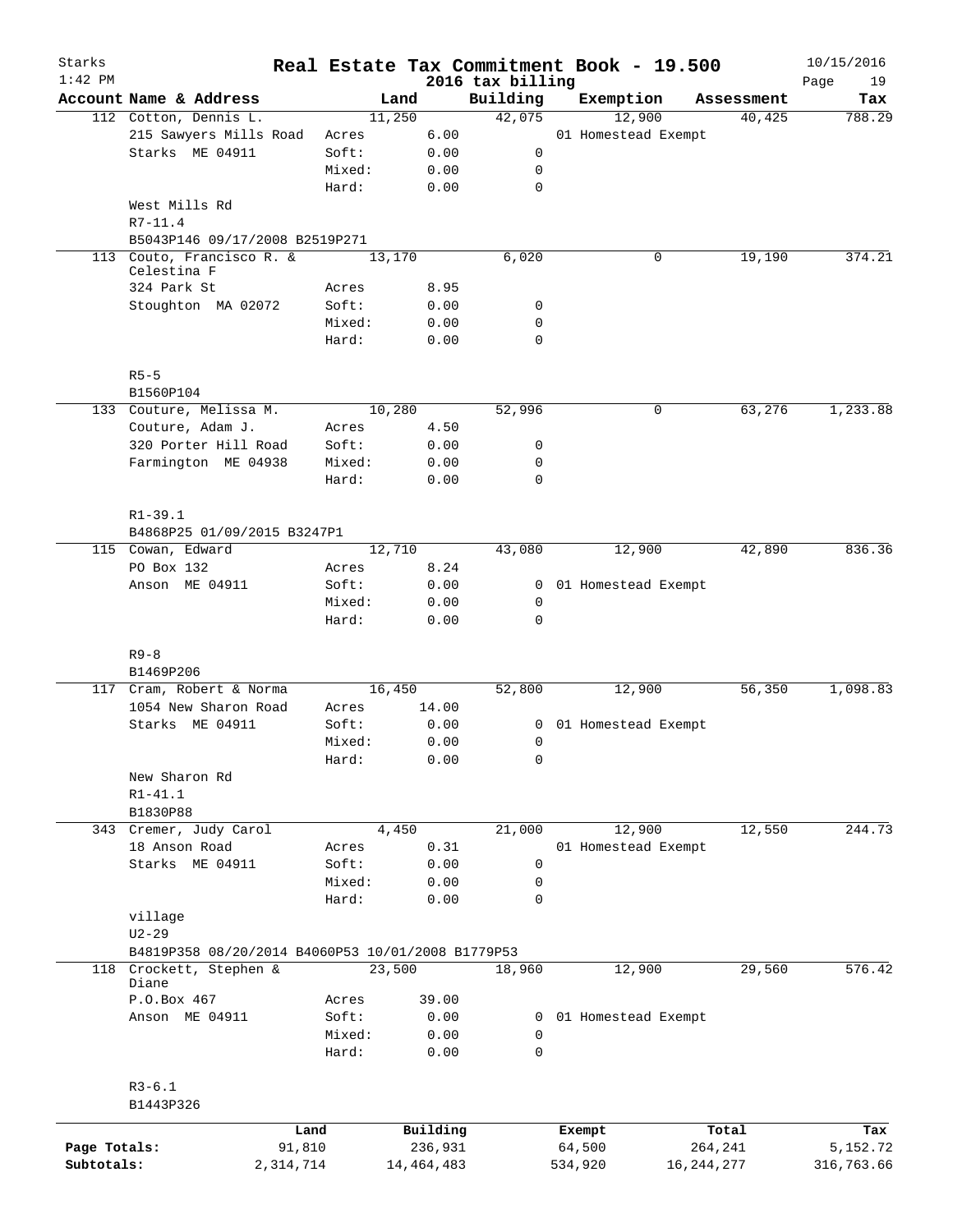| Starks    |                                                    |        |        |                  | Real Estate Tax Commitment Book - 19.500 |            | 10/15/2016 |
|-----------|----------------------------------------------------|--------|--------|------------------|------------------------------------------|------------|------------|
| $1:42$ PM |                                                    |        |        | 2016 tax billing |                                          |            | 20<br>Page |
|           | Account Name & Address                             |        | Land   | Building         | Exemption                                | Assessment | Tax        |
|           | 195 Cromwell, Gary R.                              |        | 5,679  | $\mathsf{O}$     | $\Omega$                                 | 5,679      | 110.74     |
|           | 1190 Beech Hill Rd                                 | Acres  | 43.00  |                  |                                          |            |            |
|           | Mercer ME 04957                                    | Soft:  | 0.00   | $\mathbf 0$      |                                          |            |            |
|           |                                                    | Mixed: | 43.00  | 4,401            |                                          |            |            |
|           |                                                    | Hard:  | 0.00   | $\mathbf 0$      |                                          |            |            |
|           | R5-18, R5-19.4                                     |        |        |                  |                                          |            |            |
|           | B4149P12 06/09/2009 B4095P172 02/02/2009 B1299P75  |        |        |                  |                                          |            |            |
|           | 254 Crouss II, Frederick R.                        |        | 22,750 | $\mathbf 0$      | 0                                        | 22,750     | 443.63     |
|           | 571 State Street                                   | Acres  | 40.00  |                  |                                          |            |            |
|           | Belchertown MA<br>01007-9785                       | Soft:  | 0.00   | 0                |                                          |            |            |
|           |                                                    | Mixed: | 0.00   | $\mathbf 0$      |                                          |            |            |
|           |                                                    | Hard:  | 0.00   | $\Omega$         |                                          |            |            |
|           | $R2 - 24.13$                                       |        |        |                  |                                          |            |            |
|           | B4837P304 10/03/2014 B4098P325 01/15/2009 B1785P43 |        |        |                  |                                          |            |            |
|           | 120 Curran, Thomas &<br>Jennifer                   |        | 13,050 | 0                | 0                                        | 13,050     | 254.48     |
|           | 3 Cobbler'S Lane                                   | Acres  | 10.30  |                  |                                          |            |            |
|           | Beverly MA 01915                                   | Soft:  | 0.00   | 0                |                                          |            |            |
|           |                                                    | Mixed: | 0.00   | $\mathbf 0$      |                                          |            |            |
|           |                                                    | Hard:  | 0.00   | $\mathbf 0$      |                                          |            |            |
|           | $R6 - 2.4$                                         |        |        |                  |                                          |            |            |
|           | B1786P253                                          |        |        |                  |                                          |            |            |
|           | 121 Curtis, Kevin C.                               |        | 5,060  | 0                | 0                                        | 5,060      | 98.67      |
|           | 226 Fairbanks Road,<br>Apt. B                      | Acres  | 0.40   |                  |                                          |            |            |
|           | Farmington ME 04938                                | Soft:  | 0.00   | 0                |                                          |            |            |
|           |                                                    | Mixed: | 0.00   | $\mathbf 0$      |                                          |            |            |
|           |                                                    | Hard:  | 0.00   | 0                |                                          |            |            |
|           | Route #43                                          |        |        |                  |                                          |            |            |
|           | $U2-2$                                             |        |        |                  |                                          |            |            |
|           | B2845P229                                          |        |        |                  |                                          |            |            |
| 122       | Cushman, Steven J. &<br>Tabbatha                   |        | 8,070  | 61,320           | 12,900                                   | 56,490     | 1,101.56   |
|           | 237 Beans Corner Rd                                | Acres  | 1.10   |                  |                                          |            |            |
|           | New Sharon ME 04955                                | Soft:  | 0.00   |                  | 0 01 Homestead Exempt                    |            |            |
|           |                                                    | Mixed: | 0.00   | $\Omega$         |                                          |            |            |
|           |                                                    | Hard:  | 0.00   | $\mathbf 0$      |                                          |            |            |
|           | Beans Corner Road<br>$R1 - 11$                     |        |        |                  |                                          |            |            |
|           | B2610P207<br>134 Davis et Al., George              |        | 8,950  | 0                | 0                                        | 8,950      | 174.53     |
|           | Т.                                                 |        |        |                  |                                          |            |            |
|           | %Russell Schleich                                  | Acres  | 4.00   |                  |                                          |            |            |
|           | 87 North Rd                                        | Soft:  | 0.00   | 0                |                                          |            |            |
|           | Harwinton CT 06791                                 | Mixed: | 0.00   | 0                |                                          |            |            |
|           |                                                    | Hard:  | 0.00   | $\mathbf 0$      |                                          |            |            |
|           |                                                    |        |        |                  |                                          |            |            |
|           | $R3 - 40.1$                                        |        |        |                  |                                          |            |            |

B2203P195

|              | Land      | Building   | Exempt  | Total      | Tax        |
|--------------|-----------|------------|---------|------------|------------|
| Page Totals: | 63,559    | 61,320     | 12,900  | 111,979    | 2,183.61   |
| Subtotals:   | 2,378,273 | 14,525,803 | 547,820 | 16,356,256 | 318,947.27 |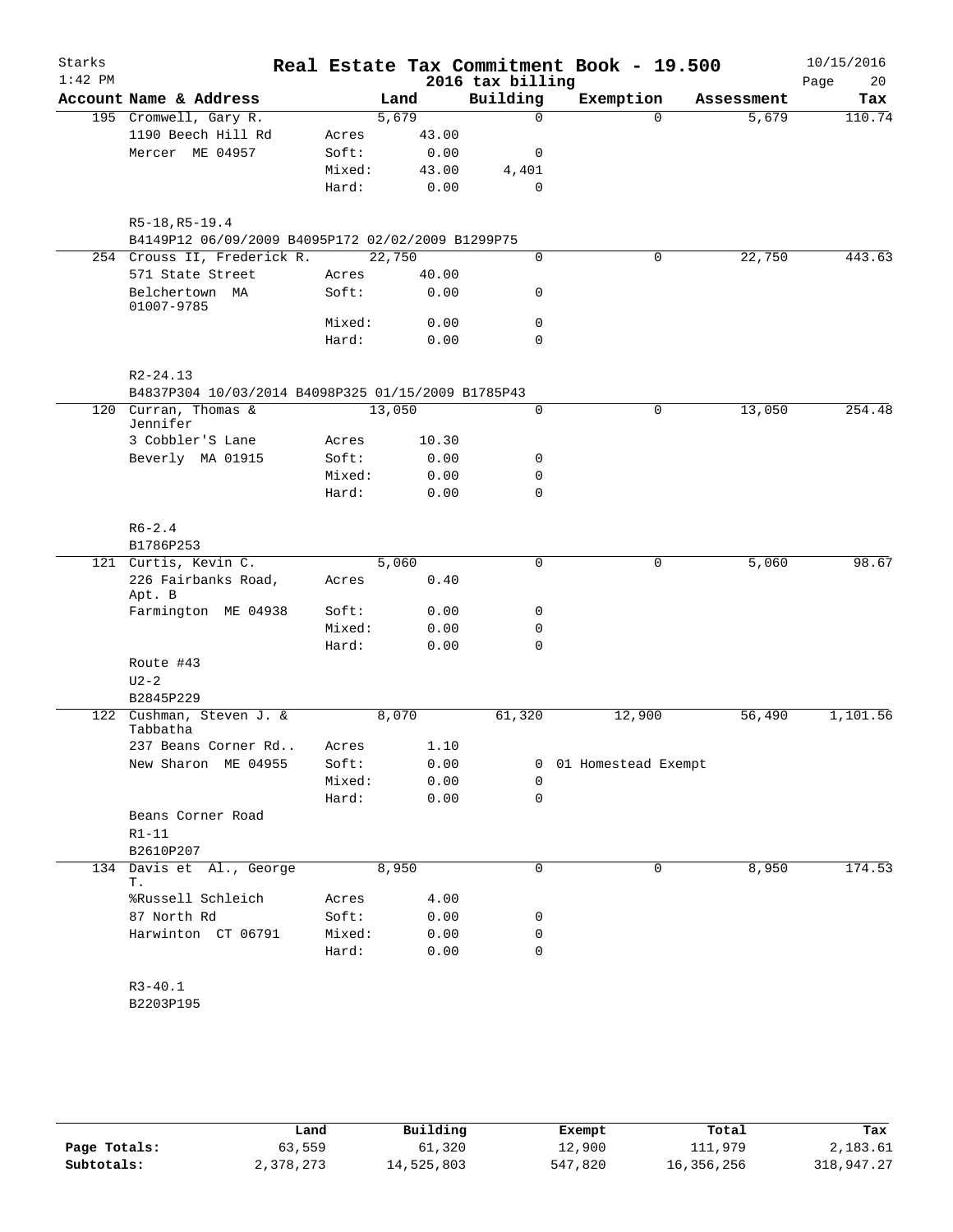| Starks<br>$1:42$ PM |                                     |                 |                                 | 2016 tax billing | Real Estate Tax Commitment Book - 19.500 |            |            | 10/15/2016<br>21<br>Page |
|---------------------|-------------------------------------|-----------------|---------------------------------|------------------|------------------------------------------|------------|------------|--------------------------|
|                     | Account Name & Address              |                 | Land                            | Building         | Exemption                                |            | Assessment | Tax                      |
|                     | 127 Davis, Lawny                    |                 | 12,850                          | $\mathbf 0$      |                                          | $\Omega$   | 12,850     | 250.58                   |
|                     | PO Box 518                          | Acres           | 10.00                           |                  |                                          |            |            |                          |
|                     | Anson ME 04911                      | Soft:           | 0.00                            | 0                |                                          |            |            |                          |
|                     |                                     | Mixed:          | 0.00                            | 0                |                                          |            |            |                          |
|                     |                                     | Hard:           | 0.00                            | $\mathbf 0$      |                                          |            |            |                          |
|                     | R12-10.3                            |                 |                                 |                  |                                          |            |            |                          |
| 129                 | Davis, Mark T & Annette<br>Н.       |                 | 18,050                          | 36,510           | 12,900                                   |            | 41,660     | 812.37                   |
|                     | 1618 New Sharon Road                | Acres           | 17.20                           |                  |                                          |            |            |                          |
|                     | Starks ME 04911                     | Soft:           | 0.00                            |                  | 0 01 Homestead Exempt                    |            |            |                          |
|                     |                                     | Mixed:          | 0.00                            | 0                |                                          |            |            |                          |
|                     |                                     | Hard:           | 0.00                            | $\Omega$         |                                          |            |            |                          |
|                     | New Sharon Road                     |                 |                                 |                  |                                          |            |            |                          |
|                     | $R2 - 6$                            |                 |                                 |                  |                                          |            |            |                          |
|                     | B2569P319                           |                 |                                 |                  |                                          |            |            |                          |
|                     | 131 Davis, Sammy E. &<br>Angelina G |                 | 9,040                           | 55,742           | 12,900                                   |            | 51,882     | 1,011.70                 |
|                     | 545 Anson Road                      | Acres           | 2.60                            |                  |                                          |            |            |                          |
|                     | Starks ME 04911                     | Soft:           | 0.00                            |                  | 0 01 Homestead Exempt                    |            |            |                          |
|                     |                                     | Mixed:          | 0.00                            | 0                |                                          |            |            |                          |
|                     |                                     | Hard:           | 0.00                            | 0                |                                          |            |            |                          |
|                     | Rt 43 Anson Rd                      |                 |                                 |                  |                                          |            |            |                          |
|                     | $R10-5$                             |                 |                                 |                  |                                          |            |            |                          |
|                     | B965P281                            |                 |                                 |                  |                                          |            |            |                          |
|                     | 132 Davis, Terry And Euna           |                 | 22,500                          | 38,352           | 12,900                                   |            | 47,952     | 935.06                   |
|                     | 1636 New Sharon Road                | Acres           | 35.00                           |                  | 01 Homestead Exempt                      |            |            |                          |
|                     | Starks ME 04911                     | Soft:           | 0.00                            | 0                |                                          |            |            |                          |
|                     |                                     | Mixed:          | 0.00                            | 0                |                                          |            |            |                          |
|                     |                                     | Hard:           | 0.00                            | 0                |                                          |            |            |                          |
|                     | New Sharon Road                     |                 |                                 |                  |                                          |            |            |                          |
|                     | $R2-6.2$                            |                 |                                 |                  |                                          |            |            |                          |
|                     | B2514P1                             |                 |                                 |                  |                                          |            |            |                          |
|                     | 135 De Celle, James                 |                 | 9,670                           | $\mathbf 0$      |                                          | 0          | 9,670      | 188.57                   |
|                     | 525 Cedar St.                       | Acres           | 5.10                            |                  |                                          |            |            |                          |
|                     | Walpole MA 02081                    | Soft:           | 0.00                            | 0                |                                          |            |            |                          |
|                     |                                     | Mixed:          | 0.00                            | 0                |                                          |            |            |                          |
|                     |                                     | Hard:           | ${\bf 0}$ . ${\bf 0}$ ${\bf 0}$ | 0                |                                          |            |            |                          |
|                     | $R2 - 24.9.1$                       |                 |                                 |                  |                                          |            |            |                          |
|                     | B1717P56                            |                 |                                 |                  |                                          |            |            |                          |
|                     | 136 Deming, Roi A.                  |                 | 12,100                          | 24,720           | 12,900                                   |            | 23,920     | 466.44                   |
|                     | 1195 New Sharon Road                | Acres           | 7.30                            |                  |                                          |            |            |                          |
|                     | Starks ME 04911                     | Soft:           | 0.00                            | 0                | 01 Homestead Exempt                      |            |            |                          |
|                     |                                     | Mixed:<br>Hard: | 0.00<br>0.00                    | 0<br>0           |                                          |            |            |                          |
|                     |                                     |                 |                                 |                  |                                          |            |            |                          |
|                     | $R1 - 34.4$<br>B2209P236            |                 |                                 |                  |                                          |            |            |                          |
|                     | 138 Denis, Emanuel                  |                 | 13,630                          | 0                |                                          | 0          | 13,630     | 265.79                   |
|                     | % Howard Brower                     | Acres           | 11.20                           |                  |                                          |            |            |                          |
|                     | PO Box 242                          | Soft:           | 0.00                            | 0                |                                          |            |            |                          |
|                     | Lincoln MA 01773                    | Mixed:          | 0.00                            | 0                |                                          |            |            |                          |
|                     |                                     | Hard:           | 0.00                            | 0                |                                          |            |            |                          |
|                     | 80 Fletcher Rd Belmont              |                 |                                 |                  |                                          |            |            |                          |
|                     | Ma                                  |                 |                                 |                  |                                          |            |            |                          |
|                     | $R6 - 2.17$                         |                 |                                 |                  |                                          |            |            |                          |
|                     | B883P1018                           |                 |                                 |                  |                                          |            |            |                          |
|                     |                                     | Land            | Building                        |                  | Exempt                                   | Total      |            | Tax                      |
| Page Totals:        | 97,840                              |                 | 155,324                         |                  | 51,600                                   | 201,564    |            | 3,930.51                 |
| Subtotals:          | 2,476,113                           |                 | 14,681,127                      |                  | 599,420                                  | 16,557,820 |            | 322,877.78               |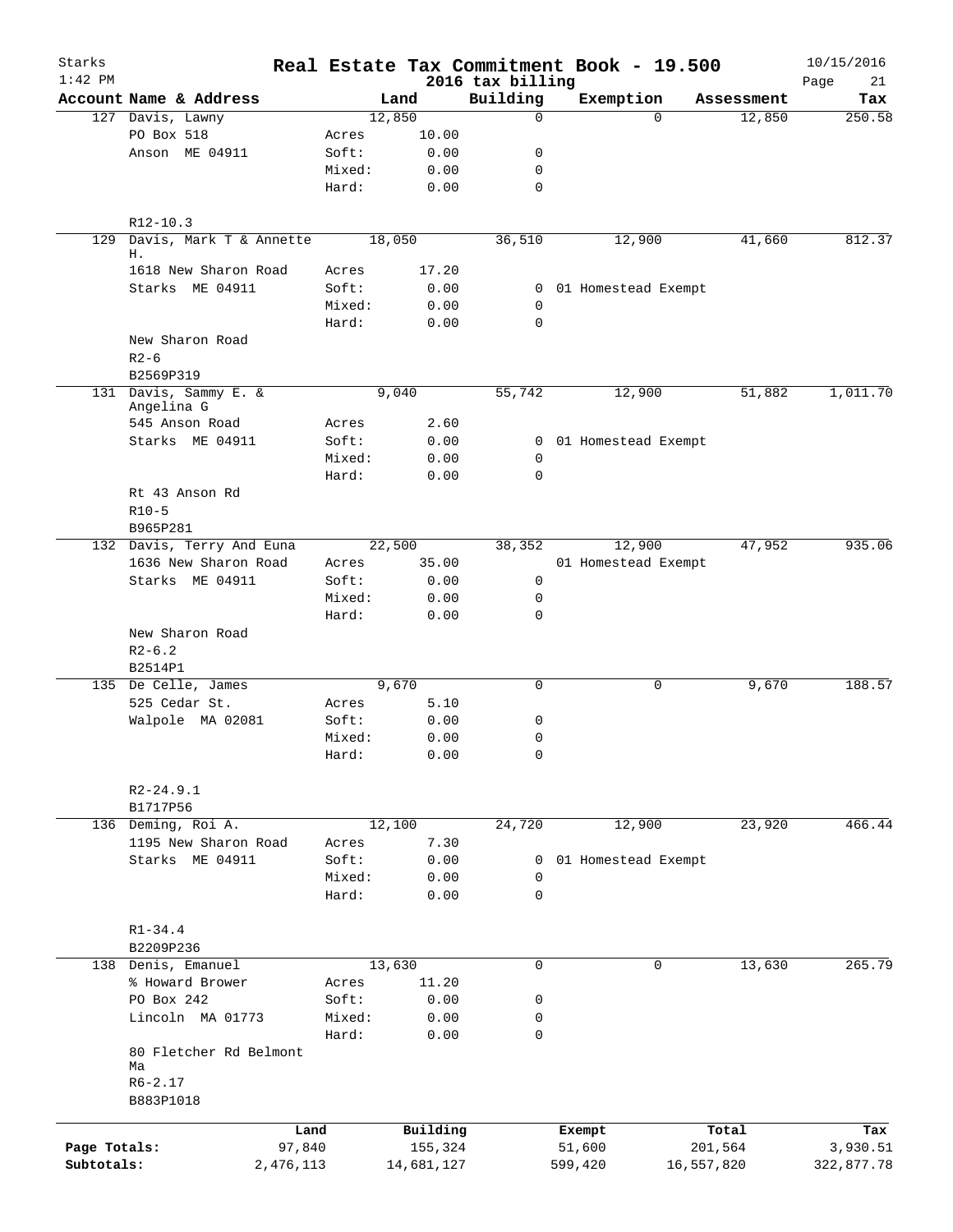| 2016 tax billing<br>Building<br>Exemption<br>Account Name & Address<br>Land<br>Assessment<br>141 Denis, Emanuel T.<br>13,050<br>13,050<br>0<br>$\Omega$<br>% Howard Brower<br>10.30<br>Acres<br>PO Box 242<br>Soft:<br>0.00<br>0<br>Lincoln MA 01773<br>Mixed:<br>0.00<br>0<br>$\mathbf 0$<br>Hard:<br>0.00<br>$R6 - 2.9$<br>B883P1018<br>149 Denis, Emanuel T.<br>12,850<br>$\mathbf 0$<br>12,850<br>0<br>% Howard Brower<br>10.00<br>Acres<br>PO Box 242<br>Soft:<br>0.00<br>0<br>Lincoln MA 01773<br>Mixed:<br>0.00<br>0<br>$\mathbf 0$<br>Hard:<br>0.00<br>Mayhew Rd<br>$R6 - 2.5$<br>B883P1018<br>146 Denis, Emanuel T.<br>10,020<br>14,227<br>24,247<br>0<br>% Howard Brower<br>11.00<br>Acres<br>PO Box 242<br>Soft:<br>0.00<br>0<br>Lincoln MA 01773<br>Mixed:<br>10.00<br>1,023<br>0<br>Hard:<br>0.00<br>$R6 - 2.14$<br>B883P1018<br>145 Denis, Emanuel T.<br>13,310<br>$\mathbf 0$<br>13,310<br>0<br>% Howard Brower<br>Acres<br>10.70<br>PO Box 242<br>Soft:<br>0.00<br>0<br>Lincoln MA 01773<br>Mixed:<br>0.00<br>0<br>$\mathbf 0$<br>Hard:<br>0.00<br>$R6 - 2.15$<br>B883P1018<br>139 Denis, Emanuel T.<br>1,600<br>0<br>0<br>1,600<br>P.O. Box 242<br>12.00<br>Acres<br>Lincoln MA 01773<br>Soft:<br>0.00<br>0<br>Mixed:<br>12.00<br>1,228<br>0<br>Hard:<br>0.00<br>$R6 - 2.10$<br>Denis, Emanuel T.<br>13,240<br>0<br>13,240<br>150<br>0<br>% Howard Brower<br>10.60<br>Acres<br>PO Box 242<br>Soft:<br>0.00<br>0<br>Lincoln MA 01773<br>Mixed:<br>0.00<br>0<br>$\mathbf 0$<br>Hard:<br>0.00<br>$R6 - 2.7$<br>B883P1018<br>151 Dennison, Linda E.<br>14,850<br>59,020<br>73,870<br>0<br>122 Thomas Road<br>Acres<br>11.53<br>Gansevoort NY 12831<br>Soft:<br>0.00<br>0<br>Mixed:<br>0.00<br>0<br>$\mathbf 0$<br>Hard:<br>0.00<br>$R8 - 38 - 8$<br>B2740P56<br>Building<br>Land<br>Total<br>Exempt | Starks<br>$1:42$ PM |        |        | Real Estate Tax Commitment Book - 19.500 |         | 10/15/2016        |
|------------------------------------------------------------------------------------------------------------------------------------------------------------------------------------------------------------------------------------------------------------------------------------------------------------------------------------------------------------------------------------------------------------------------------------------------------------------------------------------------------------------------------------------------------------------------------------------------------------------------------------------------------------------------------------------------------------------------------------------------------------------------------------------------------------------------------------------------------------------------------------------------------------------------------------------------------------------------------------------------------------------------------------------------------------------------------------------------------------------------------------------------------------------------------------------------------------------------------------------------------------------------------------------------------------------------------------------------------------------------------------------------------------------------------------------------------------------------------------------------------------------------------------------------------------------------------------------------------------------------------------------------------------------------------------------------------------------------------------------------------------------------------------------------------------------|---------------------|--------|--------|------------------------------------------|---------|-------------------|
|                                                                                                                                                                                                                                                                                                                                                                                                                                                                                                                                                                                                                                                                                                                                                                                                                                                                                                                                                                                                                                                                                                                                                                                                                                                                                                                                                                                                                                                                                                                                                                                                                                                                                                                                                                                                                  |                     |        |        |                                          |         | Page<br>22<br>Tax |
|                                                                                                                                                                                                                                                                                                                                                                                                                                                                                                                                                                                                                                                                                                                                                                                                                                                                                                                                                                                                                                                                                                                                                                                                                                                                                                                                                                                                                                                                                                                                                                                                                                                                                                                                                                                                                  |                     |        |        |                                          |         | 254.48            |
|                                                                                                                                                                                                                                                                                                                                                                                                                                                                                                                                                                                                                                                                                                                                                                                                                                                                                                                                                                                                                                                                                                                                                                                                                                                                                                                                                                                                                                                                                                                                                                                                                                                                                                                                                                                                                  |                     |        |        |                                          |         |                   |
|                                                                                                                                                                                                                                                                                                                                                                                                                                                                                                                                                                                                                                                                                                                                                                                                                                                                                                                                                                                                                                                                                                                                                                                                                                                                                                                                                                                                                                                                                                                                                                                                                                                                                                                                                                                                                  |                     |        |        |                                          |         |                   |
|                                                                                                                                                                                                                                                                                                                                                                                                                                                                                                                                                                                                                                                                                                                                                                                                                                                                                                                                                                                                                                                                                                                                                                                                                                                                                                                                                                                                                                                                                                                                                                                                                                                                                                                                                                                                                  |                     |        |        |                                          |         |                   |
|                                                                                                                                                                                                                                                                                                                                                                                                                                                                                                                                                                                                                                                                                                                                                                                                                                                                                                                                                                                                                                                                                                                                                                                                                                                                                                                                                                                                                                                                                                                                                                                                                                                                                                                                                                                                                  |                     |        |        |                                          |         |                   |
|                                                                                                                                                                                                                                                                                                                                                                                                                                                                                                                                                                                                                                                                                                                                                                                                                                                                                                                                                                                                                                                                                                                                                                                                                                                                                                                                                                                                                                                                                                                                                                                                                                                                                                                                                                                                                  |                     |        |        |                                          |         |                   |
|                                                                                                                                                                                                                                                                                                                                                                                                                                                                                                                                                                                                                                                                                                                                                                                                                                                                                                                                                                                                                                                                                                                                                                                                                                                                                                                                                                                                                                                                                                                                                                                                                                                                                                                                                                                                                  |                     |        |        |                                          |         |                   |
|                                                                                                                                                                                                                                                                                                                                                                                                                                                                                                                                                                                                                                                                                                                                                                                                                                                                                                                                                                                                                                                                                                                                                                                                                                                                                                                                                                                                                                                                                                                                                                                                                                                                                                                                                                                                                  |                     |        |        |                                          |         | 250.58            |
|                                                                                                                                                                                                                                                                                                                                                                                                                                                                                                                                                                                                                                                                                                                                                                                                                                                                                                                                                                                                                                                                                                                                                                                                                                                                                                                                                                                                                                                                                                                                                                                                                                                                                                                                                                                                                  |                     |        |        |                                          |         |                   |
|                                                                                                                                                                                                                                                                                                                                                                                                                                                                                                                                                                                                                                                                                                                                                                                                                                                                                                                                                                                                                                                                                                                                                                                                                                                                                                                                                                                                                                                                                                                                                                                                                                                                                                                                                                                                                  |                     |        |        |                                          |         |                   |
|                                                                                                                                                                                                                                                                                                                                                                                                                                                                                                                                                                                                                                                                                                                                                                                                                                                                                                                                                                                                                                                                                                                                                                                                                                                                                                                                                                                                                                                                                                                                                                                                                                                                                                                                                                                                                  |                     |        |        |                                          |         |                   |
|                                                                                                                                                                                                                                                                                                                                                                                                                                                                                                                                                                                                                                                                                                                                                                                                                                                                                                                                                                                                                                                                                                                                                                                                                                                                                                                                                                                                                                                                                                                                                                                                                                                                                                                                                                                                                  |                     |        |        |                                          |         |                   |
|                                                                                                                                                                                                                                                                                                                                                                                                                                                                                                                                                                                                                                                                                                                                                                                                                                                                                                                                                                                                                                                                                                                                                                                                                                                                                                                                                                                                                                                                                                                                                                                                                                                                                                                                                                                                                  |                     |        |        |                                          |         |                   |
|                                                                                                                                                                                                                                                                                                                                                                                                                                                                                                                                                                                                                                                                                                                                                                                                                                                                                                                                                                                                                                                                                                                                                                                                                                                                                                                                                                                                                                                                                                                                                                                                                                                                                                                                                                                                                  |                     |        |        |                                          |         |                   |
|                                                                                                                                                                                                                                                                                                                                                                                                                                                                                                                                                                                                                                                                                                                                                                                                                                                                                                                                                                                                                                                                                                                                                                                                                                                                                                                                                                                                                                                                                                                                                                                                                                                                                                                                                                                                                  |                     |        |        |                                          |         | 472.82            |
|                                                                                                                                                                                                                                                                                                                                                                                                                                                                                                                                                                                                                                                                                                                                                                                                                                                                                                                                                                                                                                                                                                                                                                                                                                                                                                                                                                                                                                                                                                                                                                                                                                                                                                                                                                                                                  |                     |        |        |                                          |         |                   |
|                                                                                                                                                                                                                                                                                                                                                                                                                                                                                                                                                                                                                                                                                                                                                                                                                                                                                                                                                                                                                                                                                                                                                                                                                                                                                                                                                                                                                                                                                                                                                                                                                                                                                                                                                                                                                  |                     |        |        |                                          |         |                   |
|                                                                                                                                                                                                                                                                                                                                                                                                                                                                                                                                                                                                                                                                                                                                                                                                                                                                                                                                                                                                                                                                                                                                                                                                                                                                                                                                                                                                                                                                                                                                                                                                                                                                                                                                                                                                                  |                     |        |        |                                          |         |                   |
|                                                                                                                                                                                                                                                                                                                                                                                                                                                                                                                                                                                                                                                                                                                                                                                                                                                                                                                                                                                                                                                                                                                                                                                                                                                                                                                                                                                                                                                                                                                                                                                                                                                                                                                                                                                                                  |                     |        |        |                                          |         |                   |
|                                                                                                                                                                                                                                                                                                                                                                                                                                                                                                                                                                                                                                                                                                                                                                                                                                                                                                                                                                                                                                                                                                                                                                                                                                                                                                                                                                                                                                                                                                                                                                                                                                                                                                                                                                                                                  |                     |        |        |                                          |         |                   |
|                                                                                                                                                                                                                                                                                                                                                                                                                                                                                                                                                                                                                                                                                                                                                                                                                                                                                                                                                                                                                                                                                                                                                                                                                                                                                                                                                                                                                                                                                                                                                                                                                                                                                                                                                                                                                  |                     |        |        |                                          |         |                   |
|                                                                                                                                                                                                                                                                                                                                                                                                                                                                                                                                                                                                                                                                                                                                                                                                                                                                                                                                                                                                                                                                                                                                                                                                                                                                                                                                                                                                                                                                                                                                                                                                                                                                                                                                                                                                                  |                     |        |        |                                          |         | 259.55            |
|                                                                                                                                                                                                                                                                                                                                                                                                                                                                                                                                                                                                                                                                                                                                                                                                                                                                                                                                                                                                                                                                                                                                                                                                                                                                                                                                                                                                                                                                                                                                                                                                                                                                                                                                                                                                                  |                     |        |        |                                          |         |                   |
|                                                                                                                                                                                                                                                                                                                                                                                                                                                                                                                                                                                                                                                                                                                                                                                                                                                                                                                                                                                                                                                                                                                                                                                                                                                                                                                                                                                                                                                                                                                                                                                                                                                                                                                                                                                                                  |                     |        |        |                                          |         |                   |
|                                                                                                                                                                                                                                                                                                                                                                                                                                                                                                                                                                                                                                                                                                                                                                                                                                                                                                                                                                                                                                                                                                                                                                                                                                                                                                                                                                                                                                                                                                                                                                                                                                                                                                                                                                                                                  |                     |        |        |                                          |         |                   |
|                                                                                                                                                                                                                                                                                                                                                                                                                                                                                                                                                                                                                                                                                                                                                                                                                                                                                                                                                                                                                                                                                                                                                                                                                                                                                                                                                                                                                                                                                                                                                                                                                                                                                                                                                                                                                  |                     |        |        |                                          |         |                   |
|                                                                                                                                                                                                                                                                                                                                                                                                                                                                                                                                                                                                                                                                                                                                                                                                                                                                                                                                                                                                                                                                                                                                                                                                                                                                                                                                                                                                                                                                                                                                                                                                                                                                                                                                                                                                                  |                     |        |        |                                          |         |                   |
|                                                                                                                                                                                                                                                                                                                                                                                                                                                                                                                                                                                                                                                                                                                                                                                                                                                                                                                                                                                                                                                                                                                                                                                                                                                                                                                                                                                                                                                                                                                                                                                                                                                                                                                                                                                                                  |                     |        |        |                                          |         |                   |
|                                                                                                                                                                                                                                                                                                                                                                                                                                                                                                                                                                                                                                                                                                                                                                                                                                                                                                                                                                                                                                                                                                                                                                                                                                                                                                                                                                                                                                                                                                                                                                                                                                                                                                                                                                                                                  |                     |        |        |                                          |         | 31.20             |
|                                                                                                                                                                                                                                                                                                                                                                                                                                                                                                                                                                                                                                                                                                                                                                                                                                                                                                                                                                                                                                                                                                                                                                                                                                                                                                                                                                                                                                                                                                                                                                                                                                                                                                                                                                                                                  |                     |        |        |                                          |         |                   |
|                                                                                                                                                                                                                                                                                                                                                                                                                                                                                                                                                                                                                                                                                                                                                                                                                                                                                                                                                                                                                                                                                                                                                                                                                                                                                                                                                                                                                                                                                                                                                                                                                                                                                                                                                                                                                  |                     |        |        |                                          |         |                   |
|                                                                                                                                                                                                                                                                                                                                                                                                                                                                                                                                                                                                                                                                                                                                                                                                                                                                                                                                                                                                                                                                                                                                                                                                                                                                                                                                                                                                                                                                                                                                                                                                                                                                                                                                                                                                                  |                     |        |        |                                          |         |                   |
|                                                                                                                                                                                                                                                                                                                                                                                                                                                                                                                                                                                                                                                                                                                                                                                                                                                                                                                                                                                                                                                                                                                                                                                                                                                                                                                                                                                                                                                                                                                                                                                                                                                                                                                                                                                                                  |                     |        |        |                                          |         |                   |
|                                                                                                                                                                                                                                                                                                                                                                                                                                                                                                                                                                                                                                                                                                                                                                                                                                                                                                                                                                                                                                                                                                                                                                                                                                                                                                                                                                                                                                                                                                                                                                                                                                                                                                                                                                                                                  |                     |        |        |                                          |         |                   |
|                                                                                                                                                                                                                                                                                                                                                                                                                                                                                                                                                                                                                                                                                                                                                                                                                                                                                                                                                                                                                                                                                                                                                                                                                                                                                                                                                                                                                                                                                                                                                                                                                                                                                                                                                                                                                  |                     |        |        |                                          |         | 258.18            |
|                                                                                                                                                                                                                                                                                                                                                                                                                                                                                                                                                                                                                                                                                                                                                                                                                                                                                                                                                                                                                                                                                                                                                                                                                                                                                                                                                                                                                                                                                                                                                                                                                                                                                                                                                                                                                  |                     |        |        |                                          |         |                   |
|                                                                                                                                                                                                                                                                                                                                                                                                                                                                                                                                                                                                                                                                                                                                                                                                                                                                                                                                                                                                                                                                                                                                                                                                                                                                                                                                                                                                                                                                                                                                                                                                                                                                                                                                                                                                                  |                     |        |        |                                          |         |                   |
|                                                                                                                                                                                                                                                                                                                                                                                                                                                                                                                                                                                                                                                                                                                                                                                                                                                                                                                                                                                                                                                                                                                                                                                                                                                                                                                                                                                                                                                                                                                                                                                                                                                                                                                                                                                                                  |                     |        |        |                                          |         |                   |
|                                                                                                                                                                                                                                                                                                                                                                                                                                                                                                                                                                                                                                                                                                                                                                                                                                                                                                                                                                                                                                                                                                                                                                                                                                                                                                                                                                                                                                                                                                                                                                                                                                                                                                                                                                                                                  |                     |        |        |                                          |         |                   |
|                                                                                                                                                                                                                                                                                                                                                                                                                                                                                                                                                                                                                                                                                                                                                                                                                                                                                                                                                                                                                                                                                                                                                                                                                                                                                                                                                                                                                                                                                                                                                                                                                                                                                                                                                                                                                  |                     |        |        |                                          |         |                   |
|                                                                                                                                                                                                                                                                                                                                                                                                                                                                                                                                                                                                                                                                                                                                                                                                                                                                                                                                                                                                                                                                                                                                                                                                                                                                                                                                                                                                                                                                                                                                                                                                                                                                                                                                                                                                                  |                     |        |        |                                          |         |                   |
|                                                                                                                                                                                                                                                                                                                                                                                                                                                                                                                                                                                                                                                                                                                                                                                                                                                                                                                                                                                                                                                                                                                                                                                                                                                                                                                                                                                                                                                                                                                                                                                                                                                                                                                                                                                                                  |                     |        |        |                                          |         | 1,440.47          |
|                                                                                                                                                                                                                                                                                                                                                                                                                                                                                                                                                                                                                                                                                                                                                                                                                                                                                                                                                                                                                                                                                                                                                                                                                                                                                                                                                                                                                                                                                                                                                                                                                                                                                                                                                                                                                  |                     |        |        |                                          |         |                   |
|                                                                                                                                                                                                                                                                                                                                                                                                                                                                                                                                                                                                                                                                                                                                                                                                                                                                                                                                                                                                                                                                                                                                                                                                                                                                                                                                                                                                                                                                                                                                                                                                                                                                                                                                                                                                                  |                     |        |        |                                          |         |                   |
|                                                                                                                                                                                                                                                                                                                                                                                                                                                                                                                                                                                                                                                                                                                                                                                                                                                                                                                                                                                                                                                                                                                                                                                                                                                                                                                                                                                                                                                                                                                                                                                                                                                                                                                                                                                                                  |                     |        |        |                                          |         |                   |
|                                                                                                                                                                                                                                                                                                                                                                                                                                                                                                                                                                                                                                                                                                                                                                                                                                                                                                                                                                                                                                                                                                                                                                                                                                                                                                                                                                                                                                                                                                                                                                                                                                                                                                                                                                                                                  |                     |        |        |                                          |         |                   |
|                                                                                                                                                                                                                                                                                                                                                                                                                                                                                                                                                                                                                                                                                                                                                                                                                                                                                                                                                                                                                                                                                                                                                                                                                                                                                                                                                                                                                                                                                                                                                                                                                                                                                                                                                                                                                  |                     |        |        |                                          |         |                   |
|                                                                                                                                                                                                                                                                                                                                                                                                                                                                                                                                                                                                                                                                                                                                                                                                                                                                                                                                                                                                                                                                                                                                                                                                                                                                                                                                                                                                                                                                                                                                                                                                                                                                                                                                                                                                                  |                     |        |        |                                          |         |                   |
|                                                                                                                                                                                                                                                                                                                                                                                                                                                                                                                                                                                                                                                                                                                                                                                                                                                                                                                                                                                                                                                                                                                                                                                                                                                                                                                                                                                                                                                                                                                                                                                                                                                                                                                                                                                                                  |                     |        |        |                                          |         |                   |
|                                                                                                                                                                                                                                                                                                                                                                                                                                                                                                                                                                                                                                                                                                                                                                                                                                                                                                                                                                                                                                                                                                                                                                                                                                                                                                                                                                                                                                                                                                                                                                                                                                                                                                                                                                                                                  |                     |        |        |                                          |         |                   |
| Page Totals:                                                                                                                                                                                                                                                                                                                                                                                                                                                                                                                                                                                                                                                                                                                                                                                                                                                                                                                                                                                                                                                                                                                                                                                                                                                                                                                                                                                                                                                                                                                                                                                                                                                                                                                                                                                                     |                     | 78,920 | 73,247 | 0                                        | 152,167 | Tax<br>2,967.28   |

**Subtotals:** 2,555,033 14,754,374 599,420 16,709,987 325,845.06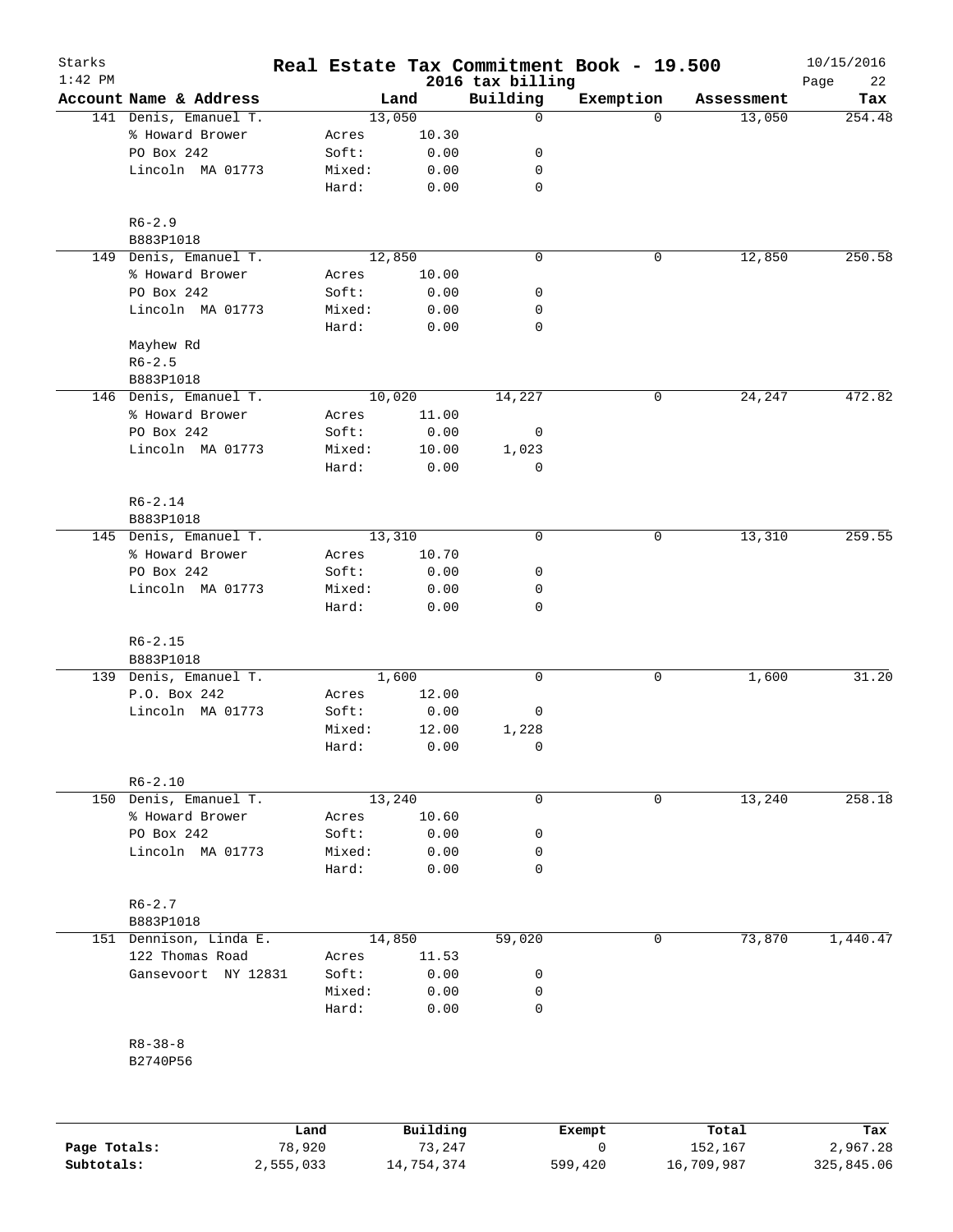| Starks<br>$1:42$ PM |                                                                            |                 |                 | 2016 tax billing | Real Estate Tax Commitment Book - 19.500 |            | 10/15/2016<br>23<br>Page |
|---------------------|----------------------------------------------------------------------------|-----------------|-----------------|------------------|------------------------------------------|------------|--------------------------|
|                     | Account Name & Address                                                     |                 | Land            | Building         | Exemption                                | Assessment | Tax                      |
|                     | 152 Depetrillo III, Angelo                                                 |                 | 10,600          | 18,480           | 12,900                                   | 16,180     | 315.51                   |
|                     | PO Box 365                                                                 | Acres           | 5.00            |                  |                                          |            |                          |
|                     | Anson ME 04911                                                             | Soft:           | 0.00            | $\overline{0}$   | 01 Homestead Exempt                      |            |                          |
|                     |                                                                            | Mixed:          | 0.00            | 0                |                                          |            |                          |
|                     |                                                                            | Hard:           | 0.00            | 0                |                                          |            |                          |
|                     | $R5 - 3.3$                                                                 |                 |                 |                  |                                          |            |                          |
|                     | B953P1                                                                     |                 |                 |                  |                                          |            |                          |
|                     | 153 Derian Jr., Joseph A.                                                  |                 | 17,040          | 13,200           | 0                                        | 30,240     | 589.68                   |
|                     | Derian Eileen M.                                                           | Acres           | 14.90           |                  |                                          |            |                          |
|                     | 59 Algonquin Street                                                        | Soft:           | 0.00            | 0                |                                          |            |                          |
|                     | Buzzards Bay MA 02532                                                      | Mixed:<br>Hard: | 0.00<br>0.00    | 0<br>0           |                                          |            |                          |
|                     | $R8 - 38 - 13$                                                             |                 |                 |                  |                                          |            |                          |
|                     | B2839P317                                                                  |                 |                 |                  |                                          |            |                          |
|                     | 266 DeRosa, Christopher                                                    |                 | 15,150          | 920              | 0                                        | 16,070     | 313.37                   |
|                     | DeRosa, Doreen                                                             | Acres           | 12.00           |                  |                                          |            |                          |
|                     | 793 Lakewood Road                                                          | Soft:           | 0.00            | 0                |                                          |            |                          |
|                     | Madison ME 04950                                                           | Mixed:          | 0.00            | 0                |                                          |            |                          |
|                     |                                                                            | Hard:           | 0.00            | 0                |                                          |            |                          |
|                     | Faulkner Hill Rd                                                           |                 |                 |                  |                                          |            |                          |
|                     | $R8 - 38 - 12$                                                             |                 |                 |                  |                                          |            |                          |
|                     | B3546P262 08/26/2005 B1782P71                                              |                 |                 |                  |                                          |            |                          |
| 619                 | Desjardins, Rene L.                                                        |                 | 14,510          | 16,870           | 12,900                                   | 18,480     | 360.36                   |
|                     | 248 Sawyers Mills Rd                                                       | Acres           | 11.02           |                  | 01 Homestead Exempt                      |            |                          |
|                     | Starks ME 04911                                                            | Soft:           | 0.00            | 0                |                                          |            |                          |
|                     |                                                                            | Mixed:          | 0.00            | 0                |                                          |            |                          |
|                     |                                                                            | Hard:           | 0.00            | $\mathbf 0$      |                                          |            |                          |
|                     | Sawyer's Mills Road<br>$R3-14.2B$                                          |                 |                 |                  |                                          |            |                          |
|                     | B4869P227 01/15/2015 B4067P143 10/27/2008 B2628P8<br>154 Devine, Daniel J. |                 |                 |                  |                                          |            | 1,597.79                 |
|                     | Devine Sheriann M.                                                         | Acres           | 15,410<br>12.40 | 79,428           | 12,900<br>01 Homestead Exempt            | 81,938     |                          |
|                     | 473 Sandy River Rd                                                         | Soft:           | 0.00            | 0                |                                          |            |                          |
|                     | Starks ME 04911                                                            | Mixed:          | 0.00            | 0                |                                          |            |                          |
|                     |                                                                            | Hard:           | 0.00            | $\mathbf 0$      |                                          |            |                          |
|                     |                                                                            |                 |                 |                  |                                          |            |                          |
|                     | $R9 - 7.4$<br>B1439P117                                                    |                 |                 |                  |                                          |            |                          |
| 158                 | Doiron, Jamie E.& Karen                                                    |                 | 24,250          | 45,720           | 12,900                                   | 57,070     | 1,112.87                 |
|                     | L                                                                          |                 |                 |                  |                                          |            |                          |
|                     | 1195 Anson Road                                                            | Acres           | 42.00           |                  |                                          |            |                          |
|                     | Starks ME 04911                                                            | Soft:           | 0.00            | 0                | 01 Homestead Exempt                      |            |                          |
|                     |                                                                            | Mixed:          | 0.00            | $\mathbf 0$      |                                          |            |                          |
|                     |                                                                            | Hard:           | 0.00            | $\mathbf 0$      |                                          |            |                          |
|                     | Anson Rd                                                                   |                 |                 |                  |                                          |            |                          |
|                     | $R12 - 15$                                                                 |                 |                 |                  |                                          |            |                          |
|                     | B2591P263                                                                  |                 |                 |                  |                                          |            |                          |
|                     | 679 Doiron, Colleen A                                                      |                 | 8,810           | 60,840           | 12,900                                   | 56,750     | 1,106.63                 |
|                     | 538 Sandy River Rd                                                         | Acres           | 2.25            |                  | 01 Homestead Exempt                      |            |                          |
|                     | Starks ME 04911                                                            | Soft:           | 0.00            | 0                |                                          |            |                          |
|                     |                                                                            | Mixed:          | 0.00            | 0                |                                          |            |                          |
|                     |                                                                            | Hard:           | 0.00            | $\mathbf 0$      |                                          |            |                          |
|                     | River Road                                                                 |                 |                 |                  |                                          |            |                          |
|                     | $R9-5.4A$                                                                  |                 |                 |                  |                                          |            |                          |
|                     | B3671P229 05/04/2006 B3513P179 B1609P294                                   |                 |                 |                  |                                          |            |                          |
|                     |                                                                            |                 |                 |                  |                                          |            |                          |
|                     | Land                                                                       |                 | Building        |                  | Exempt                                   | Total      | Tax                      |
| Page Totals:        | 105,770                                                                    |                 | 235,458         |                  | 64,500                                   | 276,728    | 5,396.21                 |
| Subtotals:          | 2,660,803                                                                  |                 | 14,989,832      |                  | 663,920                                  | 16,986,715 | 331, 241.27              |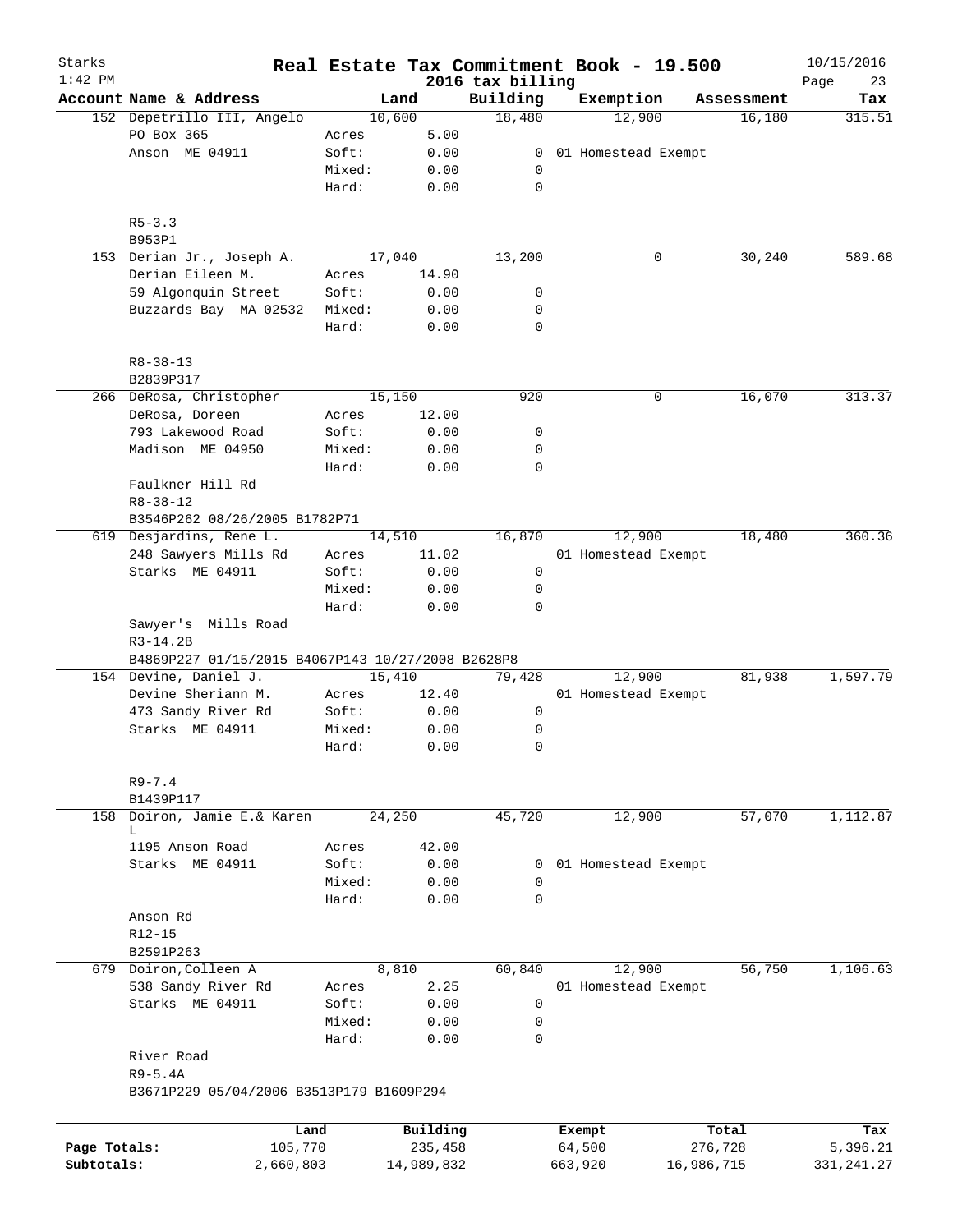| Starks<br>$1:42$ PM |                                             |        |        | 2016 tax billing | Real Estate Tax Commitment Book - 19.500 |          |            | 10/15/2016<br>Page<br>24 |
|---------------------|---------------------------------------------|--------|--------|------------------|------------------------------------------|----------|------------|--------------------------|
|                     | Account Name & Address                      |        | Land   | Building         | Exemption                                |          | Assessment | Tax                      |
|                     | 476 Donovan, Emma R.                        |        | 13,960 | 0                |                                          | $\Omega$ | 13,960     | 272.22                   |
|                     | 1931 Cordova Road No.<br>160                | Acres  | 11.70  |                  |                                          |          |            |                          |
|                     | Ft. Lauderdale FL<br>33316                  | Soft:  | 0.00   | 0                |                                          |          |            |                          |
|                     |                                             | Mixed: | 0.00   | 0                |                                          |          |            |                          |
|                     |                                             | Hard:  | 0.00   | 0                |                                          |          |            |                          |
|                     | New Sharon Rd<br>Greenleafid<br>$R1 - 34.6$ |        |        |                  |                                          |          |            |                          |
|                     | B4741P329 12/16/2013 B2435P306              |        |        |                  |                                          |          |            |                          |
|                     | 475 Donovan, Emma R.                        |        | 9,600  | $\mathbf 0$      |                                          | 0        | 9,600      | 187.20                   |
|                     | 1931 Cordova Road No<br>160                 | Acres  | 5.00   |                  |                                          |          |            |                          |
|                     | Ft. Lauderdale FL<br>33316                  | Soft:  | 0.00   | 0                |                                          |          |            |                          |
|                     |                                             | Mixed: | 0.00   | 0                |                                          |          |            |                          |
|                     |                                             | Hard:  | 0.00   | 0                |                                          |          |            |                          |
|                     | New Sharon Rd                               |        |        |                  |                                          |          |            |                          |
|                     | $R1 - 34.1$                                 |        |        |                  |                                          |          |            |                          |
|                     | B4741P329 12/16/2013 B2435P306              |        |        |                  |                                          |          |            |                          |
|                     | 455 Donovan, Gregory J.                     |        | 19,980 | 12,900           | 12,900                                   |          | 19,980     | 389.61                   |
|                     | 59 Homestead Road                           | Acres  | 28.90  |                  | 01 Homestead Exempt                      |          |            |                          |
|                     | Starks ME 04911                             | Soft:  | 0.00   | 0                |                                          |          |            |                          |
|                     |                                             | Mixed: | 0.00   | 0                |                                          |          |            |                          |
|                     |                                             | Hard:  | 0.00   | 0                |                                          |          |            |                          |
|                     | Upper Chicken St.<br>$R4-7$                 |        |        |                  |                                          |          |            |                          |
|                     | B3836P137 04/17/2007 B2043P347              |        |        |                  |                                          |          |            |                          |
|                     | 477 Donovan, Robert J.                      |        | 9,600  | $\mathbf 0$      |                                          | 0        | 9,600      | 187.20                   |
|                     | 547 Dunbar Hill Rd.                         | Acres  | 5.00   |                  |                                          |          |            |                          |
|                     | Embden Me 04958                             | Soft:  | 0.00   | 0                |                                          |          |            |                          |
|                     |                                             | Mixed: | 0.00   | 0<br>$\mathbf 0$ |                                          |          |            |                          |
|                     |                                             | Hard:  | 0.00   |                  |                                          |          |            |                          |
|                     | $R1 - 34.2$                                 |        |        |                  |                                          |          |            |                          |
|                     | B4727P333 11/01/2013 B3039P121              |        |        |                  |                                          |          |            |                          |
|                     | 161 Dorr, David And                         |        | 9,860  | 0                |                                          | 0        | 9,860      | 192.27                   |
|                     | Elizabeth                                   |        |        |                  |                                          |          |            |                          |
|                     | RR 1212 Shaw Hill Rd.                       | Acres  | 5.40   |                  |                                          |          |            |                          |
|                     | Industry ME 04938                           | Soft:  | 0.00   | 0                |                                          |          |            |                          |
|                     |                                             | Mixed: | 0.00   | 0                |                                          |          |            |                          |
|                     |                                             | Hard:  | 0.00   | $\Omega$         |                                          |          |            |                          |
|                     | Rt. 134 New Sharon Rd                       |        |        |                  |                                          |          |            |                          |
|                     | $R8 - 17$                                   |        |        |                  |                                          |          |            |                          |
|                     | B2308P6                                     |        |        |                  |                                          |          |            |                          |
|                     | 162 Dorr, David G. &<br>Elizabeth J.        |        | 5,610  | $\mathbf 0$      |                                          | 0        | 5,610      | 109.40                   |
|                     | RR 1 Box 1212 Shaw<br>Hill Rd.              | Acres  | 42.00  |                  |                                          |          |            |                          |
|                     | Industry ME 04938                           | Soft:  | 0.00   | 0                |                                          |          |            |                          |
|                     |                                             | Mixed: | 15.00  | 1,535            |                                          |          |            |                          |
|                     |                                             | Hard:  | 27.00  | 2,903            |                                          |          |            |                          |
|                     | New Sharon Rd                               |        |        |                  |                                          |          |            |                          |
|                     | $R2 - 10$                                   |        |        |                  |                                          |          |            |                          |

|              | Land      | Building   | Exempt  | Total      | Tax        |
|--------------|-----------|------------|---------|------------|------------|
| Page Totals: | 68,610    | 12,900     | 12,900  | 68,610     | 1,337.90   |
| Subtotals:   | 2,729,413 | 15,002,732 | 676,820 | 17,055,325 | 332,579.17 |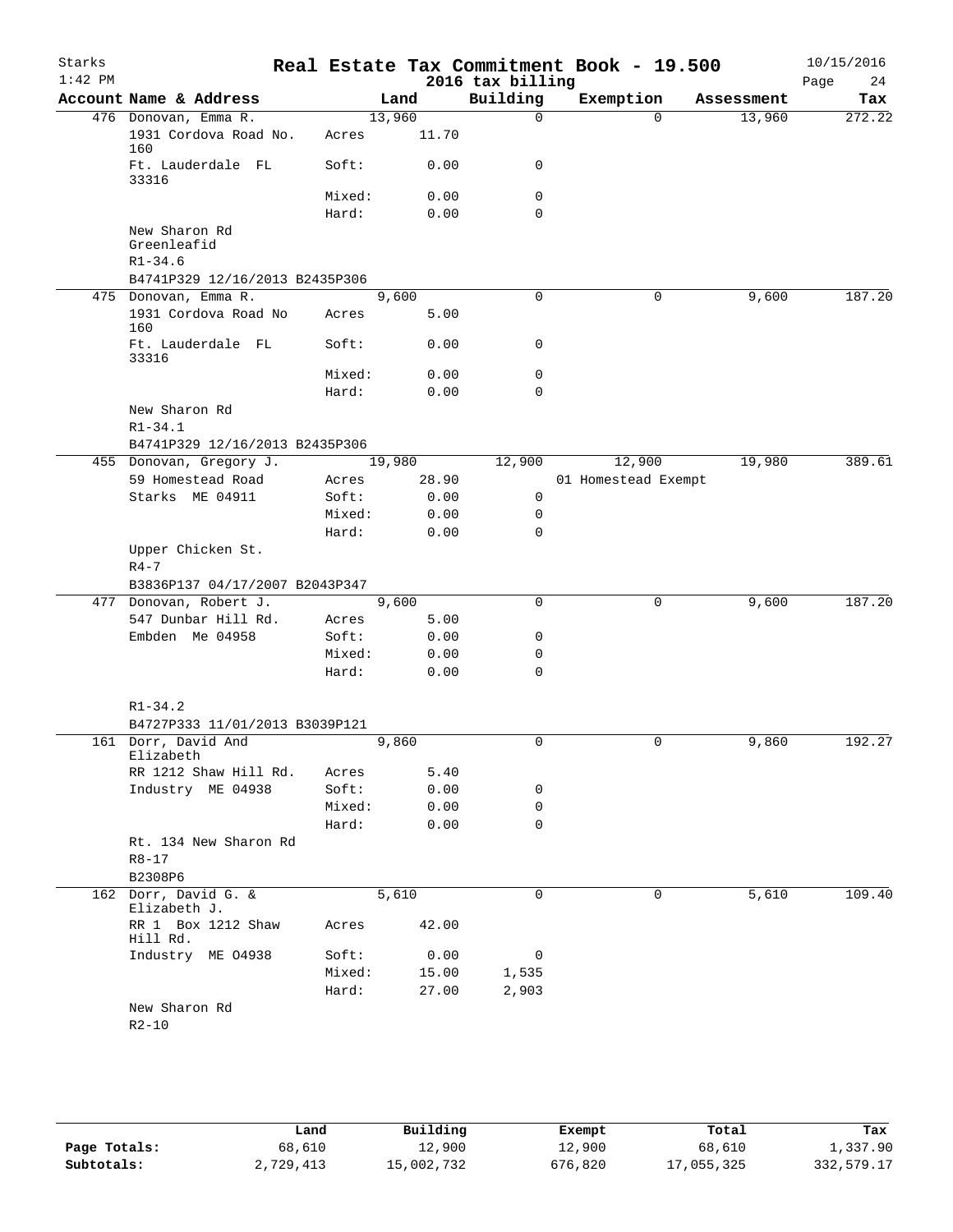| Starks       |                                |           |        |              |                              | Real Estate Tax Commitment Book - 19.500 |            | 10/15/2016        |
|--------------|--------------------------------|-----------|--------|--------------|------------------------------|------------------------------------------|------------|-------------------|
| $1:42$ PM    | Account Name & Address         |           |        | Land         | 2016 tax billing<br>Building | Exemption                                | Assessment | Page<br>25<br>Tax |
|              | 164 Doucette, Thomas J.        |           |        | 13,660       | 39,930                       | $\Omega$                                 | 53,590     | 1,045.01          |
|              | 2 Shortell Ave                 |           | Acres  | 40.00        |                              |                                          |            |                   |
|              | Beverly MA 01915               |           | Soft:  | 18.00        | 1,811                        |                                          |            |                   |
|              |                                |           | Mixed: | 20.00        | 2,047                        |                                          |            |                   |
|              |                                |           | Hard:  | 0.00         | 0                            |                                          |            |                   |
|              | Dill Road                      |           |        |              |                              |                                          |            |                   |
|              | $R6 - 22.1$                    |           |        |              |                              |                                          |            |                   |
|              |                                |           |        |              |                              |                                          |            |                   |
|              | B1391P335<br>165 Dow, Cecil    |           |        |              |                              |                                          |            |                   |
|              |                                |           |        | 48,560       | 176,486                      | 18,060                                   | 206,986    | 4,036.23          |
|              | 978 Anson road                 |           | Acres  | 211.00       |                              | 02 Veteran                               |            |                   |
|              | Starks ME 04911                |           | Soft:  | 67.00        | 6,742                        | 01 Homestead Exempt                      |            |                   |
|              |                                |           | Mixed: | 51.00        | 5,219                        |                                          |            |                   |
|              |                                |           | Hard:  | 17.00        | 1,828                        |                                          |            |                   |
|              | Rt 43 Madison Rd               |           |        |              |                              |                                          |            |                   |
|              | $R12-2$                        |           |        |              |                              |                                          |            |                   |
|              | 166 Drane & June Ann           |           |        | 11,250       | 10,440                       | 0                                        | 21,690     | 422.96            |
|              | Mattos, Sandra                 |           |        |              |                              |                                          |            |                   |
|              | 40 Malden Ave.                 |           | Acres  | 6.00         |                              |                                          |            |                   |
|              | Sanford Me 04073               |           | Soft:  | 0.00         | 0                            |                                          |            |                   |
|              |                                |           | Mixed: | 0.00         | 0                            |                                          |            |                   |
|              |                                |           | Hard:  | 0.00         | 0                            |                                          |            |                   |
|              | Brann Mills Road               |           |        |              |                              |                                          |            |                   |
|              | $R2 - 16$                      |           |        |              |                              |                                          |            |                   |
|              | B2183P263                      |           |        |              |                              |                                          |            |                   |
|              | 167 Dube, Brad A               |           |        | 13,300       | 73,200                       | 12,900                                   | 73,600     | 1,435.20          |
|              | Dube Sara L                    |           | Acres  | 33.00        |                              |                                          |            |                   |
|              | 405 Mayhew Road                |           | Soft:  | 0.00         |                              | 0 01 Homestead Exempt                    |            |                   |
|              | Starks ME 04911                |           | Mixed: | 30.00        | 3,070                        |                                          |            |                   |
|              |                                |           | Hard:  | 0.00         | $\mathbf 0$                  |                                          |            |                   |
|              |                                |           |        |              |                              |                                          |            |                   |
|              |                                |           |        |              |                              |                                          |            |                   |
|              | $R6 - 1.5$                     |           |        |              |                              |                                          |            |                   |
|              | B3151P296                      |           |        |              |                              |                                          |            |                   |
|              | 168 Dube, John                 |           |        | 34,080       | 30,016                       | 0                                        | 64,096     | 1,249.87          |
|              | 500 Evergreen St NE            |           | Acres  | 170.00       |                              |                                          |            |                   |
|              | Palm Bay FL 32907              |           | Soft:  | 0.00         | 0                            |                                          |            |                   |
|              |                                |           | Mixed: | 130.00       | 13,304                       |                                          |            |                   |
|              |                                |           | Hard:  | 38.00        | 4,085                        |                                          |            |                   |
|              |                                |           |        |              |                              |                                          |            |                   |
|              | $R6-1$                         |           |        |              |                              |                                          |            |                   |
|              | B1671P186                      |           |        |              |                              |                                          |            |                   |
|              | 169 Duhaime, Roberta J.        |           |        | 22,750       | 0                            | 0                                        | 22,750     | 443.63            |
|              | 275 Bolton Rd.                 |           | Acres  | 40.00        |                              |                                          |            |                   |
|              | Bolton MA 01740                |           | Soft:  | 0.00         | 0                            |                                          |            |                   |
|              |                                |           | Mixed: | 0.00         | 0                            |                                          |            |                   |
|              |                                |           | Hard:  | 0.00         | $\mathbf 0$                  |                                          |            |                   |
|              |                                |           |        |              |                              |                                          |            |                   |
|              | $R12 - 25$                     |           |        |              |                              |                                          |            |                   |
|              | B809P257                       |           |        |              |                              |                                          |            |                   |
|              | 170 Duley, Harold K.           |           |        | 23,500       | 50,880                       | 0                                        | 74,380     | 1,450.41          |
|              | Duley, Shirley A.              |           | Acres  | 39.00        |                              |                                          |            |                   |
|              | 5 School Street                |           | Soft:  | 0.00         | 0                            |                                          |            |                   |
|              | P.O. Box 72                    |           | Mixed: | 0.00         | $\mathbf 0$                  |                                          |            |                   |
|              |                                |           |        |              |                              |                                          |            |                   |
|              | Anson ME 04911                 |           | Hard:  | 0.00         | $\mathbf 0$                  |                                          |            |                   |
|              | Rt.43                          |           |        |              |                              |                                          |            |                   |
|              | $R12-1$                        |           |        |              |                              |                                          |            |                   |
|              | B3490P192 05/24/2005 B1982P226 |           |        |              |                              |                                          |            |                   |
|              |                                |           |        |              |                              |                                          |            |                   |
|              |                                | Land      |        | Building     |                              | Exempt                                   | Total      | Tax               |
| Page Totals: |                                | 167,100   |        | 380,952      |                              | 30,960                                   | 517,092    | 10,083.31         |
| Subtotals:   |                                | 2,896,513 |        | 15, 383, 684 |                              | 707,780                                  | 17,572,417 | 342,662.48        |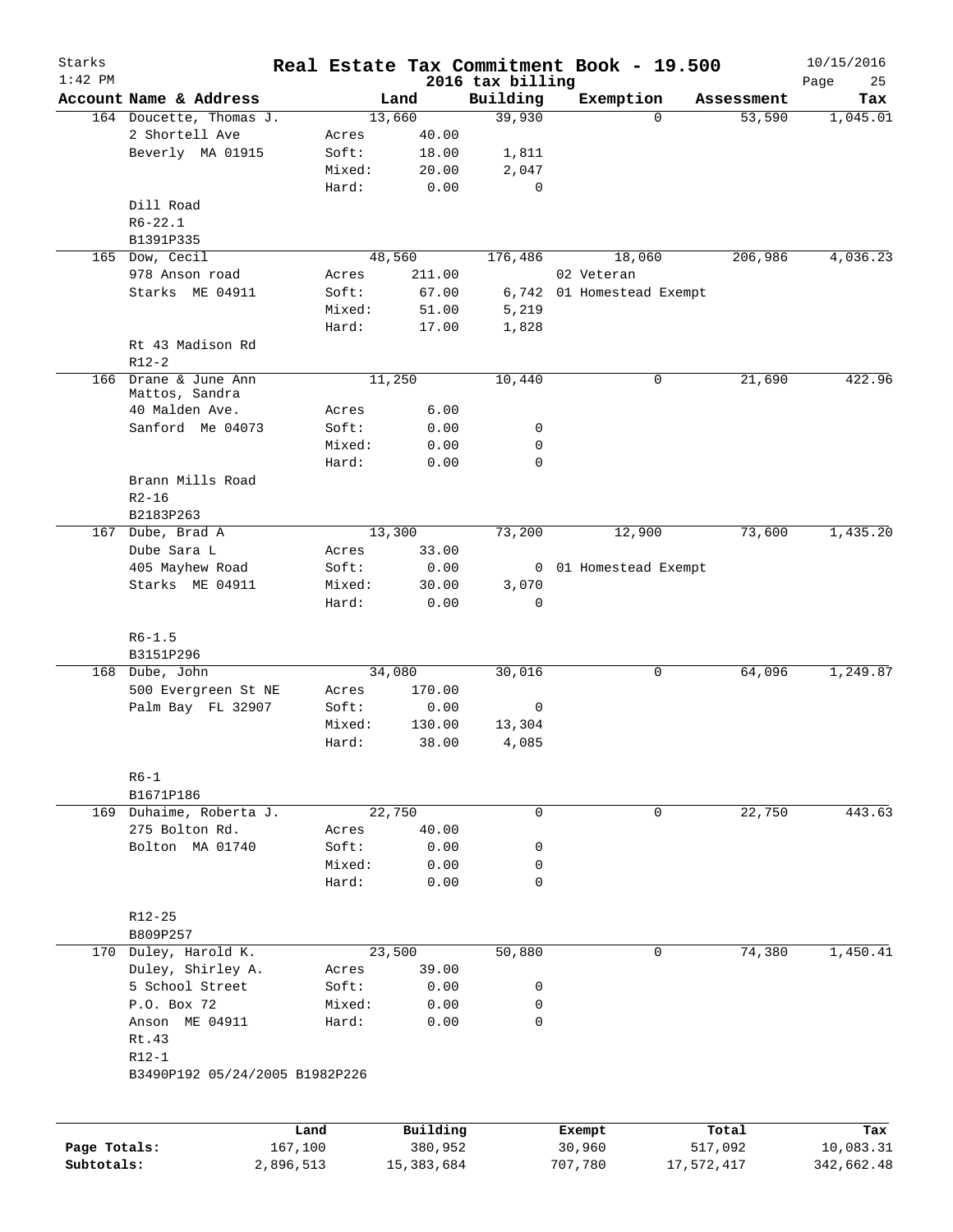| Starks<br>$1:42$ PM        |                                                              |                      |                 |                        | 2016 tax billing | Real Estate Tax Commitment Book - 19.500 |             |                       | 10/15/2016<br>Page<br>26 |
|----------------------------|--------------------------------------------------------------|----------------------|-----------------|------------------------|------------------|------------------------------------------|-------------|-----------------------|--------------------------|
|                            | Account Name & Address                                       |                      |                 | Land                   | Building         | Exemption                                |             | Assessment            | Tax                      |
|                            | 173 Duley, Richard                                           |                      |                 | 21,250                 | 0                |                                          | $\Omega$    | 21,250                | 414.38                   |
|                            | P.O. Box 217                                                 |                      | Acres           | 34.00                  |                  |                                          |             |                       |                          |
|                            | Anson ME 04911                                               |                      | Soft:           | 0.00                   | 0                |                                          |             |                       |                          |
|                            |                                                              |                      | Mixed:          | 0.00                   | 0                |                                          |             |                       |                          |
|                            |                                                              |                      | Hard:           | 0.00                   | $\mathbf 0$      |                                          |             |                       |                          |
|                            | $R7 - 13$                                                    |                      |                 |                        |                  |                                          |             |                       |                          |
|                            | B4396P343 05/20/2011 B4034P20 08/02/2008 B1035P186           |                      |                 |                        |                  |                                          |             |                       |                          |
|                            | 172 Duley, Richard                                           |                      |                 | 10,900                 | 0                |                                          | 0           | 10,900                | 212.55                   |
|                            | P.O. Box 217                                                 |                      | Acres           | 7.00                   |                  |                                          |             |                       |                          |
|                            | Anson ME 04911                                               |                      | Soft:           | 0.00                   | 0                |                                          |             |                       |                          |
|                            |                                                              |                      | Mixed:          | 0.00                   | 0                |                                          |             |                       |                          |
|                            |                                                              |                      | Hard:           | 0.00                   | 0                |                                          |             |                       |                          |
|                            | $R7 - 9$                                                     |                      |                 |                        |                  |                                          |             |                       |                          |
|                            | B4396P343 05/20/2011 B4034P20 08/02/2008 B1035P184           |                      |                 |                        |                  |                                          |             |                       |                          |
|                            | 171 Duley, Richard                                           |                      |                 | 18,750                 | 0                |                                          | $\mathbf 0$ | 18,750                | 365.63                   |
|                            | P.O. Box 217                                                 |                      | Acres           | 24.00                  |                  |                                          |             |                       |                          |
|                            | Anson ME 04911                                               |                      | Soft:           | 0.00                   | 0                |                                          |             |                       |                          |
|                            |                                                              |                      | Mixed:          | 0.00                   | 0                |                                          |             |                       |                          |
|                            |                                                              |                      | Hard:           | 0.00                   | $\mathbf 0$      |                                          |             |                       |                          |
|                            | $R7 - 12$                                                    |                      |                 |                        |                  |                                          |             |                       |                          |
|                            | B4396P343 05/20/2011 B4034P20 08/02/2008 B1035P185           |                      |                 |                        |                  |                                          |             |                       |                          |
|                            | 408 Durgin, James E.                                         |                      |                 | 16,220                 | $\mathbf 0$      |                                          | 0           | 16,220                | 316.29                   |
|                            | PO Box 142<br>East Waterboro ME                              |                      | Acres<br>Soft:  | 43.00<br>0.00          | 0                |                                          |             |                       |                          |
|                            | 04030                                                        |                      |                 |                        |                  |                                          |             |                       |                          |
|                            |                                                              |                      | Mixed:          | 35.00                  | 3,582            |                                          |             |                       |                          |
|                            |                                                              |                      | Hard:           | 0.00                   | 0                |                                          |             |                       |                          |
|                            | Dill Road                                                    |                      |                 |                        |                  |                                          |             |                       |                          |
|                            | $R6 - 21.2$                                                  |                      |                 |                        |                  |                                          |             |                       |                          |
|                            | B3636P338 02/22/2006 B1306P109<br>176 Dyke et Al, Darrell A. |                      |                 | 36,000                 | 21,750           | 12,900                                   |             | 44,850                | 874.58                   |
|                            | 508 S. Academy St                                            |                      | Acres           | 89.00                  |                  |                                          |             |                       |                          |
|                            | Medina NY 14103-1139                                         |                      | Soft:           | 0.00                   |                  |                                          |             |                       |                          |
|                            |                                                              |                      |                 |                        | $\overline{0}$   | 01 Homestead Exempt                      |             |                       |                          |
|                            |                                                              |                      | Mixed:          | 0.00                   | 0                |                                          |             |                       |                          |
|                            |                                                              |                      | Hard:           | 0.00                   | 0                |                                          |             |                       |                          |
|                            | Industry Rd                                                  |                      |                 |                        |                  |                                          |             |                       |                          |
|                            | $R2 - 37$                                                    |                      |                 |                        |                  |                                          |             |                       |                          |
|                            | B2619P106                                                    |                      |                 |                        |                  |                                          | $\mathbf 0$ |                       |                          |
|                            | 179 Edwards, Ivan                                            |                      |                 | 10,250                 | 0                |                                          |             | 10,250                | 199.88                   |
|                            | PO Box 586                                                   |                      | Acres           | 6.00                   |                  |                                          |             |                       |                          |
|                            | Farmington ME 04938                                          |                      | Soft:           | 0.00                   | 0                |                                          |             |                       |                          |
|                            |                                                              |                      | Mixed:<br>Hard: | 0.00<br>0.00           | 0<br>0           |                                          |             |                       |                          |
|                            |                                                              |                      |                 |                        |                  |                                          |             |                       |                          |
|                            | $R10 - 16$                                                   |                      |                 |                        |                  |                                          |             |                       |                          |
|                            | B1916P158<br>180 Elfahel (Waite),                            |                      |                 | 7,590                  | $\mathbf 0$      |                                          | 0           |                       | 148.01                   |
|                            | Katrina.                                                     |                      |                 |                        |                  |                                          |             | 7,590                 |                          |
|                            | 31 Park Street, Apt #3                                       |                      | Acres           | 1.90                   |                  |                                          |             |                       |                          |
|                            | South Paris ME 04281                                         |                      | Soft:           | 0.00                   | 0                |                                          |             |                       |                          |
|                            |                                                              |                      | Mixed:          | 0.00                   | 0                |                                          |             |                       |                          |
|                            |                                                              |                      | Hard:           | 0.00                   | $\mathbf 0$      |                                          |             |                       |                          |
|                            | Route 43                                                     |                      |                 |                        |                  |                                          |             |                       |                          |
|                            | $R7 - 5$                                                     |                      |                 |                        |                  |                                          |             |                       |                          |
|                            | B2180P104                                                    |                      |                 |                        |                  |                                          |             |                       |                          |
|                            |                                                              | Land                 |                 | Building               |                  | Exempt                                   |             | Total                 | Tax                      |
| Page Totals:<br>Subtotals: |                                                              | 120,960<br>3,017,473 |                 | 21,750<br>15, 405, 434 |                  | 12,900<br>720,680                        |             | 129,810<br>17,702,227 | 2,531.32<br>345,193.80   |
|                            |                                                              |                      |                 |                        |                  |                                          |             |                       |                          |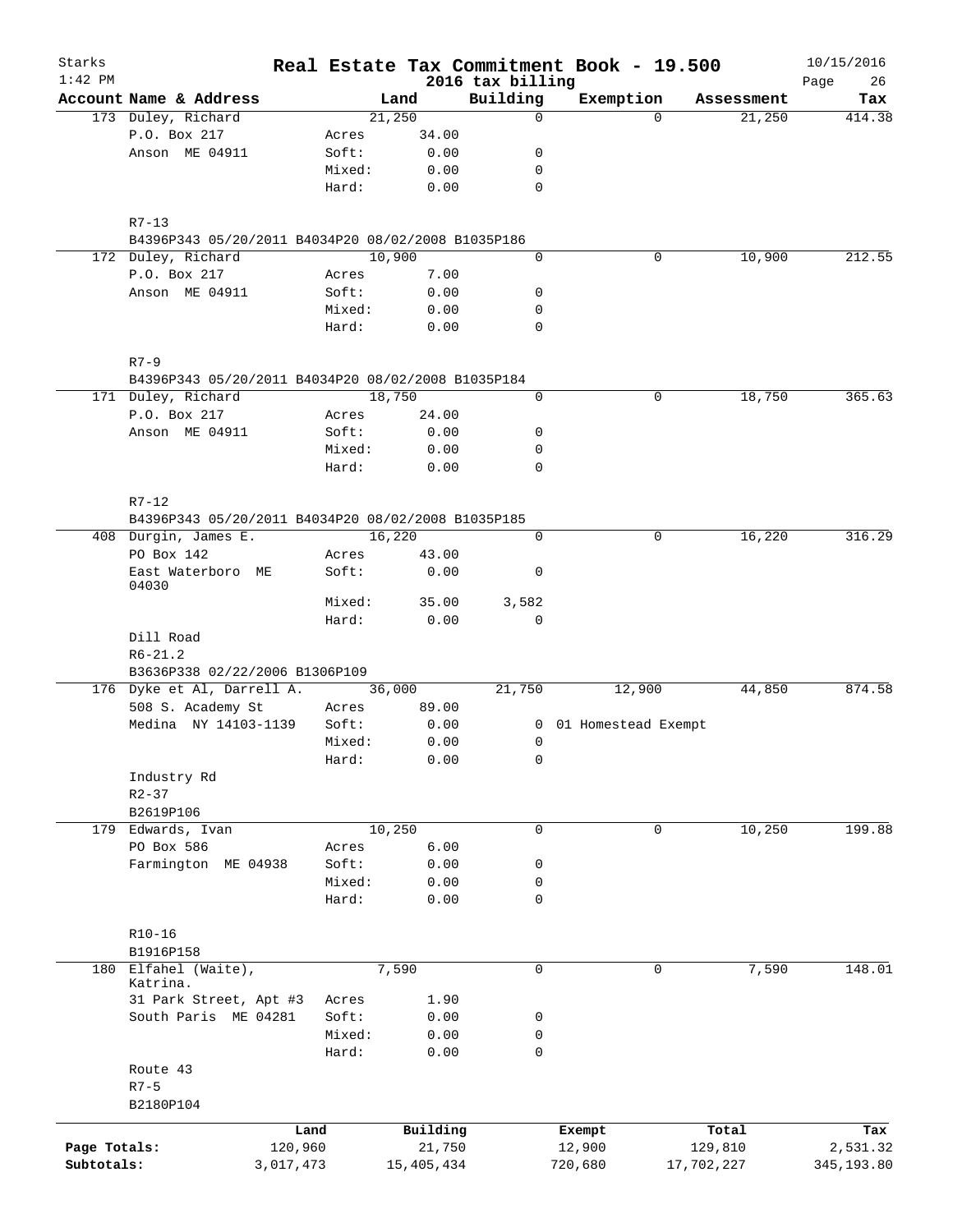| Starks<br>$1:42$ PM |                                                 |                 |                 |                              | Real Estate Tax Commitment Book - 19.500 |              | 10/15/2016        |
|---------------------|-------------------------------------------------|-----------------|-----------------|------------------------------|------------------------------------------|--------------|-------------------|
|                     | Account Name & Address                          |                 | Land            | 2016 tax billing<br>Building | Exemption                                | Assessment   | Page<br>27<br>Tax |
|                     | 181 Elfahel (Waite),                            |                 | 8,590           | 32,400                       | 12,900                                   | 28,090       | 547.76            |
|                     | Katrina.                                        |                 |                 |                              |                                          |              |                   |
|                     | 31 Park Street, Apt #3                          | Acres           | 1.90            |                              |                                          |              |                   |
|                     | South Paris ME 04281                            | Soft:           | 0.00            | $\mathbf{0}$                 | 01 Homestead Exempt                      |              |                   |
|                     |                                                 | Mixed:<br>Hard: | 0.00<br>0.00    | $\mathbf 0$<br>$\Omega$      |                                          |              |                   |
|                     | Route 43                                        |                 |                 |                              |                                          |              |                   |
|                     | $R8 - 42, R8 - 44.2$                            |                 |                 |                              |                                          |              |                   |
|                     | B2159P85                                        |                 |                 |                              |                                          |              |                   |
|                     | 182 Emerson, Penny Glazier                      |                 | 8,490           | 23,040                       | 12,900                                   | 18,630       | 363.29            |
|                     | Emerson Peter                                   | Acres           | 1.75            |                              |                                          |              |                   |
|                     | 2729 Industry Road                              | Soft:           | 0.00            | $\mathbf{0}$                 | 01 Homestead Exempt                      |              |                   |
|                     | Starks ME 04911                                 | Mixed:          | 0.00            | $\mathbf 0$                  |                                          |              |                   |
|                     |                                                 | Hard:           | 0.00            | $\mathbf 0$                  |                                          |              |                   |
|                     | In Town                                         |                 |                 |                              |                                          |              |                   |
|                     | $UI-10, UI-11$                                  |                 |                 |                              |                                          |              |                   |
|                     | B1625P303                                       |                 |                 |                              |                                          |              |                   |
|                     | 116 Erb, Briana F.                              |                 | 13,200          | 36,240                       | 12,900                                   | 36,540       | 712.53            |
|                     | Campbell, Timothy J.                            | Acres           | 9.00            |                              |                                          |              |                   |
|                     | 1145 New Sharon Road                            | Soft:           | 0.00            | $\overline{0}$               | 01 Homestead Exempt                      |              |                   |
|                     | Starks ME 04911                                 | Mixed:          | 0.00            | $\mathbf 0$                  |                                          |              |                   |
|                     |                                                 | Hard:           | 0.00            | $\Omega$                     |                                          |              |                   |
|                     |                                                 |                 |                 |                              |                                          |              |                   |
|                     | $R1 - 37$                                       |                 |                 |                              |                                          |              |                   |
|                     | B4208P337 10/21/2009 B2279P224                  |                 |                 |                              |                                          |              |                   |
|                     | 292 Esposito, Robert M.<br>376 Branns Mill Road |                 | 15,610<br>12.70 | 30,430                       | 12,900<br>01 Homestead Exempt            | 33,140       | 646.23            |
|                     | Starks ME 04911                                 | Acres<br>Soft:  | 0.00            | 0                            |                                          |              |                   |
|                     |                                                 | Mixed:          | 0.00            | 0                            |                                          |              |                   |
|                     |                                                 | Hard:           | 0.00            | $\Omega$                     |                                          |              |                   |
|                     |                                                 |                 |                 |                              |                                          |              |                   |
|                     | $R1 - 23$                                       |                 |                 |                              |                                          |              |                   |
|                     | B4544P160 06/29/2012 B948P220                   |                 |                 |                              |                                          |              |                   |
|                     | 109 Esposito, Robert M.                         |                 | 9,840           | 98,220                       |                                          | 108,060<br>0 | 2,107.17          |
|                     | 376 Branns Mills Road                           | Acres           | 18.00           |                              |                                          |              |                   |
|                     | Starks ME 04911                                 | Soft:           | 17.00           | 1,711                        |                                          |              |                   |
|                     |                                                 | Mixed:          | 0.00            | $\mathbf 0$                  |                                          |              |                   |
|                     |                                                 | Hard:           | 0.00            | 0                            |                                          |              |                   |
|                     | Branns mills rd                                 |                 |                 |                              |                                          |              |                   |
|                     | $R1 - 30$<br>B4789P145 05/30/2014 B1116P17      |                 |                 |                              |                                          |              |                   |
|                     | 185 Evans Jr., William A.                       |                 | 17,100          | 23,520                       |                                          | 40,620<br>0  | 792.09            |
|                     | Evans Diane E.                                  | Acres           | 15.00           |                              |                                          |              |                   |
|                     | 48 Union St.                                    | Soft:           | 0.00            | 0                            |                                          |              |                   |
|                     | South Berwick ME 04398 Mixed:                   |                 | 0.00            | 0                            |                                          |              |                   |
|                     |                                                 | Hard:           | 0.00            | 0                            |                                          |              |                   |
|                     |                                                 |                 |                 |                              |                                          |              |                   |
|                     | $R3 - 45$                                       |                 |                 |                              |                                          |              |                   |
|                     | B1886P307                                       |                 |                 |                              |                                          |              |                   |
|                     | 187 Farnsworth, Raymond S.                      |                 | 42,330          | 50,640                       | 18,060                                   | 74,910       | 1,460.75          |
|                     | 182 Sterry Hill Road                            | Acres           | 152.00          |                              | 02 Veteran                               |              |                   |
|                     | Starks ME 04911                                 | Soft:           | 20.00           |                              | 2,012 01 Homestead Exempt                |              |                   |
|                     |                                                 | Mixed:          | 7.00            | 716                          |                                          |              |                   |
|                     |                                                 | Hard:           | 109.00          | 11,718                       |                                          |              |                   |
|                     |                                                 |                 |                 |                              |                                          |              |                   |
|                     | $R5 - 1$                                        |                 |                 |                              |                                          |              |                   |
|                     |                                                 |                 |                 |                              |                                          |              |                   |
|                     | Land                                            |                 | Building        |                              | Exempt                                   | Total        | Tax               |
| Page Totals:        | 115,160                                         |                 | 294,490         |                              | 69,660                                   | 339,990      | 6,629.82          |
|                     |                                                 |                 |                 |                              |                                          |              |                   |

**Subtotals:** 3,132,633 15,699,924 790,340 18,042,217 351,823.62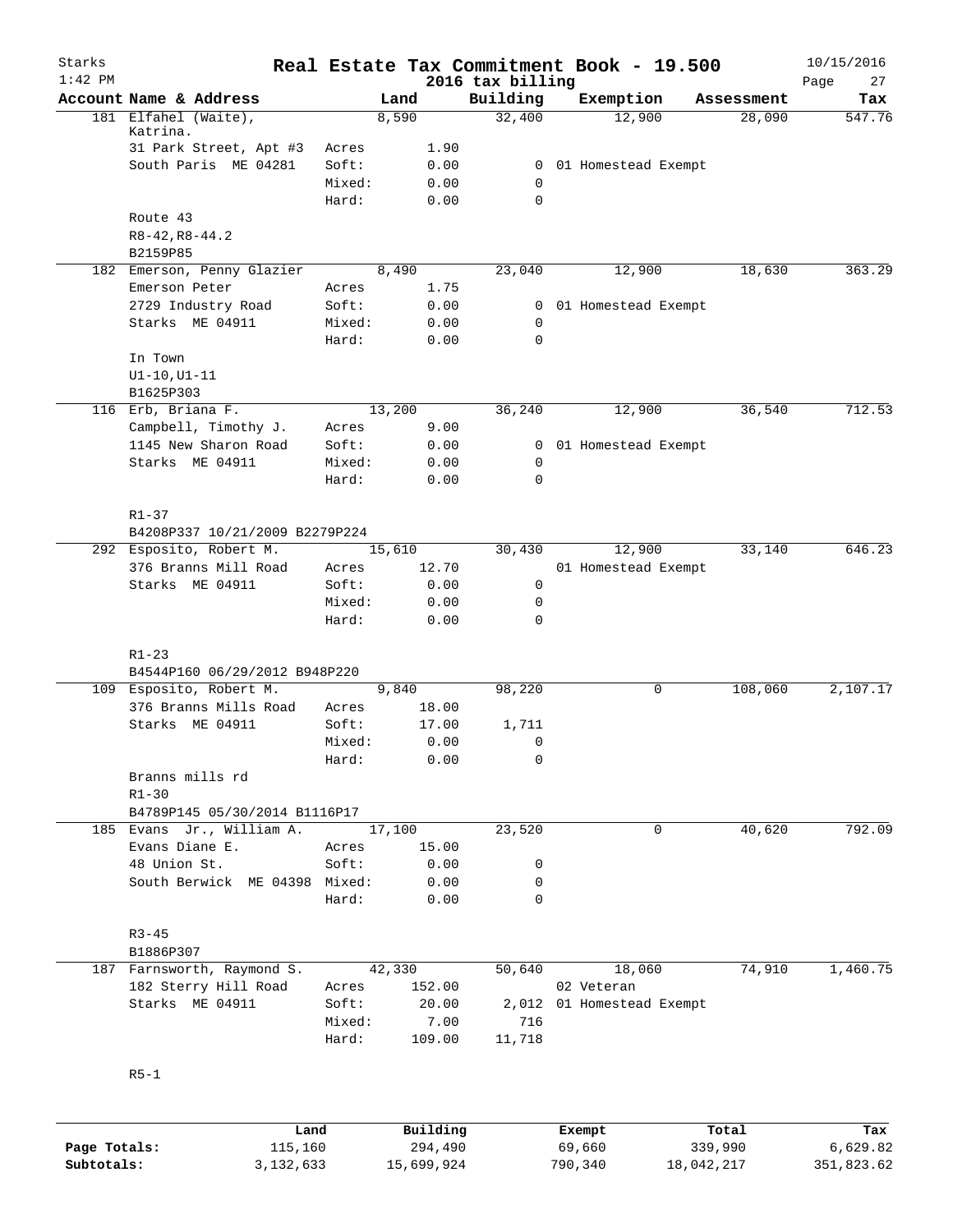| Building<br>Account Name & Address<br>Exemption<br>Land<br>Assessment<br>2,400<br>188 Farnsworth, Raymond S.<br>0<br>$\Omega$<br>2,400<br>182 Sterry Hill Road<br>18.00<br>Acres<br>Starks ME 04911<br>Soft:<br>0.00<br>0<br>Mixed:<br>18.00<br>1,842<br>Hard:<br>0.00<br>0<br>$R5 - 2$<br>B2256P298<br>283 Federal National<br>13,370<br>54,420<br>0<br>67,790<br>Mortgage Ass.<br>18.00<br>3900 Wisconsin Avenue,<br>Acres<br>ΝW<br>Washington DC DC 20016 Soft:<br>0.00<br>0<br>Mixed:<br>11.00<br>1,126<br>$\mathbf 0$<br>Hard:<br>0.00<br>$R1 - 29.6$<br>B4903P355 05/14/2015 B1157P262<br>110 Fee, Eamon P<br>15,000<br>25,300<br>40,300<br>0<br>6-8 Richardson St.<br>13.30<br>Acres<br>Soft:<br>Winchester, MA<br>0.00<br>0<br>01890-1817<br>Mixed:<br>0.00<br>0<br>0.00<br>$\mathbf 0$<br>Hard:<br>$R2 - 53.1$<br>B4127P180 04/17/2009 B3214P197<br>12,240<br>190 Fellman, Carl<br>9,300<br>$\mathbf 0$<br>21,540<br>Fellman Dorrea<br>3.00<br>Acres<br>2014 Industry Road<br>Soft:<br>0.00<br>0<br>Starks ME 04911<br>Mixed:<br>0.00<br>0<br>Hard:<br>$\mathbf 0$<br>0.00<br>$R2 - 60$<br>14,010<br>12,900<br>191 Fenlason, Irene<br>42,360<br>43,470<br>46.00<br>PO Box 268<br>Acres<br>Anson ME 04911<br>Soft:<br>0.00<br>0 01 Homestead Exempt<br>4,605<br>Mixed:<br>45.00<br>Hard:<br>0.00<br>0<br>River Road<br>R9-5.4A1<br>B2308P297<br>9,340<br>$\mathbf 0$<br>$\mathbf 0$<br>9,340<br>192 Fenlason, Irene M.<br>PO Box 268<br>70.00<br>Acres<br>Anson ME 04911<br>Soft:<br>0.00<br>0<br>Mixed:<br>70.00<br>7,164<br>Hard:<br>0.00<br>0<br>River Road<br>$R9 - 5.4$<br>B2645P77 | Starks<br>$1:42$ PM |  | 2016 tax billing | Real Estate Tax Commitment Book - 19.500 | 10/15/2016<br>Page<br>28 |
|--------------------------------------------------------------------------------------------------------------------------------------------------------------------------------------------------------------------------------------------------------------------------------------------------------------------------------------------------------------------------------------------------------------------------------------------------------------------------------------------------------------------------------------------------------------------------------------------------------------------------------------------------------------------------------------------------------------------------------------------------------------------------------------------------------------------------------------------------------------------------------------------------------------------------------------------------------------------------------------------------------------------------------------------------------------------------------------------------------------------------------------------------------------------------------------------------------------------------------------------------------------------------------------------------------------------------------------------------------------------------------------------------------------------------------------------------------------------------------------------------------------------------------------------------------------------------------------------------|---------------------|--|------------------|------------------------------------------|--------------------------|
| 46.80                                                                                                                                                                                                                                                                                                                                                                                                                                                                                                                                                                                                                                                                                                                                                                                                                                                                                                                                                                                                                                                                                                                                                                                                                                                                                                                                                                                                                                                                                                                                                                                            |                     |  |                  |                                          | Tax                      |
|                                                                                                                                                                                                                                                                                                                                                                                                                                                                                                                                                                                                                                                                                                                                                                                                                                                                                                                                                                                                                                                                                                                                                                                                                                                                                                                                                                                                                                                                                                                                                                                                  |                     |  |                  |                                          |                          |
|                                                                                                                                                                                                                                                                                                                                                                                                                                                                                                                                                                                                                                                                                                                                                                                                                                                                                                                                                                                                                                                                                                                                                                                                                                                                                                                                                                                                                                                                                                                                                                                                  |                     |  |                  |                                          |                          |
|                                                                                                                                                                                                                                                                                                                                                                                                                                                                                                                                                                                                                                                                                                                                                                                                                                                                                                                                                                                                                                                                                                                                                                                                                                                                                                                                                                                                                                                                                                                                                                                                  |                     |  |                  |                                          |                          |
|                                                                                                                                                                                                                                                                                                                                                                                                                                                                                                                                                                                                                                                                                                                                                                                                                                                                                                                                                                                                                                                                                                                                                                                                                                                                                                                                                                                                                                                                                                                                                                                                  |                     |  |                  |                                          |                          |
|                                                                                                                                                                                                                                                                                                                                                                                                                                                                                                                                                                                                                                                                                                                                                                                                                                                                                                                                                                                                                                                                                                                                                                                                                                                                                                                                                                                                                                                                                                                                                                                                  |                     |  |                  |                                          |                          |
|                                                                                                                                                                                                                                                                                                                                                                                                                                                                                                                                                                                                                                                                                                                                                                                                                                                                                                                                                                                                                                                                                                                                                                                                                                                                                                                                                                                                                                                                                                                                                                                                  |                     |  |                  |                                          |                          |
| 1,321.91<br>785.85<br>420.03                                                                                                                                                                                                                                                                                                                                                                                                                                                                                                                                                                                                                                                                                                                                                                                                                                                                                                                                                                                                                                                                                                                                                                                                                                                                                                                                                                                                                                                                                                                                                                     |                     |  |                  |                                          |                          |
|                                                                                                                                                                                                                                                                                                                                                                                                                                                                                                                                                                                                                                                                                                                                                                                                                                                                                                                                                                                                                                                                                                                                                                                                                                                                                                                                                                                                                                                                                                                                                                                                  |                     |  |                  |                                          |                          |
|                                                                                                                                                                                                                                                                                                                                                                                                                                                                                                                                                                                                                                                                                                                                                                                                                                                                                                                                                                                                                                                                                                                                                                                                                                                                                                                                                                                                                                                                                                                                                                                                  |                     |  |                  |                                          |                          |
|                                                                                                                                                                                                                                                                                                                                                                                                                                                                                                                                                                                                                                                                                                                                                                                                                                                                                                                                                                                                                                                                                                                                                                                                                                                                                                                                                                                                                                                                                                                                                                                                  |                     |  |                  |                                          |                          |
|                                                                                                                                                                                                                                                                                                                                                                                                                                                                                                                                                                                                                                                                                                                                                                                                                                                                                                                                                                                                                                                                                                                                                                                                                                                                                                                                                                                                                                                                                                                                                                                                  |                     |  |                  |                                          |                          |
|                                                                                                                                                                                                                                                                                                                                                                                                                                                                                                                                                                                                                                                                                                                                                                                                                                                                                                                                                                                                                                                                                                                                                                                                                                                                                                                                                                                                                                                                                                                                                                                                  |                     |  |                  |                                          |                          |
|                                                                                                                                                                                                                                                                                                                                                                                                                                                                                                                                                                                                                                                                                                                                                                                                                                                                                                                                                                                                                                                                                                                                                                                                                                                                                                                                                                                                                                                                                                                                                                                                  |                     |  |                  |                                          |                          |
|                                                                                                                                                                                                                                                                                                                                                                                                                                                                                                                                                                                                                                                                                                                                                                                                                                                                                                                                                                                                                                                                                                                                                                                                                                                                                                                                                                                                                                                                                                                                                                                                  |                     |  |                  |                                          |                          |
|                                                                                                                                                                                                                                                                                                                                                                                                                                                                                                                                                                                                                                                                                                                                                                                                                                                                                                                                                                                                                                                                                                                                                                                                                                                                                                                                                                                                                                                                                                                                                                                                  |                     |  |                  |                                          |                          |
|                                                                                                                                                                                                                                                                                                                                                                                                                                                                                                                                                                                                                                                                                                                                                                                                                                                                                                                                                                                                                                                                                                                                                                                                                                                                                                                                                                                                                                                                                                                                                                                                  |                     |  |                  |                                          |                          |
|                                                                                                                                                                                                                                                                                                                                                                                                                                                                                                                                                                                                                                                                                                                                                                                                                                                                                                                                                                                                                                                                                                                                                                                                                                                                                                                                                                                                                                                                                                                                                                                                  |                     |  |                  |                                          |                          |
|                                                                                                                                                                                                                                                                                                                                                                                                                                                                                                                                                                                                                                                                                                                                                                                                                                                                                                                                                                                                                                                                                                                                                                                                                                                                                                                                                                                                                                                                                                                                                                                                  |                     |  |                  |                                          |                          |
|                                                                                                                                                                                                                                                                                                                                                                                                                                                                                                                                                                                                                                                                                                                                                                                                                                                                                                                                                                                                                                                                                                                                                                                                                                                                                                                                                                                                                                                                                                                                                                                                  |                     |  |                  |                                          |                          |
|                                                                                                                                                                                                                                                                                                                                                                                                                                                                                                                                                                                                                                                                                                                                                                                                                                                                                                                                                                                                                                                                                                                                                                                                                                                                                                                                                                                                                                                                                                                                                                                                  |                     |  |                  |                                          |                          |
|                                                                                                                                                                                                                                                                                                                                                                                                                                                                                                                                                                                                                                                                                                                                                                                                                                                                                                                                                                                                                                                                                                                                                                                                                                                                                                                                                                                                                                                                                                                                                                                                  |                     |  |                  |                                          |                          |
|                                                                                                                                                                                                                                                                                                                                                                                                                                                                                                                                                                                                                                                                                                                                                                                                                                                                                                                                                                                                                                                                                                                                                                                                                                                                                                                                                                                                                                                                                                                                                                                                  |                     |  |                  |                                          |                          |
|                                                                                                                                                                                                                                                                                                                                                                                                                                                                                                                                                                                                                                                                                                                                                                                                                                                                                                                                                                                                                                                                                                                                                                                                                                                                                                                                                                                                                                                                                                                                                                                                  |                     |  |                  |                                          |                          |
|                                                                                                                                                                                                                                                                                                                                                                                                                                                                                                                                                                                                                                                                                                                                                                                                                                                                                                                                                                                                                                                                                                                                                                                                                                                                                                                                                                                                                                                                                                                                                                                                  |                     |  |                  |                                          |                          |
|                                                                                                                                                                                                                                                                                                                                                                                                                                                                                                                                                                                                                                                                                                                                                                                                                                                                                                                                                                                                                                                                                                                                                                                                                                                                                                                                                                                                                                                                                                                                                                                                  |                     |  |                  |                                          |                          |
|                                                                                                                                                                                                                                                                                                                                                                                                                                                                                                                                                                                                                                                                                                                                                                                                                                                                                                                                                                                                                                                                                                                                                                                                                                                                                                                                                                                                                                                                                                                                                                                                  |                     |  |                  |                                          |                          |
| 847.67<br>182.13                                                                                                                                                                                                                                                                                                                                                                                                                                                                                                                                                                                                                                                                                                                                                                                                                                                                                                                                                                                                                                                                                                                                                                                                                                                                                                                                                                                                                                                                                                                                                                                 |                     |  |                  |                                          |                          |
|                                                                                                                                                                                                                                                                                                                                                                                                                                                                                                                                                                                                                                                                                                                                                                                                                                                                                                                                                                                                                                                                                                                                                                                                                                                                                                                                                                                                                                                                                                                                                                                                  |                     |  |                  |                                          |                          |
|                                                                                                                                                                                                                                                                                                                                                                                                                                                                                                                                                                                                                                                                                                                                                                                                                                                                                                                                                                                                                                                                                                                                                                                                                                                                                                                                                                                                                                                                                                                                                                                                  |                     |  |                  |                                          |                          |
|                                                                                                                                                                                                                                                                                                                                                                                                                                                                                                                                                                                                                                                                                                                                                                                                                                                                                                                                                                                                                                                                                                                                                                                                                                                                                                                                                                                                                                                                                                                                                                                                  |                     |  |                  |                                          |                          |
|                                                                                                                                                                                                                                                                                                                                                                                                                                                                                                                                                                                                                                                                                                                                                                                                                                                                                                                                                                                                                                                                                                                                                                                                                                                                                                                                                                                                                                                                                                                                                                                                  |                     |  |                  |                                          |                          |
|                                                                                                                                                                                                                                                                                                                                                                                                                                                                                                                                                                                                                                                                                                                                                                                                                                                                                                                                                                                                                                                                                                                                                                                                                                                                                                                                                                                                                                                                                                                                                                                                  |                     |  |                  |                                          |                          |
|                                                                                                                                                                                                                                                                                                                                                                                                                                                                                                                                                                                                                                                                                                                                                                                                                                                                                                                                                                                                                                                                                                                                                                                                                                                                                                                                                                                                                                                                                                                                                                                                  |                     |  |                  |                                          |                          |
|                                                                                                                                                                                                                                                                                                                                                                                                                                                                                                                                                                                                                                                                                                                                                                                                                                                                                                                                                                                                                                                                                                                                                                                                                                                                                                                                                                                                                                                                                                                                                                                                  |                     |  |                  |                                          |                          |
|                                                                                                                                                                                                                                                                                                                                                                                                                                                                                                                                                                                                                                                                                                                                                                                                                                                                                                                                                                                                                                                                                                                                                                                                                                                                                                                                                                                                                                                                                                                                                                                                  |                     |  |                  |                                          |                          |
|                                                                                                                                                                                                                                                                                                                                                                                                                                                                                                                                                                                                                                                                                                                                                                                                                                                                                                                                                                                                                                                                                                                                                                                                                                                                                                                                                                                                                                                                                                                                                                                                  |                     |  |                  |                                          |                          |
|                                                                                                                                                                                                                                                                                                                                                                                                                                                                                                                                                                                                                                                                                                                                                                                                                                                                                                                                                                                                                                                                                                                                                                                                                                                                                                                                                                                                                                                                                                                                                                                                  |                     |  |                  |                                          |                          |
|                                                                                                                                                                                                                                                                                                                                                                                                                                                                                                                                                                                                                                                                                                                                                                                                                                                                                                                                                                                                                                                                                                                                                                                                                                                                                                                                                                                                                                                                                                                                                                                                  |                     |  |                  |                                          |                          |
|                                                                                                                                                                                                                                                                                                                                                                                                                                                                                                                                                                                                                                                                                                                                                                                                                                                                                                                                                                                                                                                                                                                                                                                                                                                                                                                                                                                                                                                                                                                                                                                                  |                     |  |                  |                                          |                          |
|                                                                                                                                                                                                                                                                                                                                                                                                                                                                                                                                                                                                                                                                                                                                                                                                                                                                                                                                                                                                                                                                                                                                                                                                                                                                                                                                                                                                                                                                                                                                                                                                  |                     |  |                  |                                          |                          |
|                                                                                                                                                                                                                                                                                                                                                                                                                                                                                                                                                                                                                                                                                                                                                                                                                                                                                                                                                                                                                                                                                                                                                                                                                                                                                                                                                                                                                                                                                                                                                                                                  |                     |  |                  |                                          |                          |
|                                                                                                                                                                                                                                                                                                                                                                                                                                                                                                                                                                                                                                                                                                                                                                                                                                                                                                                                                                                                                                                                                                                                                                                                                                                                                                                                                                                                                                                                                                                                                                                                  |                     |  |                  |                                          |                          |
|                                                                                                                                                                                                                                                                                                                                                                                                                                                                                                                                                                                                                                                                                                                                                                                                                                                                                                                                                                                                                                                                                                                                                                                                                                                                                                                                                                                                                                                                                                                                                                                                  |                     |  |                  |                                          |                          |

|              | Land      | Building   | Exempt  | Total      | Tax        |
|--------------|-----------|------------|---------|------------|------------|
| Page Totals: | 63,420    | 134,320    | 12,900  | 184,840    | 3,604.39   |
| Subtotals:   | 3,196,053 | 15,834,244 | 803,240 | 18,227,057 | 355,428.01 |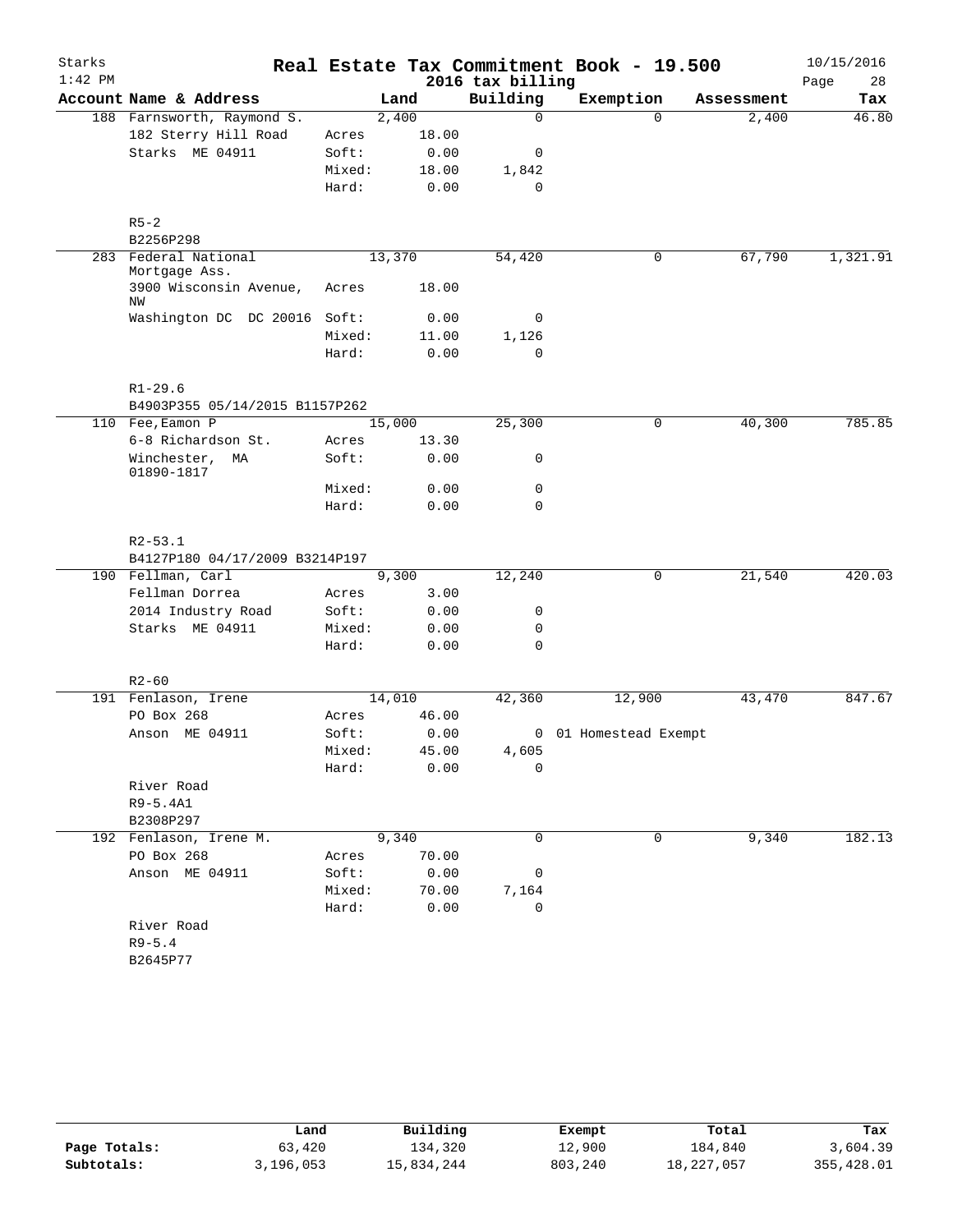| Starks<br>$1:42$ PM |                                           |                 |               |                              | Real Estate Tax Commitment Book - 19.500 |            | 10/15/2016        |
|---------------------|-------------------------------------------|-----------------|---------------|------------------------------|------------------------------------------|------------|-------------------|
|                     | Account Name & Address                    |                 | Land          | 2016 tax billing<br>Building | Exemption                                | Assessment | Page<br>29<br>Tax |
|                     | 193 Ferland, Paul A. &                    |                 | 11,560        | 9,000                        | $\Omega$                                 | 20,560     | 400.92            |
|                     | Paulette D.                               |                 |               |                              |                                          |            |                   |
|                     | 480 De Mello Dr                           | Acres           | 28.00         |                              |                                          |            |                   |
|                     | Tiverton RI 02878                         | Soft:<br>Mixed: | 11.00<br>6.00 | 1,107<br>614                 |                                          |            |                   |
|                     |                                           | Hard:           | 10.00         | 1,075                        |                                          |            |                   |
|                     | $R8 - 11$                                 |                 |               |                              |                                          |            |                   |
|                     | B956P140                                  |                 |               |                              |                                          |            |                   |
|                     | 194 Field, Robert J                       |                 | 10,600        | 41,880                       | 0                                        | 52,480     | 1,023.36          |
|                     | Field Patricia L                          | Acres           | 5.00          |                              |                                          |            |                   |
|                     | 98 Olde Ferry Road                        | Soft:           | 0.00          | 0                            |                                          |            |                   |
|                     | Starks Me 04911                           | Mixed:          | 0.00          | 0                            |                                          |            |                   |
|                     |                                           | Hard:           | 0.00          | 0                            |                                          |            |                   |
|                     | R12-11.5<br>B3270P323                     |                 |               |                              |                                          |            |                   |
|                     | 749 Fields Jr., Bruce W.                  |                 | 8,000         | 6,048                        | 0                                        | 14,048     | 273.94            |
|                     | 28 Thompson Bridge Road Acres             |                 | 1.00          |                              |                                          |            |                   |
|                     | Starks ME 04911                           | Soft:           | 0.00          | 0                            |                                          |            |                   |
|                     |                                           | Mixed:          | 0.00          | 0                            |                                          |            |                   |
|                     |                                           | Hard:           | 0.00          | 0                            |                                          |            |                   |
|                     | R3 41.1A                                  |                 |               |                              |                                          |            |                   |
|                     | 174 Flaherty, Paul                        |                 | 12,330        | $\mathbf 0$                  | $\mathbf 0$                              | 12,330     | 240.44            |
|                     | 56 Main Street                            | Acres           | 9.20          |                              |                                          |            |                   |
|                     | Wilmington MA 01887                       | Soft:           | 0.00          | 0                            |                                          |            |                   |
|                     |                                           | Mixed:<br>Hard: | 0.00<br>0.00  | 0<br>$\mathbf 0$             |                                          |            |                   |
|                     | $R12 - 11.1 - 4$                          |                 |               |                              |                                          |            |                   |
|                     | B4627P286 02/08/2013 B3778P312 11/14/2006 |                 |               |                              |                                          |            |                   |
|                     | 461 Flaherty, Paul                        |                 | 13,330        | 47,400                       | 0                                        | 60,730     | 1,184.23          |
|                     | 56 Main Street                            | Acres           | 9.20          |                              |                                          |            |                   |
|                     | Wilmington MA 01887                       | Soft:           | 0.00          | 0                            |                                          |            |                   |
|                     |                                           | Mixed:          | 0.00          | 0                            |                                          |            |                   |
|                     |                                           | Hard:           | 0.00          | $\mathbf 0$                  |                                          |            |                   |
|                     | R12-11.1-5                                |                 |               |                              |                                          |            |                   |
|                     | B4627P286 02/08/2013 B3528P188 07/20/2005 |                 | 9,950         | 15,000                       |                                          |            | 134.35            |
|                     | 680 Fleetwood, George<br>PO Box 577       | Acres           | 4.00          |                              | 18,060<br>01 Homestead Exempt            | 6,890      |                   |
|                     | Starks ME 04911                           | Soft:           | 0.00          |                              | 0 02 Veteran                             |            |                   |
|                     |                                           | Mixed:          | 0.00          | 0                            |                                          |            |                   |
|                     |                                           | Hard:           | 0.00          | 0                            |                                          |            |                   |
|                     | $R8 - 38 - 5$                             |                 |               |                              |                                          |            |                   |
|                     | B1303P325                                 |                 |               |                              |                                          |            |                   |
|                     | 212 Folsom, Richard K.                    |                 | 13,720        | 13,546                       | 0                                        | 27,266     | 531.69            |
|                     | Folsom, Karen E.                          | Acres           | 9.80          |                              |                                          |            |                   |
|                     | 126 Main Street                           | Soft:           | 0.00          | 0                            |                                          |            |                   |
|                     | Anson ME 04911                            | Mixed:<br>Hard: | 0.00<br>0.00  | 0<br>$\mathbf 0$             |                                          |            |                   |
|                     | Sterry Hill Road<br>$R4 - 40.2$           |                 |               |                              |                                          |            |                   |
|                     | B4894P123 04/10/2015 B2203P52             |                 |               |                              |                                          |            |                   |
|                     |                                           | Land            | Building      |                              | Exempt                                   | Total      | Tax               |
| Page Totals:        | 79,490                                    |                 | 132,874       |                              | 18,060                                   | 194,304    | 3,788.93          |

**Subtotals:** 3,275,543 15,967,118 821,300 18,421,361 359,216.94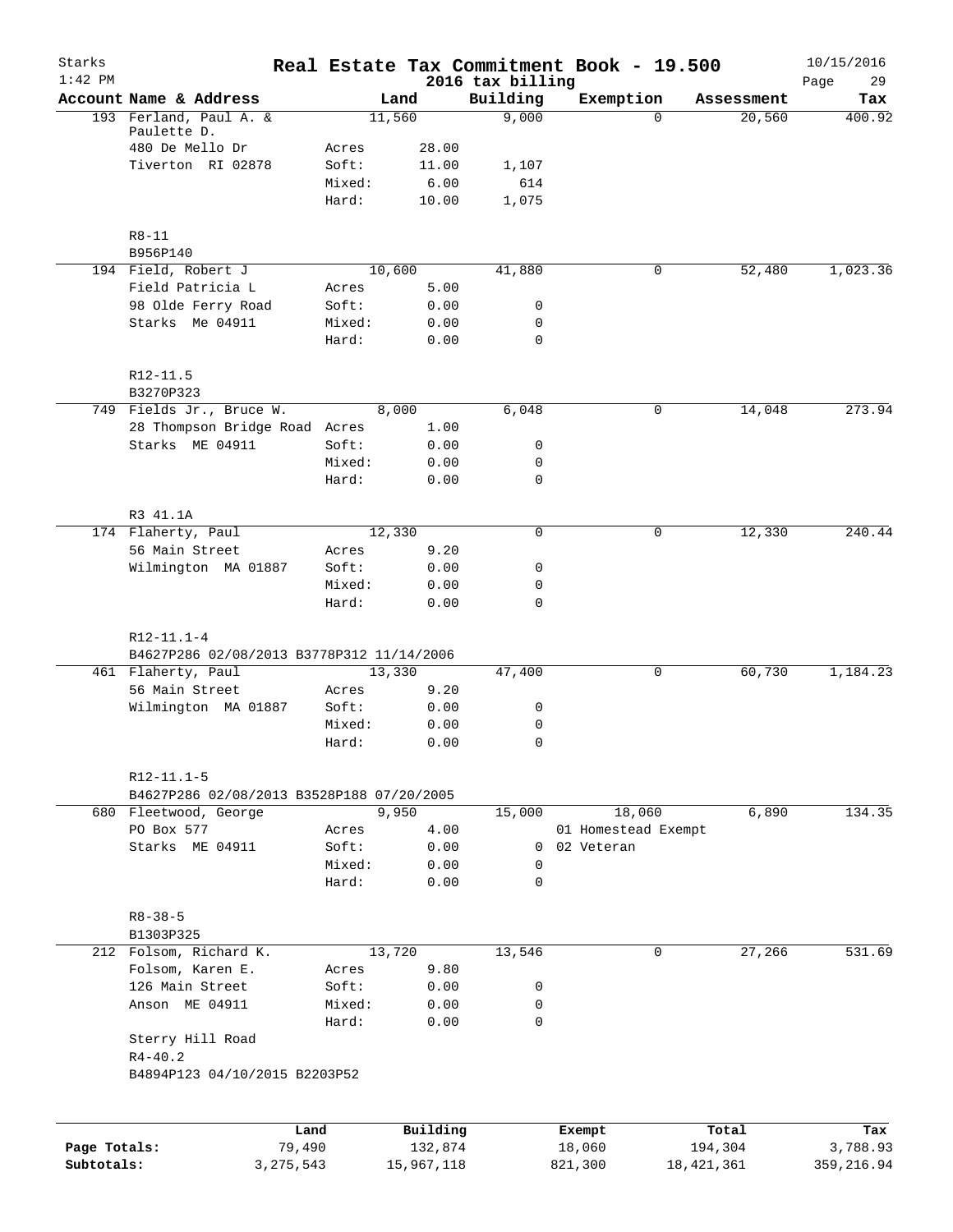| Starks<br>$1:42$ PM |                                                                            |        |        | 2016 tax billing | Real Estate Tax Commitment Book - 19.500 |            | 10/15/2016<br>Page<br>30 |
|---------------------|----------------------------------------------------------------------------|--------|--------|------------------|------------------------------------------|------------|--------------------------|
|                     | Account Name & Address                                                     |        | Land   | Building         | Exemption                                | Assessment | Tax                      |
|                     | 196 Forbes, Ernestine Fay<br>and Thelma Joe Sacco                          | 30,000 |        | 0                | $\Omega$                                 | 30,000     | 585.00                   |
|                     | 95 Dexter St                                                               | Acres  | 67.00  |                  |                                          |            |                          |
|                     | Milton MA 02186                                                            | Soft:  | 0.00   | 0                |                                          |            |                          |
|                     |                                                                            | Mixed: | 0.00   | 0                |                                          |            |                          |
|                     |                                                                            | Hard:  | 0.00   | $\Omega$         |                                          |            |                          |
|                     | R11-11                                                                     |        |        |                  |                                          |            |                          |
|                     | B2666P278                                                                  |        |        |                  |                                          |            |                          |
|                     | 144 Ford, Jason                                                            | 13,570 |        | 44,774           | $\mathbf 0$                              | 58,344     | 1,137.71                 |
|                     | Ford, Marcy                                                                | Acres  | 11.10  |                  |                                          |            |                          |
|                     | 75 Bay Road                                                                | Soft:  | 0.00   | 0                |                                          |            |                          |
|                     | Harwich MA 02645                                                           | Mixed: | 0.00   | 0                |                                          |            |                          |
|                     |                                                                            | Hard:  | 0.00   | 0                |                                          |            |                          |
|                     | $R6 - 2.16$                                                                |        |        |                  |                                          |            |                          |
|                     | B883P1018                                                                  |        |        |                  |                                          |            |                          |
|                     | 157 Forever Green MP Homes                                                 | 54,750 |        | 0                | 0                                        | 54,750     | 1,067.63                 |
|                     | 20675 SW 162nd Ave.<br>Lot 191                                             | Acres  | 168.00 |                  |                                          |            |                          |
|                     | Miami FL 33187                                                             | Soft:  | 0.00   | 0                |                                          |            |                          |
|                     |                                                                            | Mixed: | 0.00   | 0                |                                          |            |                          |
|                     |                                                                            | Hard:  | 0.00   | 0                |                                          |            |                          |
|                     | $R10-1$                                                                    |        |        |                  |                                          |            |                          |
|                     | B4892P242 04/03/2015 B3569P99 10/04/2005 B1245P329                         |        |        |                  |                                          |            |                          |
|                     | 729 Four Seasons Rod & Gun<br>Club c/o Jay Wilson                          | 19,750 |        | 6,000            | 0                                        | 25,750     | 502.13                   |
|                     | 154 Wentworth Rd                                                           | Acres  | 24.00  |                  |                                          |            |                          |
|                     | Embden ME 04958                                                            | Soft:  | 0.00   | 0                |                                          |            |                          |
|                     |                                                                            | Mixed: | 0.00   | 0                |                                          |            |                          |
|                     |                                                                            | Hard:  | 0.00   | $\mathbf 0$      |                                          |            |                          |
|                     | R12-14.1                                                                   |        |        |                  |                                          |            |                          |
|                     | 309 Fournier Jr., Francais                                                 | 17,100 |        | 19,200           | 0                                        | 36,300     | 707.85                   |
|                     | 35 Dort Street                                                             | Acres  | 15.00  |                  |                                          |            |                          |
|                     | Troy NH 03465                                                              | Soft:  | 0.00   | 0                |                                          |            |                          |
|                     |                                                                            | Mixed: | 0.00   | 0                |                                          |            |                          |
|                     |                                                                            | Hard:  | 0.00   | $\mathbf 0$      |                                          |            |                          |
|                     | $R8 - 32$                                                                  |        |        |                  |                                          |            |                          |
|                     | B4942P93 08/12/2015 B4691P107 07/23/2013 B3548P155<br>08/08/2005 B2259P283 |        |        |                  |                                          |            |                          |
|                     | 199 Fournier, Eugene E. &<br>Dorothy L.                                    | 16,750 |        | 30,096           | 0                                        | 46,846     | 913.50                   |
|                     | 406 Swetts Pond Rd                                                         | Acres  | 20.60  |                  |                                          |            |                          |
|                     | Orrington ME 04474                                                         | Soft:  | 0.00   | 0                |                                          |            |                          |
|                     |                                                                            | Mixed: | 0.00   | 0                |                                          |            |                          |
|                     |                                                                            | Hard:  | 0.00   | $\mathbf 0$      |                                          |            |                          |
|                     | $R2 - 30, 32$                                                              |        |        |                  |                                          |            |                          |
|                     | B896P38                                                                    |        |        |                  |                                          |            |                          |
|                     |                                                                            |        |        |                  |                                          |            |                          |

|              | Land      | Building   | Exempt  | Total      | Tax        |
|--------------|-----------|------------|---------|------------|------------|
| Page Totals: | 151,920   | 100,070    |         | 251,990    | 4,913.82   |
| Subtotals:   | 3,427,463 | 16,067,188 | 821,300 | 18,673,351 | 364,130.76 |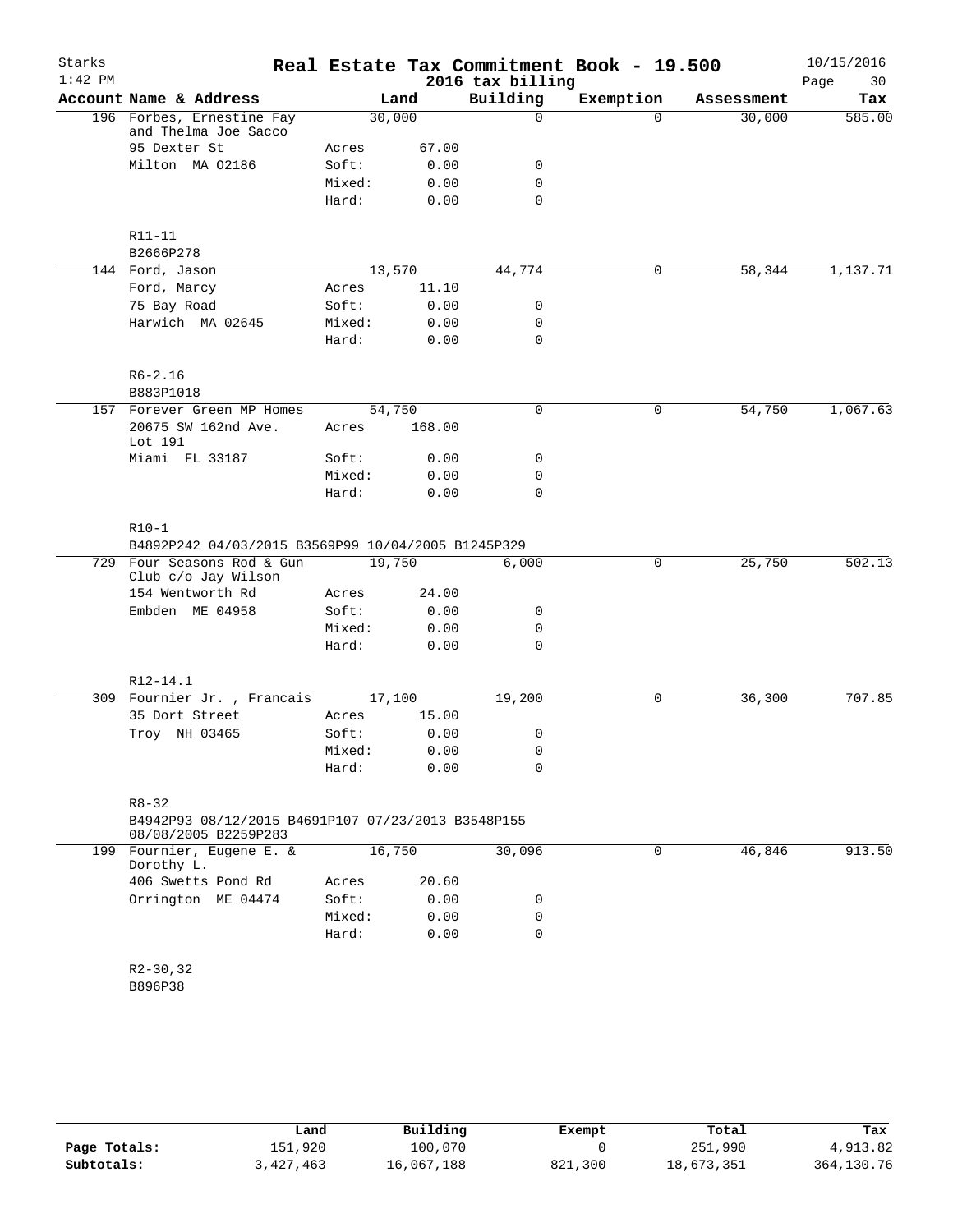| Starks<br>$1:42$ PM |                           |                 |              |                              | Real Estate Tax Commitment Book - 19.500 |            | 10/15/2016        |
|---------------------|---------------------------|-----------------|--------------|------------------------------|------------------------------------------|------------|-------------------|
|                     | Account Name & Address    |                 | Land         | 2016 tax billing<br>Building | Exemption                                | Assessment | Page<br>31<br>Tax |
|                     | 745 Fox, William A.       |                 | 8,000        | 14,880                       | 12,900                                   | 9,980      | 194.61            |
|                     | Fox, Frances L.           | Acres           | 1.00         |                              | 01 Homestead Exempt                      |            |                   |
|                     | 1115 New Sharon Road      | Soft:           | 0.00         | 0                            |                                          |            |                   |
|                     | Starks ME 04911           | Mixed:          | 0.00         | 0                            |                                          |            |                   |
|                     |                           | Hard:           | 0.00         | $\mathbf 0$                  |                                          |            |                   |
|                     | R1 38.1                   |                 |              |                              |                                          |            |                   |
|                     | B4322P207 10/01/2010      |                 |              |                              |                                          |            |                   |
|                     | 201 Frederic, Joseph W.   |                 | 20,000       | 67,680                       | 12,900                                   | 74,780     | 1,458.21          |
|                     | 219 Chicken Street        | Acres           | 25.00        |                              |                                          |            |                   |
|                     | Starks ME 04911           | Soft:<br>Mixed: | 0.00         | 0<br>0                       | 01 Homestead Exempt                      |            |                   |
|                     |                           | Hard:           | 0.00<br>0.00 | $\mathbf 0$                  |                                          |            |                   |
|                     | Chicken Street            |                 |              |                              |                                          |            |                   |
|                     | $R3 - 18.2$               |                 |              |                              |                                          |            |                   |
|                     | B2294P277                 |                 |              |                              |                                          |            |                   |
|                     | 203 Frederic, Paul        |                 | 50,580       | 143,834                      | 12,900                                   | 181,514    | 3,539.52          |
|                     | 141 Chicken Street        | Acres           | 179.00       |                              | 01 Homestead Exempt                      |            |                   |
|                     | Starks ME 04911           | Soft:           | 0.00         | 0                            |                                          |            |                   |
|                     |                           | Mixed:          | 62.00        | 6,345                        |                                          |            |                   |
|                     |                           | Hard:           | 6.00         | 645                          |                                          |            |                   |
|                     | Chicken St                |                 |              |                              |                                          |            |                   |
|                     | R3-18, R3-19.1            |                 |              |                              |                                          |            |                   |
|                     | B873P248                  |                 |              |                              |                                          |            |                   |
|                     | 204 Frederic, Paul        |                 | 25,060       | $\mathbf 0$                  | 0                                        | 25,060     | 488.67            |
|                     | 141 Chicken Street        | Acres           | 66.00        |                              |                                          |            |                   |
|                     | Starks ME 04911           | Soft:           | 0.00         | 0                            |                                          |            |                   |
|                     |                           | Mixed:          | 32.00        | 3,275                        |                                          |            |                   |
|                     |                           | Hard:           | 4.00         | 430                          |                                          |            |                   |
|                     |                           |                 |              |                              |                                          |            |                   |
|                     | $R4 - 34$<br>B3092P256    |                 |              |                              |                                          |            |                   |
|                     | 633 Frederic, Paul B.     |                 | 8,590        | 21,000                       | 0                                        | 29,590     | 577.01            |
|                     | 141 Chicken Street        | Acres           | 1.90         |                              |                                          |            |                   |
|                     | Starks ME 04911           | Soft:           | 0.00         | 0                            |                                          |            |                   |
|                     |                           | Mixed:          | 0.00         | 0                            |                                          |            |                   |
|                     |                           | Hard:           | 0.00         | $\mathbf 0$                  |                                          |            |                   |
|                     | Chicken St                |                 |              |                              |                                          |            |                   |
|                     | $R3 - 20$                 |                 |              |                              |                                          |            |                   |
|                     | B4746P213 B808P373        |                 |              |                              |                                          |            |                   |
|                     | 206 Freitas, Antonio G. & |                 | 12,820       | 6,020                        | 0                                        | 18,840     | 367.38            |
|                     | Maria S.                  |                 |              |                              |                                          |            |                   |
|                     | 55 Sheehan St             | Acres           | 8.42         |                              |                                          |            |                   |
|                     | Stoughton MA 02072        | Soft:           | 0.00         | 0                            |                                          |            |                   |
|                     |                           | Mixed:          | 0.00         | 0                            |                                          |            |                   |
|                     |                           | Hard:           | 0.00         | $\mathbf 0$                  |                                          |            |                   |
|                     | Mayhew Road               |                 |              |                              |                                          |            |                   |
|                     | $R5 - 5.1$                |                 |              |                              |                                          |            |                   |
|                     | 205 Friend, Tara M.       |                 | 12,100       | 39,600                       | 12,900                                   | 38,800     | 756.60            |
|                     | 2658 Industry Road        | Acres           | 7.30         |                              |                                          |            |                   |
|                     | Starks ME 04911           | Soft:           | 0.00         | 0                            | 01 Homestead Exempt                      |            |                   |
|                     |                           | Mixed:          | 0.00         | $\mathbf 0$                  |                                          |            |                   |
|                     |                           | Hard:           | 0.00         | $\mathbf 0$                  |                                          |            |                   |
|                     | Rt. #43                   |                 |              |                              |                                          |            |                   |
|                     | $R2 - 52$                 |                 |              |                              |                                          |            |                   |
|                     | B2737P209                 |                 |              |                              |                                          |            |                   |
|                     |                           |                 |              |                              |                                          |            |                   |
|                     |                           | Land            | Building     |                              | Exempt                                   | Total      | Tax               |
| Page Totals:        |                           | 137,150         | 293,014      |                              | 51,600                                   | 378,564    | 7,382.00          |
| Subtotals:          |                           | 3,564,613       | 16,360,202   |                              | 872,900                                  | 19,051,915 | 371,512.76        |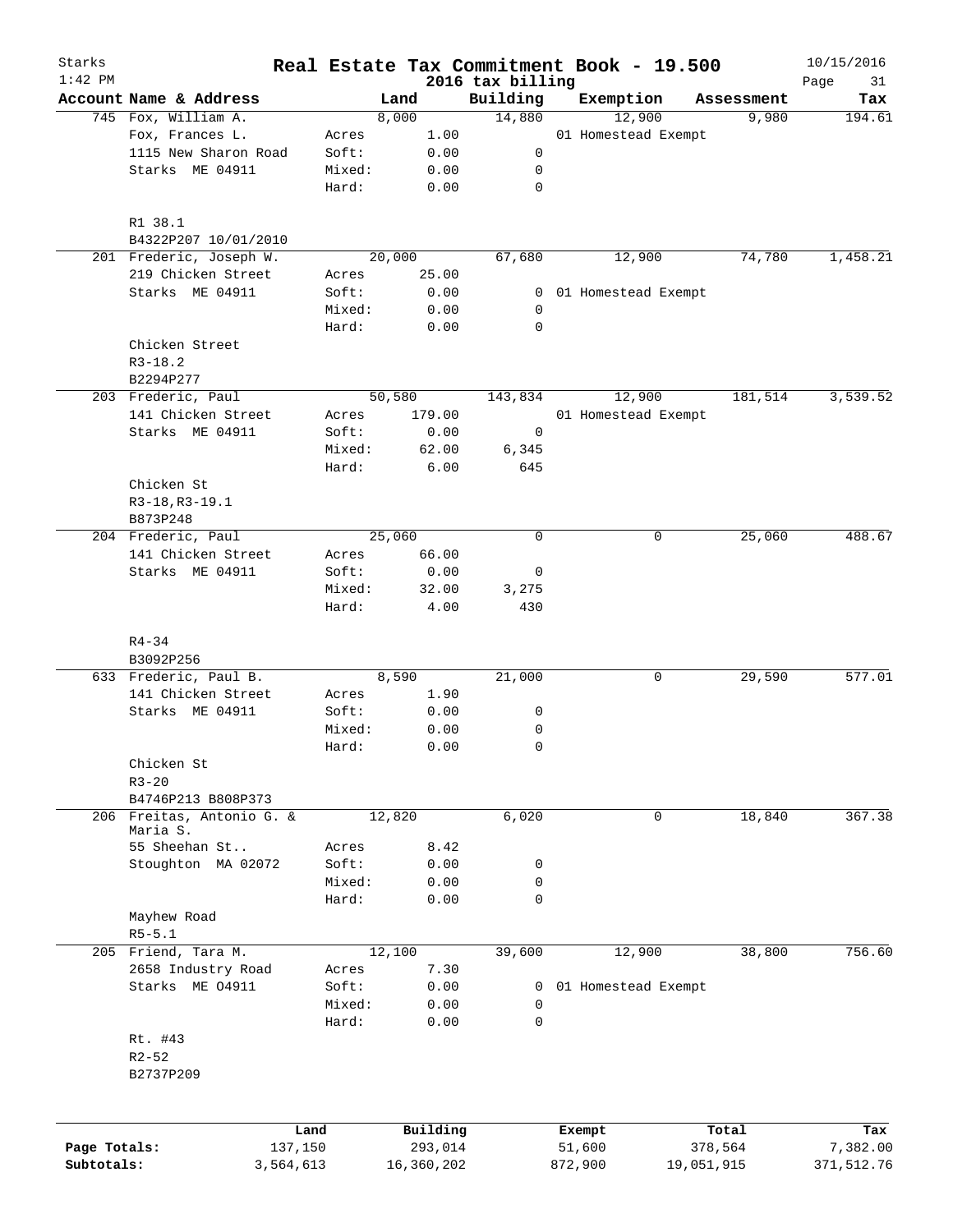| Starks<br>$1:42$ PM |                                |        |            |                              | Real Estate Tax Commitment Book - 19.500 |             |            | 10/15/2016        |
|---------------------|--------------------------------|--------|------------|------------------------------|------------------------------------------|-------------|------------|-------------------|
|                     | Account Name & Address         |        | Land       | 2016 tax billing<br>Building | Exemption                                |             | Assessment | Page<br>32<br>Tax |
|                     | 207 Frith, Monica L.           |        | 13,850     | 13,320                       | 12,900                                   |             | 14,270     | 278.27            |
|                     | 262 Embden Pond Road           | Acres  | 10.00      |                              |                                          |             |            |                   |
|                     | North Anson ME 04958           | Soft:  | 0.00       | 0                            | 01 Homestead Exempt                      |             |            |                   |
|                     |                                | Mixed: | 0.00       | 0                            |                                          |             |            |                   |
|                     |                                | Hard:  | 0.00       | $\mathbf 0$                  |                                          |             |            |                   |
|                     | Mayhew Road                    |        |            |                              |                                          |             |            |                   |
|                     | $R6 - 2.2$                     |        |            |                              |                                          |             |            |                   |
|                     | B2150P149                      |        |            |                              |                                          |             |            |                   |
| 208                 | Fusco, Joseph & Gregory        |        | 11,900     | 22,920                       |                                          | 0           | 34,820     | 678.99            |
|                     | & Joseph III                   |        |            |                              |                                          |             |            |                   |
|                     | 5 Loveland Lane                | Acres  | 7.00       |                              |                                          |             |            |                   |
|                     | Bristol CT 06010               | Soft:  | 0.00       | 0                            |                                          |             |            |                   |
|                     |                                | Mixed: | 0.00       | 0                            |                                          |             |            |                   |
|                     |                                | Hard:  | 0.00       | $\mathbf 0$                  |                                          |             |            |                   |
|                     | Emery Road                     |        |            |                              |                                          |             |            |                   |
|                     | $R3 - 40$                      |        |            |                              |                                          |             |            |                   |
|                     | B2153P50                       |        |            |                              |                                          |             |            |                   |
|                     | 209 Gaeta, Lorraine A.         |        | 31,250     | $\mathbf 0$                  |                                          | 0           | 31,250     | 609.38            |
|                     |                                |        | 74.00      |                              |                                          |             |            |                   |
|                     | 133 Mayhew Road                | Acres  |            |                              |                                          |             |            |                   |
|                     | Starks ME 04911                | Soft:  | 0.00       | 0                            |                                          |             |            |                   |
|                     |                                | Mixed: | 0.00       | 0                            |                                          |             |            |                   |
|                     |                                | Hard:  | 0.00       | $\mathbf 0$                  |                                          |             |            |                   |
|                     |                                |        |            |                              |                                          |             |            |                   |
|                     | $R11-1$                        |        |            |                              |                                          |             |            |                   |
|                     | B2793P226                      |        |            |                              |                                          |             |            |                   |
|                     | 210 Gaeta, Lorraine Ann        |        | 19,000     | 0                            |                                          | 0           | 19,000     | 370.50            |
|                     | 133 Mayhew Road                | Acres  | 25.00      |                              |                                          |             |            |                   |
|                     | Starks ME 04911                | Soft:  | 0.00       | 0                            |                                          |             |            |                   |
|                     |                                | Mixed: | 0.00       | 0                            |                                          |             |            |                   |
|                     |                                | Hard:  | 0.00       | 0                            |                                          |             |            |                   |
|                     |                                |        |            |                              |                                          |             |            |                   |
|                     | $R11-2$                        |        |            |                              |                                          |             |            |                   |
|                     | B1468P169                      |        |            |                              |                                          |             |            |                   |
|                     | 211 Gaeta, Lorraine Ann        |        | 49,500     | 71,700                       | 12,900                                   |             | 108,300    | 2,111.85          |
|                     | 133 Mayhew Road                | Acres  | 143.00     |                              |                                          |             |            |                   |
|                     | Starks ME 04911                | Soft:  | 0.00       | 0                            | 01 Homestead Exempt                      |             |            |                   |
|                     |                                | Mixed: | 0.00       | 0                            |                                          |             |            |                   |
|                     |                                | Hard:  | 0.00       | 0                            |                                          |             |            |                   |
|                     |                                |        |            |                              |                                          |             |            |                   |
|                     | $R7 - 15$                      |        |            |                              |                                          |             |            |                   |
|                     | B868P796                       |        |            |                              |                                          |             |            |                   |
|                     | 71 Gailis Peter                |        | 13,850     | 64,520                       |                                          | 0           | 78,370     | 1,528.22          |
|                     | Gailis, Susan                  | Acres  | 10.00      |                              |                                          |             |            |                   |
|                     | 31 Winthrop street             | Soft:  | 0.00       | 0                            |                                          |             |            |                   |
|                     | Salem Ma 01970                 | Mixed: | 0.00       | 0                            |                                          |             |            |                   |
|                     |                                | Hard:  | 0.00       | 0                            |                                          |             |            |                   |
|                     | Mayhew Road, Starks            |        |            |                              |                                          |             |            |                   |
|                     | $R7 - 10.6$                    |        |            |                              |                                          |             |            |                   |
|                     | B4087P99 12/20/2008 B1302P75   |        |            |                              |                                          |             |            |                   |
| 649                 | Gambale Kathleen M and         |        |            |                              |                                          | $\mathbf 0$ | 41,060     | 800.67            |
|                     | Joseph J.                      |        | 16,100     | 24,960                       |                                          |             |            |                   |
|                     | 40 Cross Street                | Acres  | 15.00      |                              |                                          |             |            |                   |
|                     | Rowley MA 01969                | Soft:  | 0.00       | 0                            |                                          |             |            |                   |
|                     |                                | Mixed: | 0.00       | 0                            |                                          |             |            |                   |
|                     |                                | Hard:  | 0.00       | $\mathbf 0$                  |                                          |             |            |                   |
|                     |                                |        |            |                              |                                          |             |            |                   |
|                     | $R1 - 29.5$                    |        |            |                              |                                          |             |            |                   |
|                     | B3736P201 09/01/2007 B1524P234 |        |            |                              |                                          |             |            |                   |
|                     |                                |        |            |                              |                                          |             |            |                   |
|                     |                                | Land   | Building   |                              | Exempt                                   |             | Total      | Tax               |
| Page Totals:        | 155,450                        |        | 197,420    |                              | 25,800                                   | 327,070     |            | 6,377.88          |
| Subtotals:          | 3,720,063                      |        | 16,557,622 |                              | 898,700                                  | 19,378,985  |            | 377,890.64        |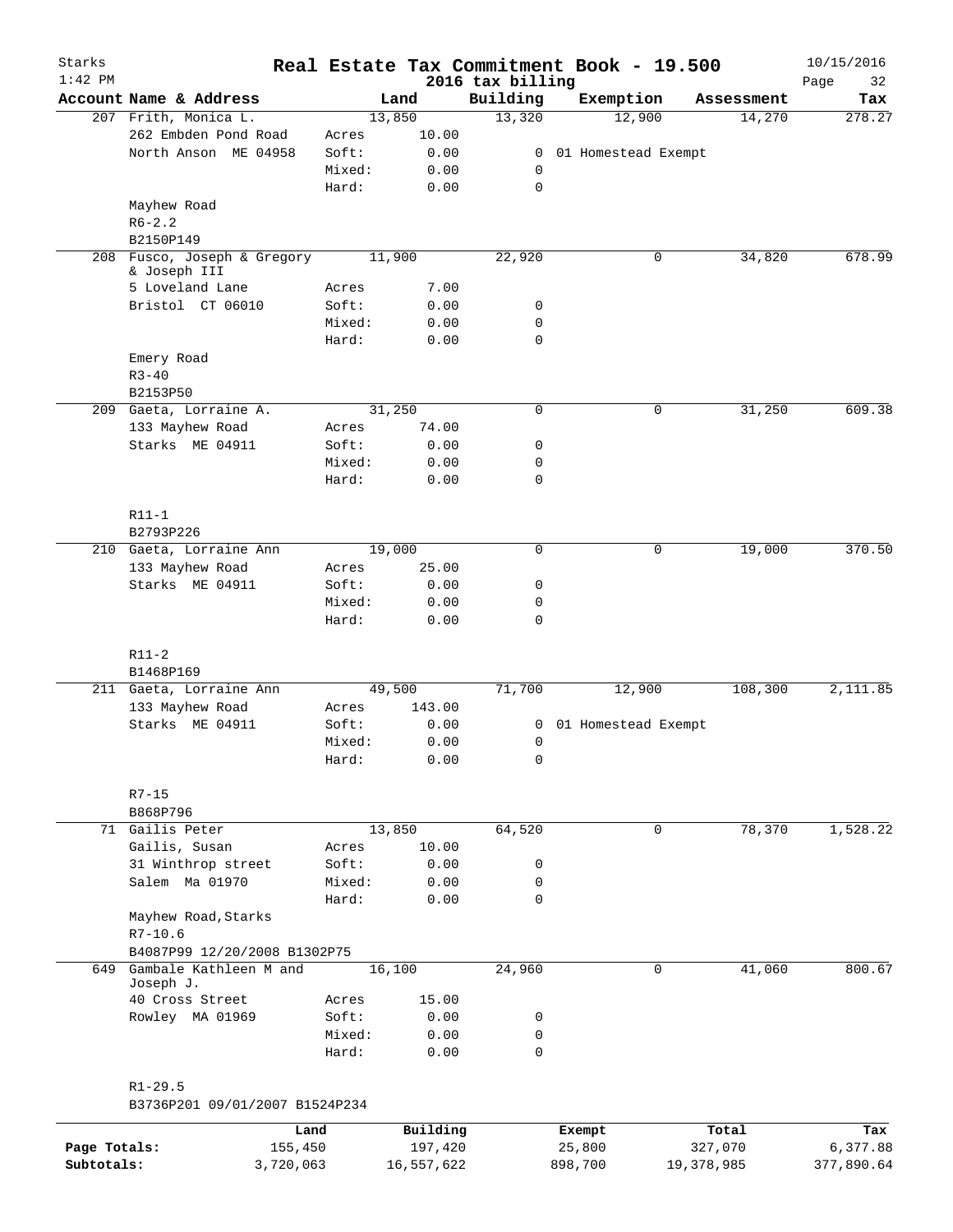| Starks    |                                           |        |        |       |                  | Real Estate Tax Commitment Book - 19.500 |            | 10/15/2016 |
|-----------|-------------------------------------------|--------|--------|-------|------------------|------------------------------------------|------------|------------|
| $1:42$ PM |                                           |        |        |       | 2016 tax billing |                                          |            | Page<br>33 |
|           | Account Name & Address                    |        | Land   |       | Building         | Exemption                                | Assessment | Tax        |
|           | 229 Gauthier, Carmen                      |        | 11,580 |       | 66, 240          | 12,900                                   | 64,920     | 1,265.94   |
|           | 157 Emery Road                            | Acres  |        | 6.50  |                  | 01 Homestead Exempt                      |            |            |
|           | Starks ME 04911                           | Soft:  |        | 0.00  | 0                |                                          |            |            |
|           |                                           | Mixed: |        | 0.00  | 0                |                                          |            |            |
|           |                                           | Hard:  |        | 0.00  | $\mathbf 0$      |                                          |            |            |
|           |                                           |        |        |       |                  |                                          |            |            |
|           | $R3 - 36$                                 |        |        |       |                  |                                          |            |            |
|           | B4759P248 02/24/2014 B1168P20             |        |        |       | 72,329           |                                          | 85,359     |            |
|           | 567 Gecoy, Rocco R. &<br>Carolyn G.       |        | 13,030 |       |                  | 0                                        |            | 1,664.50   |
|           | 4 Otter Pond Road                         | Acres  |        | 10.28 |                  |                                          |            |            |
|           | Lynnfield MA 01940                        | Soft:  |        | 0.00  | 0                |                                          |            |            |
|           |                                           | Mixed: |        | 0.00  | $\mathbf 0$      |                                          |            |            |
|           |                                           | Hard:  |        | 0.00  | $\mathbf 0$      |                                          |            |            |
|           | $R6 - 21.3$                               |        |        |       |                  |                                          |            |            |
|           | B4009P310 06/12/2008 B1485P12             |        |        |       |                  |                                          |            |            |
|           | 701 Gibbs Family Trust,<br>Sandra E.      |        | 12,420 |       | 40,698           | 0                                        | 53,118     | 1,035.80   |
|           | 67 Heald Street Apt 2B                    | Acres  |        | 7.80  |                  |                                          |            |            |
|           | Madison ME 04950                          | Soft:  |        | 0.00  | 0                |                                          |            |            |
|           |                                           | Mixed: |        | 0.00  | 0                |                                          |            |            |
|           |                                           | Hard:  |        | 0.00  | $\mathbf 0$      |                                          |            |            |
|           | $R5 - 6.3$                                |        |        |       |                  |                                          |            |            |
|           | B4505P321 03/20/2012 B3793P275 12/28/2006 |        |        |       |                  |                                          |            |            |
|           | 214 Gierczak, John M.                     |        | 16,750 |       | 0                | 0                                        | 16,750     | 326.63     |
|           | Gierczak Emma E.                          | Acres  |        | 5.50  |                  |                                          |            |            |
|           | 453 Beans Corner Rd.                      | Soft:  |        | 0.00  | 0                |                                          |            |            |
|           | New Sharon ME 04955                       | Mixed: |        | 0.00  | 0                |                                          |            |            |
|           |                                           | Hard:  |        | 0.00  | $\mathbf 0$      |                                          |            |            |
|           | New Sharon Town Line                      |        |        |       |                  |                                          |            |            |
|           | $R1-5$                                    |        |        |       |                  |                                          |            |            |
|           | B876P159                                  |        |        |       |                  |                                          |            |            |
|           | 216 Gifford, Walter B.                    |        | 32,000 |       | 117,816          | 12,900                                   | 136,916    | 2,669.86   |
|           | 115 Locke Hill Rd                         |        |        | 73.00 |                  | 01 Homestead Exempt                      |            |            |
|           |                                           | Acres  |        |       |                  |                                          |            |            |
|           | Starks ME 04911                           | Soft:  |        | 0.00  | 0                |                                          |            |            |
|           |                                           | Mixed: |        | 0.00  | $\mathsf 0$      |                                          |            |            |
|           |                                           | Hard:  |        | 0.00  | 0                |                                          |            |            |
|           | $R3 - 7$                                  |        |        |       |                  |                                          |            |            |
|           | B1537P108                                 |        |        |       |                  |                                          |            |            |
|           | 217 Gifford, Walter B.                    |        | 8,650  |       | 9,000            | 0                                        | 17,650     | 344.18     |
|           | 115 Locke Hill Road                       | Acres  |        | 2.00  |                  |                                          |            |            |
|           | Starks ME 04911                           | Soft:  |        | 0.00  | 0                |                                          |            |            |
|           |                                           | Mixed: |        | 0.00  | 0                |                                          |            |            |
|           |                                           | Hard:  |        | 0.00  | $\mathbf 0$      |                                          |            |            |
|           | Locke Cemetery Road                       |        |        |       |                  |                                          |            |            |
|           | $R3 - 8$                                  |        |        |       |                  |                                          |            |            |
|           | B2226P169                                 |        |        |       |                  |                                          |            |            |
|           |                                           |        |        |       |                  |                                          |            |            |
|           |                                           |        |        |       |                  |                                          |            |            |

|              | Land      | Building   | Exempt  | Total      | Tax         |
|--------------|-----------|------------|---------|------------|-------------|
| Page Totals: | 94,430    | 306,083    | 25,800  | 374,713    | 7,306.91    |
| Subtotals:   | 3,814,493 | 16,863,705 | 924,500 | 19,753,698 | 385, 197.55 |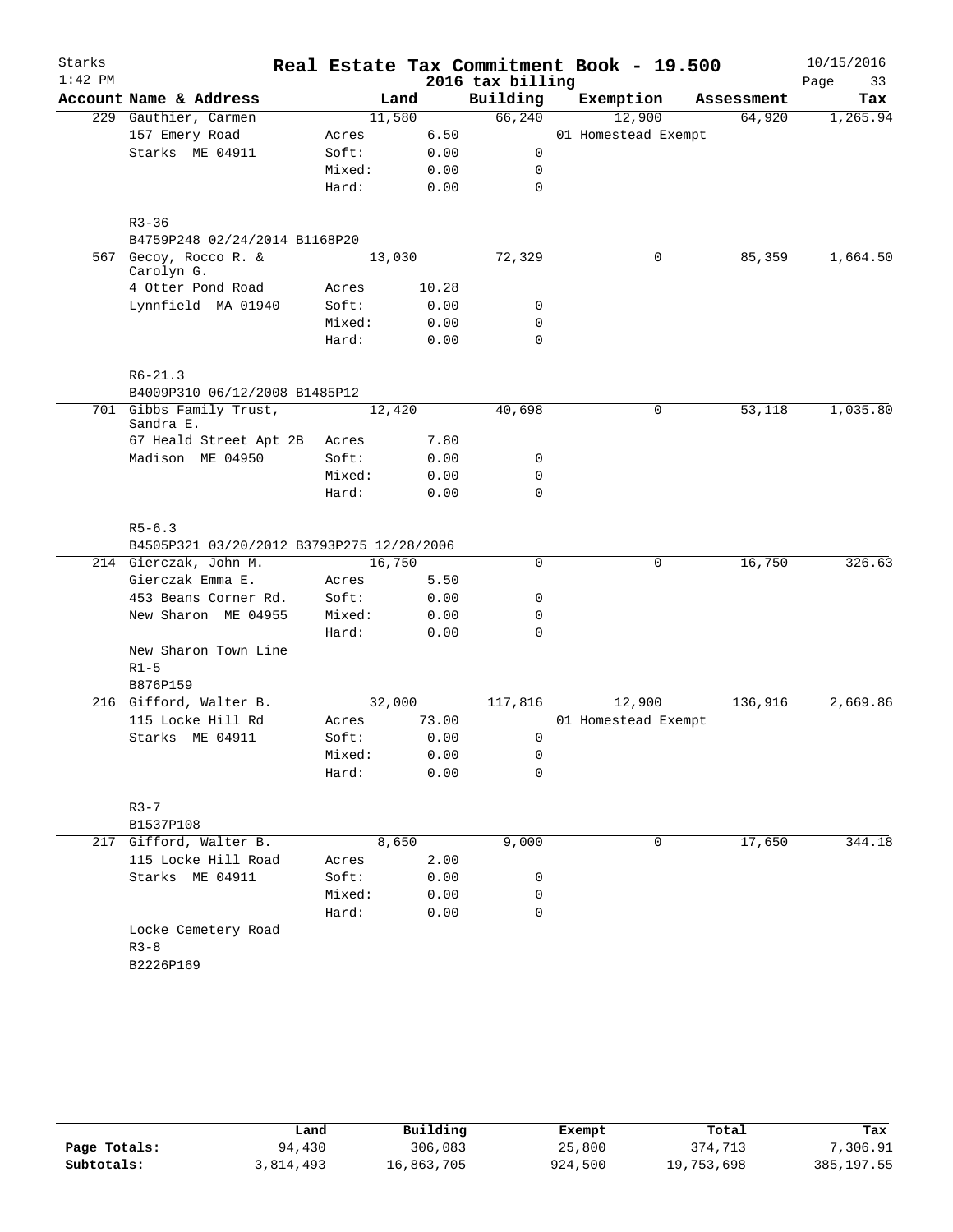| Starks<br>$1:42$ PM |                                                                             |        |       | 2016 tax billing | Real Estate Tax Commitment Book - 19.500 |            | 10/15/2016<br>Page<br>34 |
|---------------------|-----------------------------------------------------------------------------|--------|-------|------------------|------------------------------------------|------------|--------------------------|
|                     | Account Name & Address                                                      |        | Land  | Building         | Exemption                                | Assessment | Tax                      |
|                     | 267 Gillies Trust, Gordon<br>М.                                             | 25,500 |       | 110,842          | $\Omega$                                 | 136,342    | 2,658.67                 |
|                     | Mary C. Gillies Trust                                                       | Acres  | 47.00 |                  |                                          |            |                          |
|                     | 448 Peppertree Road                                                         | Soft:  | 0.00  | 0                |                                          |            |                          |
|                     | Venice FL 34293                                                             | Mixed: | 0.00  | 0                |                                          |            |                          |
|                     |                                                                             | Hard:  | 0.00  | $\Omega$         |                                          |            |                          |
|                     | Peterson Rd                                                                 |        |       |                  |                                          |            |                          |
|                     | $R11-8$                                                                     |        |       |                  |                                          |            |                          |
|                     | B4959P356 09/30/2015 B4835P236 09/29/2014 B4244P125<br>02/26/2010 B2034P186 |        |       |                  |                                          |            |                          |
|                     | 156 Glidden, Eric                                                           | 13,070 |       | 46,656           | 0                                        | 59,726     | 1,164.66                 |
|                     | Glidden, Beth                                                               | Acres  | 8.80  |                  |                                          |            |                          |
|                     | 212 Old Fields Road                                                         | Soft:  | 0.00  | 0                |                                          |            |                          |
|                     | South Berwick ME 03908 Mixed:                                               |        | 0.00  | $\mathbf 0$      |                                          |            |                          |
|                     |                                                                             | Hard:  | 0.00  | $\Omega$         |                                          |            |                          |
|                     | 40 Mayhew Rd                                                                |        |       |                  |                                          |            |                          |
|                     | $R7-11$                                                                     |        |       |                  |                                          |            |                          |
|                     | B4818P45 08/14/2014 B4739P197 12/09/2013 B3521P253<br>B1893P99              |        |       |                  |                                          |            |                          |
|                     | 147 Glidden, Errol R.                                                       | 14,760 |       | 24,260           | 0                                        | 39,020     | 760.89                   |
|                     | 340 Porterfield Road                                                        | Acres  | 11.40 |                  |                                          |            |                          |
|                     | Porter ME 04068                                                             | Soft:  | 0.00  | 0                |                                          |            |                          |
|                     |                                                                             | Mixed: | 0.00  | $\mathbf 0$      |                                          |            |                          |
|                     |                                                                             | Hard:  | 0.00  | $\mathbf 0$      |                                          |            |                          |
|                     | Mayhew Road Subdivison                                                      |        |       |                  |                                          |            |                          |
|                     | $R6 - 2.11$                                                                 |        |       |                  |                                          |            |                          |
|                     | B3996P286 05/13/2009 B3554P1 B883P1018                                      |        |       |                  |                                          |            |                          |
|                     | 220 Goff, Patricia R.                                                       | 10,830 |       | 18,540           | 0                                        | 29,370     | 572.72                   |
|                     | 535 Chick Crossing Rd.                                                      | Acres  | 5.35  |                  |                                          |            |                          |
|                     | Wells ME 04090                                                              | Soft:  | 0.00  | 0                |                                          |            |                          |
|                     |                                                                             | Mixed: | 0.00  | 0                |                                          |            |                          |
|                     |                                                                             | Hard:  | 0.00  | $\Omega$         |                                          |            |                          |
|                     | $R4 - 35.1$                                                                 |        |       |                  |                                          |            |                          |
|                     | B1322P150                                                                   |        |       |                  |                                          |            |                          |
|                     | 434 Gordon-Taylor, Lisa M.                                                  |        | 8,230 | 74,760           | 12,900                                   | 70,090     | 1,366.76                 |
|                     | 2693 Industry Road                                                          | Acres  | 1.35  |                  |                                          |            |                          |
|                     | Starks Me 04911                                                             | Soft:  | 0.00  |                  | 0 01 Homestead Exempt                    |            |                          |
|                     |                                                                             | Mixed: | 0.00  | 0                |                                          |            |                          |
|                     |                                                                             | Hard:  | 0.00  | 0                |                                          |            |                          |
|                     | Route #43                                                                   |        |       |                  |                                          |            |                          |
|                     | $R8 - 1.2$                                                                  |        |       |                  |                                          |            |                          |
|                     | B4759P69 02/21/2014 B2107P158                                               |        |       |                  |                                          |            |                          |
|                     | 224 Graef, Adriane H                                                        | 32,250 |       | 0                | 0                                        | 32,250     | 628.88                   |
|                     | 14 Chipmunk Trail                                                           | Acres  | 78.00 |                  |                                          |            |                          |
|                     | Sandy Hook CT 06482                                                         | Soft:  | 0.00  | 0                |                                          |            |                          |
|                     |                                                                             | Mixed: | 0.00  | 0                |                                          |            |                          |
|                     |                                                                             | Hard:  | 0.00  | 0                |                                          |            |                          |
|                     | Rt. 148 Anson Town Line                                                     |        |       |                  |                                          |            |                          |
|                     | $R5-16, R5-17.1$                                                            |        |       |                  |                                          |            |                          |
|                     | B1789P142                                                                   |        |       |                  |                                          |            |                          |
|                     |                                                                             |        |       |                  |                                          |            |                          |

|              | Land      | Building  | Exempt  | Total      | Tax        |
|--------------|-----------|-----------|---------|------------|------------|
| Page Totals: | 104,640   | 275,058   | 12,900  | 366,798    | 7,152.58   |
| Subtotals:   | 3,919,133 | 7,138,763 | 937,400 | 20,120,496 | 392,350.13 |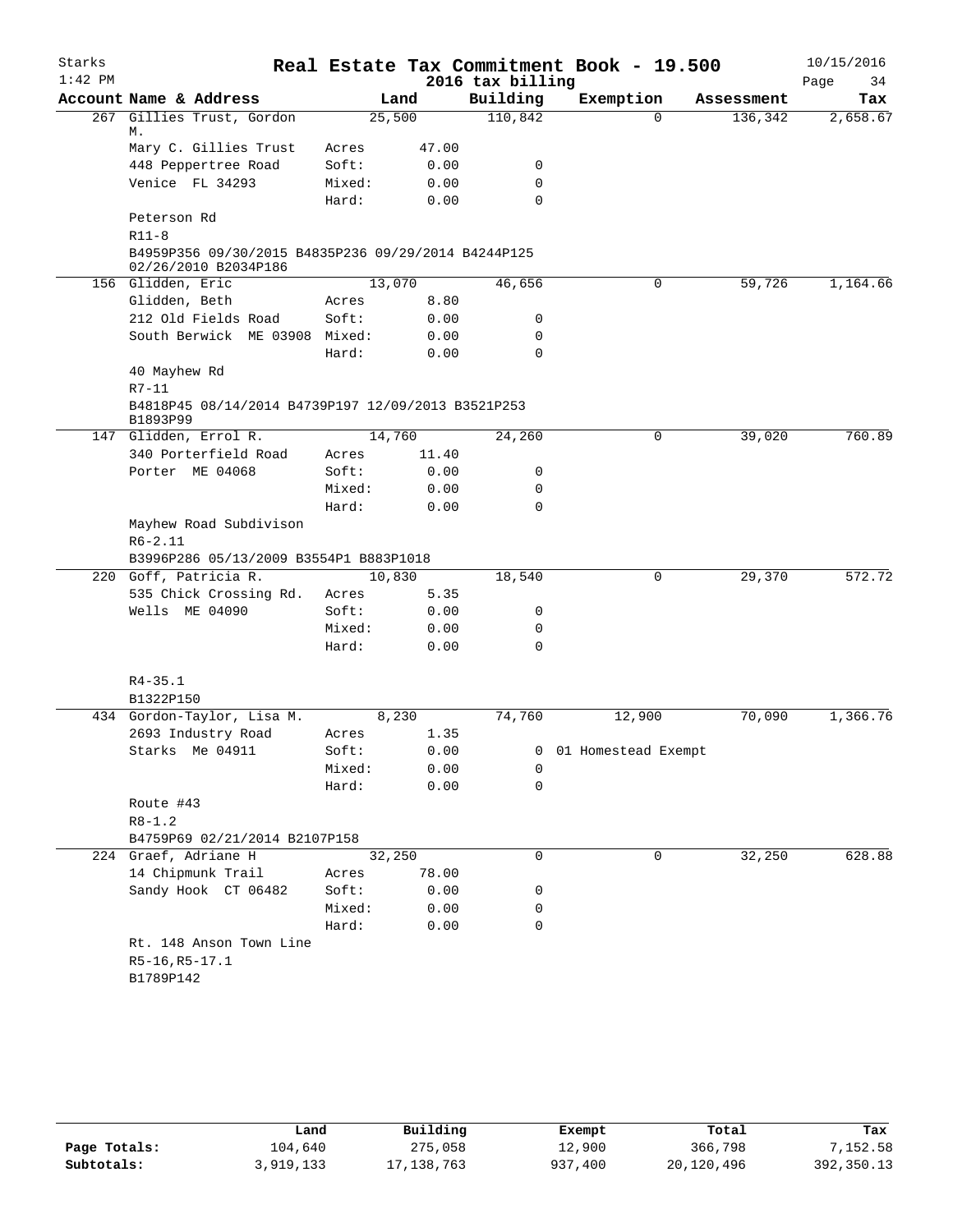| Starks<br>$1:42$ PM |                                                    |        |        |       | 2016 tax billing | Real Estate Tax Commitment Book - 19.500 |            | 10/15/2016<br>35<br>Page |
|---------------------|----------------------------------------------------|--------|--------|-------|------------------|------------------------------------------|------------|--------------------------|
|                     | Account Name & Address                             |        | Land   |       | Building         | Exemption                                | Assessment | Tax                      |
|                     | 160 Graham, Thomas Jr.                             |        | 13,590 |       | 69,762           | 18,060                                   | 65,292     | 1,273.19                 |
|                     | Graham, Catherine                                  | Acres  |        | 9.60  |                  | 01 Homestead Exempt                      |            |                          |
|                     | 61 Mayhew Road                                     | Soft:  |        | 0.00  |                  | 0 02 Veteran                             |            |                          |
|                     | Starks ME 04911                                    | Mixed: |        | 0.00  | 0                |                                          |            |                          |
|                     |                                                    | Hard:  |        | 0.00  | $\mathbf 0$      |                                          |            |                          |
|                     | $R7 - 10.5$                                        |        |        |       |                  |                                          |            |                          |
|                     | B3955P192 01/22/2008 B3803P283 01/22/2007 B2048P69 |        |        |       |                  |                                          |            |                          |
|                     | 226 Gray, David E                                  |        | 12,160 |       | 54,054           | 0                                        | 66,214     | 1,291.17                 |
|                     | 151 Contact Drive                                  | Acres  |        | 7.40  |                  |                                          |            |                          |
|                     | West Haven                                         | Soft:  |        | 0.00  | 0                |                                          |            |                          |
|                     | Milford Ct 06516                                   | Mixed: |        | 0.00  | 0                |                                          |            |                          |
|                     |                                                    | Hard:  |        | 0.00  | 0                |                                          |            |                          |
|                     | Emery Road                                         |        |        |       |                  |                                          |            |                          |
|                     | $R3 - 35$                                          |        |        |       |                  |                                          |            |                          |
|                     | B2887P310                                          |        |        |       |                  |                                          |            |                          |
|                     | 228 Gray, Richard                                  |        | 32,250 |       | 81,840           | 12,900                                   | 101,190    | 1,973.21                 |
|                     | 1294 Anson Road                                    | Acres  |        | 74.00 |                  |                                          |            |                          |
|                     | Starks ME 04911                                    | Soft:  |        | 0.00  | 0                |                                          |            |                          |
|                     |                                                    | Mixed: |        | 0.00  | $\overline{0}$   | 01 Homestead Exempt                      |            |                          |
|                     |                                                    | Hard:  |        | 0.00  | 0                |                                          |            |                          |
|                     | Route 43                                           |        |        |       |                  |                                          |            |                          |
|                     | R12-20,21                                          |        |        |       |                  |                                          |            |                          |
|                     | B4237P4 01/22/2010 B1165P87                        |        |        |       |                  |                                          |            |                          |
|                     | 737 Gray, Richard E.                               |        | 4,330  |       | $\mathbf 0$      | 0                                        | 4,330      | 84.44                    |
|                     | 1294 Anson Road                                    | Acres  |        | 40.00 |                  |                                          |            |                          |
|                     | Starks ME 04911                                    | Soft:  |        | 36.00 | 3,622            |                                          |            |                          |
|                     |                                                    | Mixed: |        | 4.00  | 409              |                                          |            |                          |
|                     |                                                    | Hard:  |        | 0.00  | 0                |                                          |            |                          |
|                     | R12-26                                             |        |        |       |                  |                                          |            |                          |
|                     | B4237P1 01/22/2010                                 |        |        |       |                  |                                          |            |                          |
|                     | 230 Greenleaf, Andrea                              |        | 11,100 |       | $\mathbf 0$      | 0                                        | 11,100     | 216.45                   |
|                     | 4060 Snyder Ridge Lane                             | Acres  |        | 7.30  |                  |                                          |            |                          |
|                     | Winston-Salem NC 27107                             | Soft:  |        | 0.00  | 0                |                                          |            |                          |
|                     |                                                    | Mixed: |        | 0.00  | 0                |                                          |            |                          |
|                     |                                                    | Hard:  |        | 0.00  | 0                |                                          |            |                          |
|                     | $R1 - 16$                                          |        |        |       |                  |                                          |            |                          |
|                     | 231 Greenleaf, Scott                               |        | 8,650  |       | 19,892           | 12,900                                   | 15,642     | 305.02                   |
|                     | 1081 New Sharon Road                               | Acres  |        | 2.00  |                  | 01 Homestead Exempt                      |            |                          |
|                     | Starks ME 04911                                    | Soft:  |        | 0.00  | 0                |                                          |            |                          |
|                     |                                                    | Mixed: |        | 0.00  | 0                |                                          |            |                          |
|                     |                                                    | Hard:  |        | 0.00  | 0                |                                          |            |                          |
|                     | Rt. 134                                            |        |        |       |                  |                                          |            |                          |
|                     | $R1 - 42.1$                                        |        |        |       |                  |                                          |            |                          |
|                     | B5004P268 03/01/2016 B1497P10                      |        |        |       |                  |                                          |            |                          |
| 143                 | Guinen, Robert S.                                  |        | 14,045 |       | 37,560           | 12,900                                   | 38,705     | 754.75                   |
|                     | Guinen, Glen<br>R.Guinen, Linda A.                 | Acres  |        | 10.30 |                  | 01 Homestead Exempt                      |            |                          |
|                     | 5 Redneck Rd.                                      | Soft:  |        | 0.00  | 0                |                                          |            |                          |
|                     | Starks ME 04911                                    | Mixed: |        | 0.00  | 0                |                                          |            |                          |
|                     |                                                    | Hard:  |        | 0.00  | 0                |                                          |            |                          |
|                     |                                                    |        |        |       |                  |                                          |            |                          |
|                     |                                                    |        |        |       |                  |                                          |            |                          |

|              | Land      | Building   | Exempt  | Total      | Tax        |
|--------------|-----------|------------|---------|------------|------------|
| Page Totals: | 96,125    | 263,108    | 56,760  | 302,473    | 5,898.23   |
| Subtotals:   | 4,015,258 | 17,401,871 | 994,160 | 20,422,969 | 398,248.36 |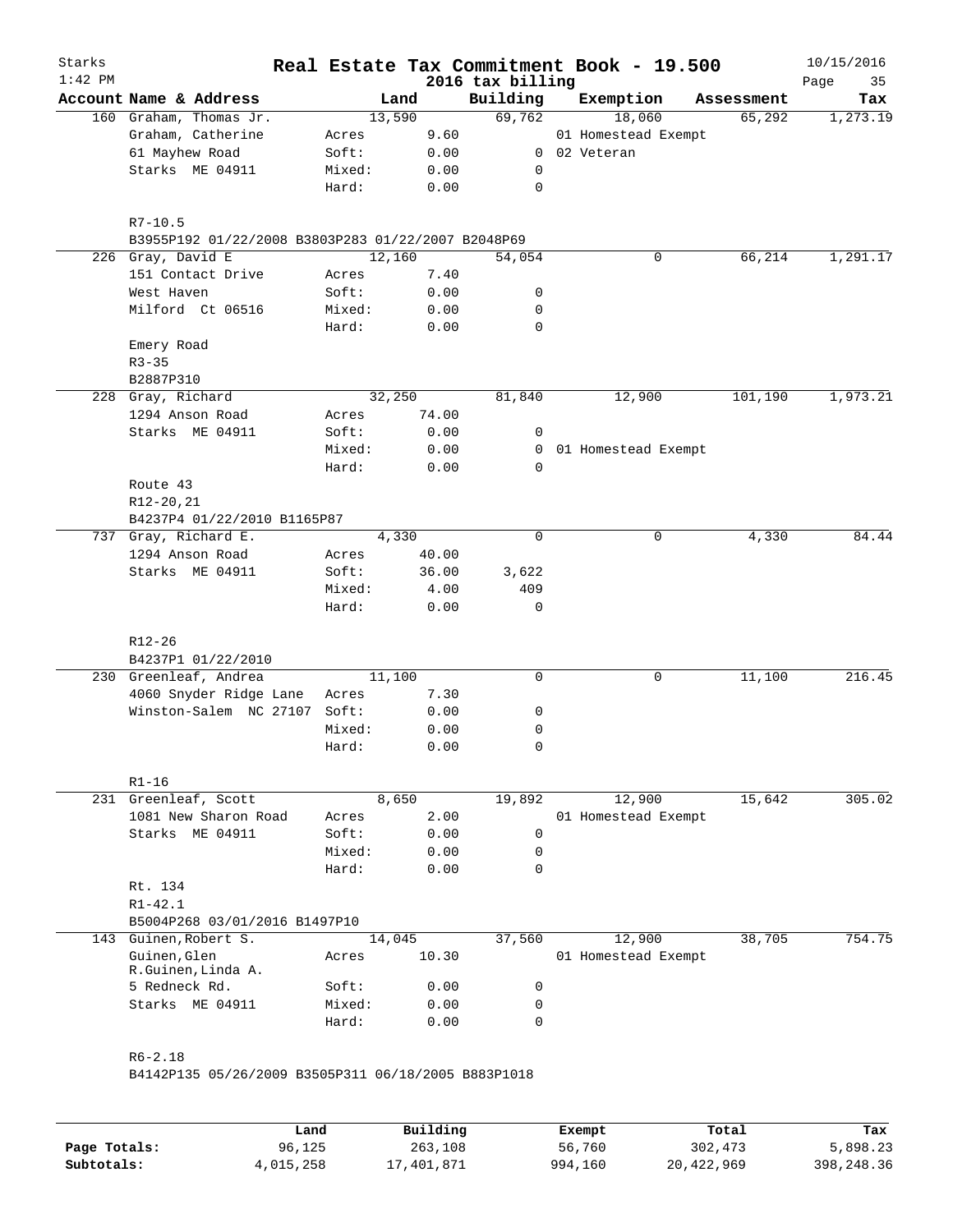| Starks    |                                                    |        |        |                  | Real Estate Tax Commitment Book - 19.500 |            | 10/15/2016 |
|-----------|----------------------------------------------------|--------|--------|------------------|------------------------------------------|------------|------------|
| $1:42$ PM |                                                    |        |        | 2016 tax billing |                                          |            | Page<br>36 |
|           | Account Name & Address                             |        | Land   | Building         | Exemption                                | Assessment | Tax        |
|           | 561 Gulnick, Sandra L.                             |        | 13,830 | 14,918           | 12,900                                   | 15,848     | 309.04     |
|           | 32 Thompson Bridge Road Acres                      |        | 11.50  |                  | 01 Homestead Exempt                      |            |            |
|           | Starks Me 04911                                    | Soft:  | 0.00   | 0                |                                          |            |            |
|           |                                                    | Mixed: | 0.00   | 0                |                                          |            |            |
|           |                                                    | Hard:  | 0.00   | 0                |                                          |            |            |
|           | Emery Road                                         |        |        |                  |                                          |            |            |
|           | $R3 - 41.1$                                        |        |        |                  |                                          |            |            |
|           | B4343P96 11/23/2010 B4242P226 09/28/2009 B2452P124 |        |        |                  |                                          |            |            |
| 233       | Gulnick, William J &<br>Carol L                    |        | 6,200  | 42,840           | 18,060                                   | 30,980     | 604.11     |
|           | c/o Holmgren                                       | Acres  | 0.60   |                  |                                          |            |            |
|           | 55 Hill Street                                     | Soft:  | 0.00   |                  | 0 01 Homestead Exempt                    |            |            |
|           | Lakeville MA 02347                                 | Mixed: | 0.00   | $\overline{0}$   | 02 Veteran                               |            |            |
|           |                                                    | Hard:  | 0.00   | $\Omega$         |                                          |            |            |
|           | 6 Anson Road                                       |        |        |                  |                                          |            |            |
|           | $U2 - 25, U2 - 26$                                 |        |        |                  |                                          |            |            |
|           | B2467P318                                          |        |        |                  |                                          |            |            |
|           | 234 Guthrie, James D. Jr.                          |        | 17,230 | 0                | 0                                        | 17,230     | 335.99     |
|           | 217 Fitzgerald Road                                | Acres  | 43.00  |                  |                                          |            |            |
|           | Rindge NH 03461                                    | Soft:  | 7.00   | 704              |                                          |            |            |
|           |                                                    | Mixed: | 0.00   | 0                |                                          |            |            |
|           |                                                    | Hard:  | 26.00  | 2,795            |                                          |            |            |
|           | Industry Line                                      |        |        |                  |                                          |            |            |
|           | $R4-13A$                                           |        |        |                  |                                          |            |            |
|           | B2690P12                                           |        |        |                  |                                          |            |            |
|           | 235 Guthrie, James D., Jr                          |        | 47,000 | 24,960           | 0                                        | 71,960     | 1,403.22   |
|           | 217 Fitzgerald Road                                | Acres  | 133.00 |                  |                                          |            |            |
|           | Rindge NH 03461                                    | Soft:  | 0.00   | 0                |                                          |            |            |
|           |                                                    | Mixed: | 0.00   | 0                |                                          |            |            |
|           |                                                    | Hard:  | 0.00   | 0                |                                          |            |            |
|           | Gordon Road                                        |        |        |                  |                                          |            |            |
|           | $R4 - 11, R4 - 13$                                 |        |        |                  |                                          |            |            |
|           | B1800P1                                            |        |        |                  |                                          |            |            |
|           | 237 Haley Jr., Charles J.                          |        | 24,530 | 5,440            | 0                                        | 29,970     | 584.42     |
|           | Haley Linda S                                      | Acres  | 47.10  |                  |                                          |            |            |
|           | P.O. Box 58                                        | Soft:  | 0.00   | 0                |                                          |            |            |
|           | Anson ME 04911                                     | Mixed: | 0.00   | 0                |                                          |            |            |
|           |                                                    | Hard:  | 0.00   | 0                |                                          |            |            |
|           |                                                    |        |        |                  |                                          |            |            |
|           | $R8-1$                                             |        |        |                  |                                          |            |            |
|           | B1026P1                                            |        |        |                  |                                          |            |            |
|           | 238 Hall, Leslie E. &<br>Suzanne T.                |        | 18,750 |                  | 0                                        | 37,800     | 737.10     |
|           | 167 Main St Rt. 26                                 | Acres  | 20.00  |                  |                                          |            |            |
|           | Oxford ME 04270                                    | Soft:  | 0.00   | 0                |                                          |            |            |
|           |                                                    | Mixed: | 0.00   | 0                |                                          |            |            |
|           |                                                    | Hard:  | 0.00   | 0                |                                          |            |            |
|           | West Mills Road                                    |        |        |                  |                                          |            |            |
|           | $R5-19.2$                                          |        |        |                  |                                          |            |            |
|           | B1077P93                                           |        |        |                  |                                          |            |            |
|           |                                                    |        |        |                  |                                          |            |            |

|              | Land      | Building   | Exempt    | Total      | Tax        |
|--------------|-----------|------------|-----------|------------|------------|
| Page Totals: | 127.540   | 107,208    | 30,960    | 203,788    | 3,973.88   |
| Subtotals:   | 4,142,798 | 17,509,079 | 1,025,120 | 20,626,757 | 402,222.24 |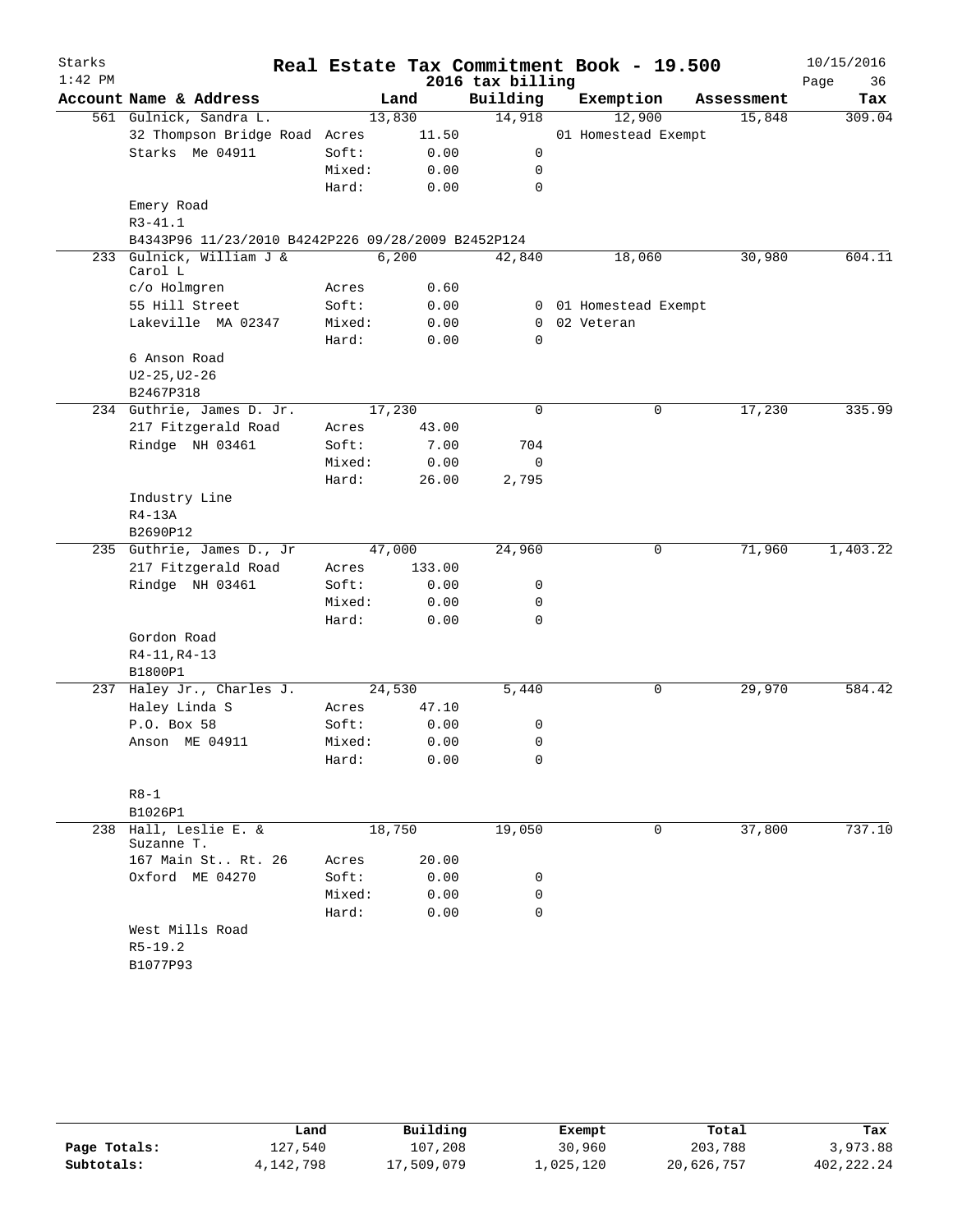| Starks    |                                         |                |        |       |                  | Real Estate Tax Commitment Book - 19.500 |            | 10/15/2016 |
|-----------|-----------------------------------------|----------------|--------|-------|------------------|------------------------------------------|------------|------------|
| $1:42$ PM |                                         |                |        |       | 2016 tax billing |                                          |            | 37<br>Page |
|           | Account Name & Address                  |                | Land   |       | Building         | Exemption                                | Assessment | Tax        |
|           | 240 Hamilton, Thomas H. &               |                | 6,690  |       | 0                | $\Omega$                                 | 6,690      | 130.46     |
|           | Laura J.                                |                |        | 0.70  |                  |                                          |            |            |
|           | 1266 Randy Ave. Se<br>Palm Bay FL 32909 | Acres<br>Soft: |        | 0.00  | 0                |                                          |            |            |
|           |                                         | Mixed:         |        | 0.00  | 0                |                                          |            |            |
|           |                                         | Hard:          |        | 0.00  | 0                |                                          |            |            |
|           |                                         |                |        |       |                  |                                          |            |            |
|           | $R3 - 23$                               |                |        |       |                  |                                          |            |            |
|           | B896P792                                |                |        |       |                  |                                          |            |            |
|           | 241 Hand, Roger & Carolee               |                | 5,930  |       | 33,000           | 18,060                                   | 20,870     | 406.97     |
|           | 2731 Industry Road                      | Acres          |        | 0.55  |                  | 02 Veteran                               |            |            |
|           | Starks ME 04911                         | Soft:          |        | 0.00  | $\mathbf{0}$     | 01 Homestead Exempt                      |            |            |
|           |                                         | Mixed:         |        | 0.00  | 0                |                                          |            |            |
|           |                                         | Hard:          |        | 0.00  | $\mathbf 0$      |                                          |            |            |
|           |                                         |                |        |       |                  |                                          |            |            |
|           | $U1-8$                                  |                |        |       |                  |                                          |            |            |
|           | B1269P206                               |                |        |       |                  |                                          |            |            |
|           | 242 Hanlon, Jeffery R                   |                | 10,600 |       | 16,730           | 0                                        | 27,330     | 532.93     |
|           | 2 Caron St.                             | Acres          |        | 5.00  |                  |                                          |            |            |
|           | Lisbon ME 04935                         | Soft:          |        | 0.00  | 0                |                                          |            |            |
|           |                                         | Mixed:         |        | 0.00  | 0                |                                          |            |            |
|           |                                         | Hard:          |        | 0.00  | 0                |                                          |            |            |
|           | Mayhew Road                             |                |        |       |                  |                                          |            |            |
|           | $R6 - 2.1$                              |                |        |       |                  |                                          |            |            |
|           | B2674P179                               |                |        |       |                  |                                          |            |            |
|           | 419 Harrick, Michael C.                 |                | 12,850 |       | 0                | $\mathbf 0$                              | 12,850     | 250.58     |
|           | 57 Dodgingtown Road<br>Apt. 4           | Acres          |        | 10.00 |                  |                                          |            |            |
|           | Newtown CT 06470                        | Soft:          |        | 0.00  | 0                |                                          |            |            |
|           |                                         | Mixed:         |        | 0.00  | 0                |                                          |            |            |
|           |                                         | Hard:          |        | 0.00  | $\mathbf 0$      |                                          |            |            |
|           | Mayhew Rd                               |                |        |       |                  |                                          |            |            |
|           | $R7 - 10.3$                             |                |        |       |                  |                                          |            |            |
|           | B3540P264 B1314P9                       |                |        |       |                  |                                          |            |            |
|           | 244 Harris, Adrian                      |                | 25,650 |       | $\mathbf 0$      | 0                                        | 25,650     | 500.18     |
|           | PO Box 329                              | Acres          |        | 51.50 |                  |                                          |            |            |
|           | Farmington ME 04938                     | Soft:          |        | 0.00  | 0                |                                          |            |            |
|           |                                         | Mixed:         |        | 0.00  | 0                |                                          |            |            |
|           |                                         | Hard:          |        | 0.00  | 0                |                                          |            |            |
|           |                                         |                |        |       |                  |                                          |            |            |
|           | $R1 - 39$                               |                |        |       |                  |                                          |            |            |
|           | B2591P303                               |                |        |       |                  |                                          |            |            |
|           | 245 Harris, Nelson N                    |                | 10,670 |       | 13,320           | 12,900                                   | 11,090     | 216.26     |
|           | P.O.Box 504                             | Acres          |        | 5.10  |                  |                                          |            |            |
|           | Anson ME 04911                          | Soft:          |        | 0.00  | 0                | 01 Homestead Exempt                      |            |            |
|           |                                         | Mixed:         |        | 0.00  | 0                |                                          |            |            |
|           |                                         | Hard:          |        | 0.00  | $\mathbf 0$      |                                          |            |            |
|           | Mayhew Road                             |                |        |       |                  |                                          |            |            |
|           | $R6-2.1A$                               |                |        |       |                  |                                          |            |            |
|           | B1364P44                                |                |        |       |                  |                                          |            |            |
|           |                                         |                |        |       |                  |                                          |            |            |

|              | Land      | Building   | Exempt    | Total      | Tax        |
|--------------|-----------|------------|-----------|------------|------------|
| Page Totals: | 72,390    | 63,050     | 30,960    | 104,480    | 2,037.38   |
| Subtotals:   | 4,215,188 | 17,572,129 | 1,056,080 | 20,731,237 | 404,259.62 |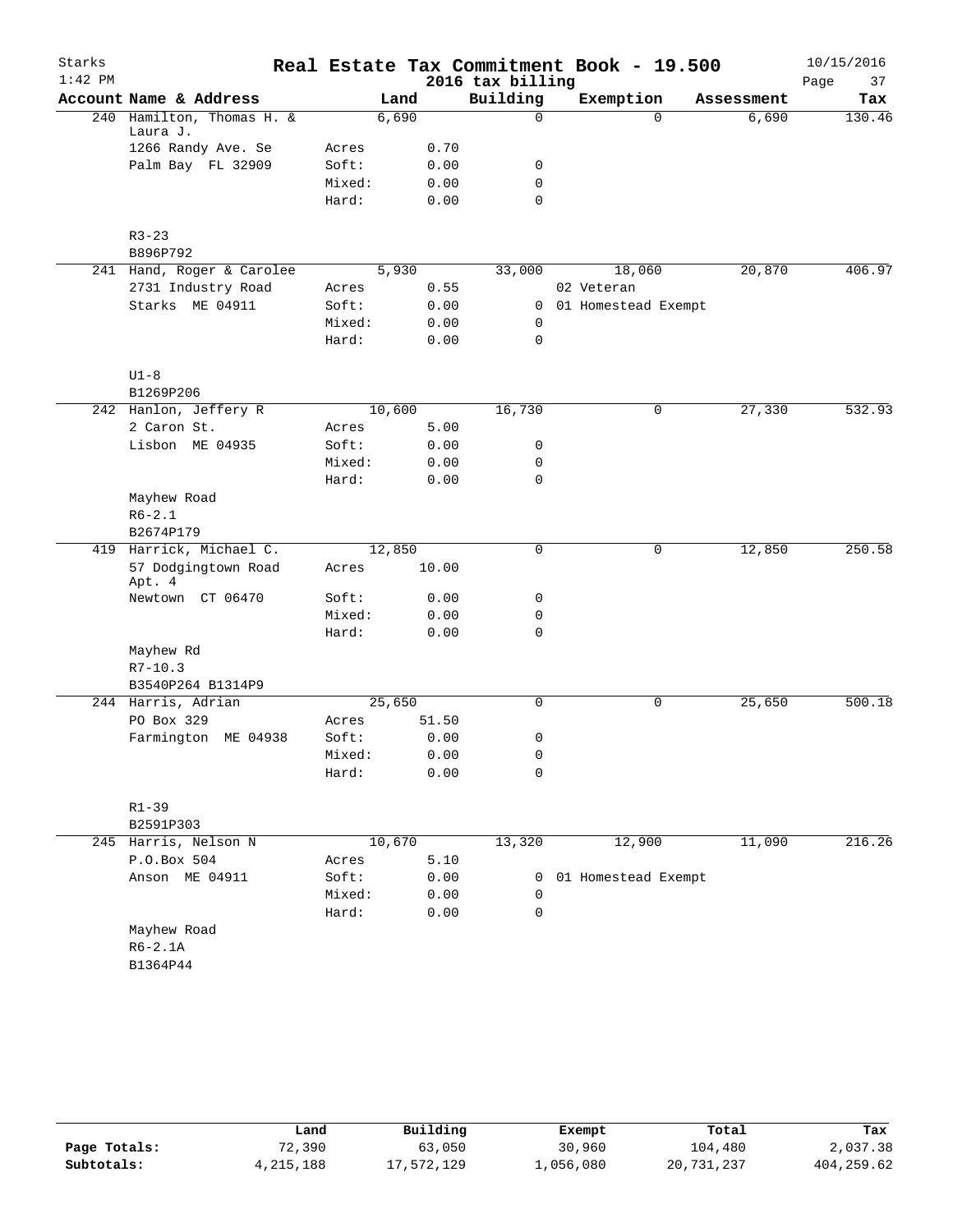| Starks                     |                                          |                 |                      |                              | Real Estate Tax Commitment Book - 19.500 |                       | 10/15/2016              |
|----------------------------|------------------------------------------|-----------------|----------------------|------------------------------|------------------------------------------|-----------------------|-------------------------|
| $1:42$ PM                  | Account Name & Address                   |                 | Land                 | 2016 tax billing<br>Building | Exemption                                | Assessment            | Page<br>38<br>Tax       |
|                            | 246 Harris, Paul D. &                    |                 | 27,250               | 2,300                        | $\Omega$                                 | 29,550                | 576.23                  |
|                            | Elaine C.<br>86 Beechwood St.            |                 |                      |                              |                                          |                       |                         |
|                            | Thomaston ME 04861                       | Acres<br>Soft:  | 58.00<br>0.00        | 0                            |                                          |                       |                         |
|                            |                                          | Mixed:          | 0.00                 | 0                            |                                          |                       |                         |
|                            |                                          | Hard:           | 0.00                 | $\mathbf 0$                  |                                          |                       |                         |
|                            | $R7-16.3, 16.4, 16.5$                    |                 |                      |                              |                                          |                       |                         |
|                            | B1302P114<br>748 Hartigan, David         |                 | 20,250               | 0                            | 0                                        | 20,250                | 394.88                  |
|                            | P.O. Box 86                              | Acres           | 30.00                |                              |                                          |                       |                         |
|                            | Anson ME 04911                           | Soft:           | 0.00                 | 0                            |                                          |                       |                         |
|                            |                                          | Mixed:          | 0.00                 | 0                            |                                          |                       |                         |
|                            |                                          | Hard:           | 0.00                 | 0                            |                                          |                       |                         |
|                            | R11 25                                   |                 |                      |                              |                                          |                       |                         |
|                            | B4724P33 10/22/2013 B4291P154 07/13/2010 |                 |                      |                              |                                          |                       |                         |
|                            | 746 Hartigan, David                      |                 | 28,750               | 9,000                        | 12,900                                   | 24,850                | 484.58                  |
|                            | PO Box 86                                | Acres           | 60.00                |                              | 01 Homestead Exempt                      |                       |                         |
|                            | Starks ME 04911                          | Soft:           | 0.00                 | 0                            |                                          |                       |                         |
|                            |                                          | Mixed:<br>Hard: | 0.00<br>0.00         | 0<br>0                       |                                          |                       |                         |
|                            | R7 15.1                                  |                 |                      |                              |                                          |                       |                         |
|                            | B4330P182 10/23/2010                     |                 |                      |                              |                                          |                       |                         |
|                            | 747 Hartigan, David                      |                 | 20,250               | $\mathbf 0$                  | $\mathbf 0$                              | 20,250                | 394.88                  |
|                            | PO Box 86                                | Acres           | 30.00                |                              |                                          |                       |                         |
|                            | Starks ME 04911                          | Soft:           | 0.00                 | 0                            |                                          |                       |                         |
|                            |                                          | Mixed:          | 0.00                 | 0                            |                                          |                       |                         |
|                            |                                          | Hard:           | 0.00                 | 0                            |                                          |                       |                         |
|                            | R11 24                                   |                 |                      |                              |                                          |                       |                         |
|                            | B4330P179 10/23/2010                     |                 |                      |                              |                                          |                       |                         |
|                            | 249 Hartigan, Dennis P.                  |                 | 18,180               | 26,880                       | 0                                        | 45,060                | 878.67                  |
|                            | Hartigan Susan C.                        | Acres           | 17.70                |                              |                                          |                       |                         |
|                            | PO Box 72                                | Soft:           | 0.00                 | 0                            |                                          |                       |                         |
|                            | North Berwick ME 03906 Mixed:            |                 | 0.00                 | 0                            |                                          |                       |                         |
|                            |                                          | Hard:           | 0.00                 | 0                            |                                          |                       |                         |
|                            | New Sharon Rd                            |                 |                      |                              |                                          |                       |                         |
|                            | $R2 - 45$<br>B1827P184                   |                 |                      |                              |                                          |                       |                         |
|                            | 32 Hartigan, Joseph W.                   |                 | 20,000               | $\mathbf 0$                  | 0                                        | 20,000                | 390.00                  |
|                            | Hartigan, Roberta M.                     | Acres           | 25.00                |                              |                                          |                       |                         |
|                            | 106 Anson Rd.                            | Soft:           | 0.00                 | 0                            |                                          |                       |                         |
|                            | Starks ME 04911-0125                     | Mixed:          | 0.00                 | 0                            |                                          |                       |                         |
|                            |                                          | Hard:           | 0.00                 | 0                            |                                          |                       |                         |
|                            | Mayhew Rd                                |                 |                      |                              |                                          |                       |                         |
|                            | $R7 - 16.2$                              |                 |                      |                              |                                          |                       |                         |
|                            | B4515P150 04/17/2012 B3599P123 B133P123  |                 |                      |                              |                                          |                       |                         |
|                            | 250 Hartigan, Joseph W.                  |                 | 18,320               | 46,680                       | 12,900                                   | 52,100                | 1,015.95                |
|                            | Hartigan Roberta M.                      | Acres           | 72.50                |                              |                                          |                       |                         |
|                            | 106 Anson Road                           | Soft:           | 0.00                 |                              | 0 01 Homestead Exempt                    |                       |                         |
|                            | Starks ME 04911                          | Mixed:<br>Hard: | 70.00<br>0.00        | 7,164<br>0                   |                                          |                       |                         |
|                            |                                          |                 |                      |                              |                                          |                       |                         |
|                            | $R7 - 6$                                 |                 |                      |                              |                                          |                       |                         |
|                            | B1271P100                                |                 |                      |                              |                                          |                       |                         |
|                            |                                          | Land            | Building             |                              | Exempt                                   | Total                 | Tax                     |
| Page Totals:<br>Subtotals: | 153,000<br>4,368,188                     |                 | 84,860<br>17,656,989 |                              | 25,800<br>1,081,880                      | 212,060<br>20,943,297 | 4,135.19<br>408, 394.81 |
|                            |                                          |                 |                      |                              |                                          |                       |                         |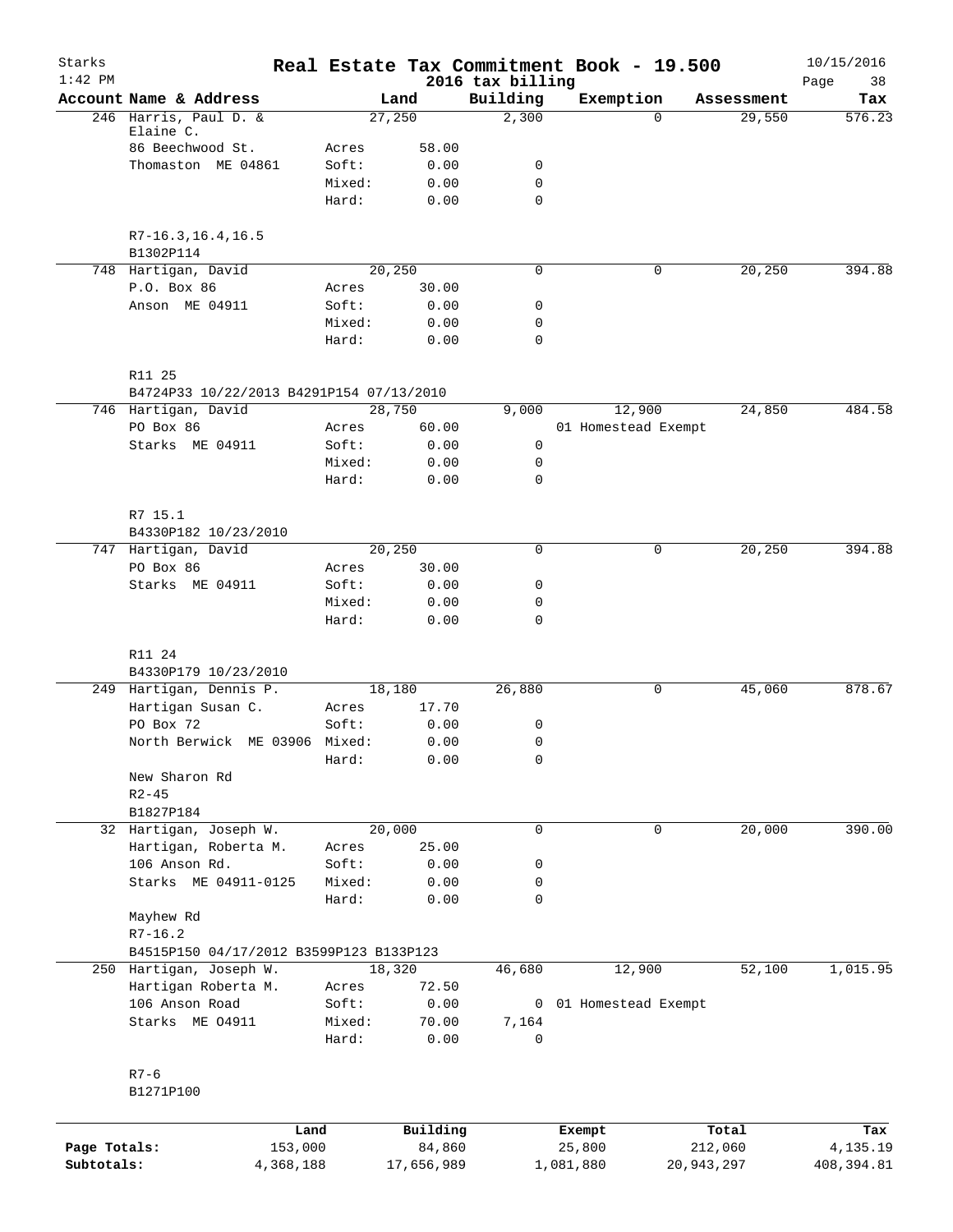| Starks<br>$1:42$ PM |                                |        |            | 2016 tax billing | Real Estate Tax Commitment Book - 19.500 |              | 10/15/2016<br>39<br>Page |
|---------------------|--------------------------------|--------|------------|------------------|------------------------------------------|--------------|--------------------------|
|                     | Account Name & Address         |        | Land       | Building         | Exemption                                | Assessment   | Tax                      |
|                     | 255 Hawxwell, Jaren W          |        | 18,250     | $\mathbf 0$      | $\Omega$                                 | 18,250       | 355.88                   |
|                     | 3 Anthony Street               | Acres  | 22.00      |                  |                                          |              |                          |
|                     | Berkley MA 02779               | Soft:  | 0.00       | 0                |                                          |              |                          |
|                     |                                | Mixed: | 0.00       | 0                |                                          |              |                          |
|                     |                                | Hard:  | 0.00       | $\mathbf 0$      |                                          |              |                          |
|                     | $R1 - 48$                      |        |            |                  |                                          |              |                          |
|                     | B3976P101 03/28/2008 B807P218  |        |            |                  |                                          |              |                          |
|                     | 257 Hayden Family Trust        |        | 10,010     | $\mathbf 0$      | 0                                        | 10,010       | 195.20                   |
|                     | 398 Anson Road                 | Acres  | 75.00      |                  |                                          |              |                          |
|                     | Starks ME 04911                | Soft:  | 0.00       | 0                |                                          |              |                          |
|                     |                                | Mixed: | 25.00      | 2,559            |                                          |              |                          |
|                     |                                | Hard:  | 50.00      | 5,375            |                                          |              |                          |
|                     | $R5 - 8$                       |        |            |                  |                                          |              |                          |
|                     | B897P626 B0P135                |        |            |                  |                                          |              |                          |
|                     | 703 Hayden, Joseph P.O.        |        | 10,610     | 62,655           | 12,900                                   | 60,365       | 1,177.12                 |
|                     | Steward, Ashley M.             | Acres  | 20.00      |                  | 01 Homestead Exempt                      |              |                          |
|                     | 370 Anson Road                 | Soft:  | 0.00       | 0                |                                          |              |                          |
|                     | Starks ME 04911                | Mixed: | 18.00      | 1,842            |                                          |              |                          |
|                     |                                | Hard:  | 0.00       | 0                |                                          |              |                          |
|                     | Anson Road                     |        |            |                  |                                          |              |                          |
|                     | $R11 - 4.5$                    |        |            |                  |                                          |              |                          |
|                     | B3772P184 11/14/2006           |        |            |                  |                                          |              |                          |
| 735                 | Hayden, Joseph P.O.            |        | 9,950      | 10,000           | 0                                        | 19,950       | 389.03                   |
|                     | 370 Anson Road                 | Acres  | 4.00       |                  |                                          |              |                          |
|                     | Starks ME 04911                | Soft:  | 0.00       | 0                |                                          |              |                          |
|                     |                                | Mixed: | 0.00       | 0                |                                          |              |                          |
|                     |                                | Hard:  | 0.00       | $\mathbf 0$      |                                          |              |                          |
|                     | $R-10$ 2A                      |        |            |                  |                                          |              |                          |
|                     | 258 Hayden, Joseph Paul &      |        | 9,300      | 77,880           | 12,900                                   | 74,280       | 1,448.46                 |
|                     | Pauline                        |        |            |                  |                                          |              |                          |
|                     | 417 Anson Road                 | Acres  | 3.00       |                  |                                          |              |                          |
|                     | Starks ME 04911                | Soft:  | 0.00       |                  | 0 01 Homestead Exempt                    |              |                          |
|                     |                                | Mixed: | 0.00       | 0                |                                          |              |                          |
|                     |                                | Hard:  | 0.00       | 0                |                                          |              |                          |
|                     | $R10-2$                        |        |            |                  |                                          |              |                          |
|                     | B1210P219                      |        |            |                  |                                          |              |                          |
|                     | 256 Hayden, Lorraine P.        |        | 10,600     | 58,650           | 18,060                                   | 51,190       | 998.21                   |
|                     | 529 Anson Road                 | Acres  | 5.00       |                  | 02 Veteran                               |              |                          |
|                     | Starks ME 04911                | Soft:  | 0.00       | 0                | 01 Homestead Exempt                      |              |                          |
|                     |                                | Mixed: | 0.00       | $\mathbf 0$      |                                          |              |                          |
|                     |                                | Hard:  | 0.00       | $\mathbf 0$      |                                          |              |                          |
|                     | $R10-4$                        |        |            |                  |                                          |              |                          |
|                     | B3491P195 05/09/2005           |        |            |                  |                                          |              |                          |
|                     | 259 Hebert, Estate of<br>Beula |        | 10,120     | 37,320           | 0                                        | 47,440       | 925.08                   |
|                     | 2 Sawyers Mills Road           | Acres  | 17.00      |                  |                                          |              |                          |
|                     | Starks ME 04911                | Soft:  | 4.00       | 402              |                                          |              |                          |
|                     |                                | Mixed: | 12.00      | 1,228            |                                          |              |                          |
|                     |                                | Hard:  | 0.00       | 0                |                                          |              |                          |
|                     | Rt 43 Madison Rd               |        |            |                  |                                          |              |                          |
|                     | $R3 - 9, R7 - 7$<br>B598P321   |        |            |                  |                                          |              |                          |
|                     |                                |        |            |                  |                                          |              |                          |
|                     |                                | Land   | Building   |                  | Exempt                                   | Total        | Tax                      |
| Page Totals:        | 78,840                         |        | 246,505    |                  | 43,860                                   | 281,485      | 5,488.98                 |
| Subtotals:          | 4, 447, 028                    |        | 17,903,494 |                  | 1,125,740                                | 21, 224, 782 | 413,883.79               |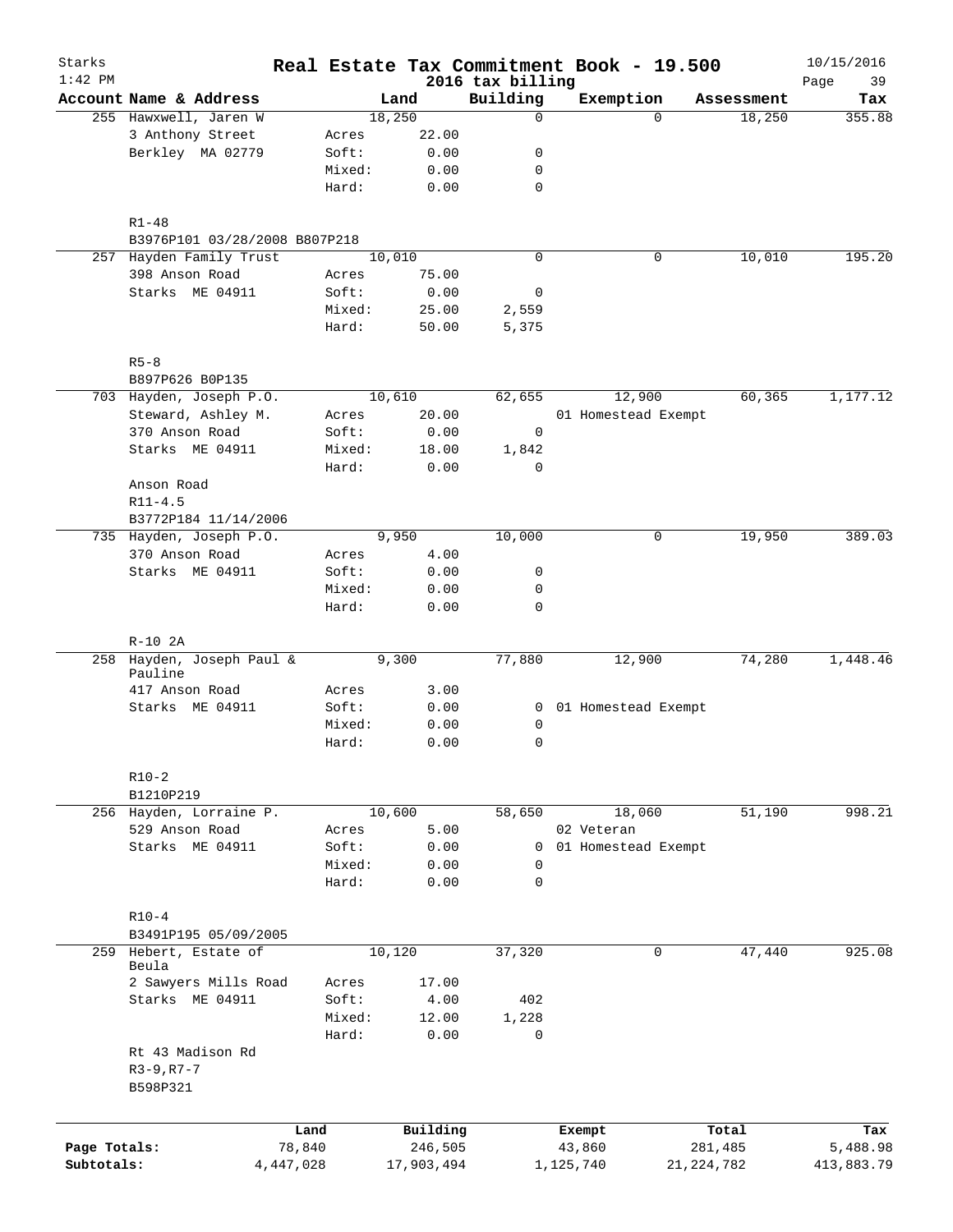| Starks<br>$1:42$ PM |                                                   | Real Estate Tax Commitment Book - 19.500 |            | 2016 tax billing |                         |   |              | 10/15/2016<br>Page<br>40 |
|---------------------|---------------------------------------------------|------------------------------------------|------------|------------------|-------------------------|---|--------------|--------------------------|
|                     | Account Name & Address                            |                                          | Land       | Building         | Exemption               |   | Assessment   | Tax                      |
|                     | 260 Hebert, Kerry D.                              |                                          | 28,810     | 131,428          | 12,900                  |   | 147,338      | 2,873.09                 |
|                     | Hebert Jennifer                                   | Acres                                    | 147.00     |                  |                         |   |              |                          |
|                     | 31 Mt. Hunger Road                                | Soft:                                    | 5.00       |                  | 503 01 Homestead Exempt |   |              |                          |
|                     | Starks ME 04911                                   | Mixed:                                   | 74.00      | 7,573            |                         |   |              |                          |
|                     |                                                   | Hard:                                    | 60.00      | 6,450            |                         |   |              |                          |
|                     | Mayhew Rd                                         |                                          |            |                  |                         |   |              |                          |
|                     | $R5 - 7$                                          |                                          |            |                  |                         |   |              |                          |
|                     | B2716P181                                         |                                          |            |                  |                         |   |              |                          |
| 261                 |                                                   |                                          | 12,400     | $\mathbf 0$      |                         | 0 |              | 241.80                   |
|                     | Hemmingway, Harold &<br>Wayne Walker              |                                          |            |                  |                         |   | 12,400       |                          |
|                     | 202 Farmington Falls<br>Rd.                       | Acres                                    | 9.30       |                  |                         |   |              |                          |
|                     | Farmington ME 04938                               | Soft:                                    | 0.00       | 0                |                         |   |              |                          |
|                     |                                                   | Mixed:                                   | 0.00       | 0                |                         |   |              |                          |
|                     |                                                   | Hard:                                    | 0.00       | $\mathbf 0$      |                         |   |              |                          |
|                     |                                                   |                                          |            |                  |                         |   |              |                          |
|                     | $R2 - 14$                                         |                                          |            |                  |                         |   |              |                          |
|                     | B846P42                                           |                                          |            |                  |                         |   |              |                          |
|                     | 262 Henckel, Troy L                               |                                          | 17,230     | 5,900            |                         | 0 | 23,130       | 451.04                   |
|                     | 7024 Desert Canyon                                | Acres                                    | 15.20      |                  |                         |   |              |                          |
|                     | El Paso TX 79912                                  | Soft:                                    | 0.00       | 0                |                         |   |              |                          |
|                     |                                                   | Mixed:                                   | 0.00       | 0                |                         |   |              |                          |
|                     |                                                   | Hard:                                    |            | $\mathbf 0$      |                         |   |              |                          |
|                     |                                                   |                                          | 0.00       |                  |                         |   |              |                          |
|                     | New Sharon Road                                   |                                          |            |                  |                         |   |              |                          |
|                     | $R8 - 8.1$                                        |                                          |            |                  |                         |   |              |                          |
|                     | B2526P17                                          |                                          |            |                  |                         |   |              |                          |
|                     | 263 Henderson, LLC                                |                                          | 10,300     | 0                |                         | 0 | 10,300       | 200.85                   |
|                     | 25 Riverside Lane                                 | Acres                                    | 79.00      |                  |                         |   |              |                          |
|                     | Ellsworth ME 04605                                | Soft:                                    | 65.00      | 6,540            |                         |   |              |                          |
|                     |                                                   | Mixed:                                   | 0.00       | 0                |                         |   |              |                          |
|                     |                                                   | Hard:                                    | 14.00      | 1,505            |                         |   |              |                          |
|                     | $R1 - 45$                                         |                                          |            |                  |                         |   |              |                          |
|                     | B3604P242 11/08/2005 B880P1084                    |                                          |            |                  |                         |   |              |                          |
|                     | 634 Henri, Allan                                  |                                          | 8,950      | $\mathbf 0$      |                         | 0 | 8,950        | 174.53                   |
|                     | 47 Mountain Road                                  |                                          | 4.00       |                  |                         |   |              |                          |
|                     |                                                   | Acres                                    |            |                  |                         |   |              |                          |
|                     | Biddeford ME 04005                                | Soft:                                    | 0.00       | 0                |                         |   |              |                          |
|                     |                                                   | Mixed:                                   | 0.00       | 0                |                         |   |              |                          |
|                     |                                                   | Hard:                                    | 0.00       | 0                |                         |   |              |                          |
|                     |                                                   |                                          |            |                  |                         |   |              |                          |
|                     | $R5-4$                                            |                                          |            |                  |                         |   |              |                          |
|                     | B4406P77 05/24/2011 B3827P177 03/23/2007 B825P640 |                                          |            |                  |                         |   |              |                          |
| 269                 | Hill, James. P                                    |                                          | 20,750     | 18,960           |                         | 0 | 39,710       | 774.35                   |
|                     | Hill Lisa M                                       | Acres                                    | 28.00      |                  |                         |   |              |                          |
|                     | 387 Acton Road                                    | Soft:                                    | 0.00       | 0                |                         |   |              |                          |
|                     | Chelmsford MA 01824                               | Mixed:                                   | 0.00       | 0                |                         |   |              |                          |
|                     |                                                   | Hard:                                    | 0.00       | $\mathbf 0$      |                         |   |              |                          |
|                     | West Mill Road                                    |                                          |            |                  |                         |   |              |                          |
|                     | R5-23.1, R5-23.2                                  |                                          |            |                  |                         |   |              |                          |
|                     | B1460P131                                         |                                          |            |                  |                         |   |              |                          |
|                     | 270 Hill, Richard                                 |                                          | 13,180     | 0                |                         | 0 | 13,180       | 257.01                   |
|                     | 8 Melrose Ave # 2                                 | Acres                                    | 10.50      |                  |                         |   |              |                          |
|                     | Haverhill MA 01830                                | Soft:                                    | 0.00       | 0                |                         |   |              |                          |
|                     |                                                   | Mixed:                                   | 0.00       | 0                |                         |   |              |                          |
|                     |                                                   | Hard:                                    | 0.00       | 0                |                         |   |              |                          |
|                     |                                                   |                                          |            |                  |                         |   |              |                          |
|                     | R2-24.11                                          |                                          |            |                  |                         |   |              |                          |
|                     | B1481P291                                         |                                          |            |                  |                         |   |              |                          |
|                     |                                                   | Land                                     | Building   |                  | Exempt                  |   | Total        | Tax                      |
| Page Totals:        |                                                   | 111,620                                  | 156,288    |                  | 12,900                  |   | 255,008      | 4,972.67                 |
| Subtotals:          |                                                   | 4,558,648                                | 18,059,782 |                  | 1,138,640               |   | 21, 479, 790 | 418,856.46               |
|                     |                                                   |                                          |            |                  |                         |   |              |                          |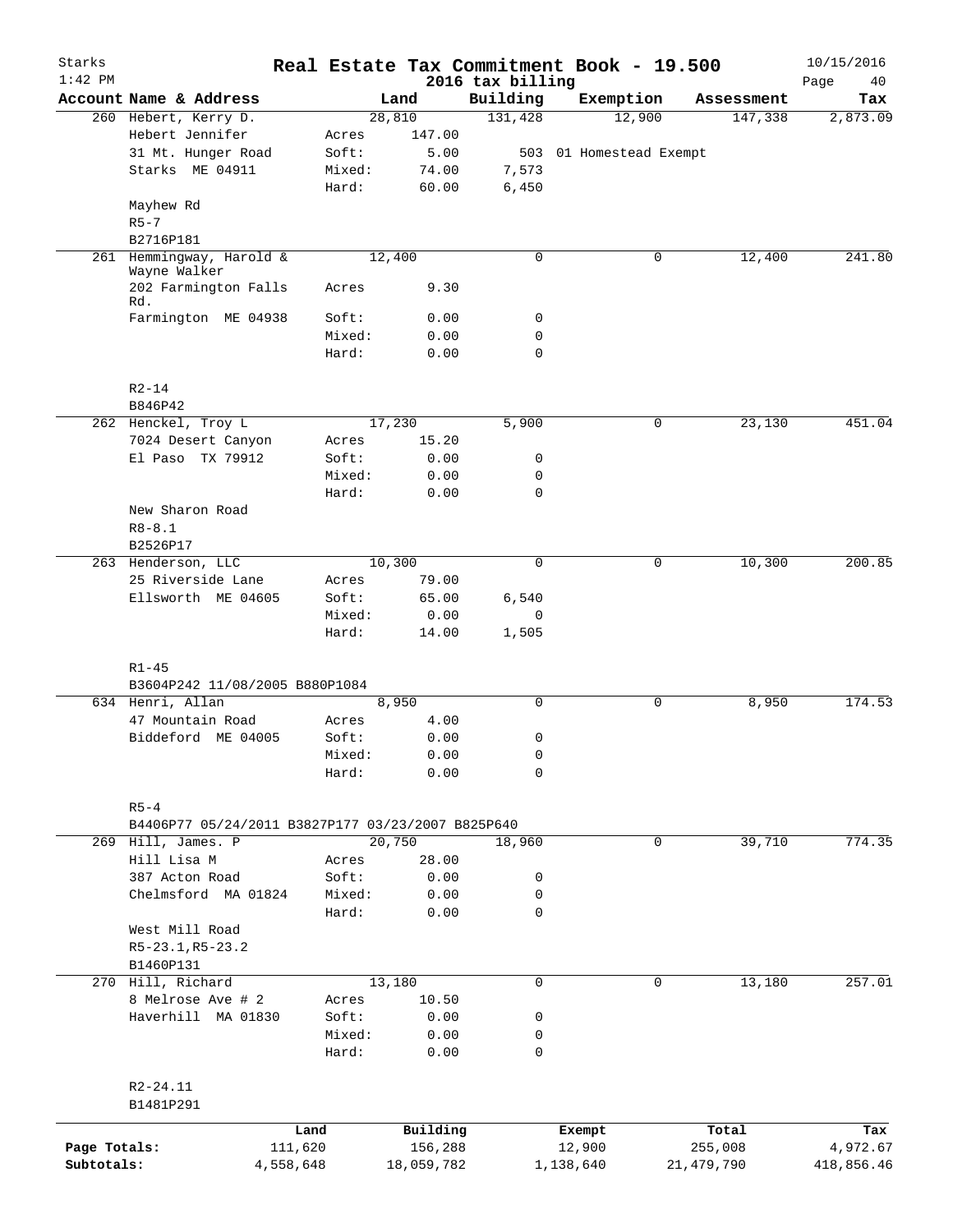| Starks<br>$1:42$ PM |                                                                   |           |        |              |                              | Real Estate Tax Commitment Book - 19.500 |            | 10/15/2016        |
|---------------------|-------------------------------------------------------------------|-----------|--------|--------------|------------------------------|------------------------------------------|------------|-------------------|
|                     | Account Name & Address                                            |           | Land   |              | 2016 tax billing<br>Building | Exemption                                | Assessment | Page<br>41<br>Tax |
|                     | 457 Hilton, Ernest                                                |           | 10,470 |              | 0                            | $\Omega$                                 | 10,470     | 204.17            |
|                     | P.O. Box 162                                                      | Acres     |        | 4.80         |                              |                                          |            |                   |
|                     | Madison ME 04950                                                  | Soft:     |        | 0.00         | 0                            |                                          |            |                   |
|                     |                                                                   | Mixed:    |        | 0.00         | 0                            |                                          |            |                   |
|                     |                                                                   | Hard:     |        | 0.00         | $\mathbf 0$                  |                                          |            |                   |
|                     | $R4 - 23.4$                                                       |           |        |              |                              |                                          |            |                   |
|                     | B4827P183 09/09/2014 B4827P163 09/03/2014 B4373P209<br>02/14/2011 |           |        |              |                              |                                          |            |                   |
|                     | 572 Hilton, Ernest W.                                             |           | 3,270  |              | 0                            | 0                                        | 3,270      | 63.77             |
|                     | Hilton, Gwendolyn R.                                              | Acres     |        | 30.00        |                              |                                          |            |                   |
|                     | 8 Olde Ferry Road                                                 | Soft:     |        | 0.00         | 0                            |                                          |            |                   |
|                     | Starks ME 04911                                                   | Mixed:    |        | 30.00        | 3,070                        |                                          |            |                   |
|                     |                                                                   | Hard:     |        | 0.00         | 0                            |                                          |            |                   |
|                     | Bet. Chin & Gordon Rds<br>$R3 - 38$                               |           |        |              |                              |                                          |            |                   |
|                     | B3683P195 05/25/2006 B2604P115                                    |           |        |              |                              |                                          |            |                   |
|                     | 706 Hilton, Ernest W.                                             |           | 6,650  |              | $\mathbf 0$                  | 0                                        | 6,650      | 129.68            |
|                     | Hilton, Gwendolyn R.                                              | Acres     |        | 50.00        |                              |                                          |            |                   |
|                     | 8 Olde Ferry Road                                                 | Soft:     |        | 7.00         | 704                          |                                          |            |                   |
|                     | Starks ME 04911                                                   | Mixed:    |        | 43.00        | 4,401                        |                                          |            |                   |
|                     |                                                                   | Hard:     |        | 0.00         | 0                            |                                          |            |                   |
|                     | Mayhew Road                                                       |           |        |              |                              |                                          |            |                   |
|                     | $R6-16.1$                                                         |           |        |              |                              |                                          |            |                   |
|                     | 573 Hilton, Ernest W.                                             |           | 13,850 |              | $\mathbf 0$                  | 0                                        | 13,850     | 270.08            |
|                     | 8 Olde Ferry Road                                                 | Acres     |        | 10.00        |                              |                                          |            |                   |
|                     | Starks ME 04911                                                   | Soft:     |        | 0.00         | 0                            |                                          |            |                   |
|                     |                                                                   | Mixed:    |        | 0.00         | 0                            |                                          |            |                   |
|                     |                                                                   | Hard:     |        | 0.00         | $\mathbf 0$                  |                                          |            |                   |
|                     | $R3 - 43$                                                         |           |        |              |                              |                                          |            |                   |
|                     | B3749P110 09/22/2006 B3749P109 09/22/2006 B1370P188               |           |        |              |                              |                                          |            |                   |
|                     | 394 Hilton, Ernest W.                                             |           | 1,530  |              | $\mathbf 0$                  | 0                                        | 1,530      | 29.84             |
|                     | Hilton, Gwendolyn R.                                              | Acres     |        | 11.50        |                              |                                          |            |                   |
|                     | 8 Olde Ferry Road                                                 | Soft:     |        | 2.00         | 201                          |                                          |            |                   |
|                     | Starks ME 04911                                                   | Mixed:    |        | 9.00         | 921                          |                                          |            |                   |
|                     |                                                                   | Hard:     |        | 0.50         | 54                           |                                          |            |                   |
|                     | Mayhew Rd                                                         |           |        |              |                              |                                          |            |                   |
|                     | $R6 - 2.13$                                                       |           |        |              |                              |                                          |            |                   |
|                     | B3579P170 10/24/2005 B1737P20                                     |           |        |              |                              |                                          |            |                   |
|                     | 275 Hilton, Ernest W. &                                           |           | 47,090 |              | 34,920                       | 0                                        | 82,010     | 1,599.20          |
|                     | Gwendolyn R.                                                      |           |        |              |                              |                                          |            |                   |
|                     | 8 Olde Ferry Road                                                 | Acres     |        | 195.00       |                              |                                          |            |                   |
|                     | Starks ME 04911                                                   | Soft:     |        | 40.00        | 4,025                        |                                          |            |                   |
|                     |                                                                   | Mixed:    |        | 36.00        | 3,684                        |                                          |            |                   |
|                     |                                                                   | Hard:     |        | 55.00        | 5,913                        |                                          |            |                   |
|                     | $R12 - 16$                                                        |           |        |              |                              |                                          |            |                   |
|                     | B1313P327                                                         |           |        |              |                              |                                          |            |                   |
|                     | 276 Hilton, Ernest W. &<br>Gwendolyn R.                           |           | 69,010 |              | 79,680                       | 12,900                                   | 135,790    | 2,647.91          |
|                     | 8 Olde Ferry Road                                                 | Acres     |        | 366.00       |                              |                                          |            |                   |
|                     | Starks ME 04911                                                   | Soft:     |        | 157.00       |                              | 15,797 01 Homestead Exempt               |            |                   |
|                     |                                                                   | Mixed:    |        | 0.00         | $\mathbf 0$                  |                                          |            |                   |
|                     |                                                                   | Hard:     |        | 149.00       | 16,018                       |                                          |            |                   |
|                     | Lots, 7, 8, 9.1                                                   |           |        |              |                              |                                          |            |                   |
|                     | $R12-7, 8, 9.1$                                                   |           |        |              |                              |                                          |            |                   |
|                     | B1244P164                                                         |           |        |              |                              |                                          |            |                   |
|                     |                                                                   |           |        |              |                              |                                          |            |                   |
|                     |                                                                   | Land      |        | Building     |                              | Exempt                                   | Total      | Tax               |
| Page Totals:        |                                                                   | 151,870   |        | 114,600      |                              | 12,900                                   | 253,570    | 4,944.65          |
| Subtotals:          |                                                                   | 4,710,518 |        | 18, 174, 382 |                              | 1,151,540                                | 21,733,360 | 423,801.11        |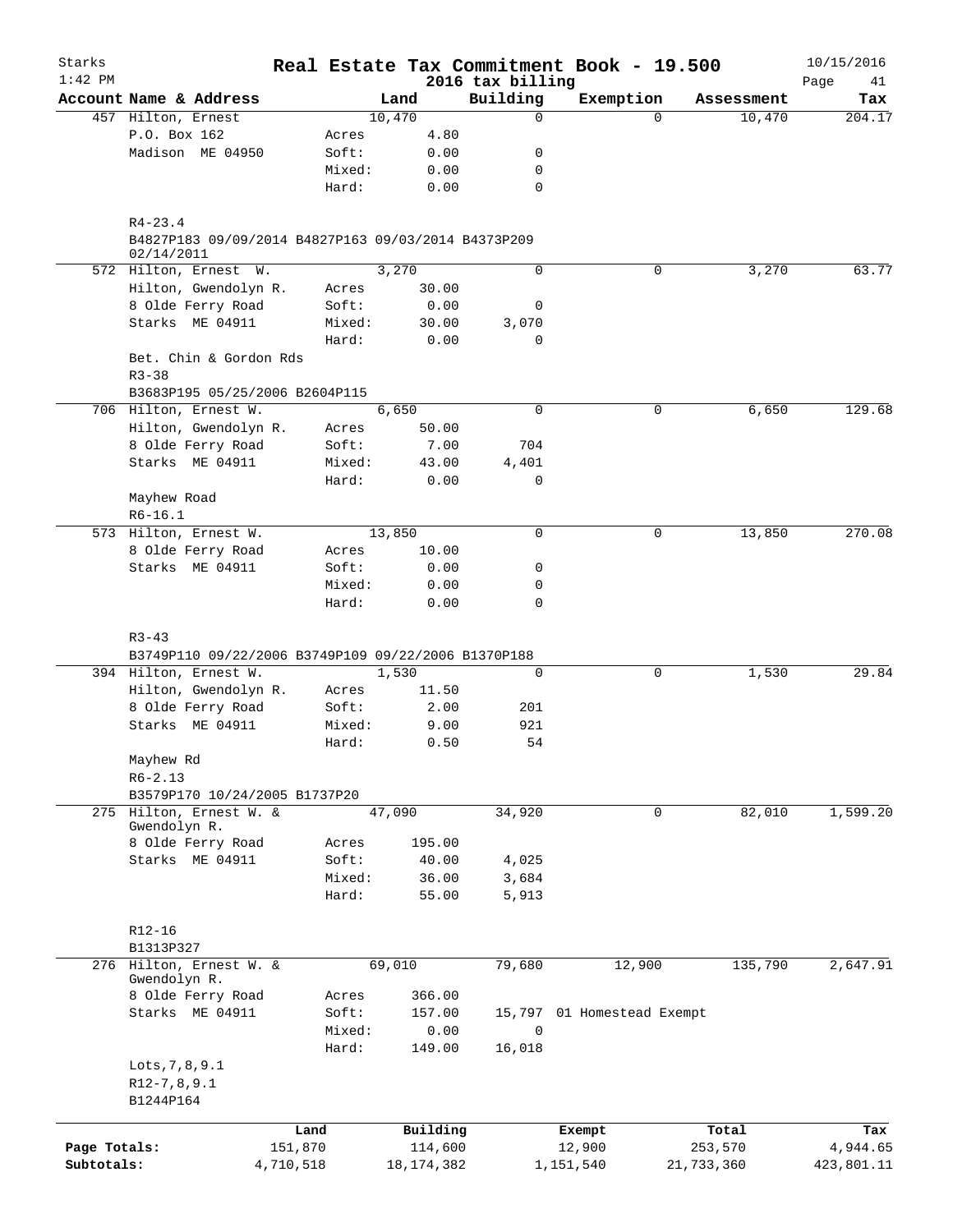| Starks    |                                                     |        |         |                  | Real Estate Tax Commitment Book - 19.500 |            | 10/15/2016 |
|-----------|-----------------------------------------------------|--------|---------|------------------|------------------------------------------|------------|------------|
| $1:42$ PM |                                                     |        |         | 2016 tax billing |                                          |            | Page<br>42 |
|           | Account Name & Address                              |        | Land    | Building         | Exemption                                | Assessment | Tax        |
|           | 274 Hilton, Ernest W. &<br>Gwendolyn R.             |        | 8,000   | 23,160           | $\Omega$                                 | 31,160     | 607.62     |
|           | 8 Olde Ferry Road                                   | Acres  | 1.00    |                  |                                          |            |            |
|           | Starks ME 04911                                     | Soft:  | 0.00    | 0                |                                          |            |            |
|           |                                                     | Mixed: | 0.00    | 0                |                                          |            |            |
|           |                                                     | Hard:  | 0.00    | $\mathbf 0$      |                                          |            |            |
|           | $R12-9$                                             |        |         |                  |                                          |            |            |
|           | B1244P163                                           |        |         |                  |                                          |            |            |
|           | 273 Hilton, Ernest W. &<br>Gwendolyn R.             |        | 13,430  | $\mathbf 0$      | 0                                        | 13,430     | 261.89     |
|           | 8 Olde Ferry Road                                   | Acres  | 101.00  |                  |                                          |            |            |
|           | Starks ME 04911                                     | Soft:  | 13.00   | 1,308            |                                          |            |            |
|           |                                                     | Mixed: | 78.00   | 7,983            |                                          |            |            |
|           |                                                     | Hard:  | 10.00   | 1,075            |                                          |            |            |
|           | Off Johnston Ferry Rd                               |        |         |                  |                                          |            |            |
|           | R12-13                                              |        |         |                  |                                          |            |            |
|           | B2527P326                                           |        |         |                  |                                          |            |            |
|           | 277 Hilton, Ernest W. &<br>Gwendolyn R.             |        | 10, 120 | $\mathbf 0$      | $\mathsf{O}$                             | 10,120     | 197.34     |
|           | 8 Olde Ferry Road                                   | Acres  | 78.00   |                  |                                          |            |            |
|           | Starks ME 04911                                     | Soft:  | 78.00   | 7,848            |                                          |            |            |
|           |                                                     | Mixed: | 0.00    | 0                |                                          |            |            |
|           |                                                     | Hard:  | 0.00    | 0                |                                          |            |            |
|           | $R6 - 6$<br>B1244P164                               |        |         |                  |                                          |            |            |
|           | 278 Hilton, James L. and                            |        | 15,450  | 0                | $\mathsf{O}$                             | 15,450     | 301.27     |
|           | Elizabeth M.<br>797 Sandy River Rd                  | Acres  | 14.00   |                  |                                          |            |            |
|           | Norridgewock ME 04957                               | Soft:  | 0.00    | 0                |                                          |            |            |
|           |                                                     | Mixed: | 0.00    | 0                |                                          |            |            |
|           |                                                     | Hard:  | 0.00    | $\Omega$         |                                          |            |            |
|           |                                                     |        |         |                  |                                          |            |            |
|           | $R10-16.1$<br>B3714P222 07/26/2006 B1708P211        |        |         |                  |                                          |            |            |
|           | 272 Hilton, Paul                                    |        | 29,050  | 3,840            | 0                                        | 32,890     | 641.36     |
|           | Guillette, Patricia                                 | Acres  | 86.00   |                  |                                          |            |            |
|           | 72 South Maple Street                               | Soft:  | 8.00    | 805              |                                          |            |            |
|           | Hadley MA 01035                                     | Mixed: | 0.00    | $\mathbf 0$      |                                          |            |            |
|           |                                                     | Hard:  | 45.00   | 4,838            |                                          |            |            |
|           | River Road                                          |        |         |                  |                                          |            |            |
|           | $R10-8$                                             |        |         |                  |                                          |            |            |
|           | B4935P320 07/29/2015 B3584P102 10/29/2005 B2104P144 |        |         |                  |                                          |            |            |
|           | 271 Hilton, Paul                                    |        | 41,110  | 0                | 0                                        | 41,110     | 801.65     |
|           | Guillette, Patricia                                 | Acres  | 181.00  |                  |                                          |            |            |
|           | 72 South Maple Street                               | Soft:  | 92.00   | 9,257            |                                          |            |            |
|           | Hadley MA 01035                                     | Mixed: | 25.00   | 2,559            |                                          |            |            |
|           |                                                     | Hard:  | 25.00   | 2,688            |                                          |            |            |
|           | River Road And Route 43                             |        |         |                  |                                          |            |            |
|           | $R10-9$                                             |        |         |                  |                                          |            |            |
|           | B3584P102 10/29/2005 B2104P144                      |        |         |                  |                                          |            |            |
|           |                                                     |        |         |                  |                                          |            |            |

|              | Land      | Building   | Exempt    | Total      | Tax        |
|--------------|-----------|------------|-----------|------------|------------|
| Page Totals: | 117,160   | 27,000     |           | 144,160    | 2,811.13   |
| Subtotals:   | 4,827,678 | 18,201,382 | 1,151,540 | 21,877,520 | 426,612.24 |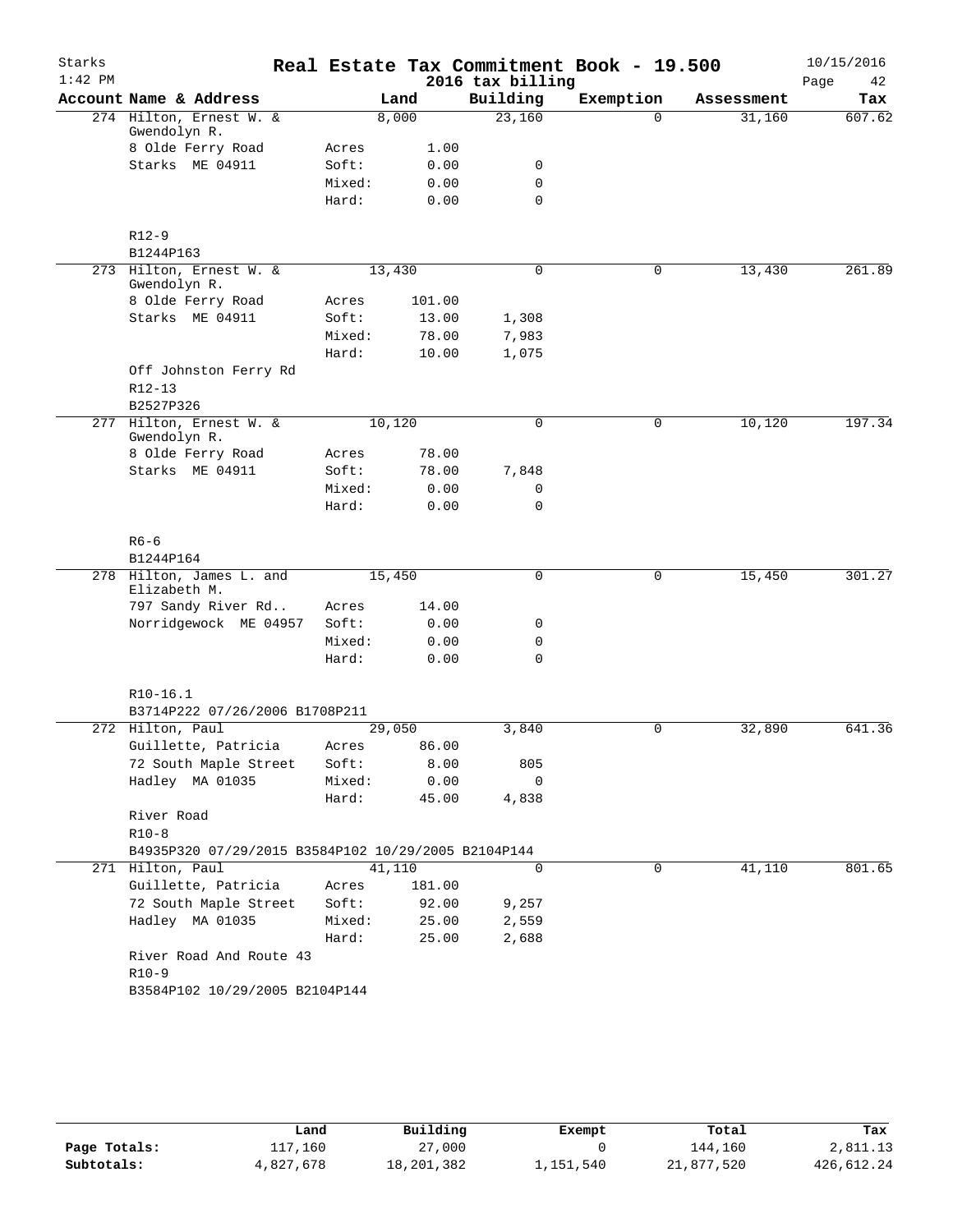| $1:42$ PM<br>2016 tax billing<br>Page<br>43<br>Building<br>Account Name & Address<br>Exemption<br>Land<br>Tax<br>Assessment<br>25,000<br>0<br>25,000<br>248 Hjort, Jonathan<br>$\Omega$<br>20 Industry R.D<br>49.00<br>Acres<br>New Sharon ME 04955<br>0.00<br>Soft:<br>0<br>0.00<br>Mixed:<br>0<br>0.00<br>0<br>Hard:<br>$R1 - 6$<br>B2739P81 11/15/2000 B2075P189<br>279 Hjort, Jonathan R.<br>9,930<br>0<br>9,930<br>193.64<br>0<br>20 Industry Rd<br>5.50<br>Acres<br>New Sharon Me 04955<br>0.00<br>Soft:<br>0<br>Mixed:<br>0.00<br>0<br>0<br>Hard:<br>0.00<br>Beans Corner Road<br>$R1 - 7$<br>B1645P334<br>193.64<br>9,930<br>0<br>9,930<br>575 Hjort, Jonathan R.<br>0<br>20 Industry Rd.<br>Acres<br>5.50<br>New Sharon ME 04955<br>Soft:<br>0.00<br>0<br>Mixed:<br>0.00<br>0<br>0<br>Hard:<br>0.00<br>Beans Cor. Rd.<br>$R1 - 7.1$<br>B3255P337 06/21/2010 B2676P108<br>1,441.05<br>363 Hoar, Leigh E.<br>18,500<br>68,300<br>12,900<br>73,900<br>393 Anson Rd<br>19.00<br>Acres<br>01 Homestead Exempt<br>Starks ME 04911<br>Soft:<br>0.00<br>0<br>Mixed:<br>0.00<br>0<br>Hard:<br>0.00<br>0<br>Anson Road<br>R8-31.22A<br>B3986P168 04/11/2008 B3960P223 12/11/2007 B3642P300<br>02/28/2006 B2081P120<br>280 Hogg, Mark E.<br>14,110<br>21,240<br>0<br>35,350<br>10.40<br>% Joan Hogg<br>Acres<br>808 Gulf Blvd.<br>0<br>Soft:<br>0.00<br>Indian Rocks Bch FL<br>Mixed:<br>0.00<br>0<br>33785<br>Hard:<br>0.00<br>0<br>$R4 - 41$<br>B1142P216<br>10,410<br>12,900<br>10,830<br>281 Holmes, Eric G<br>13,320<br>60 Academy St.<br>78.00<br>Acres<br>Auburn ME 04210<br>Soft:<br>0.00<br>01 Homestead Exempt<br>0<br>Mixed:<br>2.00<br>205<br>Hard:<br>76.00<br>8,170<br>Mayhew Rd<br>$R7 - 16.1$<br>B2583P332 | Starks |  |  | Real Estate Tax Commitment Book - 19.500 | 10/15/2016 |
|--------------------------------------------------------------------------------------------------------------------------------------------------------------------------------------------------------------------------------------------------------------------------------------------------------------------------------------------------------------------------------------------------------------------------------------------------------------------------------------------------------------------------------------------------------------------------------------------------------------------------------------------------------------------------------------------------------------------------------------------------------------------------------------------------------------------------------------------------------------------------------------------------------------------------------------------------------------------------------------------------------------------------------------------------------------------------------------------------------------------------------------------------------------------------------------------------------------------------------------------------------------------------------------------------------------------------------------------------------------------------------------------------------------------------------------------------------------------------------------------------------------------------------------------------------------------------------------------------------------------------------------------------------------------------------------------------------------------------|--------|--|--|------------------------------------------|------------|
|                                                                                                                                                                                                                                                                                                                                                                                                                                                                                                                                                                                                                                                                                                                                                                                                                                                                                                                                                                                                                                                                                                                                                                                                                                                                                                                                                                                                                                                                                                                                                                                                                                                                                                                          |        |  |  |                                          |            |
|                                                                                                                                                                                                                                                                                                                                                                                                                                                                                                                                                                                                                                                                                                                                                                                                                                                                                                                                                                                                                                                                                                                                                                                                                                                                                                                                                                                                                                                                                                                                                                                                                                                                                                                          |        |  |  |                                          |            |
|                                                                                                                                                                                                                                                                                                                                                                                                                                                                                                                                                                                                                                                                                                                                                                                                                                                                                                                                                                                                                                                                                                                                                                                                                                                                                                                                                                                                                                                                                                                                                                                                                                                                                                                          |        |  |  |                                          | 487.50     |
|                                                                                                                                                                                                                                                                                                                                                                                                                                                                                                                                                                                                                                                                                                                                                                                                                                                                                                                                                                                                                                                                                                                                                                                                                                                                                                                                                                                                                                                                                                                                                                                                                                                                                                                          |        |  |  |                                          |            |
|                                                                                                                                                                                                                                                                                                                                                                                                                                                                                                                                                                                                                                                                                                                                                                                                                                                                                                                                                                                                                                                                                                                                                                                                                                                                                                                                                                                                                                                                                                                                                                                                                                                                                                                          |        |  |  |                                          |            |
|                                                                                                                                                                                                                                                                                                                                                                                                                                                                                                                                                                                                                                                                                                                                                                                                                                                                                                                                                                                                                                                                                                                                                                                                                                                                                                                                                                                                                                                                                                                                                                                                                                                                                                                          |        |  |  |                                          |            |
|                                                                                                                                                                                                                                                                                                                                                                                                                                                                                                                                                                                                                                                                                                                                                                                                                                                                                                                                                                                                                                                                                                                                                                                                                                                                                                                                                                                                                                                                                                                                                                                                                                                                                                                          |        |  |  |                                          |            |
|                                                                                                                                                                                                                                                                                                                                                                                                                                                                                                                                                                                                                                                                                                                                                                                                                                                                                                                                                                                                                                                                                                                                                                                                                                                                                                                                                                                                                                                                                                                                                                                                                                                                                                                          |        |  |  |                                          |            |
|                                                                                                                                                                                                                                                                                                                                                                                                                                                                                                                                                                                                                                                                                                                                                                                                                                                                                                                                                                                                                                                                                                                                                                                                                                                                                                                                                                                                                                                                                                                                                                                                                                                                                                                          |        |  |  |                                          |            |
|                                                                                                                                                                                                                                                                                                                                                                                                                                                                                                                                                                                                                                                                                                                                                                                                                                                                                                                                                                                                                                                                                                                                                                                                                                                                                                                                                                                                                                                                                                                                                                                                                                                                                                                          |        |  |  |                                          |            |
|                                                                                                                                                                                                                                                                                                                                                                                                                                                                                                                                                                                                                                                                                                                                                                                                                                                                                                                                                                                                                                                                                                                                                                                                                                                                                                                                                                                                                                                                                                                                                                                                                                                                                                                          |        |  |  |                                          |            |
|                                                                                                                                                                                                                                                                                                                                                                                                                                                                                                                                                                                                                                                                                                                                                                                                                                                                                                                                                                                                                                                                                                                                                                                                                                                                                                                                                                                                                                                                                                                                                                                                                                                                                                                          |        |  |  |                                          |            |
|                                                                                                                                                                                                                                                                                                                                                                                                                                                                                                                                                                                                                                                                                                                                                                                                                                                                                                                                                                                                                                                                                                                                                                                                                                                                                                                                                                                                                                                                                                                                                                                                                                                                                                                          |        |  |  |                                          |            |
|                                                                                                                                                                                                                                                                                                                                                                                                                                                                                                                                                                                                                                                                                                                                                                                                                                                                                                                                                                                                                                                                                                                                                                                                                                                                                                                                                                                                                                                                                                                                                                                                                                                                                                                          |        |  |  |                                          |            |
|                                                                                                                                                                                                                                                                                                                                                                                                                                                                                                                                                                                                                                                                                                                                                                                                                                                                                                                                                                                                                                                                                                                                                                                                                                                                                                                                                                                                                                                                                                                                                                                                                                                                                                                          |        |  |  |                                          |            |
|                                                                                                                                                                                                                                                                                                                                                                                                                                                                                                                                                                                                                                                                                                                                                                                                                                                                                                                                                                                                                                                                                                                                                                                                                                                                                                                                                                                                                                                                                                                                                                                                                                                                                                                          |        |  |  |                                          |            |
|                                                                                                                                                                                                                                                                                                                                                                                                                                                                                                                                                                                                                                                                                                                                                                                                                                                                                                                                                                                                                                                                                                                                                                                                                                                                                                                                                                                                                                                                                                                                                                                                                                                                                                                          |        |  |  |                                          |            |
|                                                                                                                                                                                                                                                                                                                                                                                                                                                                                                                                                                                                                                                                                                                                                                                                                                                                                                                                                                                                                                                                                                                                                                                                                                                                                                                                                                                                                                                                                                                                                                                                                                                                                                                          |        |  |  |                                          |            |
|                                                                                                                                                                                                                                                                                                                                                                                                                                                                                                                                                                                                                                                                                                                                                                                                                                                                                                                                                                                                                                                                                                                                                                                                                                                                                                                                                                                                                                                                                                                                                                                                                                                                                                                          |        |  |  |                                          |            |
|                                                                                                                                                                                                                                                                                                                                                                                                                                                                                                                                                                                                                                                                                                                                                                                                                                                                                                                                                                                                                                                                                                                                                                                                                                                                                                                                                                                                                                                                                                                                                                                                                                                                                                                          |        |  |  |                                          |            |
|                                                                                                                                                                                                                                                                                                                                                                                                                                                                                                                                                                                                                                                                                                                                                                                                                                                                                                                                                                                                                                                                                                                                                                                                                                                                                                                                                                                                                                                                                                                                                                                                                                                                                                                          |        |  |  |                                          |            |
|                                                                                                                                                                                                                                                                                                                                                                                                                                                                                                                                                                                                                                                                                                                                                                                                                                                                                                                                                                                                                                                                                                                                                                                                                                                                                                                                                                                                                                                                                                                                                                                                                                                                                                                          |        |  |  |                                          |            |
|                                                                                                                                                                                                                                                                                                                                                                                                                                                                                                                                                                                                                                                                                                                                                                                                                                                                                                                                                                                                                                                                                                                                                                                                                                                                                                                                                                                                                                                                                                                                                                                                                                                                                                                          |        |  |  |                                          |            |
|                                                                                                                                                                                                                                                                                                                                                                                                                                                                                                                                                                                                                                                                                                                                                                                                                                                                                                                                                                                                                                                                                                                                                                                                                                                                                                                                                                                                                                                                                                                                                                                                                                                                                                                          |        |  |  |                                          |            |
|                                                                                                                                                                                                                                                                                                                                                                                                                                                                                                                                                                                                                                                                                                                                                                                                                                                                                                                                                                                                                                                                                                                                                                                                                                                                                                                                                                                                                                                                                                                                                                                                                                                                                                                          |        |  |  |                                          |            |
|                                                                                                                                                                                                                                                                                                                                                                                                                                                                                                                                                                                                                                                                                                                                                                                                                                                                                                                                                                                                                                                                                                                                                                                                                                                                                                                                                                                                                                                                                                                                                                                                                                                                                                                          |        |  |  |                                          |            |
|                                                                                                                                                                                                                                                                                                                                                                                                                                                                                                                                                                                                                                                                                                                                                                                                                                                                                                                                                                                                                                                                                                                                                                                                                                                                                                                                                                                                                                                                                                                                                                                                                                                                                                                          |        |  |  |                                          |            |
|                                                                                                                                                                                                                                                                                                                                                                                                                                                                                                                                                                                                                                                                                                                                                                                                                                                                                                                                                                                                                                                                                                                                                                                                                                                                                                                                                                                                                                                                                                                                                                                                                                                                                                                          |        |  |  |                                          |            |
|                                                                                                                                                                                                                                                                                                                                                                                                                                                                                                                                                                                                                                                                                                                                                                                                                                                                                                                                                                                                                                                                                                                                                                                                                                                                                                                                                                                                                                                                                                                                                                                                                                                                                                                          |        |  |  |                                          |            |
|                                                                                                                                                                                                                                                                                                                                                                                                                                                                                                                                                                                                                                                                                                                                                                                                                                                                                                                                                                                                                                                                                                                                                                                                                                                                                                                                                                                                                                                                                                                                                                                                                                                                                                                          |        |  |  |                                          |            |
|                                                                                                                                                                                                                                                                                                                                                                                                                                                                                                                                                                                                                                                                                                                                                                                                                                                                                                                                                                                                                                                                                                                                                                                                                                                                                                                                                                                                                                                                                                                                                                                                                                                                                                                          |        |  |  |                                          |            |
|                                                                                                                                                                                                                                                                                                                                                                                                                                                                                                                                                                                                                                                                                                                                                                                                                                                                                                                                                                                                                                                                                                                                                                                                                                                                                                                                                                                                                                                                                                                                                                                                                                                                                                                          |        |  |  |                                          |            |
|                                                                                                                                                                                                                                                                                                                                                                                                                                                                                                                                                                                                                                                                                                                                                                                                                                                                                                                                                                                                                                                                                                                                                                                                                                                                                                                                                                                                                                                                                                                                                                                                                                                                                                                          |        |  |  |                                          |            |
|                                                                                                                                                                                                                                                                                                                                                                                                                                                                                                                                                                                                                                                                                                                                                                                                                                                                                                                                                                                                                                                                                                                                                                                                                                                                                                                                                                                                                                                                                                                                                                                                                                                                                                                          |        |  |  |                                          |            |
|                                                                                                                                                                                                                                                                                                                                                                                                                                                                                                                                                                                                                                                                                                                                                                                                                                                                                                                                                                                                                                                                                                                                                                                                                                                                                                                                                                                                                                                                                                                                                                                                                                                                                                                          |        |  |  |                                          | 689.33     |
|                                                                                                                                                                                                                                                                                                                                                                                                                                                                                                                                                                                                                                                                                                                                                                                                                                                                                                                                                                                                                                                                                                                                                                                                                                                                                                                                                                                                                                                                                                                                                                                                                                                                                                                          |        |  |  |                                          |            |
|                                                                                                                                                                                                                                                                                                                                                                                                                                                                                                                                                                                                                                                                                                                                                                                                                                                                                                                                                                                                                                                                                                                                                                                                                                                                                                                                                                                                                                                                                                                                                                                                                                                                                                                          |        |  |  |                                          |            |
|                                                                                                                                                                                                                                                                                                                                                                                                                                                                                                                                                                                                                                                                                                                                                                                                                                                                                                                                                                                                                                                                                                                                                                                                                                                                                                                                                                                                                                                                                                                                                                                                                                                                                                                          |        |  |  |                                          |            |
|                                                                                                                                                                                                                                                                                                                                                                                                                                                                                                                                                                                                                                                                                                                                                                                                                                                                                                                                                                                                                                                                                                                                                                                                                                                                                                                                                                                                                                                                                                                                                                                                                                                                                                                          |        |  |  |                                          |            |
|                                                                                                                                                                                                                                                                                                                                                                                                                                                                                                                                                                                                                                                                                                                                                                                                                                                                                                                                                                                                                                                                                                                                                                                                                                                                                                                                                                                                                                                                                                                                                                                                                                                                                                                          |        |  |  |                                          |            |
|                                                                                                                                                                                                                                                                                                                                                                                                                                                                                                                                                                                                                                                                                                                                                                                                                                                                                                                                                                                                                                                                                                                                                                                                                                                                                                                                                                                                                                                                                                                                                                                                                                                                                                                          |        |  |  |                                          |            |
|                                                                                                                                                                                                                                                                                                                                                                                                                                                                                                                                                                                                                                                                                                                                                                                                                                                                                                                                                                                                                                                                                                                                                                                                                                                                                                                                                                                                                                                                                                                                                                                                                                                                                                                          |        |  |  |                                          | 211.19     |
|                                                                                                                                                                                                                                                                                                                                                                                                                                                                                                                                                                                                                                                                                                                                                                                                                                                                                                                                                                                                                                                                                                                                                                                                                                                                                                                                                                                                                                                                                                                                                                                                                                                                                                                          |        |  |  |                                          |            |
|                                                                                                                                                                                                                                                                                                                                                                                                                                                                                                                                                                                                                                                                                                                                                                                                                                                                                                                                                                                                                                                                                                                                                                                                                                                                                                                                                                                                                                                                                                                                                                                                                                                                                                                          |        |  |  |                                          |            |
|                                                                                                                                                                                                                                                                                                                                                                                                                                                                                                                                                                                                                                                                                                                                                                                                                                                                                                                                                                                                                                                                                                                                                                                                                                                                                                                                                                                                                                                                                                                                                                                                                                                                                                                          |        |  |  |                                          |            |
|                                                                                                                                                                                                                                                                                                                                                                                                                                                                                                                                                                                                                                                                                                                                                                                                                                                                                                                                                                                                                                                                                                                                                                                                                                                                                                                                                                                                                                                                                                                                                                                                                                                                                                                          |        |  |  |                                          |            |
|                                                                                                                                                                                                                                                                                                                                                                                                                                                                                                                                                                                                                                                                                                                                                                                                                                                                                                                                                                                                                                                                                                                                                                                                                                                                                                                                                                                                                                                                                                                                                                                                                                                                                                                          |        |  |  |                                          |            |
|                                                                                                                                                                                                                                                                                                                                                                                                                                                                                                                                                                                                                                                                                                                                                                                                                                                                                                                                                                                                                                                                                                                                                                                                                                                                                                                                                                                                                                                                                                                                                                                                                                                                                                                          |        |  |  |                                          |            |
|                                                                                                                                                                                                                                                                                                                                                                                                                                                                                                                                                                                                                                                                                                                                                                                                                                                                                                                                                                                                                                                                                                                                                                                                                                                                                                                                                                                                                                                                                                                                                                                                                                                                                                                          |        |  |  |                                          |            |
|                                                                                                                                                                                                                                                                                                                                                                                                                                                                                                                                                                                                                                                                                                                                                                                                                                                                                                                                                                                                                                                                                                                                                                                                                                                                                                                                                                                                                                                                                                                                                                                                                                                                                                                          |        |  |  |                                          |            |

|              | Land      | Building   | Exempt    | Total      | Tax        |
|--------------|-----------|------------|-----------|------------|------------|
| Page Totals: | 87,880    | 102,860    | 25,800    | 164,940    | 3,216.35   |
| Subtotals:   | 4,915,558 | 18,304,242 | 1,177,340 | 22,042,460 | 429,828.59 |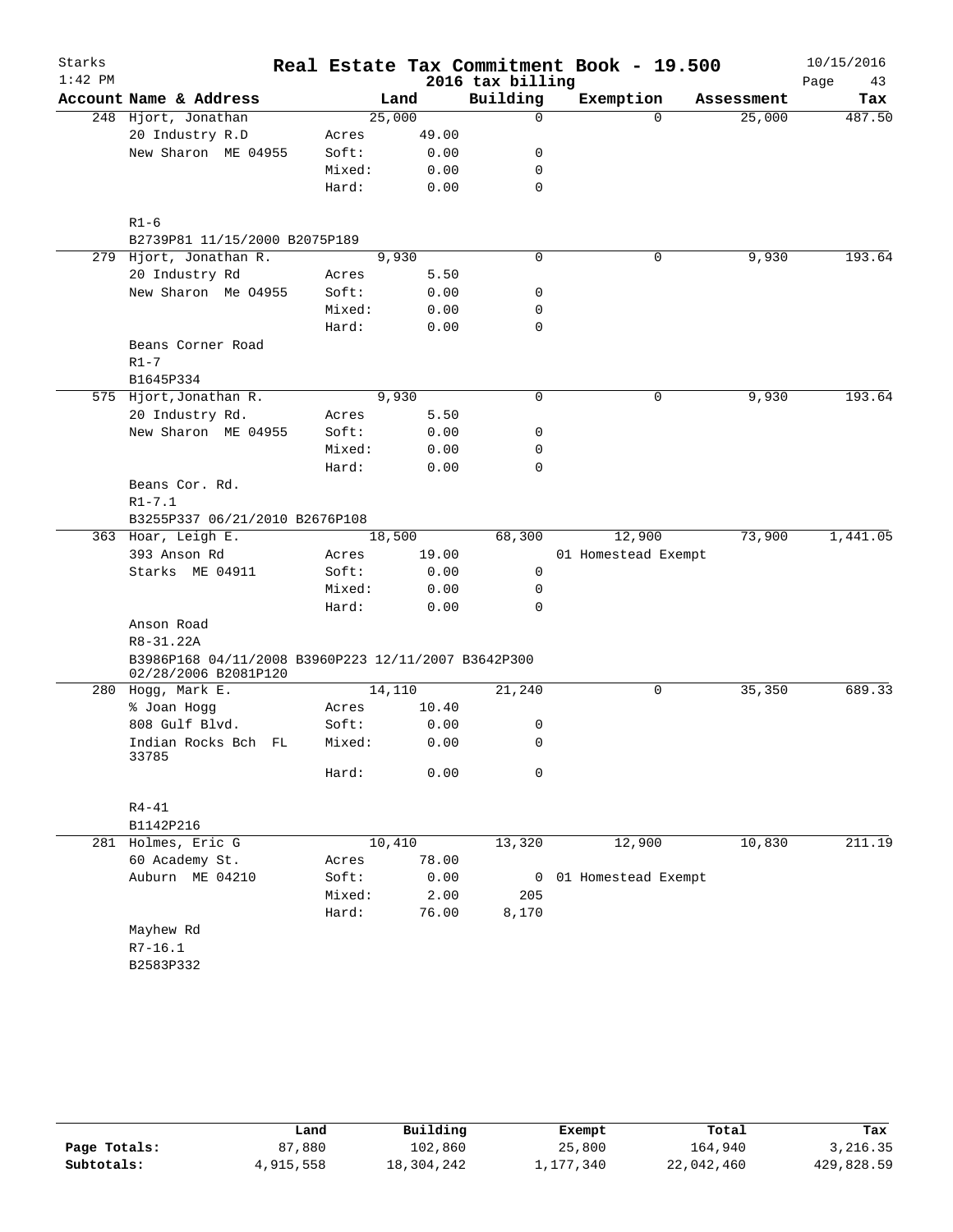| Starks<br>$1:42$ PM |                                                                                  |        |        | 2016 tax billing | Real Estate Tax Commitment Book - 19.500 |            | 10/15/2016<br>Page<br>44 |
|---------------------|----------------------------------------------------------------------------------|--------|--------|------------------|------------------------------------------|------------|--------------------------|
|                     | Account Name & Address                                                           |        | Land   | Building         | Exemption                                | Assessment | Tax                      |
|                     | 687 Holmwood, Ian D.                                                             | 10,600 |        | 72,538           | $\Omega$                                 | 83,138     | 1,621.19                 |
|                     | Holmwood, Melissa M.                                                             | Acres  | 5.00   |                  |                                          |            |                          |
|                     | 18 Pine Street                                                                   | Soft:  | 0.00   | 0                |                                          |            |                          |
|                     | Skowhegan ME 04976                                                               | Mixed: | 0.00   | 0                |                                          |            |                          |
|                     |                                                                                  | Hard:  | 0.00   | $\mathbf 0$      |                                          |            |                          |
|                     | $R6 - 22.4B$<br>B5006P170 03/08/2016 B3887P94 07/27/2007 B3655P237<br>03/29/2006 |        |        |                  |                                          |            |                          |
|                     | 284 Hopp, William O.                                                             | 14,500 |        | 13,200           | 0                                        | 27,700     | 540.15                   |
|                     | 22 Taylor St.                                                                    | Acres  | 11.00  |                  |                                          |            |                          |
|                     | Stamford CT 06902                                                                | Soft:  | 0.00   | 0                |                                          |            |                          |
|                     |                                                                                  | Mixed: | 0.00   | 0                |                                          |            |                          |
|                     |                                                                                  | Hard:  | 0.00   | $\mathbf 0$      |                                          |            |                          |
|                     | $R4 - 31$                                                                        |        |        |                  |                                          |            |                          |
|                     | B804P567                                                                         |        |        |                  |                                          |            |                          |
|                     | 285 Horelick, Estate of,<br>Walter                                               | 27,250 |        | 0                | 0                                        | 27,250     | 531.38                   |
|                     | %Peter Horelick Jr.                                                              | Acres  | 58.00  |                  |                                          |            |                          |
|                     | 425 Burr Rd.                                                                     | Soft:  | 0.00   | 0                |                                          |            |                          |
|                     | Southbury CT 06488                                                               | Mixed: | 0.00   | 0                |                                          |            |                          |
|                     |                                                                                  | Hard:  | 0.00   | $\mathbf 0$      |                                          |            |                          |
|                     | $R6 - 5$<br>B627P10                                                              |        |        |                  |                                          |            |                          |
|                     | 286 Horner, Joseph C. &                                                          | 10,860 |        | 84,420           | 12,900                                   | 82,380     | 1,606.41                 |
|                     | Cathleen A                                                                       |        |        |                  |                                          |            |                          |
|                     | 18 Doyon Road                                                                    | Acres  | 5.40   |                  |                                          |            |                          |
|                     | Anson ME 04911                                                                   | Soft:  | 0.00   |                  | 0 01 Homestead Exempt                    |            |                          |
|                     |                                                                                  | Mixed: | 0.00   | 0                |                                          |            |                          |
|                     |                                                                                  | Hard:  | 0.00   | 0                |                                          |            |                          |
|                     | Rt. 43                                                                           |        |        |                  |                                          |            |                          |
|                     | $R2 - 43$                                                                        |        |        |                  |                                          |            |                          |
|                     | B2294P344                                                                        |        |        |                  |                                          |            |                          |
|                     | 287 Hoskins, Douglas W &<br>Maxine                                               | 10,120 |        | $\mathbf 0$      | $\mathbf 0$                              | 10,120     | 197.34                   |
|                     | 14 Hardy St                                                                      | Acres  | 5.80   |                  |                                          |            |                          |
|                     | Madison ME 04950                                                                 | Soft:  | 0.00   | 0                |                                          |            |                          |
|                     |                                                                                  | Mixed: | 0.00   | 0                |                                          |            |                          |
|                     |                                                                                  | Hard:  | 0.00   | $\mathbf 0$      |                                          |            |                          |
|                     | $R10 - 19$                                                                       |        |        |                  |                                          |            |                          |
|                     | B2414P233                                                                        |        |        |                  |                                          |            |                          |
| 290                 | Hoskins, Douglas W. &<br>Maxine                                                  | 46,750 |        | 38,040           | 0                                        | 84,790     | 1,653.41                 |
|                     | 14 Hardy St                                                                      | Acres  | 132.00 |                  |                                          |            |                          |
|                     | Madison ME 04950                                                                 | Soft:  | 0.00   | 0                |                                          |            |                          |
|                     |                                                                                  | Mixed: | 0.00   | 0                |                                          |            |                          |
|                     |                                                                                  | Hard:  | 0.00   | $\mathbf 0$      |                                          |            |                          |
|                     | Sandy River Rd<br>$R10-22$                                                       |        |        |                  |                                          |            |                          |
|                     | B2414P233                                                                        |        |        |                  |                                          |            |                          |
|                     |                                                                                  |        |        |                  |                                          |            |                          |

|              | Land      | Building   | Exempt    | Total      | Tax          |
|--------------|-----------|------------|-----------|------------|--------------|
| Page Totals: | 120,080   | 208,198    | 12,900    | 315,378    | 6,149.88     |
| Subtotals:   | 5,035,638 | 18,512,440 | 1,190,240 | 22,357,838 | 435, 978, 47 |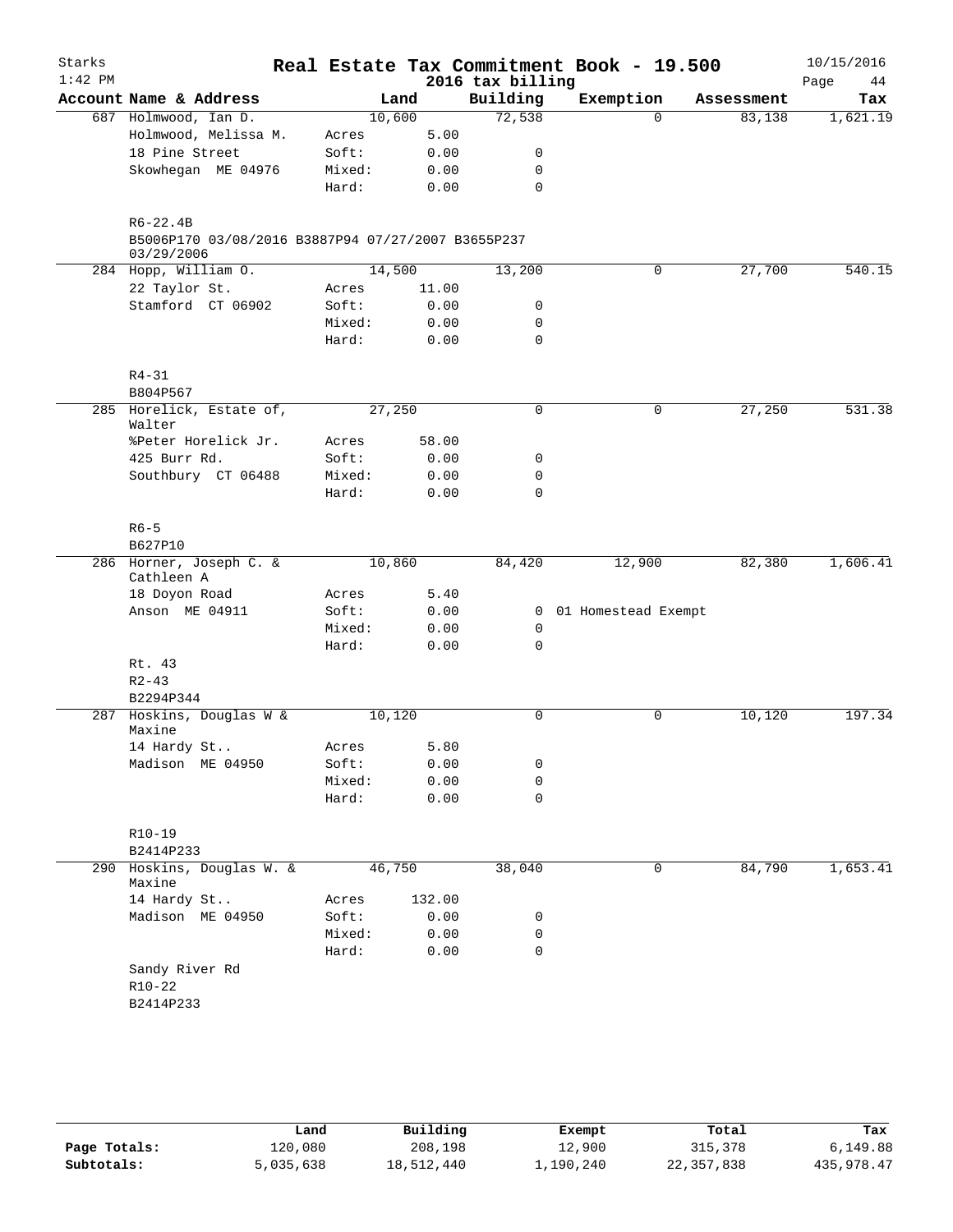| Starks    |                                       |        |        |       |                  | Real Estate Tax Commitment Book - 19.500 |            | 10/15/2016 |
|-----------|---------------------------------------|--------|--------|-------|------------------|------------------------------------------|------------|------------|
| $1:42$ PM |                                       |        |        |       | 2016 tax billing |                                          |            | Page<br>45 |
|           | Account Name & Address                |        | Land   |       | Building         | Exemption                                | Assessment | Tax        |
|           | 288 Hoskins, Douglas W. &<br>Maxine   |        | 8,760  |       | $\mathbf 0$      | $\Omega$                                 | 8,760      | 170.82     |
|           | 14 Hardy St                           | Acres  |        | 3.70  |                  |                                          |            |            |
|           | Madison ME 04950                      | Soft:  |        | 0.00  | 0                |                                          |            |            |
|           |                                       | Mixed: |        | 0.00  | $\mathbf 0$      |                                          |            |            |
|           |                                       | Hard:  |        | 0.00  | $\mathbf 0$      |                                          |            |            |
|           | $R10 - 15$                            |        |        |       |                  |                                          |            |            |
|           | B2414P233                             |        |        |       |                  |                                          |            |            |
|           | 289 Hoskins, Douglas W. &<br>Maxine   |        | 7,650  |       | $\mathbf 0$      | 0                                        | 7,650      | 149.18     |
|           | 14 Hardy St                           | Acres  |        | 2.00  |                  |                                          |            |            |
|           | Madison ME 04950                      | Soft:  |        | 0.00  | 0                |                                          |            |            |
|           |                                       | Mixed: |        | 0.00  | 0                |                                          |            |            |
|           |                                       | Hard:  |        | 0.00  | $\mathbf 0$      |                                          |            |            |
|           | $R10 - 20$                            |        |        |       |                  |                                          |            |            |
|           | B2414P233                             |        |        |       |                  |                                          |            |            |
|           | 291 Hoskins, Douglas W. &<br>Maxine.  |        | 18,500 |       | $\mathbf 0$      | $\mathbf 0$                              | 18,500     | 360.75     |
|           | 14 Hardy St                           | Acres  |        | 23.00 |                  |                                          |            |            |
|           | Madison ME 04950                      | Soft:  |        | 0.00  | 0                |                                          |            |            |
|           |                                       | Mixed: |        | 0.00  | $\mathbf 0$      |                                          |            |            |
|           |                                       | Hard:  |        | 0.00  | 0                |                                          |            |            |
|           | $R10-23$                              |        |        |       |                  |                                          |            |            |
|           | B2414P233                             |        |        |       |                  |                                          |            |            |
|           | 294 Huettner, Barbara H.              |        | 8,650  |       | 61,792           | 12,900                                   | 57,542     | 1,122.07   |
|           | 375 Anson Road                        | Acres  |        | 2.00  |                  |                                          |            |            |
|           | Starks ME 04911                       | Soft:  |        | 0.00  |                  | 0 01 Homestead Exempt                    |            |            |
|           |                                       | Mixed: |        | 0.00  | 0                |                                          |            |            |
|           |                                       | Hard:  |        | 0.00  | 0                |                                          |            |            |
|           | $R8 - 31.1$                           |        |        |       |                  |                                          |            |            |
|           | B3570P27 01/30/1989 B1286P244         |        |        |       |                  |                                          |            |            |
|           | 728 Huggins, Gary D. &<br>Kimberly J. |        | 19,450 |       | $\mathbf 0$      | 0                                        | 19,450     | 379.28     |
|           | P.O. Box 431                          | Acres  |        | 26.80 |                  |                                          |            |            |
|           | Norridgewock ME 04957                 | Soft:  |        | 0.00  | 0                |                                          |            |            |
|           |                                       | Mixed: |        | 0.00  | 0                |                                          |            |            |
|           |                                       | Hard:  |        | 0.00  | 0                |                                          |            |            |
|           | R11-11.2                              |        |        |       |                  |                                          |            |            |
|           | B4043P296 08/12/2008                  |        |        |       |                  |                                          |            |            |
|           | 296 Hughgill, Robert C.<br>&Mary J.   |        | 8,790  |       | 0                | 0                                        | 8,790      | 171.41     |
|           | 277 Locke Hill Road                   | Acres  |        | 60.00 |                  |                                          |            |            |
|           | Starks ME 04911                       | Soft:  |        | 41.00 | 4,125            |                                          |            |            |
|           |                                       | Mixed: |        | 19.00 | 1,944            |                                          |            |            |
|           |                                       | Hard:  |        | 0.00  | 0                |                                          |            |            |
|           | Locke Hill Road                       |        |        |       |                  |                                          |            |            |
|           | $R3 - 3$                              |        |        |       |                  |                                          |            |            |

|              | Land      | Building   | Exempt    | Total      | Tax        |
|--------------|-----------|------------|-----------|------------|------------|
| Page Totals: | 71,800    | 61,792     | 12,900    | 120,692    | 2,353.51   |
| Subtotals:   | 5,107,438 | 18,574,232 | ⊥,203,140 | 22,478,530 | 438,331.98 |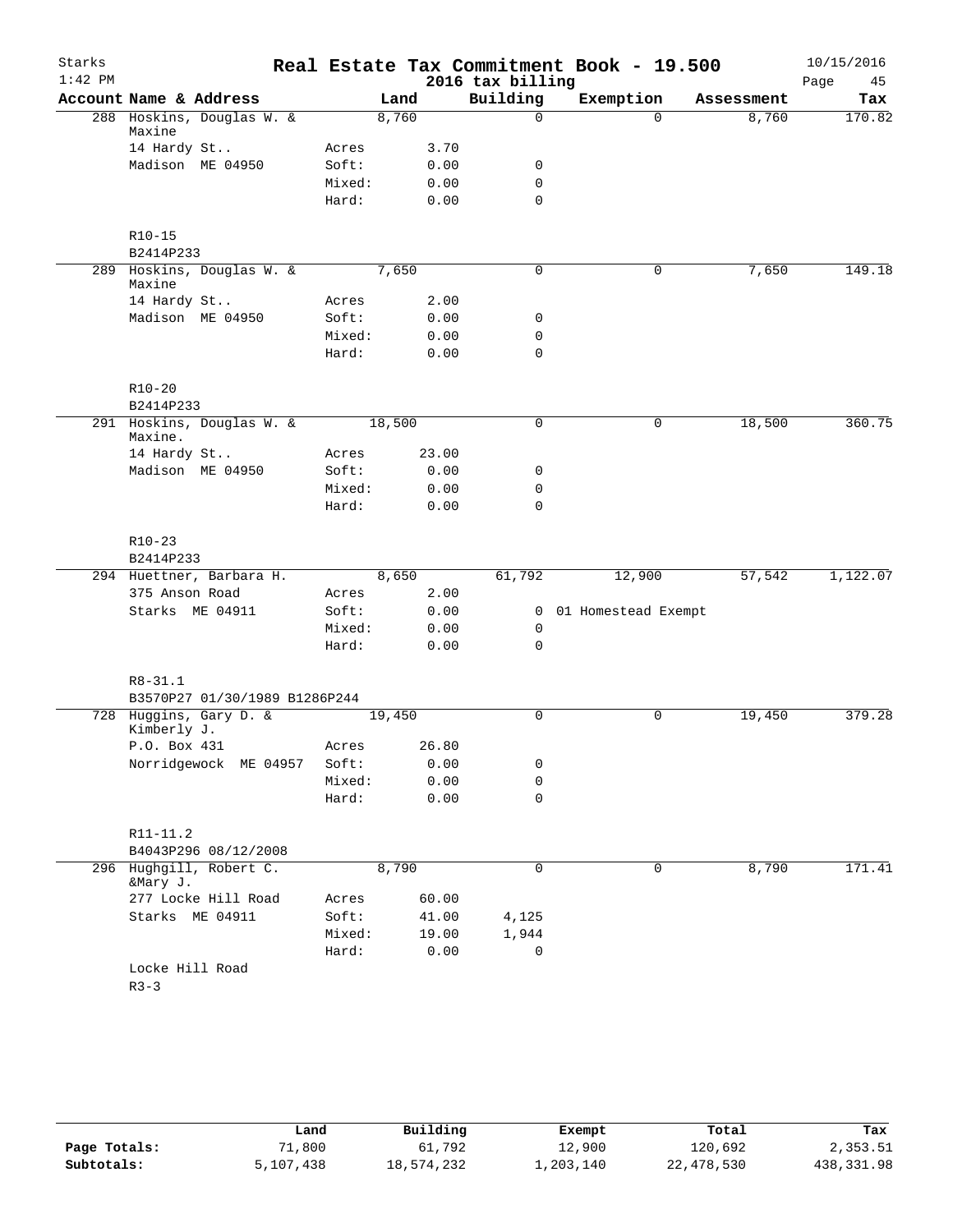| Starks       |                                                    |                 |              |                              | Real Estate Tax Commitment Book - 19.500 |             | 10/15/2016        |
|--------------|----------------------------------------------------|-----------------|--------------|------------------------------|------------------------------------------|-------------|-------------------|
| $1:42$ PM    | Account Name & Address                             |                 | Land         | 2016 tax billing<br>Building | Exemption                                | Assessment  | Page<br>46<br>Tax |
|              | 295 Hughgill, Robert C.                            |                 | 10,860       | 51,630                       | 12,900                                   | 49,590      | 967.01            |
|              | &Mary J.<br>277 Locke Hill Road                    | Acres           | 5.40         |                              |                                          |             |                   |
|              | Starks ME 04911                                    | Soft:           | 0.00         |                              | 0 01 Homestead Exempt                    |             |                   |
|              |                                                    | Mixed:          | 0.00         | $\mathbf 0$                  |                                          |             |                   |
|              |                                                    | Hard:           | 0.00         | $\mathbf 0$                  |                                          |             |                   |
|              | Locke Hill Road                                    |                 |              |                              |                                          |             |                   |
|              | $R3 - 3.1$                                         |                 |              |                              |                                          |             |                   |
|              | B2208P1060                                         |                 |              |                              |                                          |             |                   |
|              | 297 Hull, Jon A. & Dawn H.                         |                 | 31,250       | 61,440                       | 12,900                                   | 79,790      | 1,555.91          |
|              | 55 Cemetary Road                                   | Acres           | 70.00        |                              |                                          |             |                   |
|              | Starks ME 04911                                    | Soft:           | 0.00         |                              | 0 01 Homestead Exempt                    |             |                   |
|              |                                                    | Mixed:          | 0.00         | $\mathbf 0$                  |                                          |             |                   |
|              |                                                    | Hard:           | 0.00         | $\mathbf 0$                  |                                          |             |                   |
|              | $R3 - 24.2$                                        |                 |              |                              |                                          |             |                   |
|              | B1531P17                                           |                 |              |                              |                                          |             |                   |
|              | 298 Hunnefield Sr., James<br>L                     |                 | 16,880       | 0                            |                                          | 0<br>16,880 | 329.16            |
|              | Marsh Jr. William                                  | Acres           | 16.50        |                              |                                          |             |                   |
|              | 9 Brown ST.                                        | Soft:           | 0.00         | 0                            |                                          |             |                   |
|              | Skowhegan ME 04976                                 | Mixed:          | 0.00         | 0                            |                                          |             |                   |
|              |                                                    | Hard:           | 0.00         | 0                            |                                          |             |                   |
|              | Poor Farm Road                                     |                 |              |                              |                                          |             |                   |
|              | $R2 - 39$                                          |                 |              |                              |                                          |             |                   |
|              | B2128P90                                           |                 |              |                              |                                          |             |                   |
|              | 441 Ingersol, Troy                                 |                 | 18,750       | 17,250                       |                                          | 36,000<br>0 | 702.00            |
|              | 469 Kennebec River Road Acres                      |                 | 20.00        |                              |                                          |             |                   |
|              | Embden ME 04958                                    | Soft:           | 0.00         | 0                            |                                          |             |                   |
|              |                                                    | Mixed:          | 0.00         | 0                            |                                          |             |                   |
|              |                                                    | Hard:           | 0.00         | 0                            |                                          |             |                   |
|              | $R8 - 6$                                           |                 |              |                              |                                          |             |                   |
|              | B4971P250 11/04/2015 B4642P41 03/28/2013 B1622P166 |                 |              |                              |                                          |             |                   |
|              | 299 Irvine, Carl H Jr.                             |                 | 7,380        | 18,000                       | 12,900                                   | 12,480      | 243.36            |
|              | Irvine Margaret                                    | P Acres         | 0.85         |                              |                                          |             |                   |
|              | 66 Chicken Street                                  | Soft:           | 0.00         |                              | 0 01 Homestead Exempt                    |             |                   |
|              | Starks ME 04911                                    | Mixed:          | 0.00         | $\overline{0}$               |                                          |             |                   |
|              |                                                    | Hard:           | 0.00         | 0                            |                                          |             |                   |
|              | $U2-16$                                            |                 |              |                              |                                          |             |                   |
|              | B1394P74                                           |                 |              |                              |                                          |             |                   |
|              | 301 Jackson, David L.                              |                 | 10,100       | 0                            |                                          | 10,100<br>0 | 196.95            |
|              | PO Box 293                                         | Acres           | 5.77         |                              |                                          |             |                   |
|              | Anson ME 04911                                     | Soft:           | 0.00         | 0                            |                                          |             |                   |
|              |                                                    | Mixed:<br>Hard: | 0.00<br>0.00 | 0<br>0                       |                                          |             |                   |
|              |                                                    |                 |              |                              |                                          |             |                   |
|              | R12-10.1, R12-10.2<br>B1692P100                    |                 |              |                              |                                          |             |                   |
| 300          | Jackson, David L.                                  |                 | 3,830        | 0                            |                                          | 3,830<br>0  | 74.69             |
|              | PO Box 293                                         | Acres           | 0.30         |                              |                                          |             |                   |
|              | Anson ME 04911                                     | Soft:           | 0.00         | 0                            |                                          |             |                   |
|              |                                                    | Mixed:          | 0.00         | 0                            |                                          |             |                   |
|              |                                                    | Hard:           | 0.00         | 0                            |                                          |             |                   |
|              | $R8 - 41$                                          |                 |              |                              |                                          |             |                   |
|              |                                                    |                 |              |                              |                                          |             |                   |
|              |                                                    | Land            | Building     |                              | Exempt                                   | Total       | Tax               |
| Page Totals: | 99,050                                             |                 | 148,320      |                              | 38,700                                   | 208,670     | 4,069.08          |
| Subtotals:   | 5,206,488                                          |                 | 18,722,552   |                              | 1,241,840                                | 22,687,200  | 442,401.06        |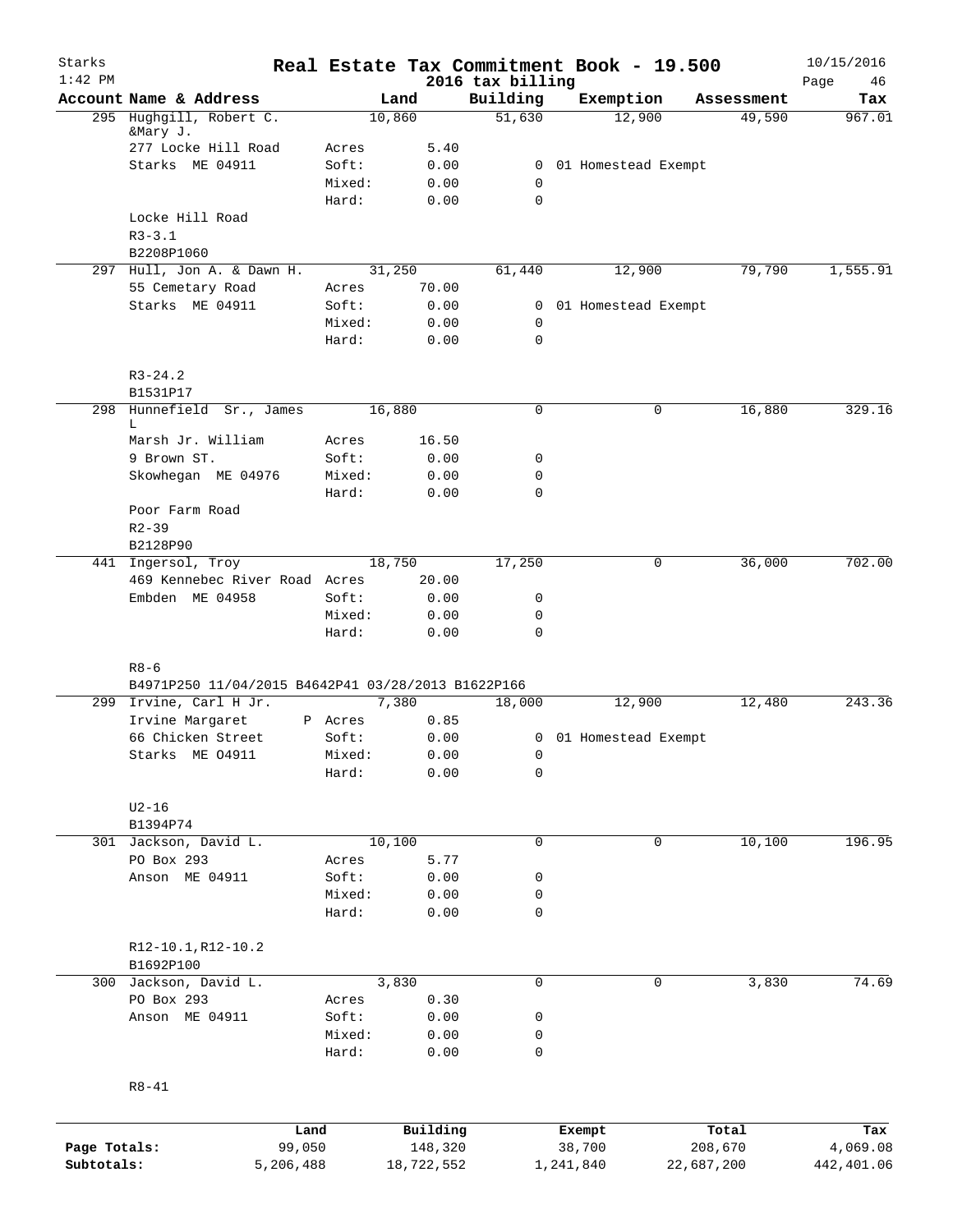| Starks<br>$1:42$ PM |                                                  |        |          | 2016 tax billing | Real Estate Tax Commitment Book - 19.500 |            | 10/15/2016<br>Page<br>47 |
|---------------------|--------------------------------------------------|--------|----------|------------------|------------------------------------------|------------|--------------------------|
|                     | Account Name & Address                           |        | Land     | Building         | Exemption                                | Assessment | Tax                      |
|                     | 302 Jackson, Jeff<br>PO Box 33<br>Anson ME 04911 |        | 0        | 13,440           | 12,900<br>01 Homestead Exempt            | 540        | 10.53                    |
|                     | $R8-410N$                                        |        |          |                  |                                          |            |                          |
|                     | 600 Jacyssin, Kyle E.                            |        | 10,900   | $\mathbf 0$      | $\mathbf 0$                              | 10,900     | 212.55                   |
|                     | 39 Linda Road                                    | Acres  | 7.00     |                  |                                          |            |                          |
|                     | Tiverton RI 02878                                | Soft:  | 0.00     | 0                |                                          |            |                          |
|                     |                                                  | Mixed: | 0.00     | 0                |                                          |            |                          |
|                     |                                                  | Hard:  | 0.00     | $\mathbf 0$      |                                          |            |                          |
|                     | $R7 - 14.1$                                      |        |          |                  |                                          |            |                          |
|                     | B5000P323 02/16/2016 B1688P1                     |        |          |                  |                                          |            |                          |
|                     | 601 Jacyssin, Kyle E.                            |        | 23,750   | 26,240           | 12,900                                   | 37,090     | 723.26                   |
|                     | 39 Linda Road                                    | Acres  | 40.00    |                  |                                          |            |                          |
|                     | Tiverton RI 02878                                | Soft:  | 0.00     |                  | 0 01 Homestead Exempt                    |            |                          |
|                     |                                                  | Mixed: | 0.00     | 0                |                                          |            |                          |
|                     |                                                  | Hard:  | 0.00     | 0                |                                          |            |                          |
|                     | $R7-14$                                          |        |          |                  |                                          |            |                          |
|                     | B5000P323 02/16/2016 B1440P78                    |        |          |                  |                                          |            |                          |
|                     | 304 Jarvinen, Donald                             |        | 18,500   | $\mathbf 0$      | 0                                        | 18,500     | 360.75                   |
|                     | Jarvinen Anne M.                                 | Acres  | 23.00    |                  |                                          |            |                          |
|                     | 795 Congress St.                                 | Soft:  | 0.00     | 0                |                                          |            |                          |
|                     | Duxbury MA 02332                                 | Mixed: | 0.00     | 0                |                                          |            |                          |
|                     |                                                  | Hard:  | 0.00     | $\mathbf 0$      |                                          |            |                          |
|                     | $R4 - 33$                                        |        |          |                  |                                          |            |                          |
|                     | 305 Jarvinen, Donald                             |        | 11,360   | 0                | 0                                        | 11,360     | 221.52                   |
|                     | Jarvinen Anne M.                                 | Acres  | 7.70     |                  |                                          |            |                          |
|                     | 795 Congress St.                                 | Soft:  | 0.00     | 0                |                                          |            |                          |
|                     | Duxbury MA 02332                                 | Mixed: | 0.00     | 0                |                                          |            |                          |
|                     |                                                  | Hard:  | 0.00     | 0                |                                          |            |                          |
|                     | West Mills Rd                                    |        |          |                  |                                          |            |                          |
|                     | $R4 - 27$                                        |        |          |                  |                                          |            |                          |
|                     | B2973P182                                        |        |          |                  |                                          |            |                          |
|                     | 303 Jarvinen, Donald                             |        | 8,330    | 34,288           | 0                                        | 42,618     | 831.05                   |
|                     | Jarvinen Ann M.                                  | Acres  | 1.50     |                  |                                          |            |                          |
|                     | 795 Congress St.                                 | Soft:  | 0.00     | 0                |                                          |            |                          |
|                     | Duxbury MA 02332                                 | Mixed: | 0.00     | 0                |                                          |            |                          |
|                     |                                                  | Hard:  | 0.00     | 0                |                                          |            |                          |
|                     | R4-33.1                                          |        |          |                  |                                          |            |                          |
|                     | B1788P55                                         |        |          |                  |                                          |            |                          |
| 308                 | Johnson & Maxine E.<br>Wolph, David              |        | 25,720   | 78,000           | 18,060                                   | 85,660     | 1,670.37                 |
|                     | PO Box 288                                       | Acres  | 84.50    |                  | 02 Veteran                               |            |                          |
|                     | Anson ME 04911                                   | Soft:  | 0.00     |                  | 0 01 Homestead Exempt                    |            |                          |
|                     |                                                  | Mixed: | 65.00    | 6,652            |                                          |            |                          |
|                     |                                                  | Hard:  | 0.00     | $\mathbf 0$      |                                          |            |                          |
|                     | Dill Road                                        |        |          |                  |                                          |            |                          |
|                     | $R6 - 23.1A, R6 - 23.1B$<br>B2074P139            |        |          |                  |                                          |            |                          |
|                     |                                                  |        |          |                  |                                          |            |                          |
|                     |                                                  | Land   | Building |                  | Exempt                                   | Total      | Tax                      |
|                     |                                                  |        |          |                  |                                          |            |                          |

|              | Land      | Building   | Exempt    | тосат      | тах        |
|--------------|-----------|------------|-----------|------------|------------|
| Page Totals: | 98,560    | 151.968    | 43,860    | 206,668    | 4,030.03   |
| Subtotals:   | 5,305,048 | 18,874,520 | 1,285,700 | 22,893,868 | 446,431.09 |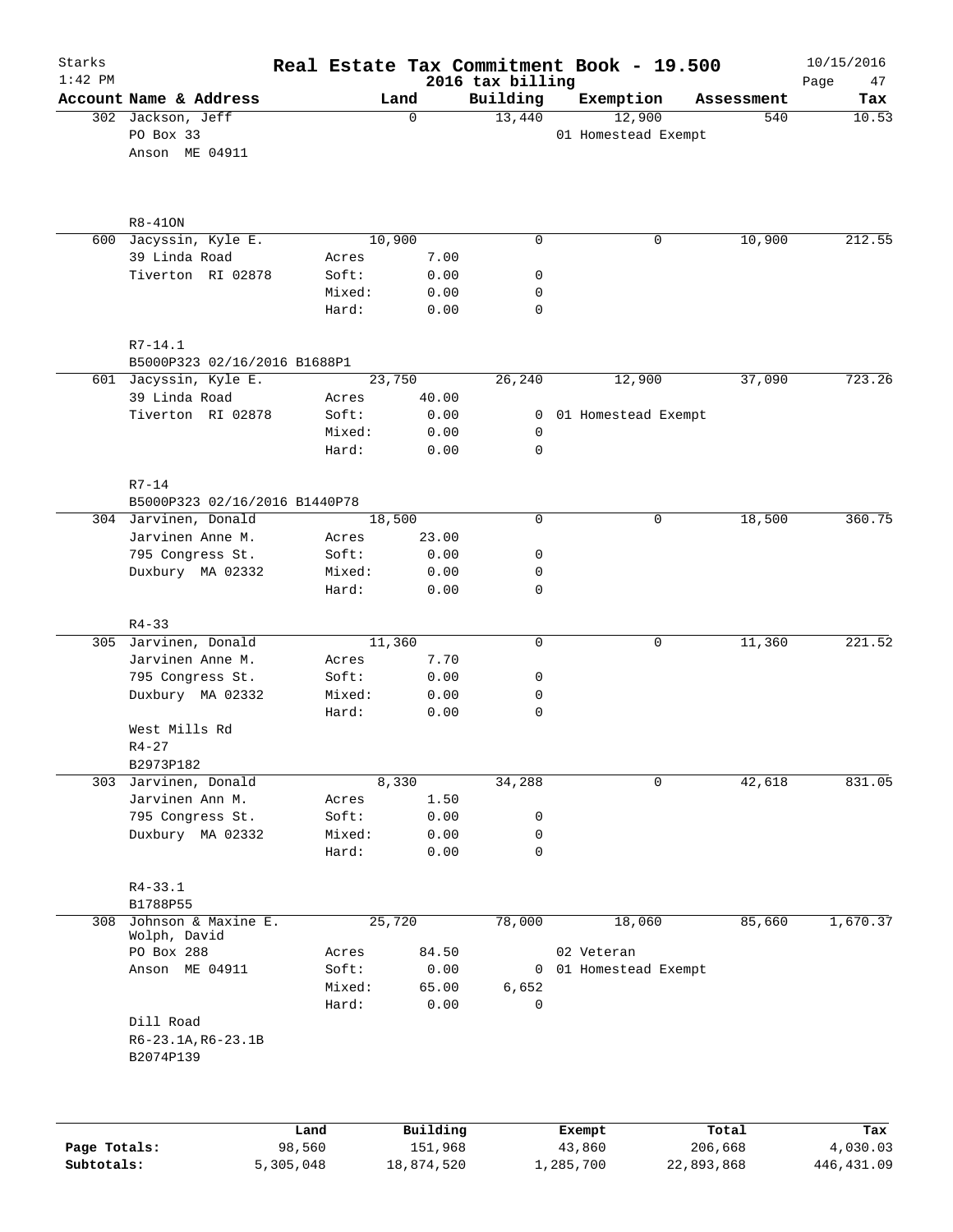| Starks    |                                                                            |        |       |                  | Real Estate Tax Commitment Book - 19.500 |            | 10/15/2016 |
|-----------|----------------------------------------------------------------------------|--------|-------|------------------|------------------------------------------|------------|------------|
| $1:42$ PM |                                                                            |        |       | 2016 tax billing |                                          |            | Page<br>48 |
|           | Account Name & Address                                                     |        | Land  | Building         | Exemption                                | Assessment | Tax        |
| 420       | Johnson Kenneth R. and<br>Kathleen M.                                      | 18,250 |       | $\Omega$         | $\Omega$                                 | 18,250     | 355.88     |
|           | 1404 New Sharon Road                                                       | Acres  | 22.00 |                  |                                          |            |            |
|           | Starks Me 04911                                                            | Soft:  | 0.00  | 0                |                                          |            |            |
|           |                                                                            | Mixed: | 0.00  | $\mathbf 0$      |                                          |            |            |
|           |                                                                            | Hard:  | 0.00  | $\mathbf 0$      |                                          |            |            |
|           | $R8 - 10.8$<br>B3719P133 07/31/2006 B1020P215                              |        |       |                  |                                          |            |            |
|           | 771 Johnson, Eric H.                                                       | 10,250 |       | 0                | 0                                        | 10,250     | 199.88     |
|           | 1388 New Sharon Road                                                       | Acres  | 6.00  |                  |                                          |            |            |
|           | Starks ME 04911                                                            | Soft:  | 0.00  | 0                |                                          |            |            |
|           |                                                                            | Mixed: | 0.00  | $\mathbf 0$      |                                          |            |            |
|           |                                                                            | Hard:  | 0.00  | $\mathbf 0$      |                                          |            |            |
|           | R1 39.2                                                                    |        |       |                  |                                          |            |            |
|           | B4869P334 01/16/2015                                                       |        |       |                  |                                          |            |            |
|           | 306 Johnson, Kenneth &<br>Kathleen                                         | 10,600 |       | 64,672           | 12,900                                   | 62,372     | 1,216.25   |
|           | 1404 New Sharon Road                                                       | Acres  | 5.00  |                  | 01 Homestead Exempt                      |            |            |
|           | Starks ME 04911                                                            | Soft:  | 0.00  | 0                |                                          |            |            |
|           |                                                                            | Mixed: | 0.00  | 0                |                                          |            |            |
|           |                                                                            | Hard:  | 0.00  | $\Omega$         |                                          |            |            |
|           | $R8 - 10.10$                                                               |        |       |                  |                                          |            |            |
|           | B1550P132                                                                  |        |       |                  |                                          |            |            |
| 307       | Johnson, Kenneth C.                                                        | 31,500 |       | 22,320           | 12,900                                   | 40,920     | 797.94     |
|           | 95 Johnson Road                                                            | Acres  | 71.00 |                  |                                          |            |            |
|           | Starks ME 04911                                                            | Soft:  | 0.00  | 0                | 01 Homestead Exempt                      |            |            |
|           |                                                                            | Mixed: | 0.00  | 0                |                                          |            |            |
|           |                                                                            | Hard:  | 0.00  | $\mathbf 0$      |                                          |            |            |
|           | $R6 - 18$                                                                  |        |       |                  |                                          |            |            |
|           | B1270P43                                                                   | 8,650  |       |                  |                                          |            | 1,607.29   |
|           | 651 Johnson, Kyle W                                                        |        |       | 86,675           | 12,900                                   | 82,425     |            |
|           | P.O.Box 364                                                                | Acres  | 2.00  |                  | 01 Homestead Exempt                      |            |            |
|           | Solon ME 04979                                                             | Soft:  | 0.00  | 0                |                                          |            |            |
|           |                                                                            | Mixed: | 0.00  | 0                |                                          |            |            |
|           |                                                                            | Hard:  | 0.00  | 0                |                                          |            |            |
|           | $R1 - 32.1$                                                                |        |       |                  |                                          |            |            |
|           | B3852P166 05/24/2007 B1607P348                                             |        |       |                  |                                          |            |            |
|           | 386 Johnson, Christopher                                                   | 13,850 |       | 8,028            | 0                                        | 21,878     | 426.62     |
|           | 29 Union St                                                                | Acres  | 10.00 |                  |                                          |            |            |
|           | Taunton Ma 02780                                                           | Soft:  | 0.00  | 0                |                                          |            |            |
|           |                                                                            | Mixed: | 0.00  | 0                |                                          |            |            |
|           |                                                                            | Hard:  | 0.00  | $\mathbf 0$      |                                          |            |            |
|           | $R2 - 24.6$                                                                |        |       |                  |                                          |            |            |
|           | B4831P88 09/07/2014 B4145P256 06/08/2009 B4037P178<br>08/11/2008 B1976P205 |        |       |                  |                                          |            |            |
|           |                                                                            |        |       |                  |                                          |            |            |
|           |                                                                            |        |       |                  |                                          |            |            |

|              | Land      | Building   | Exempt    | Total        | Tax        |
|--------------|-----------|------------|-----------|--------------|------------|
| Page Totals: | 93,100    | 181,695    | 38,700    | 236,095      | 4,603.86   |
| Subtotals:   | 5,398,148 | 19,056,215 | 1,324,400 | 23, 129, 963 | 451,034.95 |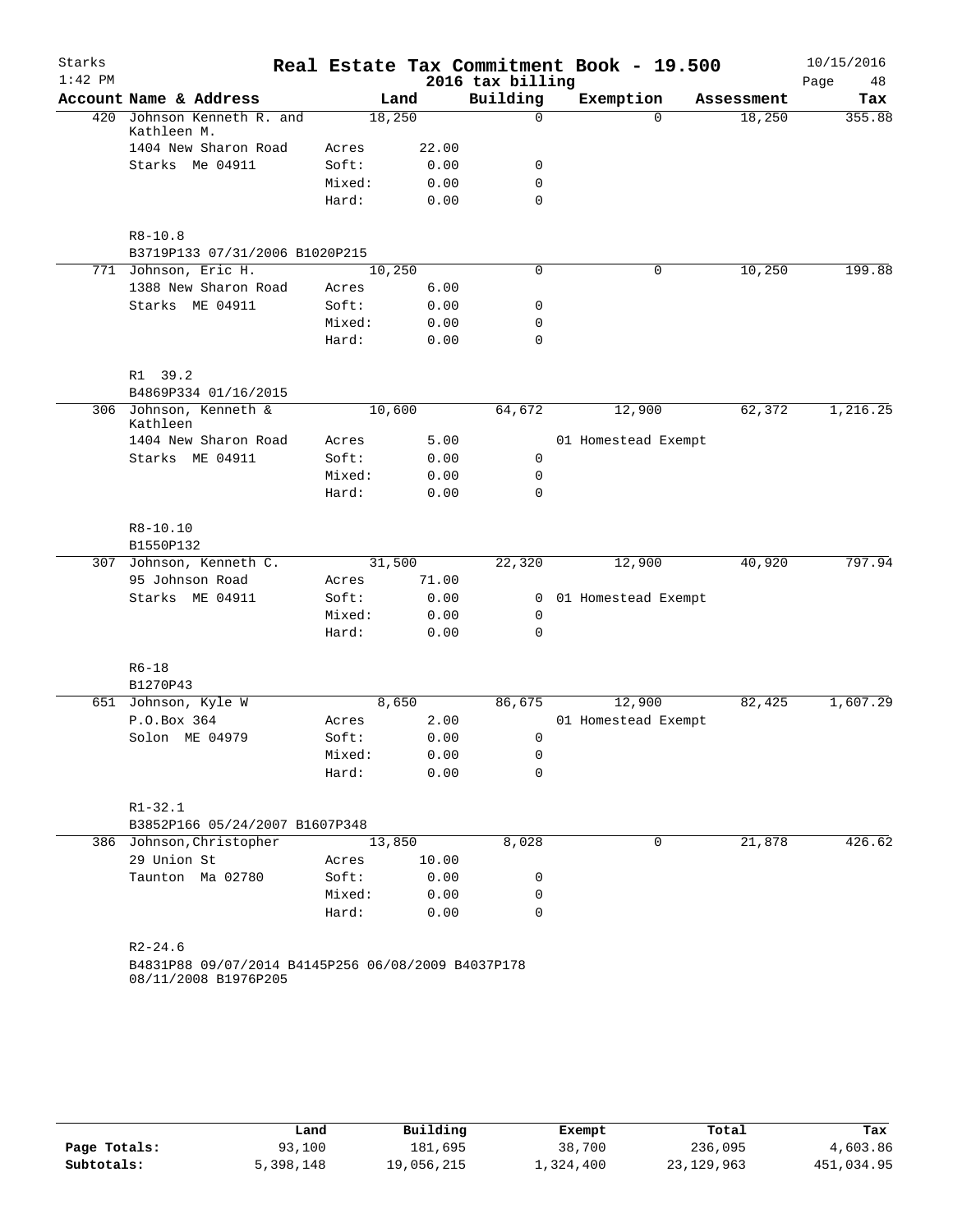| Starks<br>$1:42$ PM |                                                                                       |           |            | 2016 tax billing | Real Estate Tax Commitment Book - 19.500 |              | 10/15/2016<br>49<br>Page |
|---------------------|---------------------------------------------------------------------------------------|-----------|------------|------------------|------------------------------------------|--------------|--------------------------|
|                     | Account Name & Address                                                                |           | Land       | Building         | Exemption                                | Assessment   | Tax                      |
|                     | 310 Jordan, Bruce A. &                                                                |           | 11,250     | 16,990           | $\Omega$                                 | 28,240       | 550.68                   |
|                     | Lorraine A.                                                                           |           |            |                  |                                          |              |                          |
|                     | 83 Chute Rd                                                                           | Acres     | 6.00       |                  |                                          |              |                          |
|                     | Windham ME 04062                                                                      | Soft:     | 0.00       | 0                |                                          |              |                          |
|                     |                                                                                       | Mixed:    | 0.00       | $\mathbf 0$      |                                          |              |                          |
|                     |                                                                                       | Hard:     | 0.00       | $\mathbf 0$      |                                          |              |                          |
|                     | $R1 - 47.1$                                                                           |           |            |                  |                                          |              |                          |
|                     | B1589P148                                                                             |           |            |                  |                                          |              |                          |
|                     | 525 Jordan, David W.                                                                  |           | 9,670      | 24,920           | 0                                        | 34,590       | 674.51                   |
|                     | Jordon, Jean M.                                                                       | Acres     | 5.10       |                  |                                          |              |                          |
|                     | 173 Lake Drive                                                                        | Soft:     | 0.00       | 0                |                                          |              |                          |
|                     | East Hampton CT 06424                                                                 | Mixed:    | 0.00       | 0                |                                          |              |                          |
|                     |                                                                                       | Hard:     | 0.00       | $\mathbf 0$      |                                          |              |                          |
|                     | $R4 - 22$                                                                             |           |            |                  |                                          |              |                          |
|                     | B4847P217 10/22/2014 B3878P88 07/10/2007 B775P805                                     |           |            |                  |                                          |              |                          |
|                     | 311 Jordan, Jean M.                                                                   |           | 16,520     | 41,724           | 0                                        | 58,244       | 1,135.76                 |
|                     | 173 Lake Drive                                                                        | Acres     | 14.10      |                  |                                          |              |                          |
|                     | East Hampton CT 06424                                                                 | Soft:     | 0.00       | 0                |                                          |              |                          |
|                     |                                                                                       | Mixed:    | 0.00       | 0                |                                          |              |                          |
|                     |                                                                                       | Hard:     | 0.00       | $\mathbf 0$      |                                          |              |                          |
|                     | $R4-23.3, R4-23.2$                                                                    |           |            |                  |                                          |              |                          |
|                     | B2799P205                                                                             |           |            |                  |                                          |              |                          |
|                     | 312 Kahler, John                                                                      |           | 3,360      | $\Omega$         | 0                                        | 3,360        | 65.52                    |
|                     | 110 Northbridge Rd.                                                                   | Acres     | 0.23       |                  |                                          |              |                          |
|                     | Mendon MA 01756                                                                       | Soft:     | 0.00       | 0                |                                          |              |                          |
|                     |                                                                                       | Mixed:    | 0.00       | 0                |                                          |              |                          |
|                     |                                                                                       | Hard:     | 0.00       | $\mathbf 0$      |                                          |              |                          |
|                     | $R10 - 18$                                                                            |           |            |                  |                                          |              |                          |
|                     | B4704P328 08/30/2013 B79P1112                                                         |           |            |                  |                                          |              |                          |
|                     | 313 Kahler, John                                                                      |           | 9,500      | $\mathbf 0$      | 0                                        | 9,500        | 185.25                   |
|                     | 110 Northbridge Rd.                                                                   | Acres     | 3.30       |                  |                                          |              |                          |
|                     | Mendon MA 01756                                                                       | Soft:     | 0.00       | 0                |                                          |              |                          |
|                     |                                                                                       | Mixed:    | 0.00       | 0                |                                          |              |                          |
|                     |                                                                                       | Hard:     | 0.00       | 0                |                                          |              |                          |
|                     | $R10 - 17$                                                                            |           |            |                  |                                          |              |                          |
|                     | B4704P328 08/30/2013 B801P524                                                         |           |            |                  |                                          |              |                          |
|                     | 221 Kane, Michael S.                                                                  |           | 7,520      | 10,291           | 0                                        | 17,811       | 347.31                   |
|                     | Kane, Rhonda S.                                                                       | Acres     | 1.80       |                  |                                          |              |                          |
|                     | 60 Varnum Pond Road                                                                   | Soft:     | 0.00       | 0                |                                          |              |                          |
|                     | Temple Me 04984                                                                       | Mixed:    | 0.00       | 0                |                                          |              |                          |
|                     |                                                                                       | Hard:     | 0.00       | 0                |                                          |              |                          |
|                     | Poor Farm Road                                                                        |           |            |                  |                                          |              |                          |
|                     | $R2 - 39.2$                                                                           |           |            |                  |                                          |              |                          |
|                     | B4708P198 09/09/2013 B4343P95 11/23/2010 B4255P294<br>03/31/2010 B4242P227 09/28/2009 |           |            |                  |                                          |              |                          |
|                     | 314 Karnowski, Douglas J.                                                             |           | 7,330      | 0                | 0                                        | 7,330        | 142.94                   |
|                     | PO Box 1116                                                                           | Acres     | 1.50       |                  |                                          |              |                          |
|                     | Barre VT 05641                                                                        | Soft:     | 0.00       | 0                |                                          |              |                          |
|                     |                                                                                       | Mixed:    | 0.00       | 0                |                                          |              |                          |
|                     | New Sharon Road                                                                       | Hard:     | 0.00       | $\mathbf 0$      |                                          |              |                          |
|                     | $R8 - 15.1$                                                                           |           |            |                  |                                          |              |                          |
|                     | B2186P24                                                                              |           |            |                  |                                          |              |                          |
|                     |                                                                                       | Land      | Building   |                  | Exempt                                   | Total        | Tax                      |
| Page Totals:        |                                                                                       | 65,150    | 93,925     |                  | 0                                        | 159,075      | 3,101.97                 |
| Subtotals:          |                                                                                       | 5,463,298 | 19,150,140 |                  | 1,324,400                                | 23, 289, 038 | 454,136.92               |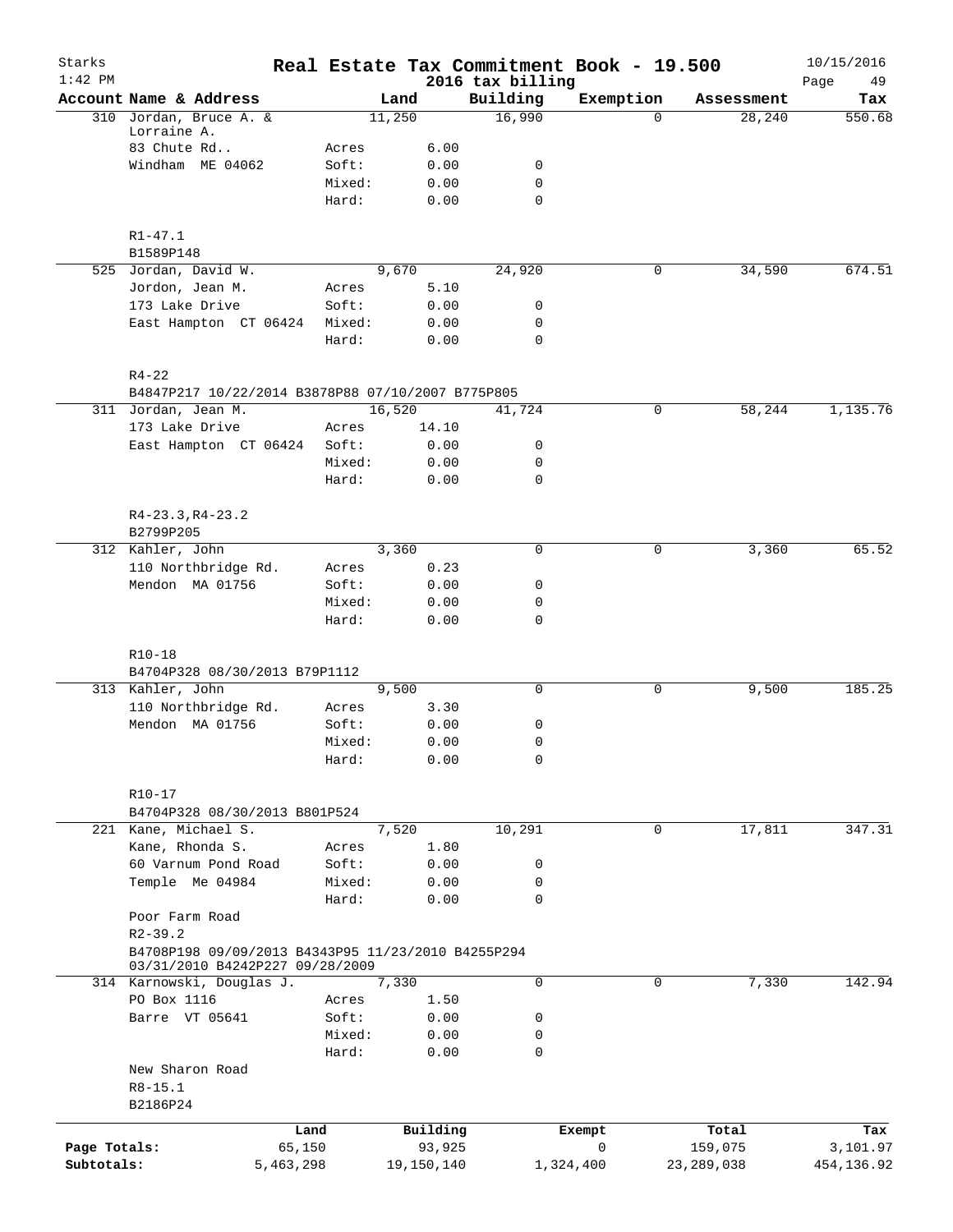| Starks       |                                                     | Real Estate Tax Commitment Book - 19.500 |        |              |                              |                     |        |            | 10/15/2016        |
|--------------|-----------------------------------------------------|------------------------------------------|--------|--------------|------------------------------|---------------------|--------|------------|-------------------|
| $1:42$ PM    | Account Name & Address                              |                                          | Land   |              | 2016 tax billing<br>Building | Exemption           |        | Assessment | Page<br>50<br>Tax |
|              | 673 Keach, Marie A.                                 |                                          | 5,490  |              | 18,720                       |                     | 12,900 | 11,310     | 220.55            |
|              | DeLuca, Kevin L.                                    | Acres                                    |        | 0.47         |                              | 01 Homestead Exempt |        |            |                   |
|              | 46 Chicken Street                                   | Soft:                                    |        | 0.00         | 0                            |                     |        |            |                   |
|              | Starks ME 04911                                     | Mixed:                                   |        | 0.00         | 0                            |                     |        |            |                   |
|              |                                                     | Hard:                                    |        | 0.00         | 0                            |                     |        |            |                   |
|              | $U2-14$                                             |                                          |        |              |                              |                     |        |            |                   |
|              | B4850P85 11/07/2014 B1996P251                       |                                          |        |              |                              |                     |        |            |                   |
|              | 316 Keister Irrevocable<br>Grant                    |                                          | 18,750 |              | 0                            |                     | 0      | 18,750     | 365.63            |
|              | C/O Jeremy D. and<br>Meredith S. Keister            | Acres                                    |        | 24.00        |                              |                     |        |            |                   |
|              | 263 Lohr Rd                                         | Soft:                                    |        | 0.00         | 0                            |                     |        |            |                   |
|              | Mifflenburg PA 17844                                | Mixed:                                   |        | 0.00         | 0                            |                     |        |            |                   |
|              |                                                     | Hard:                                    |        | 0.00         | 0                            |                     |        |            |                   |
|              | River Road                                          |                                          |        |              |                              |                     |        |            |                   |
|              | $R9 - 7.1, R9 - 7.2$                                |                                          |        |              |                              |                     |        |            |                   |
|              | B4383P245 04/12/2011 B1719P130                      |                                          |        |              |                              |                     |        |            |                   |
|              | 516 Kelley, Roger E.                                |                                          | 8,590  |              | 51,480                       |                     | 0      | 60,070     | 1,171.37          |
|              | Kelley, Connie H.                                   | Acres                                    |        | 1.90         |                              |                     |        |            |                   |
|              | 71 Franklin Avenue                                  | Soft:                                    |        | 0.00         | 0                            |                     |        |            |                   |
|              | Houlton ME 04730                                    | Mixed:                                   |        | 0.00         | 0                            |                     |        |            |                   |
|              |                                                     | Hard:                                    |        | 0.00         | 0                            |                     |        |            |                   |
|              | Locke Hill Rd<br>$R3 - 4.2$                         |                                          |        |              |                              |                     |        |            |                   |
|              | B4729P61 11/06/2013 B2585P269                       |                                          |        |              |                              |                     |        |            |                   |
|              | 318 Kenerson, Paul E.                               |                                          | 22,500 |              | 72,186                       |                     | 18,060 | 76,626     | 1,494.21          |
|              | 256 Mayhew Road                                     | Acres                                    |        | 35.00        |                              | 01 Homestead Exempt |        |            |                   |
|              | Starks ME 04911                                     | Soft:                                    |        | 0.00         |                              | 0 02 Veteran        |        |            |                   |
|              |                                                     | Mixed:                                   |        | 0.00         | 0                            |                     |        |            |                   |
|              |                                                     | Hard:                                    |        | 0.00         | $\mathbf 0$                  |                     |        |            |                   |
|              | $R7 - 24$                                           |                                          |        |              |                              |                     |        |            |                   |
|              | B3416P338 12/02/2004 B1505P80                       |                                          |        |              |                              |                     |        |            |                   |
|              | 320 Kennedy, Justin M                               |                                          | 20,250 |              | 0                            |                     | 0      | 20,250     | 394.88            |
|              | 261 Vermont Street                                  | Acres                                    |        | 30.00        |                              |                     |        |            |                   |
|              | W. Roxbury MA 02132                                 | Soft:                                    |        | 0.00         | 0                            |                     |        |            |                   |
|              |                                                     | Mixed:                                   |        | 0.00         | 0                            |                     |        |            |                   |
|              |                                                     | Hard:                                    |        | 0.00         | 0                            |                     |        |            |                   |
|              | R8-31.21                                            |                                          |        |              |                              |                     |        |            |                   |
|              | B4994P29 01/20/2016 B904P595<br>739 Kiger, Nathan A |                                          |        |              |                              |                     |        |            |                   |
|              | Kiger, Katie L.                                     |                                          | 17,100 |              | 98,784                       |                     | 12,900 | 102,984    | 2,008.19          |
|              | 90 Chicken Street                                   | Acres                                    |        | 15.00        |                              | 01 Homestead Exempt |        |            |                   |
|              | Starks ME 04911                                     | Soft:                                    |        | 0.00         | 0<br>0                       |                     |        |            |                   |
|              |                                                     | Mixed:<br>Hard:                          |        | 0.00<br>0.00 | $\mathbf 0$                  |                     |        |            |                   |
|              |                                                     |                                          |        |              |                              |                     |        |            |                   |
|              | R3 16.1<br>B4288P231 06/30/2010                     |                                          |        |              |                              |                     |        |            |                   |
|              | 321 Kimball, Lemuel C. &                            |                                          | 0      |              | 9,000                        |                     | 0      | 9,000      | 175.50            |
|              | Melissa K<br>PO Box 173                             |                                          |        |              |                              |                     |        |            |                   |
|              | Anson ME 04911                                      |                                          |        |              |                              |                     |        |            |                   |
|              |                                                     |                                          |        |              |                              |                     |        |            |                   |
|              | 55 Kimball Lane<br>$R7-1.20N$                       |                                          |        |              |                              |                     |        |            |                   |
|              |                                                     | Land                                     |        | Building     |                              | Exempt              |        | Total      | Tax               |
| Page Totals: |                                                     | 92,680                                   |        | 250,170      |                              | 43,860              |        | 298,990    | 5,830.33          |
| Subtotals:   |                                                     | 5,555,978                                |        | 19,400,310   |                              | 1,368,260           |        | 23,588,028 | 459,967.25        |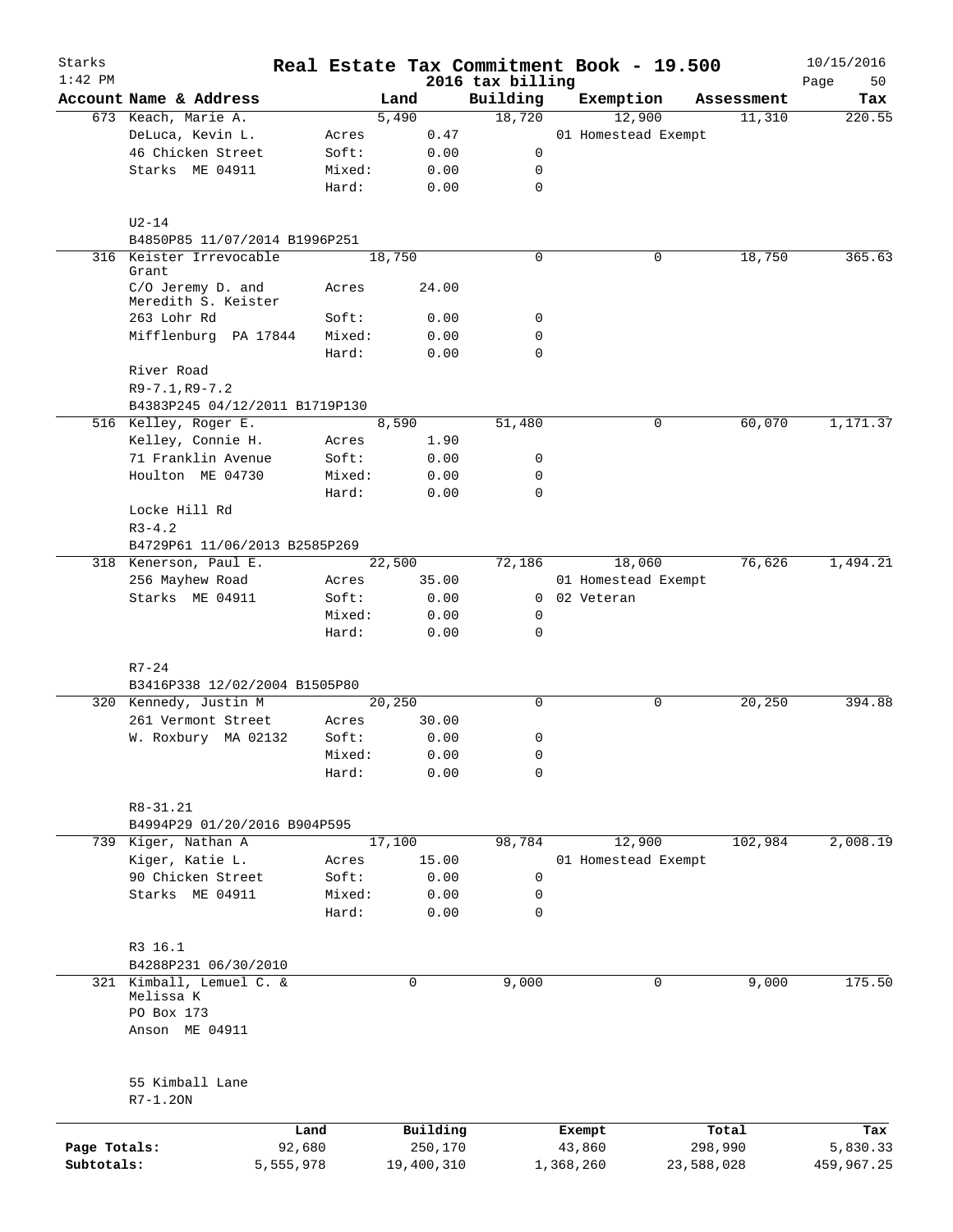| Starks<br>$1:42$ PM |                                |        |            | 2016 tax billing | Real Estate Tax Commitment Book - 19.500 |             | 10/15/2016<br>51 |
|---------------------|--------------------------------|--------|------------|------------------|------------------------------------------|-------------|------------------|
|                     | Account Name & Address         |        | Land       | Building         | Exemption                                | Assessment  | Page<br>Tax      |
|                     | 35 Kimball, Lemuel P.          |        | 23,480     | 0                |                                          | $\Omega$    | 457.86<br>23,480 |
|                     | Kimball, Cynthia M.            | Acres  | 42.90      |                  |                                          |             |                  |
|                     | P.O. Box 173                   | Soft:  | 0.00       | 0                |                                          |             |                  |
|                     | Anson ME 04911                 | Mixed: | 0.00       | 0                |                                          |             |                  |
|                     |                                | Hard:  | 0.00       | $\mathbf 0$      |                                          |             |                  |
|                     | Rt. 43<br>$R7 - 1.4$           |        |            |                  |                                          |             |                  |
|                     | B4754P58 01/29/2014 B1565P325  |        |            |                  |                                          |             |                  |
|                     | 322 Kimball, Lemuel P. and     |        | 26,600     | 41,868           | 18,060                                   | 50,408      | 982.96           |
|                     | Cynthia M.<br>PO Box 173       | Acres  | 106.00     |                  |                                          |             |                  |
|                     | Anson ME 04911                 | Soft:  | 16.00      |                  | 1,610 01 Homestead Exempt                |             |                  |
|                     |                                | Mixed: | 29.00      |                  | 2,968 02 Veteran                         |             |                  |
|                     |                                | Hard:  | 51.00      | 5,483            |                                          |             |                  |
|                     | Route 43                       |        |            |                  |                                          |             |                  |
|                     | $R7 - 1.2$                     |        |            |                  |                                          |             |                  |
|                     | B2143P24                       |        |            |                  |                                          |             |                  |
|                     | 406 Kleppinger, Marie          |        | 8,950      | $\mathbf 0$      |                                          | 0           | 8,950<br>174.53  |
|                     | 61 Centennial Road             | Acres  | 4.00       |                  |                                          |             |                  |
|                     | Telford PA 18969-1211          | Soft:  | 0.00       | 0                |                                          |             |                  |
|                     |                                | Mixed: | 0.00       | 0                |                                          |             |                  |
|                     |                                | Hard:  | 0.00       | 0                |                                          |             |                  |
|                     |                                |        |            |                  |                                          |             |                  |
|                     | $R2 - 23.1$                    |        |            |                  |                                          |             |                  |
|                     |                                |        |            |                  |                                          |             |                  |
|                     | B3611P190 12/16/2005 B1031P75  |        |            |                  |                                          | 0           | 43,680<br>851.76 |
|                     | 159 Koetsch, Bernard E.        |        | 21,750     | 21,930           |                                          |             |                  |
|                     | 41 Summer Street               | Acres  | 36.00      |                  |                                          |             |                  |
|                     | Stratford CT 06614             | Soft:  | 0.00       | 0                |                                          |             |                  |
|                     |                                | Mixed: | 0.00       | 0                |                                          |             |                  |
|                     |                                | Hard:  | 0.00       | $\mathbf 0$      |                                          |             |                  |
|                     |                                |        |            |                  |                                          |             |                  |
|                     | $R2 - 34$                      |        |            |                  |                                          |             |                  |
|                     | B2457P279 B1096P289 08/08/1983 |        |            |                  |                                          |             |                  |
|                     | 709 Koetsch, Bernard E.        |        | 8,000      | 11,600           |                                          | 0<br>19,600 | 382.20           |
|                     | 41 Summer St.                  | Acres  | 1.00       |                  |                                          |             |                  |
|                     | Stratford CT 06614             | Soft:  | 0.00       | 0                |                                          |             |                  |
|                     |                                | Mixed: | 0.00       | 0                |                                          |             |                  |
|                     |                                | Hard:  | 0.00       | 0                |                                          |             |                  |
|                     |                                |        |            |                  |                                          |             |                  |
|                     | $R2 - 34.1$                    |        |            |                  |                                          |             |                  |
|                     | B1096P287 08/08/1983           |        |            |                  |                                          |             |                  |
|                     | 325 Kopacz, Kenneth            |        | 20, 250    | 0                |                                          | $\mathbf 0$ | 20,250<br>394.88 |
|                     | PO Box 236                     | Acres  | 30.00      |                  |                                          |             |                  |
|                     | Haddam CT 06438                | Soft:  | 0.00       | 0                |                                          |             |                  |
|                     |                                | Mixed: | 0.00       | 0                |                                          |             |                  |
|                     |                                | Hard:  | 0.00       | 0                |                                          |             |                  |
|                     |                                |        |            |                  |                                          |             |                  |
|                     | $R2 - 9.1$                     |        |            |                  |                                          |             |                  |
|                     | B790P721                       |        |            |                  |                                          |             |                  |
|                     | 326 Kozielewicz, Edward &      |        | 16,320     | 13,320           | 12,900                                   |             | 16,740<br>326.43 |
|                     | Marilyn                        |        |            |                  |                                          |             |                  |
|                     | PO Box 93R St                  | Acres  | 13.80      |                  |                                          |             |                  |
|                     | Anson ME 04911                 | Soft:  | 0.00       |                  | 0 01 Homestead Exempt                    |             |                  |
|                     |                                | Mixed: | 0.00       | 0                |                                          |             |                  |
|                     |                                | Hard:  | 0.00       | $\mathbf 0$      |                                          |             |                  |
|                     |                                |        |            |                  |                                          |             |                  |
|                     | $R6 - 10$                      |        |            |                  |                                          |             |                  |
|                     | B1313P215                      |        |            |                  |                                          |             |                  |
|                     |                                | Land   | Building   |                  |                                          | Total       |                  |
| Page Totals:        | 125,350                        |        | 88,718     |                  | Exempt<br>30,960                         | 183,108     | Tax<br>3,570.62  |
|                     |                                |        |            |                  |                                          |             |                  |
| Subtotals:          | 5,681,328                      |        | 19,489,028 |                  | 1,399,220                                | 23,771,136  | 463,537.87       |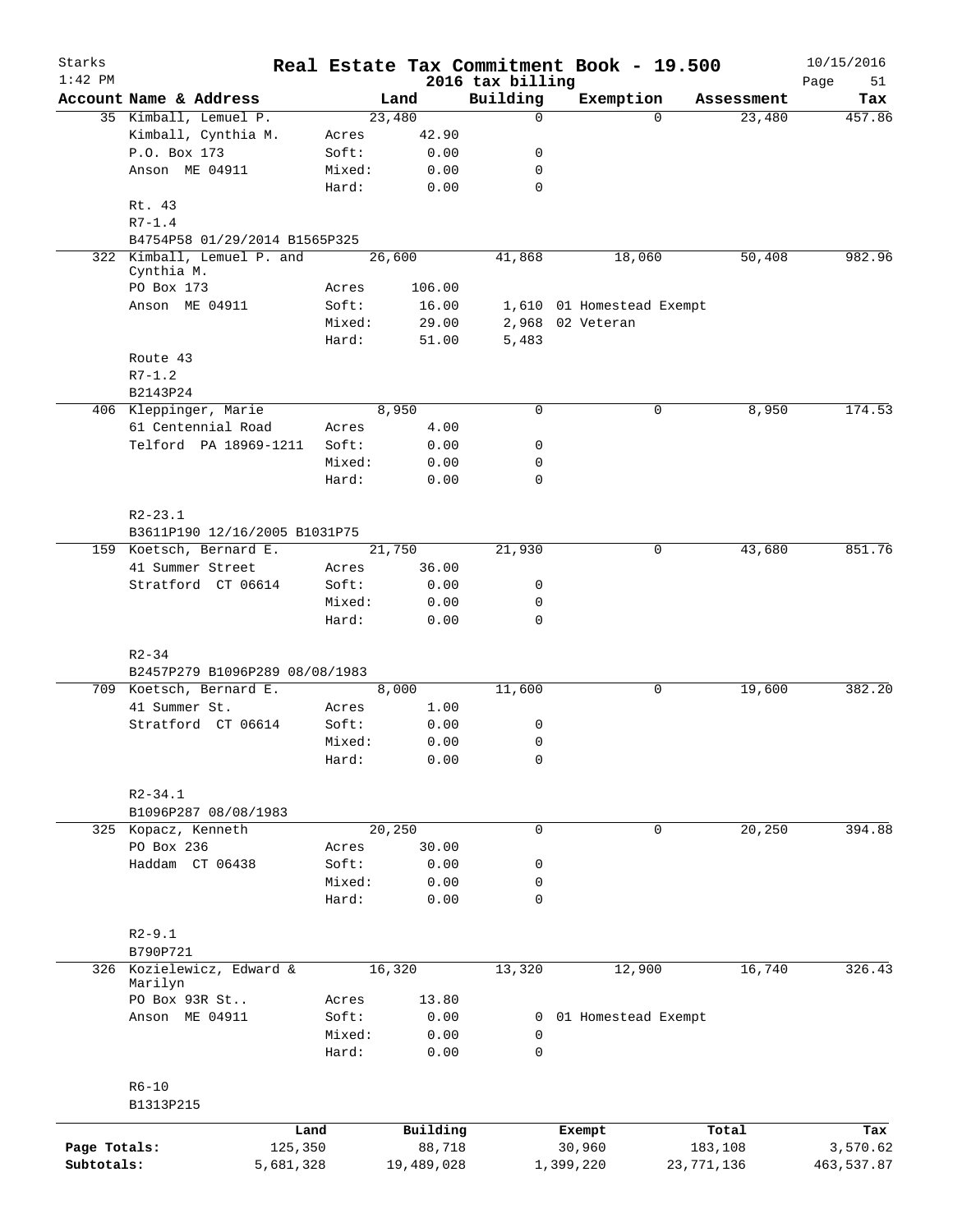| Starks    |                                                     |        |        |                  | Real Estate Tax Commitment Book - 19.500 |            | 10/15/2016 |
|-----------|-----------------------------------------------------|--------|--------|------------------|------------------------------------------|------------|------------|
| $1:42$ PM |                                                     |        |        | 2016 tax billing |                                          |            | Page<br>52 |
|           | Account Name & Address                              |        | Land   | Building         | Exemption                                | Assessment | Tax        |
|           | 45 Kozielewicz, Marilyn A.                          |        | 16,390 | 7,200            | $\Omega$                                 | 23,590     | 460.01     |
|           | Kozielewicz, Edward J.                              | Acres  | 13.90  |                  |                                          |            |            |
|           | P.O. Box 93                                         | Soft:  | 0.00   | 0                |                                          |            |            |
|           | Anson ME 04911                                      | Mixed: | 0.00   | 0                |                                          |            |            |
|           |                                                     | Hard:  | 0.00   | $\mathbf 0$      |                                          |            |            |
|           | Mayhew Rd                                           |        |        |                  |                                          |            |            |
|           | $R6 - 9$                                            |        |        |                  |                                          |            |            |
|           | B4952P233 09/10/2015 B4952P232 09/10/2015 B2508P189 |        |        |                  |                                          |            |            |
|           | 327 Krebs, Carleton L. &<br>Marcia J.               |        | 86,190 | 85,370           | $\mathbf 0$                              | 171,560    | 3,345.42   |
|           | 86 Krebs Road                                       | Acres  | 383.00 |                  |                                          |            |            |
|           | Starks ME 04911                                     | Soft:  | 2.00   | 201              |                                          |            |            |
|           |                                                     | Mixed: | 62.00  | 6,345            |                                          |            |            |
|           |                                                     | Hard:  | 136.00 | 14,620           |                                          |            |            |
|           | Faulkner Hill Rd                                    |        |        |                  |                                          |            |            |
|           | $R8-19, R8-20$                                      |        |        |                  |                                          |            |            |
|           | B926P2                                              |        |        |                  |                                          |            |            |
|           | 328 Krebs, Carleton L. &<br>Marcia J.               |        | 8,000  | 32,400           | 18,060                                   | 22,340     | 435.63     |
|           | 86 Krebs Road                                       | Acres  | 1.00   |                  | 02 Veteran                               |            |            |
|           | Starks ME 04911                                     | Soft:  | 0.00   | $\mathbf{0}$     | 01 Homestead Exempt                      |            |            |
|           |                                                     | Mixed: | 0.00   | 0                |                                          |            |            |
|           |                                                     | Hard:  | 0.00   | $\mathbf 0$      |                                          |            |            |
|           | $R8 - 18$                                           |        |        |                  |                                          |            |            |
|           | B926P2                                              |        |        |                  |                                          |            |            |
|           | 329 Krebs, Carlton L. and<br>Marcia J.              |        | 16,690 | 0                | 0                                        | 16,690     | 325.46     |
|           | 86 Krebs Road                                       | Acres  | 15.90  |                  |                                          |            |            |
|           | Anson ME 04911                                      | Soft:  | 0.00   | 0                |                                          |            |            |
|           |                                                     | Mixed: | 0.00   | 0                |                                          |            |            |
|           |                                                     | Hard:  | 0.00   | 0                |                                          |            |            |
|           | River Road                                          |        |        |                  |                                          |            |            |
|           | $R9 - 7.6$                                          |        |        |                  |                                          |            |            |
|           | B2766P274                                           |        |        |                  |                                          |            |            |
|           | 361 Krebs, Daniel S.                                |        | 21,500 | 50,280           | $\mathbf 0$                              | 71,780     | 1,399.71   |
|           | Krebs, Hiroko                                       | Acres  | 31.00  |                  |                                          |            |            |
|           | 86 Krebs Road                                       | Soft:  | 0.00   | 0                |                                          |            |            |
|           | Starks ME 04911                                     | Mixed: | 0.00   | 0                |                                          |            |            |
|           |                                                     | Hard:  | 0.00   | 0                |                                          |            |            |
|           | $R2 - 33$                                           |        |        |                  |                                          |            |            |
|           | B4433P294 08/25/2011                                |        |        |                  |                                          |            |            |
|           | 755 Krebs, David S. &                               |        | 23,250 | 0                | $\mathbf 0$                              | 23,250     | 453.38     |
|           | Billie Jo                                           |        |        |                  |                                          |            |            |
|           | 86 Krebs Road                                       | Acres  | 70.00  |                  |                                          |            |            |
|           | Starks ME 04911                                     | Soft:  | 0.00   | 0                |                                          |            |            |
|           |                                                     | Mixed: | 0.00   | 0                |                                          |            |            |
|           |                                                     | Hard:  | 0.00   | 0                |                                          |            |            |
|           | R8 46.1                                             |        |        |                  |                                          |            |            |
|           | B4381P342 04/04/2011                                |        |        |                  |                                          |            |            |
|           |                                                     |        |        |                  |                                          |            |            |

|              | Land      | Building   | Exempt    | Total      | Tax          |
|--------------|-----------|------------|-----------|------------|--------------|
| Page Totals: | 172,020   | 175,250    | 18,060    | 329,210    | 6.419.61     |
| Subtotals:   | 5,853,348 | 19,664,278 | 1,417,280 | 24,100,346 | 469, 957, 48 |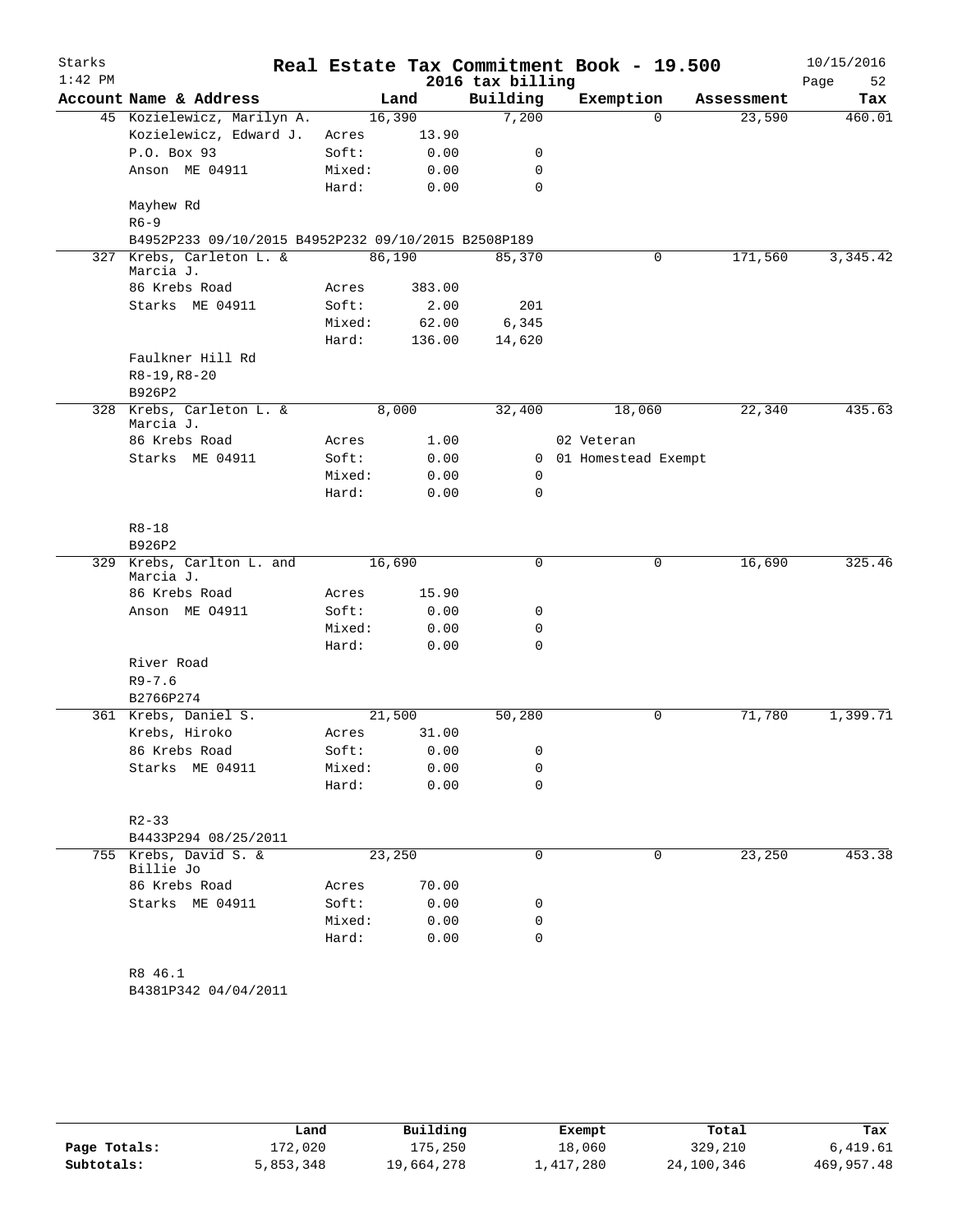| Starks<br>$1:42$ PM |                                               |                |              | 2016 tax billing |           | Real Estate Tax Commitment Book - 19.500 |            | 10/15/2016<br>53<br>Page |
|---------------------|-----------------------------------------------|----------------|--------------|------------------|-----------|------------------------------------------|------------|--------------------------|
|                     | Account Name & Address                        |                | Land         | Building         |           | Exemption                                | Assessment | Tax                      |
|                     | 330 Krebs, Dennis &                           |                | 8,650        | 77,130           |           | 12,900                                   | 72,880     | 1,421.16                 |
|                     | Angelica                                      |                |              |                  |           |                                          |            |                          |
|                     | 1440 New Sharon Road<br>Starks ME 04911       | Acres<br>Soft: | 2.00<br>0.00 |                  |           | 0 01 Homestead Exempt                    |            |                          |
|                     |                                               | Mixed:         | 0.00         | 0                |           |                                          |            |                          |
|                     |                                               | Hard:          | 0.00         | $\mathbf 0$      |           |                                          |            |                          |
|                     | $R8 - 10$                                     |                |              |                  |           |                                          |            |                          |
|                     | B1532P279                                     |                |              |                  |           |                                          |            |                          |
|                     | 424 Lagin-Nasse, Julianna &                   |                | 26,750       | 15,090           |           | 12,900                                   | 28,940     | 564.33                   |
|                     | Lagin, Nancy                                  | Acres          | 52.00        |                  |           |                                          |            |                          |
|                     | PO Box 358                                    | Soft:          | 0.00         |                  |           | 0 01 Homestead Exempt                    |            |                          |
|                     | 17 Fred Young Road                            | Mixed:         | 0.00         | $\mathbf 0$      |           |                                          |            |                          |
|                     | Starks ME 04911                               | Hard:          | 0.00         | $\mathbf 0$      |           |                                          |            |                          |
|                     | Young Road                                    |                |              |                  |           |                                          |            |                          |
|                     | $R1 - 17.2$<br>B4386P228 04/05/2011 B2524P228 |                |              |                  |           |                                          |            |                          |
|                     | 323 Lagueux, Claude                           |                | 16,750       | 0                |           | 0                                        | 16,750     | 326.63                   |
|                     | 9 Middle Street                               | Acres          | 16.00        |                  |           |                                          |            |                          |
|                     | Madison ME 04950                              | Soft:          | 0.00         | 0                |           |                                          |            |                          |
|                     |                                               | Mixed:         | 0.00         | 0                |           |                                          |            |                          |
|                     |                                               | Hard:          | 0.00         | $\mathbf 0$      |           |                                          |            |                          |
|                     | $R9 - 4$                                      |                |              |                  |           |                                          |            |                          |
|                     | B3632P320 07/17/2003 B847P205                 |                |              |                  |           |                                          |            |                          |
|                     | 333 Lagueux, Claude                           |                | 14,240       | 45,840           |           | 0                                        | 60,080     | 1,171.56                 |
|                     | 9 Middle Street                               | Acres          | 10.60        |                  |           |                                          |            |                          |
|                     | Madison ME 04950                              | Soft:          | 0.00         | $\mathsf{O}$     |           |                                          |            |                          |
|                     |                                               | Mixed:         | 0.00         | 0                |           |                                          |            |                          |
|                     |                                               | Hard:          | 0.00         | $\mathbf 0$      |           |                                          |            |                          |
|                     | West Mills Road                               |                |              |                  |           |                                          |            |                          |
|                     | $R3-14.2A$                                    |                |              |                  |           |                                          |            |                          |
|                     | B2874P19<br>334 Laqueux, Claude               |                | 19,250       | 0                |           | 0                                        | 19,250     | 375.38                   |
|                     | 9 Middle Street                               | Acres          | 26.00        |                  |           |                                          |            |                          |
|                     | Madison ME 04950                              | Soft:          | 0.00         | 0                |           |                                          |            |                          |
|                     |                                               | Mixed:         | 0.00         | 0                |           |                                          |            |                          |
|                     |                                               | Hard:          | 0.00         | 0                |           |                                          |            |                          |
|                     | River Road                                    |                |              |                  |           |                                          |            |                          |
|                     | $R9-5.1A$                                     |                |              |                  |           |                                          |            |                          |
|                     | B2201P136                                     |                |              |                  |           |                                          |            |                          |
|                     | 335 Lagueux, Claude                           |                | 19,250       | $\mathbf 0$      |           | 0                                        | 19,250     | 375.38                   |
|                     | 25 Cannonball Drive                           | Acres          | 26.00        |                  |           |                                          |            |                          |
|                     | Danbury CT 06810                              | Soft:          | 0.00         | 0                |           |                                          |            |                          |
|                     |                                               | Mixed:         | 0.00         | 0                |           |                                          |            |                          |
|                     |                                               | Hard:          | 0.00         | 0                |           |                                          |            |                          |
|                     | River Rd.                                     |                |              |                  |           |                                          |            |                          |
|                     | $R9 - 5.2$                                    |                |              |                  |           |                                          |            |                          |
|                     | B2201P1369                                    |                |              |                  |           |                                          |            |                          |
|                     | 336 Lagueux, Claude                           |                | 18,500       | $\mathbf 0$      |           | 0                                        | 18,500     | 360.75                   |
|                     | 9 Middle Street                               | Acres          | 23.00        |                  |           |                                          |            |                          |
|                     | Madison ME 04950                              | Soft:          | 0.00         | 0                |           |                                          |            |                          |
|                     |                                               | Mixed:         | 0.00         | 0                |           |                                          |            |                          |
|                     |                                               | Hard:          | 0.00         | 0                |           |                                          |            |                          |
|                     | River Rd.                                     |                |              |                  |           |                                          |            |                          |
|                     | $R9 - 5.3$                                    |                |              |                  |           |                                          |            |                          |
|                     | B2201P136                                     |                |              |                  |           |                                          |            |                          |
|                     | Land                                          |                | Building     |                  | Exempt    |                                          | Total      | Tax                      |
| Page Totals:        | 123,390                                       |                | 138,060      |                  | 25,800    |                                          | 235,650    | 4,595.19                 |
| Subtotals:          | 5,976,738                                     |                | 19,802,338   |                  | 1,443,080 | 24, 335, 996                             |            | 474,552.67               |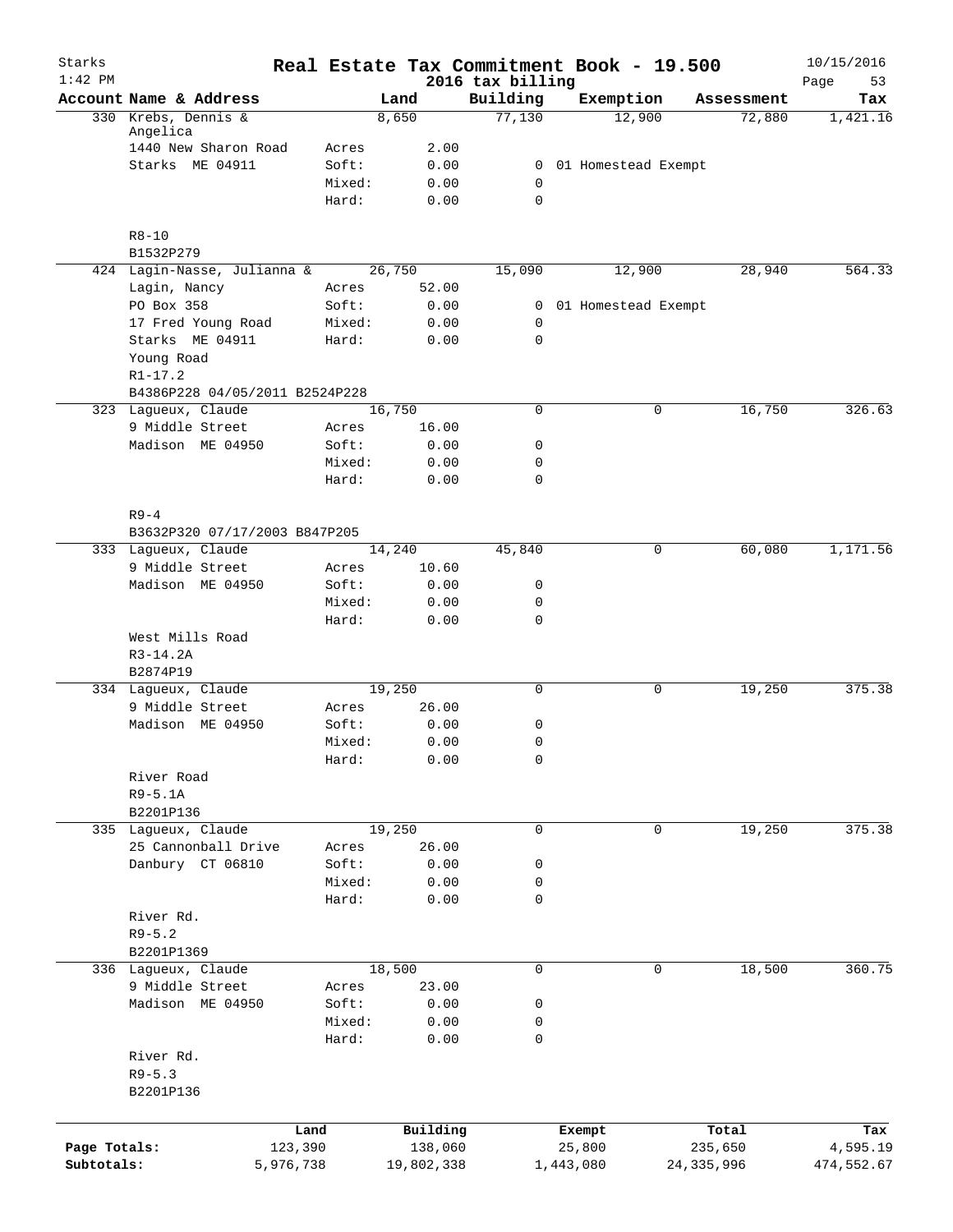| Starks<br>$1:42$ PM |                                                                                       |        |        |       | Real Estate Tax Commitment Book - 19.500<br>2016 tax billing |                     |          |            | 10/15/2016<br>Page<br>54 |
|---------------------|---------------------------------------------------------------------------------------|--------|--------|-------|--------------------------------------------------------------|---------------------|----------|------------|--------------------------|
|                     | Account Name & Address                                                                |        | Land   |       | Building                                                     | Exemption           |          | Assessment | Tax                      |
|                     | 707 Lamprey, Steve                                                                    |        | 9,600  |       | 0                                                            |                     | $\Omega$ | 9,600      | 187.20                   |
|                     | 35 Berwick Road                                                                       | Acres  |        | 5.00  |                                                              |                     |          |            |                          |
|                     | South Berwick ME 03908                                                                | Soft:  |        | 0.00  | 0                                                            |                     |          |            |                          |
|                     |                                                                                       | Mixed: |        | 0.00  | 0                                                            |                     |          |            |                          |
|                     |                                                                                       | Hard:  |        | 0.00  | 0                                                            |                     |          |            |                          |
|                     | Thompson Bridge Road<br>$R3 - 43.1$                                                   |        |        |       |                                                              |                     |          |            |                          |
|                     | B4938P214 08/02/2015 B4761P25 04/12/2011 B4383P263<br>04/08/2011 B3749P111 09/22/2006 |        |        |       |                                                              |                     |          |            |                          |
|                     | 340 Laney, Cindy A.                                                                   |        | 14,500 |       | 24,710                                                       |                     | 0        | 39,210     | 764.60                   |
|                     | P.O. Box 87                                                                           | Acres  |        | 11.00 |                                                              |                     |          |            |                          |
|                     | Anson ME 04911                                                                        | Soft:  |        | 0.00  | 0                                                            |                     |          |            |                          |
|                     |                                                                                       | Mixed: |        | 0.00  | 0                                                            |                     |          |            |                          |
|                     |                                                                                       | Hard:  |        | 0.00  | 0                                                            |                     |          |            |                          |
|                     | River Rd.                                                                             |        |        |       |                                                              |                     |          |            |                          |
|                     | $R10-16.2$                                                                            |        |        |       |                                                              |                     |          |            |                          |
|                     | B1920P96                                                                              |        |        |       |                                                              |                     |          |            |                          |
|                     | 341 Langrell, Sr., Edward                                                             |        | 20,500 |       | 0                                                            |                     | 0        | 20,500     | 399.75                   |
|                     | Α.<br>Langrell Frances A.                                                             | Acres  |        | 31.00 |                                                              |                     |          |            |                          |
|                     | P.O. Box 174                                                                          | Soft:  |        | 0.00  | 0                                                            |                     |          |            |                          |
|                     | Dennisville NJ 08214                                                                  | Mixed: |        | 0.00  | $\mathbf 0$                                                  |                     |          |            |                          |
|                     |                                                                                       | Hard:  |        | 0.00  | $\Omega$                                                     |                     |          |            |                          |
|                     |                                                                                       |        |        |       |                                                              |                     |          |            |                          |
|                     | $R5 - 33$                                                                             |        |        |       |                                                              |                     |          |            |                          |
|                     | B1300P37                                                                              |        |        |       |                                                              |                     |          |            |                          |
|                     | 342 Larose, Albert N. &                                                               |        | 22,500 |       | 17,300                                                       | 12,900              |          | 26,900     | 524.55                   |
|                     | Linda D.                                                                              |        |        |       |                                                              |                     |          |            |                          |
|                     | 118 Olde Ferry Road                                                                   | Acres  |        | 35.00 |                                                              |                     |          |            |                          |
|                     | Starks ME 04911                                                                       | Soft:  |        | 0.00  | $\mathbf{0}$                                                 | 01 Homestead Exempt |          |            |                          |
|                     |                                                                                       | Mixed: |        | 0.00  | 0                                                            |                     |          |            |                          |
|                     |                                                                                       | Hard:  |        | 0.00  | 0                                                            |                     |          |            |                          |
|                     | R12-11.4                                                                              |        |        |       |                                                              |                     |          |            |                          |
|                     | B1362P65                                                                              |        |        |       |                                                              |                     |          |            |                          |
|                     | 339 Larouche, John G.                                                                 |        | 13,850 |       | 64,320                                                       | 12,900              |          | 65,270     | 1,272.77                 |
|                     | Larouche, Joyce J.                                                                    | Acres  |        | 10.00 |                                                              | 01 Homestead Exempt |          |            |                          |
|                     | 2108 Industry Rd                                                                      | Soft:  |        | 0.00  | 0                                                            |                     |          |            |                          |
|                     | Starks ME 04911                                                                       | Mixed: |        | 0.00  | 0                                                            |                     |          |            |                          |
|                     |                                                                                       | Hard:  |        | 0.00  | 0                                                            |                     |          |            |                          |
|                     |                                                                                       |        |        |       |                                                              |                     |          |            |                          |
|                     | $R2 - 24.5$                                                                           |        |        |       |                                                              |                     |          |            |                          |
|                     | B4681P355 07/08/2013 B3547P314 08/30/2005 B1024P186                                   |        |        |       |                                                              |                     |          |            |                          |
|                     | 391 Larson, Allen L.                                                                  |        | 18,440 |       | 16,660                                                       |                     | 0        | 35,100     | 684.45                   |
|                     | Larson, Heather M.                                                                    | Acres  |        | 18.75 |                                                              |                     |          |            |                          |
|                     | 3 Brainard Road                                                                       | Soft:  |        | 0.00  | 0                                                            |                     |          |            |                          |
|                     | Niantic CT 06857                                                                      | Mixed: |        | 0.00  | 0                                                            |                     |          |            |                          |
|                     |                                                                                       | Hard:  |        | 0.00  | 0                                                            |                     |          |            |                          |
|                     |                                                                                       |        |        |       |                                                              |                     |          |            |                          |
|                     | $R8 - 38.6$                                                                           |        |        |       |                                                              |                     |          |            |                          |
|                     | B3607P158 12/16/2005 B2684P51                                                         |        |        |       |                                                              |                     |          |            |                          |
|                     |                                                                                       |        |        |       |                                                              |                     |          |            |                          |
|                     |                                                                                       |        |        |       |                                                              |                     |          |            |                          |
|                     |                                                                                       |        |        |       |                                                              |                     |          |            |                          |
|                     |                                                                                       |        |        |       |                                                              |                     |          |            |                          |

|              | Land      | Building   | Exempt    | Total      | Tax        |
|--------------|-----------|------------|-----------|------------|------------|
| Page Totals: | 99,390    | 122,990    | 25,800    | 196,580    | 3,833.32   |
| Subtotals:   | 6,076,128 | 19,925,328 | ⊥,468,880 | 24,532,576 | 478,385.99 |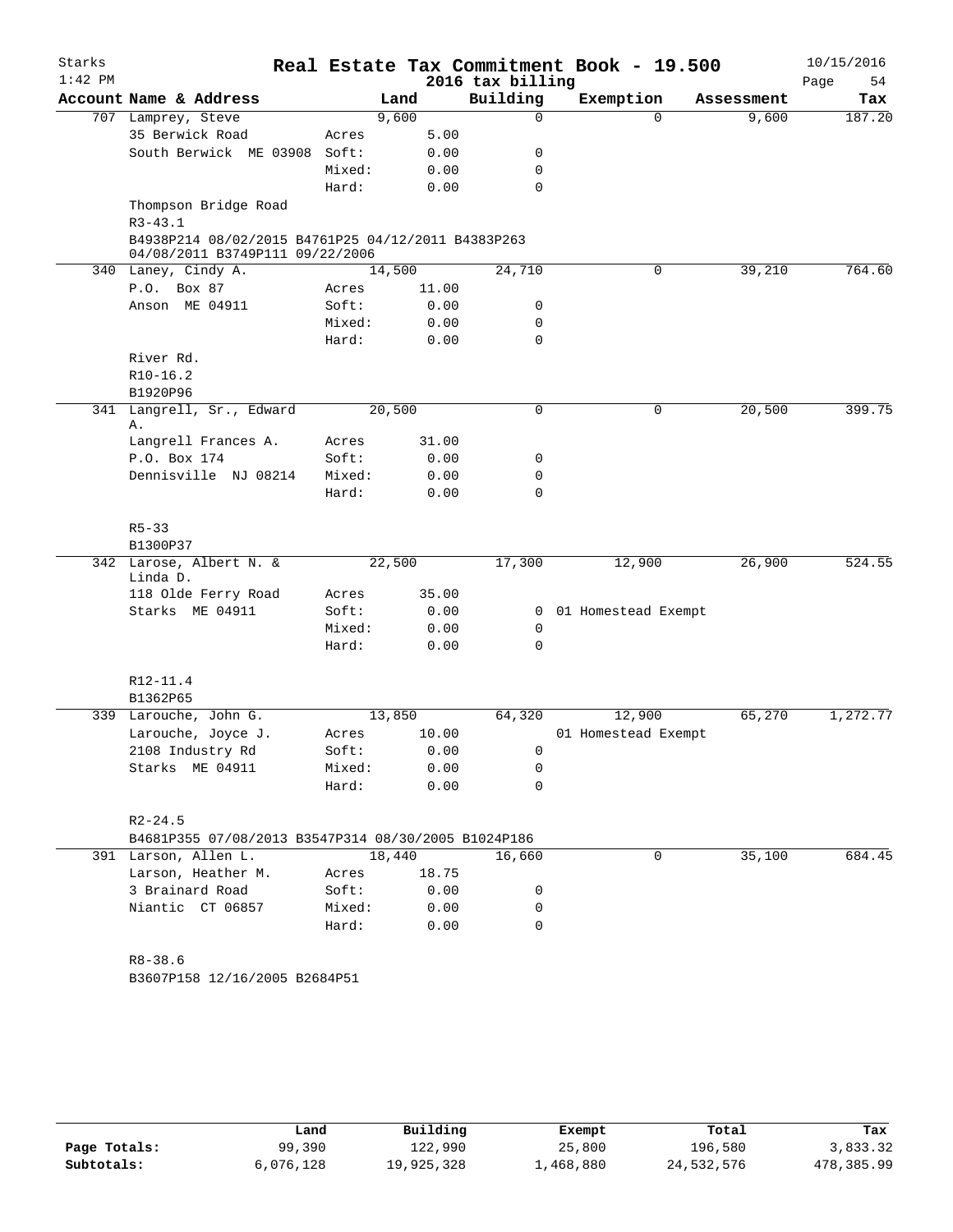| Starks    |                                            |  |                |        |                  | Real Estate Tax Commitment Book - 19.500 |            | 10/15/2016 |
|-----------|--------------------------------------------|--|----------------|--------|------------------|------------------------------------------|------------|------------|
| $1:42$ PM |                                            |  |                |        | 2016 tax billing |                                          |            | Page<br>55 |
|           | Account Name & Address                     |  |                | Land   | Building         | Exemption                                | Assessment | Tax        |
|           | 344 Laux Jr., Kenneth G.                   |  |                | 17,750 | 43,010           | 12,900                                   | 47,860     | 933.27     |
|           | 2152 Industry Road                         |  | Acres          | 16.00  |                  |                                          |            |            |
|           | Starks ME 04911                            |  | Soft:          | 0.00   | $\mathbf{0}$     | 01 Homestead Exempt                      |            |            |
|           |                                            |  | Mixed:         | 0.00   | 0                |                                          |            |            |
|           |                                            |  | Hard:          | 0.00   | $\mathbf 0$      |                                          |            |            |
|           | Industry Rd & Rt 43                        |  |                |        |                  |                                          |            |            |
|           | $R2 - 24.9$                                |  |                |        |                  |                                          |            |            |
|           | B2086P253                                  |  |                | 24,750 |                  | $\mathsf{O}$                             | 37,330     | 727.94     |
|           | 186 Laux, Kenneth G.<br>2152 Industry Road |  |                | 44.00  | 12,580           |                                          |            |            |
|           | Starks ME 04911                            |  | Acres<br>Soft: | 0.00   | 0                |                                          |            |            |
|           |                                            |  | Mixed:         | 0.00   | 0                |                                          |            |            |
|           |                                            |  | Hard:          | 0.00   | 0                |                                          |            |            |
|           | Industry Road                              |  |                |        |                  |                                          |            |            |
|           | $R2 - 24.12$                               |  |                |        |                  |                                          |            |            |
|           | B4102P211 02/14/2009 B2666P302             |  |                |        |                  |                                          |            |            |
|           | 688 Leahy, Barry F                         |  |                | 15,800 | 18,820           | 0                                        | 34,620     | 675.09     |
|           | 110 Middle Rd.                             |  | Acres          | 12.20  |                  |                                          |            |            |
|           | Newbury Ma 01951                           |  | Soft:          | 0.00   | 0                |                                          |            |            |
|           |                                            |  | Mixed:         | 0.00   | 0                |                                          |            |            |
|           |                                            |  | Hard:          | 0.00   | 0                |                                          |            |            |
|           |                                            |  |                |        |                  |                                          |            |            |
|           | $R8 - 38 - 5A$                             |  |                |        |                  |                                          |            |            |
|           | B4222P251 12/11/2009 B3508P266 06/22/2005  |  |                |        |                  |                                          |            |            |
|           | 345 Leal, Robert J. &                      |  |                | 13,440 | 0                | 0                                        | 13,440     | 262.08     |
|           | Kathleen                                   |  |                |        |                  |                                          |            |            |
|           | 9 Kerry Lane                               |  | Acres          | 10.90  |                  |                                          |            |            |
|           | Hopkinton MA 01748                         |  | Soft:          | 0.00   | 0                |                                          |            |            |
|           |                                            |  | Mixed:         | 0.00   | 0                |                                          |            |            |
|           |                                            |  | Hard:          | 0.00   | 0                |                                          |            |            |
|           | Mayhew Road                                |  |                |        |                  |                                          |            |            |
|           | $R6 - 2.8$                                 |  |                |        |                  |                                          |            |            |
|           | B1862P70                                   |  |                |        |                  |                                          |            |            |
|           | 347 Leighton, Gary & Lynda                 |  |                | 30,360 | 35,314           | 12,900                                   | 52,774     | 1,029.09   |
|           | 101 Ridge Road                             |  | Acres          | 111.00 |                  |                                          |            |            |
|           | Anson ME 04911                             |  | Soft:          | 5.00   | 503              | 01 Homestead Exempt                      |            |            |
|           |                                            |  | Mixed:         | 34.00  | 3,480            |                                          |            |            |
|           |                                            |  | Hard:          | 61.00  | 6,558            |                                          |            |            |
|           | River Rd.                                  |  |                |        |                  |                                          |            |            |
|           | $R9 - 5.1, 5.4$                            |  |                |        |                  |                                          |            |            |
|           | B1014P17                                   |  |                |        |                  |                                          |            |            |
|           | 349 Lejoy, Susan L                         |  |                | 9,470  | 0                | 0                                        | 9,470      | 184.67     |
|           | McCleary, Ann J.                           |  | Acres          | 4.80   |                  |                                          |            |            |
|           | P.O. Box 644                               |  | Soft:          | 0.00   | 0                |                                          |            |            |
|           | West Farmington ME<br>04992                |  | Mixed:         | 0.00   | 0                |                                          |            |            |
|           |                                            |  | Hard:          | 0.00   | 0                |                                          |            |            |
|           |                                            |  |                |        |                  |                                          |            |            |
|           | $R4 - 19$                                  |  |                |        |                  |                                          |            |            |

B4463P273 11/07/2011 B4397P212 05/27/2011 B2085P213

|              | Land      | Building   | Exempt    | Total      | Tax        |
|--------------|-----------|------------|-----------|------------|------------|
| Page Totals: | 111,570   | 109,724    | 25,800    | 195,494    | 3,812.14   |
| Subtotals:   | 6,187,698 | 20,035,052 | 1,494,680 | 24,728,070 | 482,198.13 |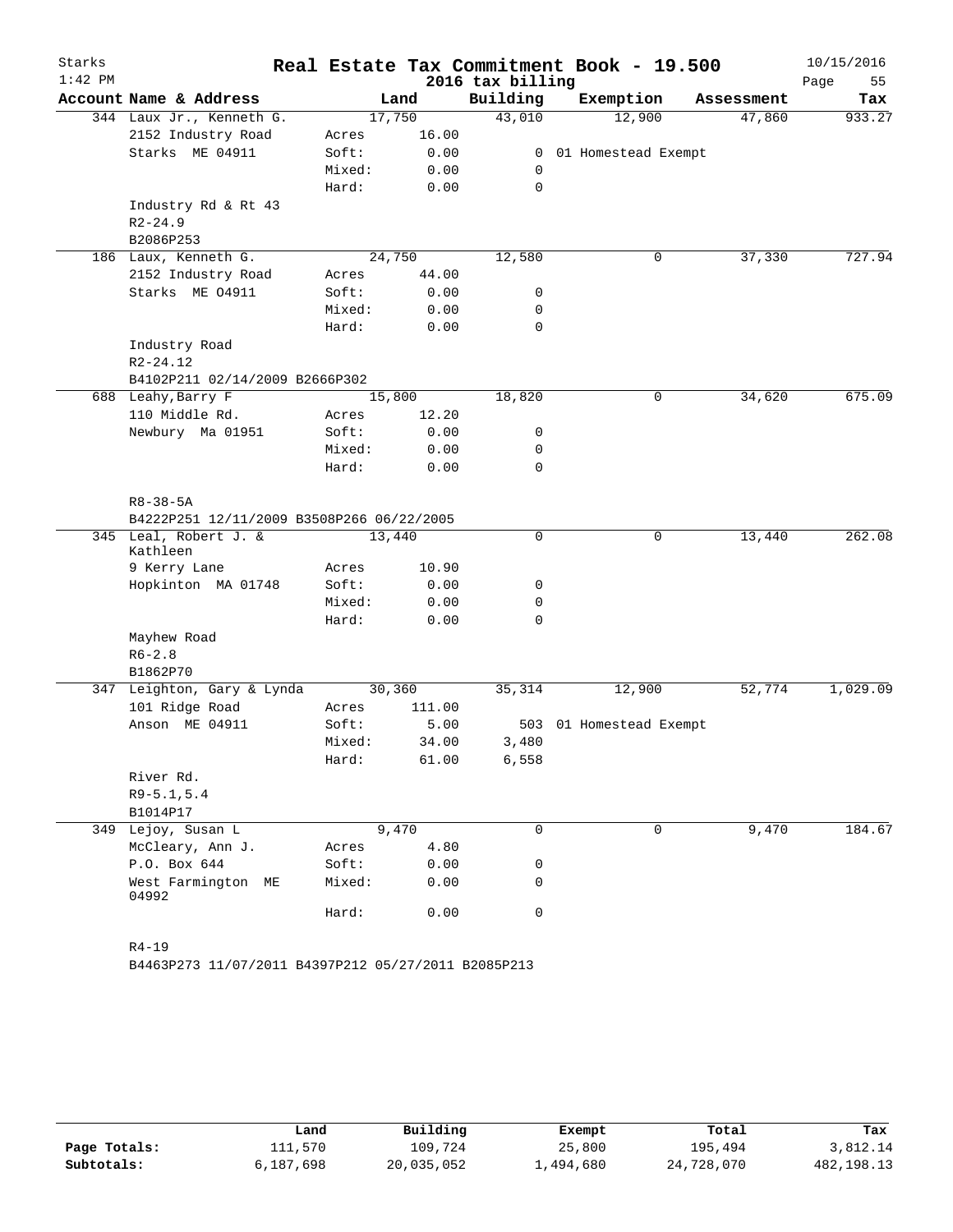| Starks    |                                                   |    |                 |        |                  | Real Estate Tax Commitment Book - 19.500 |            | 10/15/2016 |
|-----------|---------------------------------------------------|----|-----------------|--------|------------------|------------------------------------------|------------|------------|
| $1:42$ PM |                                                   |    |                 |        | 2016 tax billing |                                          |            | Page<br>56 |
|           | Account Name & Address                            |    |                 | Land   | Building         | Exemption                                | Assessment | Tax        |
|           | 348 Lejoy, Susan L.                               |    | 10,030          |        | 26,070           | $\Omega$                                 | 36,100     | 703.95     |
|           | P.O. Box 644                                      |    | Acres           | 4.12   |                  |                                          |            |            |
|           | West Farmington<br>04992                          | МE | Soft:           | 0.00   | 0                |                                          |            |            |
|           |                                                   |    | Mixed:          | 0.00   | 0                |                                          |            |            |
|           |                                                   |    | Hard:           | 0.00   | $\Omega$         |                                          |            |            |
|           |                                                   |    |                 |        |                  |                                          |            |            |
|           | $R4 - 20, R4 - 21$                                |    |                 |        |                  |                                          |            |            |
|           | B4463P273 11/07/2011 B977P199                     |    |                 |        | $\mathbf 0$      | $\mathbf 0$                              |            | 780.00     |
|           | 609 Lemay Jr., George<br>Lemay, Carlene           |    | 40,000<br>Acres | 109.00 |                  |                                          | 40,000     |            |
|           | 274 Sandy River Road                              |    | Soft:           | 0.00   | 0                |                                          |            |            |
|           | Starks ME 04911                                   |    | Mixed:          | 0.00   | 0                |                                          |            |            |
|           |                                                   |    | Hard:           | 0.00   | 0                |                                          |            |            |
|           | River Road                                        |    |                 |        |                  |                                          |            |            |
|           | $R8 - 21$                                         |    |                 |        |                  |                                          |            |            |
|           | B4903P263 05/14/2015 B4864P353 01/02/2015 B2076P3 |    |                 |        |                  |                                          |            |            |
|           | 315 Lemay Trapper C.                              |    | 20,000          |        | 108,614          | 12,900                                   | 115,714    | 2,256.42   |
|           | Lemay Carlene A. and<br>George E Lemay, Jr.       |    | Acres           | 25.00  |                  | 01 Homestead Exempt                      |            |            |
|           | 188 Locke Hill Road                               |    | Soft:           | 0.00   | 0                |                                          |            |            |
|           | Starks ME 04911                                   |    | Mixed:          | 0.00   | 0                |                                          |            |            |
|           |                                                   |    | Hard:           | 0.00   | $\Omega$         |                                          |            |            |
|           | Locke Hill Rd                                     |    |                 |        |                  |                                          |            |            |
|           | $R2 - 56.1$                                       |    |                 |        |                  |                                          |            |            |
|           | B3785P343 12/13/2006 B2726P20                     |    |                 |        |                  |                                          |            |            |
|           | 350 Lemay, George E. Jr. &<br>Carlene A           |    |                 | 9,950  | 1,320            | 0                                        | 11,270     | 219.77     |
|           | 274 Sandy River Road                              |    | Acres           | 4.00   |                  |                                          |            |            |
|           | Starks ME 04911                                   |    | Soft:           | 0.00   | 0                |                                          |            |            |
|           |                                                   |    | Mixed:          | 0.00   | $\mathbf 0$      |                                          |            |            |
|           |                                                   |    | Hard:           | 0.00   | $\Omega$         |                                          |            |            |
|           | River Road                                        |    |                 |        |                  |                                          |            |            |
|           | $R9 - 2$                                          |    |                 |        |                  |                                          |            |            |
|           | B1142P75                                          |    |                 |        |                  |                                          |            |            |
|           | 351 Lemay, George E. Jr. &<br>Carlene A           |    | 48,000          |        | 32,520           | 12,900                                   | 67,620     | 1,318.59   |
|           | 274 Sandy River Road                              |    | Acres           | 137.00 |                  |                                          |            |            |
|           | Starks ME 04911                                   |    | Soft:           | 0.00   | 0                | 01 Homestead Exempt                      |            |            |
|           |                                                   |    | Mixed:          | 0.00   | $\Omega$         |                                          |            |            |
|           |                                                   |    | Hard:           | 0.00   | 0                |                                          |            |            |
|           | River Road                                        |    |                 |        |                  |                                          |            |            |
|           | $R8-27, R8-28, R8-29$                             |    |                 |        |                  |                                          |            |            |
|           | B1142P75                                          |    |                 |        |                  |                                          |            |            |
| 760       | Lemay, George E. Jr.<br>and Carlene               |    |                 | 8,000  | 93,369           | 0                                        | 101,369    | 1,976.70   |
|           | 274 Sandy River Road                              |    | Acres           | 1.00   |                  |                                          |            |            |
|           | Starks ME 04911                                   |    | Soft:           | 0.00   | 0                |                                          |            |            |
|           |                                                   |    | Mixed:          | 0.00   | 0                |                                          |            |            |
|           |                                                   |    | Hard:           | 0.00   | 0                |                                          |            |            |
|           | $R9 - 3$                                          |    |                 |        |                  |                                          |            |            |
|           | B4536P55 02/08/2012                               |    |                 |        |                  |                                          |            |            |
|           |                                                   |    |                 |        |                  |                                          |            |            |

|              | Land      | Building   | Exempt    | Total      | Tax         |
|--------------|-----------|------------|-----------|------------|-------------|
| Page Totals: | 135,980   | 261,893    | 25,800    | 372,073    | 7.255.43    |
| Subtotals:   | 6,323,678 | 20,296,945 | 1,520,480 | 25,100,143 | 489, 453.56 |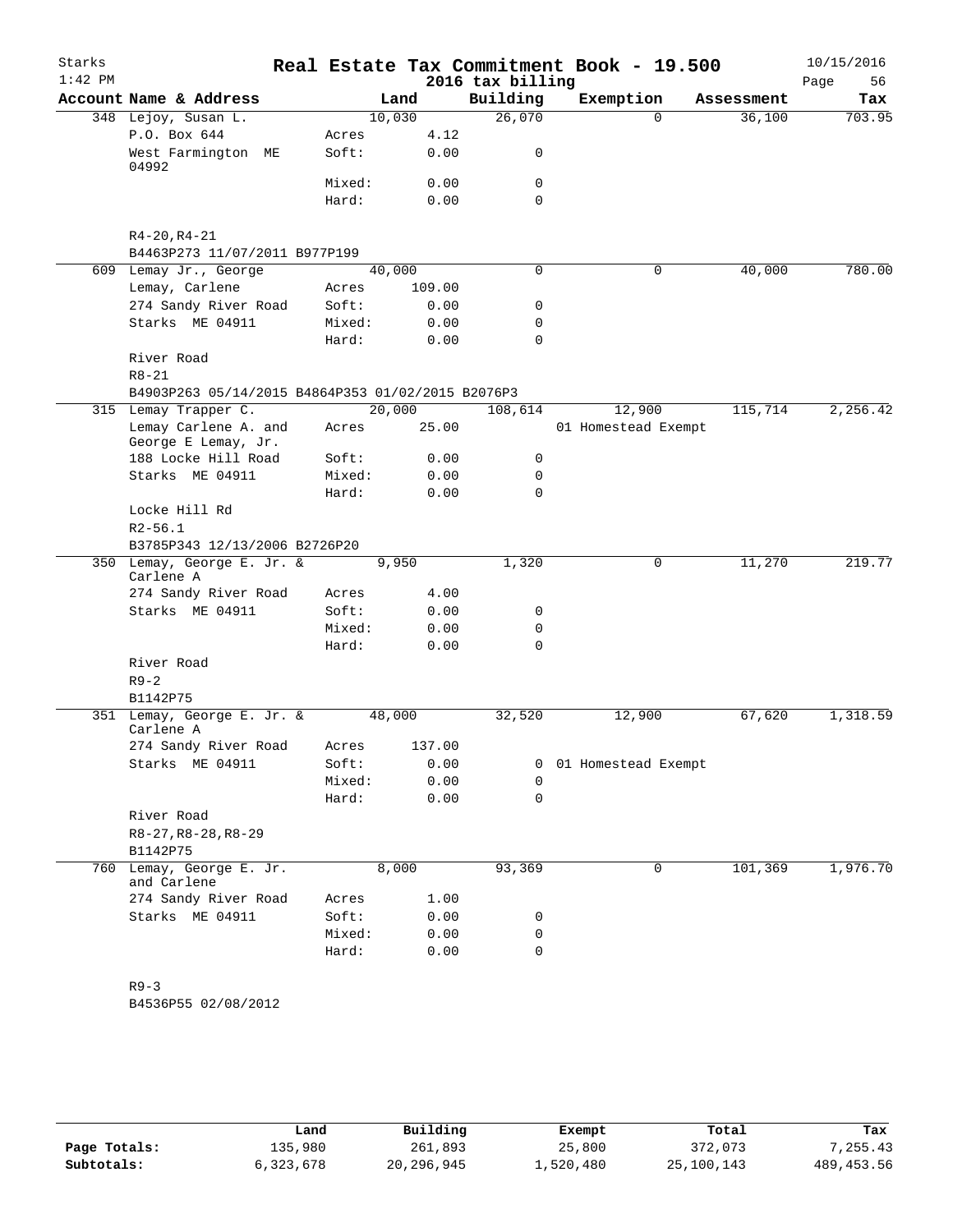| Starks<br>$1:42$ PM |                                              |        |          | 2016 tax billing | Real Estate Tax Commitment Book - 19.500 |            | 10/15/2016        |
|---------------------|----------------------------------------------|--------|----------|------------------|------------------------------------------|------------|-------------------|
|                     | Account Name & Address                       |        | Land     | Building         | Exemption                                | Assessment | Page<br>57<br>Tax |
|                     | 353 Leonard, Terry K.                        |        | 15,150   | 48,840           | $\Omega$                                 | 63,990     | 1,247.81          |
|                     | P.O. Box 568                                 | Acres  | 12.00    |                  |                                          |            |                   |
|                     | Anson ME 04911                               | Soft:  | 0.00     | 0                |                                          |            |                   |
|                     |                                              | Mixed: | 0.00     | 0                |                                          |            |                   |
|                     |                                              | Hard:  | 0.00     | $\mathbf 0$      |                                          |            |                   |
|                     | $R2 - 10.1$                                  |        |          |                  |                                          |            |                   |
|                     | B2746P133                                    |        |          |                  |                                          |            |                   |
|                     | 354 Lepage, Gordon D. &<br>Carole M.         |        | 11,150   | $\mathbf 0$      | 0                                        | 11,150     | 217.43            |
|                     | 81 Beans Corner Rd                           | Acres  | 101.00   |                  |                                          |            |                   |
|                     | New Sharon ME 04955                          | Soft:  | 45.00    | 4,528            |                                          |            |                   |
|                     |                                              | Mixed: | 56.00    | 5,731            |                                          |            |                   |
|                     |                                              | Hard:  | 0.00     | $\mathbf 0$      |                                          |            |                   |
|                     | $R1 - 51$<br>B1479P326                       |        |          |                  |                                          |            |                   |
|                     | 392 Lequin, Thomas                           |        | 26,720   | 94,712           | 18,060                                   | 103,372    | 2,015.75          |
|                     | 1018 New Sharon Road                         | Acres  | 51.87    |                  | 01 Homestead Exempt                      |            |                   |
|                     | Starks ME 04911                              | Soft:  | 0.00     | $\mathbf{0}$     | 02 Veteran                               |            |                   |
|                     |                                              | Mixed: | 0.00     | $\mathbf 0$      |                                          |            |                   |
|                     |                                              | Hard:  | 0.00     | 0                |                                          |            |                   |
|                     | $R1 - 43$                                    |        |          |                  |                                          |            |                   |
|                     | B4615P241 01/04/2013 B2041P8                 |        |          |                  |                                          |            |                   |
|                     | 733 Lessard, Allen                           |        | 7,650    | $\Omega$         | 0                                        | 7,650      | 149.18            |
|                     | Lessard, Rick                                | Acres  | 2.00     |                  |                                          |            |                   |
|                     | P.O. Box 201                                 | Soft:  | 0.00     | 0                |                                          |            |                   |
|                     | Madison ME 04950                             | Mixed: | 0.00     | $\mathbf 0$      |                                          |            |                   |
|                     |                                              | Hard:  | 0.00     | 0                |                                          |            |                   |
|                     | $R4 - 9B$                                    |        |          |                  |                                          |            |                   |
|                     | B4983P55 12/08/2015                          |        |          |                  |                                          |            |                   |
|                     | 332 Lessard, Allen R.                        |        | 8,000    | 11,280           | 0                                        | 19,280     | 375.96            |
|                     | P.O. Box 201                                 | Acres  | 1.00     |                  |                                          |            |                   |
|                     | Madison ME 04950                             | Soft:  | 0.00     | 0                |                                          |            |                   |
|                     |                                              | Mixed: | 0.00     | $\mathbf 0$      |                                          |            |                   |
|                     |                                              | Hard:  | 0.00     | 0                |                                          |            |                   |
|                     | Emery Road<br>$R3 - 31$                      |        |          |                  |                                          |            |                   |
|                     | B4557P150 08/02/2012 B2023P202               |        |          |                  |                                          |            |                   |
|                     | 652 Lewis, Jeremiah D.                       |        | 9,430    | 58,988           | 12,900                                   | 55,518     | 1,082.60          |
|                     | 2701 Industry Road                           | Acres  | 3.20     |                  | 01 Homestead Exempt                      |            |                   |
|                     | Starks ME 04911                              | Soft:  | 0.00     | $\mathbf 0$      |                                          |            |                   |
|                     |                                              | Mixed: | 0.00     | 0                |                                          |            |                   |
|                     |                                              | Hard:  | 0.00     | 0                |                                          |            |                   |
|                     | $U1-13$                                      |        |          |                  |                                          |            |                   |
|                     | B4445P303 09/29/2011 B4295P140               |        |          |                  |                                          |            |                   |
|                     | 319 Lewis, Jeremiah D.                       |        | 8,000    | 21,840           | 12,900                                   | 16,940     | 330.33            |
|                     | 2701 Industry Road                           | Acres  | 1.00     |                  |                                          |            |                   |
|                     | Starks ME 04911                              | Soft:  | 0.00     |                  | 0 01 Homestead Exempt                    |            |                   |
|                     |                                              | Mixed: | 0.00     | 0                |                                          |            |                   |
|                     |                                              | Hard:  | 0.00     | 0                |                                          |            |                   |
|                     | $R8 - 1.1$<br>B3582P227 10/28/2005 B1044P251 |        |          |                  |                                          |            |                   |
|                     |                                              | Land   | Building |                  | Exempt                                   | Total      | Tax               |

|              | Land      | Building   | Exempt    | Total        | Tax        |
|--------------|-----------|------------|-----------|--------------|------------|
| Page Totals: | 86,100    | 235,660    | 43,860    | 277,900      | 5,419.06   |
| Subtotals:   | 6,409,778 | 20,532,605 | 1,564,340 | 25, 378, 043 | 494,872.62 |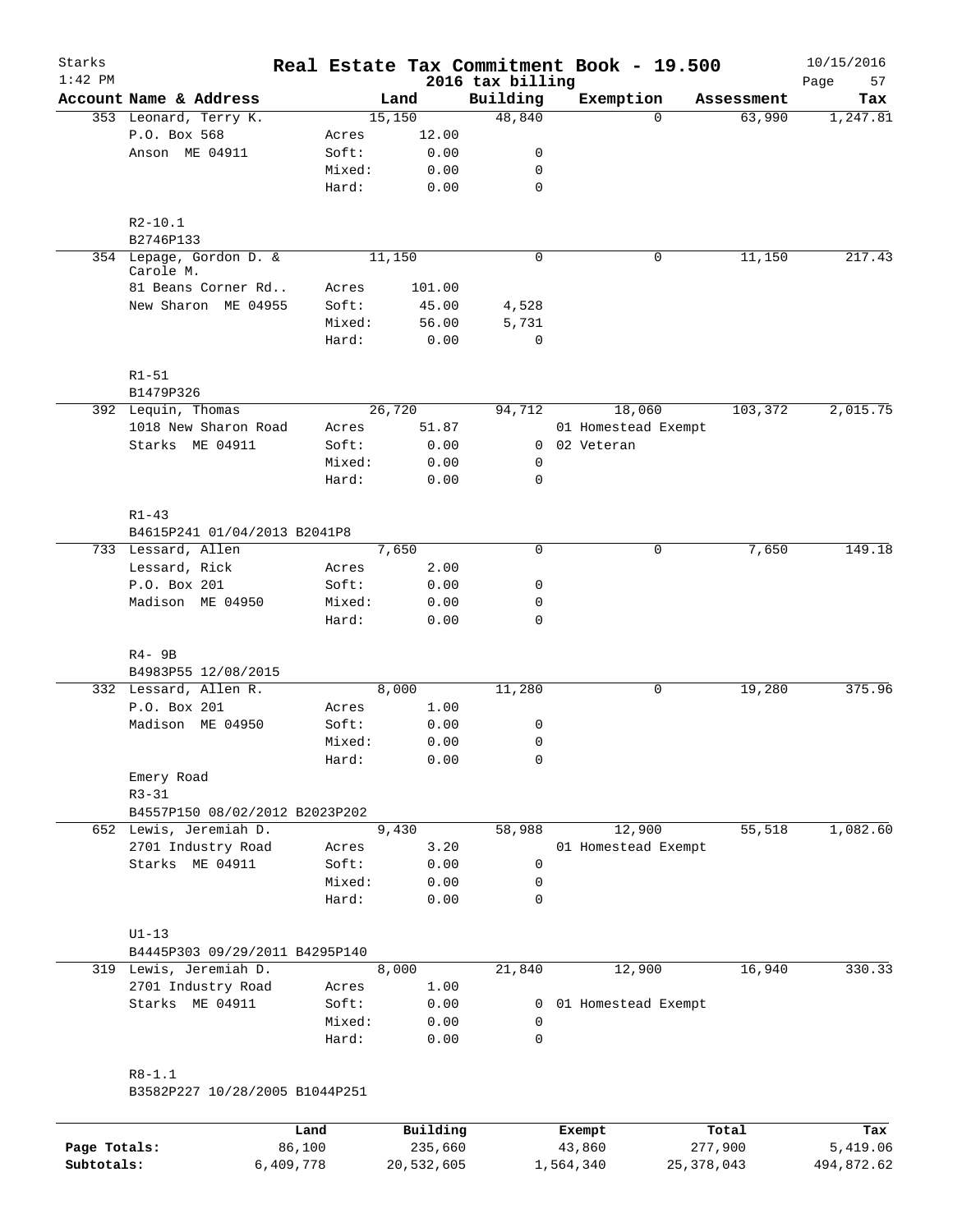| Starks<br>$1:42$ PM        |                                                                    |                 |                       | 2016 tax billing  | Real Estate Tax Commitment Book - 19.500 |                         | 10/15/2016             |
|----------------------------|--------------------------------------------------------------------|-----------------|-----------------------|-------------------|------------------------------------------|-------------------------|------------------------|
|                            | Account Name & Address                                             |                 | Land                  | Building          | Exemption                                | Assessment              | 58<br>Page<br>Tax      |
|                            | 357 Libby, Kevin & Mary<br>1638 New Sharon Road<br>Starks ME 04911 |                 | $\mathbf 0$           | 18,840            | $\Omega$                                 | 18,840                  | 367.38                 |
|                            | $R2 - 6.10N$                                                       |                 |                       |                   |                                          |                         |                        |
|                            | 356 Libby, Kevin A                                                 |                 | 16,650                | 33,480            | 12,900                                   | 37,230                  | 725.99                 |
|                            | Mary E.                                                            | Acres           | 3.00                  |                   |                                          |                         |                        |
|                            | 1638 New Sharon Road                                               | Soft:           | 0.00                  | 0                 | 01 Homestead Exempt                      |                         |                        |
|                            | Starks ME 04911                                                    | Mixed:<br>Hard: | 0.00<br>0.00          | 0<br>0            |                                          |                         |                        |
|                            | $R2 - 6.1$<br>B2859P147                                            |                 |                       |                   |                                          |                         |                        |
|                            | 385 Libby, Timothy D,                                              |                 | 5,710                 | 21,600            | 12,900                                   | 14,410                  | 281.00                 |
|                            | Libby, June A.                                                     | Acres           | 0.51                  |                   | 01 Homestead Exempt                      |                         |                        |
|                            | 43 Chicken Street                                                  | Soft:           | 0.00                  | $\mathsf{O}$      |                                          |                         |                        |
|                            | Starks ME 04911                                                    | Mixed:          | 0.00                  | 0                 |                                          |                         |                        |
|                            |                                                                    | Hard:           | 0.00                  | 0                 |                                          |                         |                        |
|                            | Chicken Street<br>$U2-18$                                          |                 |                       |                   |                                          |                         |                        |
|                            | B4082P196 12/14/2008 B2540P192<br>358 Lickteig, John H.            |                 |                       | $\mathbf 0$       |                                          |                         |                        |
|                            | 25 Wall St.                                                        | Acres           | 22,950<br>105.00      |                   | 0                                        | 22,950                  | 447.53                 |
|                            | Milford CT 06460                                                   | Soft:           | 0.00                  | 0                 |                                          |                         |                        |
|                            |                                                                    | Mixed:          | 12.00                 | 1,228             |                                          |                         |                        |
|                            |                                                                    | Hard:           | 88.00                 | 9,460             |                                          |                         |                        |
|                            | $R5 - 17$                                                          |                 |                       |                   |                                          |                         |                        |
|                            | B1284P287<br>359 Liddell, John N. Sr.                              |                 | 14,500                | 22,560            | 12,900                                   | 24,160                  | 471.12                 |
|                            | PO Box 163                                                         | Acres           | 18.00                 |                   |                                          |                         |                        |
|                            | Starks ME 04911                                                    | Soft:           | 0.00                  |                   | 0 01 Homestead Exempt                    |                         |                        |
|                            |                                                                    | Mixed:          | 0.00                  | 0                 |                                          |                         |                        |
|                            |                                                                    | Hard:           | 0.00                  | 0                 |                                          |                         |                        |
|                            | $R2 - 42.1$<br>B1534P330                                           |                 |                       |                   |                                          |                         |                        |
|                            | 360 Liscinsky, Et. Al,                                             |                 | 22,250                | 0                 | $\mathbf 0$                              | 22,250                  | 433.88                 |
|                            | Stephen                                                            |                 |                       |                   |                                          |                         |                        |
|                            | 34 Hair St<br>Statford CT 06497                                    | Acres           | 38.00                 |                   |                                          |                         |                        |
|                            |                                                                    | Soft:<br>Mixed: | 0.00<br>0.00          | 0<br>0            |                                          |                         |                        |
|                            |                                                                    | Hard:           | 0.00                  | 0                 |                                          |                         |                        |
|                            | $R4 - 2$                                                           |                 |                       |                   |                                          |                         |                        |
|                            | B1387P315<br>365 Locke Hill Land Trust                             |                 | 16,560                | 20,830            | 12,900                                   | 24,490                  | 477.56                 |
|                            | % James Keidel Trustee                                             | Acres           | 14.17                 |                   |                                          |                         |                        |
|                            | P.O. Box 434                                                       | Soft:           | 0.00                  | 0                 | 01 Homestead Exempt                      |                         |                        |
|                            | Anson ME 04911                                                     | Mixed:<br>Hard: | 0.00<br>0.00          | $\mathsf{O}$<br>0 |                                          |                         |                        |
|                            | Locke Hill Rd.<br>$R3 - 4$                                         |                 |                       |                   |                                          |                         |                        |
|                            | B1603P46                                                           |                 |                       |                   |                                          |                         |                        |
|                            |                                                                    |                 |                       |                   |                                          |                         |                        |
|                            |                                                                    | Land            | Building              |                   | Exempt                                   | Total                   | Tax                    |
| Page Totals:<br>Subtotals: | 6,508,398                                                          | 98,620          | 117,310<br>20,649,915 |                   | 51,600<br>1,615,940                      | 164,330<br>25, 542, 373 | 3,204.46<br>498,077.08 |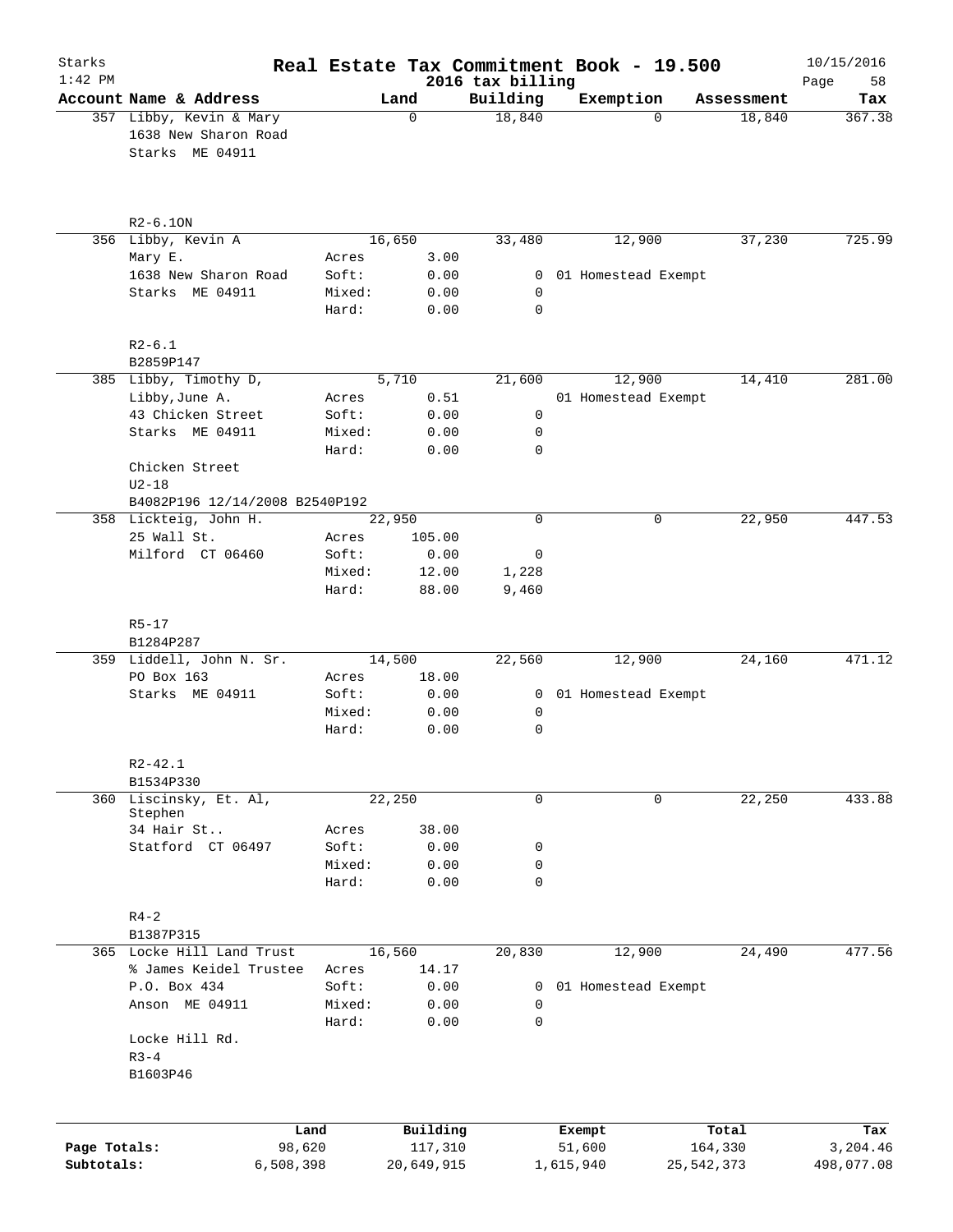| Starks<br>$1:42$ PM |                                                  |                 |               | 2016 tax billing | Real Estate Tax Commitment Book - 19.500 |                    | 10/15/2016<br>59<br>Page |
|---------------------|--------------------------------------------------|-----------------|---------------|------------------|------------------------------------------|--------------------|--------------------------|
|                     | Account Name & Address                           |                 | Land          | Building         | Exemption                                | Assessment         | Tax                      |
|                     | 367 Locke Hill Road Realty<br>Trust              | 20,750          |               | 21,720           |                                          | $\Omega$<br>42,470 | 828.17                   |
|                     | Rose M. Wallace c/o<br>Brian W. Coulson          | Acres           | 28.00         |                  |                                          |                    |                          |
|                     | 57 Locust Road                                   | Soft:           | 0.00          | 0                |                                          |                    |                          |
|                     | Orleans MA 02653                                 | Mixed:          | 0.00          | 0                |                                          |                    |                          |
|                     |                                                  | Hard:           | 0.00          | 0                |                                          |                    |                          |
|                     | Locke Hill Rd                                    |                 |               |                  |                                          |                    |                          |
|                     | $R3 - 4.1$                                       |                 |               |                  |                                          |                    |                          |
|                     | B2668P1                                          |                 |               |                  |                                          |                    |                          |
|                     | 364 Locke, Crystal A.                            | 8,460           |               | 50,160           | 12,900                                   | 45,720             | 891.54                   |
|                     | 4 Ricci Road<br>Starks ME 04911                  | Acres<br>Soft:  | 1.70<br>0.00  | $\mathbf{0}$     | 01 Homestead Exempt                      |                    |                          |
|                     |                                                  | Mixed:          | 0.00          | 0                |                                          |                    |                          |
|                     |                                                  | Hard:           | 0.00          | $\mathbf 0$      |                                          |                    |                          |
|                     |                                                  |                 |               |                  |                                          |                    |                          |
|                     | $R11 - 20$                                       |                 |               |                  |                                          |                    |                          |
|                     | B865P294                                         |                 |               |                  |                                          |                    |                          |
|                     | 742 Locke, Duane M.                              | 10,600          |               | 43,281           | 12,900                                   | 40,981             | 799.13                   |
|                     | 182 Mayhew Road                                  | Acres           | 5.00          |                  | 01 Homestead Exempt                      |                    |                          |
|                     | Starks ME 04911                                  | Soft:           | 0.00          | 0                |                                          |                    |                          |
|                     |                                                  | Mixed:          | 0.00          | 0                |                                          |                    |                          |
|                     |                                                  | Hard:           | 0.00          | 0                |                                          |                    |                          |
|                     |                                                  |                 |               |                  |                                          |                    |                          |
|                     | R7 16.2A                                         |                 |               |                  |                                          |                    |                          |
|                     | B4380P7 03/25/2011                               |                 |               |                  | 12,900                                   |                    | 1,751.20                 |
|                     | 362 Locke, Linwood<br>Locke, Carol               | 13,850<br>Acres | 9.70          | 88,855           | 01 Homestead Exempt                      | 89,805             |                          |
|                     | 433 Mayhew Road                                  | Soft:           | 0.00          | 0                |                                          |                    |                          |
|                     | Starks ME 04911                                  | Mixed:          | 0.00          | 0                |                                          |                    |                          |
|                     |                                                  | Hard:           | 0.00          | $\mathbf 0$      |                                          |                    |                          |
|                     |                                                  |                 |               |                  |                                          |                    |                          |
|                     | $R6 - 3$                                         |                 |               |                  |                                          |                    |                          |
|                     | B3869P189 06/26/2007 B3299P231                   |                 |               |                  |                                          |                    |                          |
|                     | 142 Locke, Linwood                               | 12,980          |               | $\mathbf 0$      |                                          | 12,980<br>0        | 253.11                   |
|                     | Locke, Carol                                     | Acres           | 10.20         |                  |                                          |                    |                          |
|                     | 433 Mayhew Road                                  | Soft:           | 0.00          | 0                |                                          |                    |                          |
|                     | Starks ME 04911                                  | Mixed:          | 0.00          | 0                |                                          |                    |                          |
|                     |                                                  | Hard:           | 0.00          | 0                |                                          |                    |                          |
|                     | $R6 - 2.19$                                      |                 |               |                  |                                          |                    |                          |
|                     | B883P1018                                        |                 |               |                  |                                          |                    |                          |
|                     | 9 Lombas, Molly F.                               | 8,200           |               | 12,900           | 12,900                                   | 8,200              | 159.90                   |
|                     | 54 Chicken St.                                   | Acres           | 1.30          |                  |                                          |                    |                          |
|                     | Starks ME 04911                                  | Soft:           | 0.00          | 0                | 01 Homestead Exempt                      |                    |                          |
|                     |                                                  | Mixed:          | 0.00          | 0                |                                          |                    |                          |
|                     |                                                  | Hard:           | 0.00          | $\mathbf 0$      |                                          |                    |                          |
|                     | Chicken St.                                      |                 |               |                  |                                          |                    |                          |
|                     | $U2-15$                                          |                 |               |                  |                                          |                    |                          |
|                     | B4274P51 05/25/2010 B4242P224 09/28/2009 B902P42 |                 |               |                  |                                          |                    |                          |
|                     | 369 Lovell, Diane J.                             | 12,750          |               | 79,360           | 18,060                                   | 74,050             | 1,443.98                 |
|                     | 364 Branns Mills Road<br>Starks ME 04911         | Acres<br>Soft:  | 33.00<br>9.00 |                  | 02 Veteran<br>906 01 Homestead Exempt    |                    |                          |
|                     |                                                  | Mixed:          | 15.00         | 1,535            |                                          |                    |                          |
|                     |                                                  | Hard:           | 7.00          | 753              |                                          |                    |                          |
|                     |                                                  |                 |               |                  |                                          |                    |                          |
|                     | $R1 - 22$                                        |                 |               |                  |                                          |                    |                          |
|                     | B4738P169 12/05/2013 B866P593                    |                 |               |                  |                                          |                    |                          |
|                     |                                                  | Land            | Building      |                  |                                          | Total              | Tax                      |
| Page Totals:        |                                                  | 87,590          | 296,276       |                  | Exempt<br>69,660                         | 314,206            | 6,127.03                 |
|                     |                                                  |                 |               |                  |                                          |                    |                          |

**Subtotals:** 6,595,988 20,946,191 1,685,600 25,856,579 504,204.11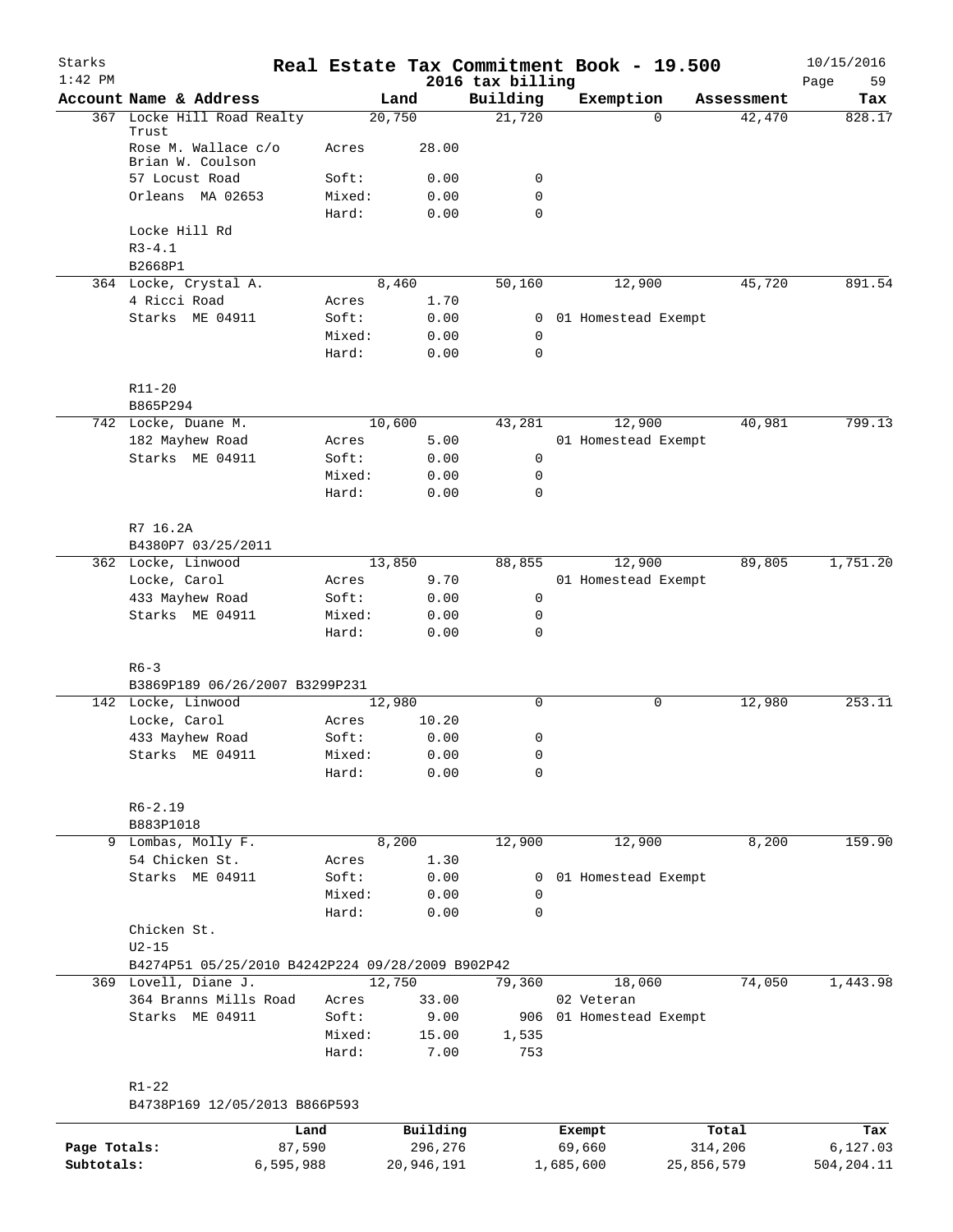| Starks       |                                            |           |                 |                              | Real Estate Tax Commitment Book - 19.500 |              | 10/15/2016        |
|--------------|--------------------------------------------|-----------|-----------------|------------------------------|------------------------------------------|--------------|-------------------|
| $1:42$ PM    | Account Name & Address                     |           | Land            | 2016 tax billing<br>Building | Exemption                                | Assessment   | 60<br>Page<br>Tax |
|              | 373 Luce, Dale E & Barbara                 |           | 11,250          | 57,960                       | 12,900                                   | 56,310       | 1,098.05          |
|              | Ann<br>PO Box 183                          | Acres     | 6.00            |                              |                                          |              |                   |
|              | 9 Dill Road                                | Soft:     | 0.00            | $\mathbf{0}$                 | 01 Homestead Exempt                      |              |                   |
|              | Starks ME 04911                            | Mixed:    | 0.00            | $\mathbf 0$                  |                                          |              |                   |
|              |                                            | Hard:     | 0.00            | $\mathbf 0$                  |                                          |              |                   |
|              | $R12-3$                                    |           |                 |                              |                                          |              |                   |
|              | B897P1057                                  |           |                 |                              |                                          |              |                   |
|              | 123 Luce, N. F. Inc.<br>266 Childs Rd      | Acres     | 12,850<br>10.00 | 0                            | 0                                        | 12,850       | 250.58            |
|              | Norridgewock ME 04957                      | Soft:     | 0.00            | 0                            |                                          |              |                   |
|              |                                            | Mixed:    | 0.00            | $\mathbf 0$                  |                                          |              |                   |
|              |                                            | Hard:     | 0.00            | $\mathbf 0$                  |                                          |              |                   |
|              | $R2 - 24.8$                                |           |                 |                              |                                          |              |                   |
|              | B4602P329 11/27/2012 B1170P179             |           |                 |                              |                                          |              |                   |
|              | 374 Luce, Norman                           |           | 38,950          | 98,520                       | 12,900                                   | 124,570      | 2,429.11          |
|              | PO Box 22                                  | Acres     | 133.00          |                              |                                          |              |                   |
|              | Anson ME 04911                             | Soft:     | 35.00           |                              | 3,522 01 Homestead Exempt                |              |                   |
|              |                                            | Mixed:    | 33.00           | 3,377                        |                                          |              |                   |
|              |                                            | Hard:     | 0.00            | 0                            |                                          |              |                   |
|              | $R6-12, R6-14$<br>B867P243                 |           |                 |                              |                                          |              |                   |
|              | 375 Luce, Norman                           |           | 8,240           | $\Omega$                     | $\mathbf 0$                              | 8,240        | 160.68            |
|              | PO Box 22                                  | Acres     | 2.90            |                              |                                          |              |                   |
|              | Anson ME 04911                             | Soft:     | 0.00            | 0                            |                                          |              |                   |
|              |                                            | Mixed:    | 0.00            | $\mathbf 0$                  |                                          |              |                   |
|              |                                            | Hard:     | 0.00            | $\mathbf 0$                  |                                          |              |                   |
|              | R12-24                                     |           |                 |                              |                                          |              |                   |
|              | B2810P154                                  |           |                 |                              |                                          |              |                   |
|              | 34 Luce, Norman F.                         |           | 21,250          | 0                            | 0                                        | 21,250       | 414.38            |
|              | Luce, Beth B.                              | Acres     | 30.00           |                              |                                          |              |                   |
|              | P.O. Box 22                                | Soft:     | 0.00            | 0                            |                                          |              |                   |
|              | Anson ME 04911                             | Mixed:    | 0.00            | $\mathbf 0$                  |                                          |              |                   |
|              |                                            | Hard:     | 0.00            | $\mathsf{O}\xspace$          |                                          |              |                   |
|              | Bet. Dill & Rt.43                          |           |                 |                              |                                          |              |                   |
|              | $R6 - 16$<br>B3821P278 01/23/2007 B823P788 |           |                 |                              |                                          |              |                   |
|              | 33 Luce, Norman F.                         |           | 12,070          | 0                            | 0                                        | 12,070       | 235.37            |
|              | P.O. Box 22                                | Acres     | 8.80            |                              |                                          |              |                   |
|              | Anson ME 04911                             | Soft:     | 0.00            | 0                            |                                          |              |                   |
|              |                                            | Mixed:    | 0.00            | 0                            |                                          |              |                   |
|              |                                            | Hard:     | 0.00            | $\mathbf 0$                  |                                          |              |                   |
|              | Mayhew Rd                                  |           |                 |                              |                                          |              |                   |
|              | $R6 - 13$                                  |           |                 |                              |                                          |              |                   |
|              | B823P788                                   |           |                 |                              |                                          |              |                   |
|              | 376 Luce, Norman F. & Beth                 |           | 15,880          | $\mathbf 0$                  | 0                                        | 15,880       | 309.66            |
|              | Β.                                         |           |                 |                              |                                          |              |                   |
|              | PO Box 22                                  | Acres     | 117.00          |                              |                                          |              |                   |
|              | Anson ME 04911                             | Soft:     | 0.00            | 0                            |                                          |              |                   |
|              |                                            | Mixed:    | 40.00           | 4,094                        |                                          |              |                   |
|              | Madison Rd                                 | Hard:     | 77.00           | 8,815                        |                                          |              |                   |
|              | $R7-4$                                     |           |                 |                              |                                          |              |                   |
|              | B1139P165                                  |           |                 |                              |                                          |              |                   |
|              |                                            | Land      | Building        |                              | Exempt                                   | Total        | Tax               |
| Page Totals: |                                            | 120,490   | 156,480         |                              | 25,800                                   | 251,170      | 4,897.83          |
| Subtotals:   |                                            | 6,716,478 | 21, 102, 671    |                              | 1,711,400                                | 26, 107, 749 | 509,101.94        |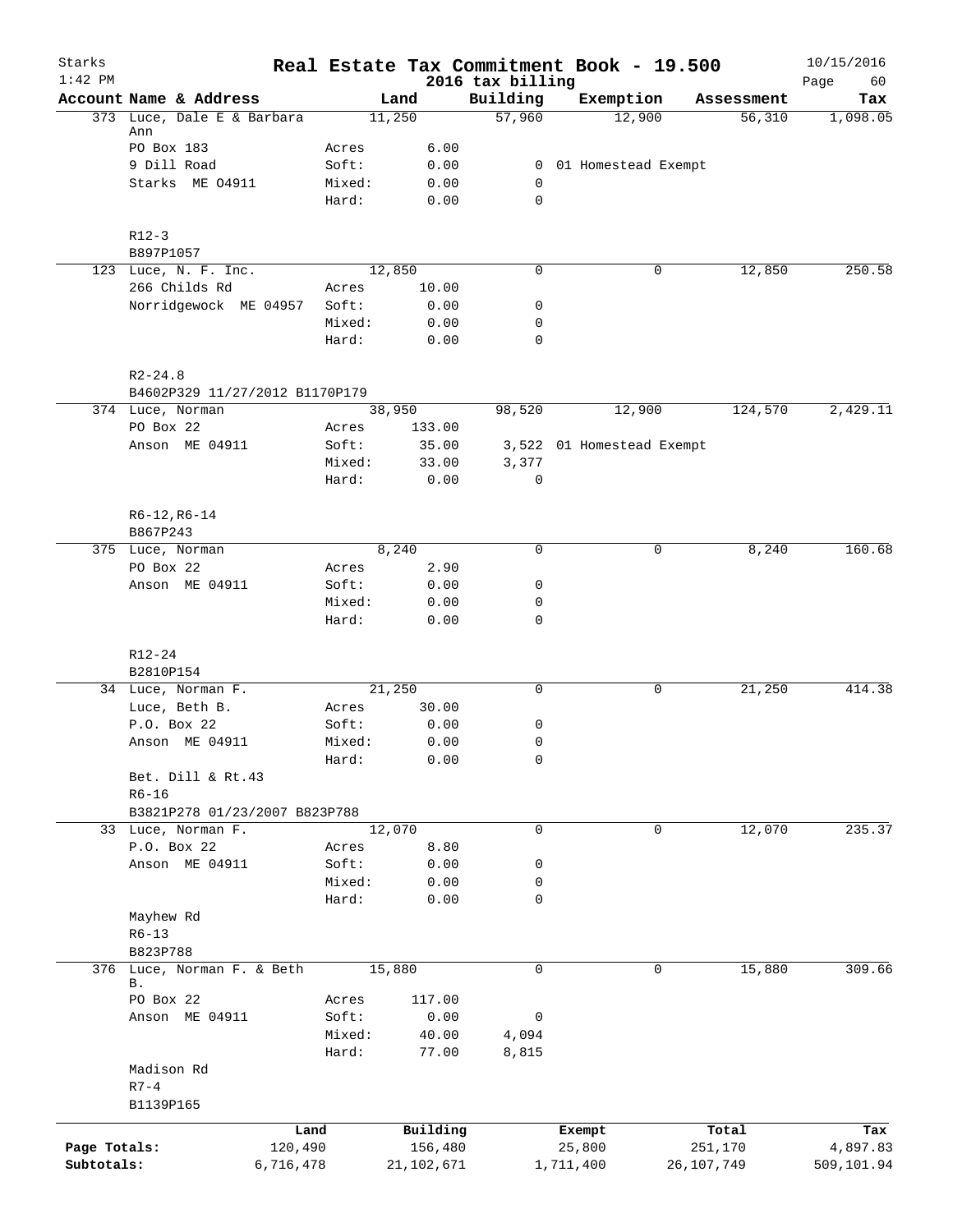| Starks<br>$1:42$ PM |                                                     |        |        |       | 2016 tax billing | Real Estate Tax Commitment Book - 19.500 |             | 10/15/2016<br>61<br>Page |
|---------------------|-----------------------------------------------------|--------|--------|-------|------------------|------------------------------------------|-------------|--------------------------|
|                     | Account Name & Address                              |        | Land   |       | Building         | Exemption                                | Assessment  | Tax                      |
|                     | 90 Luce, Norman F.                                  |        | 16,260 |       | $\mathbf 0$      | $\Omega$                                 | 16,260      | 317.07                   |
|                     | Luce, Beth B.                                       | Acres  |        | 15.25 |                  |                                          |             |                          |
|                     | P.O. Box 22                                         | Soft:  |        | 0.00  | 0                |                                          |             |                          |
|                     | Anson ME 04911                                      | Mixed: |        | 0.00  | 0                |                                          |             |                          |
|                     |                                                     | Hard:  |        | 0.00  | $\mathbf 0$      |                                          |             |                          |
|                     | Rt. 43 Madison Rd.                                  |        |        |       |                  |                                          |             |                          |
|                     | $R12 - 11.1 - 3$                                    |        |        |       |                  |                                          |             |                          |
|                     | B3833P66 04/10/2007                                 |        |        |       |                  |                                          |             |                          |
|                     | 378 Lundwall, Kathryn T.                            |        | 10,600 |       | 35,154           | 12,900                                   | 32,854      | 640.65                   |
|                     | 14 Sterry Hill Road                                 | Acres  |        | 5.00  |                  | 01 Homestead Exempt                      |             |                          |
|                     | Starks ME 04911                                     | Soft:  |        | 0.00  | $\mathbf 0$      |                                          |             |                          |
|                     |                                                     | Mixed: |        | 0.00  | 0                |                                          |             |                          |
|                     |                                                     | Hard:  |        | 0.00  | $\mathbf 0$      |                                          |             |                          |
|                     |                                                     |        |        |       |                  |                                          |             |                          |
|                     | $R4 - 39.1$                                         |        |        |       |                  |                                          |             |                          |
|                     | B3294P88                                            |        |        |       |                  |                                          |             |                          |
|                     | 232 Lust, Kenneth E.                                |        | 9,690  |       | 47,460           | 12,900                                   | 44,250      | 862.88                   |
|                     | 325 Sawyers Mills Rd.                               | Acres  |        | 3.60  |                  | 01 Homestead Exempt                      |             |                          |
|                     | Starks Me 04911                                     | Soft:  |        | 0.00  | $\mathbf 0$      |                                          |             |                          |
|                     |                                                     | Mixed: |        | 0.00  | 0                |                                          |             |                          |
|                     |                                                     | Hard:  |        | 0.00  | $\mathbf 0$      |                                          |             |                          |
|                     | West Mills Rd                                       |        |        |       |                  |                                          |             |                          |
|                     |                                                     |        |        |       |                  |                                          |             |                          |
|                     | $R4 - 39$                                           |        |        |       |                  |                                          |             |                          |
|                     | B4521P237 05/04/2012 B4348P170 12/10/2010 B1127P322 |        |        |       |                  |                                          |             |                          |
|                     | 773 Luther, Shelly                                  |        | 0      |       | 12,900           | 12,900                                   | $\mathbf 0$ | 0.00                     |
|                     | Chicken Street<br>Starks ME 04911                   |        |        |       |                  | 01 Homestead Exempt                      |             |                          |
|                     | R3 150N                                             |        |        |       |                  |                                          |             |                          |
|                     | 637 Lydon, William                                  |        | 13,850 |       | 52,416           | 0                                        | 66,266      | 1,292.19                 |
|                     | Lydon, Irene                                        | Acres  |        | 10.00 |                  |                                          |             |                          |
|                     | 9 Finney Street                                     | Soft:  |        | 0.00  | $\mathbf 0$      |                                          |             |                          |
|                     | Carver MA 02330                                     | Mixed: |        | 0.00  | 0                |                                          |             |                          |
|                     |                                                     | Hard:  |        | 0.00  | 0                |                                          |             |                          |
|                     |                                                     |        |        |       |                  |                                          |             |                          |
|                     | $R2 - 48$                                           |        |        |       |                  |                                          |             |                          |
|                     | B3541P244 08/19/2005 B868P244                       |        |        |       |                  |                                          |             |                          |
|                     | 379 Lynds, William I. &                             |        | 34,590 |       | 49,706           | 0                                        | 84,296      | 1,643.77                 |
|                     | Janette Irrevocable                                 |        |        |       |                  |                                          |             |                          |
|                     | Trust                                               |        |        |       |                  |                                          |             |                          |
|                     | Howard Lynds                                        | Acres  | 137.00 |       |                  |                                          |             |                          |
|                     | 160 Huff Road                                       | Soft:  |        | 2.00  | 201              |                                          |             |                          |
|                     | Cornville ME 04976                                  | Mixed: | 110.00 |       | 11,257           |                                          |             |                          |
|                     |                                                     | Hard:  |        | 3.00  | 323              |                                          |             |                          |
|                     |                                                     |        |        |       |                  |                                          |             |                          |
|                     | R11-11.1,7,92                                       |        |        |       |                  |                                          |             |                          |
|                     | B4621P318 07/21/2011 B1991P332                      |        |        |       | $\mathbf 0$      |                                          |             |                          |
|                     | 382 Madison Electric Works                          |        | 9,600  |       |                  | 0                                        | 9,600       | 187.20                   |
|                     | 6 Business Park Drive                               | Acres  |        | 5.00  |                  |                                          |             |                          |
|                     | Madison ME 04911                                    | Soft:  |        | 0.00  | 0                |                                          |             |                          |
|                     |                                                     | Mixed: |        | 0.00  | 0                |                                          |             |                          |
|                     |                                                     | Hard:  |        | 0.00  | 0                |                                          |             |                          |
|                     |                                                     |        |        |       |                  |                                          |             |                          |
|                     | R12-19.1                                            |        |        |       |                  |                                          |             |                          |
|                     | B3878P84 06/27/2007 B987P232                        |        |        |       |                  |                                          |             |                          |
|                     |                                                     |        |        |       |                  |                                          |             |                          |
|                     |                                                     |        |        |       |                  |                                          |             |                          |

|              | Land      | Building   | Exempt    | Total        | Tax        |
|--------------|-----------|------------|-----------|--------------|------------|
| Page Totals: | 94,590    | 197,636    | 38,700    | 253,526      | 4,943.76   |
| Subtotals:   | 6,811,068 | 21,300,307 | 1,750,100 | 26, 361, 275 | 514,045.70 |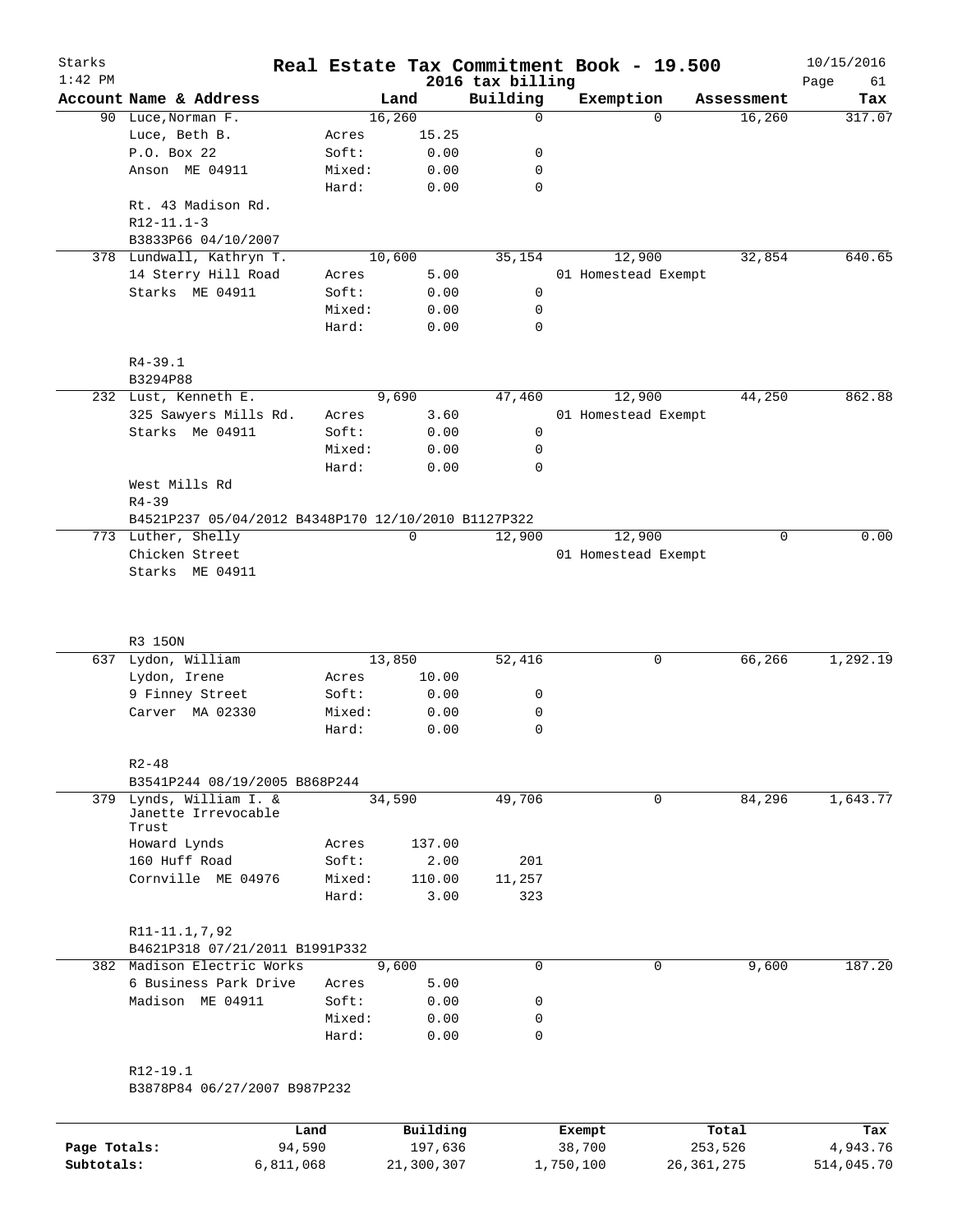| Starks<br>$1:42$ PM |                                                                 |        |                     |                              | Real Estate Tax Commitment Book - 19.500 |                  | 10/15/2016        |
|---------------------|-----------------------------------------------------------------|--------|---------------------|------------------------------|------------------------------------------|------------------|-------------------|
|                     | Account Name & Address                                          |        | Land                | 2016 tax billing<br>Building | Exemption                                | Assessment       | Page<br>62<br>Tax |
|                     | 381 Madison Electric Works                                      |        | 7,650               | 0                            | $\Omega$                                 | 7,650            | 149.18            |
|                     | 6 Business Park Drive                                           | Acres  | 2.00                |                              |                                          |                  |                   |
|                     | Madison ME 04950                                                | Soft:  | 0.00                | 0                            |                                          |                  |                   |
|                     |                                                                 | Mixed: | 0.00                | 0                            |                                          |                  |                   |
|                     |                                                                 | Hard:  | 0.00                | $\mathbf 0$                  |                                          |                  |                   |
|                     | $R12 - 23.1$                                                    |        |                     |                              |                                          |                  |                   |
|                     | B987P232                                                        |        |                     |                              |                                          |                  |                   |
|                     | 383 Madison Paper<br>Industries<br>PO Box 129                   | Acres  | 38,250<br>74.00     | 134,400                      | 0                                        | 172,650          | 3,366.68          |
|                     | Madison ME 04950                                                | Soft:  | 0.00                | 0                            |                                          |                  |                   |
|                     |                                                                 | Mixed: | 0.00                | 0                            |                                          |                  |                   |
|                     |                                                                 | Hard:  | 0.00                | 0                            |                                          |                  |                   |
|                     | R12-14                                                          |        |                     |                              |                                          |                  |                   |
|                     | 758 Maine Fiber Company<br>One City Center<br>Portland ME 04101 |        | 30,312              | 0                            | 0                                        | 30,312           | 591.08            |
|                     | U2 30-ON                                                        |        |                     |                              |                                          |                  |                   |
|                     | 5 Maine Tree Management                                         |        | 10,912              | $\mathbf 0$                  | 0                                        | 10,912           | 212.78            |
|                     | 302 West Mills Road                                             | Acres  | 18.00               |                              |                                          |                  |                   |
|                     | Anson ME 04911                                                  | Soft:  | 11.00               | 1,107                        |                                          |                  |                   |
|                     |                                                                 | Mixed: | 2.00                | 2,047                        |                                          |                  |                   |
|                     |                                                                 | Hard:  | 0.00                | 0                            |                                          |                  |                   |
|                     | Mayhew Road<br>$R6 - 17$                                        |        |                     |                              |                                          |                  |                   |
|                     | B4938P218 08/03/2015 B2595P1                                    |        |                     |                              |                                          |                  |                   |
| 387                 | Mann, James N. & Donna<br>G.                                    |        | 8,070               | 46,950                       | 0                                        | 55,020           | 1,072.89          |
|                     | PO Box 165                                                      | Acres  | 1.10                |                              |                                          |                  |                   |
|                     | New Sharon ME 04955                                             | Soft:  | 0.00                | 0                            |                                          |                  |                   |
|                     |                                                                 | Mixed: | 0.00                | 0                            |                                          |                  |                   |
|                     |                                                                 | Hard:  | 0.00                | $\mathbf 0$                  |                                          |                  |                   |
|                     | $R1-1$                                                          |        |                     |                              |                                          |                  |                   |
|                     | B1380P94<br>422 Mansfield, John M.                              |        | 10,540              | 36,000                       | 12,900                                   | 33,640           | 655.98            |
|                     | 226 Mayhew Road                                                 | Acres  | 4.90                |                              | 01 Homestead Exempt                      |                  |                   |
|                     | Starks ME 04911                                                 | Soft:  | 0.00                | $\mathsf{O}$                 |                                          |                  |                   |
|                     |                                                                 | Mixed: | 0.00                | 0                            |                                          |                  |                   |
|                     |                                                                 | Hard:  | 0.00                | $\mathbf 0$                  |                                          |                  |                   |
|                     | $R7 - 18$                                                       |        |                     |                              |                                          |                  |                   |
|                     | B4513P86 04/03/2012 B2881P6                                     |        |                     |                              |                                          |                  |                   |
|                     | 368 Mansfield, John Michael                                     |        | 10,596              | 31,280                       | 12,900                                   | 28,976           | 565.03            |
|                     | Mansfield, Kelly Jayne                                          | Acres  | 29.00               |                              | 01 Homestead Exempt                      |                  |                   |
|                     | 4 Park Street #1A                                               | Soft:  | 0.00                | 0                            |                                          |                  |                   |
|                     | Madison ME 04950                                                | Mixed: | 24.00               | 2,456                        |                                          |                  |                   |
|                     |                                                                 | Hard:  | 0.00                | 0                            |                                          |                  |                   |
|                     | $R3-4.3B$<br>B1292P204                                          |        |                     |                              |                                          |                  |                   |
|                     |                                                                 |        |                     |                              |                                          |                  |                   |
| Page Totals:        | Land<br>116,330                                                 |        | Building<br>248,630 |                              | Exempt<br>25,800                         | Total<br>339,160 | Tax<br>6,613.62   |

**Subtotals:** 6,927,398 21,548,937 1,775,900 26,700,435 520,659.32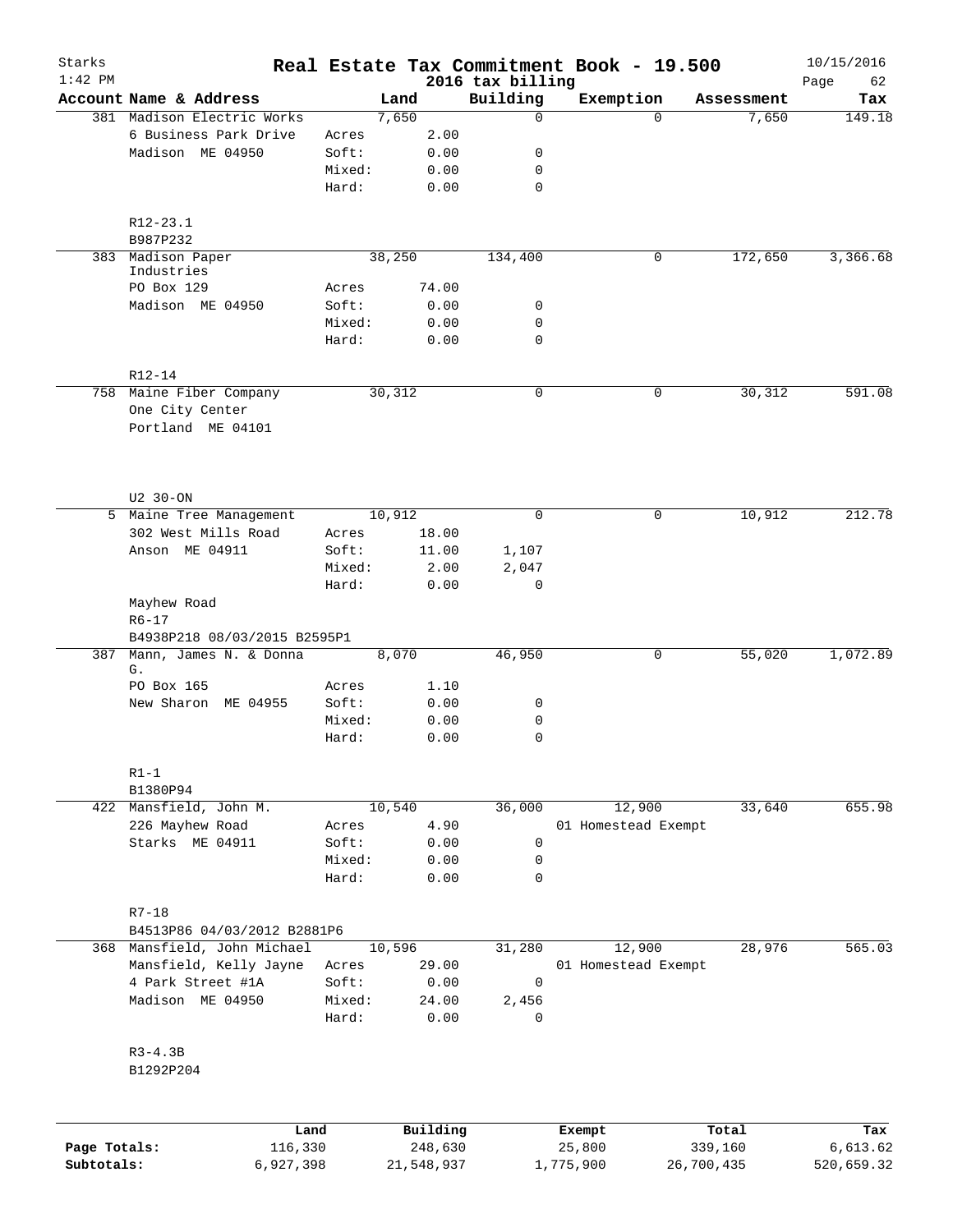| $1:42$ PM<br>Account Name & Address<br>715 Mansfield, Kelly Jayne<br>4 Park Street #1A<br>Madison ME 04950<br>$R3 - 4.3$<br>B4500P245 02/27/2012<br>388 Marchesseault, Ronald<br>$P. \&$<br>Marchesseault, Ingrid<br>PO Box 222, Newport<br>Rd<br>Oneco CT 06373<br>$R1 - 41.3$<br>B1104P98<br>699 Marschall, Martina L.<br>26 Harold Avery Road<br>Ashland NH 03217<br>Dill Road<br>$R6 - 1.7$<br>B3719P1 08/03/2006<br>389 Martikke, George &<br>Rosalie<br>97 Chicken Street<br>Starks ME 04911<br>$R3 - 16$<br>B2402P116<br>390 Martikke, George F&<br>Rosalie<br>97 Chicken Street<br>Starks ME 04911<br>Chicken Street<br>$R3 - 15$<br>B2234P301<br>215 Martin, Edward A.<br>132 Locke Hill Rd.<br>Starks ME 04911 |                 |        |              |                              | Real Estate Tax Commitment Book - 19.500 |            |      | 10/15/2016 |
|--------------------------------------------------------------------------------------------------------------------------------------------------------------------------------------------------------------------------------------------------------------------------------------------------------------------------------------------------------------------------------------------------------------------------------------------------------------------------------------------------------------------------------------------------------------------------------------------------------------------------------------------------------------------------------------------------------------------------|-----------------|--------|--------------|------------------------------|------------------------------------------|------------|------|------------|
|                                                                                                                                                                                                                                                                                                                                                                                                                                                                                                                                                                                                                                                                                                                          |                 | Land   |              | 2016 tax billing<br>Building | Exemption                                | Assessment | Page | 63<br>Tax  |
|                                                                                                                                                                                                                                                                                                                                                                                                                                                                                                                                                                                                                                                                                                                          |                 | 2,391  |              | $\Omega$                     | $\Omega$                                 | 2,391      |      | 46.62      |
|                                                                                                                                                                                                                                                                                                                                                                                                                                                                                                                                                                                                                                                                                                                          | Acres           |        | 29.00        |                              |                                          |            |      |            |
|                                                                                                                                                                                                                                                                                                                                                                                                                                                                                                                                                                                                                                                                                                                          | Soft:           |        | 4.00         | 0                            |                                          |            |      |            |
|                                                                                                                                                                                                                                                                                                                                                                                                                                                                                                                                                                                                                                                                                                                          | Mixed:          |        | 23.00        | $\mathbf 0$                  |                                          |            |      |            |
|                                                                                                                                                                                                                                                                                                                                                                                                                                                                                                                                                                                                                                                                                                                          | Hard:           |        | 2.00         | $\mathbf 0$                  |                                          |            |      |            |
|                                                                                                                                                                                                                                                                                                                                                                                                                                                                                                                                                                                                                                                                                                                          |                 |        |              |                              |                                          |            |      |            |
|                                                                                                                                                                                                                                                                                                                                                                                                                                                                                                                                                                                                                                                                                                                          |                 |        |              |                              |                                          |            |      |            |
|                                                                                                                                                                                                                                                                                                                                                                                                                                                                                                                                                                                                                                                                                                                          |                 | 19,000 |              | 0                            | 0                                        | 19,000     |      | 370.50     |
|                                                                                                                                                                                                                                                                                                                                                                                                                                                                                                                                                                                                                                                                                                                          | Acres           |        | 25.00        |                              |                                          |            |      |            |
|                                                                                                                                                                                                                                                                                                                                                                                                                                                                                                                                                                                                                                                                                                                          | Soft:           |        | 0.00         | 0                            |                                          |            |      |            |
|                                                                                                                                                                                                                                                                                                                                                                                                                                                                                                                                                                                                                                                                                                                          | Mixed:          |        | 0.00         | $\mathbf 0$                  |                                          |            |      |            |
|                                                                                                                                                                                                                                                                                                                                                                                                                                                                                                                                                                                                                                                                                                                          | Hard:           |        | 0.00         | 0                            |                                          |            |      |            |
|                                                                                                                                                                                                                                                                                                                                                                                                                                                                                                                                                                                                                                                                                                                          |                 |        |              |                              |                                          |            |      |            |
|                                                                                                                                                                                                                                                                                                                                                                                                                                                                                                                                                                                                                                                                                                                          |                 |        |              |                              |                                          |            |      |            |
|                                                                                                                                                                                                                                                                                                                                                                                                                                                                                                                                                                                                                                                                                                                          |                 | 11,110 |              | 32,361                       | 0                                        | 43,471     |      | 847.68     |
|                                                                                                                                                                                                                                                                                                                                                                                                                                                                                                                                                                                                                                                                                                                          | Acres           |        | 29.50        |                              |                                          |            |      |            |
|                                                                                                                                                                                                                                                                                                                                                                                                                                                                                                                                                                                                                                                                                                                          | Soft:           |        | 0.00         | 0                            |                                          |            |      |            |
|                                                                                                                                                                                                                                                                                                                                                                                                                                                                                                                                                                                                                                                                                                                          | Mixed:          |        | 28.50        | 2,917                        |                                          |            |      |            |
|                                                                                                                                                                                                                                                                                                                                                                                                                                                                                                                                                                                                                                                                                                                          | Hard:           |        | 0.00         | 0                            |                                          |            |      |            |
|                                                                                                                                                                                                                                                                                                                                                                                                                                                                                                                                                                                                                                                                                                                          |                 |        |              |                              |                                          |            |      |            |
|                                                                                                                                                                                                                                                                                                                                                                                                                                                                                                                                                                                                                                                                                                                          |                 |        |              |                              |                                          |            |      |            |
|                                                                                                                                                                                                                                                                                                                                                                                                                                                                                                                                                                                                                                                                                                                          |                 | 20,500 |              | 7,680                        | 0                                        | 28,180     |      | 549.51     |
|                                                                                                                                                                                                                                                                                                                                                                                                                                                                                                                                                                                                                                                                                                                          |                 |        |              |                              |                                          |            |      |            |
|                                                                                                                                                                                                                                                                                                                                                                                                                                                                                                                                                                                                                                                                                                                          | Acres           |        | 27.00        |                              |                                          |            |      |            |
|                                                                                                                                                                                                                                                                                                                                                                                                                                                                                                                                                                                                                                                                                                                          | Soft:           |        | 0.00         | 0                            |                                          |            |      |            |
|                                                                                                                                                                                                                                                                                                                                                                                                                                                                                                                                                                                                                                                                                                                          | Mixed:          |        | 0.00         | 0                            |                                          |            |      |            |
|                                                                                                                                                                                                                                                                                                                                                                                                                                                                                                                                                                                                                                                                                                                          | Hard:           |        | 0.00         | $\mathbf 0$                  |                                          |            |      |            |
|                                                                                                                                                                                                                                                                                                                                                                                                                                                                                                                                                                                                                                                                                                                          |                 |        |              |                              |                                          |            |      |            |
|                                                                                                                                                                                                                                                                                                                                                                                                                                                                                                                                                                                                                                                                                                                          |                 |        |              |                              |                                          |            |      |            |
|                                                                                                                                                                                                                                                                                                                                                                                                                                                                                                                                                                                                                                                                                                                          |                 | 26,350 |              | 38,520                       | 12,900                                   | 51,970     |      | 1,013.42   |
|                                                                                                                                                                                                                                                                                                                                                                                                                                                                                                                                                                                                                                                                                                                          | Acres           |        | 21.00        |                              |                                          |            |      |            |
|                                                                                                                                                                                                                                                                                                                                                                                                                                                                                                                                                                                                                                                                                                                          | Soft:<br>Mixed: |        | 0.00<br>0.00 | 0                            | 0 01 Homestead Exempt                    |            |      |            |
|                                                                                                                                                                                                                                                                                                                                                                                                                                                                                                                                                                                                                                                                                                                          | Hard:           |        | 0.00         | $\mathbf 0$                  |                                          |            |      |            |
|                                                                                                                                                                                                                                                                                                                                                                                                                                                                                                                                                                                                                                                                                                                          |                 |        |              |                              |                                          |            |      |            |
|                                                                                                                                                                                                                                                                                                                                                                                                                                                                                                                                                                                                                                                                                                                          |                 |        |              |                              |                                          |            |      |            |
|                                                                                                                                                                                                                                                                                                                                                                                                                                                                                                                                                                                                                                                                                                                          |                 |        |              |                              |                                          |            |      |            |
|                                                                                                                                                                                                                                                                                                                                                                                                                                                                                                                                                                                                                                                                                                                          |                 | 13,270 |              | 59,410                       | 0                                        | 72,680     |      | 1,417.26   |
|                                                                                                                                                                                                                                                                                                                                                                                                                                                                                                                                                                                                                                                                                                                          | Acres           |        | 9.10         |                              |                                          |            |      |            |
|                                                                                                                                                                                                                                                                                                                                                                                                                                                                                                                                                                                                                                                                                                                          | Soft:           |        | 0.00         | 0                            |                                          |            |      |            |
|                                                                                                                                                                                                                                                                                                                                                                                                                                                                                                                                                                                                                                                                                                                          | Mixed:          |        | 0.00         | 0                            |                                          |            |      |            |
|                                                                                                                                                                                                                                                                                                                                                                                                                                                                                                                                                                                                                                                                                                                          | Hard:           |        | 0.00         | 0                            |                                          |            |      |            |
| Lockehill Rd.                                                                                                                                                                                                                                                                                                                                                                                                                                                                                                                                                                                                                                                                                                            |                 |        |              |                              |                                          |            |      |            |
| $R2 - 54$                                                                                                                                                                                                                                                                                                                                                                                                                                                                                                                                                                                                                                                                                                                |                 |        |              |                              |                                          |            |      |            |

|              | Land      | Building   | Exempt    | Total      | Tax        |
|--------------|-----------|------------|-----------|------------|------------|
| Page Totals: | 92,621    | 137.971    | 12,900    | 217,692    | 4,244.99   |
| Subtotals:   | 7,020,019 | 21,686,908 | 1,788,800 | 26,918,127 | 524,904.31 |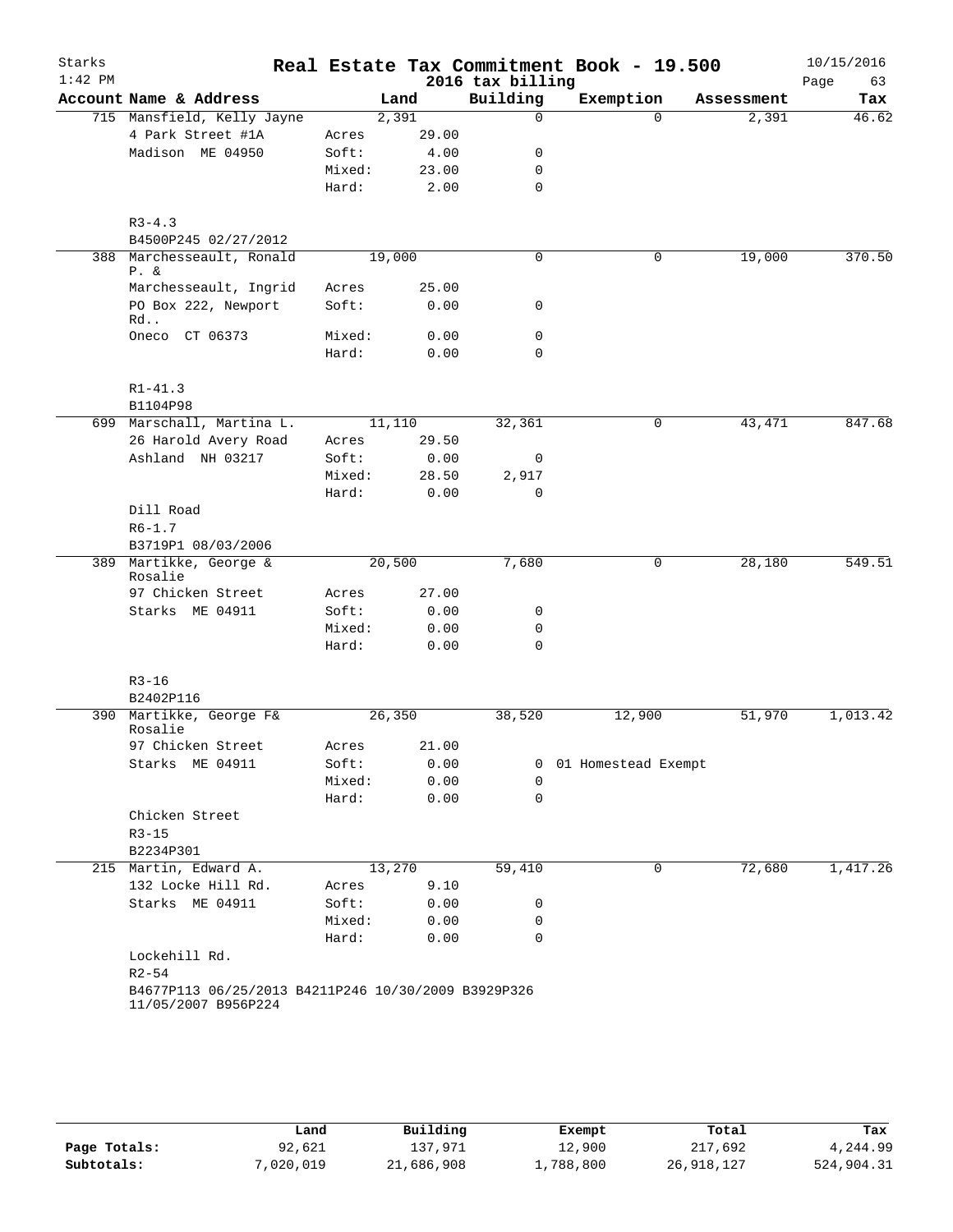| Starks<br>$1:42$ PM |                                                         |           |        |            |                              | Real Estate Tax Commitment Book - 19.500 |              |            | 10/15/2016        |
|---------------------|---------------------------------------------------------|-----------|--------|------------|------------------------------|------------------------------------------|--------------|------------|-------------------|
|                     | Account Name & Address                                  |           |        | Land       | 2016 tax billing<br>Building | Exemption                                |              | Assessment | Page<br>64<br>Tax |
|                     | 355 Martin, Maurice                                     |           |        | 25,750     | 121,620                      | 12,900                                   |              | 134,470    | 2,622.17          |
|                     | Martin, Sarah                                           |           | Acres  | 48.00      |                              |                                          |              |            |                   |
|                     | 24 Abijah Hill Road                                     |           | Soft:  | 0.00       | $\mathbf{0}$                 | 01 Homestead Exempt                      |              |            |                   |
|                     | Bijah Hill Rd.                                          |           | Mixed: | 0.00       | 0                            |                                          |              |            |                   |
|                     | Starks ME 04911                                         |           | Hard:  | 0.00       | 0                            |                                          |              |            |                   |
|                     | Bijah Hill Rd                                           |           |        |            |                              |                                          |              |            |                   |
|                     | $R2 - 40$                                               |           |        |            |                              |                                          |              |            |                   |
|                     | B4667P196 05/31/2013 B3958P338 12/18/2007 B875P991      |           |        |            |                              |                                          |              |            |                   |
| 717                 | Martin, Maurice W.                                      |           |        | 22,750     | $\mathbf 0$                  | 0                                        |              | 22,750     | 443.63            |
|                     | Martin, Sarah L.                                        |           | Acres  | 40.00      |                              |                                          |              |            |                   |
|                     | 24 Abijah Hill Road                                     |           | Soft:  | 0.00       | 0                            |                                          |              |            |                   |
|                     | Starks ME 04911                                         |           | Mixed: | 0.00       | 0                            |                                          |              |            |                   |
|                     |                                                         |           | Hard:  | 0.00       | $\mathbf 0$                  |                                          |              |            |                   |
|                     |                                                         |           |        |            |                              |                                          |              |            |                   |
|                     | $R2 - 40.1$<br>B4840P78 10/09/2014 B3958P338 12/18/2007 |           |        |            |                              |                                          |              |            |                   |
|                     | 395 McCahan, Kenneth R                                  |           |        | 21,330     | 48,960                       | 0                                        |              | 70,290     | 1,370.66          |
|                     | McCahan Gabrielle A                                     |           | Acres  | 30.30      |                              |                                          |              |            |                   |
|                     | 300 Locke Hill Road                                     |           | Soft:  | 0.00       | 0                            |                                          |              |            |                   |
|                     | Starks Me 04911                                         |           | Mixed: | 0.00       | 0                            |                                          |              |            |                   |
|                     |                                                         |           | Hard:  | 0.00       | $\mathbf 0$                  |                                          |              |            |                   |
|                     | $R2 - 58$                                               |           |        |            |                              |                                          |              |            |                   |
|                     | B2922P8                                                 |           |        |            |                              |                                          |              |            |                   |
|                     | 396 Mccarten, Michael P. &                              |           |        | 12,850     | $\mathbf 0$                  | 0                                        |              | 12,850     | 250.58            |
|                     | Brown, Jeffrey L.                                       |           | Acres  | 10.00      |                              |                                          |              |            |                   |
|                     | 159 Cottage Street                                      |           | Soft:  | 0.00       | 0                            |                                          |              |            |                   |
|                     | Athol MA 01331                                          |           | Mixed: | 0.00       | 0                            |                                          |              |            |                   |
|                     |                                                         |           | Hard:  | 0.00       | 0                            |                                          |              |            |                   |
|                     | R8-38.11                                                |           |        |            |                              |                                          |              |            |                   |
|                     | B1297P183                                               |           |        |            |                              |                                          |              |            |                   |
| 397                 | McCarthy, Joseph K. &<br>Maryanne                       |           |        | 23,380     | 89,080                       | 12,900                                   |              | 99,560     | 1,941.42          |
|                     | 265 Beans Corner Road                                   |           | Acres  | 38.53      |                              |                                          |              |            |                   |
|                     | New Sharon ME 04955                                     |           | Soft:  | 0.00       | 0                            | 01 Homestead Exempt                      |              |            |                   |
|                     |                                                         |           | Mixed: | 0.00       | 0                            |                                          |              |            |                   |
|                     |                                                         |           | Hard:  | 0.00       | 0                            |                                          |              |            |                   |
|                     | Bean's corner Rd.                                       |           |        |            |                              |                                          |              |            |                   |
|                     | $R1 - 8$                                                |           |        |            |                              |                                          |              |            |                   |
|                     | B2614P308                                               |           |        |            |                              |                                          |              |            |                   |
|                     | 398 McConnachie,<br>Alice                               |           |        | 18,000     | 47,500                       | 12,900                                   |              | 52,600     | 1,025.70          |
|                     | 190 Sawyers Mills Road                                  |           | Acres  | 17.00      |                              |                                          |              |            |                   |
|                     | Starks ME 04911                                         |           | Soft:  | 0.00       | 0                            | 01 Homestead Exempt                      |              |            |                   |
|                     |                                                         |           | Mixed: | 0.00       | $\mathbf 0$                  |                                          |              |            |                   |
|                     |                                                         |           | Hard:  | 0.00       | 0                            |                                          |              |            |                   |
|                     | $R3-11A$                                                |           |        |            |                              |                                          |              |            |                   |
|                     | B1144P264                                               |           |        |            |                              |                                          |              |            |                   |
| 399                 | McCue, John J. & Cathy                                  |           |        | 18,610     | 7,680                        | 0                                        |              | 26,290     | 512.66            |
|                     | Υ.                                                      |           |        |            |                              |                                          |              |            |                   |
|                     | 360 Hardscrabble Road                                   |           | Acres  | 19.43      |                              |                                          |              |            |                   |
|                     | Wayne ME 04284                                          |           | Soft:  | 0.00       | 0                            |                                          |              |            |                   |
|                     |                                                         |           | Mixed: | 0.00       | 0                            |                                          |              |            |                   |
|                     |                                                         |           | Hard:  | 0.00       | $\mathbf 0$                  |                                          |              |            |                   |
|                     | $R8 - 38.3$                                             |           |        |            |                              |                                          |              |            |                   |
|                     | B1412P239                                               |           |        |            |                              |                                          |              |            |                   |
|                     |                                                         | Land      |        | Building   |                              | Exempt                                   |              | Total      | Tax               |
| Page Totals:        |                                                         | 142,670   |        | 314,840    |                              | 38,700                                   |              | 418,810    | 8,166.82          |
| Subtotals:          |                                                         | 7,162,689 |        | 22,001,748 |                              | 1,827,500                                | 27, 336, 937 |            | 533,071.13        |
|                     |                                                         |           |        |            |                              |                                          |              |            |                   |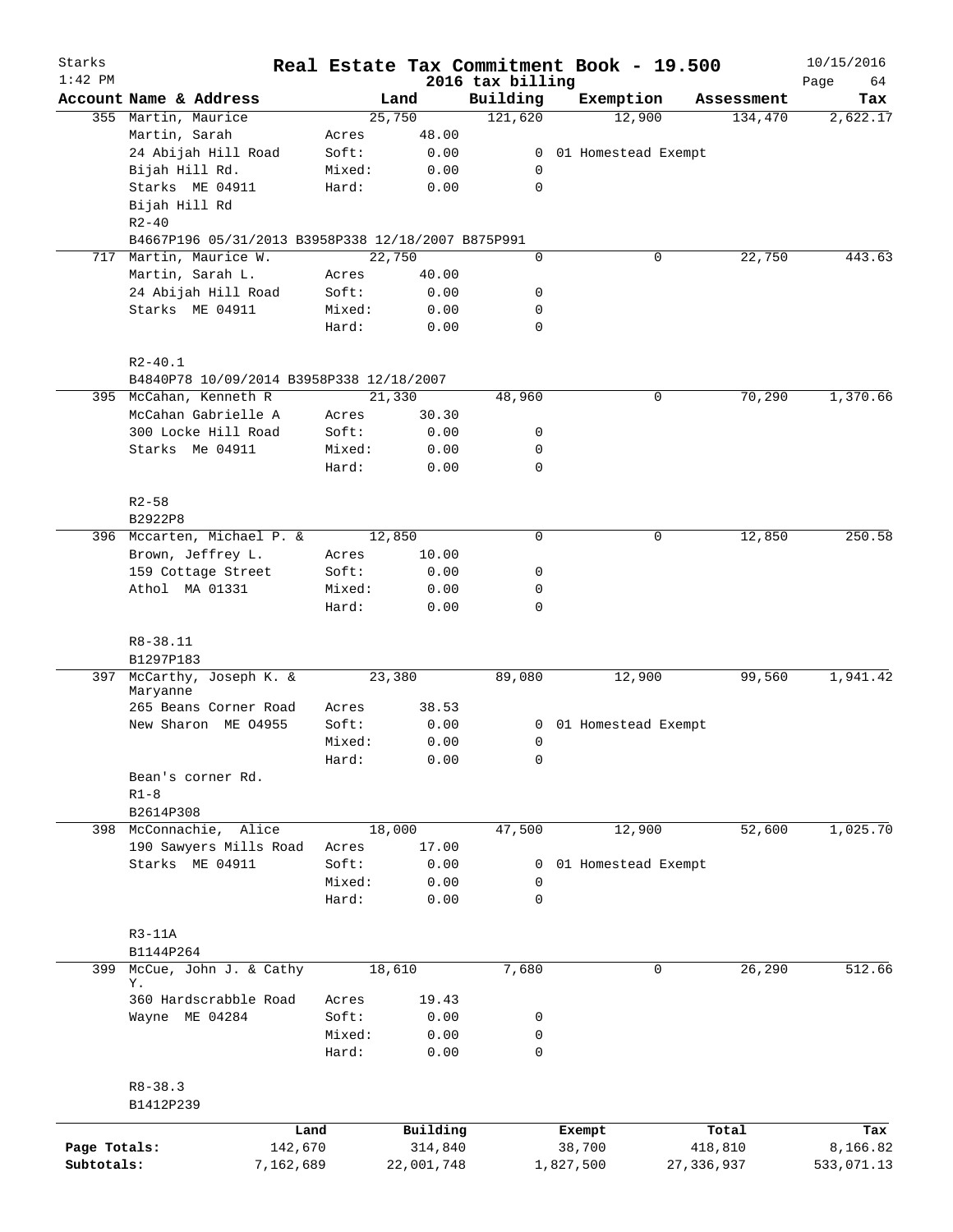| $1:42$ PM<br>2016 tax billing<br>Page<br>65<br>Building<br>Account Name & Address<br>Exemption<br>Land<br>Assessment<br>400 McDowell, Ronald J. &<br>7,360<br>0<br>7,360<br>$\Omega$<br>Anna M.<br>2569 Carlo Henry Rd.<br>Acres<br>1.55<br>Lake Charles LA 70607<br>Soft:<br>0.00<br>0<br>$\mathbf 0$<br>Mixed:<br>0.00<br>0.00<br>$\mathbf 0$<br>Hard:<br>$R3 - 39$<br>B836P345<br>402 Mcfarlane, Jeffery &<br>27,500<br>27,500<br>0<br>0<br>Anita<br>220 West Mills Road<br>59.00<br>Acres<br>Industry ME 04938<br>Soft:<br>0.00<br>0<br>Mixed:<br>0.00<br>0<br>Hard:<br>0.00<br>$\mathbf 0$<br>Thompson Bridge Road<br>$R3 - 44$<br>B2515P153<br>403 Mcfarlane, Jeffrey &<br>14,060<br>$\mathbf 0$<br>0<br>14,060<br>274.17<br>Anita<br>220 West Mills Road<br>50.00<br>Acres<br>Soft:<br>0.00<br>Industry ME 04938<br>0<br>18.00<br>Mixed:<br>1,842<br>Hard:<br>30.00<br>3,225<br>Thompson Bridge Road<br>$R3 - 46.1$<br>B1373P349<br>28,500<br>28,500<br>515 McKenney, David S.<br>$\mathbf 0$<br>0<br>3709 Glades End Road<br>59.00<br>Acres<br>Richmond VA 23233<br>0.00<br>Soft:<br>0<br>0.00<br>Mixed:<br>0<br>Hard:<br>0.00<br>$\mathbf 0$<br>$R8 - 44$<br>B4438P138 09/12/2011 B810P934<br>65,360<br>12,900<br>1,242.35<br>404 McLaughlin, Chris<br>11,250<br>63,710<br>404 Anson Road<br>6.00<br>Acres<br>Starks ME 04911<br>Soft:<br>0.00<br>0 01 Homestead Exempt<br>Mixed:<br>0.00<br>0<br>Hard:<br>0.00<br>$\mathbf 0$<br>$R11 - 3$<br>B2053P120<br>McLaughlin, Christopher<br>39,780<br>775.71<br>8,460<br>31,320<br>0<br>769<br>S.<br>410 Anson Road<br>Acres<br>1.70<br>Soft:<br>Starks ME 04911<br>0.00<br>0<br>Mixed:<br>0.00<br>0<br>$\mathbf 0$<br>Hard:<br>0.00<br>R11 3.1<br>B4670P164 06/10/2013 | Starks |  |  | Real Estate Tax Commitment Book - 19.500 |  |  | 10/15/2016 |
|-----------------------------------------------------------------------------------------------------------------------------------------------------------------------------------------------------------------------------------------------------------------------------------------------------------------------------------------------------------------------------------------------------------------------------------------------------------------------------------------------------------------------------------------------------------------------------------------------------------------------------------------------------------------------------------------------------------------------------------------------------------------------------------------------------------------------------------------------------------------------------------------------------------------------------------------------------------------------------------------------------------------------------------------------------------------------------------------------------------------------------------------------------------------------------------------------------------------------------------------------------------------------------------------------------------------------------------------------------------------------------------------------------------------------------------------------------------------------------------------------------------------------------------------------------------------------------------------------------------------------------------------------------------------------------------------------------------------------------|--------|--|--|------------------------------------------|--|--|------------|
|                                                                                                                                                                                                                                                                                                                                                                                                                                                                                                                                                                                                                                                                                                                                                                                                                                                                                                                                                                                                                                                                                                                                                                                                                                                                                                                                                                                                                                                                                                                                                                                                                                                                                                                             |        |  |  |                                          |  |  |            |
|                                                                                                                                                                                                                                                                                                                                                                                                                                                                                                                                                                                                                                                                                                                                                                                                                                                                                                                                                                                                                                                                                                                                                                                                                                                                                                                                                                                                                                                                                                                                                                                                                                                                                                                             |        |  |  |                                          |  |  | Tax        |
|                                                                                                                                                                                                                                                                                                                                                                                                                                                                                                                                                                                                                                                                                                                                                                                                                                                                                                                                                                                                                                                                                                                                                                                                                                                                                                                                                                                                                                                                                                                                                                                                                                                                                                                             |        |  |  |                                          |  |  | 143.52     |
|                                                                                                                                                                                                                                                                                                                                                                                                                                                                                                                                                                                                                                                                                                                                                                                                                                                                                                                                                                                                                                                                                                                                                                                                                                                                                                                                                                                                                                                                                                                                                                                                                                                                                                                             |        |  |  |                                          |  |  |            |
|                                                                                                                                                                                                                                                                                                                                                                                                                                                                                                                                                                                                                                                                                                                                                                                                                                                                                                                                                                                                                                                                                                                                                                                                                                                                                                                                                                                                                                                                                                                                                                                                                                                                                                                             |        |  |  |                                          |  |  |            |
|                                                                                                                                                                                                                                                                                                                                                                                                                                                                                                                                                                                                                                                                                                                                                                                                                                                                                                                                                                                                                                                                                                                                                                                                                                                                                                                                                                                                                                                                                                                                                                                                                                                                                                                             |        |  |  |                                          |  |  |            |
|                                                                                                                                                                                                                                                                                                                                                                                                                                                                                                                                                                                                                                                                                                                                                                                                                                                                                                                                                                                                                                                                                                                                                                                                                                                                                                                                                                                                                                                                                                                                                                                                                                                                                                                             |        |  |  |                                          |  |  |            |
|                                                                                                                                                                                                                                                                                                                                                                                                                                                                                                                                                                                                                                                                                                                                                                                                                                                                                                                                                                                                                                                                                                                                                                                                                                                                                                                                                                                                                                                                                                                                                                                                                                                                                                                             |        |  |  |                                          |  |  |            |
|                                                                                                                                                                                                                                                                                                                                                                                                                                                                                                                                                                                                                                                                                                                                                                                                                                                                                                                                                                                                                                                                                                                                                                                                                                                                                                                                                                                                                                                                                                                                                                                                                                                                                                                             |        |  |  |                                          |  |  |            |
|                                                                                                                                                                                                                                                                                                                                                                                                                                                                                                                                                                                                                                                                                                                                                                                                                                                                                                                                                                                                                                                                                                                                                                                                                                                                                                                                                                                                                                                                                                                                                                                                                                                                                                                             |        |  |  |                                          |  |  | 536.25     |
|                                                                                                                                                                                                                                                                                                                                                                                                                                                                                                                                                                                                                                                                                                                                                                                                                                                                                                                                                                                                                                                                                                                                                                                                                                                                                                                                                                                                                                                                                                                                                                                                                                                                                                                             |        |  |  |                                          |  |  |            |
|                                                                                                                                                                                                                                                                                                                                                                                                                                                                                                                                                                                                                                                                                                                                                                                                                                                                                                                                                                                                                                                                                                                                                                                                                                                                                                                                                                                                                                                                                                                                                                                                                                                                                                                             |        |  |  |                                          |  |  |            |
|                                                                                                                                                                                                                                                                                                                                                                                                                                                                                                                                                                                                                                                                                                                                                                                                                                                                                                                                                                                                                                                                                                                                                                                                                                                                                                                                                                                                                                                                                                                                                                                                                                                                                                                             |        |  |  |                                          |  |  |            |
|                                                                                                                                                                                                                                                                                                                                                                                                                                                                                                                                                                                                                                                                                                                                                                                                                                                                                                                                                                                                                                                                                                                                                                                                                                                                                                                                                                                                                                                                                                                                                                                                                                                                                                                             |        |  |  |                                          |  |  |            |
|                                                                                                                                                                                                                                                                                                                                                                                                                                                                                                                                                                                                                                                                                                                                                                                                                                                                                                                                                                                                                                                                                                                                                                                                                                                                                                                                                                                                                                                                                                                                                                                                                                                                                                                             |        |  |  |                                          |  |  |            |
|                                                                                                                                                                                                                                                                                                                                                                                                                                                                                                                                                                                                                                                                                                                                                                                                                                                                                                                                                                                                                                                                                                                                                                                                                                                                                                                                                                                                                                                                                                                                                                                                                                                                                                                             |        |  |  |                                          |  |  |            |
|                                                                                                                                                                                                                                                                                                                                                                                                                                                                                                                                                                                                                                                                                                                                                                                                                                                                                                                                                                                                                                                                                                                                                                                                                                                                                                                                                                                                                                                                                                                                                                                                                                                                                                                             |        |  |  |                                          |  |  |            |
|                                                                                                                                                                                                                                                                                                                                                                                                                                                                                                                                                                                                                                                                                                                                                                                                                                                                                                                                                                                                                                                                                                                                                                                                                                                                                                                                                                                                                                                                                                                                                                                                                                                                                                                             |        |  |  |                                          |  |  |            |
|                                                                                                                                                                                                                                                                                                                                                                                                                                                                                                                                                                                                                                                                                                                                                                                                                                                                                                                                                                                                                                                                                                                                                                                                                                                                                                                                                                                                                                                                                                                                                                                                                                                                                                                             |        |  |  |                                          |  |  |            |
|                                                                                                                                                                                                                                                                                                                                                                                                                                                                                                                                                                                                                                                                                                                                                                                                                                                                                                                                                                                                                                                                                                                                                                                                                                                                                                                                                                                                                                                                                                                                                                                                                                                                                                                             |        |  |  |                                          |  |  |            |
|                                                                                                                                                                                                                                                                                                                                                                                                                                                                                                                                                                                                                                                                                                                                                                                                                                                                                                                                                                                                                                                                                                                                                                                                                                                                                                                                                                                                                                                                                                                                                                                                                                                                                                                             |        |  |  |                                          |  |  |            |
|                                                                                                                                                                                                                                                                                                                                                                                                                                                                                                                                                                                                                                                                                                                                                                                                                                                                                                                                                                                                                                                                                                                                                                                                                                                                                                                                                                                                                                                                                                                                                                                                                                                                                                                             |        |  |  |                                          |  |  |            |
|                                                                                                                                                                                                                                                                                                                                                                                                                                                                                                                                                                                                                                                                                                                                                                                                                                                                                                                                                                                                                                                                                                                                                                                                                                                                                                                                                                                                                                                                                                                                                                                                                                                                                                                             |        |  |  |                                          |  |  |            |
|                                                                                                                                                                                                                                                                                                                                                                                                                                                                                                                                                                                                                                                                                                                                                                                                                                                                                                                                                                                                                                                                                                                                                                                                                                                                                                                                                                                                                                                                                                                                                                                                                                                                                                                             |        |  |  |                                          |  |  |            |
|                                                                                                                                                                                                                                                                                                                                                                                                                                                                                                                                                                                                                                                                                                                                                                                                                                                                                                                                                                                                                                                                                                                                                                                                                                                                                                                                                                                                                                                                                                                                                                                                                                                                                                                             |        |  |  |                                          |  |  |            |
|                                                                                                                                                                                                                                                                                                                                                                                                                                                                                                                                                                                                                                                                                                                                                                                                                                                                                                                                                                                                                                                                                                                                                                                                                                                                                                                                                                                                                                                                                                                                                                                                                                                                                                                             |        |  |  |                                          |  |  | 555.75     |
|                                                                                                                                                                                                                                                                                                                                                                                                                                                                                                                                                                                                                                                                                                                                                                                                                                                                                                                                                                                                                                                                                                                                                                                                                                                                                                                                                                                                                                                                                                                                                                                                                                                                                                                             |        |  |  |                                          |  |  |            |
|                                                                                                                                                                                                                                                                                                                                                                                                                                                                                                                                                                                                                                                                                                                                                                                                                                                                                                                                                                                                                                                                                                                                                                                                                                                                                                                                                                                                                                                                                                                                                                                                                                                                                                                             |        |  |  |                                          |  |  |            |
|                                                                                                                                                                                                                                                                                                                                                                                                                                                                                                                                                                                                                                                                                                                                                                                                                                                                                                                                                                                                                                                                                                                                                                                                                                                                                                                                                                                                                                                                                                                                                                                                                                                                                                                             |        |  |  |                                          |  |  |            |
|                                                                                                                                                                                                                                                                                                                                                                                                                                                                                                                                                                                                                                                                                                                                                                                                                                                                                                                                                                                                                                                                                                                                                                                                                                                                                                                                                                                                                                                                                                                                                                                                                                                                                                                             |        |  |  |                                          |  |  |            |
|                                                                                                                                                                                                                                                                                                                                                                                                                                                                                                                                                                                                                                                                                                                                                                                                                                                                                                                                                                                                                                                                                                                                                                                                                                                                                                                                                                                                                                                                                                                                                                                                                                                                                                                             |        |  |  |                                          |  |  |            |
|                                                                                                                                                                                                                                                                                                                                                                                                                                                                                                                                                                                                                                                                                                                                                                                                                                                                                                                                                                                                                                                                                                                                                                                                                                                                                                                                                                                                                                                                                                                                                                                                                                                                                                                             |        |  |  |                                          |  |  |            |
|                                                                                                                                                                                                                                                                                                                                                                                                                                                                                                                                                                                                                                                                                                                                                                                                                                                                                                                                                                                                                                                                                                                                                                                                                                                                                                                                                                                                                                                                                                                                                                                                                                                                                                                             |        |  |  |                                          |  |  |            |
|                                                                                                                                                                                                                                                                                                                                                                                                                                                                                                                                                                                                                                                                                                                                                                                                                                                                                                                                                                                                                                                                                                                                                                                                                                                                                                                                                                                                                                                                                                                                                                                                                                                                                                                             |        |  |  |                                          |  |  |            |
|                                                                                                                                                                                                                                                                                                                                                                                                                                                                                                                                                                                                                                                                                                                                                                                                                                                                                                                                                                                                                                                                                                                                                                                                                                                                                                                                                                                                                                                                                                                                                                                                                                                                                                                             |        |  |  |                                          |  |  |            |
|                                                                                                                                                                                                                                                                                                                                                                                                                                                                                                                                                                                                                                                                                                                                                                                                                                                                                                                                                                                                                                                                                                                                                                                                                                                                                                                                                                                                                                                                                                                                                                                                                                                                                                                             |        |  |  |                                          |  |  |            |
|                                                                                                                                                                                                                                                                                                                                                                                                                                                                                                                                                                                                                                                                                                                                                                                                                                                                                                                                                                                                                                                                                                                                                                                                                                                                                                                                                                                                                                                                                                                                                                                                                                                                                                                             |        |  |  |                                          |  |  |            |
|                                                                                                                                                                                                                                                                                                                                                                                                                                                                                                                                                                                                                                                                                                                                                                                                                                                                                                                                                                                                                                                                                                                                                                                                                                                                                                                                                                                                                                                                                                                                                                                                                                                                                                                             |        |  |  |                                          |  |  |            |
|                                                                                                                                                                                                                                                                                                                                                                                                                                                                                                                                                                                                                                                                                                                                                                                                                                                                                                                                                                                                                                                                                                                                                                                                                                                                                                                                                                                                                                                                                                                                                                                                                                                                                                                             |        |  |  |                                          |  |  |            |
|                                                                                                                                                                                                                                                                                                                                                                                                                                                                                                                                                                                                                                                                                                                                                                                                                                                                                                                                                                                                                                                                                                                                                                                                                                                                                                                                                                                                                                                                                                                                                                                                                                                                                                                             |        |  |  |                                          |  |  |            |
|                                                                                                                                                                                                                                                                                                                                                                                                                                                                                                                                                                                                                                                                                                                                                                                                                                                                                                                                                                                                                                                                                                                                                                                                                                                                                                                                                                                                                                                                                                                                                                                                                                                                                                                             |        |  |  |                                          |  |  |            |
|                                                                                                                                                                                                                                                                                                                                                                                                                                                                                                                                                                                                                                                                                                                                                                                                                                                                                                                                                                                                                                                                                                                                                                                                                                                                                                                                                                                                                                                                                                                                                                                                                                                                                                                             |        |  |  |                                          |  |  |            |
|                                                                                                                                                                                                                                                                                                                                                                                                                                                                                                                                                                                                                                                                                                                                                                                                                                                                                                                                                                                                                                                                                                                                                                                                                                                                                                                                                                                                                                                                                                                                                                                                                                                                                                                             |        |  |  |                                          |  |  |            |
|                                                                                                                                                                                                                                                                                                                                                                                                                                                                                                                                                                                                                                                                                                                                                                                                                                                                                                                                                                                                                                                                                                                                                                                                                                                                                                                                                                                                                                                                                                                                                                                                                                                                                                                             |        |  |  |                                          |  |  |            |
|                                                                                                                                                                                                                                                                                                                                                                                                                                                                                                                                                                                                                                                                                                                                                                                                                                                                                                                                                                                                                                                                                                                                                                                                                                                                                                                                                                                                                                                                                                                                                                                                                                                                                                                             |        |  |  |                                          |  |  |            |
|                                                                                                                                                                                                                                                                                                                                                                                                                                                                                                                                                                                                                                                                                                                                                                                                                                                                                                                                                                                                                                                                                                                                                                                                                                                                                                                                                                                                                                                                                                                                                                                                                                                                                                                             |        |  |  |                                          |  |  |            |

|              | Land        | Building   | Exempt    | Total      | Tax        |
|--------------|-------------|------------|-----------|------------|------------|
| Page Totals: | '.130<br>97 | 96,680     | 12,900    | 180,910    | 3,527.75   |
| Subtotals:   | 7,259,819   | 22,098,428 | ⊥,840,400 | 27,517,847 | 536,598.88 |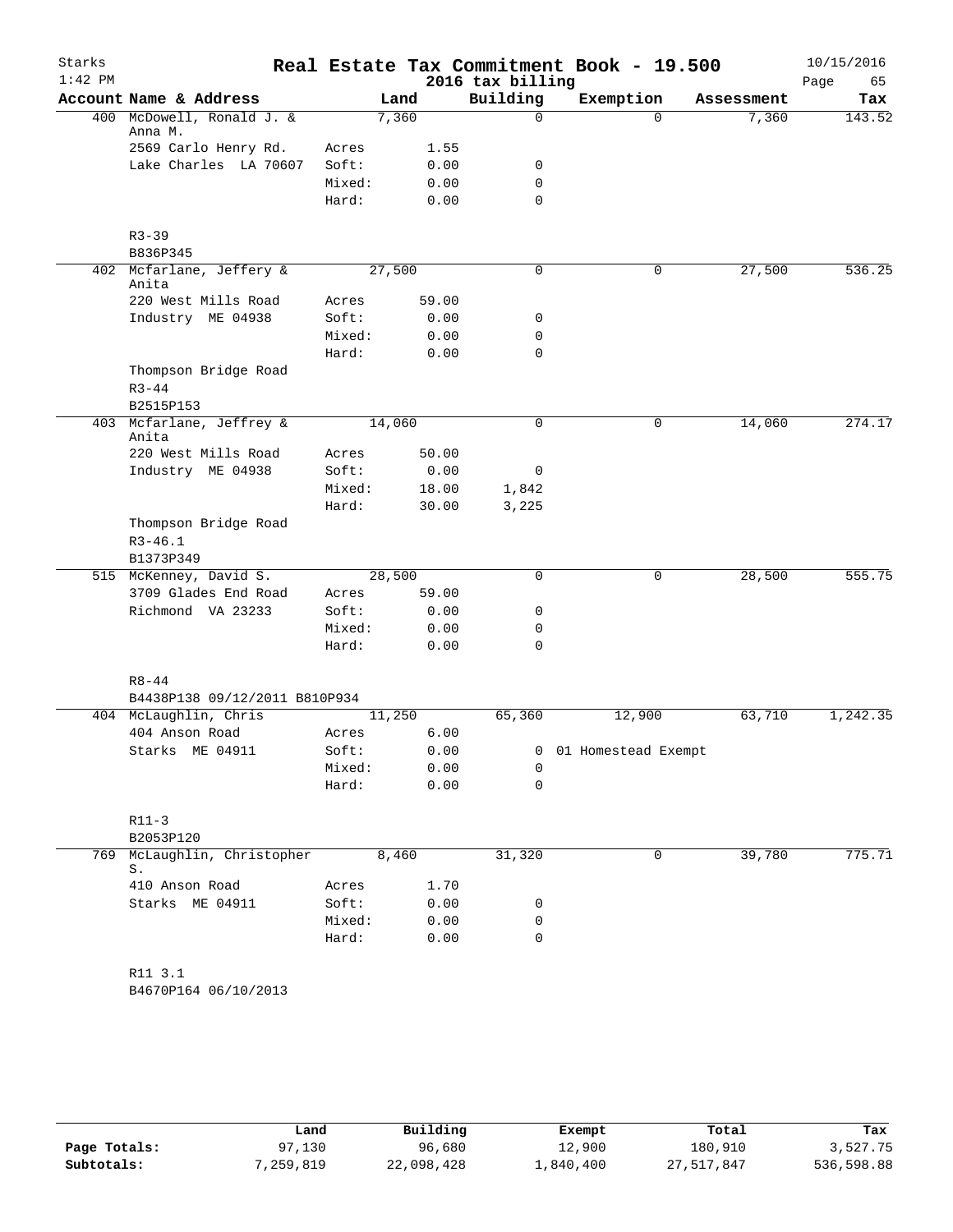| Starks<br>$1:42$ PM |                                                   |                 |              |                              | Real Estate Tax Commitment Book - 19.500 |            | 10/15/2016        |
|---------------------|---------------------------------------------------|-----------------|--------------|------------------------------|------------------------------------------|------------|-------------------|
|                     | Account Name & Address                            |                 | Land         | 2016 tax billing<br>Building | Exemption                                | Assessment | Page<br>66<br>Tax |
|                     | 405 McPherson, Wayne                              |                 | 9,540        | 0                            | $\Omega$                                 | 9,540      | 186.03            |
|                     | 20 Isthmus Rd.                                    | Acres           | 4.90         |                              |                                          |            |                   |
|                     | Rumford Me 04276                                  | Soft:           | 0.00         | 0                            |                                          |            |                   |
|                     |                                                   | Mixed:          | 0.00         | 0                            |                                          |            |                   |
|                     |                                                   | Hard:           | 0.00         | $\mathbf 0$                  |                                          |            |                   |
|                     | $R2 - 27$                                         |                 |              |                              |                                          |            |                   |
|                     | B3217P114                                         |                 |              |                              |                                          |            |                   |
|                     | 407 Meagher, Brian                                |                 | 43,010       | 121,800                      | 12,900                                   | 151,910    | 2,962.25          |
|                     | 896 Anson Road                                    | Acres           | 159.00       |                              |                                          |            |                   |
|                     | Starks ME 04911                                   | Soft:           | 0.00         |                              | 0 01 Homestead Exempt                    |            |                   |
|                     |                                                   | Mixed:          | 90.00        | 9,211                        |                                          |            |                   |
|                     |                                                   | Hard:           | 0.00         | $\mathbf 0$                  |                                          |            |                   |
|                     | R11-23<br>B3930P297 11/02/2007 B1327P95           |                 |              |                              |                                          |            |                   |
| 754                 | Melancon Inter Vivos                              |                 | 12,620       | 5,000                        | 0                                        | 17,620     | 343.59            |
|                     | Family Trust                                      |                 |              |                              |                                          |            |                   |
|                     | C/O Shirley Storman                               | Acres           | 8.10         |                              |                                          |            |                   |
|                     | 486 Anson Road                                    | Soft:           | 0.00         | 0                            |                                          |            |                   |
|                     | Starks ME 04911                                   | Mixed:          | 0.00         | $\mathbf 0$                  |                                          |            |                   |
|                     |                                                   | Hard:           | 0.00         | $\mathbf 0$                  |                                          |            |                   |
|                     | R 11 4.2A                                         |                 |              |                              |                                          |            |                   |
|                     | B4676P10 06/20/2013 B4362P13 01/24/2011           |                 |              |                              |                                          |            |                   |
|                     | 411 Melancon, Shirley J.                          |                 | 19,000       | 81,920                       | 12,900                                   | 88,020     | 1,716.39          |
|                     | 486 Anson Road                                    | Acres           | 21.00        |                              |                                          |            |                   |
|                     | Starks ME 04911                                   | Soft:           | 0.00         | $\mathbf{0}$                 | 01 Homestead Exempt                      |            |                   |
|                     |                                                   | Mixed:<br>Hard: | 0.00<br>0.00 | $\mathsf{O}$<br>$\mathbf 0$  |                                          |            |                   |
|                     | Rt.43                                             |                 |              |                              |                                          |            |                   |
|                     | $R11-4$                                           |                 |              |                              |                                          |            |                   |
|                     | B4636P59 02/15/2013 B4362P13 01/24/2011 B2525P184 |                 |              |                              |                                          |            |                   |
|                     | 412 Melancon-Quimby, Robin                        |                 | 6,450        | 19,920                       | 12,900                                   | 13,470     | 262.67            |
|                     | 28 Chicken Street                                 | Acres           | 0.65         |                              |                                          |            |                   |
|                     | Starks ME 04911                                   | Soft:           | 0.00         | $\overline{0}$               | 01 Homestead Exempt                      |            |                   |
|                     |                                                   | Mixed:          | 0.00         | 0                            |                                          |            |                   |
|                     |                                                   | Hard:           | 0.00         | 0                            |                                          |            |                   |
|                     | $U2-9$                                            |                 |              |                              |                                          |            |                   |
|                     | B1254P161                                         |                 |              |                              |                                          |            |                   |
|                     | 508 Melancon-Quimby, Robin                        |                 | 4,230        | 2,160                        | 0                                        | 6,390      | 124.61            |
|                     | 28 Chicken Street                                 | Acres           | 0.28         |                              |                                          |            |                   |
|                     | Starks ME 04911                                   | Soft:           | 0.00         | 0                            |                                          |            |                   |
|                     |                                                   | Mixed:          | 0.00         | 0                            |                                          |            |                   |
|                     |                                                   | Hard:           | 0.00         | 0                            |                                          |            |                   |
|                     | Chicken Street                                    |                 |              |                              |                                          |            |                   |
|                     | $U2-10$                                           |                 |              |                              |                                          |            |                   |
|                     | B2167P73                                          |                 |              |                              |                                          |            |                   |
| 505                 | Melancon-Quimby, Robin<br>М.                      |                 | 38,750       | $\mathbf 0$                  | $\mathbf 0$                              | 38,750     | 755.63            |
|                     | Quimby, Francis J.                                | Acres           | 104.00       |                              |                                          |            |                   |
|                     | 28 Chicken Street                                 | Soft:           | 0.00         | 0                            |                                          |            |                   |
|                     | Starks ME 04911                                   | Mixed:          | 0.00         | 0                            |                                          |            |                   |
|                     | River Rd                                          | Hard:           | 0.00         | 0                            |                                          |            |                   |
|                     | $R10 - 24$                                        |                 |              |                              |                                          |            |                   |
|                     | B4658P165 05/13/2013 B2926P5                      |                 |              |                              |                                          |            |                   |
|                     |                                                   | Land            | Building     |                              | Exempt                                   | Total      | Tax               |
| Page Totals:        | 133,600                                           |                 | 230,800      |                              | 38,700                                   | 325,700    | 6,351.17          |
| Subtotals:          | 7,393,419                                         |                 | 22, 329, 228 |                              | 1,879,100                                | 27,843,547 | 542,950.05        |
|                     |                                                   |                 |              |                              |                                          |            |                   |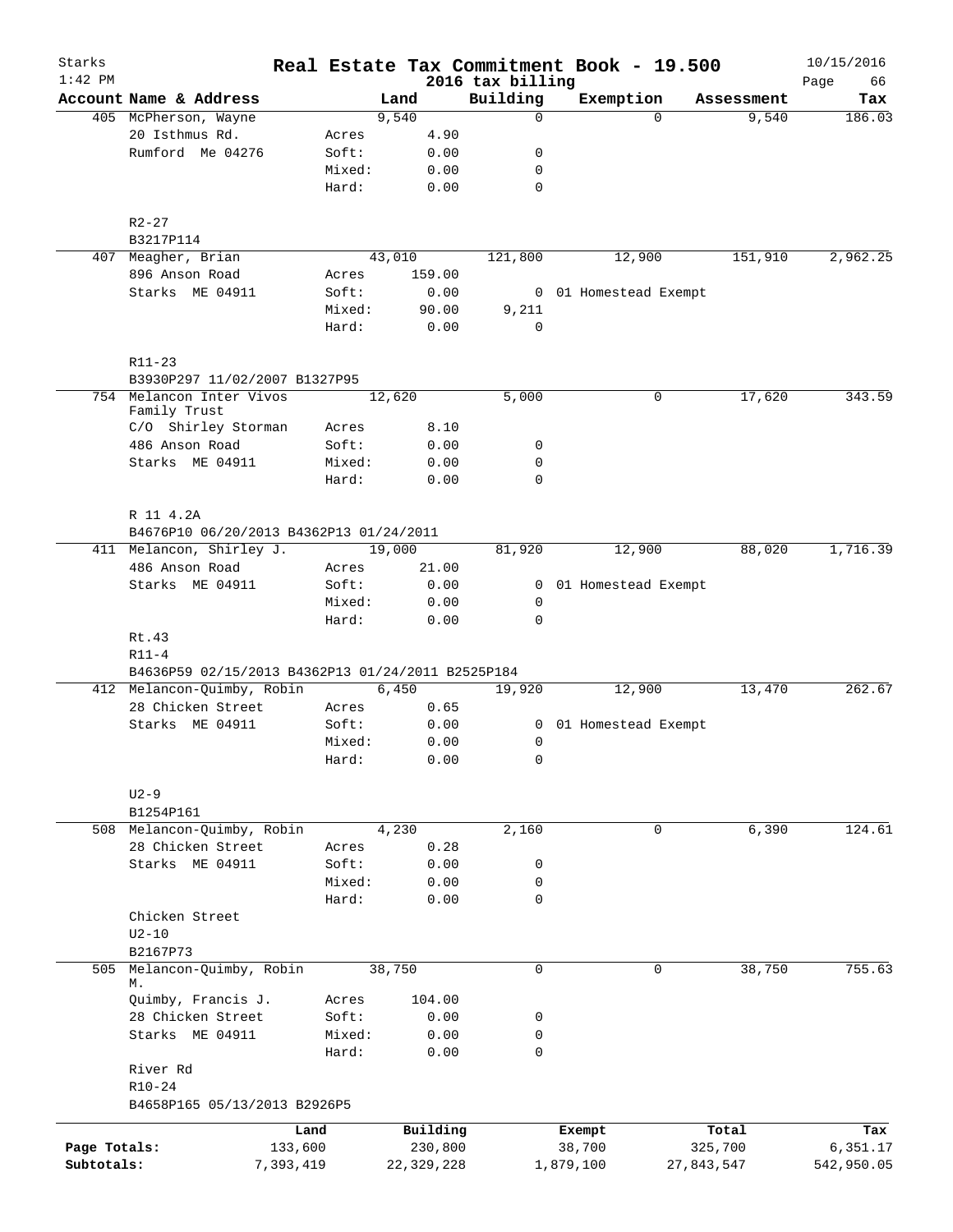| Starks<br>$1:42$ PM |                                                    |         |        | 2016 tax billing | Real Estate Tax Commitment Book - 19.500 |            | 10/15/2016<br>Page<br>67 |
|---------------------|----------------------------------------------------|---------|--------|------------------|------------------------------------------|------------|--------------------------|
|                     | Account Name & Address                             |         | Land   | Building         | Exemption                                | Assessment | Tax                      |
|                     | 761 Miller, Joseph                                 | 49,000  |        | 0                | $\Omega$                                 | 49,000     | 955.50                   |
|                     | Miller, Judith L.                                  | Acres   | 41.00  |                  |                                          |            |                          |
|                     | 182 Olde Ferry Road                                | Soft:   | 0.00   | 0                |                                          |            |                          |
|                     | Starks ME 04911                                    | Mixed:  | 0.00   | 0                |                                          |            |                          |
|                     |                                                    | Hard:   | 0.00   | $\mathbf 0$      |                                          |            |                          |
|                     | $R3 - 47$                                          |         |        |                  |                                          |            |                          |
|                     | B4983P147 12/08/2015 B4053P148 09/12/2008          |         |        |                  |                                          |            |                          |
|                     | 772 Miller, Joseph                                 | 26, 250 |        | $\mathbf 0$      | 0                                        | 26,250     | 511.88                   |
|                     | Miller, Judith L.                                  | Acres   | 54.00  |                  |                                          |            |                          |
|                     | 182 Olde Ferry Road                                | Soft:   | 0.00   | 0                |                                          |            |                          |
|                     | Starks ME 04911                                    | Mixed:  | 0.00   | 0                |                                          |            |                          |
|                     |                                                    | Hard:   | 0.00   | $\mathbf 0$      |                                          |            |                          |
|                     | U2 Lot 3                                           |         |        |                  |                                          |            |                          |
|                     | B4864P351 01/02/2015                               |         |        |                  |                                          |            |                          |
|                     | 518 Miller, Joseph and<br>Judith                   | 22,000  |        | 15,480           | 0                                        | 37,480     | 730.86                   |
|                     | 182 Olde Ferry Road                                | Acres   | 33.00  |                  |                                          |            |                          |
|                     | Starks ME 04911                                    | Soft:   | 0.00   | 0                |                                          |            |                          |
|                     |                                                    | Mixed:  | 0.00   | $\mathbf 0$      |                                          |            |                          |
|                     |                                                    | Hard:   | 0.00   | $\mathbf 0$      |                                          |            |                          |
|                     | $U2 - 3.1$                                         |         |        |                  |                                          |            |                          |
|                     | B4578P104 09/13/2012 B4053P148 09/12/2008 B800P901 |         |        |                  |                                          |            |                          |
|                     | 607 Miller, Joseph R.                              | 18,750  |        | 28,320           | 0                                        | 47,070     | 917.87                   |
|                     | 31 Poor Farm Road                                  | Acres   | 20.00  |                  |                                          |            |                          |
|                     | Starks ME 04911                                    | Soft:   | 0.00   | 0                |                                          |            |                          |
|                     |                                                    | Mixed:  | 0.00   | 0                |                                          |            |                          |
|                     |                                                    | Hard:   | 0.00   | $\mathbf 0$      |                                          |            |                          |
|                     | $R2 - 38$                                          |         |        |                  |                                          |            |                          |
|                     | B5003P266 02/25/2016                               |         |        |                  |                                          |            |                          |
|                     | 413 Miller, Joseph R.&<br>Judith L.                | 40,740  |        | 175,950          | 12,900                                   | 203,790    | 3,973.91                 |
|                     | 182 Olde Ferry Road                                | Acres   | 128.00 |                  |                                          |            |                          |
|                     | Starks ME 04911                                    | Soft:   | 0.00   |                  | 0 01 Homestead Exempt                    |            |                          |
|                     |                                                    | Mixed:  | 0.00   | $\Omega$         |                                          |            |                          |
|                     |                                                    | Hard:   | 43.00  | 4,623            |                                          |            |                          |
|                     | Olde Ferry Road                                    |         |        |                  |                                          |            |                          |
|                     | R12-11.2                                           |         |        |                  |                                          |            |                          |
|                     | B2208P25                                           |         |        |                  |                                          |            |                          |
|                     | 414 Millett, Colin C. &<br>Elaine M.               |         | 9,300  | 16,170           | 12,900                                   | 12,570     | 245.12                   |
|                     | 510 Branns Mills Road                              | Acres   | 3.00   |                  |                                          |            |                          |
|                     | Starks ME 04911                                    | Soft:   | 0.00   |                  | 0 01 Homestead Exempt                    |            |                          |
|                     |                                                    | Mixed:  | 0.00   | 0                |                                          |            |                          |
|                     |                                                    | Hard:   | 0.00   | 0                |                                          |            |                          |
|                     | Branns Mill Road                                   |         |        |                  |                                          |            |                          |
|                     | $R1 - 32.2$                                        |         |        |                  |                                          |            |                          |
|                     | B2047P312                                          |         |        |                  |                                          |            |                          |
|                     |                                                    |         |        |                  |                                          |            |                          |

|              | Land      | Building   | Exempt    | Total        | Tax        |
|--------------|-----------|------------|-----------|--------------|------------|
| Page Totals: | 166.040   | 235,920    | 25,800    | 376,160      | 7.335.14   |
| Subtotals:   | 7,559,459 | 22,565,148 | 1,904,900 | 28, 219, 707 | 550,285.19 |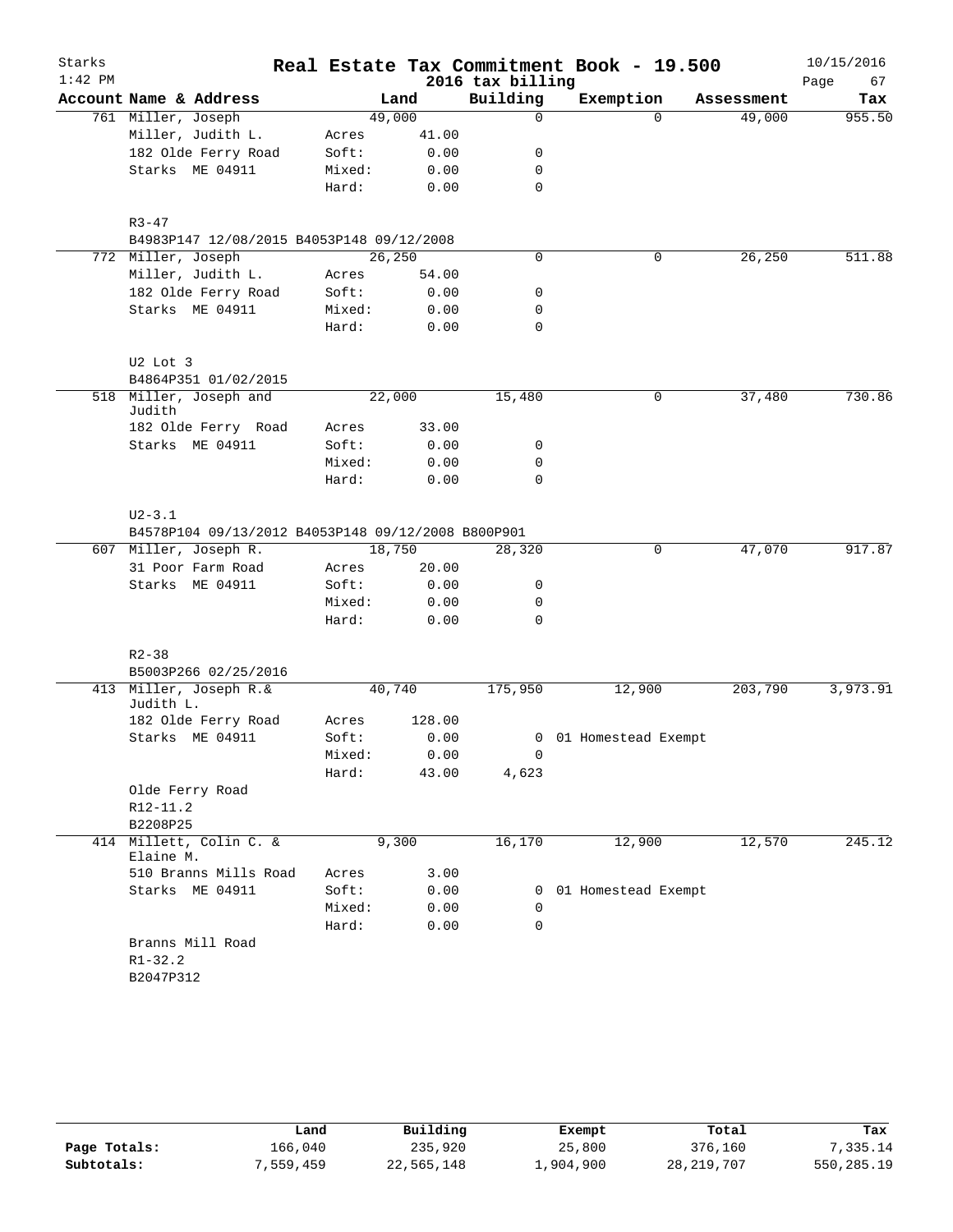| Starks       |                                                 |                 |                     |                              | Real Estate Tax Commitment Book - 19.500 |                  | 10/15/2016        |
|--------------|-------------------------------------------------|-----------------|---------------------|------------------------------|------------------------------------------|------------------|-------------------|
| $1:42$ PM    | Account Name & Address                          |                 | Land                | 2016 tax billing<br>Building | Exemption                                | Assessment       | 68<br>Page<br>Tax |
|              | 595 Morey , Shaun                               |                 | 13,960              | 1,200                        | $\Omega$                                 | 15,160           | 295.62            |
|              | Trefethen, Amanda                               | Acres           | 10.17               |                              |                                          |                  |                   |
|              | 714 Vincent Park                                | Soft:           | 0.00                | 0                            |                                          |                  |                   |
|              | Redondo Beach CA 90277                          | Mixed:          | 0.00                | 0                            |                                          |                  |                   |
|              |                                                 | Hard:           | 0.00                | $\mathbf 0$                  |                                          |                  |                   |
|              | $R8 - 38.10$                                    |                 |                     |                              |                                          |                  |                   |
|              | B3808P206 01/30/2007 B1298P52                   |                 |                     |                              |                                          |                  |                   |
| 418          | Morris, Wayne R. &<br>Sylvie B.                 |                 | 5,660               | 13,320                       | 12,900                                   | 6,080            | 118.56            |
|              | 6 Chicken Street                                | Acres           | 0.50                |                              |                                          |                  |                   |
|              | Starks ME 04911                                 | Soft:           | 0.00                | $\mathbf{0}$                 | 01 Homestead Exempt                      |                  |                   |
|              |                                                 | Mixed:<br>Hard: | 0.00<br>0.00        | $\mathbf 0$<br>$\mathbf 0$   |                                          |                  |                   |
|              | $U2-6$                                          |                 |                     |                              |                                          |                  |                   |
|              | B940P145                                        |                 |                     |                              |                                          |                  |                   |
|              | 421 Murphy, James F.                            |                 | 48,130              | 61,440                       | 0                                        | 109,570          | 2,136.61          |
|              | c/o Charles Murphy                              | Acres           | 198.00              |                              |                                          |                  |                   |
|              | 11 Bryson Drive                                 | Soft:           | 25.00               | 2,516                        |                                          |                  |                   |
|              | Norton MA 02766                                 | Mixed:          | 63.00               | 6,447                        |                                          |                  |                   |
|              |                                                 | Hard:           | 41.00               | 4,408                        |                                          |                  |                   |
|              | Route 43                                        |                 |                     |                              |                                          |                  |                   |
|              | R11-17, R11-18                                  |                 |                     |                              |                                          |                  |                   |
|              | B1639P130                                       |                 |                     |                              |                                          |                  |                   |
|              | 66 Murray, Rita A.                              |                 | 9,690               | 18,600                       | $\mathbf 0$                              | 28,290           | 551.66            |
|              | 147 Tremont Street                              | Acres           | 3.60                |                              |                                          |                  |                   |
|              | Carver MA 02330                                 | Soft:           | 0.00                | 0                            |                                          |                  |                   |
|              |                                                 | Mixed:          | 0.00                | 0                            |                                          |                  |                   |
|              |                                                 | Hard:           | 0.00                | $\mathbf 0$                  |                                          |                  |                   |
|              | Mt. Hunger Rd.                                  |                 |                     |                              |                                          |                  |                   |
|              | $R5 - 9$                                        |                 |                     |                              |                                          |                  |                   |
|              | B4845P284 10/24/2014 B1822P6                    |                 |                     |                              |                                          |                  |                   |
|              | 377 Neebe, Mary L.                              |                 | 8,000               | 31,056                       | 0                                        | 39,056           | 761.59            |
|              | 108 Faulkner Hill Road                          | Acres           | 1.00                |                              |                                          |                  |                   |
|              | Starks ME 04911                                 | Soft:           | 0.00                | 0                            |                                          |                  |                   |
|              |                                                 | Mixed:          | 0.00                | 0                            |                                          |                  |                   |
|              |                                                 | Hard:           | 0.00                | 0                            |                                          |                  |                   |
|              | R8-38.1A                                        |                 |                     |                              |                                          |                  |                   |
|              | B4797P246 06/19/2014 B4493P1 02/10/2012 B3456P1 |                 |                     |                              |                                          |                  |                   |
|              | 425 Nelson, Craig M. &                          |                 | 21,770              | 17,820                       | 12,900                                   | 26,690           | 520.46            |
|              | Mclauchlan, Martha N.                           | Acres           | 40.00               |                              |                                          |                  |                   |
|              | 102 Sterry Hill Road                            | Soft:           | 0.00                | 0                            | 01 Homestead Exempt                      |                  |                   |
|              | Starks ME 04911                                 | Mixed:<br>Hard: | 0.00<br>17.00       | $\Omega$<br>1,828            |                                          |                  |                   |
|              | $R4 - 42$                                       |                 |                     |                              |                                          |                  |                   |
|              | B1136P196                                       |                 |                     |                              |                                          |                  |                   |
|              | 426 Nelson, Mark & Claire                       |                 | 22,670              | $\mathbf 0$                  | $\mathbf 0$                              | 22,670           | 442.07            |
|              | 171 Locke Hill Road                             | Acres           | 50.00               |                              |                                          |                  |                   |
|              | Starks ME 04911                                 | Soft:           | 0.00                | 0                            |                                          |                  |                   |
|              |                                                 | Mixed:          | 0.00                | 0                            |                                          |                  |                   |
|              |                                                 | Hard:           | 48.00               | 5,375                        |                                          |                  |                   |
|              | Lock Hill Road<br>$R2 - 55$<br>B2281P73         |                 |                     |                              |                                          |                  |                   |
|              |                                                 |                 |                     |                              |                                          |                  |                   |
| Page Totals: | Land<br>129,880                                 |                 | Building<br>143,436 |                              | Exempt<br>25,800                         | Total<br>247,516 | Tax<br>4,826.57   |
| Subtotals:   | 7,689,339                                       |                 | 22,708,584          |                              | 1,930,700                                | 28, 467, 223     | 555, 111.76       |
|              |                                                 |                 |                     |                              |                                          |                  |                   |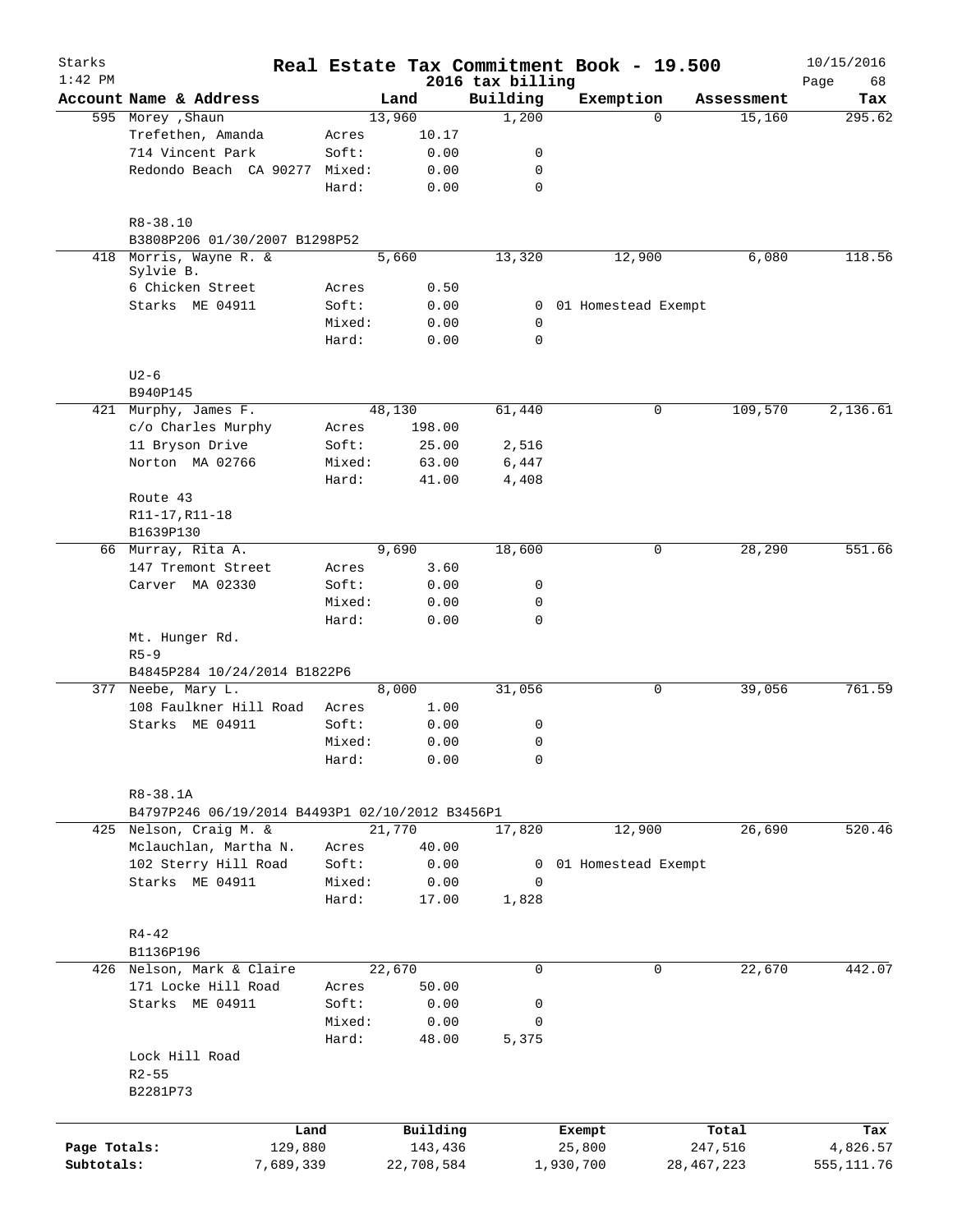| Starks    |                                                                                                |                |        |                  | Real Estate Tax Commitment Book - 19.500 |            | 10/15/2016 |
|-----------|------------------------------------------------------------------------------------------------|----------------|--------|------------------|------------------------------------------|------------|------------|
| $1:42$ PM |                                                                                                |                |        | 2016 tax billing |                                          |            | Page<br>69 |
|           | Account Name & Address                                                                         |                | Land   | Building         | Exemption                                | Assessment | Tax        |
| 427       | Nelson, Mark & Claire<br>Nadeau                                                                |                | 11,900 | 44,700           | 12,900                                   | 43,700     | 852.15     |
|           | 171 Locke Hill Road                                                                            | Acres          | 7.00   |                  |                                          |            |            |
|           | Starks ME 04911                                                                                | Soft:          | 0.00   | $\mathbf{0}$     | 01 Homestead Exempt                      |            |            |
|           |                                                                                                | Mixed:         | 0.00   | 0                |                                          |            |            |
|           |                                                                                                | Hard:          | 0.00   | $\mathbf 0$      |                                          |            |            |
|           | $R3-6.2$                                                                                       |                |        |                  |                                          |            |            |
|           | B883P23                                                                                        |                |        |                  |                                          |            |            |
|           | 428 Nelson, Mark G. and                                                                        |                | 7,850  | $\mathbf 0$      | 0                                        | 7,850      | 153.07     |
|           | Claire<br>171 Locke Hill Road                                                                  |                | 2.30   |                  |                                          |            |            |
|           | Starks ME 04911                                                                                | Acres<br>Soft: | 0.00   | 0                |                                          |            |            |
|           |                                                                                                | Mixed:         | 0.00   | 0                |                                          |            |            |
|           |                                                                                                | Hard:          | 0.00   | $\mathbf 0$      |                                          |            |            |
|           | Locke Hill Rd                                                                                  |                |        |                  |                                          |            |            |
|           | $R3 - 5$                                                                                       |                |        |                  |                                          |            |            |
|           | B2785P130                                                                                      |                |        |                  |                                          |            |            |
| 268       | Newman Jr. 2015                                                                                |                | 29,380 | 67,450           | 0                                        | 96,830     | 1,888.19   |
|           | Revocable Trust, Arthur<br>Ε.                                                                  |                |        |                  |                                          |            |            |
|           | 541 Commercial Street                                                                          | Acres          | 62.50  |                  |                                          |            |            |
|           | Weymouth MA 02188                                                                              | Soft:          | 0.00   | 0                |                                          |            |            |
|           |                                                                                                | Mixed:         | 0.00   | 0                |                                          |            |            |
|           |                                                                                                | Hard:          | 0.00   | $\mathbf 0$      |                                          |            |            |
|           |                                                                                                |                |        |                  |                                          |            |            |
|           | $R8 - 46$                                                                                      |                |        |                  |                                          |            |            |
|           | B4914P282 06/12/2015 B4743P350 12/20/2103 B4471P356<br>12/07/2011 B4372P87 02/24/2011 B1025P82 |                |        |                  |                                          |            |            |
|           | 429 Newsom, John                                                                               |                | 14,370 | 17,160           | 12,900                                   | 18,630     | 363.29     |
|           | 1518 New Sharon Road                                                                           | Acres          | 10.80  |                  |                                          |            |            |
|           | Starks ME 04911                                                                                | Soft:          | 0.00   | $\overline{0}$   | 01 Homestead Exempt                      |            |            |
|           |                                                                                                | Mixed:         | 0.00   | $\mathbf 0$      |                                          |            |            |
|           |                                                                                                | Hard:          | 0.00   | 0                |                                          |            |            |
|           | New Sharon Rd<br>$R8 - 10.6$                                                                   |                |        |                  |                                          |            |            |
|           | B1605P178                                                                                      |                |        |                  |                                          |            |            |
|           | 430 Newton, Kirt                                                                               |                | 9,300  | 56,040           | 12,900                                   | 52,440     | 1,022.58   |
|           | c/o Dawn Stueber                                                                               | Acres          | 3.00   |                  |                                          |            |            |
|           | 165 Main Street Apt.<br>#2A                                                                    | Soft:          | 0.00   |                  | 0 01 Homestead Exempt                    |            |            |
|           | Madison ME 04950                                                                               | Mixed:         | 0.00   | 0                |                                          |            |            |
|           |                                                                                                | Hard:          | 0.00   | 0                |                                          |            |            |
|           | Route 134                                                                                      |                |        |                  |                                          |            |            |
|           | $R1 - 32.3$                                                                                    |                |        |                  |                                          |            |            |
|           | B2152P225                                                                                      |                |        |                  |                                          |            |            |
|           | 148 Nichols Bradford S.                                                                        |                | 14,970 | 90,133           | 12,900                                   | 92,203     | 1,797.96   |
|           | Nichols, Carol M.                                                                              | Acres          | 22.00  |                  | 01 Homestead Exempt                      |            |            |
|           | PO Box 329                                                                                     | Soft:          | 0.00   | $\mathbf 0$      |                                          |            |            |
|           | 261 Mayhew Road                                                                                | Mixed:         | 11.00  | 1,126            |                                          |            |            |
|           | Starks Me 04911                                                                                | Hard:          | 0.00   | 0                |                                          |            |            |
|           |                                                                                                |                |        |                  |                                          |            |            |
|           | $R6-1.4,5$                                                                                     |                |        |                  |                                          |            |            |
|           | B3574P262 08/18/2005 B3404P322 11/05/2004 B883P1018                                            |                |        |                  |                                          |            |            |
|           |                                                                                                |                |        |                  |                                          |            |            |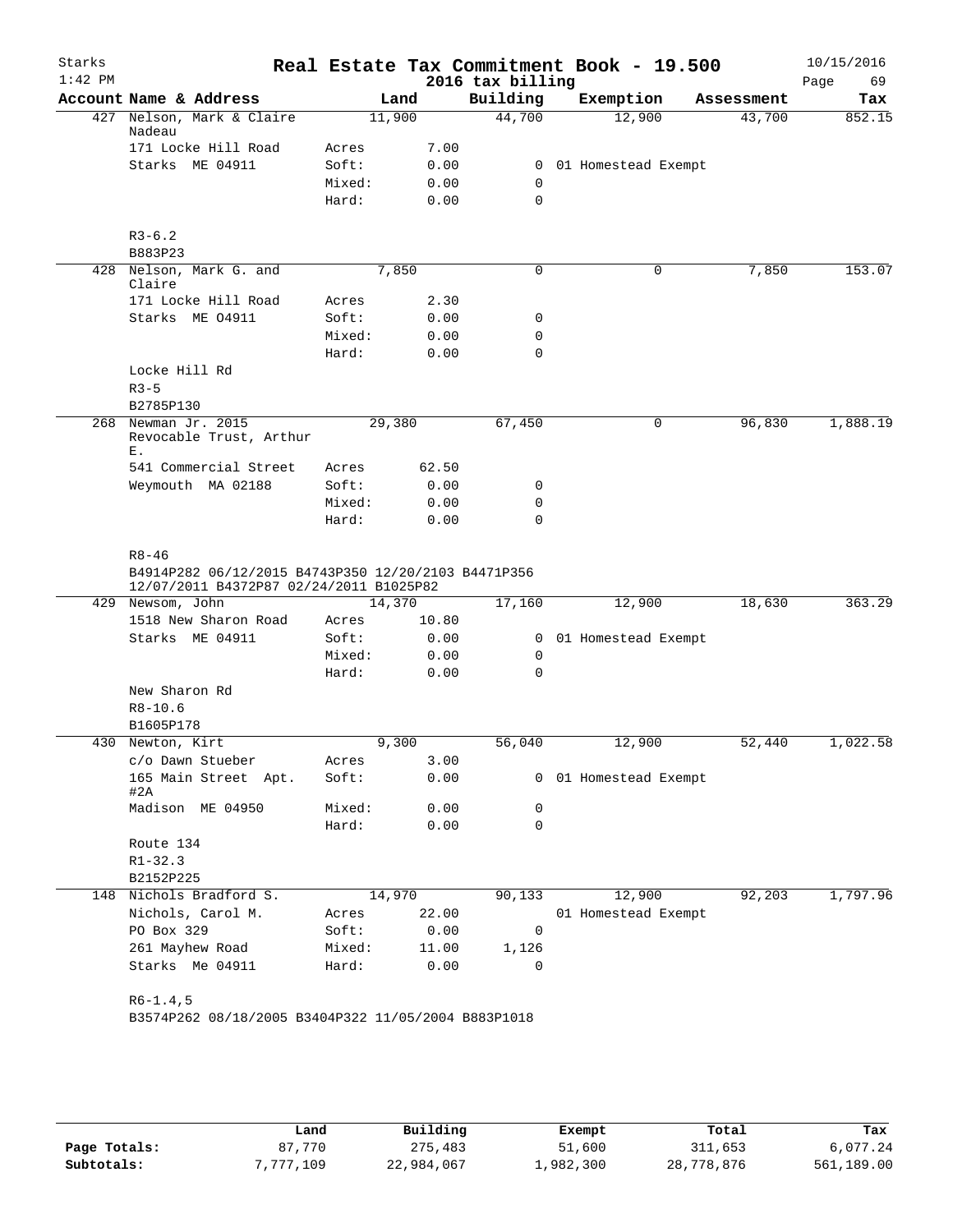| Starks<br>$1:42$ PM |                                                                                   |        |        |       | 2016 tax billing | Real Estate Tax Commitment Book - 19.500 |             |            | 10/15/2016<br>70<br>Page |
|---------------------|-----------------------------------------------------------------------------------|--------|--------|-------|------------------|------------------------------------------|-------------|------------|--------------------------|
|                     | Account Name & Address                                                            |        | Land   |       | Building         | Exemption                                |             | Assessment | Tax                      |
|                     | 431 Nichols, Chrystal L.<br>and Michael A.                                        |        | 9,760  |       | 24,780           |                                          | $\Omega$    | 34,540     | 673.53                   |
|                     | 258 Locke Hill Road                                                               | Acres  |        | 3.70  |                  |                                          |             |            |                          |
|                     | Starks ME 04911                                                                   | Soft:  |        | 0.00  | 0                |                                          |             |            |                          |
|                     |                                                                                   | Mixed: |        | 0.00  | $\mathbf 0$      |                                          |             |            |                          |
|                     |                                                                                   | Hard:  |        | 0.00  | $\Omega$         |                                          |             |            |                          |
|                     | village                                                                           |        |        |       |                  |                                          |             |            |                          |
|                     | $U1-5$                                                                            |        |        |       |                  |                                          |             |            |                          |
|                     | B2663P30                                                                          |        |        |       |                  |                                          |             |            |                          |
|                     | 726 Nichols, Joy L.                                                               |        | 8,490  |       | 42,682           |                                          | 0           | 51,172     | 997.85                   |
|                     | 12 Village Avenue                                                                 | Acres  |        | 1.75  |                  |                                          |             |            |                          |
|                     | Acushnet MA 02743                                                                 | Soft:  |        | 0.00  | 0                |                                          |             |            |                          |
|                     |                                                                                   | Mixed: |        | 0.00  | 0                |                                          |             |            |                          |
|                     |                                                                                   | Hard:  |        | 0.00  | 0                |                                          |             |            |                          |
|                     | River Road                                                                        |        |        |       |                  |                                          |             |            |                          |
|                     | $R9-5.4B$                                                                         |        |        |       |                  |                                          |             |            |                          |
|                     | B4855P215 11/26/2014 B4397P7 05/25/2011 B4189P71<br>09/03/2009 B4112P4 03/19/2009 |        |        |       |                  |                                          |             |            |                          |
|                     | 675 Nichols, Michael A.                                                           |        | 14,950 |       | 34,733           | 12,900                                   |             | 36,783     | 717.27                   |
|                     | Nichols, Crystal L.                                                               | Acres  |        | 50.00 |                  |                                          |             |            |                          |
|                     | 258 Locke Hill Road                                                               | Soft:  |        | 30.00 |                  | 3,019 01 Homestead Exempt                |             |            |                          |
|                     | Starks ME 04911                                                                   | Mixed: |        | 10.00 | 1,023            |                                          |             |            |                          |
|                     |                                                                                   | Hard:  |        | 8.00  | 860              |                                          |             |            |                          |
|                     | Locke Hill Rd                                                                     |        |        |       |                  |                                          |             |            |                          |
|                     | $R2 - 57$                                                                         |        |        |       |                  |                                          |             |            |                          |
|                     | B4848P147 10/03/2014 B2660P24                                                     |        |        |       |                  |                                          |             |            |                          |
|                     | 432 Nichols, Raynold B. &<br>Jeanne A.                                            |        | 8,430  |       | 71,830           | 12,900                                   |             | 67,360     | 1,313.52                 |
|                     | 69 Anson Road                                                                     | Acres  |        | 1.66  |                  |                                          |             |            |                          |
|                     | Starks ME 04911                                                                   | Soft:  |        | 0.00  |                  | 0 01 Homestead Exempt                    |             |            |                          |
|                     |                                                                                   | Mixed: |        | 0.00  | 0                |                                          |             |            |                          |
|                     |                                                                                   | Hard:  |        | 0.00  | 0                |                                          |             |            |                          |
|                     | $UI-1, 2$                                                                         |        |        |       |                  |                                          |             |            |                          |
|                     | B1046P23                                                                          |        |        |       |                  |                                          |             |            |                          |
|                     | 648 Nichols, Sam H.                                                               |        | 23,000 |       | 9,000            |                                          | $\mathbf 0$ | 32,000     | 624.00                   |
|                     | Nichols, Sheri J.                                                                 | Acres  |        | 37.00 |                  |                                          |             |            |                          |
|                     | 781 Starks Road                                                                   | Soft:  |        | 0.00  | 0                |                                          |             |            |                          |
|                     | New Sharon ME 04955                                                               | Mixed: |        | 0.00  | 0                |                                          |             |            |                          |
|                     |                                                                                   | Hard:  |        | 0.00  | $\Omega$         |                                          |             |            |                          |
|                     | $R1 - 33$                                                                         |        |        |       |                  |                                          |             |            |                          |
|                     | B4448P149 09/30/2011 B3632P164 02/10/2006 B1430P228                               |        |        |       |                  |                                          |             |            |                          |
|                     | 608 Nichols, William L.                                                           |        | 17,250 |       | 0                |                                          | $\mathbf 0$ | 17,250     | 336.38                   |
|                     | Nichols, Cody L. and<br>Landon C.                                                 | Acres  |        | 18.00 |                  |                                          |             |            |                          |
|                     | 4 Glendale Street                                                                 | Soft:  |        | 0.00  | 0                |                                          |             |            |                          |
|                     | Madison ME 04950                                                                  | Mixed: |        | 0.00  | 0                |                                          |             |            |                          |
|                     |                                                                                   | Hard:  |        | 0.00  | $\mathbf 0$      |                                          |             |            |                          |
|                     | $R2 - 31$                                                                         |        |        |       |                  |                                          |             |            |                          |
|                     | B4983P222 12/09/2015                                                              |        |        |       |                  |                                          |             |            |                          |
|                     |                                                                                   |        |        |       |                  |                                          |             |            |                          |
|                     |                                                                                   |        |        |       |                  |                                          |             |            |                          |

|              | Land      | Building   | Exempt    | Total      | Tax        |
|--------------|-----------|------------|-----------|------------|------------|
| Page Totals: | 81,880    | 183,025    | 25,800    | 239,105    | 4,662.55   |
| Subtotals:   | 7,858,989 | 23,167,092 | 2,008,100 | 29,017,981 | 565,851.55 |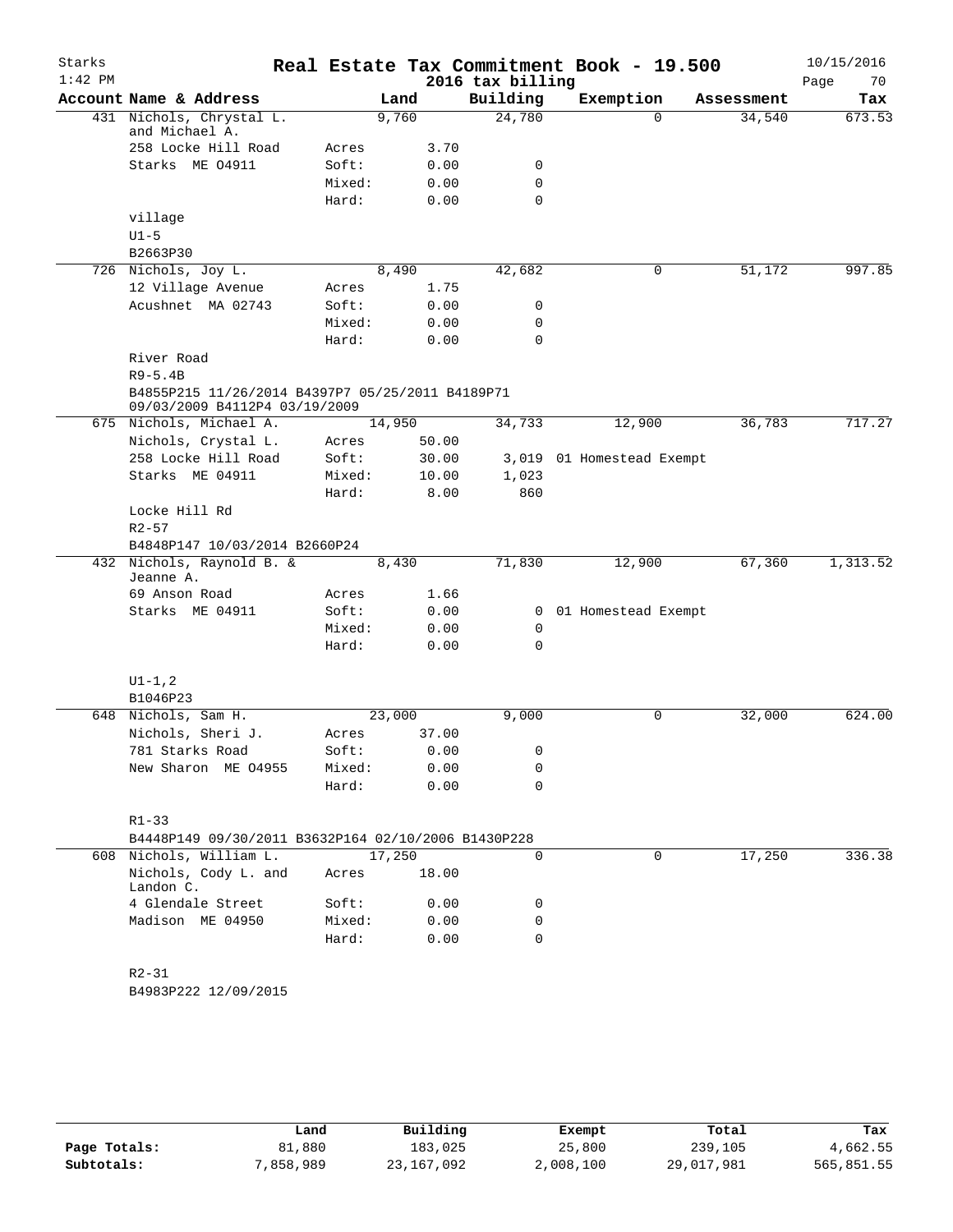| Starks<br>$1:42$ PM |                                             |                 |              |              | 2016 tax billing           |           | Real Estate Tax Commitment Book - 19.500 |              | 10/15/2016<br>Page<br>71 |
|---------------------|---------------------------------------------|-----------------|--------------|--------------|----------------------------|-----------|------------------------------------------|--------------|--------------------------|
|                     | Account Name & Address                      |                 | Land         |              | Building                   |           | Exemption                                | Assessment   | Tax                      |
|                     | 433 Nickerson, Deborah                      |                 | 10,250       |              | 0                          |           | $\Omega$                                 | 10,250       | 199.88                   |
|                     | 44 Algonquin Trail,<br>Unit B, Bldg. 64     | Acres           |              | 6.00         |                            |           |                                          |              |                          |
|                     | Ashland MA 01721                            | Soft:           |              | 0.00         | 0                          |           |                                          |              |                          |
|                     |                                             | Mixed:          |              | 0.00         | 0                          |           |                                          |              |                          |
|                     |                                             | Hard:           |              | 0.00         | $\mathbf 0$                |           |                                          |              |                          |
|                     | $R8 - 11.1$                                 |                 |              |              |                            |           |                                          |              |                          |
|                     | B4624P135 01/22/2013 B1393P322              |                 |              |              |                            |           |                                          |              |                          |
|                     | 435 Noble, Debra J.                         |                 | 16,390       |              | $\mathbf 0$                |           | $\mathbf 0$                              | 16,390       | 319.61                   |
|                     | 82 Myrtle Ave.                              | Acres           |              | 13.90        |                            |           |                                          |              |                          |
|                     | Webster MA 01570                            | Soft:           |              | 0.00         | 0                          |           |                                          |              |                          |
|                     |                                             | Mixed:          |              | 0.00         | 0                          |           |                                          |              |                          |
|                     |                                             | Hard:           |              | 0.00         | $\mathbf 0$                |           |                                          |              |                          |
|                     | Mayhew Rd                                   |                 |              |              |                            |           |                                          |              |                          |
|                     | $R6 - 11$                                   |                 |              |              |                            |           |                                          |              |                          |
|                     | B1982P158                                   |                 |              |              |                            |           |                                          |              |                          |
|                     | 436 Norton, David L.                        |                 | 8,300        |              | 0                          |           | 0                                        | 8,300        | 161.85                   |
|                     | Norton Sheryl A.                            | Acres           |              | 3.00         |                            |           |                                          |              |                          |
|                     | 11 Mountain View Drive                      | Soft:           |              | 0.00         | 0                          |           |                                          |              |                          |
|                     | Madison ME 04950                            | Mixed:          |              | 0.00         | 0                          |           |                                          |              |                          |
|                     |                                             | Hard:           |              | 0.00         | $\mathbf 0$                |           |                                          |              |                          |
|                     | $R3 - 38.1$                                 |                 |              |              |                            |           |                                          |              |                          |
|                     | B2962P16                                    |                 |              |              |                            |           |                                          |              |                          |
|                     | 520 Norton, Erin and Jared                  |                 | 22,750       |              | $\mathbf 0$                |           | 0                                        | 22,750       | 443.63                   |
|                     | 398 Anson Road                              | Acres           |              | 40.00        |                            |           |                                          |              |                          |
|                     | Starks ME 04911                             | Soft:           |              | 0.00         | 0                          |           |                                          |              |                          |
|                     |                                             | Mixed:<br>Hard: |              | 0.00<br>0.00 | $\mathbf 0$<br>$\mathbf 0$ |           |                                          |              |                          |
|                     |                                             |                 |              |              |                            |           |                                          |              |                          |
|                     | $R2 - 59.1$<br>B4994P28 01/20/2016 B1021P73 |                 |              |              |                            |           |                                          |              |                          |
|                     | 690 Norton, Erin E.                         |                 | 16,750       |              | 131,880                    |           | 12,900                                   | 135,730      | 2,646.74                 |
|                     | Norton, Jared M.                            | Acres           |              | 16.00        |                            |           | 01 Homestead Exempt                      |              |                          |
|                     | 398 Anson Road                              | Soft:           |              | 0.00         | 0                          |           |                                          |              |                          |
|                     | Starks ME 04911                             | Mixed:          |              | 0.00         | 0                          |           |                                          |              |                          |
|                     |                                             | Hard:           |              | 0.00         | 0                          |           |                                          |              |                          |
|                     | $R11 - 4.4$                                 |                 |              |              |                            |           |                                          |              |                          |
|                     | B3531P248 06/06/2005                        |                 |              |              |                            |           |                                          |              |                          |
|                     | 252 Norton, Jordon David                    |                 | 5,930        |              | 28,200                     |           | 12,900                                   | 21,230       | 413.99                   |
|                     | Hartigan, Julia R.                          | Acres           |              | 0.55         |                            |           |                                          |              |                          |
|                     | 12 Anson Road                               | Soft:           |              | 0.00         | 0                          |           | 01 Homestead Exempt                      |              |                          |
|                     | Starks ME 04911                             | Mixed:          |              | 0.00         | 0                          |           |                                          |              |                          |
|                     |                                             | Hard:           |              | 0.00         | 0                          |           |                                          |              |                          |
|                     | Main St.                                    |                 |              |              |                            |           |                                          |              |                          |
|                     | $U2 - 27$                                   |                 |              |              |                            |           |                                          |              |                          |
|                     | B3939P294 11/19/2007 B2360P217              |                 |              |              |                            |           |                                          |              |                          |
|                     | 565 Norton, Jared M                         |                 | 14,630       |              | $\mathbf 0$                |           | 0                                        | 14,630       | 285.29                   |
|                     | 398 Anson Rd.                               | Acres           |              | 11.20        |                            |           |                                          |              |                          |
|                     | Starks ME 04911                             | Soft:           |              | 0.00         | 0                          |           |                                          |              |                          |
|                     |                                             | Mixed:          |              | 0.00         | 0                          |           |                                          |              |                          |
|                     |                                             | Hard:           |              | 0.00         | 0                          |           |                                          |              |                          |
|                     | R7-11.1                                     |                 |              |              |                            |           |                                          |              |                          |
|                     | B3196P134                                   |                 |              |              |                            |           |                                          |              |                          |
|                     |                                             | Land            |              | Building     |                            | Exempt    |                                          | Total        | Tax                      |
| Page Totals:        | 95,000                                      |                 |              | 160,080      |                            | 25,800    |                                          | 229,280      | 4,470.99                 |
| Subtotals:          | 7,953,989                                   |                 | 23, 327, 172 |              |                            | 2,033,900 |                                          | 29, 247, 261 | 570, 322.54              |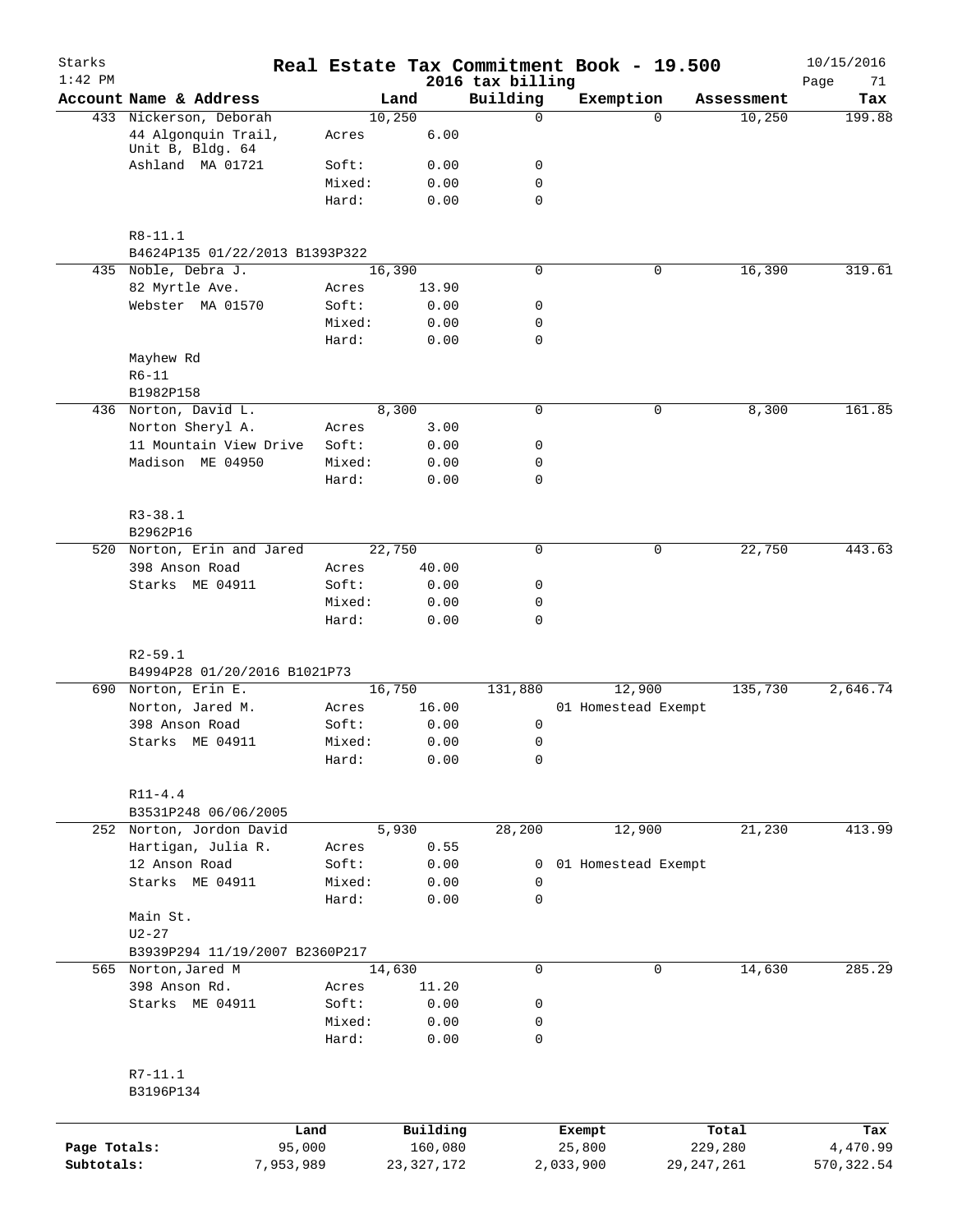| Starks<br>$1:42$ PM |                                                     |                 |             | 2016 tax billing           | Real Estate Tax Commitment Book - 19.500 |            | 10/15/2016<br>Page<br>72 |
|---------------------|-----------------------------------------------------|-----------------|-------------|----------------------------|------------------------------------------|------------|--------------------------|
|                     | Account Name & Address                              |                 | Land        | Building                   | Exemption                                | Assessment | Tax                      |
|                     | 438 Nunes, Roderick & Diane                         |                 | 21,250      | 17,640                     | $\Omega$                                 | 38,890     | 758.36                   |
|                     | М.                                                  |                 |             |                            |                                          |            |                          |
|                     | 1 County Lane                                       | Acres           | 30.00       |                            |                                          |            |                          |
|                     | Hope RI 02831                                       | Soft:           | 0.00        | 0<br>$\mathbf 0$           |                                          |            |                          |
|                     |                                                     | Mixed:          | 0.00        | $\mathbf 0$                |                                          |            |                          |
|                     |                                                     | Hard:           | 0.00        |                            |                                          |            |                          |
|                     | West Mills Road<br>$R5 - 19.3$                      |                 |             |                            |                                          |            |                          |
|                     | B1341P23                                            |                 |             |                            |                                          |            |                          |
|                     | 81 O'Conner, Dennis P.                              |                 | 9,630       | 6,720                      | 0                                        | 16,350     | 318.83                   |
|                     | 178 Limac Circle                                    | Acres           | 3.50        |                            |                                          |            |                          |
|                     | Center Conway NH 03813 Soft:                        |                 | 0.00        | 0                          |                                          |            |                          |
|                     |                                                     | Mixed:          | 0.00        | $\mathbf 0$                |                                          |            |                          |
|                     |                                                     | Hard:           | 0.00        | $\mathbf 0$                |                                          |            |                          |
|                     |                                                     |                 |             |                            |                                          |            |                          |
|                     | $R3 - 29$                                           |                 |             |                            |                                          |            |                          |
|                     | B3991P259 04/17/2008 B1262P4<br>439 O'Donald, Gale  |                 | 8,850       |                            |                                          |            | 180.77                   |
|                     |                                                     |                 |             | 13,320                     | 12,900                                   | 9,270      |                          |
|                     | 1767 New Sharon Road                                | Acres           | 2.30        |                            |                                          |            |                          |
|                     | Starks ME 04911                                     | Soft:<br>Mixed: | 0.00        | $\overline{0}$             | 01 Homestead Exempt                      |            |                          |
|                     |                                                     | Hard:           | 0.00        | $\mathbf 0$<br>$\mathbf 0$ |                                          |            |                          |
|                     |                                                     |                 | 0.00        |                            |                                          |            |                          |
|                     | Route #134<br>$R8 - 3$                              |                 |             |                            |                                          |            |                          |
|                     | B2255P185                                           |                 |             |                            |                                          |            |                          |
|                     | 440 O'Hara, Francais G.                             |                 | 15,280      | 40,490                     | 0                                        | 55,770     | 1,087.52                 |
|                     | 60 Oxford Road                                      | Acres           | 12.20       |                            |                                          |            |                          |
|                     | Dracut MA 01826                                     | Soft:           | 0.00        | 0                          |                                          |            |                          |
|                     |                                                     | Mixed:          | 0.00        | 0                          |                                          |            |                          |
|                     |                                                     | Hard:           | 0.00        | 0                          |                                          |            |                          |
|                     | West Mills Road                                     |                 |             |                            |                                          |            |                          |
|                     | R7-11.5A                                            |                 |             |                            |                                          |            |                          |
|                     | B2459P220                                           |                 |             |                            |                                          |            |                          |
|                     | 442 Olafson Sr., Anders N.                          |                 | 10,800      | 118,930                    | 12,900                                   | 116,830    | 2,278.19                 |
|                     | 350 Branns Mills Road                               | Acres           | 5.30        |                            | 01 Homestead Exempt                      |            |                          |
|                     | Starks ME 04911                                     | Soft:           | 0.00        | 0                          |                                          |            |                          |
|                     |                                                     | Mixed:          | 0.00        | 0                          |                                          |            |                          |
|                     |                                                     | Hard:           | 0.00        | 0                          |                                          |            |                          |
|                     | Brann Mills Rd.                                     |                 |             |                            |                                          |            |                          |
|                     | $R1 - 21$                                           |                 |             |                            |                                          |            |                          |
|                     | B4252P138 03/26/2010 B3798P219 12/22/2006 B2541P141 |                 |             |                            |                                          |            |                          |
|                     | 448 Oliver, Carla J.                                |                 | 9,300       | 80,108                     | 12,900                                   | 76,508     | 1,491.91                 |
|                     | 182 Chicken Street                                  | Acres           | 3.00        |                            | 01 Homestead Exempt                      |            |                          |
|                     | Starks ME 04911                                     | Soft:           | 0.00        | $\mathbf 0$                |                                          |            |                          |
|                     |                                                     | Mixed:          | 0.00        | 0                          |                                          |            |                          |
|                     |                                                     | Hard:           | 0.00        | 0                          |                                          |            |                          |
|                     | $R3-19.2$                                           |                 |             |                            |                                          |            |                          |
|                     | B1661P23                                            |                 |             |                            |                                          |            |                          |
|                     | 759 Oliver, Christopher                             |                 | $\mathbf 0$ | 12,900                     | 12,900                                   | 0          | 0.00                     |
|                     | Oliver, Stacey                                      |                 |             |                            | 01 Homestead Exempt                      |            |                          |
|                     | 182 Chicken Street                                  |                 |             |                            |                                          |            |                          |
|                     | Starks ME 04911                                     |                 |             |                            |                                          |            |                          |
|                     |                                                     |                 |             |                            |                                          |            |                          |
|                     | R3 19.20N                                           |                 |             |                            |                                          |            |                          |
|                     | Land                                                |                 | Building    |                            | Exempt                                   | Total      | Tax                      |
|                     |                                                     |                 |             |                            |                                          |            |                          |

| Page Totals: | 75,110    | 290,108    | 51,600    | 313,618    | 6,115.58   |
|--------------|-----------|------------|-----------|------------|------------|
| Subtotals:   | 8,029,099 | 23,617,280 | 2,085,500 | 29,560,879 | 576,438.12 |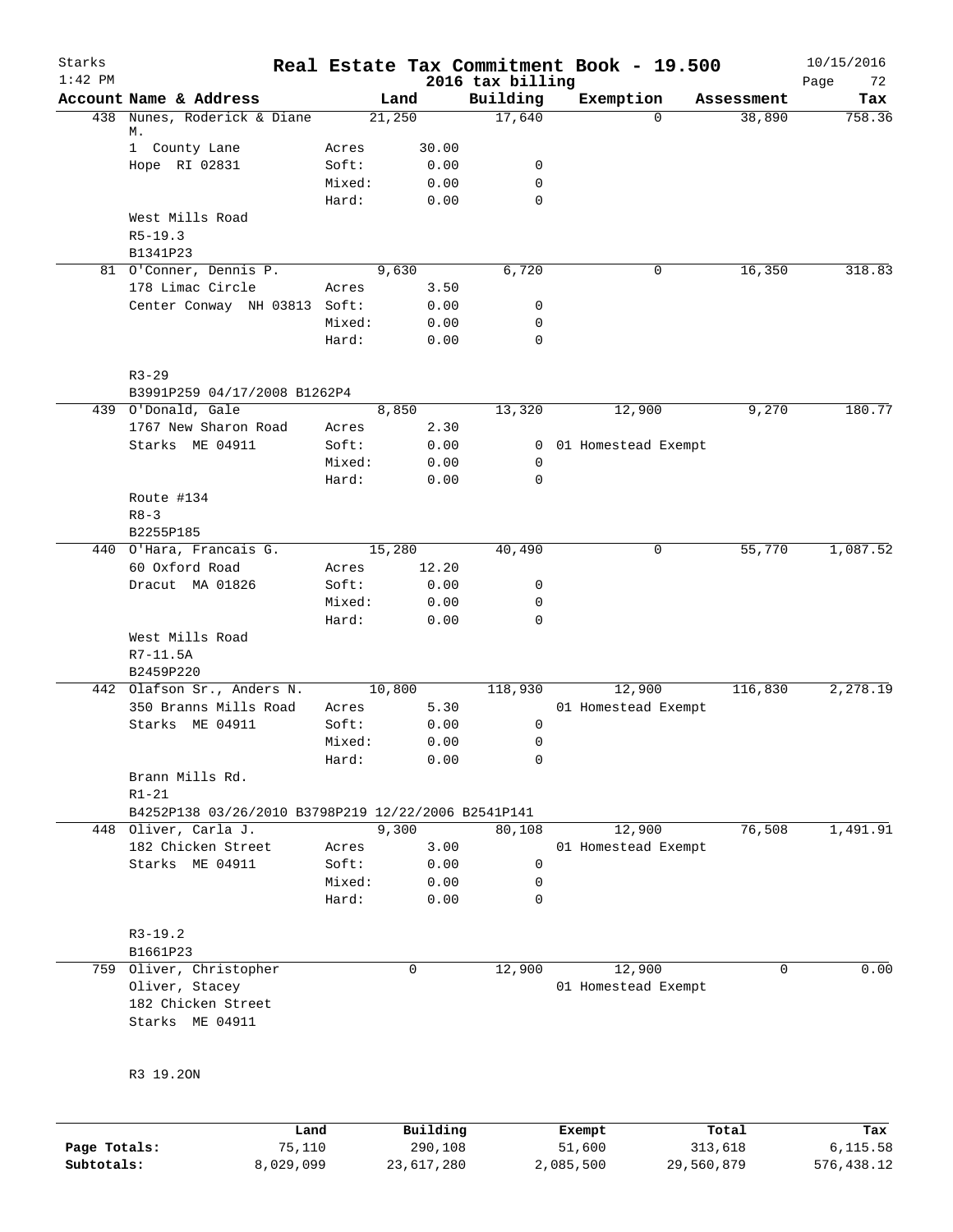| Starks<br>$1:42$ PM |                                               |        |        |       | 2016 tax billing | Real Estate Tax Commitment Book - 19.500 |                       | 10/15/2016<br>Page<br>73 |
|---------------------|-----------------------------------------------|--------|--------|-------|------------------|------------------------------------------|-----------------------|--------------------------|
|                     | Account Name & Address                        |        |        | Land  | Building         | Exemption                                | Assessment            | Tax                      |
|                     | 443 Oliver, Ervin G. &<br>Marilyn L.          |        | 13,180 |       | 0                |                                          | $\Omega$<br>13,180    | 257.01                   |
|                     | PO Box 355                                    | Acres  |        | 10.50 |                  |                                          |                       |                          |
|                     | Carrizozo NM 88301                            | Soft:  |        | 0.00  | 0                |                                          |                       |                          |
|                     |                                               | Mixed: |        | 0.00  | 0                |                                          |                       |                          |
|                     |                                               | Hard:  |        | 0.00  | $\Omega$         |                                          |                       |                          |
|                     | Route 43 & New Sharon<br>Road<br>$R2-1, 2, 3$ |        |        |       |                  |                                          |                       |                          |
|                     | B4738P172 12/05/2013 B854P773                 |        |        |       |                  |                                          |                       |                          |
|                     | 444 Oliver, Herbert E.                        |        | 5,000  |       | 20,450           | 12,900                                   | 12,550                | 244.73                   |
|                     | Oliver Tina M.                                | Acres  |        | 0.25  |                  |                                          |                       |                          |
|                     | 1712 New Sharon Road                          | Soft:  |        | 0.00  |                  | 0 01 Homestead Exempt                    |                       |                          |
|                     | Starks ME 04911                               | Mixed: |        | 0.00  | 0                |                                          |                       |                          |
|                     |                                               | Hard:  |        | 0.00  | $\mathbf 0$      |                                          |                       |                          |
|                     | $R2-5$                                        |        |        |       |                  |                                          |                       |                          |
|                     | B3214P158                                     |        |        |       |                  |                                          |                       |                          |
|                     | 447 Oliver, Richard E.                        |        | 18,800 |       | 31,440           | 12,900                                   | 37,340                | 728.13                   |
|                     | 2197 Industry RD.                             | Acres  |        | 20.20 |                  |                                          |                       |                          |
|                     | Starks ME 04911                               | Soft:  |        | 0.00  | 0                | 01 Homestead Exempt                      |                       |                          |
|                     |                                               | Mixed: |        | 0.00  | 0                |                                          |                       |                          |
|                     |                                               | Hard:  |        | 0.00  | $\Omega$         |                                          |                       |                          |
|                     | Industry Rd                                   |        |        |       |                  |                                          |                       |                          |
|                     | $R2 - 22, R2 - 23$                            |        |        |       |                  |                                          |                       |                          |
|                     | B3040P215 11/20/2002 B1947P180                |        |        |       |                  |                                          |                       |                          |
|                     | 449 Orfanos, Efthimios                        |        | 13,050 |       | 0                |                                          | 0<br>13,050           | 254.48                   |
|                     | Orfanos Ekaterini                             | Acres  |        | 10.30 |                  |                                          |                       |                          |
|                     | 18 Colgate Rd                                 | Soft:  |        | 0.00  | 0                |                                          |                       |                          |
|                     | Beverly MA 01915                              | Mixed: |        | 0.00  | 0                |                                          |                       |                          |
|                     |                                               | Hard:  |        | 0.00  | 0                |                                          |                       |                          |
|                     | Mayhew Road                                   |        |        |       |                  |                                          |                       |                          |
|                     | $R6 - 1.1$                                    |        |        |       |                  |                                          |                       |                          |
|                     | B2915P227                                     |        |        |       |                  |                                          |                       |                          |
| 450                 | Orfanos, Efthimios                            |        | 12,920 |       | 0                |                                          | 0<br>12,920           | 251.94                   |
|                     | Orfanos Ekaterini                             | Acres  |        | 10.10 |                  |                                          |                       |                          |
|                     | 18 Colgate Rd                                 | Soft:  |        | 0.00  | 0                |                                          |                       |                          |
|                     | Beverly MA 01915                              | Mixed: |        | 0.00  | 0                |                                          |                       |                          |
|                     |                                               | Hard:  |        | 0.00  | 0                |                                          |                       |                          |
|                     | $R6 - 1.2$                                    |        |        |       |                  |                                          |                       |                          |
|                     | B2915P227                                     |        |        |       |                  |                                          |                       |                          |
|                     | 451 Orfanos, Efthimios M                      |        | 12,920 |       | 0                |                                          | 12,920<br>$\mathbf 0$ | 251.94                   |
|                     | Orfanos Ekaterini                             | Acres  |        | 10.10 |                  |                                          |                       |                          |
|                     | 18 Colgate Rd                                 | Soft:  |        | 0.00  | 0                |                                          |                       |                          |
|                     | Beverly MA 01915                              | Mixed: |        | 0.00  | 0                |                                          |                       |                          |
|                     |                                               | Hard:  |        | 0.00  | 0                |                                          |                       |                          |
|                     | Mayhew Road                                   |        |        |       |                  |                                          |                       |                          |
|                     | $R6 - 1.3$                                    |        |        |       |                  |                                          |                       |                          |
|                     | B2915P227                                     |        |        |       |                  |                                          |                       |                          |

|              | Land      | Building   | Exempt    | Total      | Tax        |
|--------------|-----------|------------|-----------|------------|------------|
| Page Totals: | 75,870    | 51,890     | 25,800    | 101,960    | 1,988.23   |
| Subtotals:   | 8,104,969 | 23,669,170 | 2,111,300 | 29,662,839 | 578,426.35 |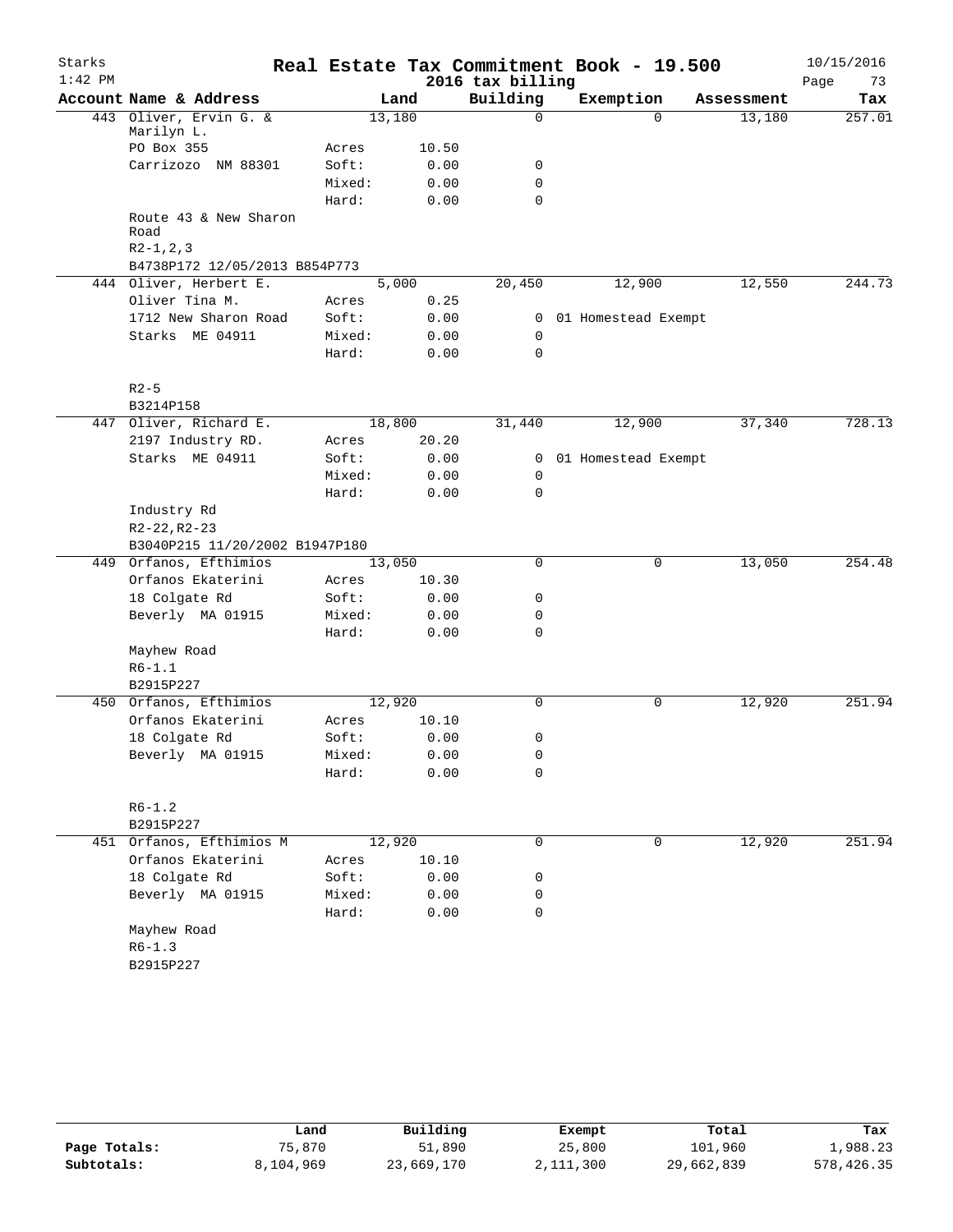| Starks    |                                                                |        |        |                  | Real Estate Tax Commitment Book - 19.500 |            | 10/15/2016 |
|-----------|----------------------------------------------------------------|--------|--------|------------------|------------------------------------------|------------|------------|
| $1:42$ PM |                                                                |        |        | 2016 tax billing |                                          |            | Page<br>74 |
|           | Account Name & Address                                         |        | Land   | Building         | Exemption                                | Assessment | Tax        |
|           | 452 Orlowski, Steve &<br>Marilyn                               | 15,150 |        | 9,800            | $\Omega$                                 | 24,950     | 486.53     |
|           | Orlowski, Marilyn                                              | Acres  | 12.00  |                  |                                          |            |            |
|           | 17 Reo Rd                                                      | Soft:  | 0.00   | 0                |                                          |            |            |
|           | West Peabody MA 01960                                          | Mixed: | 0.00   | 0                |                                          |            |            |
|           |                                                                | Hard:  | 0.00   | $\mathbf 0$      |                                          |            |            |
|           | Rt. #43                                                        |        |        |                  |                                          |            |            |
|           | $R2 - 42$                                                      |        |        |                  |                                          |            |            |
|           | B2054P43                                                       |        |        |                  |                                          |            |            |
|           | 453 Osathanondh MD., Rapin                                     |        | 9,710  | 0                | $\mathbf 0$                              | 9,710      | 189.35     |
|           | 1 Pickerel Terrace                                             | Acres  | 5.17   |                  |                                          |            |            |
|           | Wellesley MA 02482                                             | Soft:  | 0.00   | 0                |                                          |            |            |
|           |                                                                | Mixed: | 0.00   | 0                |                                          |            |            |
|           |                                                                | Hard:  | 0.00   | 0                |                                          |            |            |
|           |                                                                |        |        |                  |                                          |            |            |
|           | $R6 - 22.3$                                                    |        |        |                  |                                          |            |            |
|           | B1311P279                                                      |        |        |                  |                                          |            |            |
|           | 454 Osathanondh MD., Rapin                                     | 22,750 |        | 0                | 0                                        | 22,750     | 443.63     |
|           | 1 Pickerel Terrace                                             | Acres  | 40.00  |                  |                                          |            |            |
|           | Wellesley MA 02482                                             | Soft:  | 0.00   | 0                |                                          |            |            |
|           |                                                                | Mixed: | 0.00   | 0                |                                          |            |            |
|           |                                                                | Hard:  | 0.00   | 0                |                                          |            |            |
|           | $R6 - 22.5$                                                    |        |        |                  |                                          |            |            |
|           | B1311P279                                                      |        |        |                  |                                          |            |            |
|           | 456 Osgood, Wanda                                              |        | 25,050 | 37,402           | 12,900                                   | 49,552     | 966.26     |
|           | P.O. Box 50                                                    | Acres  | 45.21  |                  |                                          |            |            |
|           | Anson ME 04911                                                 | Soft:  | 0.00   | $\mathbf{0}$     | 01 Homestead Exempt                      |            |            |
|           |                                                                | Mixed: | 0.00   | 0                |                                          |            |            |
|           |                                                                | Hard:  | 0.00   | 0                |                                          |            |            |
|           |                                                                |        |        |                  |                                          |            |            |
|           | $R8 - 38 - 4$                                                  |        |        |                  |                                          |            |            |
|           | B2934P88                                                       |        |        |                  |                                          |            |            |
|           | 458 Ouellette, Kenneth W                                       | 28,000 |        | 0                | 0                                        | 28,000     | 546.00     |
|           | Emery Matthew P.                                               | Acres  | 61.00  |                  |                                          |            |            |
|           | 3 High Bluff Lane                                              | Soft:  | 0.00   | 0                |                                          |            |            |
|           | Scarborough ME 04074                                           | Mixed: | 0.00   | 0                |                                          |            |            |
|           |                                                                | Hard:  | 0.00   | 0                |                                          |            |            |
|           | Route 134                                                      |        |        |                  |                                          |            |            |
|           | $R2 - 38.1$                                                    |        |        |                  |                                          |            |            |
|           | B2176P135 07/19/2004                                           |        |        |                  |                                          |            |            |
|           | 459 Ouellette, Kenneth W.                                      | 10,600 |        | 23,390           | 0                                        | 33,990     | 662.81     |
|           | Richard E. White Robert Acres<br>E. Horr, William H.<br>Frankl |        | 5.00   |                  |                                          |            |            |
|           | 3 High Bluff Lane                                              | Soft:  | 0.00   | 0                |                                          |            |            |
|           | Scarborough ME 04093                                           | Mixed: | 0.00   | 0                |                                          |            |            |
|           |                                                                | Hard:  | 0.00   | $\mathbf 0$      |                                          |            |            |
|           |                                                                |        |        |                  |                                          |            |            |
|           | $R2 - 38.1C$                                                   |        |        |                  |                                          |            |            |
|           |                                                                |        |        |                  |                                          |            |            |

B3346P192

|              | Land      | Building   | Exempt    | Total      | Tax        |
|--------------|-----------|------------|-----------|------------|------------|
| Page Totals: | 111,260   | 70,592     | 12,900    | 168,952    | 3,294.58   |
| Subtotals:   | 8,216,229 | 23,739,762 | 2,124,200 | 29,831,791 | 581,720.93 |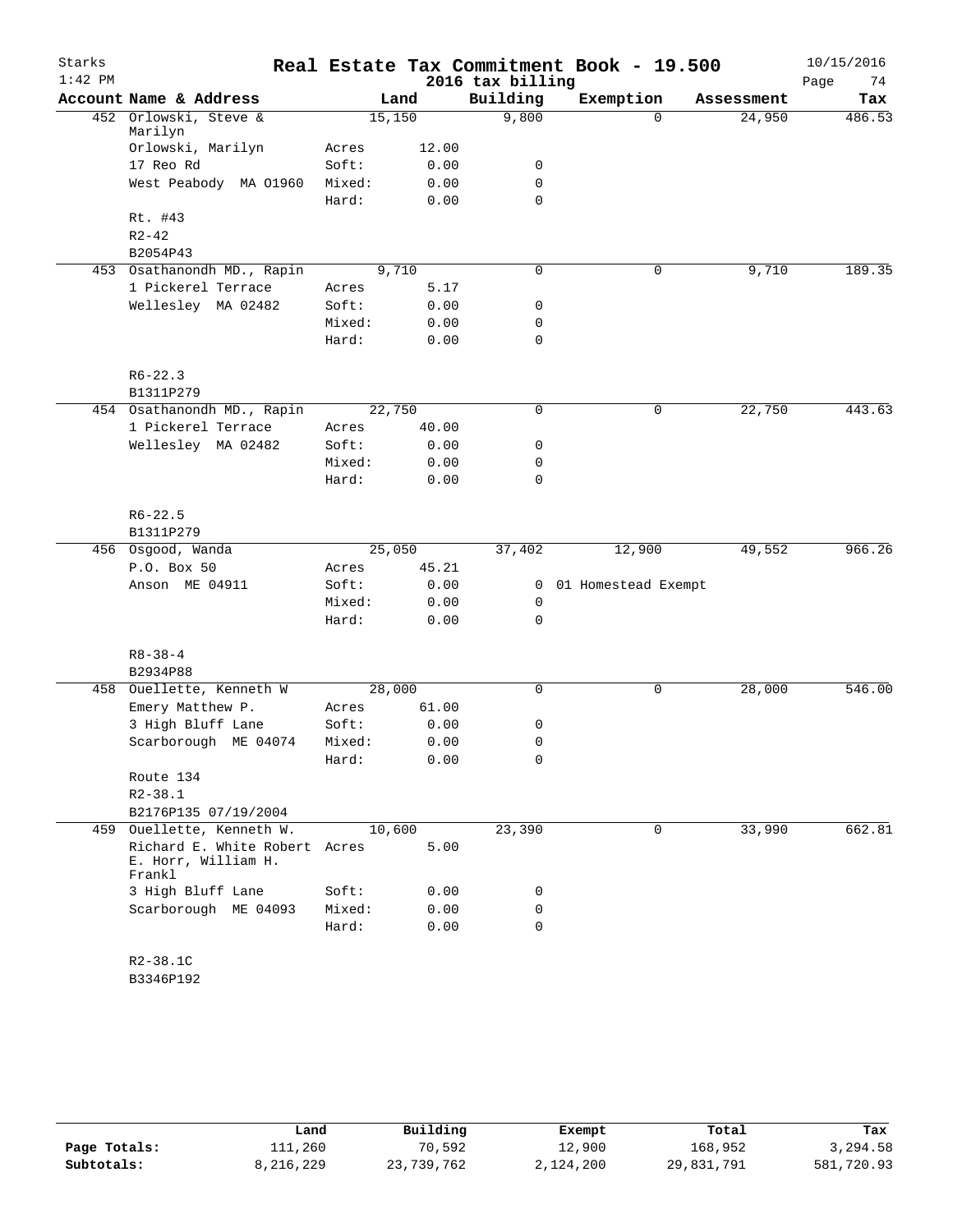| Starks<br>$1:42$ PM |                                |           |        |        |            | 2016 tax billing | Real Estate Tax Commitment Book - 19.500 |            |            | 10/15/2016<br>Page<br>75 |
|---------------------|--------------------------------|-----------|--------|--------|------------|------------------|------------------------------------------|------------|------------|--------------------------|
|                     | Account Name & Address         |           |        | Land   |            | Building         | Exemption                                |            | Assessment | Tax                      |
|                     | 460 Pachedo, David R.          |           |        | 14,630 |            | 12,000           |                                          | $\Omega$   | 26,630     | 519.29                   |
|                     | Pachedo Suzanne L.             |           | Acres  |        | 11.20      |                  |                                          |            |            |                          |
|                     | 246 John Franklin Rd.          |           | Soft:  |        | 0.00       | 0                |                                          |            |            |                          |
|                     | Hope RI 02831                  |           | Mixed: |        | 0.00       | 0                |                                          |            |            |                          |
|                     |                                |           | Hard:  |        | 0.00       | 0                |                                          |            |            |                          |
|                     |                                |           |        |        |            |                  |                                          |            |            |                          |
|                     | $R5-19.3A$                     |           |        |        |            |                  |                                          |            |            |                          |
|                     | B2063P129                      |           |        |        |            |                  |                                          |            |            |                          |
|                     | 462 Palmer, James W            |           |        | 8,650  |            | 19,200           | 12,900                                   |            | 14,950     | 291.52                   |
|                     | Box 261 Chicken Street         |           | Acres  |        | 2.00       |                  |                                          |            |            |                          |
|                     | Starks ME 04911                |           | Soft:  |        | 0.00       | 0                | 01 Homestead Exempt                      |            |            |                          |
|                     |                                |           | Mixed: |        | 0.00       | 0                |                                          |            |            |                          |
|                     |                                |           | Hard:  |        | 0.00       | 0                |                                          |            |            |                          |
|                     | Chicken St.                    |           |        |        |            |                  |                                          |            |            |                          |
|                     | $R4-1$                         |           |        |        |            |                  |                                          |            |            |                          |
|                     | B2667P167                      |           |        |        |            |                  |                                          |            |            |                          |
|                     | 464 Parrillo, Dennis V.        |           |        | 11,360 |            | $\mathbf 0$      |                                          | 0          | 11,360     | 221.52                   |
|                     | 63 St.ubtown Rd.               |           | Acres  |        | 7.70       |                  |                                          |            |            |                          |
|                     | Hope Valley RI 02832           |           | Soft:  |        | 0.00       | 0                |                                          |            |            |                          |
|                     |                                |           | Mixed: |        | 0.00       | 0                |                                          |            |            |                          |
|                     |                                |           | Hard:  |        | 0.00       | 0                |                                          |            |            |                          |
|                     |                                |           |        |        |            |                  |                                          |            |            |                          |
|                     | $R3 - 22$                      |           |        |        |            |                  |                                          |            |            |                          |
|                     | B1387P315                      |           |        |        |            |                  |                                          |            |            |                          |
|                     |                                |           |        |        |            |                  |                                          |            |            |                          |
|                     | 465 Patenaude, Alan            |           |        | 14,180 |            | 12,900           | 12,900                                   |            | 14,180     | 276.51                   |
|                     | 141 Faulkner Hill Road         |           | Acres  |        | 10.50      |                  | 01 Homestead Exempt                      |            |            |                          |
|                     | Starks ME 04911                |           | Soft:  |        | 0.00       | 0                |                                          |            |            |                          |
|                     |                                |           | Mixed: |        | 0.00       | 0                |                                          |            |            |                          |
|                     |                                |           | Hard:  |        | 0.00       | $\mathbf 0$      |                                          |            |            |                          |
|                     | Faulkner Hill Rd<br>Starks, Me |           |        |        |            |                  |                                          |            |            |                          |
|                     | $R8 - 38 - 14$                 |           |        |        |            |                  |                                          |            |            |                          |
|                     | B3233P283                      |           |        |        |            |                  |                                          |            |            |                          |
|                     | 466 Patenaude, Alan            |           |        |        | 0          | 9,600            |                                          | 0          | 9,600      | 187.20                   |
|                     | 141 Faulkner Hill Road         |           |        |        |            |                  |                                          |            |            |                          |
|                     | Starks ME 04911                |           |        |        |            |                  |                                          |            |            |                          |
|                     |                                |           |        |        |            |                  |                                          |            |            |                          |
|                     |                                |           |        |        |            |                  |                                          |            |            |                          |
|                     |                                |           |        |        |            |                  |                                          |            |            |                          |
|                     | Faulkner Hill Rd.              |           |        |        |            |                  |                                          |            |            |                          |
|                     | R8-38-140N                     |           |        |        |            |                  |                                          |            |            |                          |
|                     | B1297P187                      |           |        |        |            |                  |                                          |            |            |                          |
| 468                 | Patenaude, Donald<br>Joseph    |           |        | 10,980 |            | 0                |                                          | 0          | 10,980     | 214.11                   |
|                     | P.O. Box 111                   |           | Acres  |        | 7.12       |                  |                                          |            |            |                          |
|                     | Ashauay RI 02804               |           | Soft:  |        | 0.00       | 0                |                                          |            |            |                          |
|                     |                                |           | Mixed: |        | 0.00       | 0                |                                          |            |            |                          |
|                     |                                |           | Hard:  |        | 0.00       | $\mathbf 0$      |                                          |            |            |                          |
|                     |                                |           |        |        |            |                  |                                          |            |            |                          |
|                     | $R1 - 17.1$                    |           |        |        |            |                  |                                          |            |            |                          |
|                     | B3470P168 03/18/2005 B1511P261 |           |        |        |            |                  |                                          |            |            |                          |
|                     | 470 Patenaude, Marc            |           |        | 8,650  |            | 12,900           | 12,900                                   |            | 8,650      | 168.68                   |
|                     | P.O. Box Box 143               |           | Acres  |        | 2.00       |                  | 01 Homestead Exempt                      |            |            |                          |
|                     | Anson Me 04911                 |           | Soft:  |        |            | 0                |                                          |            |            |                          |
|                     |                                |           |        |        | 0.00       |                  |                                          |            |            |                          |
|                     |                                |           | Mixed: |        | 0.00       | 0                |                                          |            |            |                          |
|                     |                                |           | Hard:  |        | 0.00       | $\mathbf 0$      |                                          |            |            |                          |
|                     | Felkner Hill Rd                |           |        |        |            |                  |                                          |            |            |                          |
|                     | R8-38.15A                      |           |        |        |            |                  |                                          |            |            |                          |
|                     | B3233P285                      |           |        |        |            |                  |                                          |            |            |                          |
|                     |                                | Land      |        |        | Building   |                  | Exempt                                   |            | Total      | Tax                      |
| Page Totals:        |                                | 68,450    |        |        | 66,600     |                  | 38,700                                   |            | 96,350     | 1,878.83                 |
| Subtotals:          |                                | 8,284,679 |        |        | 23,806,362 |                  | 2,162,900                                | 29,928,141 |            | 583,599.76               |
|                     |                                |           |        |        |            |                  |                                          |            |            |                          |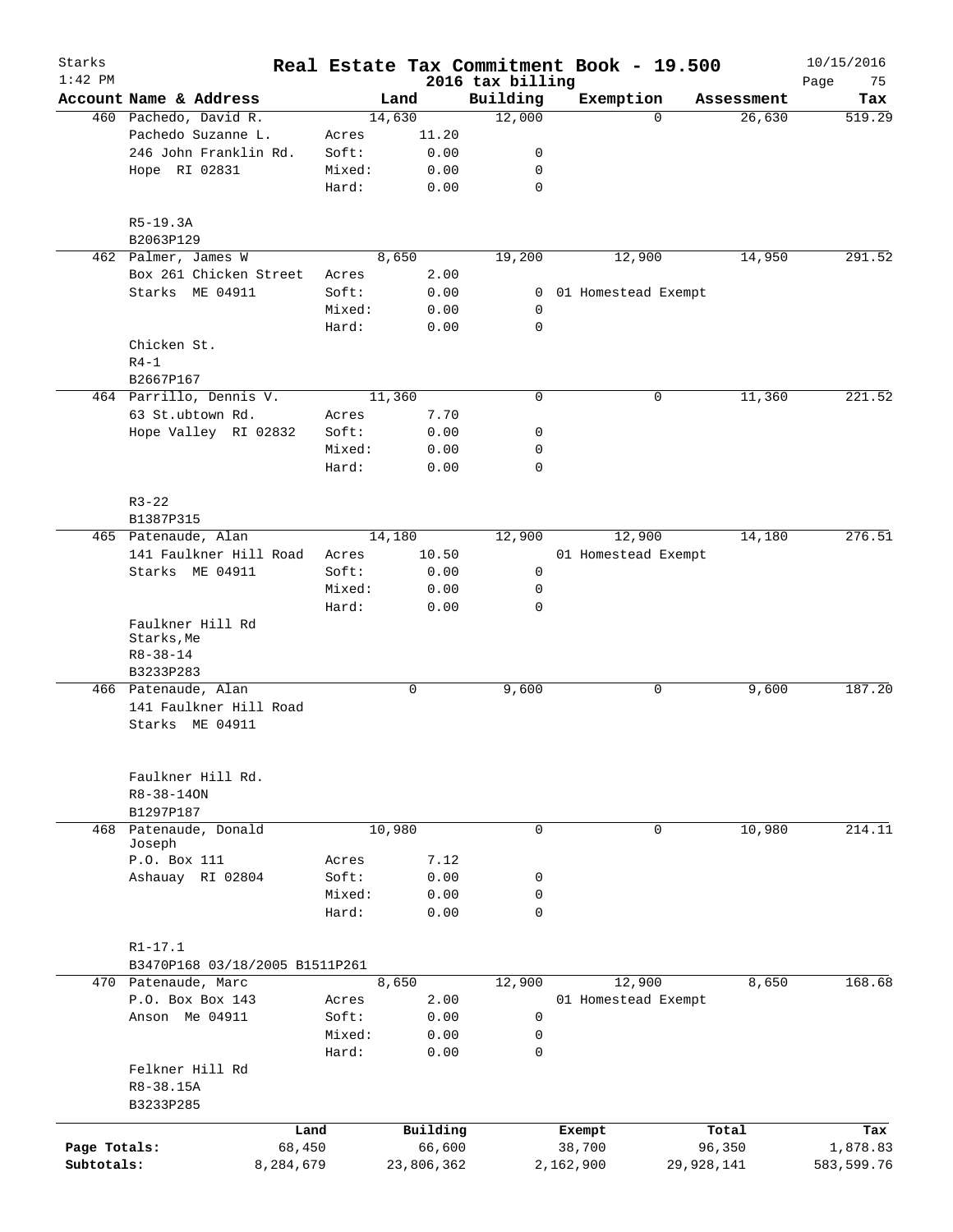| Starks    |                                  |        |       |                  | Real Estate Tax Commitment Book - 19.500 |            | 10/15/2016 |
|-----------|----------------------------------|--------|-------|------------------|------------------------------------------|------------|------------|
| $1:42$ PM |                                  |        |       | 2016 tax billing |                                          |            | 76<br>Page |
|           | Account Name & Address           |        | Land  | Building         | Exemption                                | Assessment | Tax        |
|           | 472 Patten, Bruce K&Cheryl       | 16,750 |       | 0                | $\Omega$                                 | 16,750     | 326.63     |
|           | W<br>1161 E. Pond Rd             | Acres  | 16.00 |                  |                                          |            |            |
|           | Smithfield ME 04978              | Soft:  | 0.00  | 0                |                                          |            |            |
|           |                                  | Mixed: | 0.00  | 0                |                                          |            |            |
|           |                                  | Hard:  | 0.00  | 0                |                                          |            |            |
|           |                                  |        |       |                  |                                          |            |            |
|           | $R8 - 33$                        |        |       |                  |                                          |            |            |
|           | B1885P35                         |        |       |                  |                                          |            |            |
|           | 474 Patten, Bruce K.&Cheryl<br>W | 8,130  |       | 0                | 0                                        | 8,130      | 158.54     |
|           | 1161 E. Pond Rd                  | Acres  | 1.20  |                  |                                          |            |            |
|           | Smithfield ME 04978              | Soft:  | 0.00  | 0                |                                          |            |            |
|           |                                  | Mixed: | 0.00  | 0                |                                          |            |            |
|           |                                  | Hard:  | 0.00  | $\mathbf 0$      |                                          |            |            |
|           |                                  |        |       |                  |                                          |            |            |
|           | $R8 - 34$                        |        |       |                  |                                          |            |            |
|           | B1025P352                        |        |       |                  |                                          |            |            |
|           | 480 Peppermint, Cary             | 13,840 |       | 23,040           | 0                                        | 36,880     | 719.16     |
|           | Nadir Christine                  | Acres  | 49.00 |                  |                                          |            |            |
|           | 11 Lansdale Street               | Soft:  | 5.00  | 503              |                                          |            |            |
|           | Rochester NY 14620               | Mixed: | 28.00 | 2,866            |                                          |            |            |
|           |                                  | Hard:  | 14.00 | 1,505            |                                          |            |            |
|           |                                  |        |       |                  |                                          |            |            |
|           | $R2 - 24.14$                     |        |       |                  |                                          |            |            |
|           | B1131P49                         |        |       |                  |                                          |            |            |
|           | 481 Pereira, Joseph              | 11,690 |       | 94,720           | 0                                        | 106,410    | 2,075.00   |
|           | Pereira Linda                    | Acres  | 15.00 |                  |                                          |            |            |
|           | 22 Anthony St.                   | Soft:  | 0.00  | 0                |                                          |            |            |
|           | Berkley MA 02779                 | Mixed: | 10.00 | 1,023            |                                          |            |            |
|           |                                  | Hard:  | 0.00  | 0                |                                          |            |            |
|           | Chicken St.                      |        |       |                  |                                          |            |            |
|           | $R3 - 30.2$                      |        |       |                  |                                          |            |            |
|           | B1446P338<br>482 Pereira, Linda  | 1,740  |       | 0                | 0                                        | 1,740      | 33.93      |
|           | Pereira Joseph                   | Acres  | 15.00 |                  |                                          |            |            |
|           | 22 Anthony St.                   | Soft:  | 0.00  | 0                |                                          |            |            |
|           | Berkley MA 02779                 | Mixed: | 15.00 |                  |                                          |            |            |
|           |                                  | Hard:  | 0.00  | 1,535<br>0       |                                          |            |            |
|           |                                  |        |       |                  |                                          |            |            |
|           | $R4 - 8$                         |        |       |                  |                                          |            |            |
|           | B2581P349                        |        |       |                  |                                          |            |            |
|           | 483 Perkins, Raymond, E.         | 18,780 |       | 31,476           | 12,900                                   | 37,356     | 728.44     |
|           | 203 Sawyers Mills Road           | Acres  | 20.13 |                  |                                          |            |            |
|           | Starks ME 04911                  | Soft:  | 0.00  | 0                | 01 Homestead Exempt                      |            |            |
|           |                                  | Mixed: | 0.00  | 0                |                                          |            |            |
|           |                                  | Hard:  | 0.00  | $\Omega$         |                                          |            |            |
|           | West Mills Rd                    |        |       |                  |                                          |            |            |
|           | $R7 - 11.2$                      |        |       |                  |                                          |            |            |
|           |                                  |        |       |                  |                                          |            |            |

|              | Land      | Building   | Exempt    | Total        | Tax        |
|--------------|-----------|------------|-----------|--------------|------------|
| Page Totals: | 70,930    | 149.236    | 12,900    | 207,266      | 4,041.70   |
| Subtotals:   | 8,355,609 | 23,955,598 | 2,175,800 | 30, 135, 407 | 587,641.46 |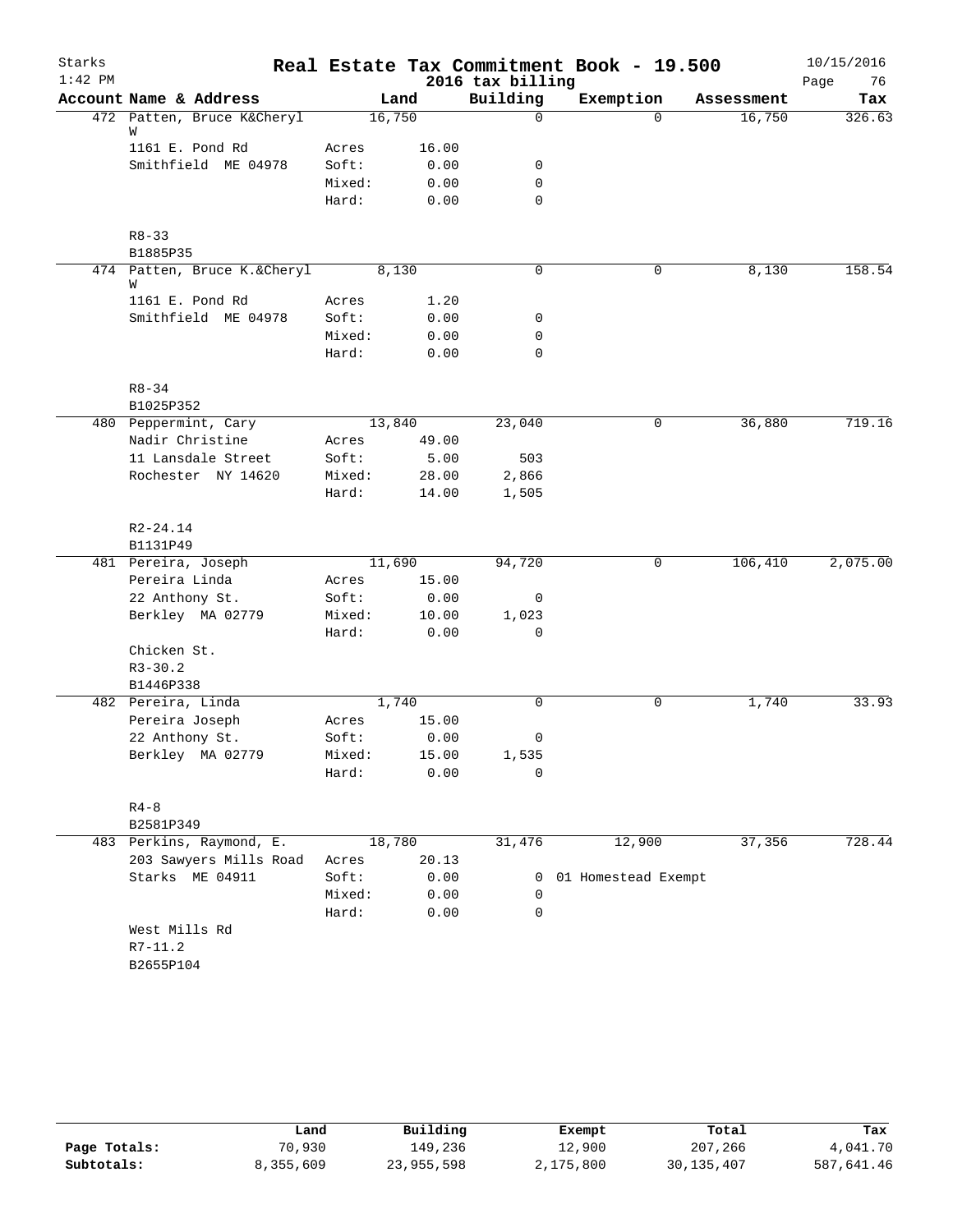| Starks    |                             |        |        |                  | Real Estate Tax Commitment Book - 19.500 |            | 10/15/2016 |
|-----------|-----------------------------|--------|--------|------------------|------------------------------------------|------------|------------|
| $1:42$ PM |                             |        |        | 2016 tax billing |                                          |            | 77<br>Page |
|           | Account Name & Address      |        | Land   | Building         | Exemption                                | Assessment | Tax        |
|           | 484 Perreult, Alfred R. Et  |        | 16,100 | $\mathbf 0$      | $\Omega$                                 | 16,100     | 313.95     |
|           | Al<br>Box 291               | Acres  | 15.00  |                  |                                          |            |            |
|           | Orleans MA 02653            | Soft:  | 0.00   | 0                |                                          |            |            |
|           |                             | Mixed: | 0.00   | $\mathbf 0$      |                                          |            |            |
|           |                             | Hard:  | 0.00   | $\mathbf 0$      |                                          |            |            |
|           |                             |        |        |                  |                                          |            |            |
|           | $R6 - 19$<br>B1144P42       |        |        |                  |                                          |            |            |
|           | 485 Peters, Bruce           |        | 17,250 | $\mathbf 0$      | $\mathbf 0$                              | 17,250     | 336.38     |
|           | 83 Mansfield Rd<br>Apt.215. | Acres  | 18.00  |                  |                                          |            |            |
|           | New London CT 06320         | Soft:  | 0.00   | 0                |                                          |            |            |
|           |                             | Mixed: | 0.00   | 0                |                                          |            |            |
|           |                             | Hard:  | 0.00   | $\mathbf 0$      |                                          |            |            |
|           | R11-16                      |        |        |                  |                                          |            |            |
|           | B815P268                    |        |        |                  |                                          |            |            |
|           | 486 Peters, Bruce           |        | 22,750 | $\mathbf 0$      | 0                                        | 22,750     | 443.63     |
|           | 83 Mansfield Rd<br>Apt.215. | Acres  | 40.00  |                  |                                          |            |            |
|           | New London CT 06320         | Soft:  | 0.00   | 0                |                                          |            |            |
|           |                             | Mixed: | 0.00   | 0                |                                          |            |            |
|           |                             | Hard:  | 0.00   | $\mathbf 0$      |                                          |            |            |
|           | R11-15                      |        |        |                  |                                          |            |            |
|           | B1755P164                   |        |        |                  |                                          |            |            |
|           | 489 Peterson Family Trust   |        | 19,500 | 0                | $\mathsf{O}$                             | 19,500     | 380.25     |
|           | 13 Waugh Road               | Acres  | 27.00  |                  |                                          |            |            |
|           | Starks ME 04911             | Soft:  | 0.00   | 0                |                                          |            |            |
|           |                             | Mixed: | 0.00   | 0                |                                          |            |            |
|           |                             | Hard:  | 0.00   | $\mathbf 0$      |                                          |            |            |
|           | Anson Road                  |        |        |                  |                                          |            |            |
|           | $R11-9$                     |        |        |                  |                                          |            |            |
|           | B564P357                    |        |        |                  |                                          |            |            |
|           | 487 Peterson Family Trust   |        | 17,880 | 91,480           | 12,900                                   | 96,460     | 1,880.97   |
|           | 13 Waugh Road               | Acres  | 16.50  |                  |                                          |            |            |
|           | Starks ME 04911             | Soft:  | 0.00   |                  | 0 01 Homestead Exempt                    |            |            |
|           |                             | Mixed: | 0.00   | 0                |                                          |            |            |
|           |                             | Hard:  | 0.00   | $\mathbf 0$      |                                          |            |            |
|           | $R11-8.1$                   |        |        |                  |                                          |            |            |
|           | B1652P102                   |        |        |                  |                                          |            |            |
|           | 488 Peterson Family Trust   |        | 14,800 | $\mathbf 0$      | $\mathbf 0$                              | 14,800     | 288.60     |
|           | 13 Waugh Road               | Acres  | 13.00  |                  |                                          |            |            |
|           | Starks ME 04911             | Soft:  | 0.00   | 0                |                                          |            |            |
|           |                             | Mixed: | 0.00   | 0                |                                          |            |            |
|           |                             | Hard:  | 0.00   | 0                |                                          |            |            |
|           | $R11-6$                     |        |        |                  |                                          |            |            |
|           | B516P191                    |        |        |                  |                                          |            |            |
|           |                             |        |        |                  |                                          |            |            |

|              | Land      | Building   | Exempt    | Total        | Tax        |
|--------------|-----------|------------|-----------|--------------|------------|
| Page Totals: | 108,280   | 91,480     | 12,900    | 186,860      | 3,643.78   |
| Subtotals:   | 8,463,889 | 24,047,078 | 2,188,700 | 30, 322, 267 | 591,285.24 |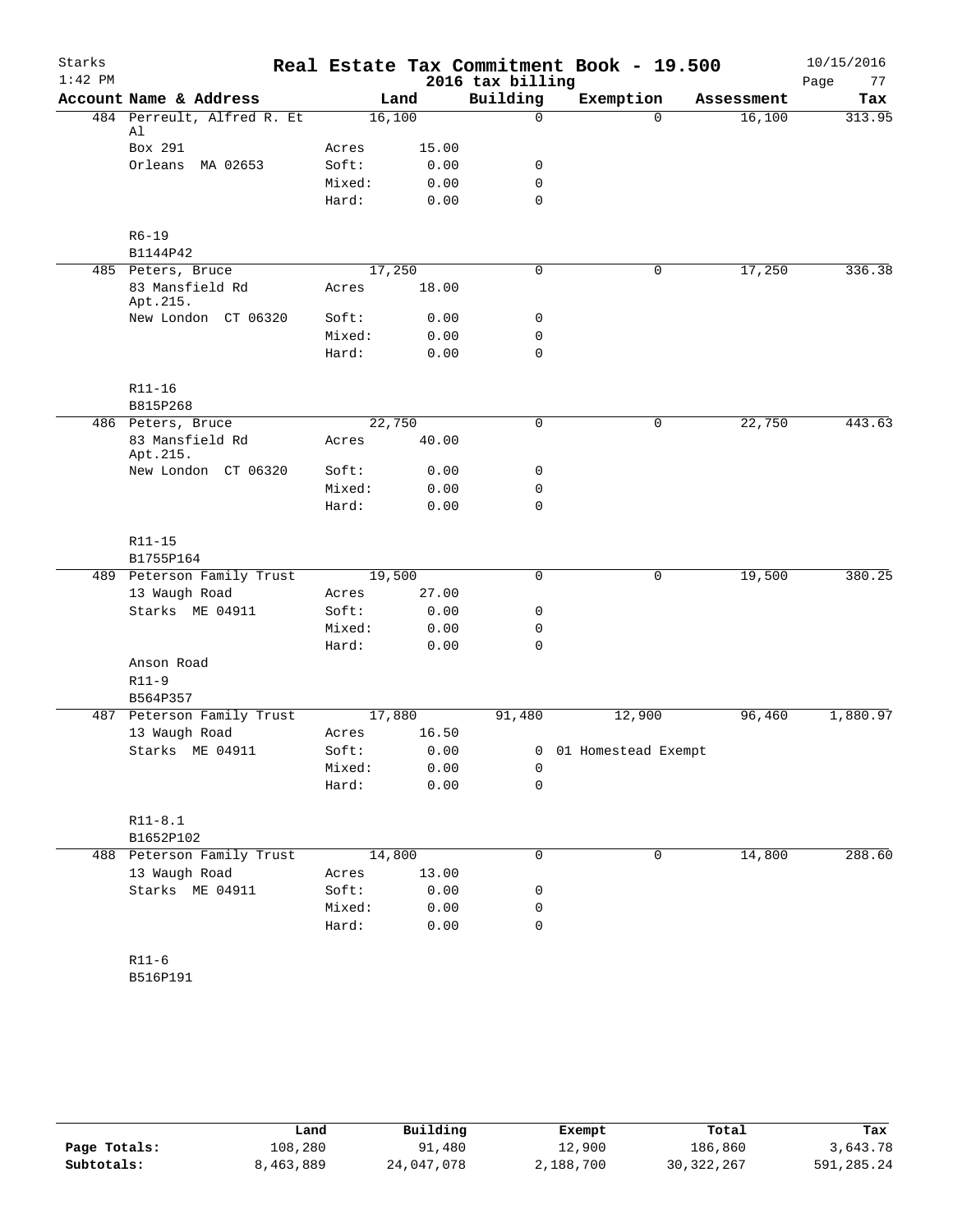| Starks<br>$1:42$ PM |                                          |        |        | 2016 tax billing | Real Estate Tax Commitment Book - 19.500 |            | 10/15/2016<br>Page<br>78 |
|---------------------|------------------------------------------|--------|--------|------------------|------------------------------------------|------------|--------------------------|
|                     | Account Name & Address                   |        | Land   | Building         | Exemption                                | Assessment | Tax                      |
|                     | 202 Peterson Revocable<br>Trust, Eric J. |        | 15,150 | 64,080           | $\Omega$                                 | 79,230     | 1,544.99                 |
|                     | Peterson Revocable<br>Trust, Laura R.    | Acres  | 11.00  |                  |                                          |            |                          |
|                     | 33 South Street                          | Soft:  | 0.00   | 0                |                                          |            |                          |
|                     | Byfield MA 01922-1122                    | Mixed: | 0.00   | 0                |                                          |            |                          |
|                     |                                          | Hard:  | 0.00   | $\Omega$         |                                          |            |                          |
|                     | Chicken Street<br>$R3 - 28$              |        |        |                  |                                          |            |                          |
|                     | B4969P102 10/28/2015 B1660P3             |        |        |                  |                                          |            |                          |
| 490                 | Phillips et All, Laurie<br>J.            |        | 9,140  | 11,520           | 0                                        | 20,660     | 402.87                   |
|                     | 1023 Rangley Road                        | Acres  | 2.75   |                  |                                          |            |                          |
|                     | Phillips ME 04966                        | Soft:  | 0.00   | 0                |                                          |            |                          |
|                     |                                          | Mixed: | 0.00   | 0                |                                          |            |                          |
|                     |                                          | Hard:  | 0.00   | $\mathbf 0$      |                                          |            |                          |
|                     | New Sharon Rd.                           |        |        |                  |                                          |            |                          |
|                     | $R8 - 16.2$                              |        |        |                  |                                          |            |                          |
|                     | B2678P266                                |        |        |                  |                                          |            |                          |
|                     | 724 Phillips, Steven A. &<br>Teresa B.   |        | 7,325  | $\mathbf 0$      | $\mathbf 0$                              | 7,325      | 142.84                   |
|                     | 39 Cleveland Road                        | Acres  | 1.50   |                  |                                          |            |                          |
|                     | Embden ME 04958                          | Soft:  | 0.00   | 0                |                                          |            |                          |
|                     |                                          | Mixed: | 0.00   | $\mathbf 0$      |                                          |            |                          |
|                     |                                          | Hard:  | 0.00   | 0                |                                          |            |                          |
|                     | $R5 - 31.1$                              |        |        |                  |                                          |            |                          |
|                     | B4066P160 10/21/2008                     |        |        |                  |                                          |            |                          |
|                     | 542 Phoenix, Lolly                       |        | 18,670 | 27,712           | $\mathbf 0$                              | 46,382     | 904.45                   |
|                     | P.O.Box 12                               | Acres  | 23.69  |                  |                                          |            |                          |
|                     | North New Portland ME<br>04961           | Soft:  | 0.00   | 0                |                                          |            |                          |
|                     |                                          | Mixed: | 0.00   | 0                |                                          |            |                          |
|                     |                                          | Hard:  | 0.00   | $\mathbf 0$      |                                          |            |                          |
|                     | Sawyers Mills Rd<br>$R4 - 35$            |        |        |                  |                                          |            |                          |
|                     | B253P280                                 |        |        |                  |                                          |            |                          |
|                     | 492 Piche, Bradley M.                    |        | 18,000 | 15,220           | 0                                        | 33,220     | 647.79                   |
|                     | Barnes Lorrin M.                         | Acres  | 17.00  |                  |                                          |            |                          |
|                     | 23 Upland Road                           | Soft:  | 0.00   | 0                |                                          |            |                          |
|                     | Brockton MA 02301                        | Mixed: | 0.00   | 0                |                                          |            |                          |
|                     |                                          | Hard:  | 0.00   | 0                |                                          |            |                          |
|                     | New Sharon Rd                            |        |        |                  |                                          |            |                          |
|                     | $R8 - 9$                                 |        |        |                  |                                          |            |                          |
|                     | B2605P240                                |        |        |                  |                                          |            |                          |
|                     | 493 Pizzo, Angelo                        |        | 11,900 | 0                | 0                                        | 11,900     | 232.05                   |
|                     | Pizzo, Ann                               | Acres  | 7.00   |                  |                                          |            |                          |
|                     | 21 Garrison St                           | Soft:  | 0.00   | 0                |                                          |            |                          |
|                     | Cranston RI 02920                        | Mixed: | 0.00   | 0                |                                          |            |                          |
|                     |                                          | Hard:  | 0.00   | 0                |                                          |            |                          |
|                     |                                          |        |        |                  |                                          |            |                          |
|                     | $R5 - 3.2$                               |        |        |                  |                                          |            |                          |

B1863P288

|              | Land      | Building     | Exempt    | Total      | Tax        |
|--------------|-----------|--------------|-----------|------------|------------|
| Page Totals: | 80,185    | 118,532      |           | 198,717    | 3,874.99   |
| Subtotals:   | 8,544,074 | 24, 165, 610 | 2,188,700 | 30,520,984 | 595,160.23 |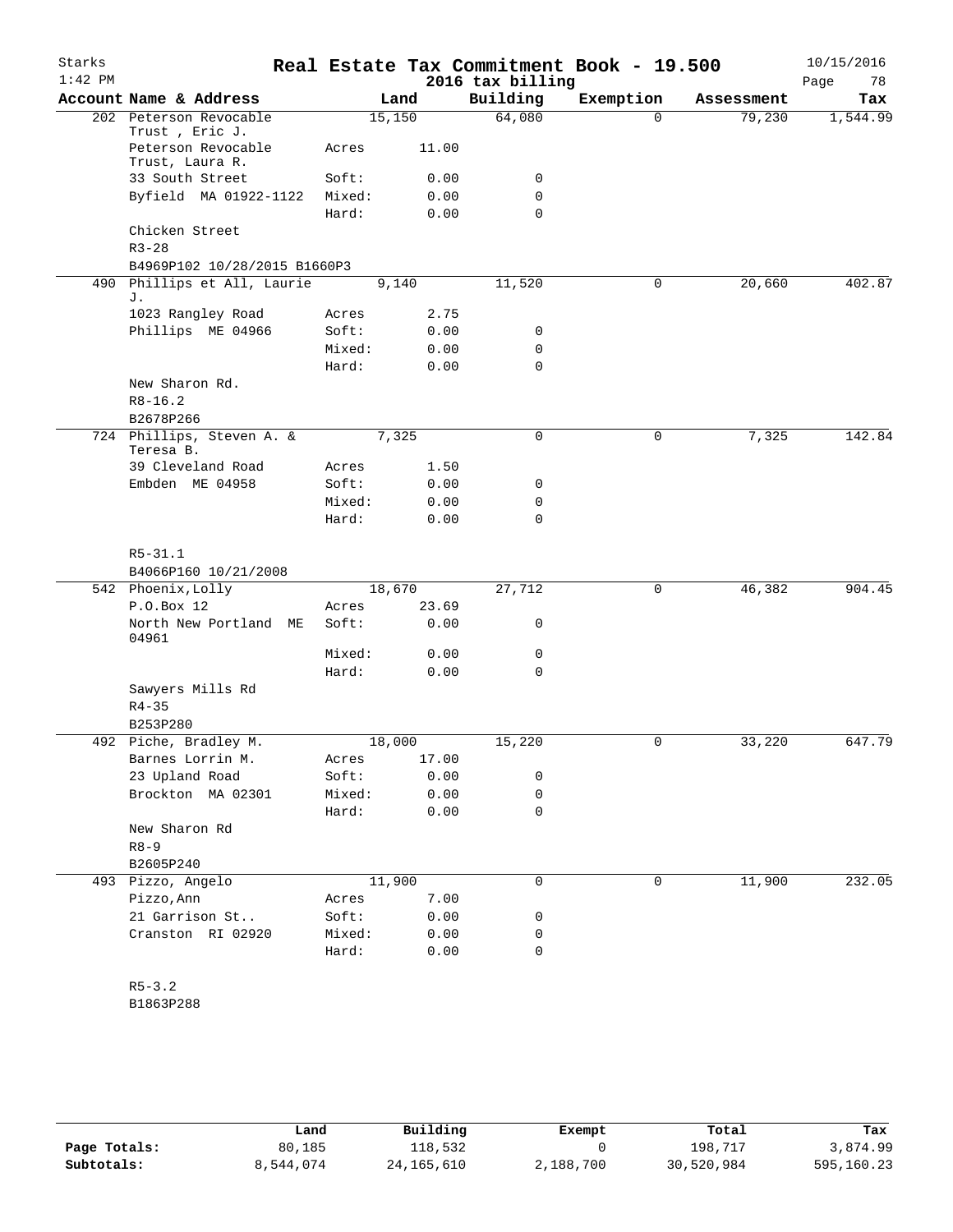| Starks<br>$1:42$ PM |                                                     |        |            | 2016 tax billing | Real Estate Tax Commitment Book - 19.500 |            |            | 10/15/2016<br>79<br>Page |
|---------------------|-----------------------------------------------------|--------|------------|------------------|------------------------------------------|------------|------------|--------------------------|
|                     | Account Name & Address                              |        | Land       | Building         | Exemption                                |            | Assessment | Tax                      |
|                     | 494 Pond, Robert D El.                              |        | 21,000     | 27,000           |                                          | $\Omega$   | 48,000     | 936.00                   |
|                     | c/o Richard Pond                                    | Acres  | 29.00      |                  |                                          |            |            |                          |
|                     | 182 Casco Rd.                                       | Soft:  | 0.00       | 0                |                                          |            |            |                          |
|                     | Naples ME 04055                                     | Mixed: | 0.00       | 0                |                                          |            |            |                          |
|                     |                                                     | Hard:  | 0.00       | $\mathbf 0$      |                                          |            |            |                          |
|                     | Emery Road                                          |        |            |                  |                                          |            |            |                          |
|                     | $R3 - 30.1$                                         |        |            |                  |                                          |            |            |                          |
|                     | B1957P320                                           |        |            |                  |                                          |            |            |                          |
|                     | 495 Porter, Dennis A.                               |        | 14,050     | 36,050           |                                          | 0          | 50,100     | 976.95                   |
|                     | P.O. Box 410                                        | Acres  | 10.30      |                  |                                          |            |            |                          |
|                     | Berlin MA 01503                                     | Soft:  | 0.00       | 0                |                                          |            |            |                          |
|                     |                                                     | Mixed: | 0.00       | 0                |                                          |            |            |                          |
|                     |                                                     | Hard:  | 0.00       | $\mathbf 0$      |                                          |            |            |                          |
|                     | Mayhew Rd.                                          |        |            |                  |                                          |            |            |                          |
|                     | $R7 - 10.1$                                         |        |            |                  |                                          |            |            |                          |
|                     | B4468P149 11/23/2011 B3826P118 03/10/2007 B2169P319 |        |            |                  |                                          |            |            |                          |
|                     | 478 Powers, Jeri-Ann                                |        | 13,850     | 61,290           | 12,900                                   |            | 62,240     | 1,213.68                 |
|                     | 1219 New Sharon Road                                | Acres  | 10.00      |                  | 01 Homestead Exempt                      |            |            |                          |
|                     | Starks ME 04911                                     | Soft:  | 0.00       | 0                |                                          |            |            |                          |
|                     |                                                     | Mixed: | 0.00       | 0                |                                          |            |            |                          |
|                     |                                                     | Hard:  | 0.00       | $\mathbf 0$      |                                          |            |            |                          |
|                     |                                                     |        |            |                  |                                          |            |            |                          |
|                     | $R1 - 34.3$                                         |        |            |                  |                                          |            |            |                          |
|                     | B3005P124                                           |        |            |                  |                                          |            |            |                          |
|                     | 586 Presbytery of Northern                          |        | 16,220     | $\mathbf 0$      |                                          | 0          | 16,220     | 316.29                   |
|                     | New England                                         |        |            |                  |                                          |            |            |                          |
|                     | Mission at the Eastward Acres                       |        | 59.00      |                  |                                          |            |            |                          |
|                     | PO Box 294                                          | Soft:  | 20.00      | 2,012            |                                          |            |            |                          |
|                     | Anson ME 04911                                      | Mixed: | 10.00      | 1,023            |                                          |            |            |                          |
|                     |                                                     | Hard:  | 25.00      | 2,688            |                                          |            |            |                          |
|                     |                                                     |        |            |                  |                                          |            |            |                          |
|                     | $R3 - 10$                                           |        |            |                  |                                          |            |            |                          |
|                     | 213 Presbytery of Northern                          |        | 9,210      | $\mathsf{O}$     |                                          | 0          | 9,210      | 179.60                   |
|                     | New England, The<br>Trustees o                      |        |            |                  |                                          |            |            |                          |
|                     | PO Box 228                                          | Acres  | 4.40       |                  |                                          |            |            |                          |
|                     | Leeds ME 04263                                      | Soft:  | 0.00       | 0                |                                          |            |            |                          |
|                     |                                                     | Mixed: | 0.00       | 0                |                                          |            |            |                          |
|                     |                                                     | Hard:  | 0.00       | $\mathbf 0$      |                                          |            |            |                          |
|                     |                                                     |        |            |                  |                                          |            |            |                          |
|                     | $R1 - 35$                                           |        |            |                  |                                          |            |            |                          |
|                     | B4612P58 12/20/2012 B780P630                        |        |            |                  |                                          |            |            |                          |
|                     | 498 Prescott, Daniel E                              |        | 36,000     | 10,180           |                                          | 0          | 46,180     | 900.51                   |
|                     | 484 Oak Pond Rd                                     | Acres  | 89.00      |                  |                                          |            |            |                          |
|                     | Skowhegan ME 04976                                  | Soft:  | 0.00       | 0                |                                          |            |            |                          |
|                     |                                                     | Mixed: | 0.00       | $\mathbf 0$      |                                          |            |            |                          |
|                     |                                                     | Hard:  | 0.00       | $\mathbf 0$      |                                          |            |            |                          |
|                     |                                                     |        |            |                  |                                          |            |            |                          |
|                     | $R1-14$                                             |        |            |                  |                                          |            |            |                          |
|                     | B1767P192                                           |        |            |                  |                                          |            |            |                          |
|                     | 763 Prescott, Ellen                                 |        | 14,610     | 0                |                                          | 0          | 14,610     | 284.90                   |
|                     | 11 Reed Road                                        | Acres  | 12.70      |                  |                                          |            |            |                          |
|                     | Industry ME 04938                                   | Soft:  | 0.00       | 0                |                                          |            |            |                          |
|                     |                                                     | Mixed: | 0.00       | 0                |                                          |            |            |                          |
|                     |                                                     | Hard:  | 0.00       | 0                |                                          |            |            |                          |
|                     |                                                     |        |            |                  |                                          |            |            |                          |
|                     | R1 14.1                                             |        |            |                  |                                          |            |            |                          |
|                     | B4640P39 03/21/2013                                 |        |            |                  |                                          |            |            |                          |
|                     |                                                     |        |            |                  |                                          |            |            |                          |
|                     | Land                                                |        | Building   |                  | Exempt                                   |            | Total      | Tax                      |
| Page Totals:        | 124,940                                             |        | 134,520    |                  | 12,900                                   |            | 246,560    | 4,807.93                 |
| Subtotals:          | 8,669,014                                           |        | 24,300,130 |                  | 2,201,600                                | 30,767,544 |            | 599,968.16               |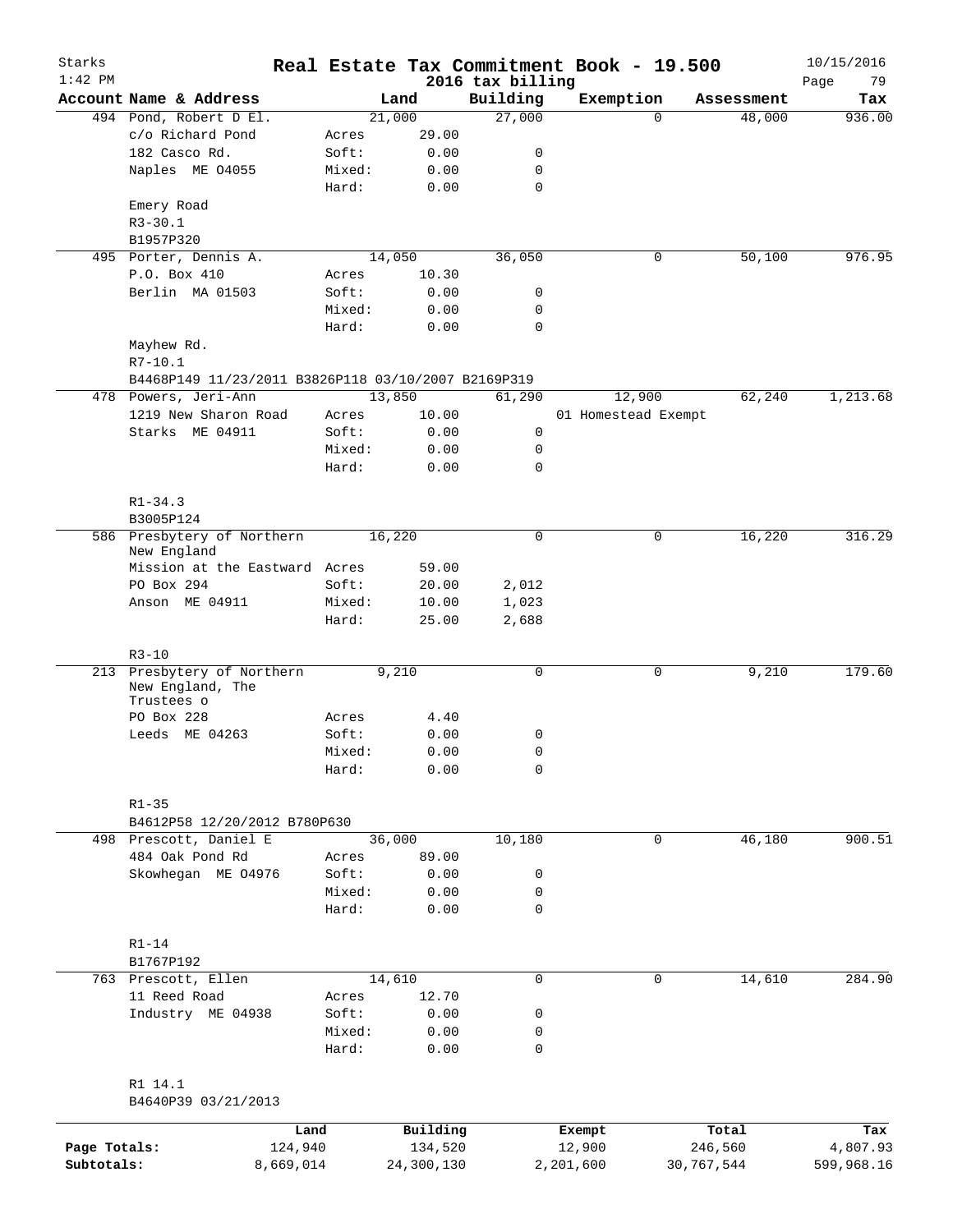| Starks<br>$1:42$ PM |                                                     |                 |               | 2016 tax billing | Real Estate Tax Commitment Book - 19.500 |            | 10/15/2016        |
|---------------------|-----------------------------------------------------|-----------------|---------------|------------------|------------------------------------------|------------|-------------------|
|                     | Account Name & Address                              |                 | Land          | Building         | Exemption                                | Assessment | 80<br>Page<br>Tax |
|                     | 762 Prescott, Gerald S.                             |                 | 14,610        | 0                | $\Omega$                                 | 14,610     | 284.90            |
|                     | 115 Walton Mill Road                                | Acres           | 12.70         |                  |                                          |            |                   |
|                     | Cornville ME 04976                                  | Soft:           | 0.00          | 0                |                                          |            |                   |
|                     |                                                     | Mixed:          | 0.00          | 0                |                                          |            |                   |
|                     |                                                     | Hard:           | 0.00          | $\mathbf 0$      |                                          |            |                   |
|                     | R1 14.2                                             |                 |               |                  |                                          |            |                   |
|                     | B4640P42 03/21/2013                                 |                 |               |                  |                                          |            |                   |
|                     | 778 Pressey, Heirs of Ruby                          |                 | 19,750        | $\mathbf 0$      | 0                                        | 19,750     | 385.13            |
|                     | 29 Pressey Road                                     | Acres           | 28.00         |                  |                                          |            |                   |
|                     | Starks ME 04911                                     | Soft:           | 0.00          | 0                |                                          |            |                   |
|                     |                                                     | Mixed:          | 0.00          | 0                |                                          |            |                   |
|                     |                                                     | Hard:           | 0.00          | $\mathbf 0$      |                                          |            |                   |
|                     | R2 7.2                                              |                 |               |                  |                                          |            |                   |
|                     | B1407P316 01/18/1988                                |                 |               |                  |                                          |            |                   |
|                     | 499 Pressey, Robert M. &<br>Crystal L.              |                 | 8,000         | 49,920           | 0                                        | 57,920     | 1,129.44          |
|                     | 12 Pressy Road                                      | Acres           | 1.00          |                  |                                          |            |                   |
|                     | Starks ME 04911                                     | Soft:           | 0.00          | 0                |                                          |            |                   |
|                     |                                                     | Mixed:          | 0.00          | 0                |                                          |            |                   |
|                     |                                                     | Hard:           | 0.00          | 0                |                                          |            |                   |
|                     | $R2 - 7.1$                                          |                 |               |                  |                                          |            |                   |
|                     | B4841P252 B1405P169 10/15/2014                      |                 |               |                  |                                          |            |                   |
|                     | 500 Pressey, Ruby, Heirs Of                         |                 | 15,150        | 24,240           | 12,900                                   | 26,490     | 516.55            |
|                     | 29 Pressey Road                                     | Acres           | 12.00         |                  |                                          |            |                   |
|                     | Starks ME 04911                                     | Soft:           | 0.00          |                  | 0 01 Homestead Exempt                    |            |                   |
|                     |                                                     | Mixed:          | 0.00          | $\mathsf{O}$     |                                          |            |                   |
|                     |                                                     | Hard:           | 0.00          | 0                |                                          |            |                   |
|                     | $R2-7$                                              |                 |               |                  |                                          |            |                   |
|                     | B1413P314                                           |                 |               |                  |                                          |            |                   |
|                     | 15 Price, Harold                                    |                 | 10,270        | 21,660           | 0                                        | 31,930     | 622.64            |
|                     | 16 Pearl St.                                        | Acres           | 18.00         |                  |                                          |            |                   |
|                     | Madison ME 04950                                    | Soft:           | 0.00          | 0                |                                          |            |                   |
|                     |                                                     | Mixed:<br>Hard: | 17.00<br>0.00 | 1,740<br>0       |                                          |            |                   |
|                     | Dill Road                                           |                 |               |                  |                                          |            |                   |
|                     | $R6 - 2.2A - 2$                                     |                 |               |                  |                                          |            |                   |
|                     | B2746P114                                           |                 |               |                  |                                          |            |                   |
|                     | 501 Price, Harold E                                 |                 | 4,410         | $\mathbf 0$      | $\mathbf 0$                              | 4,410      | 86.00             |
|                     | 16 Pearl St.                                        | Acres           | 33.00         |                  |                                          |            |                   |
|                     | Madison ME 04950                                    | Soft:           | 0.00          | 0                |                                          |            |                   |
|                     |                                                     | Mixed:          | 33.00         | 3,377            |                                          |            |                   |
|                     |                                                     | Hard:           | 0.00          | 0                |                                          |            |                   |
|                     | Dill Road                                           |                 |               |                  |                                          |            |                   |
|                     | $R6 - 2.2A - 1$                                     |                 |               |                  |                                          |            |                   |
|                     | B2746P114                                           |                 |               |                  |                                          |            |                   |
|                     | 225 Proctor, Sarah K                                |                 | 9,300         | 37,260           | 12,900                                   | 33,660     | 656.37            |
|                     | 2450 Industry Road                                  | Acres           | 3.00          |                  | 01 Homestead Exempt                      |            |                   |
|                     | Starks ME 04911                                     | Soft:           | 0.00          | 0                |                                          |            |                   |
|                     |                                                     | Mixed:          | 0.00          | 0                |                                          |            |                   |
|                     |                                                     | Hard:           | 0.00          | 0                |                                          |            |                   |
|                     |                                                     |                 |               |                  |                                          |            |                   |
|                     | $R2 - 35, R2 - 36$<br>B4141P94 05/26/2009 B2669P274 |                 |               |                  |                                          |            |                   |
|                     |                                                     |                 |               |                  |                                          |            |                   |
|                     | Land                                                |                 | Building      |                  | Exempt                                   | Total      | Tax               |

| Page Totals: | 81,490    | 133,080      | 25,800    | 188,770    | 3,681.03   |
|--------------|-----------|--------------|-----------|------------|------------|
| Subtotals:   | 8,750,504 | 24, 433, 210 | 2,227,400 | 30,956,314 | 603,649.19 |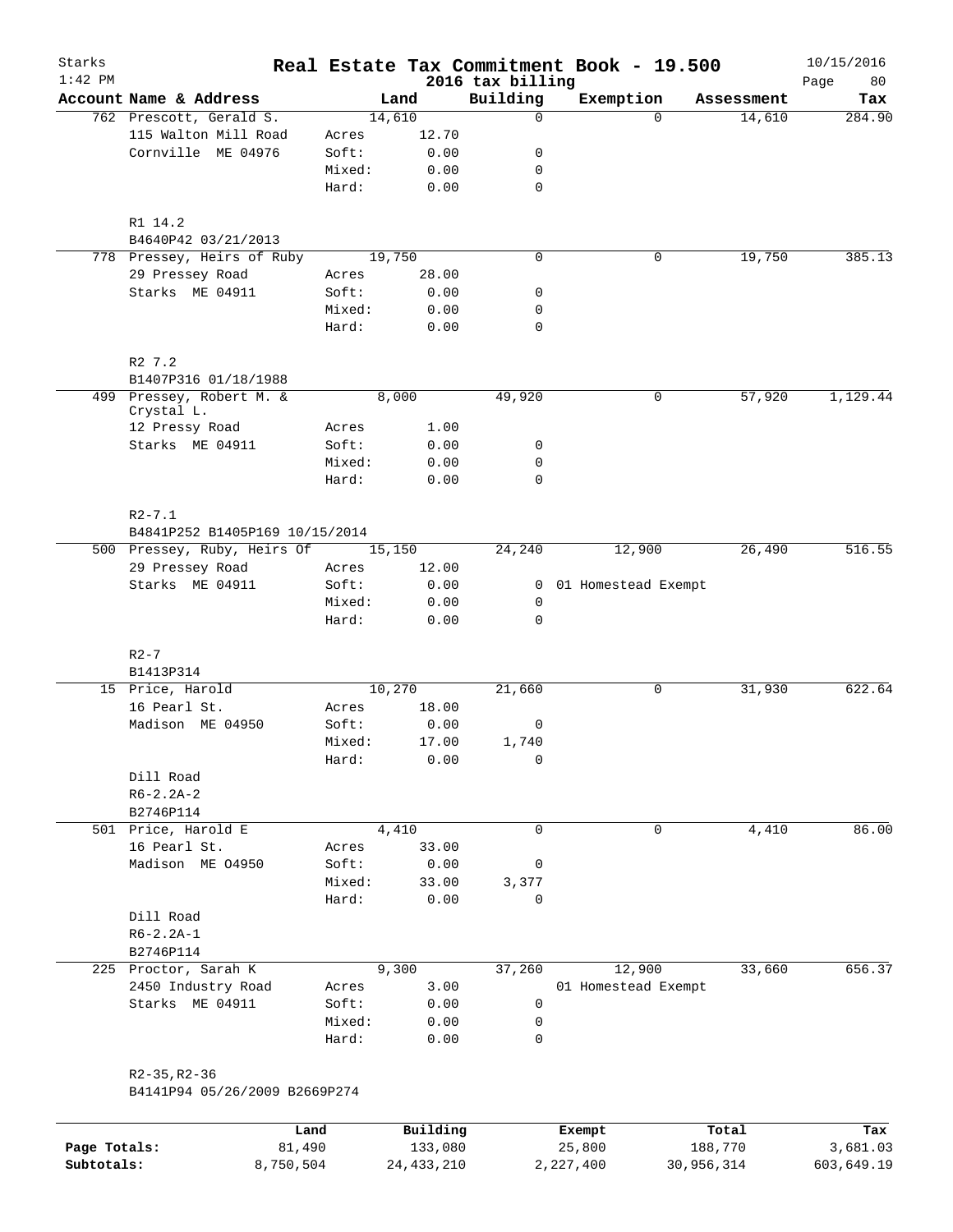| Starks       |                                         |        |             |                              | Real Estate Tax Commitment Book - 19.500 |              |            | 10/15/2016        |
|--------------|-----------------------------------------|--------|-------------|------------------------------|------------------------------------------|--------------|------------|-------------------|
| $1:42$ PM    | Account Name & Address                  |        | Land        | 2016 tax billing<br>Building | Exemption                                |              | Assessment | 81<br>Page<br>Tax |
|              | 264 Provost, Sharon                     |        | 9,410       | 0                            |                                          | $\Omega$     | 9,410      | 183.50            |
|              | 509 Farmington Falls Rd Acres           |        | 4.70        |                              |                                          |              |            |                   |
|              | Farmington ME 04938                     | Soft:  | 0.00        | 0                            |                                          |              |            |                   |
|              |                                         | Mixed: | 0.00        | 0                            |                                          |              |            |                   |
|              |                                         | Hard:  | 0.00        | 0                            |                                          |              |            |                   |
|              |                                         |        |             |                              |                                          |              |            |                   |
|              | $R7 - 17$                               |        |             |                              |                                          |              |            |                   |
|              | 502 Quimby, Clifton &<br>Florence       |        | 44,500      | 55,440                       | 12,900                                   |              | 87,040     | 1,697.28          |
|              | 766 Sandy River Road<br>Starks ME 04911 | Acres  | 123.00      |                              |                                          |              |            |                   |
|              |                                         | Soft:  | 0.00        |                              | 0 01 Homestead Exempt                    |              |            |                   |
|              |                                         | Mixed: | 0.00        | 0<br>$\mathbf 0$             |                                          |              |            |                   |
|              |                                         | Hard:  | 0.00        |                              |                                          |              |            |                   |
|              | R10-14, R10-14A                         |        |             |                              |                                          |              |            |                   |
| 503          | Quimby, Clifton B. Et<br>Al             |        | 61,750      | 0                            |                                          | 0            | 61,750     | 1,204.13          |
|              | 766 Sandy River Road                    | Acres  | 196.00      |                              |                                          |              |            |                   |
|              | Starks ME 04911                         | Soft:  | 0.00        | 0                            |                                          |              |            |                   |
|              |                                         | Mixed: | 0.00        | 0                            |                                          |              |            |                   |
|              |                                         | Hard:  | 0.00        | 0                            |                                          |              |            |                   |
|              | $R10-13$                                |        |             |                              |                                          |              |            |                   |
|              | B824P667                                |        |             |                              |                                          |              |            |                   |
|              | 504 Quimby, Clinton                     |        | $\mathbf 0$ | 12,900                       | 12,900                                   |              | $\Omega$   | 0.00              |
|              | 766 Sandy River Road                    |        |             |                              | 01 Homestead Exempt                      |              |            |                   |
|              | Starks ME 04911                         |        |             |                              |                                          |              |            |                   |
|              | R10-130n<br>506 Quimby, Herbert &       | 19,000 |             | 76,046                       | 12,900                                   |              | 82,146     | 1,601.85          |
|              | Janice                                  |        |             |                              |                                          |              |            |                   |
|              | 565 Sandy River Road                    | Acres  | 21.00       |                              |                                          |              |            |                   |
|              | Starks ME 04911                         | Soft:  | 0.00        |                              | 0 01 Homestead Exempt                    |              |            |                   |
|              |                                         | Mixed: | 0.00        | 0                            |                                          |              |            |                   |
|              |                                         | Hard:  | 0.00        | 0                            |                                          |              |            |                   |
|              | River Road                              |        |             |                              |                                          |              |            |                   |
|              | R10-25                                  |        |             |                              |                                          |              |            |                   |
|              | B879P745<br>507 Quimby, Shaun G.        |        | 8,650       | 46,800                       | 12,900                                   |              | 42,550     | 829.73            |
|              | Ingraham Heather L.                     | Acres  | 2.00        |                              |                                          |              |            |                   |
|              | P.O.Box 645                             | Soft:  | 0.00        | 0                            | 01 Homestead Exempt                      |              |            |                   |
|              | Starks ME 04911                         | Mixed: | 0.00        | 0                            |                                          |              |            |                   |
|              |                                         | Hard:  | 0.00        | $\mathbf 0$                  |                                          |              |            |                   |
|              | Faulkner Hill Road                      |        |             |                              |                                          |              |            |                   |
|              | $R8 - 39.2$                             |        |             |                              |                                          |              |            |                   |
|              | B2653P340                               |        |             |                              |                                          |              |            |                   |
| 197          | R. J. Fortier<br>Hydropower, Inc.       |        | 5,710       | 28,200                       |                                          | 0            | 33,910     | 661.25            |
|              | P.O. Box 621                            | Acres  | 0.51        |                              |                                          |              |            |                   |
|              | 160 Main Street                         | Soft:  | 0.00        | 0                            |                                          |              |            |                   |
|              | Sabattus, ME 04280                      | Mixed: | 0.00        | 0                            |                                          |              |            |                   |
|              |                                         | Hard:  | 0.00        | 0                            |                                          |              |            |                   |
|              | $U1-4$                                  |        |             |                              |                                          |              |            |                   |
|              | B2056P309                               |        |             |                              |                                          |              |            |                   |
|              | Land                                    |        | Building    |                              | Exempt                                   |              | Total      | Tax               |
| Page Totals: | 149,020                                 |        | 219,386     |                              | 51,600                                   | 316,806      |            | 6,177.74          |
| Subtotals:   | 8,899,524                               |        | 24,652,596  |                              | 2,279,000                                | 31, 273, 120 |            | 609,826.93        |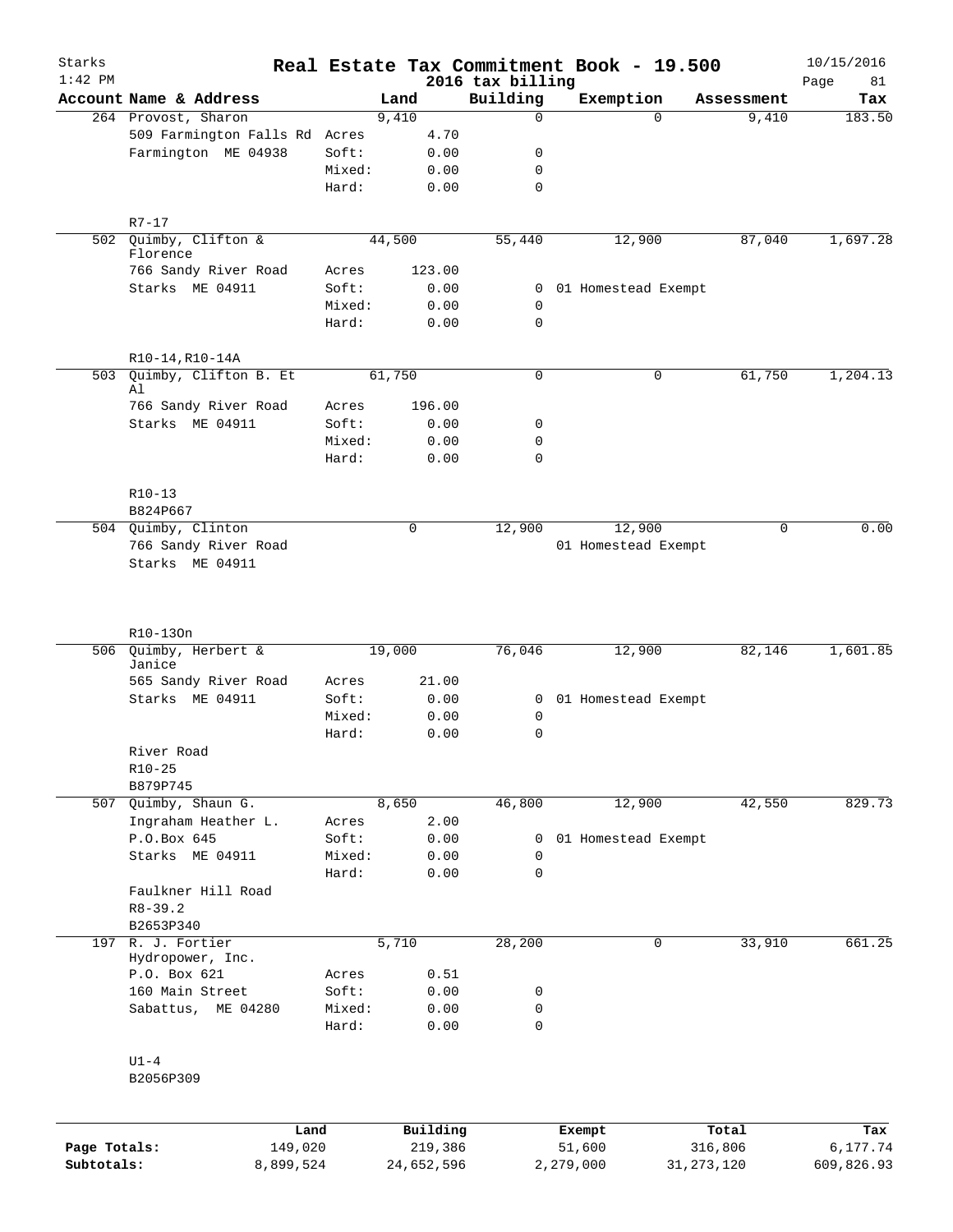| Starks       |                                             |                 |        |                     |                              | Real Estate Tax Commitment Book - 19.500 |                  | 10/15/2016        |
|--------------|---------------------------------------------|-----------------|--------|---------------------|------------------------------|------------------------------------------|------------------|-------------------|
| $1:42$ PM    | Account Name & Address                      |                 | Land   |                     | 2016 tax billing<br>Building | Exemption                                | Assessment       | 82<br>Page<br>Tax |
|              | 445 Rackliff Jr., Steven T.                 |                 | 7,200  |                     | 0                            | $\Omega$                                 | 7,200            | 140.40            |
|              | 2704 Industry Road                          | Acres           |        | 1.30                |                              |                                          |                  |                   |
|              | Starks ME 04911                             | Soft:           |        | 0.00                | 0                            |                                          |                  |                   |
|              |                                             | Mixed:          |        | 0.00                | 0                            |                                          |                  |                   |
|              |                                             | Hard:           |        | 0.00                | $\mathbf 0$                  |                                          |                  |                   |
|              |                                             |                 |        |                     |                              |                                          |                  |                   |
|              | $R8 - 1.3$<br>B4815P83 08/04/2014 B3341P315 |                 |        |                     |                              |                                          |                  |                   |
|              | 510 Rackliff, Michael A.                    |                 | 4,450  |                     | 26,160                       | 0                                        | 30,610           | 596.90            |
|              | Rackliff Rebecca J.                         | Acres           |        | 0.31                |                              |                                          |                  |                   |
|              | 38 Chicken Street                           | Soft:           |        | 0.00                | 0                            |                                          |                  |                   |
|              | Starks ME 04911                             | Mixed:          |        | 0.00                | 0                            |                                          |                  |                   |
|              |                                             | Hard:           |        | 0.00                | 0                            |                                          |                  |                   |
|              | $U2-12$                                     |                 |        |                     |                              |                                          |                  |                   |
|              | B1440P52                                    |                 |        |                     |                              |                                          |                  |                   |
|              | 512 Rackliff, Steve T. &<br>Nellie L.       |                 | 8,650  |                     | 31,120                       | 12,900                                   | 26,870           | 523.97            |
|              | 27 Gordon Road                              | Acres           |        | 2.00                |                              | 01 Homestead Exempt                      |                  |                   |
|              | Starks ME 04911                             | Soft:           |        | 0.00                | 0                            |                                          |                  |                   |
|              |                                             | Mixed:          |        | 0.00                | 0                            |                                          |                  |                   |
|              |                                             | Hard:           |        | 0.00                | $\mathbf 0$                  |                                          |                  |                   |
|              | $R3 - 37.1$                                 |                 |        |                     |                              |                                          |                  |                   |
|              | B2980P74                                    |                 |        |                     |                              |                                          |                  |                   |
|              | 511 Rackliff, Steven T.                     |                 | 16,650 |                     | 35,400                       | 12,900                                   | 39,150           | 763.43            |
|              | 2704 Industry Road                          | Acres           |        | 3.00                |                              | 01 Homestead Exempt                      |                  |                   |
|              | Starks ME 04911                             | Soft:           |        | 0.00                | $\mathsf{O}$                 |                                          |                  |                   |
|              |                                             | Mixed:          |        | 0.00                | 0                            |                                          |                  |                   |
|              |                                             | Hard:           |        | 0.00                | 0                            |                                          |                  |                   |
|              | $UI-16$                                     |                 |        |                     |                              |                                          |                  |                   |
|              | B4619P269 01/18/2013 B1757P76               |                 |        |                     |                              |                                          |                  |                   |
|              | 514 Rackliff, Steven T. Jr.                 |                 | 3,840  |                     | 25,800                       | 0                                        | 29,640           | 577.98            |
|              | 2704 Industry Road                          | Acres           |        | 0.23                |                              |                                          |                  |                   |
|              | Starks ME 04911                             | Soft:           |        | 0.00                | 0                            |                                          |                  |                   |
|              |                                             | Mixed:          |        | 0.00                | 0                            |                                          |                  |                   |
|              |                                             | Hard:           |        | 0.00                | 0                            |                                          |                  |                   |
|              | $U1-17$                                     |                 |        |                     |                              |                                          |                  |                   |
|              | B898P724                                    |                 |        |                     |                              |                                          |                  |                   |
|              | 517 Randall, Barbara J.                     |                 | 31,000 |                     | 13,320                       | 12,900                                   | 31,420           | 612.69            |
|              | P.O.Box 449 692-B                           | Acres           |        | 38.00               |                              |                                          |                  |                   |
|              | Anson ME 04911                              | Soft:           |        | 0.00                | 0                            | 01 Homestead Exempt                      |                  |                   |
|              |                                             | Mixed:          |        | 0.00                | 0                            |                                          |                  |                   |
|              |                                             | Hard:           |        | 0.00                | 0                            |                                          |                  |                   |
|              | $R5 - 12$                                   |                 |        |                     |                              |                                          |                  |                   |
|              | B1509P262                                   |                 |        |                     |                              |                                          |                  |                   |
|              | 704 Randall, Robert M. Sr.                  |                 | 4,620  |                     | 0                            | 0                                        | 4,620            | 90.09             |
|              | Randall, Kathleen A.                        | Acres           |        | 38.00               |                              |                                          |                  |                   |
|              | 692-A West Mills Road                       | Soft:           |        | 0.00                | 0                            |                                          |                  |                   |
|              | Anson ME 04911                              | Mixed:<br>Hard: |        | 0.00<br>38.00       | 0<br>4,085                   |                                          |                  |                   |
|              |                                             |                 |        |                     |                              |                                          |                  |                   |
|              | $R5 - 12.1$                                 |                 |        |                     |                              |                                          |                  |                   |
|              |                                             |                 |        |                     |                              |                                          |                  |                   |
| Page Totals: | 76,410                                      | Land            |        | Building<br>131,800 |                              | Exempt<br>38,700                         | Total<br>169,510 | Tax<br>3,305.46   |
|              |                                             |                 |        |                     |                              |                                          |                  |                   |

**Subtotals:** 8,975,934 24,784,396 2,317,700 31,442,630 613,132.39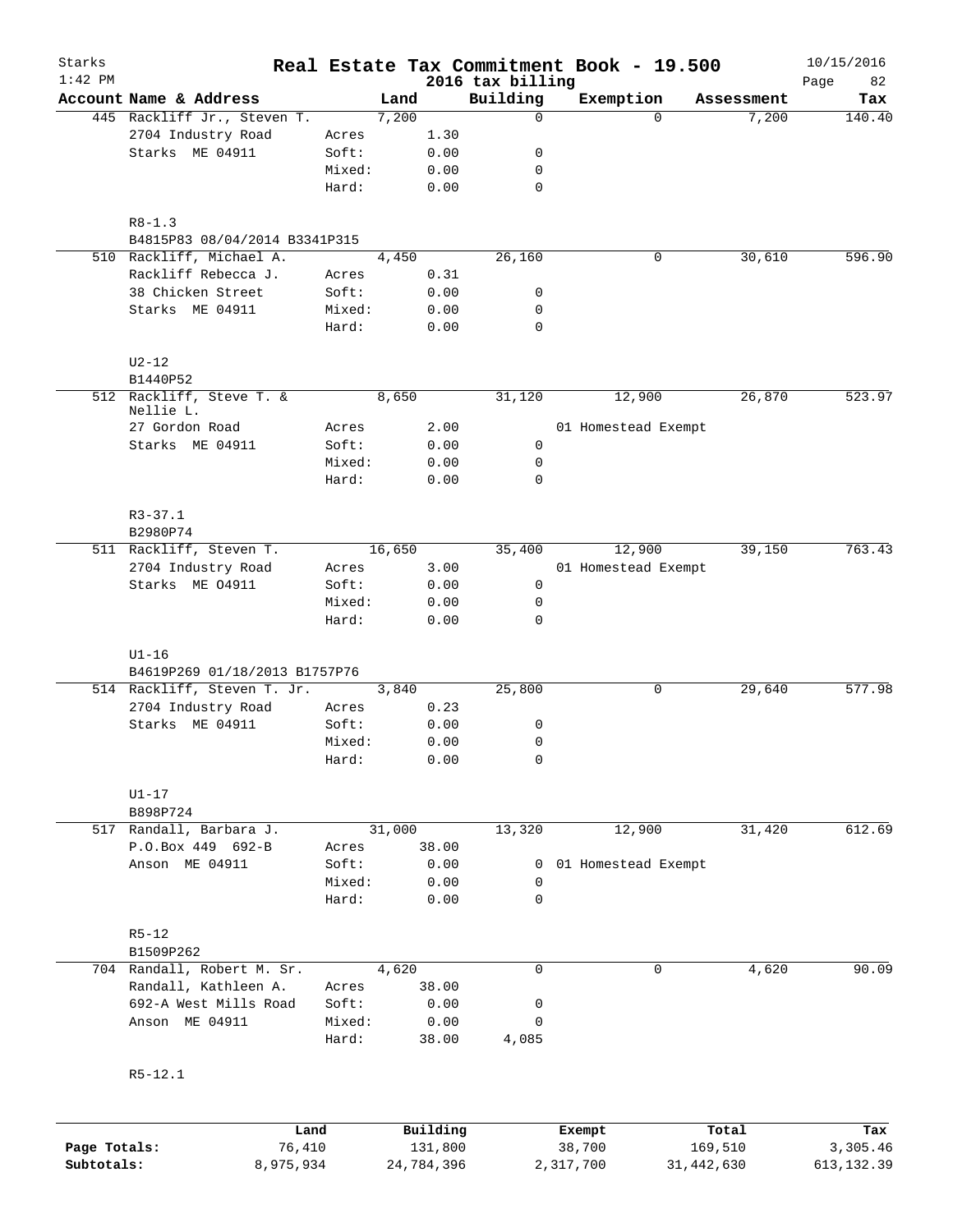| Starks<br>$1:42$ PM |                                                     |        |          | 2016 tax billing | Real Estate Tax Commitment Book - 19.500 |            | 10/15/2016<br>83<br>Page |
|---------------------|-----------------------------------------------------|--------|----------|------------------|------------------------------------------|------------|--------------------------|
|                     | Account Name & Address                              |        | Land     | Building         | Exemption                                | Assessment | Tax                      |
|                     | 522 Ricci, John                                     |        | 40,250   | 92,760           | 12,900                                   | 120, 110   | 2,342.15                 |
|                     | PO Box 407                                          | Acres  | 106.00   |                  |                                          |            |                          |
|                     | Anson ME 04911                                      | Soft:  | 0.00     | $\overline{0}$   | 01 Homestead Exempt                      |            |                          |
|                     |                                                     | Mixed: | 0.00     | 0                |                                          |            |                          |
|                     |                                                     | Hard:  | 0.00     | $\mathbf 0$      |                                          |            |                          |
|                     | $R11 - 19$                                          |        |          |                  |                                          |            |                          |
|                     | B1291P242                                           |        |          |                  |                                          |            |                          |
|                     | 523 Richards, Wayne M                               |        | 15,800   | 37,708           | 0                                        | 53,508     | 1,043.41                 |
|                     | Richards Linda L.                                   | Acres  | 13.00    |                  |                                          |            |                          |
|                     | 392 Plain Street                                    | Soft:  | 0.00     | 0                |                                          |            |                          |
|                     | Hanover Ma 02339                                    | Mixed: | 0.00     | 0                |                                          |            |                          |
|                     |                                                     | Hard:  | 0.00     | $\mathbf 0$      |                                          |            |                          |
|                     | $R5 - 3.1$                                          |        |          |                  |                                          |            |                          |
|                     | B1045P50                                            |        |          |                  |                                          |            |                          |
|                     | 524 Richards, Wayne M.                              |        | 21,250   | $\mathbf 0$      | 0                                        | 21,250     | 414.38                   |
|                     | Richards Linda                                      | Acres  | 34.00    |                  |                                          |            |                          |
|                     | 392 Plain Street                                    | Soft:  | 0.00     | 0                |                                          |            |                          |
|                     | Hanover MA 02339                                    | Mixed: | 0.00     | 0                |                                          |            |                          |
|                     |                                                     | Hard:  | 0.00     | $\mathbf 0$      |                                          |            |                          |
|                     | $R7 - 24.1$                                         |        |          |                  |                                          |            |                          |
|                     | B3416P336                                           |        |          |                  |                                          |            |                          |
|                     | 527 Riley, Margot                                   |        | 30,750   | 60,480           | 0                                        | 91,230     | 1,778.99                 |
|                     | c/o Lincoln Academy                                 | Acres  | 68.00    |                  |                                          |            |                          |
|                     | 81 Academy Hill                                     | Soft:  | 0.00     | 0                |                                          |            |                          |
|                     | Newcastle ME 04553                                  | Mixed: | 0.00     | 0                |                                          |            |                          |
|                     |                                                     | Hard:  | 0.00     | 0                |                                          |            |                          |
|                     | $R2 - 9$                                            |        |          |                  |                                          |            |                          |
|                     | B1514P319                                           |        |          |                  |                                          |            |                          |
|                     | 175 Ring, Marie L.                                  |        | 23,750   | 85,328           | 12,900                                   | 96,178     | 1,875.47                 |
|                     | 1005 New Sharon Road                                | Acres  | 40.00    |                  | 01 Homestead Exempt                      |            |                          |
|                     | Starks ME 04911                                     | Soft:  | 0.00     | 0                |                                          |            |                          |
|                     |                                                     | Mixed: | 0.00     | 0                |                                          |            |                          |
|                     |                                                     | Hard:  | 0.00     | 0                |                                          |            |                          |
|                     | $R1 - 42$                                           |        |          |                  |                                          |            |                          |
|                     | B4086P285 01/02/2009 B3879P247 07/10/2007 B1609P227 |        |          |                  |                                          |            |                          |
|                     | 528 Rioux Family Revocable<br>Trust                 |        | 6,930    | 0                | 0                                        | 6,930      | 135.14                   |
|                     | 17 Sherridan Ave.                                   | Acres  | 0.75     |                  |                                          |            |                          |
|                     | Rochester NH 03867                                  | Soft:  | 0.00     | 0                |                                          |            |                          |
|                     |                                                     | Mixed: | 0.00     | 0                |                                          |            |                          |
|                     |                                                     | Hard:  | 0.00     | $\Omega$         |                                          |            |                          |
|                     | $R8 - 35$                                           |        |          |                  |                                          |            |                          |
|                     | B4462P239 11/07/2011 B1401P213                      |        |          |                  |                                          |            |                          |
|                     | 529 Robbins, Gary L.                                |        | 12,230   | 43,800           | 0                                        | 56,030     | 1,092.59                 |
|                     | Robbins Laurie E.                                   | Acres  | 7.50     |                  |                                          |            |                          |
|                     | 552 Sandy River Road                                | Soft:  | 0.00     | 0                |                                          |            |                          |
|                     | Starks ME 04911                                     | Mixed: | 0.00     | 0                |                                          |            |                          |
|                     |                                                     | Hard:  | 0.00     | 0                |                                          |            |                          |
|                     | $R10-24.2$                                          |        |          |                  |                                          |            |                          |
|                     | B4632P12 02/26/2013 B3008P117                       |        |          |                  |                                          |            |                          |
|                     |                                                     | Land   | Building |                  | Exempt                                   | Total      | Tax                      |

|              | Land      | Building   | Exempt    | Total      | Tax        |
|--------------|-----------|------------|-----------|------------|------------|
| Page Totals: | 150,960   | 320,076    | 25,800    | 445,236    | 8,682.13   |
| Subtotals:   | 9,126,894 | 25,104,472 | 2,343,500 | 31,887,866 | 621,814.52 |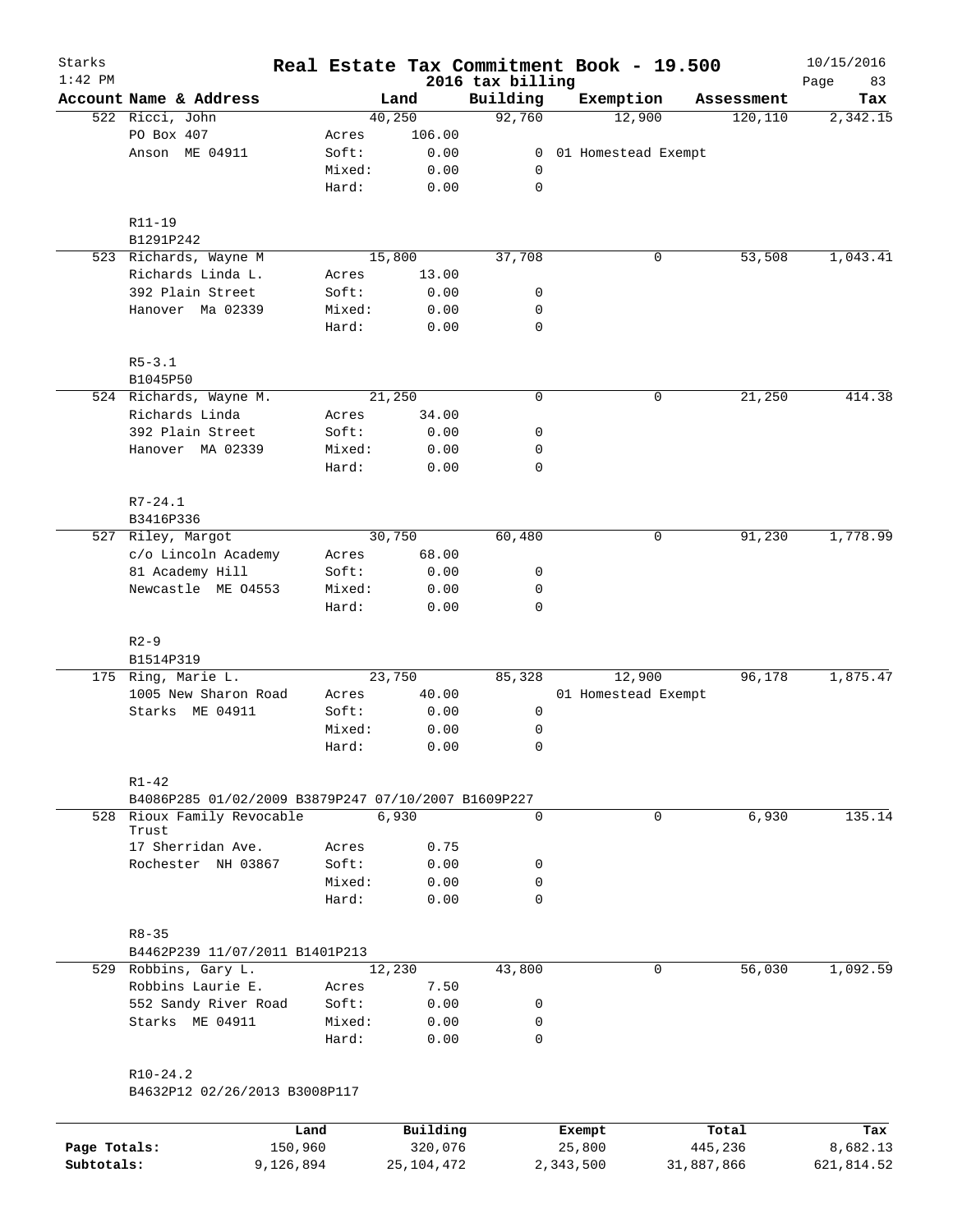| Starks<br>$1:42$ PM |                                                                                 |                 |              | 2016 tax billing | Real Estate Tax Commitment Book - 19.500 |              |            | 10/15/2016<br>84<br>Page |
|---------------------|---------------------------------------------------------------------------------|-----------------|--------------|------------------|------------------------------------------|--------------|------------|--------------------------|
|                     | Account Name & Address                                                          |                 | Land         | Building         | Exemption                                |              | Assessment | Tax                      |
|                     | 530 Robinson, John                                                              |                 | 36,020       | 81,360           | 12,900                                   |              | 104,480    | 2,037.36                 |
|                     | Jallow, Mariama                                                                 | Acres           | 108.00       |                  |                                          |              |            |                          |
|                     | 209 Sandy River Road                                                            | Soft:           | 10.00        |                  | 1,006 01 Homestead Exempt                |              |            |                          |
|                     | Starks ME 04911                                                                 | Mixed:          | 15.00        | 1,535            |                                          |              |            |                          |
|                     |                                                                                 | Hard:           | 10.00        | 1,075            |                                          |              |            |                          |
|                     | River Rd<br>$R9-1$                                                              |                 |              |                  |                                          |              |            |                          |
|                     | B4810P288 07/24/2014 B1839P50                                                   |                 |              |                  |                                          |              |            |                          |
|                     | 531 Rodin, George                                                               |                 | 17,250       | $\mathbf 0$      |                                          | 0            | 17,250     | 336.38                   |
|                     | 11 Smith St.                                                                    | Acres           | 18.00        |                  |                                          |              |            |                          |
|                     | Howell NJ 07731                                                                 | Soft:           | 0.00         | 0                |                                          |              |            |                          |
|                     |                                                                                 |                 |              |                  |                                          |              |            |                          |
|                     |                                                                                 | Mixed:          | 0.00         | 0                |                                          |              |            |                          |
|                     |                                                                                 | Hard:           | 0.00         | 0                |                                          |              |            |                          |
|                     | $R5 - 21$<br>B4429P118 08/02/2011 B4102P295 02/18/2009 B843P744                 |                 |              |                  |                                          |              |            |                          |
|                     | 532 Rodin, George                                                               |                 | 8,260        | 11,760           |                                          | 0            | 20,020     | 390.39                   |
|                     | 11 Smith St.                                                                    | Acres           | 1.40         |                  |                                          |              |            |                          |
|                     |                                                                                 |                 |              |                  |                                          |              |            |                          |
|                     | Howell NJ 07731                                                                 | Soft:           | 0.00         | 0                |                                          |              |            |                          |
|                     |                                                                                 | Mixed:          | 0.00         | 0                |                                          |              |            |                          |
|                     |                                                                                 | Hard:           | 0.00         | 0                |                                          |              |            |                          |
|                     | $R4 - 24$<br>B4429P118 08/02/2011 B4102P295 02/18/2009 B840P179                 |                 |              |                  |                                          |              |            |                          |
|                     | 70 Rosie, Crystal                                                               |                 | 8,980        |                  | 12,900                                   |              | 15,736     | 306.85                   |
|                     |                                                                                 |                 |              | 19,656           |                                          |              |            |                          |
|                     | 16 Chicken Street                                                               | Acres           | 2.50         |                  | 01 Homestead Exempt                      |              |            |                          |
|                     | Starks ME 04911                                                                 | Soft:           | 0.00         | 0                |                                          |              |            |                          |
|                     |                                                                                 | Mixed:<br>Hard: | 0.00<br>0.00 | 0<br>$\Omega$    |                                          |              |            |                          |
|                     | B4602P45 11/20/2012 B4383P29 04/06/2011 B1103P137<br>535 Ross and Paula A. Day, |                 | 40,500       | 83,960           | 12,900                                   |              | 111,560    | 2,175.42                 |
|                     | Edward H.                                                                       |                 |              |                  |                                          |              |            |                          |
|                     | 94 Waugh Road                                                                   | Acres           | 107.00       |                  |                                          |              |            |                          |
|                     | Starks ME 04911                                                                 | Soft:           | 0.00         |                  | 0 01 Homestead Exempt                    |              |            |                          |
|                     |                                                                                 | Mixed:          | 0.00         | 0                |                                          |              |            |                          |
|                     |                                                                                 | Hard:           | 0.00         | 0                |                                          |              |            |                          |
|                     | R11-10                                                                          |                 |              |                  |                                          |              |            |                          |
|                     | B2043P31                                                                        |                 |              |                  |                                          |              |            |                          |
|                     | 536 Russell, Franklin A                                                         |                 | 21,750       | 88,680           | 12,900                                   |              | 97,530     | 1,901.84                 |
|                     | Kremer, Robyn R.                                                                | Acres           | 32.00        |                  |                                          |              |            |                          |
|                     | 869 Mayhew Road                                                                 | Soft:           | 0.00         | 0                | 01 Homestead Exempt                      |              |            |                          |
|                     | Starks ME 04911                                                                 | Mixed:          | 0.00         | 0                |                                          |              |            |                          |
|                     |                                                                                 | Hard:           | 0.00         | 0                |                                          |              |            |                          |
|                     | $R6 - 15$                                                                       |                 |              |                  |                                          |              |            |                          |
|                     | B3913P325 09/26/2007 B862P1109                                                  |                 |              |                  |                                          |              |            |                          |
|                     | 665 Russo, Diane M.                                                             |                 | 20,000       | 51,816           | 12,900                                   |              | 58,916     | 1,148.86                 |
|                     | 1660 New Sharon Road                                                            | Acres           | 25.00        |                  |                                          |              |            |                          |
|                     | Starks ME 04911                                                                 | Soft:           | 0.00         | 0                | 01 Homestead Exempt                      |              |            |                          |
|                     |                                                                                 | Mixed:          | 0.00         | 0                |                                          |              |            |                          |
|                     |                                                                                 | Hard:           | 0.00         | 0                |                                          |              |            |                          |
|                     | $R2 - 46$                                                                       |                 |              |                  |                                          |              |            |                          |
|                     | B868P482                                                                        |                 |              |                  |                                          |              |            |                          |
|                     |                                                                                 | Land            | Building     |                  | Exempt                                   |              | Total      | Tax                      |
| Page Totals:        |                                                                                 | 152,760         | 337,232      |                  | 64,500                                   |              | 425,492    | 8,297.10                 |
| Subtotals:          |                                                                                 | 9,279,654       | 25, 441, 704 |                  | 2,408,000                                | 32, 313, 358 |            | 630, 111.62              |
|                     |                                                                                 |                 |              |                  |                                          |              |            |                          |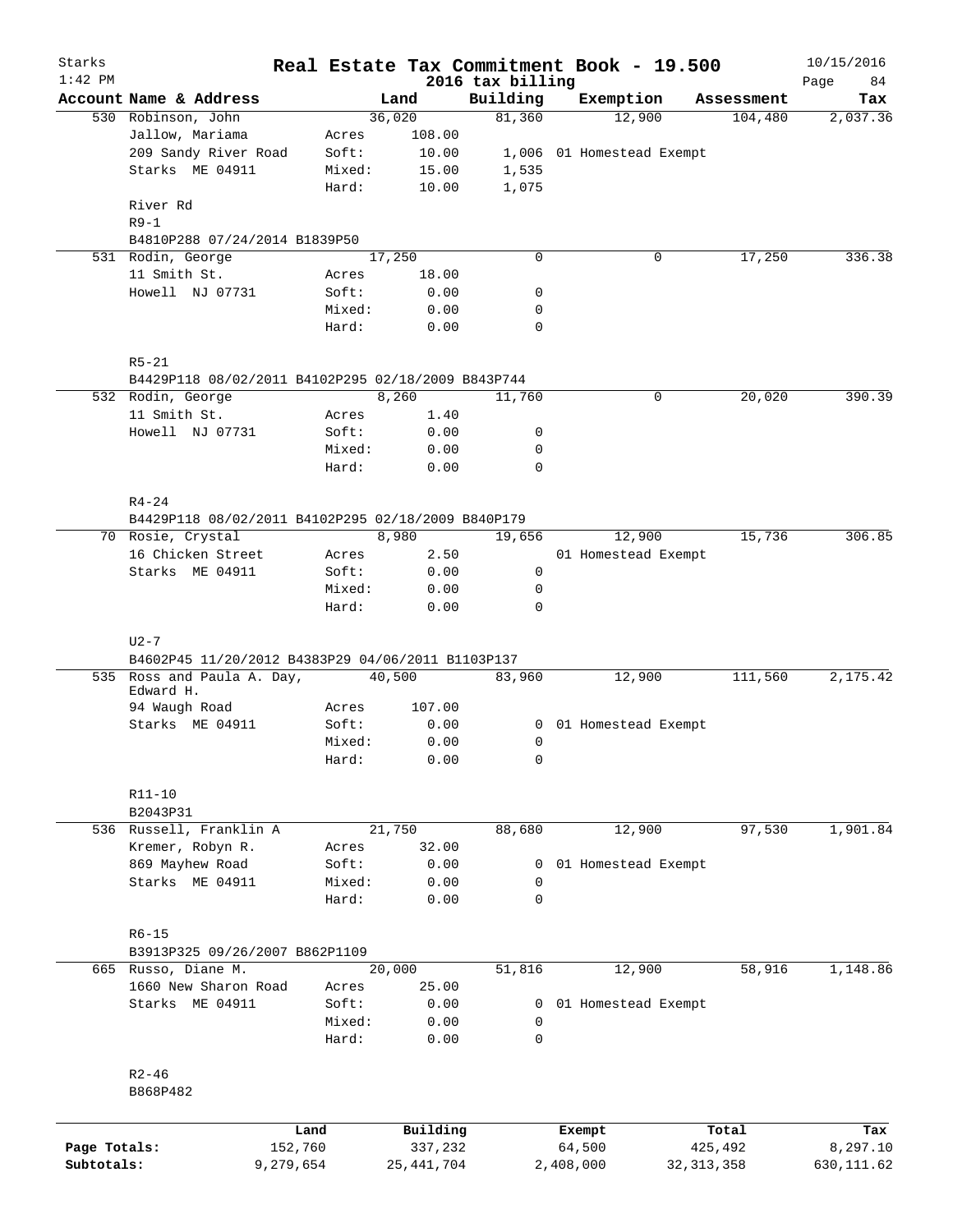| Starks    |                                                          |        |        |        |                  | Real Estate Tax Commitment Book - 19.500 |            | 10/15/2016 |
|-----------|----------------------------------------------------------|--------|--------|--------|------------------|------------------------------------------|------------|------------|
| $1:42$ PM |                                                          |        |        |        | 2016 tax billing |                                          |            | Page<br>85 |
|           | Account Name & Address                                   |        | Land   |        | Building         | Exemption                                | Assessment | Tax        |
|           | 666 Russo, Diane M.                                      |        | 1,040  |        | 0                | $\Omega$                                 | 1,040      | 20.28      |
|           | 1660 New Sharon Road                                     | Acres  |        | 1.60   |                  |                                          |            |            |
|           | Starks ME 04911                                          | Soft:  |        | 0.00   | 0                |                                          |            |            |
|           |                                                          | Mixed: |        | 0.00   | 0                |                                          |            |            |
|           |                                                          | Hard:  |        | 0.00   | 0                |                                          |            |            |
|           | $R8 - 4$                                                 |        |        |        |                  |                                          |            |            |
|           | 538 Russo, Diane M.                                      |        | 20,250 |        | 0                | 0                                        | 20,250     | 394.88     |
|           | 1660 New Sharon Road                                     | Acres  |        | 26.00  |                  |                                          |            |            |
|           | Starks ME 04911                                          | Soft:  |        | 0.00   | 0                |                                          |            |            |
|           |                                                          | Mixed: |        | 0.00   | 0                |                                          |            |            |
|           |                                                          | Hard:  |        | 0.00   | 0                |                                          |            |            |
|           |                                                          |        |        |        |                  |                                          |            |            |
|           | $R2 - 47$<br>B4843P155 10/06/2014 B1076P253              |        |        |        |                  |                                          |            |            |
|           | 539 Ryan, Kathleen A                                     |        | 16,100 |        | 0                | 0                                        | 16,100     | 313.95     |
|           | Blais David                                              |        |        | 15.00  |                  |                                          |            |            |
|           |                                                          | Acres  |        |        |                  |                                          |            |            |
|           | 203 Beans Corner Rd                                      | Soft:  |        | 0.00   | 0                |                                          |            |            |
|           | New Sharon Me 04955                                      | Mixed: |        | 0.00   | 0                |                                          |            |            |
|           |                                                          | Hard:  |        | 0.00   | 0                |                                          |            |            |
|           | Beans Cor. Rd.                                           |        |        |        |                  |                                          |            |            |
|           | R1-13.1, 13.2, 13.3                                      |        |        |        |                  |                                          |            |            |
|           | B1728P259                                                |        |        |        |                  |                                          |            |            |
| 543       | Sanders Living Trust                                     |        | 9,320  |        | 62,640           | 0                                        | 71,960     | 1,403.22   |
|           | Sanders, Norman and<br>Linda Trustees                    | Acres  |        | 3.03   |                  |                                          |            |            |
|           | 27 Shore Drive                                           | Soft:  |        | 0.00   | 0                |                                          |            |            |
|           | Upton MA 01568                                           | Mixed: |        | 0.00   | $\mathbf 0$      |                                          |            |            |
|           |                                                          | Hard:  |        | 0.00   | $\Omega$         |                                          |            |            |
|           | Route #43                                                |        |        |        |                  |                                          |            |            |
|           | $R8 - 39.1$                                              |        |        |        |                  |                                          |            |            |
|           | B4804P90 07/10/2014 B3272P162                            |        |        |        |                  |                                          |            |            |
|           | 752 Santiago el al, Barbara                              |        | 21,400 |        | 0                | 0                                        | 21,400     | 417.30     |
|           | Linda, Carolyn, Donna,                                   | Acres  |        | 54.00  |                  |                                          |            |            |
|           | Darlene Gray                                             |        |        |        |                  |                                          |            |            |
|           | 123 Madison Avenue                                       | Soft:  |        | 30.00  | 3,019            |                                          |            |            |
|           | Madison ME 04950                                         | Mixed: |        | 6.00   | 614              |                                          |            |            |
|           |                                                          | Hard:  |        | 0.00   | $\overline{0}$   |                                          |            |            |
|           | R12 18                                                   |        |        |        |                  |                                          |            |            |
|           | B4236P353 01/22/2010                                     |        |        |        |                  |                                          |            |            |
| 751       | Santiago et al, Barbara                                  |        | 40,480 |        | 0                | $\mathbf 0$                              | 40,480     | 789.36     |
|           | Linda Gray, Darlene<br>Gray, Carolyn Gray,<br>Donna Gray | Acres  |        | 253.00 |                  |                                          |            |            |
|           | 123 Madison Avenue                                       | Soft:  |        | 127.00 | 12,779           |                                          |            |            |
|           | Madison ME 04950                                         | Mixed: |        | 109.00 | 11,155           |                                          |            |            |
|           |                                                          | Hard:  |        |        |                  |                                          |            |            |
|           |                                                          |        |        | 8.00   | 860              |                                          |            |            |
|           | R12 19, 23                                               |        |        |        |                  |                                          |            |            |
|           | B4237P3 01/22/2010                                       |        |        |        |                  |                                          |            |            |
|           |                                                          |        |        |        |                  |                                          |            |            |

|              | Land      | Building   | Exempt    | Total      | Tax        |
|--------------|-----------|------------|-----------|------------|------------|
| Page Totals: | 108,590   | 62,640     |           | 171,230    | 3,338.99   |
| Subtotals:   | 9,388,244 | 25,504,344 | 2,408,000 | 32,484,588 | 633,450.61 |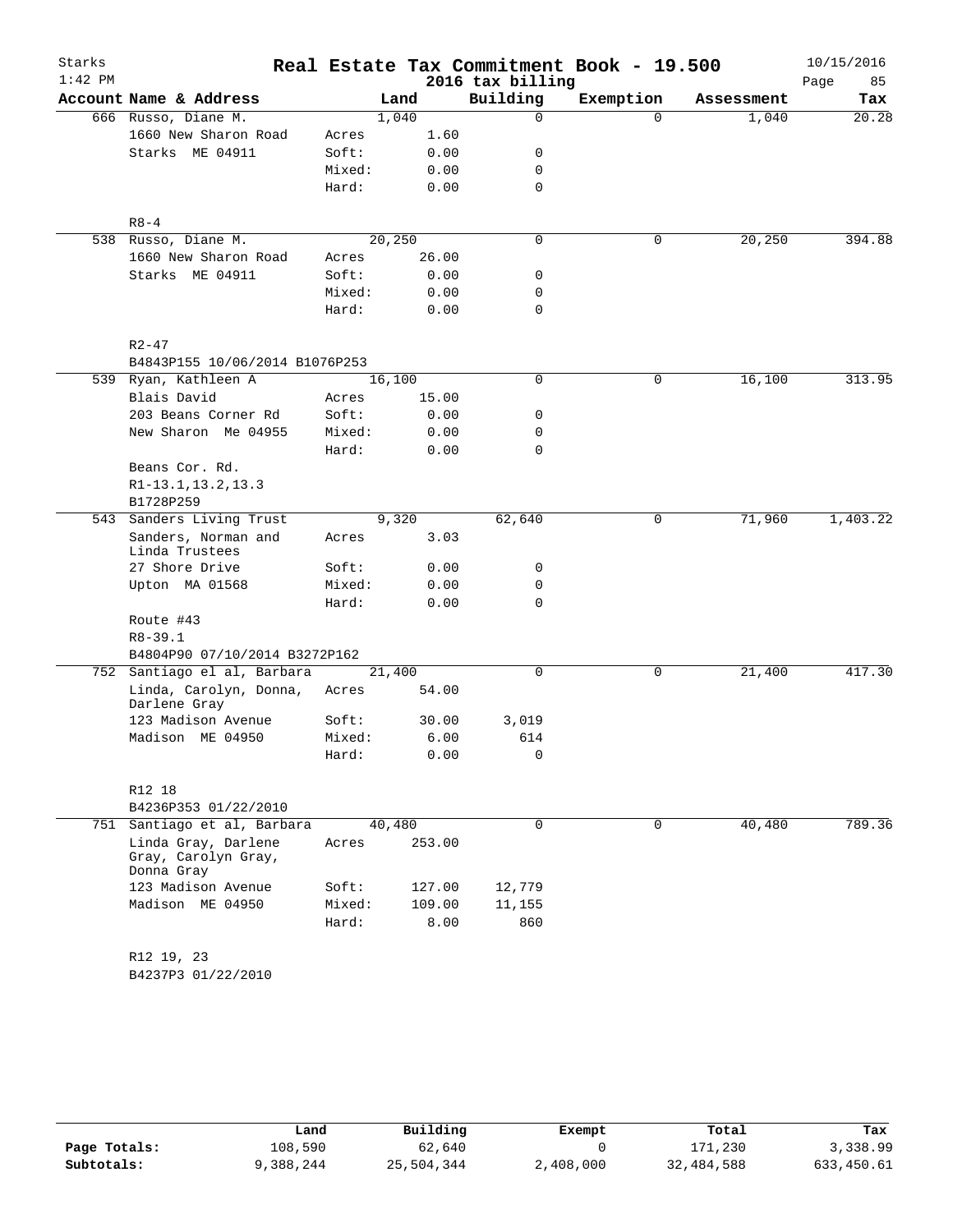| 86<br>Tax<br>500.76 |
|---------------------|
|                     |
|                     |
|                     |
|                     |
|                     |
|                     |
|                     |
|                     |
|                     |
|                     |
|                     |
| 168.68              |
|                     |
|                     |
|                     |
|                     |
|                     |
|                     |
| 293.48              |
|                     |
|                     |
|                     |
|                     |
|                     |
|                     |
|                     |
| 156.00              |
|                     |
|                     |
|                     |
|                     |
|                     |
|                     |
| 361.14              |
|                     |
|                     |
|                     |
|                     |
|                     |
|                     |
|                     |
|                     |
| 617.96              |
|                     |
|                     |
|                     |
|                     |
|                     |
|                     |
|                     |

|              | Land      | Building   | Exempt    | Total      | Tax        |
|--------------|-----------|------------|-----------|------------|------------|
| Page Totals: | 81,400    | 82,950     | 56,760    | 107,590    | 2,098.02   |
| Subtotals:   | 9,469,644 | 25,587,294 | 2,464,760 | 32,592,178 | 635,548.63 |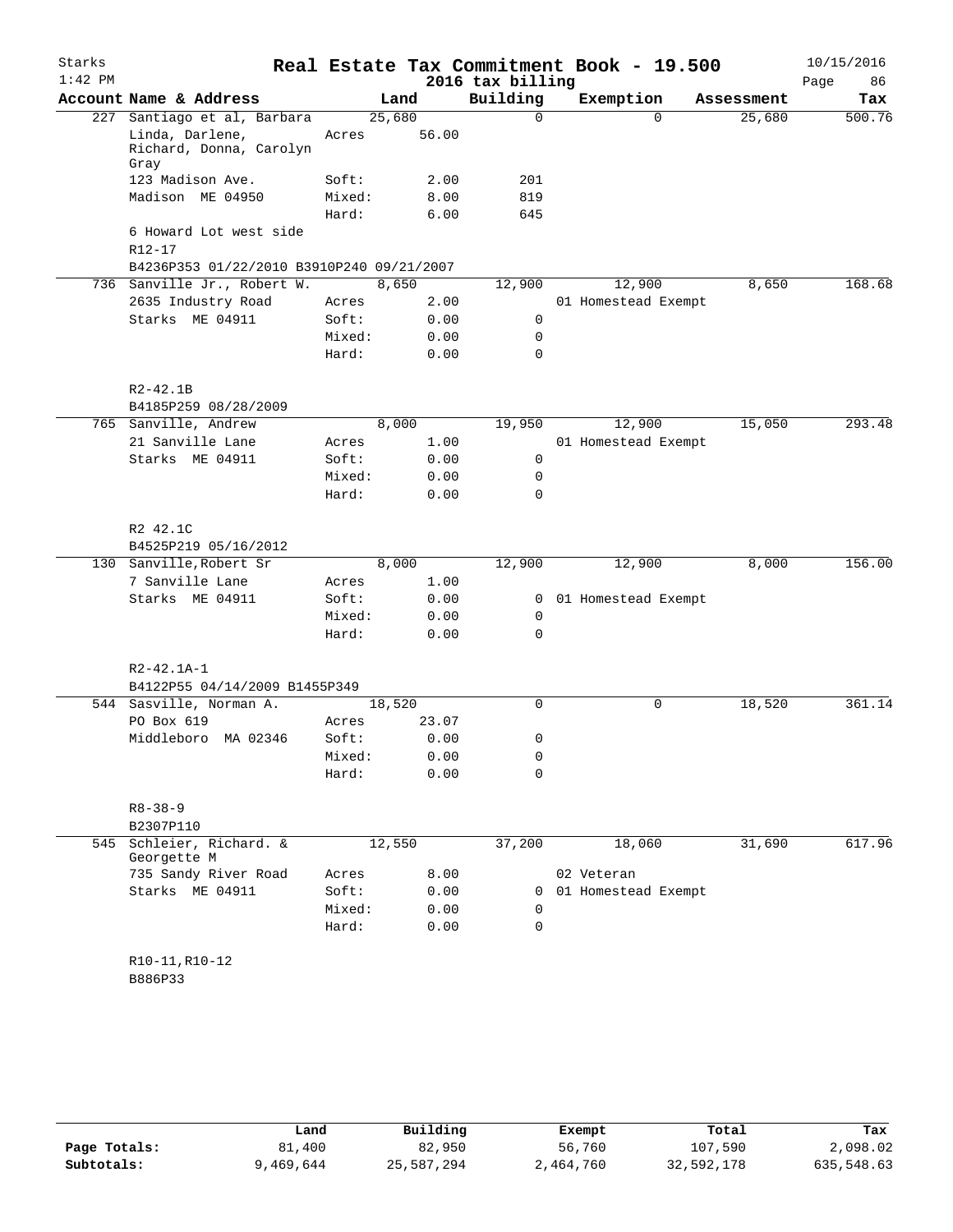| Starks<br>$1:42$ PM |                                               |                 |                | 2016 tax billing | Real Estate Tax Commitment Book - 19.500 |            | 10/15/2016<br>Page<br>87 |
|---------------------|-----------------------------------------------|-----------------|----------------|------------------|------------------------------------------|------------|--------------------------|
|                     | Account Name & Address                        |                 | Land           | Building         | Exemption                                | Assessment | Tax                      |
|                     | 546 Scioscia, Eugene. M                       |                 | 17,120         | 17,210           | $\Omega$                                 | 34,330     | 669.44                   |
|                     | Scioscia, Gail L.                             | Acres           | 15.03          |                  |                                          |            |                          |
|                     | 6 Gioioso Drive                               | Soft:           | 0.00           | 0                |                                          |            |                          |
|                     | Holbrook MA 02343                             | Mixed:          | 0.00           | 0                |                                          |            |                          |
|                     |                                               | Hard:           | 0.00           | $\mathbf 0$      |                                          |            |                          |
|                     | West Mills Rd<br>R7-11.1                      |                 |                |                  |                                          |            |                          |
|                     | B2546P86                                      |                 |                |                  |                                          |            |                          |
|                     | 578 Seamon, Alton G.                          |                 | 13,010         | $\mathbf 0$      | 0                                        | 13,010     | 253.70                   |
|                     | Seamon, Maryrose A.                           | Acres           | 8.70           |                  |                                          |            |                          |
|                     | 1430 Twin Rivers Blvd.                        | Soft:           | 0.00           | 0                |                                          |            |                          |
|                     | Oviedo FL 32766                               | Mixed:<br>Hard: | 0.00<br>0.00   | 0<br>$\mathbf 0$ |                                          |            |                          |
|                     | $R1 - 38$                                     |                 |                |                  |                                          |            |                          |
|                     | B4745P63 12/24/2013 B838P458                  |                 |                |                  |                                          |            |                          |
|                     | 548 Seamon, Daryl O.                          |                 | 17,100         | 46,030           | 12,900                                   | 50,230     | 979.49                   |
|                     | 1550 New Sharon Road                          | Acres           | 15.00          |                  |                                          |            |                          |
|                     | Starks ME 04911                               | Soft:           | 0.00           | 0                | 01 Homestead Exempt                      |            |                          |
|                     |                                               | Mixed:          | 0.00           | 0                |                                          |            |                          |
|                     |                                               | Hard:           | 0.00           | $\mathbf 0$      |                                          |            |                          |
|                     | Newsharon Rd                                  |                 |                |                  |                                          |            |                          |
|                     | $R8-10.4, R8-10.5$                            |                 |                |                  |                                          |            |                          |
|                     | B2411P93                                      |                 |                |                  |                                          |            |                          |
| 547                 | Seamon, Daryl O.                              |                 | 12,230         | 9,600            | 0                                        | 21,830     | 425.69                   |
|                     | 1550 New Sharon Road                          | Acres           | 7.50           |                  |                                          |            |                          |
|                     | Starks ME 04911                               | Soft:           | 0.00           | 0<br>0           |                                          |            |                          |
|                     |                                               | Mixed:<br>Hard: | 0.00<br>0.00   | $\mathbf 0$      |                                          |            |                          |
|                     | $R8 - 10.3$                                   |                 |                |                  |                                          |            |                          |
|                     | B2708P164                                     |                 |                |                  |                                          |            |                          |
|                     | 549 Seamon, Thomas J                          |                 | 11,810         | $\mathbf 0$      | 0                                        | 11,810     | 230.30                   |
|                     | 1586 New Sharon Road                          | Acres           | 8.40           |                  |                                          |            |                          |
|                     | Starks Me 04911                               | Soft:           | 0.00           | 0                |                                          |            |                          |
|                     |                                               | Mixed:          | 0.00           | 0                |                                          |            |                          |
|                     |                                               | Hard:           | 0.00           | $\mathbf 0$      |                                          |            |                          |
|                     | Rt.134 New Sharon Rd.                         |                 |                |                  |                                          |            |                          |
|                     | $R8 - 10.2$                                   |                 |                |                  |                                          |            |                          |
|                     | B3637P282 01/30/2006 B1485P77                 |                 |                |                  |                                          |            |                          |
|                     | 654 Seamon, Thomas J.<br>1586 New Sharon Road |                 | 11,030<br>7.20 | 12,900           | 12,900<br>01 Homestead Exempt            | 11,030     | 215.09                   |
|                     | Starks ME 04911                               | Acres<br>Soft:  | 0.00           | 0                |                                          |            |                          |
|                     |                                               | Mixed:          | 0.00           | 0                |                                          |            |                          |
|                     |                                               | Hard:           | 0.00           | $\mathbf 0$      |                                          |            |                          |
|                     | Rt.134 New Sharon Rd.                         |                 |                |                  |                                          |            |                          |
|                     | $R8 - 10.1$                                   |                 |                |                  |                                          |            |                          |
|                     | B3359P254 09/14/2005 B1936P46                 |                 |                |                  |                                          |            |                          |
|                     | 708 Seeley, Donald                            |                 | 9,600          | 0                | 0                                        | 9,600      | 187.20                   |
|                     | 477 Main Street                               | Acres           | 5.00           |                  |                                          |            |                          |
|                     | Madison ME 04950                              | Soft:           | 0.00           | 0                |                                          |            |                          |
|                     |                                               | Mixed:          | 0.00           | 0                |                                          |            |                          |
|                     |                                               | Hard:           | 0.00           | $\mathbf 0$      |                                          |            |                          |
|                     | $R3 - 43.2$                                   |                 |                |                  |                                          |            |                          |
|                     | B4383P263 02/28/2014                          |                 |                |                  |                                          |            |                          |
|                     |                                               |                 |                |                  |                                          |            |                          |
|                     |                                               |                 |                |                  |                                          |            |                          |

|              | Land      | Building   | Exempt    | Total      | Tax        |
|--------------|-----------|------------|-----------|------------|------------|
| Page Totals: | 91,900    | 85,740     | 25,800    | 151,840    | 2,960.91   |
| Subtotals:   | 9,561,544 | 25,673,034 | 2,490,560 | 32,744,018 | 638,509.54 |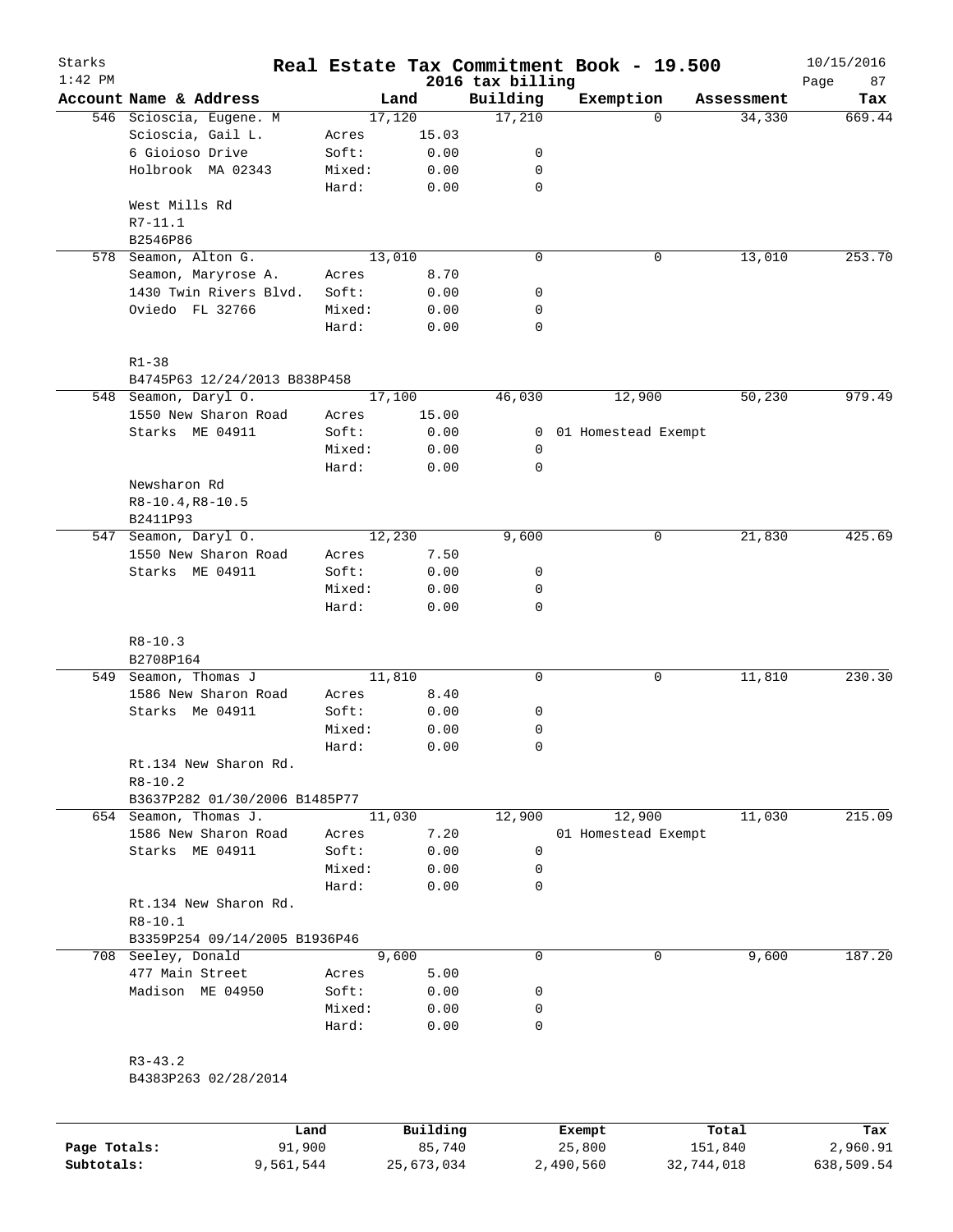| Starks<br>$1:42$ PM |                                |                 |               | 2016 tax billing | Real Estate Tax Commitment Book - 19.500 |             | 10/15/2016        |
|---------------------|--------------------------------|-----------------|---------------|------------------|------------------------------------------|-------------|-------------------|
|                     | Account Name & Address         |                 | Land          | Building         | Exemption                                | Assessment  | 88<br>Page<br>Tax |
|                     | 463 Semas Joseph, J            |                 | 16,910        | 40,920           | 12,900                                   | 44,930      | 876.14            |
|                     | Semas Margaret, A              | Acres           | 14.70         |                  | 01 Homestead Exempt                      |             |                   |
|                     | 248 Dill Road                  | Soft:           | 0.00          | 0                |                                          |             |                   |
|                     | Starks Me 04911                | Mixed:          | 0.00          | 0                |                                          |             |                   |
|                     |                                | Hard:           | 0.00          | $\mathbf 0$      |                                          |             |                   |
|                     | Dill Rd                        |                 |               |                  |                                          |             |                   |
|                     | $R6 - 22.4A$                   |                 |               |                  |                                          |             |                   |
|                     | B3755P79 09/22/2006 B1446P306  |                 |               |                  |                                          |             |                   |
|                     | 551 Severn, Floyd K.           |                 | 9,470         | 84,444           | 12,900                                   | 81,014      | 1,579.77          |
|                     | Hickey Maureen E               | Acres           | 12.00         |                  |                                          |             |                   |
|                     | 535 Sawyers Mills Road         | Soft:           | 0.00          | 0                | 01 Homestead Exempt                      |             |                   |
|                     | Starks ME 04911                | Mixed:<br>Hard: | 0.00<br>11.00 | 0<br>1,183       |                                          |             |                   |
|                     | $R5 - 20$                      |                 |               |                  |                                          |             |                   |
|                     | B2228P347                      |                 |               |                  |                                          |             |                   |
|                     | 550 Severn, Floyd K.           |                 | 2,000         | 0                |                                          | 0<br>2,000  | 39.00             |
|                     | 535 Sawyers Mills Road         | Acres           | 15.00         |                  |                                          |             |                   |
|                     | Starks ME 04911                | Soft:           | 0.00          | 0                |                                          |             |                   |
|                     |                                | Mixed:          | 0.00          | 0                |                                          |             |                   |
|                     |                                | Hard:           | 15.00         | 1,613            |                                          |             |                   |
|                     | $R5-19.1$                      |                 |               |                  |                                          |             |                   |
|                     | B1067P238                      |                 |               |                  |                                          |             |                   |
|                     | 552 Severn, Floyd. K           |                 | 1,740         | $\mathbf 0$      |                                          | 1,740<br>0  | 33.93             |
|                     | Hickey Maureen E.              | Acres           | 13.00         |                  |                                          |             |                   |
|                     | 535 Sawyers Mills Road         | Soft:           | 0.00          | 0                |                                          |             |                   |
|                     | Starks ME 04911                | Mixed:          | 13.00         | 1,330            |                                          |             |                   |
|                     |                                | Hard:           | 0.00          | 0                |                                          |             |                   |
|                     | $R4 - 25.2$                    |                 |               |                  |                                          |             |                   |
|                     | B1143P261                      |                 |               |                  |                                          |             |                   |
|                     | 243 Shaw, Daniel C             |                 | 12,350        | 29,520           | 12,900                                   | 28,970      | 564.92            |
|                     | Shaw, Sylvia F.                | Acres           | 27.60         |                  | 01 Homestead Exempt                      |             |                   |
|                     | 357 Sawyers Mills Road         | Soft:           | 6.00          | 604              |                                          |             |                   |
|                     | Starks ME 04911                | Mixed:          | 12.00         | 1,228            |                                          |             |                   |
|                     |                                | Hard:           | 5.00          | 538              |                                          |             |                   |
|                     | West Mills Rd                  |                 |               |                  |                                          |             |                   |
|                     | $R4 - 38$                      |                 |               |                  |                                          |             |                   |
|                     | B4206P109 10/26/2100 B1890P18  |                 |               |                  |                                          |             |                   |
|                     | 554 Shaw, David J.             |                 | 26,250        | 0                |                                          | 26,250<br>0 | 511.88            |
|                     | Flagg-Shaw, Pamela             | Acres           | 54.00         |                  |                                          |             |                   |
|                     | 66 Central St                  | Soft:           | 0.00          | 0                |                                          |             |                   |
|                     | Randolph ME 04346              | Mixed:          | 0.00          | 0                |                                          |             |                   |
|                     |                                | Hard:           | 0.00          | 0                |                                          |             |                   |
|                     | $R10-7$                        |                 |               |                  |                                          |             |                   |
|                     | B3633P178 02/14/2006 B2291P238 |                 |               |                  |                                          |             |                   |
|                     | 553 Shaw, David J.             |                 | 25,380        | 3,960            |                                          | 29,340<br>0 | 572.13            |
|                     | Flagg-Shaw, Pamela             | Acres           | 46.50         |                  |                                          |             |                   |
|                     | 66 Central St.                 | Soft:           | 0.00          | 0                |                                          |             |                   |
|                     | Randolph ME 04346              | Mixed:          | 0.00          | 0                |                                          |             |                   |
|                     |                                | Hard:           | 0.00          | 0                |                                          |             |                   |
|                     | $R10-2.2, R10-2.6$             |                 |               |                  |                                          |             |                   |
|                     | B3633P178 02/14/2006 B2291P238 |                 |               |                  |                                          |             |                   |
|                     |                                | Land            | Building      |                  | Exempt                                   | Total       | Tax               |
|                     |                                |                 |               |                  |                                          |             |                   |

**Page Totals:** 94,100 158,844 38,700 214,244 4,177.77 **Subtotals:** 9,655,644 25,831,878 2,529,260 32,958,262 642,687.31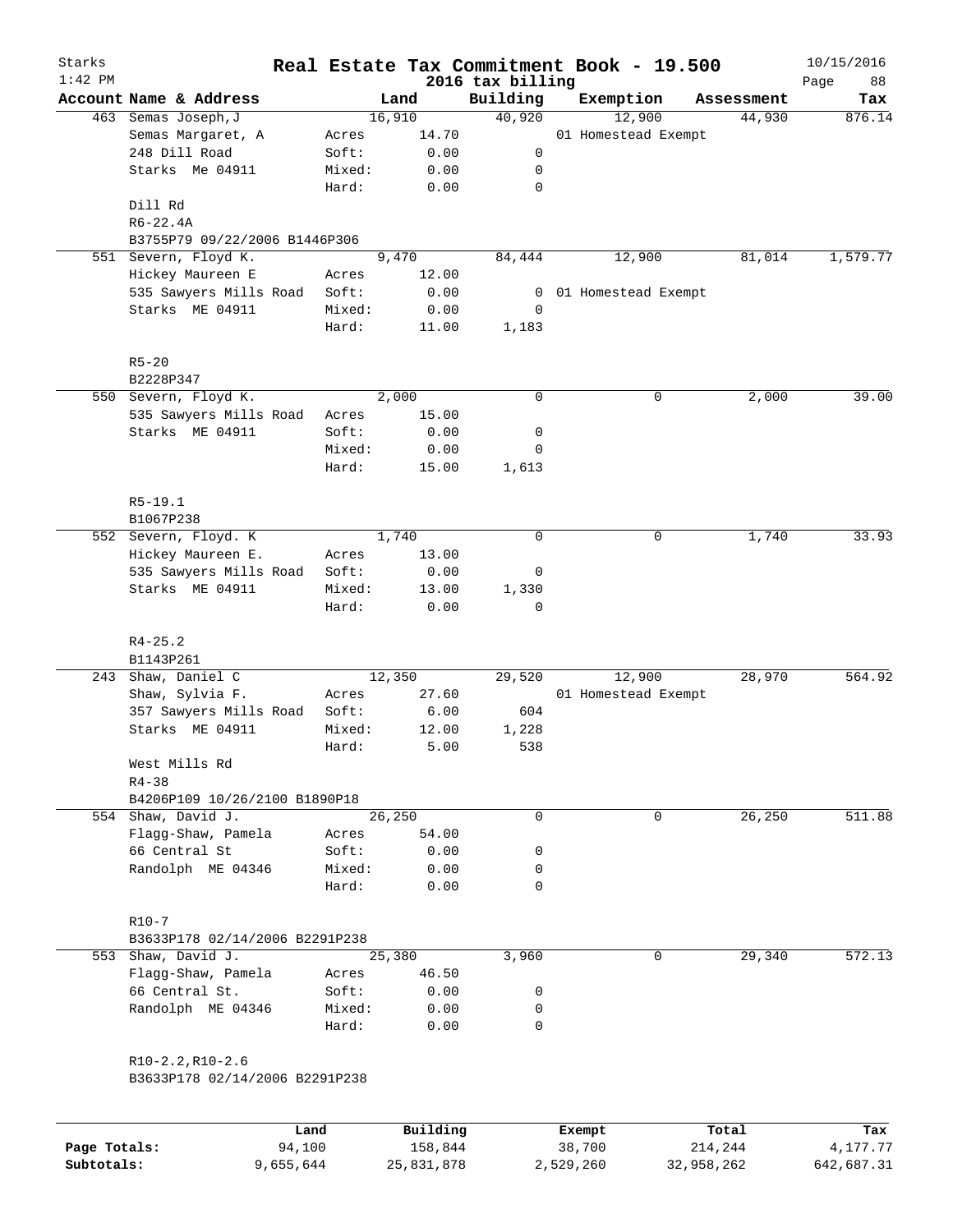| Starks<br>$1:42$ PM |                                            |        |                 | 2016 tax billing | Real Estate Tax Commitment Book - 19.500 |            | 10/15/2016<br>Page<br>89 |
|---------------------|--------------------------------------------|--------|-----------------|------------------|------------------------------------------|------------|--------------------------|
|                     | Account Name & Address                     |        | Land            | Building         | Exemption                                | Assessment | Tax                      |
|                     | 555 Shaw, Kenneth                          |        | 8,780           | 27,508           | 18,060                                   | 18,228     | 355.45                   |
|                     | PO Box 34                                  | Acres  | 2.20            |                  | 02 Veteran                               |            |                          |
|                     | New Sharon ME 04955                        | Soft:  | 0.00            | $\overline{0}$   | 01 Homestead Exempt                      |            |                          |
|                     |                                            | Mixed: | 0.00            | 0                |                                          |            |                          |
|                     |                                            | Hard:  | 0.00            | $\mathsf{O}$     |                                          |            |                          |
|                     | $R1 - 10$                                  |        |                 |                  |                                          |            |                          |
|                     | B2018P38                                   |        |                 |                  |                                          |            |                          |
|                     | 556 Sheen, Albert & Jada F.                |        | 23,750          | $\mathbf 0$      | 0                                        | 23,750     | 463.13                   |
|                     | P.O. Box 950                               | Acres  | 44.00           |                  |                                          |            |                          |
|                     | Christiansted, St.                         | Soft:  | 0.00            | 0                |                                          |            |                          |
|                     | Croix VI 00821                             |        |                 |                  |                                          |            |                          |
|                     |                                            | Mixed: | 0.00            | $\mathbf 0$      |                                          |            |                          |
|                     |                                            | Hard:  | 0.00            | $\mathbf 0$      |                                          |            |                          |
|                     | $R2 - 59.2$<br>B1022P73                    |        |                 |                  |                                          |            |                          |
|                     |                                            |        |                 |                  | 0                                        |            | 780.98                   |
|                     | 557 Shepard, Stephen C.                    |        | 20,250<br>26.00 | 19,800           |                                          | 40,050     |                          |
|                     | 64 James Street #2<br>Auburn ME 04210-5027 | Acres  | 0.00            |                  |                                          |            |                          |
|                     |                                            | Soft:  |                 | 0<br>0           |                                          |            |                          |
|                     |                                            | Mixed: | 0.00            | $\mathbf 0$      |                                          |            |                          |
|                     | Brann Mills Road<br>R2-20, R2-21, R2-25    | Hard:  | 0.00            |                  |                                          |            |                          |
|                     | B897P791                                   |        |                 |                  |                                          |            |                          |
|                     | 558 Sherrer, Charles R.                    |        | 12,750          | 35,400           | 0                                        | 48,150     | 938.93                   |
|                     | 235 NE 199 Lane                            | Acres  | 8.30            |                  |                                          |            |                          |
|                     | Miami FL 33179                             | Soft:  | 0.00            | 0                |                                          |            |                          |
|                     |                                            | Mixed: | 0.00            | 0                |                                          |            |                          |
|                     |                                            | Hard:  | 0.00            | 0                |                                          |            |                          |
|                     | Chicken St                                 |        |                 |                  |                                          |            |                          |
|                     | $R3 - 41.5$                                |        |                 |                  |                                          |            |                          |
|                     | B2452P128                                  |        |                 |                  |                                          |            |                          |
|                     | 559 Sherrer, Christopher                   |        | 11,360          | $\mathbf 0$      | 0                                        | 11,360     | 221.52                   |
|                     | 21645 Fall River Dr.                       | Acres  | 7.70            |                  |                                          |            |                          |
|                     | Boca Raton FL 33428                        | Soft:  | 0.00            | 0                |                                          |            |                          |
|                     |                                            | Mixed: | 0.00            | 0                |                                          |            |                          |
|                     |                                            | Hard:  | 0.00            | 0                |                                          |            |                          |
|                     |                                            |        |                 |                  |                                          |            |                          |
|                     | $R3 - 41.2$                                |        |                 |                  |                                          |            |                          |
|                     | 560 Sherrer, Earskin                       |        | 11,550          | 0                | 0                                        | 11,550     | 225.23                   |
|                     | 12 Yale Ave                                | Acres  | 8.00            |                  |                                          |            |                          |
|                     | Dayton OH 45406                            | Soft:  | 0.00            | 0                |                                          |            |                          |
|                     |                                            | Mixed: | 0.00            | 0                |                                          |            |                          |
|                     |                                            | Hard:  | 0.00            | $\mathbf 0$      |                                          |            |                          |
|                     | $R3 - 41.6$                                |        |                 |                  |                                          |            |                          |
|                     | B3344P84                                   |        |                 |                  |                                          |            |                          |
|                     | 562 Sherrer, John                          |        | 12,070          | 0                | $\mathbf{0}$                             | 12,070     | 235.37                   |
|                     | 12 Yale Ave.                               | Acres  | 8.80            |                  |                                          |            |                          |
|                     | Dayton OH 45406                            | Soft:  | 0.00            | 0                |                                          |            |                          |
|                     |                                            | Mixed: | 0.00            | 0                |                                          |            |                          |
|                     |                                            | Hard:  | 0.00            | 0                |                                          |            |                          |
|                     | $R3 - 41.4$                                |        |                 |                  |                                          |            |                          |
|                     |                                            |        |                 |                  |                                          |            |                          |

|              | Land      | Building   | Exempt    | Total        | Tax        |
|--------------|-----------|------------|-----------|--------------|------------|
| Page Totals: | 100,510   | 82,708     | 18,060    | 165,158      | 3,220.61   |
| Subtotals:   | 9,756,154 | 25,914,586 | 2,547,320 | 33, 123, 420 | 645,907.92 |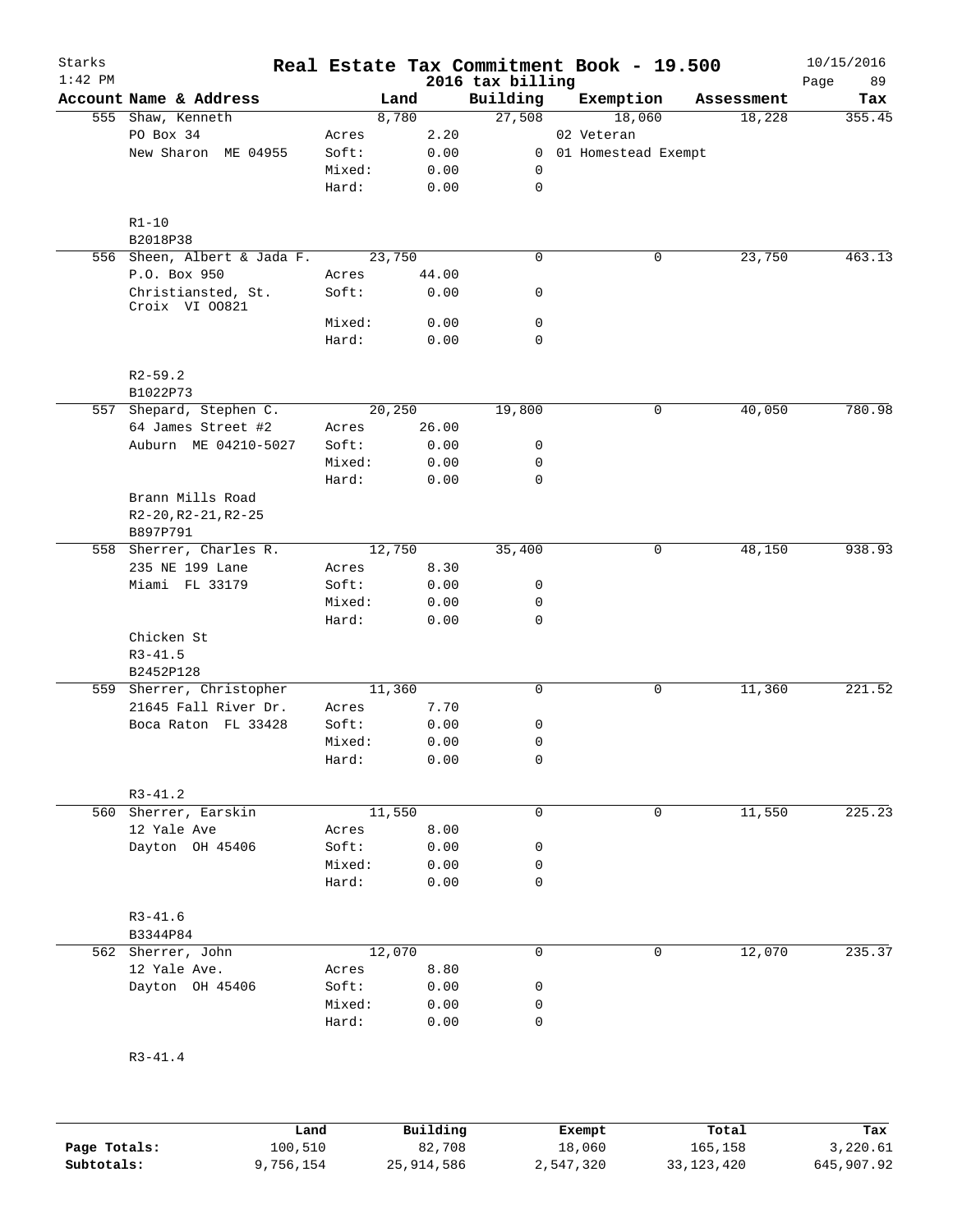| Starks<br>$1:42$ PM |                                                  |        |              |                              | Real Estate Tax Commitment Book - 19.500 |              | 10/15/2016        |
|---------------------|--------------------------------------------------|--------|--------------|------------------------------|------------------------------------------|--------------|-------------------|
|                     | Account Name & Address                           |        | Land         | 2016 tax billing<br>Building | Exemption                                | Assessment   | Page<br>90<br>Tax |
|                     | 563 Sherrer, Lucy Geneva                         |        | 17,670       | 0                            | $\Omega$                                 | 17,670       | 344.57            |
|                     | c/o John Sherrer                                 | Acres  | 19.69        |                              |                                          |              |                   |
|                     | 12 Yale Ave                                      | Soft:  | 0.00         | 0                            |                                          |              |                   |
|                     | Dayton Oh 45406                                  | Mixed: | 0.00         | 0                            |                                          |              |                   |
|                     |                                                  | Hard:  | 0.00         | $\mathbf 0$                  |                                          |              |                   |
|                     | $R3 - 41$                                        |        |              |                              |                                          |              |                   |
|                     | B4242P226 09/28/2009 B1263P84                    |        |              |                              |                                          |              |                   |
|                     | 537 Shurtleff, Donna M.                          |        | 10,540       | 43,320                       | 0                                        | 53,860       | 1,050.27          |
|                     | 303 Wood Street                                  | Acres  | 20.00        |                              |                                          |              |                   |
|                     | New Bedford, MA 02745                            | Soft:  | 0.00         | 0                            |                                          |              |                   |
|                     |                                                  | Mixed: | 19.00        | 1,944                        |                                          |              |                   |
|                     |                                                  | Hard:  | 0.00         | $\mathbf 0$                  |                                          |              |                   |
|                     | $R2 - 49$                                        |        |              |                              |                                          |              |                   |
|                     | B4268P35 01/29/2010 B3811P16 02/08/2007 B1486P44 |        |              |                              |                                          |              |                   |
|                     | 566 Simone, Michael R                            |        | 4,000        | 34,320                       | 12,900                                   | 25,420       | 495.69            |
|                     | c/o AnnMarie Simone                              | Acres  | 0.25         |                              |                                          |              |                   |
|                     | 119 Silver Maple Lane                            | Soft:  | 0.00         | $\overline{0}$               | 01 Homestead Exempt                      |              |                   |
|                     | Farmington ME 04938                              | Mixed: | 0.00         | 0                            |                                          |              |                   |
|                     |                                                  | Hard:  | 0.00         | $\mathbf 0$                  |                                          |              |                   |
|                     | Locke Hill Rd                                    |        |              |                              |                                          |              |                   |
|                     | $U2-5$                                           |        |              |                              |                                          |              |                   |
|                     | B4146P150 05/14/2009 B2688P197                   |        |              |                              |                                          |              |                   |
| 437                 | Simpson, Jennifer Marie                          |        | 15,150       | 4,800                        | 0                                        | 19,950       | 389.03            |
|                     | Simpson, Curtis                                  | Acres  | 12.00        |                              |                                          |              |                   |
|                     | 76 Zelkova Road                                  | Soft:  | 0.00         | 0                            |                                          |              |                   |
|                     | Smyrna DE 19977                                  | Mixed: | 0.00         | 0                            |                                          |              |                   |
|                     |                                                  | Hard:  | 0.00         | $\mathbf 0$                  |                                          |              |                   |
|                     | Rt. 134 Farmington Rd.<br>$R8 - 5$               |        |              |                              |                                          |              |                   |
|                     | B5009P285 03/21/2016 B1273P152                   |        |              |                              |                                          |              |                   |
|                     | 155 Sjostrom , John W.Jr                         |        | 14,550       | 16,418                       | 0                                        | 30,968       | 603.88            |
|                     | Sjostrom Gail. J                                 | Acres  | 12.61        |                              |                                          |              |                   |
|                     | 93 Bridge Street                                 | Soft:  | 0.00         | 0                            |                                          |              |                   |
|                     | Salem NH 03079                                   | Mixed: | 0.00         | 0                            |                                          |              |                   |
|                     |                                                  | Hard:  | 0.00         | $\mathbf 0$                  |                                          |              |                   |
|                     | $R8 - 38 - 7$                                    |        |              |                              |                                          |              |                   |
|                     | B3823P233 03/10/2007 B2308P33                    |        |              |                              |                                          |              |                   |
|                     | 705 Skillings, Joanne P.                         |        | 7,980        | 78,038                       | 12,900                                   | 73,118       | 1,425.80          |
|                     | 39 Freedom Way Lane                              | Acres  | 2.50         |                              | 01 Homestead Exempt                      |              |                   |
|                     | Starks ME 04911                                  | Soft:  | 0.00         | 0                            |                                          |              |                   |
|                     |                                                  | Mixed: | 0.00         | $\mathbf 0$                  |                                          |              |                   |
|                     |                                                  | Hard:  | 0.00         | $\mathbf 0$                  |                                          |              |                   |
|                     | $R3 - 27.1$                                      |        |              |                              |                                          |              |                   |
|                     | B4703P1 08/26/2013 B3815P52 02/23/2007           |        |              |                              |                                          |              |                   |
|                     | 568 Slawson, John A.                             |        | 17,750       | 18,720                       | 12,900                                   | 23,570       | 459.62            |
|                     | P.O. Box 471                                     | Acres  | 36.00        |                              |                                          |              |                   |
|                     | Anson ME 04911                                   | Soft:  | 0.00         | 0                            | 01 Homestead Exempt                      |              |                   |
|                     |                                                  | Mixed: | 0.00         | 0                            |                                          |              |                   |
|                     |                                                  | Hard:  | 0.00         | $\mathbf 0$                  |                                          |              |                   |
|                     | Anson Road                                       |        |              |                              |                                          |              |                   |
|                     | $R8 - 40$                                        |        |              |                              |                                          |              |                   |
|                     | B2611P209                                        |        |              |                              |                                          |              |                   |
|                     |                                                  |        |              |                              |                                          |              |                   |
|                     | Land                                             |        | Building     |                              | Exempt                                   | Total        | Tax               |
| Page Totals:        | 87,640                                           |        | 195,616      |                              | 38,700                                   | 244,556      | 4,768.86          |
| Subtotals:          | 9,843,794                                        |        | 26, 110, 202 |                              | 2,586,020                                | 33, 367, 976 | 650,676.78        |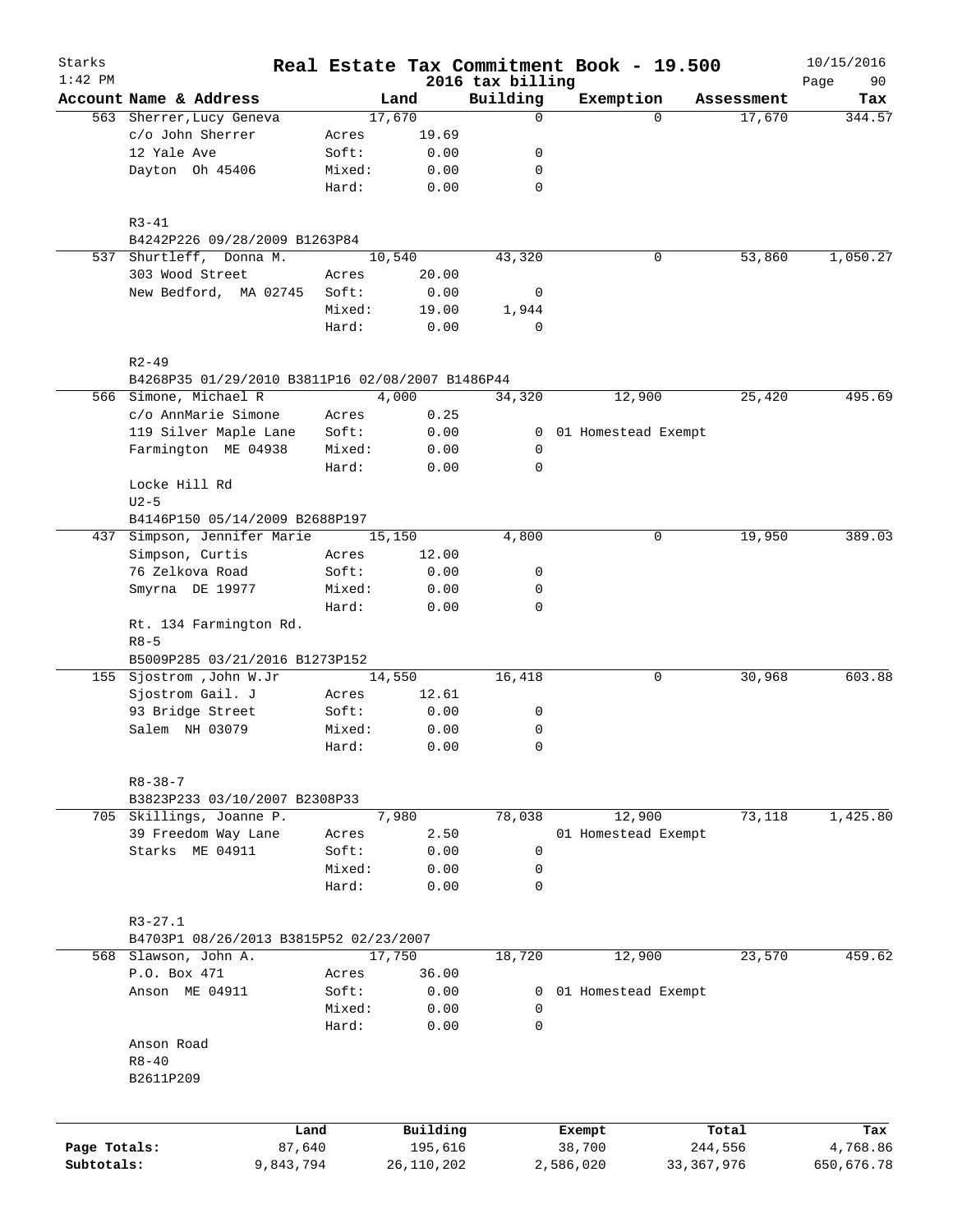| Starks       |                                                                            |                 |                 |                              | Real Estate Tax Commitment Book - 19.500 |            | 10/15/2016        |
|--------------|----------------------------------------------------------------------------|-----------------|-----------------|------------------------------|------------------------------------------|------------|-------------------|
| $1:42$ PM    | Account Name & Address                                                     |                 | Land            | 2016 tax billing<br>Building | Exemption                                | Assessment | 91<br>Page<br>Tax |
|              | 731 Smedberg, Elizabeth<br>29 Abijah Hill Road<br>Starks ME 04911          |                 | $\Omega$        | 28,710                       | 12,900<br>01 Homestead Exempt            | 15,810     | 308.30            |
|              | R 2-410N                                                                   |                 |                 |                              |                                          |            |                   |
|              | 570 Smith, Michael, A.                                                     |                 | 10,600          | 21,600                       | 0                                        | 32,200     | 627.90            |
|              | 1424 Industry Road                                                         | Acres           | 5.00            |                              |                                          |            |                   |
|              | Industry ME 04938                                                          | Soft:           | 0.00            | 0                            |                                          |            |                   |
|              |                                                                            | Mixed:          | 0.00            | 0                            |                                          |            |                   |
|              |                                                                            | Hard:           | 0.00            | $\mathbf 0$                  |                                          |            |                   |
|              | Sandy River Estates<br>$R1 - 34.5$                                         |                 |                 |                              |                                          |            |                   |
|              | B2114P150                                                                  |                 |                 |                              |                                          | 29,260     |                   |
|              | 114 Smith, Perry<br>Smith, Kimberly                                        | Acres           | 14,050<br>10.30 | 15,210                       | 0                                        |            | 570.57            |
|              | 457 Hubbard Road                                                           | Soft:           | 0.00            | 0                            |                                          |            |                   |
|              | Berwick ME 03901                                                           | Mixed:          | 0.00            | 0                            |                                          |            |                   |
|              |                                                                            | Hard:           | 0.00            | 0                            |                                          |            |                   |
|              | Thompson Bridge Road<br>$R3 - 46.4$                                        |                 |                 |                              |                                          |            |                   |
|              | B4449P142 10/07/2011 B2748P280                                             |                 |                 |                              |                                          |            |                   |
|              | 31 Smith, Perry                                                            |                 | 9,400           | 33,792                       | 0                                        | 43,192     | 842.24            |
|              | Smith, Kimberly                                                            | Acres           | 19.00           |                              |                                          |            |                   |
|              | 457 Hubbard Road                                                           | Soft:           | 0.00            | 0                            |                                          |            |                   |
|              | Berwick ME 03901                                                           | Mixed:<br>Hard: | 7.00<br>11.00   | 716<br>1,183                 |                                          |            |                   |
|              | $R3 - 46.3$<br>B3406P232 11/12/2004 B1961P137                              |                 |                 |                              |                                          |            |                   |
|              | 599 Smith, Perry and                                                       |                 | 17,750          | 0                            | 0                                        | 17,750     | 346.13            |
|              | Kimberly                                                                   |                 |                 |                              |                                          |            |                   |
|              | 457 Hubbard Road                                                           | Acres           | 20.00           |                              |                                          |            |                   |
|              | Berwick ME 03901                                                           | Soft:           | 0.00            | 0                            |                                          |            |                   |
|              |                                                                            | Mixed:          | 0.00            | 0                            |                                          |            |                   |
|              | Thompson Bridge Road<br>$R3 - 46.2$                                        | Hard:           | 0.00            | 0                            |                                          |            |                   |
|              | B4484P210 01/16/2012 B2073P194                                             |                 |                 |                              |                                          |            |                   |
|              | 102 Smith, Robert F.                                                       |                 | 13,830          | 85,883                       | 12,900                                   | 86,813     | 1,692.85          |
|              | 282 Sawyers Mills Road                                                     | Acres           | 11.50           |                              | 01 Homestead Exempt                      |            |                   |
|              | Starks ME 04911                                                            | Soft:           | 0.00            | 0                            |                                          |            |                   |
|              |                                                                            | Mixed:          | 0.00            | 0                            |                                          |            |                   |
|              |                                                                            | Hard:           | 0.00            | 0                            |                                          |            |                   |
|              | $R3 - 14.4$                                                                |                 |                 |                              |                                          |            |                   |
|              | B4561P306 08/10/2012 B3329P1                                               |                 |                 |                              |                                          |            |                   |
|              | 119 Smith, Susan M                                                         |                 | 13,590          | 5,760                        | 0                                        | 19,350     | 377.33            |
|              | Smith, Everett W.                                                          | Acres           | 9.60            |                              |                                          |            |                   |
|              | 136 Long Swamp Rd.                                                         | Soft:           | 0.00            | 0                            |                                          |            |                   |
|              | Berwick ME 03901                                                           | Mixed:<br>Hard: | 0.00<br>0.00    | 0<br>$\mathbf 0$             |                                          |            |                   |
|              | $R7 - 10.4$                                                                |                 |                 |                              |                                          |            |                   |
|              | B3904P224 09/05/2007 B3769P232 10/30/2006 B1410P258<br>01/27/2011 B1388P74 |                 |                 |                              |                                          |            |                   |
|              |                                                                            | Land            | Building        |                              | Exempt                                   | Total      | Tax               |
| Page Totals: |                                                                            | 79,220          | 190,955         |                              | 25,800                                   | 244,375    | 4,765.32          |

**Subtotals:** 9,923,014 26,301,157 2,611,820 33,612,351 655,442.10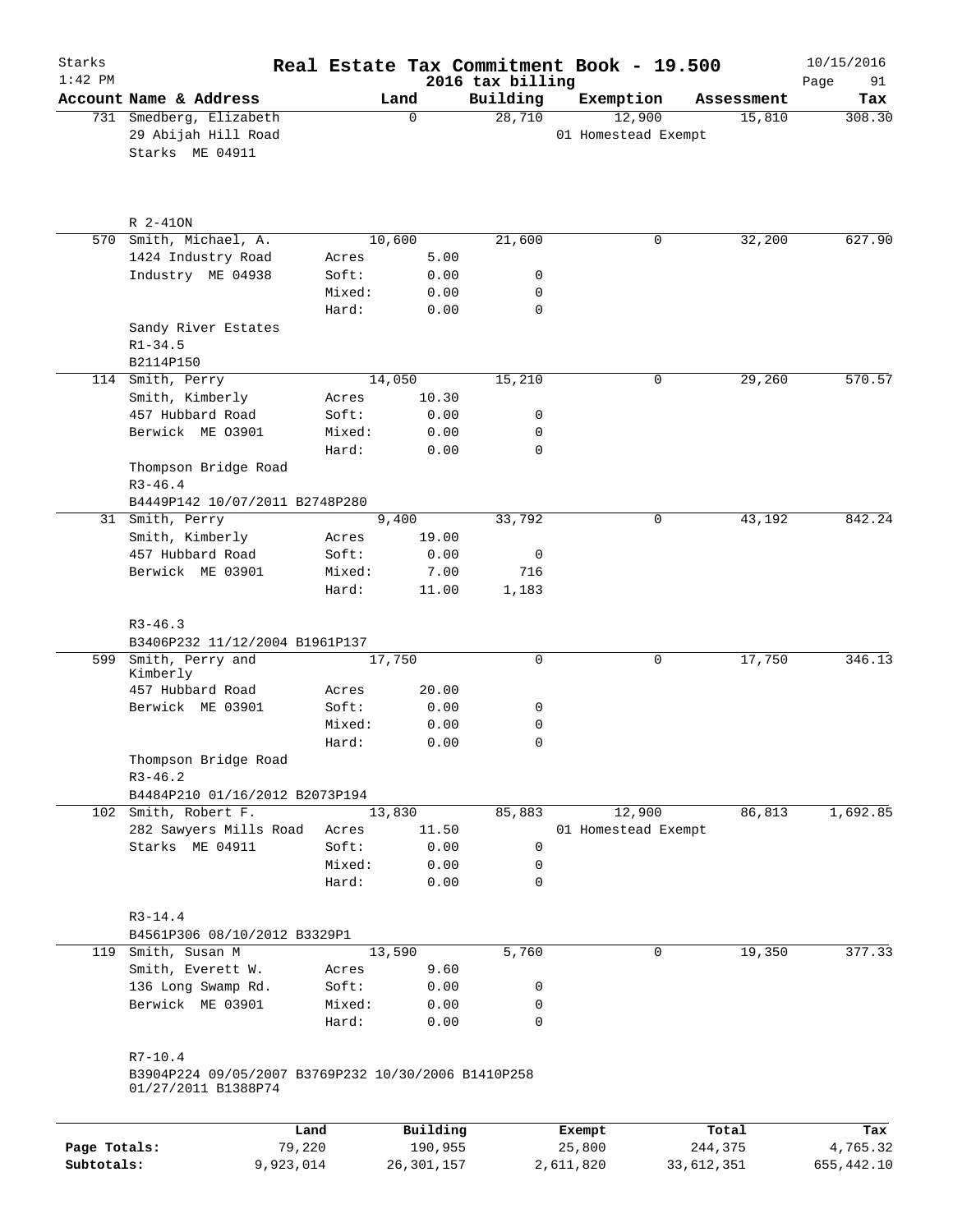| Starks<br>$1:42$ PM |                                                    |        | Real Estate Tax Commitment Book - 19.500 | 2016 tax billing |           |                     |            | 10/15/2016<br>Page<br>92 |
|---------------------|----------------------------------------------------|--------|------------------------------------------|------------------|-----------|---------------------|------------|--------------------------|
|                     | Account Name & Address                             |        | Land                                     | Building         | Exemption |                     | Assessment | Tax                      |
|                     | 571 Smithers, Linda                                |        | 36,910                                   | 162,240          |           | 12,900              | 186,250    | 3,631.88                 |
|                     | 404 Sandy River Road                               | Acres  | 108.00                                   |                  |           |                     |            |                          |
|                     | Starks ME 04911                                    | Soft:  | 0.00                                     | $\overline{0}$   |           | 01 Homestead Exempt |            |                          |
|                     |                                                    | Mixed: | 0.00                                     | 0                |           |                     |            |                          |
|                     |                                                    | Hard:  | 33.00                                    | 3,548            |           |                     |            |                          |
|                     | $9 - 6, 6.1, 7.8, 7.9, 7$                          |        |                                          |                  |           |                     |            |                          |
|                     | B4579P97 09/21/2012 B4225P264 12/18/2009 B1639P178 |        |                                          |                  |           |                     |            |                          |
|                     | 222 Sobczak, Wieslaw                               |        | 9,170                                    | 64,085           |           | 0                   | 73,255     | 1,428.47                 |
|                     | 100 Oakland Avenue                                 | Acres  | 10.00                                    |                  |           |                     |            |                          |
|                     | New Britain CT 06053                               | Soft:  | 0.00                                     | 0                |           |                     |            |                          |
|                     |                                                    | Mixed: | 0.00                                     | 0                |           |                     |            |                          |
|                     |                                                    | Hard:  | 7.00                                     | 753              |           |                     |            |                          |
|                     | Felker Hill Rd                                     |        |                                          |                  |           |                     |            |                          |
|                     | $R8 - 38 - 16$                                     |        |                                          |                  |           |                     |            |                          |
|                     | B4410P210 07/01/2011 B2749P258                     |        |                                          |                  |           |                     |            |                          |
|                     | 223 Sobczak, Wieslaw                               |        | 5,030                                    | $\mathbf 0$      |           | 0                   | 5,030      | 98.09                    |
|                     | 100 Oakland Avenue                                 | Acres  | 41.00                                    |                  |           |                     |            |                          |
|                     | New Britain Ct 06053                               | Soft:  | 0.00                                     | 0                |           |                     |            |                          |
|                     |                                                    | Mixed: | 5.00                                     | 512              |           |                     |            |                          |
|                     |                                                    | Hard:  | 36.00                                    | 3,870            |           |                     |            |                          |
|                     | $R8 - 38 - 18$                                     |        |                                          |                  |           |                     |            |                          |
|                     | B4410P212 07/03/2011 B3233P287                     |        |                                          |                  |           |                     |            |                          |
|                     | 38 Sontheimer, Edward C.                           |        | 10,980                                   | 98,806           |           | 12,900              | 96,886     | 1,889.28                 |
|                     | 304 Sawyers Mills Rd.                              | Acres  | 30.50                                    |                  |           | 01 Homestead Exempt |            |                          |
|                     | Starks Me 04911                                    | Soft:  | 0.00                                     | 0                |           |                     |            |                          |
|                     |                                                    | Mixed: | 29.50                                    | 3,019            |           |                     |            |                          |
|                     |                                                    | Hard:  | 0.00                                     | $\Omega$         |           |                     |            |                          |
|                     | West Millsroad<br>$R3 - 14$                        |        |                                          |                  |           |                     |            |                          |
|                     | B4220P54 11/23/2009 B2675P81                       |        |                                          |                  |           |                     |            |                          |
|                     | 521 Sours, Shane L.                                |        | 4,160                                    | 29,400           |           | 0                   | 33,560     | 654.42                   |
|                     | Walls, Dawn R.                                     | Acres  | 0.27                                     |                  |           |                     |            |                          |
|                     | 26 Adams Street                                    | Soft:  | 0.00                                     | 0                |           |                     |            |                          |
|                     | Skowhegan ME 04976                                 | Mixed: | 0.00                                     | 0                |           |                     |            |                          |
|                     |                                                    | Hard:  | 0.00                                     | $\mathbf 0$      |           |                     |            |                          |
|                     |                                                    |        |                                          |                  |           |                     |            |                          |
|                     | $U1-12$                                            |        |                                          |                  |           |                     |            |                          |
|                     | B3819P229 09/22/2006 B825P380                      |        |                                          |                  |           |                     |            |                          |
|                     | 417 Sprague, Richard J.                            |        | 8,890                                    | 10,900           |           | 0                   | 19,790     | 385.91                   |
|                     | 109 Bradbury Hill Road                             | Acres  | 3.90                                     |                  |           |                     |            |                          |
|                     | Minot ME 04258                                     | Soft:  | 0.00                                     | 0                |           |                     |            |                          |
|                     |                                                    | Mixed: | 0.00                                     | 0                |           |                     |            |                          |
|                     |                                                    | Hard:  | 0.00                                     | $\mathbf 0$      |           |                     |            |                          |
|                     | $R1-2$                                             |        |                                          |                  |           |                     |            |                          |
|                     | B3474P126 04/22/2005 B812P93                       |        |                                          |                  |           |                     |            |                          |
|                     | 576 Standley, Charles &                            |        | 12,530                                   | $\mathbf 0$      |           | 0                   | 12,530     | 244.34                   |
|                     | Virginia                                           |        |                                          |                  |           |                     |            |                          |
|                     | 23 Story Street                                    | Acres  | 9.50                                     |                  |           |                     |            |                          |
|                     | Apt $1-4$                                          | Soft:  | 0.00                                     | 0                |           |                     |            |                          |
|                     | Essex MA 01929                                     | Mixed: | 0.00                                     | 0                |           |                     |            |                          |
|                     |                                                    | Hard:  | 0.00                                     | 0                |           |                     |            |                          |
|                     | $R5 - 32$                                          |        |                                          |                  |           |                     |            |                          |
|                     | B1033P171                                          |        |                                          |                  |           |                     |            |                          |
|                     |                                                    |        |                                          |                  |           |                     |            |                          |
|                     |                                                    | Land   | Building                                 |                  | Exempt    |                     | Total      | Tax                      |
| Page Totals:        | 87,670                                             |        | 365,431                                  |                  | 25,800    |                     | 427,301    | 8,332.39                 |
| Subtotals:          | 10,010,684                                         |        | 26,666,588                               |                  | 2,637,620 |                     | 34,039,652 | 663,774.49               |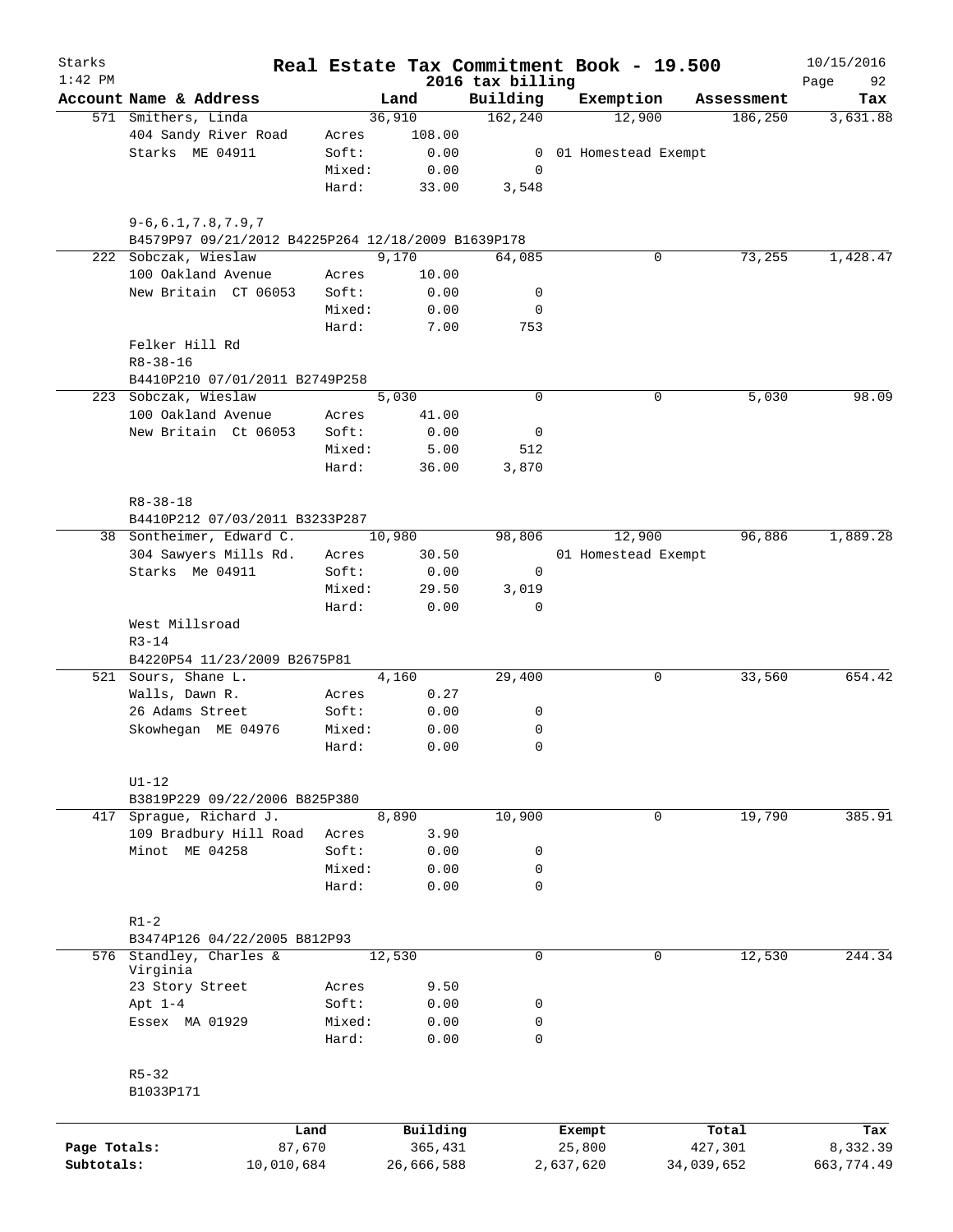| Starks    |                                         |        |        |                  | Real Estate Tax Commitment Book - 19.500 |            | 10/15/2016 |
|-----------|-----------------------------------------|--------|--------|------------------|------------------------------------------|------------|------------|
| $1:42$ PM |                                         |        |        | 2016 tax billing |                                          |            | Page<br>93 |
|           | Account Name & Address                  |        | Land   | Building         | Exemption                                | Assessment | Tax        |
|           | 137 Stanwood, Allan L.                  |        | 8,850  | 70,050           | 18,060                                   | 60,840     | 1,186.38   |
|           | Marshall, Donna M.                      | Acres  | 2.30   |                  | 01 Homestead Exempt                      |            |            |
|           | PO Box 563                              | Soft:  | 0.00   | 0                | 02 Veteran                               |            |            |
|           | Anson ME 04911                          | Mixed: | 0.00   | 0                |                                          |            |            |
|           |                                         | Hard:  | 0.00   | 0                |                                          |            |            |
|           | $R8 - 43$                               |        |        |                  |                                          |            |            |
|           | B3641P267 03/03/2006 B788P1121          |        |        |                  |                                          |            |            |
|           | 579 Staph, Mike                         |        | 14,870 | 32,980           | 0                                        | 47,850     | 933.08     |
|           | Matta Kelly                             | Acres  | 11.57  |                  |                                          |            |            |
|           | 5 Plain Street                          | Soft:  | 0.00   | 0                |                                          |            |            |
|           | Middleboro Ma 02346                     | Mixed: | 0.00   | 0                |                                          |            |            |
|           |                                         | Hard:  | 0.00   | $\mathbf 0$      |                                          |            |            |
|           | Felker Hill Rd.                         |        |        |                  |                                          |            |            |
|           | $R8 - 38.17$                            |        |        |                  |                                          |            |            |
|           | B2752P288                               |        |        |                  |                                          |            |            |
|           | 581 Staples & Robert<br>Sirois, Dana    |        | 19,000 | 0                | 0                                        | 19,000     | 370.50     |
|           | 249 Seamon Rd.                          | Acres  | 25.00  |                  |                                          |            |            |
|           | Farmington ME 04938                     | Soft:  | 0.00   | 0                |                                          |            |            |
|           |                                         | Mixed: | 0.00   | $\mathbf 0$      |                                          |            |            |
|           |                                         | Hard:  | 0.00   | 0                |                                          |            |            |
|           | $R1 - 25.1$                             |        |        |                  |                                          |            |            |
|           | B1692P80                                |        |        |                  |                                          |            |            |
|           | 583 Staples & Robert<br>Sirois, Dana E. |        | 34,100 | $\mathbf 0$      | $\mathbf 0$                              | 34,100     | 664.95     |
|           | 249 Seamon Rd.                          | Acres  | 170.00 |                  |                                          |            |            |
|           | Farmington ME 04938                     | Soft:  | 30.00  | 3,019            |                                          |            |            |
|           |                                         | Mixed: | 60.00  | 6,140            |                                          |            |            |
|           |                                         | Hard:  | 70.00  | 7,525            |                                          |            |            |
|           | New Sharon Rd                           |        |        |                  |                                          |            |            |
|           | $R1 - 41$                               |        |        |                  |                                          |            |            |
|           | B1495P24                                |        |        |                  |                                          |            |            |
| 582       | Staples & Robert                        |        | 14,150 | 0                | 0                                        | 14,150     | 275.93     |
|           | Sirois, Dana E.                         |        |        |                  |                                          |            |            |
|           | 249 Seamon Rd.                          | Acres  | 12.00  |                  |                                          |            |            |
|           | Farmington ME 04938                     | Soft:  | 0.00   | 0                |                                          |            |            |
|           |                                         | Mixed: | 0.00   | 0                |                                          |            |            |
|           |                                         | Hard:  | 0.00   | $\Omega$         |                                          |            |            |
|           | $R1 - 28$                               |        |        |                  |                                          |            |            |
|           | B1692P266                               |        |        |                  |                                          |            |            |
|           | 593 Sterry Earl R. Jr.                  |        | 8,130  | 25,920           | 12,900                                   | 21,150     | 412.43     |
|           | 111 Chicken Street                      | Acres  | 1.20   |                  | 01 Homestead Exempt                      |            |            |
|           | Starks ME 04911                         | Soft:  | 0.00   | 0                |                                          |            |            |
|           |                                         | Mixed: | 0.00   | 0                |                                          |            |            |
|           |                                         | Hard:  | 0.00   | 0                |                                          |            |            |
|           | Chicken Street                          |        |        |                  |                                          |            |            |
|           | $R3 - 17$                               |        |        |                  |                                          |            |            |
|           | B3662P65 04/16/2006 B2602P316           |        |        |                  |                                          |            |            |
|           |                                         |        |        |                  |                                          |            |            |

|              | Land       | Building   | Exempt    | Total        | Tax        |
|--------------|------------|------------|-----------|--------------|------------|
| Page Totals: | 99,100     | 128,950    | 30,960    | 197,090      | 3,843.27   |
| Subtotals:   | 10,109,784 | 26,795,538 | 2,668,580 | 34, 236, 742 | 667,617.76 |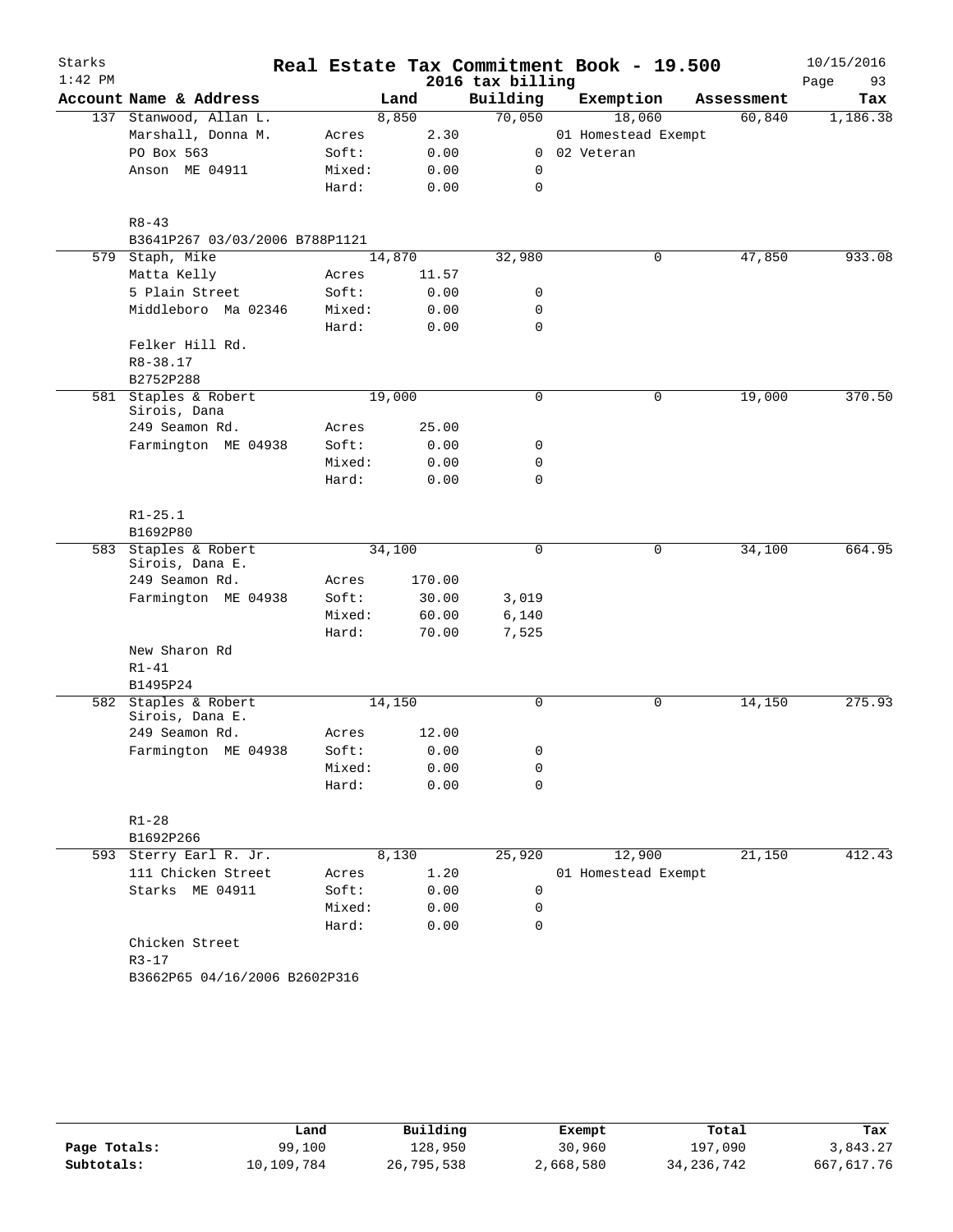| Starks                     |                              |         |                       |                              | Real Estate Tax Commitment Book - 19.500 |                       | 10/15/2016             |
|----------------------------|------------------------------|---------|-----------------------|------------------------------|------------------------------------------|-----------------------|------------------------|
| $1:42$ PM                  | Account Name & Address       |         | Land                  | 2016 tax billing<br>Building | Exemption                                | Assessment            | 94<br>Page<br>Tax      |
|                            | 732 Sterry, Earl             |         | 11,575                | $\mathbf 0$                  | $\Omega$                                 | 11,575                | 225.71                 |
|                            | Coles, Carol                 | Acres   | 6.50                  |                              |                                          |                       |                        |
|                            | 335 Sawyers Mills Road       | Soft:   | 0.00                  | 0                            |                                          |                       |                        |
|                            | Starks ME 04911              | Mixed:  | 0.00                  | 0                            |                                          |                       |                        |
|                            |                              | Hard:   | 0.00                  | $\mathbf 0$                  |                                          |                       |                        |
|                            |                              |         |                       |                              |                                          |                       |                        |
|                            | $R3-32B$                     |         |                       |                              |                                          |                       |                        |
|                            | B4983P58 12/08/2015          |         |                       |                              |                                          |                       |                        |
|                            | 776 Sterry, Earl R.          |         | 13,525                | 36,490                       | 0                                        | 50,015                | 975.29                 |
|                            | Coles, Carol R.              | Acres   | 9.50                  |                              |                                          |                       |                        |
|                            | 335 Sawyers Mills Road       | Soft:   | 0.00                  | 0                            |                                          |                       |                        |
|                            | Starks ME 04911              | Mixed:  | 0.00                  | 0                            |                                          |                       |                        |
|                            |                              | Hard:   | 0.00                  | $\mathbf 0$                  |                                          |                       |                        |
|                            | R4 40.1                      |         |                       |                              |                                          |                       |                        |
|                            | B4958P184 09/25/2015         |         |                       |                              |                                          |                       |                        |
|                            | 743 Sterry, Earl R.          |         | 9,430                 | 73,410                       | 12,900                                   | 69,940                | 1,363.83               |
|                            | Coles, Carol                 | Acres   | 3.20                  |                              | 01 Homestead Exempt                      |                       |                        |
|                            | 335 Sawyers Mills Road       | Soft:   | 0.00                  | 0                            |                                          |                       |                        |
|                            | Starks ME 04911              | Mixed:  | 0.00                  | 0                            |                                          |                       |                        |
|                            |                              | Hard:   | 0.00                  | $\mathbf 0$                  |                                          |                       |                        |
|                            | R4 39.2                      |         |                       |                              |                                          |                       |                        |
|                            | B4348P170 11/17/2010         |         |                       |                              |                                          |                       |                        |
|                            | 590 Sterry, Troy             |         | 11,120                | 54,464                       | 12,900                                   | 52,684                | 1,027.34               |
|                            | P.O.Box 381                  | Acres   | 5.80                  |                              |                                          |                       |                        |
|                            | Farmington ME 04938          | Soft:   | 0.00                  | 0                            | 01 Homestead Exempt                      |                       |                        |
|                            |                              | Mixed:  | 0.00                  | 0                            |                                          |                       |                        |
|                            |                              | Hard:   | 0.00                  | $\mathbf 0$                  |                                          |                       |                        |
|                            | Anson Rd                     |         |                       |                              |                                          |                       |                        |
|                            | $R8 - 45$                    |         |                       |                              |                                          |                       |                        |
|                            | B2556P273                    |         |                       |                              |                                          |                       |                        |
|                            | 594 Stevens, Alan R.         |         | 31,500                | 78,790                       | 12,900                                   | 97,390                | 1,899.11               |
|                            | Stevens Vicki R.             | Acres   | 71.00                 |                              | 01 Homestead Exempt                      |                       |                        |
|                            | 27 Remick Road               | Soft:   | 0.00                  | 0                            |                                          |                       |                        |
|                            | Starks ME 04911              | Mixed:  | 0.00                  | 0                            |                                          |                       |                        |
|                            |                              | Hard:   | 0.00                  | $\mathbf 0$                  |                                          |                       |                        |
|                            | $R6 - 4$                     |         |                       |                              |                                          |                       |                        |
|                            | B2228P290                    |         |                       |                              |                                          |                       |                        |
|                            | 691 Stevens, Charles L.      |         | 12,790                | 25,786                       | 12,900                                   | 25,676                | 500.68                 |
|                            | Stevens, Melissa S.          | Acres   | 40.00                 |                              | 01 Homestead Exempt                      |                       |                        |
|                            | 56 State Park Road           | Soft:   | 11.00                 | 1,107                        |                                          |                       |                        |
|                            | Presque Isle ME 04769        | Mixed:  | 27.00                 | 2,763                        |                                          |                       |                        |
|                            |                              | Hard:   | 0.00                  | 0                            |                                          |                       |                        |
|                            | $R6 - 22.2$                  |         |                       |                              |                                          |                       |                        |
|                            | B3577P328 10/07/2005         |         |                       |                              |                                          |                       |                        |
|                            | 366 Stevens, Vicki and Alan  |         | 19,000                | 0                            | 0                                        | 19,000                | 370.50                 |
|                            | 27 Remick Road               | Acres   | 25.00                 |                              |                                          |                       |                        |
|                            | Starks ME 04911              | Soft:   | 0.00                  | 0                            |                                          |                       |                        |
|                            |                              | Mixed:  | 0.00                  | 0                            |                                          |                       |                        |
|                            |                              | Hard:   | 0.00                  | $\mathbf 0$                  |                                          |                       |                        |
|                            | Locke Hill Rd                |         |                       |                              |                                          |                       |                        |
|                            | $R2 - 56$                    |         |                       |                              |                                          |                       |                        |
|                            | B4592P295 10/26/2012 B2668P1 |         |                       |                              |                                          |                       |                        |
|                            |                              |         |                       |                              |                                          |                       |                        |
|                            |                              | Land    | Building              |                              | Exempt                                   | Total                 | Tax                    |
| Page Totals:<br>Subtotals: | 10,218,724                   | 108,940 | 268,940<br>27,064,478 |                              | 51,600<br>2,720,180                      | 326,280<br>34,563,022 | 6,362.46<br>673,980.22 |
|                            |                              |         |                       |                              |                                          |                       |                        |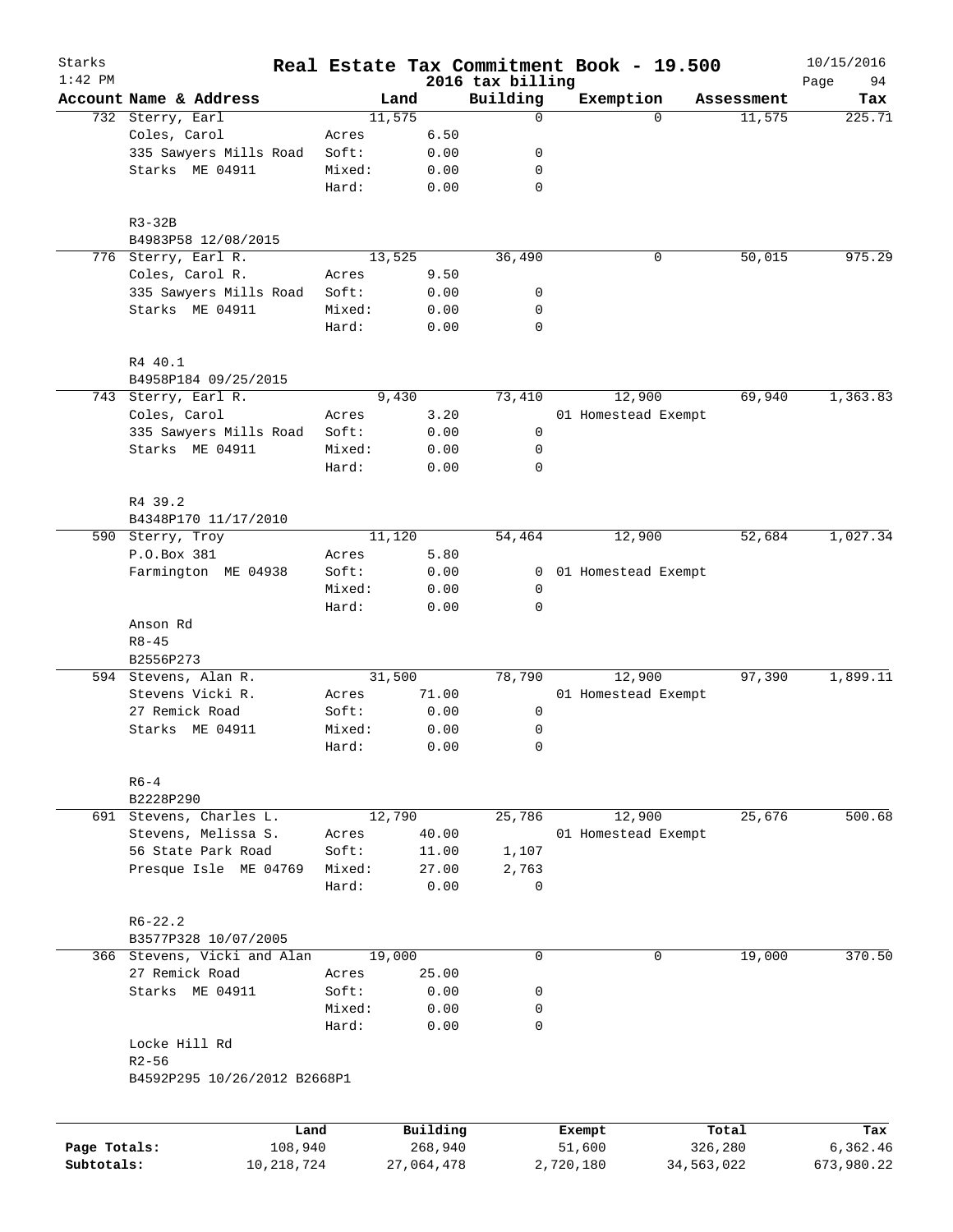| $1:42$ PM |                                                     |        |        | 2016 tax billing | Real Estate Tax Commitment Book - 19.500 |            | 10/15/2016        |
|-----------|-----------------------------------------------------|--------|--------|------------------|------------------------------------------|------------|-------------------|
|           | Account Name & Address                              |        | Land   | Building         | Exemption                                | Assessment | Page<br>95<br>Tax |
|           | 11 Stewart, Gary M.                                 |        | 12,920 | $\mathbf 0$      | $\Omega$                                 | 12,920     | 251.94            |
|           | 66 Park Street                                      | Acres  | 10.10  |                  |                                          |            |                   |
|           | Madison ME 04950                                    | Soft:  | 0.00   | 0                |                                          |            |                   |
|           |                                                     | Mixed: | 0.00   | 0                |                                          |            |                   |
|           |                                                     | Hard:  | 0.00   | $\mathbf 0$      |                                          |            |                   |
|           | Mayhew Road                                         |        |        |                  |                                          |            |                   |
|           | $R6 - 2.3$                                          |        |        |                  |                                          |            |                   |
|           | B4761P27 02/28/2014 B2150P149                       |        |        |                  |                                          |            |                   |
|           | 64 Stoney Fields, LLC                               |        | 17,750 | $\mathbf 0$      | 0                                        | 17,750     | 346.13            |
|           | PO Box 373                                          | Acres  | 20.00  |                  |                                          |            |                   |
|           | East Wilton ME 04234                                | Soft:  | 0.00   | 0                |                                          |            |                   |
|           |                                                     | Mixed: | 0.00   | 0                |                                          |            |                   |
|           |                                                     | Hard:  | 0.00   | $\mathbf 0$      |                                          |            |                   |
|           | West Mills Rd.                                      |        |        |                  |                                          |            |                   |
|           | $R3 - 11$<br>B4270P57 05/12/2010 B2410P122          |        |        |                  |                                          |            |                   |
|           | 415 Strople, Charles H.                             |        | 18,500 | 46,920           | 0                                        | 65,420     | 1,275.69          |
|           | Strople, Ingrid E.                                  | Acres  | 19.00  |                  |                                          |            |                   |
|           | 8 Phillips Avenue                                   | Soft:  | 0.00   | 0                |                                          |            |                   |
|           | Rockport MA 01966-1122 Mixed:                       |        | 0.00   | 0                |                                          |            |                   |
|           |                                                     | Hard:  | 0.00   | $\mathbf 0$      |                                          |            |                   |
|           | Brann Mills Rd                                      |        |        |                  |                                          |            |                   |
|           | $R1 - 32$                                           |        |        |                  |                                          |            |                   |
|           | B3709P301 07/12/2006 B1629P298                      |        |        |                  |                                          |            |                   |
|           | 596 Sullo, David A                                  |        | 33,380 | 10,560           | 0                                        | 43,940     | 856.83            |
|           | 70 Kendrick Rd.                                     | Acres  | 78.50  |                  |                                          |            |                   |
|           | Wakefield MA 01880                                  | Soft:  | 0.00   | 0                |                                          |            |                   |
|           |                                                     | Mixed: | 0.00   | 0                |                                          |            |                   |
|           |                                                     | Hard:  | 0.00   | $\mathbf 0$      |                                          |            |                   |
|           | Rt. 134 New Sharon Rd.                              |        |        |                  |                                          |            |                   |
|           | $R8 - 15$                                           |        |        |                  |                                          |            |                   |
|           | B2541P215                                           |        |        |                  |                                          |            |                   |
| 597       | Sullo, David A.                                     |        | 8,780  | 27,240           | 0                                        | 36,020     | 702.39            |
|           | 70 Kendrick Rd                                      | Acres  | 2.20   |                  |                                          |            |                   |
|           | Wakefield MA 01880                                  | Soft:  | 0.00   | 0                |                                          |            |                   |
|           |                                                     | Mixed: | 0.00   | 0                |                                          |            |                   |
|           |                                                     | Hard:  | 0.00   | 0                |                                          |            |                   |
|           |                                                     |        |        |                  |                                          |            |                   |
|           | $R8 - 13$                                           |        |        |                  |                                          |            |                   |
|           | B1119P54<br>598 Sullo, Ruth                         |        | 5,860  | 0                | 0                                        | 5,860      | 114.27            |
|           | % David Sullo                                       | Acres  | 0.70   |                  |                                          |            |                   |
|           | 70 Kendrick Rd.                                     | Soft:  | 0.00   | 0                |                                          |            |                   |
|           | Wakefield MA 01880                                  | Mixed: | 0.00   | 0                |                                          |            |                   |
|           |                                                     | Hard:  | 0.00   | 0                |                                          |            |                   |
|           |                                                     |        |        |                  |                                          |            |                   |
|           | $R8 - 14$                                           |        |        |                  |                                          |            |                   |
|           | B809P376                                            |        |        |                  |                                          |            |                   |
|           | 163 Sutherburg, Walfred F.                          |        | 18,750 | 76,580           | 0                                        | 95,330     | 1,858.94          |
|           | Sutherburg, Laura J.                                | Acres  | 20.00  |                  |                                          |            |                   |
|           | 290 Pinkham Road                                    | Soft:  | 0.00   | 0                |                                          |            |                   |
|           | Pittston ME 04345                                   | Mixed: | 0.00   | 0                |                                          |            |                   |
|           |                                                     | Hard:  | 0.00   | 0                |                                          |            |                   |
|           | Dill Road                                           |        |        |                  |                                          |            |                   |
|           |                                                     |        |        |                  |                                          |            |                   |
|           | $R6 - 22.4$                                         |        |        |                  |                                          |            |                   |
|           | B4977P224 11/23/2015 B4457P215 10/26/2011 B1391P335 |        |        |                  |                                          |            |                   |

|              | Land       | Building     | Exempt    | Total      | Tax        |
|--------------|------------|--------------|-----------|------------|------------|
| Page Totals: | 115,940    | 161,300      |           | 277.240    | 5,406.19   |
| Subtotals:   | 10,334,664 | 27, 225, 778 | 2,720,180 | 34,840,262 | 679,386.41 |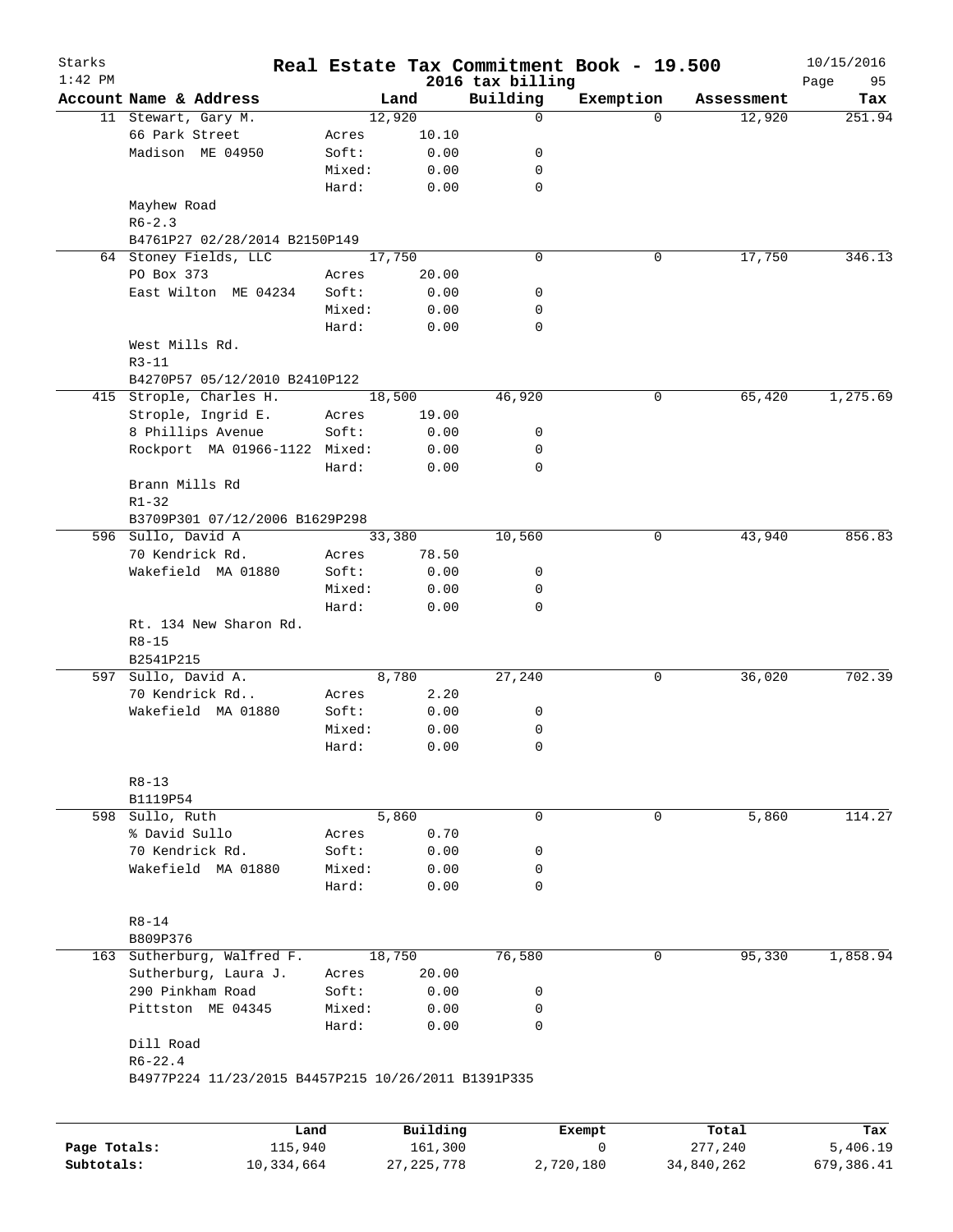| Starks    |                                                                            |        |        |                  | Real Estate Tax Commitment Book - 19.500 |            | 10/15/2016 |
|-----------|----------------------------------------------------------------------------|--------|--------|------------------|------------------------------------------|------------|------------|
| $1:42$ PM |                                                                            |        |        | 2016 tax billing |                                          |            | 96<br>Page |
|           | Account Name & Address                                                     |        | Land   | Building         | Exemption                                | Assessment | Tax        |
|           | 574 Sweetser, Jeff A.                                                      |        | 10,020 | 38,080           | 12,900                                   | 35,200     | 686.40     |
|           | Sweetser, Karen                                                            | Acres  | 4.10   |                  | 01 Homestead Exempt                      |            |            |
|           | PO Box 96                                                                  | Soft:  | 0.00   | $\mathbf 0$      |                                          |            |            |
|           | West Farmington ME<br>04992                                                | Mixed: | 0.00   | $\mathbf 0$      |                                          |            |            |
|           |                                                                            | Hard:  | 0.00   | 0                |                                          |            |            |
|           | $R4 - 3$                                                                   |        |        |                  |                                          |            |            |
|           | B4654P278 05/03/2013 B4171P195 07/30/2009 B3751P89<br>10/02/2006 B1139P150 |        |        |                  |                                          |            |            |
|           | 722 Swisher, John R.                                                       |        | 9,600  | 0                | $\mathbf 0$                              | 9,600      | 187.20     |
|           | 454 Mile Hill Road                                                         | Acres  | 5.00   |                  |                                          |            |            |
|           | New Sharon ME 04955                                                        | Soft:  | 0.00   | 0                |                                          |            |            |
|           |                                                                            | Mixed: | 0.00   | 0                |                                          |            |            |
|           |                                                                            | Hard:  | 0.00   | 0                |                                          |            |            |
|           | $R3 - 38.1$                                                                |        |        |                  |                                          |            |            |
|           | B3920P247 10/15/2007                                                       |        |        |                  |                                          |            |            |
|           | 602 Tanner, Richard A. &                                                   |        | 12,360 | 0                | 0                                        | 12,360     | 241.02     |
|           | Alice B.                                                                   |        |        |                  |                                          |            |            |
|           | 97 Waites Corner Rd.                                                       | Acres  | 9.25   |                  |                                          |            |            |
|           | West Kingston RI 02892 Soft:                                               |        | 0.00   | 0                |                                          |            |            |
|           |                                                                            | Mixed: | 0.00   | 0                |                                          |            |            |
|           |                                                                            | Hard:  | 0.00   | 0                |                                          |            |            |
|           | Mayhew Road                                                                |        |        |                  |                                          |            |            |
|           | $R5 - 6.1$                                                                 |        |        |                  |                                          |            |            |
|           | B1494P94                                                                   |        |        |                  |                                          |            |            |
|           | 603 Taylor, Brandon                                                        |        | 25,000 | 78,678           | 12,900                                   | 90,778     | 1,770.17   |
|           | Taylor, Darlene S.                                                         | Acres  | 45.00  |                  |                                          |            |            |
|           | 1234 New Sharon Road                                                       | Soft:  | 0.00   | $\mathbf{0}$     | 01 Homestead Exempt                      |            |            |
|           | Starks ME 04911                                                            | Mixed: | 0.00   | 0                |                                          |            |            |
|           |                                                                            | Hard:  | 0.00   | $\Omega$         |                                          |            |            |
|           | Route 134                                                                  |        |        |                  |                                          |            |            |
|           | $R2 - 38.1B$                                                               |        |        |                  |                                          |            |            |
|           | B4859P24 12/10/2014 B2086P176                                              |        |        |                  |                                          |            |            |
|           | 606 Taylor, Darlene A.                                                     |        | 14,800 | $\Omega$         | 0                                        | 14,800     | 288.60     |
|           | 1226 New Sharon Road                                                       | Acres  | 13.00  |                  |                                          |            |            |
|           | Starks ME 04911                                                            | Soft:  | 0.00   | 0                |                                          |            |            |
|           |                                                                            | Mixed: | 0.00   | 0                |                                          |            |            |
|           |                                                                            | Hard:  | 0.00   | 0                |                                          |            |            |
|           | $R8 - 21.1$                                                                |        |        |                  |                                          |            |            |
|           | B3706P73 06/20/2006                                                        |        |        |                  |                                          |            |            |
|           | 604 Taylor, Darlene A.                                                     |        | 10,600 | 73,200           | 12,900                                   | 70,900     | 1,382.55   |
|           | 1226 New Sharon Road                                                       | Acres  | 5.00   |                  |                                          |            |            |
|           | Starks ME 04911                                                            | Soft:  | 0.00   | $\mathbf{0}$     | 01 Homestead Exempt                      |            |            |
|           |                                                                            | Mixed: | 0.00   | 0                |                                          |            |            |
|           |                                                                            | Hard:  | 0.00   | 0                |                                          |            |            |
|           | Route 134                                                                  |        |        |                  |                                          |            |            |
|           | $R2 - 38.1A$                                                               |        |        |                  |                                          |            |            |
|           | B2086P175                                                                  |        |        |                  |                                          |            |            |
|           |                                                                            |        |        |                  |                                          |            |            |
|           |                                                                            |        |        |                  |                                          |            |            |

|              | Land       | Building   | Exempt    | Total      | Tax        |
|--------------|------------|------------|-----------|------------|------------|
| Page Totals: | 82,380     | 189,958    | 38,700    | 233,638    | 4,555.94   |
| Subtotals:   | 10,417,044 | 27,415,736 | 2,758,880 | 35,073,900 | 683,942.35 |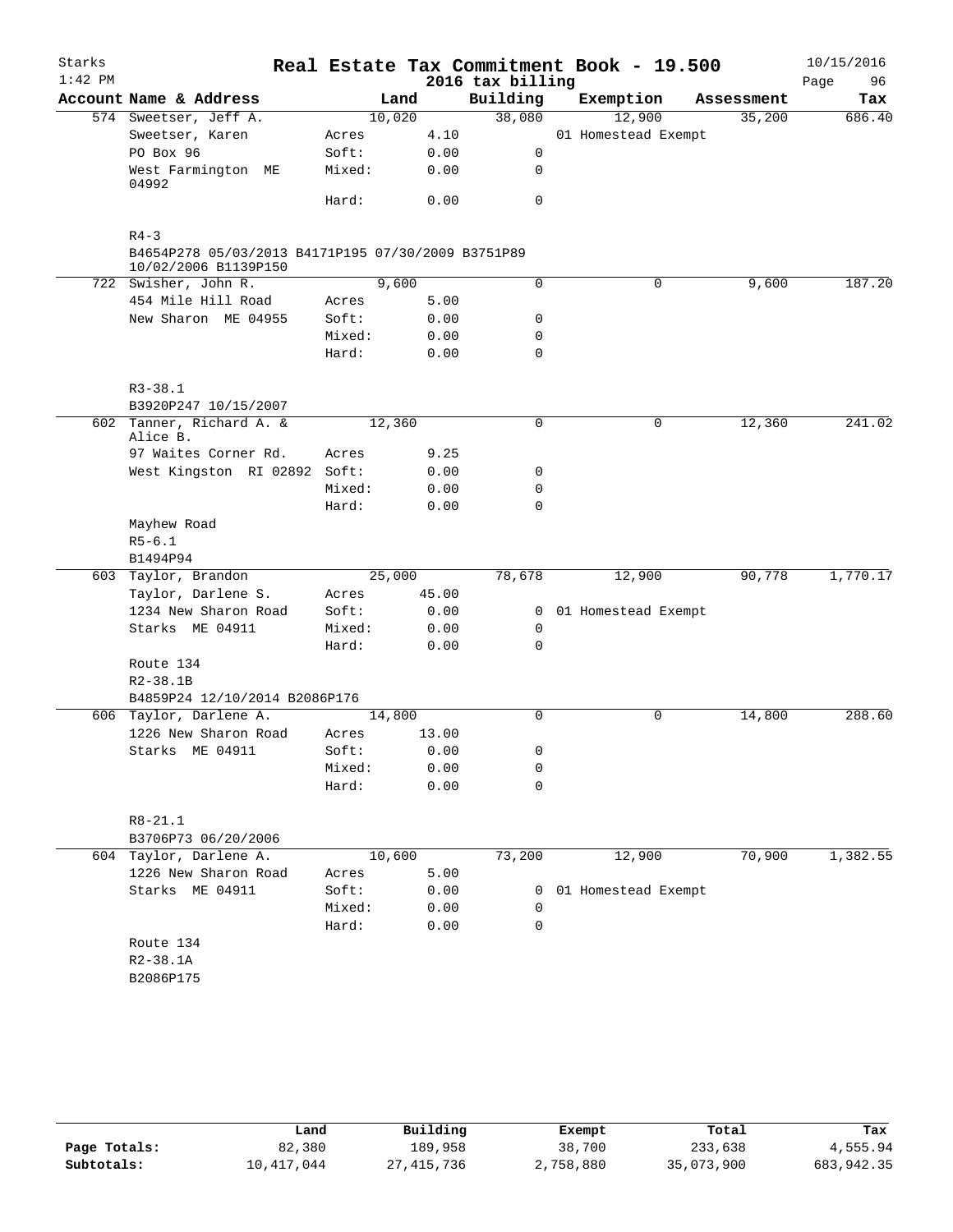| Starks<br>$1:42$ PM |                                                                            |        |        | 2016 tax billing | Real Estate Tax Commitment Book - 19.500 |            | 10/15/2016<br>Page<br>97 |
|---------------------|----------------------------------------------------------------------------|--------|--------|------------------|------------------------------------------|------------|--------------------------|
|                     | Account Name & Address                                                     |        | Land   | Building         | Exemption                                | Assessment | Tax                      |
|                     | 605 Taylor, David E.                                                       |        | 11,800 | 61,230           | 12,900                                   | 60, 130    | 1,172.54                 |
|                     | 274 Sawyers Mills Road                                                     | Acres  | 6.85   |                  | 01 Homestead Exempt                      |            |                          |
|                     | Starks ME 04911                                                            | Soft:  | 0.00   | 0                |                                          |            |                          |
|                     |                                                                            | Mixed: | 0.00   | 0                |                                          |            |                          |
|                     |                                                                            | Hard:  | 0.00   | 0                |                                          |            |                          |
|                     | $R3 - 14.3$<br>B3760P204 10/16/2006                                        |        |        |                  |                                          |            |                          |
| 777                 | Taylor, Estate of                                                          |        | 69,250 | 0                | 0                                        | 69,250     | 1,350.38                 |
|                     | Justine                                                                    |        |        |                  |                                          |            |                          |
|                     | Fatz P.R.,<br>Karen L.                                                     | Acres  | 226.00 |                  |                                          |            |                          |
|                     | 31 Davis Road                                                              | Soft:  | 0.00   | 0                |                                          |            |                          |
|                     | Madison ME 04950                                                           | Mixed: | 0.00   | 0                |                                          |            |                          |
|                     |                                                                            | Hard:  | 0.00   | 0                |                                          |            |                          |
|                     | R2 38.A                                                                    |        |        |                  |                                          |            |                          |
|                     | B5003P266 02/25/2016                                                       |        |        |                  |                                          |            |                          |
|                     | 740 Taylor, Gary A.                                                        |        | 9,300  | 0                | 0                                        | 9,300      | 181.35                   |
|                     | 134 Main Street                                                            | Acres  | 3.00   |                  |                                          |            |                          |
|                     | Anson ME 04911                                                             | Soft:  | 0.00   | 0                |                                          |            |                          |
|                     |                                                                            | Mixed: | 0.00   | 0                |                                          |            |                          |
|                     |                                                                            | Hard:  | 0.00   | 0                |                                          |            |                          |
|                     | R8 21.3                                                                    |        |        |                  |                                          |            |                          |
|                     | B4378P68 03/18/2011                                                        |        |        |                  |                                          |            |                          |
|                     | 612 Tedeschi, Albert M.                                                    |        | 21,000 | $\Omega$         | 0                                        | 21,000     | 409.50                   |
|                     | Tedeschi Elizabeth A.                                                      | Acres  | 33.00  |                  |                                          |            |                          |
|                     | 55 Church St.                                                              | Soft:  | 0.00   | 0                |                                          |            |                          |
|                     | Cranston, RI 02920                                                         | Mixed: | 0.00   | 0                |                                          |            |                          |
|                     |                                                                            | Hard:  | 0.00   | 0                |                                          |            |                          |
|                     | R7-19.1                                                                    |        |        |                  |                                          |            |                          |
|                     | B995P350                                                                   |        |        |                  |                                          |            |                          |
|                     | 615 Thayer, Erika L.                                                       |        | 13,850 | 40,200           | 12,900                                   | 41,150     | 802.43                   |
|                     | 2056 Industry Road                                                         | Acres  | 10.00  |                  |                                          |            |                          |
|                     | Starks ME 04911                                                            | Soft:  | 0.00   | 0                | 01 Homestead Exempt                      |            |                          |
|                     |                                                                            | Mixed: | 0.00   | 0                |                                          |            |                          |
|                     |                                                                            |        |        |                  |                                          |            |                          |
|                     |                                                                            | Hard:  | 0.00   | 0                |                                          |            |                          |
|                     | Farmington Rd                                                              |        |        |                  |                                          |            |                          |
|                     | $R2 - 24.1$                                                                |        |        |                  |                                          |            |                          |
|                     | B4699P267 08/19/2013 B3708P323 07/07/2006 B3093P92<br>11/11/2008 B2578P352 |        |        |                  |                                          |            |                          |
|                     | 613 Thayer, James & Elaine                                                 |        | 13,850 | 44,760           | 12,900                                   | 45,710     | 891.35                   |
|                     | 2072 Industry Road                                                         | Acres  | 10.00  |                  | 01 Homestead Exempt                      |            |                          |
|                     | Starks ME 04911                                                            | Soft:  | 0.00   | 0                |                                          |            |                          |
|                     |                                                                            | Mixed: | 0.00   | 0                |                                          |            |                          |
|                     |                                                                            | Hard:  | 0.00   | 0                |                                          |            |                          |
|                     | $R2 - 24.2$                                                                |        |        |                  |                                          |            |                          |
|                     | B1589P150                                                                  |        |        |                  |                                          |            |                          |
|                     |                                                                            |        |        |                  |                                          |            |                          |

|              | Land       | Building   | Exempt    | Total      | Tax        |
|--------------|------------|------------|-----------|------------|------------|
| Page Totals: | L39,050    | 146,190    | 38,700    | 246,540    | 4,807.55   |
| Subtotals:   | 10,556,094 | 27,561,926 | 2,797,580 | 35,320,440 | 688,749.90 |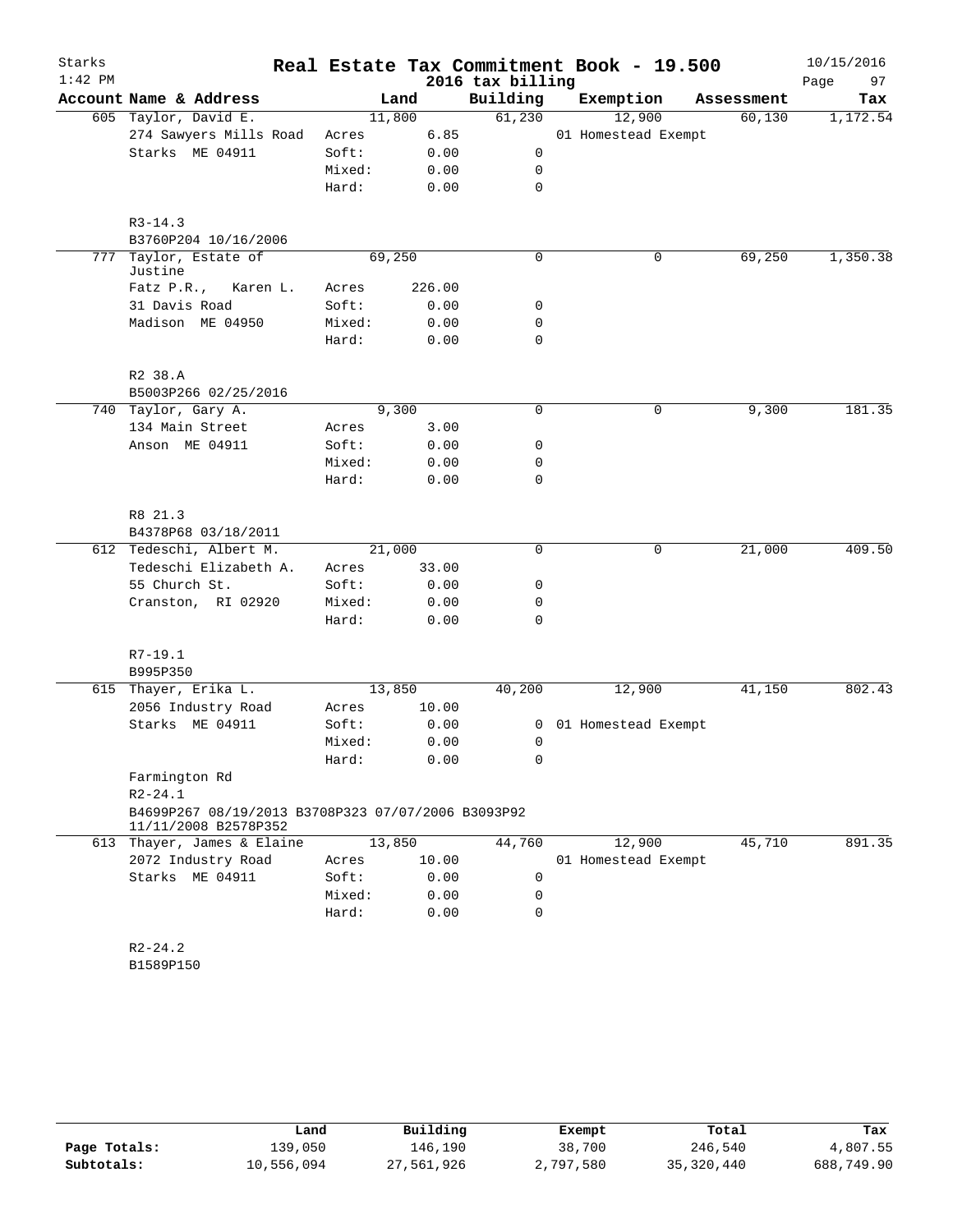| Starks<br>$1:42$ PM |                                                                    |        |        | 2016 tax billing | Real Estate Tax Commitment Book - 19.500 |            | 10/15/2016<br>98<br>Page |
|---------------------|--------------------------------------------------------------------|--------|--------|------------------|------------------------------------------|------------|--------------------------|
|                     | Account Name & Address                                             |        | Land   | Building         | Exemption                                | Assessment | Tax                      |
|                     | 614 Thayer, James W. &<br>Elaine A.                                |        | 12,850 | 31,320           | 12,900                                   | 31,270     | 609.77                   |
|                     | 2072 Industry Rd                                                   | Acres  | 10.00  |                  | 01 Homestead Exempt                      |            |                          |
|                     | Starks ME 04911                                                    | Soft:  | 0.00   | $\mathbf 0$      |                                          |            |                          |
|                     |                                                                    | Mixed: | 0.00   | $\mathbf 0$      |                                          |            |                          |
|                     |                                                                    | Hard:  | 0.00   | $\mathbf 0$      |                                          |            |                          |
|                     | Industry Road                                                      |        |        |                  |                                          |            |                          |
|                     | $R2 - 24.3$                                                        |        |        |                  |                                          |            |                          |
|                     | B4398P132 05/31/2011 B1867P122                                     |        |        |                  |                                          |            |                          |
|                     | 616 The 184 Shawmut Ave.                                           |        | 9,990  | $\Omega$         | 0                                        | 9,990      | 194.81                   |
|                     | Realty Trust                                                       |        |        |                  |                                          |            |                          |
|                     | 34 Burning Bush Road                                               | Acres  | 5.60   |                  |                                          |            |                          |
|                     | Mashpee MA 02649                                                   | Soft:  | 0.00   | 0                |                                          |            |                          |
|                     |                                                                    | Mixed: | 0.00   | 0                |                                          |            |                          |
|                     |                                                                    | Hard:  | 0.00   | $\mathbf 0$      |                                          |            |                          |
|                     |                                                                    |        |        |                  |                                          |            |                          |
|                     | $R8 - 25$                                                          |        |        |                  |                                          |            |                          |
|                     | B2902P206                                                          |        |        |                  |                                          |            |                          |
| 617                 | Theberge, Andre &<br>Patricia                                      |        | 8,980  | 133,560          | 12,900                                   | 129,640    | 2,527.98                 |
|                     | 113 Dill Road                                                      | Acres  | 2.50   |                  |                                          |            |                          |
|                     | Starks ME 04911                                                    | Soft:  | 0.00   | $\mathbf{0}$     | 01 Homestead Exempt                      |            |                          |
|                     |                                                                    | Mixed: | 0.00   | $\mathbf 0$      |                                          |            |                          |
|                     |                                                                    | Hard:  | 0.00   | $\mathbf 0$      |                                          |            |                          |
|                     |                                                                    |        |        |                  |                                          |            |                          |
|                     | $R6 - 23.2$                                                        |        |        |                  |                                          |            |                          |
|                     | B1610P272                                                          |        |        |                  |                                          |            |                          |
|                     | 618 Therrien, John Michael                                         | 15,280 |        | 12,480           | 0                                        | 27,760     | 541.32                   |
|                     | 409 Sandy River Road                                               | Acres  | 12.20  |                  |                                          |            |                          |
|                     | Starks ME 04911                                                    | Soft:  | 0.00   | 0                |                                          |            |                          |
|                     |                                                                    | Mixed: | 0.00   | 0                |                                          |            |                          |
|                     |                                                                    | Hard:  | 0.00   | 0                |                                          |            |                          |
|                     | River Road                                                         |        |        |                  |                                          |            |                          |
|                     | $R9 - 7.7$                                                         |        |        |                  |                                          |            |                          |
|                     | B2719P245                                                          |        |        |                  |                                          |            |                          |
|                     | 734 Thomas, Jason                                                  |        | 11,770 | 132,792          | 12,900                                   | 131,662    | 2,567.41                 |
|                     | 944 Anson Road                                                     | Acres  | 6.80   |                  | 01 Homestead Exempt                      |            |                          |
|                     | Starks ME 04911                                                    | Soft:  | 0.00   | $\mathbf{0}$     |                                          |            |                          |
|                     |                                                                    | Mixed: | 0.00   | 0                |                                          |            |                          |
|                     |                                                                    | Hard:  | 0.00   | $\mathbf 0$      |                                          |            |                          |
|                     |                                                                    |        |        |                  |                                          |            |                          |
|                     | $R12 - 2.1$<br>B4621P318 07/27/2011 B4513P167 04/10/2012 B4426P223 |        |        |                  |                                          |            |                          |
|                     | 07/27/2011 B4220P50 12/02/2009                                     |        |        |                  |                                          |            |                          |
|                     | 702 Thompson, Peter F.                                             |        | 10,600 | 40,080           | 0                                        | 50,680     | 988.26                   |
|                     | P.O. Box 258                                                       | Acres  | 5.00   |                  |                                          |            |                          |
|                     | Kingfield ME 04947                                                 | Soft:  | 0.00   | 0                |                                          |            |                          |
|                     |                                                                    | Mixed: | 0.00   | 0                |                                          |            |                          |
|                     |                                                                    | Hard:  | 0.00   | $\mathbf 0$      |                                          |            |                          |
|                     | Saywer Mills Rd.                                                   |        |        |                  |                                          |            |                          |
|                     | $R7 - 8.1$                                                         |        |        |                  |                                          |            |                          |
|                     | B4425P326 08/01/2011 B3765P311 10/31/2006                          |        |        |                  |                                          |            |                          |
|                     |                                                                    |        |        |                  |                                          |            |                          |
|                     |                                                                    |        |        |                  |                                          |            |                          |
|                     |                                                                    |        |        |                  |                                          |            |                          |

|              | Land       | Building   | Exempt    | Total      | Tax        |
|--------------|------------|------------|-----------|------------|------------|
| Page Totals: | 69,470     | 350,232    | 38,700    | 381,002    | 7,429.55   |
| Subtotals:   | 10,625,564 | 27,912,158 | 2,836,280 | 35,701,442 | 696,179.45 |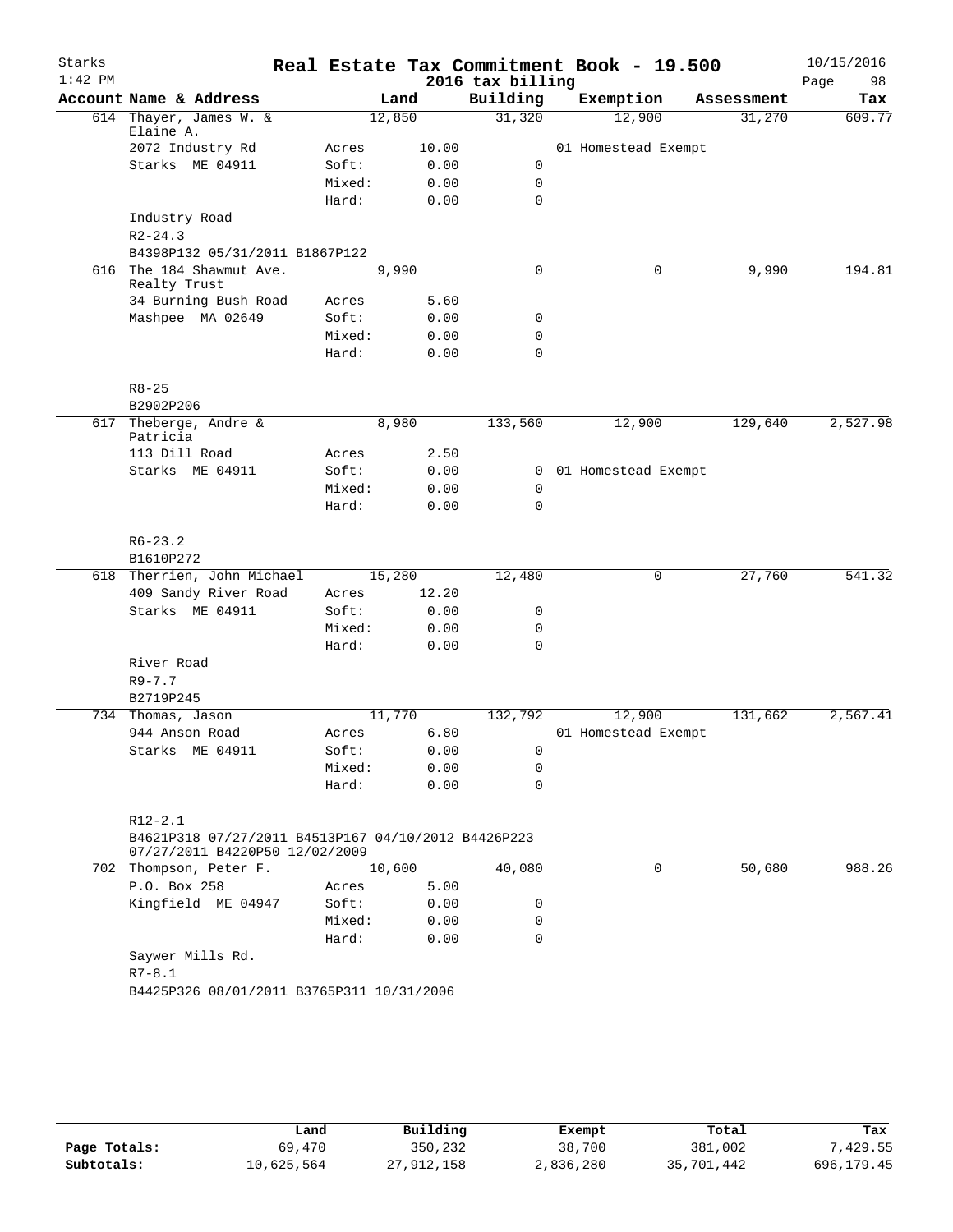| Starks<br>$1:42$ PM |                                  |            |            |                              | Real Estate Tax Commitment Book - 19.500 |            | 10/15/2016        |
|---------------------|----------------------------------|------------|------------|------------------------------|------------------------------------------|------------|-------------------|
|                     | Account Name & Address           |            | Land       | 2016 tax billing<br>Building | Exemption                                | Assessment | 99<br>Page<br>Tax |
|                     | 620 Thornton, David J.           |            | 3,990      | $\mathbf 0$                  | $\Omega$                                 | 3,990      | 77.81             |
|                     | Thornton, Catherine S.           | Acres      | 30.00      |                              |                                          |            |                   |
|                     | 6342 Oak Square E                | Soft:      | 5.00       | 503                          |                                          |            |                   |
|                     | Lakeland Fl 33813                | Mixed:     | 0.00       | 0                            |                                          |            |                   |
|                     |                                  | Hard:      | 25.00      | 2,688                        |                                          |            |                   |
|                     | Pease Rd                         |            |            |                              |                                          |            |                   |
|                     | $R12-11.3$                       |            |            |                              |                                          |            |                   |
|                     | B2597P217                        |            |            |                              |                                          |            |                   |
| 621                 | Thurston, Becky J.               |            | 10,670     | 720                          | 0                                        | 11,390     | 222.11            |
|                     | 159 F Street                     | Acres      | 5.11       |                              |                                          |            |                   |
|                     | Pittsfield ME 04967              | Soft:      | 0.00       | 0                            |                                          |            |                   |
|                     |                                  | Mixed:     | 0.00       | 0                            |                                          |            |                   |
|                     |                                  | Hard:      | 0.00       | $\mathbf 0$                  |                                          |            |                   |
|                     | Rt. 43 Madison Rd.               |            |            |                              |                                          |            |                   |
|                     | R12-11.1-1                       |            |            |                              |                                          |            |                   |
|                     | B2492P313                        |            |            |                              |                                          |            |                   |
|                     | 622 Toothaker, Nona L.           |            | 8,680      | 38,010                       | 12,900                                   | 33,790     | 658.91            |
|                     | 992 New Sharon Road              | Acres      | 2.05       |                              |                                          |            |                   |
|                     | Starks ME 04911                  | Soft:      | 0.00       | 0                            | 01 Homestead Exempt                      |            |                   |
|                     |                                  | Mixed:     | 0.00       | 0                            |                                          |            |                   |
|                     |                                  | Hard:      | 0.00       | $\mathbf 0$                  |                                          |            |                   |
|                     |                                  |            |            |                              |                                          |            |                   |
|                     | $R1 - 44$                        |            |            |                              |                                          |            |                   |
|                     | B1359P210                        |            |            |                              |                                          |            |                   |
| 627                 | Tracy, Alice C. and              |            | 3,500      | $\mathbf 0$                  | 0                                        | 3,500      | 68.25             |
|                     | Truman G.                        |            |            |                              |                                          |            |                   |
|                     | 25 Chicken Street                | Acres      | 0.25       |                              |                                          |            |                   |
|                     | Starks ME 04911                  | Soft:      | 0.00       | 0                            |                                          |            |                   |
|                     |                                  | Mixed:     | 0.00       | 0                            |                                          |            |                   |
|                     |                                  | Hard:      | 0.00       | $\mathbf 0$                  |                                          |            |                   |
|                     | Chicken St.                      |            |            |                              |                                          |            |                   |
|                     | $U2 - 22$                        |            |            |                              |                                          |            |                   |
|                     | B2688P12                         |            |            |                              |                                          |            |                   |
| 628                 | Tracy, Alice C. and<br>Truman G. |            | 8,330      | 21,120                       | 12,900                                   | 16,550     | 322.73            |
|                     | 25 Chicken Street                | Acres      | 1.50       |                              |                                          |            |                   |
|                     | Starks ME 04911                  | Soft:      | 0.00       |                              | 0 01 Homestead Exempt                    |            |                   |
|                     |                                  | Mixed:     | 0.00       | $\overline{0}$               |                                          |            |                   |
|                     |                                  | Hard:      | 0.00       | 0                            |                                          |            |                   |
|                     | Chicken Street                   |            |            |                              |                                          |            |                   |
|                     | $U2 - 21, U2 - 23$               |            |            |                              |                                          |            |                   |
|                     | B2688P15                         |            |            |                              |                                          |            |                   |
|                     | 393 Tracy, Howard S.             |            | 22,350     | 870                          | 0                                        | 23,220     | 452.79            |
|                     | P.O. Box 181                     | Acres      | 38.40      |                              |                                          |            |                   |
|                     | New Sharon ME 04955              | Soft:      | 0.00       | 0                            |                                          |            |                   |
|                     |                                  | Mixed:     | 0.00       | 0                            |                                          |            |                   |
|                     |                                  | Hard:      | 0.00       | $\mathsf{O}$                 |                                          |            |                   |
|                     | Branns Mills Rd                  |            |            |                              |                                          |            |                   |
|                     | $R1 - 25, 26, 27$                |            |            |                              |                                          |            |                   |
|                     | B4746P319 01/02/2014 B1834P58    |            |            |                              |                                          |            |                   |
|                     | 774 Tracy, Trista A.             |            | 8,000      | 8,500                        | 0                                        | 16,500     | 321.75            |
|                     | Martin, Marcie                   | Acres      | 1.00       |                              |                                          |            |                   |
|                     | 27 Chicken Street                | Soft:      | 0.00       | 0                            |                                          |            |                   |
|                     | Starks ME 04911                  | Mixed:     | 0.00       | 0                            |                                          |            |                   |
|                     |                                  | Hard:      | 0.00       | $\mathbf 0$                  |                                          |            |                   |
|                     |                                  |            |            |                              |                                          |            |                   |
|                     | U2 21.1                          |            |            |                              |                                          |            |                   |
|                     | B4722P288 04/11/2014             |            |            |                              |                                          |            |                   |
|                     |                                  |            |            |                              |                                          |            |                   |
|                     |                                  | Land       | Building   |                              | Exempt                                   | Total      | Tax               |
| Page Totals:        |                                  | 65,520     | 69,220     |                              | 25,800                                   | 108,940    | 2,124.35          |
| Subtotals:          |                                  | 10,691,084 | 27,981,378 |                              | 2,862,080                                | 35,810,382 | 698,303.80        |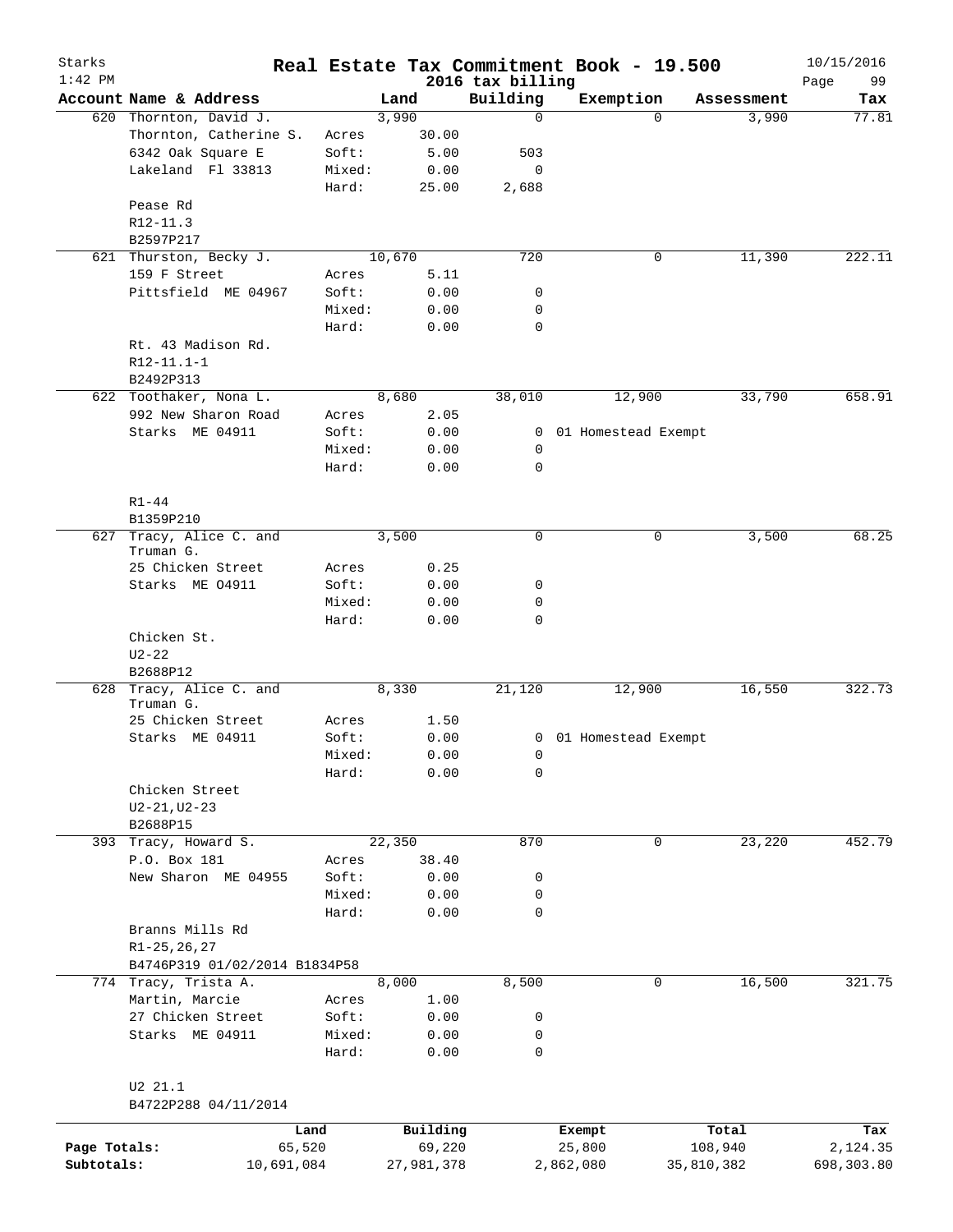| Starks       |                                                  |                 |              |                              | Real Estate Tax Commitment Book - 19.500 |             |            | 10/15/2016         |
|--------------|--------------------------------------------------|-----------------|--------------|------------------------------|------------------------------------------|-------------|------------|--------------------|
| $1:42$ PM    | Account Name & Address                           |                 | Land         | 2016 tax billing<br>Building | Exemption                                |             | Assessment | 100<br>Page<br>Tax |
|              | 631 Tutt, Dawn                                   |                 | 17,100       | 47,400                       |                                          | $\Omega$    | 64,500     | 1,257.75           |
|              | 34 Spring St.                                    | Acres           | 15.00        |                              |                                          |             |            |                    |
|              | Apt. 1                                           | Soft:           | 0.00         | 0                            |                                          |             |            |                    |
|              | Saco ME 04072                                    | Mixed:          | 0.00         | 0                            |                                          |             |            |                    |
|              |                                                  | Hard:           | 0.00         | $\mathbf 0$                  |                                          |             |            |                    |
|              | Anson Rd                                         |                 |              |                              |                                          |             |            |                    |
|              | $R10-2.1$                                        |                 |              |                              |                                          |             |            |                    |
|              | B2654P231                                        |                 |              |                              |                                          |             |            |                    |
|              | 632 Tweedie, Gene D. &                           |                 | 13,850       | 45,480                       | 18,060                                   |             | 41,270     | 804.77             |
|              | Pamela R.                                        |                 |              |                              |                                          |             |            |                    |
|              | 713 Mayhew Road                                  | Acres           | 10.00        |                              | 02 Veteran                               |             |            |                    |
|              | Starks ME 04911                                  | Soft:           | 0.00         | 0                            | 01 Homestead Exempt                      |             |            |                    |
|              |                                                  | Mixed:          | 0.00         | 0                            |                                          |             |            |                    |
|              |                                                  | Hard:           | 0.00         | 0                            |                                          |             |            |                    |
|              | $R6 - 2.6$                                       |                 |              |                              |                                          |             |            |                    |
|              | B1364P48                                         |                 |              |                              |                                          |             |            |                    |
|              | 585 United in Christ<br>Presbyterian Church      |                 | 5,445        | 0                            |                                          | 0           | 5,445      | 106.18             |
|              | 7 Locke Hill Road                                | Acres           | 41.00        |                              |                                          |             |            |                    |
|              | Starks ME 04911                                  | Soft:           | 10.00        | 1,006                        |                                          |             |            |                    |
|              |                                                  | Mixed:          | 31.00        | 3,173                        |                                          |             |            |                    |
|              |                                                  | Hard:           | 0.00         | $\mathbf 0$                  |                                          |             |            |                    |
|              | $R7 - 8$                                         |                 |              |                              |                                          |             |            |                    |
|              | 635 Urquhart, Pearl J.                           |                 | 6,200        | 21,000                       |                                          | 0           | 27,200     | 530.40             |
|              | 20 Bean St                                       | Acres           | 0.60         |                              |                                          |             |            |                    |
|              | Madison ME 04950                                 | Soft:           | 0.00         | 0                            |                                          |             |            |                    |
|              |                                                  | Mixed:<br>Hard: | 0.00<br>0.00 | 0<br>$\mathbf 0$             |                                          |             |            |                    |
|              | $R8 - 2$                                         |                 |              |                              |                                          |             |            |                    |
|              | B988P80                                          |                 |              |                              |                                          |             |            |                    |
|              | 636 Van Tol, Gary                                |                 | 6,350        | 14,520                       | 12,900                                   |             | 7,970      | 155.42             |
|              | 3633 13th Street North                           | Acres           | 0.63         |                              |                                          |             |            |                    |
|              | St. Petersburg FL<br>33704                       | Soft:           | 0.00         |                              | 0 01 Homestead Exempt                    |             |            |                    |
|              |                                                  | Mixed:          | 0.00         | 0                            |                                          |             |            |                    |
|              |                                                  | Hard:           | 0.00         | 0                            |                                          |             |            |                    |
|              | $U2-11$                                          |                 |              |                              |                                          |             |            |                    |
|              | B1462P118                                        |                 |              |                              |                                          |             |            |                    |
|              | 638 Vessella, David A                            |                 | 13,850       | 47,850                       |                                          | $\mathbf 0$ | 61,700     | 1,203.15           |
|              | Plante, Mabel E.                                 | Acres           | 10.00        |                              |                                          |             |            |                    |
|              | 168 Thunder Trail                                | Soft:           | 0.00         | 0                            |                                          |             |            |                    |
|              | Cranston RI 02921                                | Mixed:          | 0.00         | 0                            |                                          |             |            |                    |
|              |                                                  | Hard:           | 0.00         | $\mathbf 0$                  |                                          |             |            |                    |
|              | 2096 Industry Road<br>$R2 - 24.4$                |                 |              |                              |                                          |             |            |                    |
|              | B4471P249 12/07/2011 B1023P209                   |                 |              |                              |                                          |             |            |                    |
|              | 282 Viant, Jules                                 |                 | 20,950       | 600                          |                                          | 0           | 21,550     | 420.23             |
|              | Viant, Karen                                     | Acres           | 40.00        |                              |                                          |             |            |                    |
|              | 118 Wilden Drive                                 | Soft:           | 0.00         | 0                            |                                          |             |            |                    |
|              | Easton PA 18045                                  | Mixed:          | 18.00        | 1,842                        |                                          |             |            |                    |
|              |                                                  | Hard:           | 6.00         | 645                          |                                          |             |            |                    |
|              | $R1 - 29.1$                                      |                 |              |                              |                                          |             |            |                    |
|              | B4820P29 08/20/2014 B4147P184 06/11/2009 B1118P4 |                 |              |                              |                                          |             |            |                    |
|              |                                                  | Land            | Building     |                              | Exempt                                   |             | Total      | Tax                |
| Page Totals: |                                                  | 83,745          | 176,850      |                              | 30,960                                   | 229,635     |            | 4,477.90           |
| Subtotals:   | 10,774,829                                       |                 | 28,158,228   |                              | 2,893,040                                | 36,040,017  |            | 702,781.70         |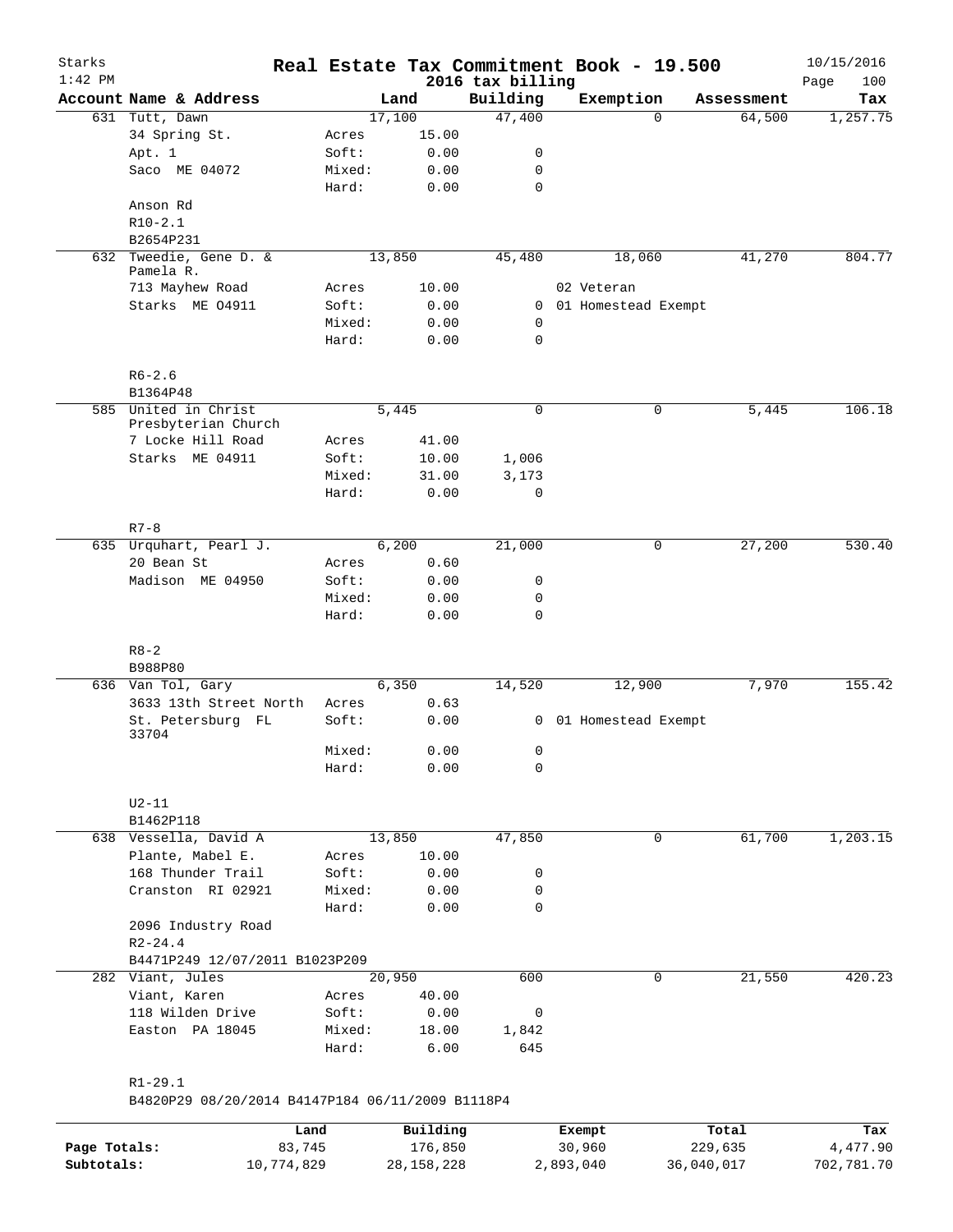| Starks       |                                                    |                 |              |                              | Real Estate Tax Commitment Book - 19.500 |                     | 10/15/2016    |
|--------------|----------------------------------------------------|-----------------|--------------|------------------------------|------------------------------------------|---------------------|---------------|
| $1:42$ PM    | Account Name & Address                             |                 | Land         | 2016 tax billing<br>Building |                                          |                     | 101<br>Page   |
|              | 639 Vincent, Edward B.                             |                 | 8,170        | $\Omega$                     | Exemption<br>$\Omega$                    | Assessment<br>8,170 | Tax<br>159.32 |
|              | Brackett-Vincent<br>Cynthia                        | Acres           | 2.80         |                              |                                          |                     |               |
|              | 423 Beans Corner Rd.                               | Soft:           | 0.00         | 0                            |                                          |                     |               |
|              | New Sharon Me 04955                                | Mixed:<br>Hard: | 0.00<br>0.00 | $\mathbf 0$<br>$\mathbf 0$   |                                          |                     |               |
|              | New Sharon Town Line<br>$R1-4$                     |                 |              |                              |                                          |                     |               |
|              | B2672P327                                          |                 |              |                              |                                          |                     |               |
|              | 253 Vining, Melissa M                              |                 | 11,580       | 77,810                       | 12,900                                   | 76,490              | 1,491.56      |
|              | 93 Olde Ferry Road                                 | Acres           | 6.50         |                              |                                          |                     |               |
|              | Starks ME 04911                                    | Soft:           | 0.00         | $\overline{0}$               | 01 Homestead Exempt                      |                     |               |
|              |                                                    | Mixed:          | 0.00         | 0                            |                                          |                     |               |
|              |                                                    | Hard:           | 0.00         | $\mathbf 0$                  |                                          |                     |               |
|              | Olde Ferry Road<br>R12-10.5, R12-10.6              |                 |              |                              |                                          |                     |               |
|              | B3864P205 05/18/2007                               |                 |              |                              |                                          |                     |               |
|              | 750 Vischer, Gary                                  |                 | 13,850       | 41,930                       | 12,900                                   | 42,880              | 836.16        |
|              | Vischer, Barbara K.                                | Acres           | 10.00        |                              | 01 Homestead Exempt                      |                     |               |
|              | 1222 Anson Road                                    | Soft:           | 0.00         | $\mathsf{O}$                 |                                          |                     |               |
|              | Starks ME 04911                                    | Mixed:          | 0.00         | 0                            |                                          |                     |               |
|              |                                                    | Hard:           | 0.00         | $\mathbf 0$                  |                                          |                     |               |
|              | R12 17.1                                           |                 |              |                              |                                          |                     |               |
|              | 656 Vogel Jr., Frederick B.                        |                 | 22,250       | $\mathbf 0$                  | $\mathbf 0$                              | 22,250              | 433.88        |
|              | 253 Mayhew Road                                    | Acres           | 38.00        |                              |                                          |                     |               |
|              | Starks ME 04911                                    | Soft:           | 0.00         | 0                            |                                          |                     |               |
|              |                                                    | Mixed:<br>Hard: | 0.00<br>0.00 | $\mathbf 0$<br>$\mathbf 0$   |                                          |                     |               |
|              | $R7 - 21$                                          |                 |              |                              |                                          |                     |               |
|              | B4236P74 01/28/2010 B4049P163 09/02/2008 B1114P203 |                 |              |                              |                                          |                     |               |
|              | 640 Vogel, Jr.Frederick B                          |                 | 35,250       | 86,290                       | 12,900                                   | 108,640             | 2,118.48      |
|              | 253 Mayhew Road                                    | Acres           | 86.00        |                              | 01 Homestead Exempt                      |                     |               |
|              | Starks Me 04911                                    | Soft:           | 0.00         | 0                            |                                          |                     |               |
|              |                                                    | Mixed:          | 0.00         | 0                            |                                          |                     |               |
|              |                                                    | Hard:           | 0.00         | 0                            |                                          |                     |               |
|              | $R7 - 22$                                          |                 |              |                              |                                          |                     |               |
|              | B2822P130                                          |                 |              |                              |                                          |                     |               |
|              | 641 Vogel, Jr.Frederick B                          |                 | 14,150       | $\mathbf 0$                  | 0                                        | 14,150              | 275.93        |
|              | 253 Mayhew Road<br>Starks Me 04911                 | Acres           | 12.00        |                              |                                          |                     |               |
|              |                                                    | Soft:<br>Mixed: | 0.00<br>0.00 | 0<br>0                       |                                          |                     |               |
|              |                                                    | Hard:           | 0.00         | $\Omega$                     |                                          |                     |               |
|              | $R7 - 23$                                          |                 |              |                              |                                          |                     |               |
|              | B2822P130                                          |                 |              |                              |                                          |                     |               |
|              | 410 Vomorde, Carson C.                             |                 | 21,850       | 55,840                       | 12,900                                   | 64,790              | 1,263.41      |
|              | 442<br>Anson Road                                  | Acres           | 11.00        |                              |                                          |                     |               |
|              | Starks ME 04911                                    | Soft:           | 0.00         | 0                            | 01 Homestead Exempt                      |                     |               |
|              |                                                    | Mixed:          | 0.00         | 0                            |                                          |                     |               |
|              |                                                    | Hard:           | 0.00         | $\mathbf 0$                  |                                          |                     |               |
|              | Rt.43 Anson Rd                                     |                 |              |                              |                                          |                     |               |
|              | $R11 - 4.2$                                        |                 |              |                              |                                          |                     |               |
|              | B4847P215 11/04/2014 B1576P78                      |                 |              |                              |                                          |                     |               |
|              |                                                    |                 |              |                              |                                          |                     |               |
|              |                                                    | Land            | Building     |                              | Exempt                                   | Total               | Tax           |
| Page Totals: |                                                    | 127,100         | 261,870      |                              | 51,600                                   | 337,370             | 6,578.74      |

**Subtotals:** 10,901,929 28,420,098 2,944,640 36,377,387 709,360.44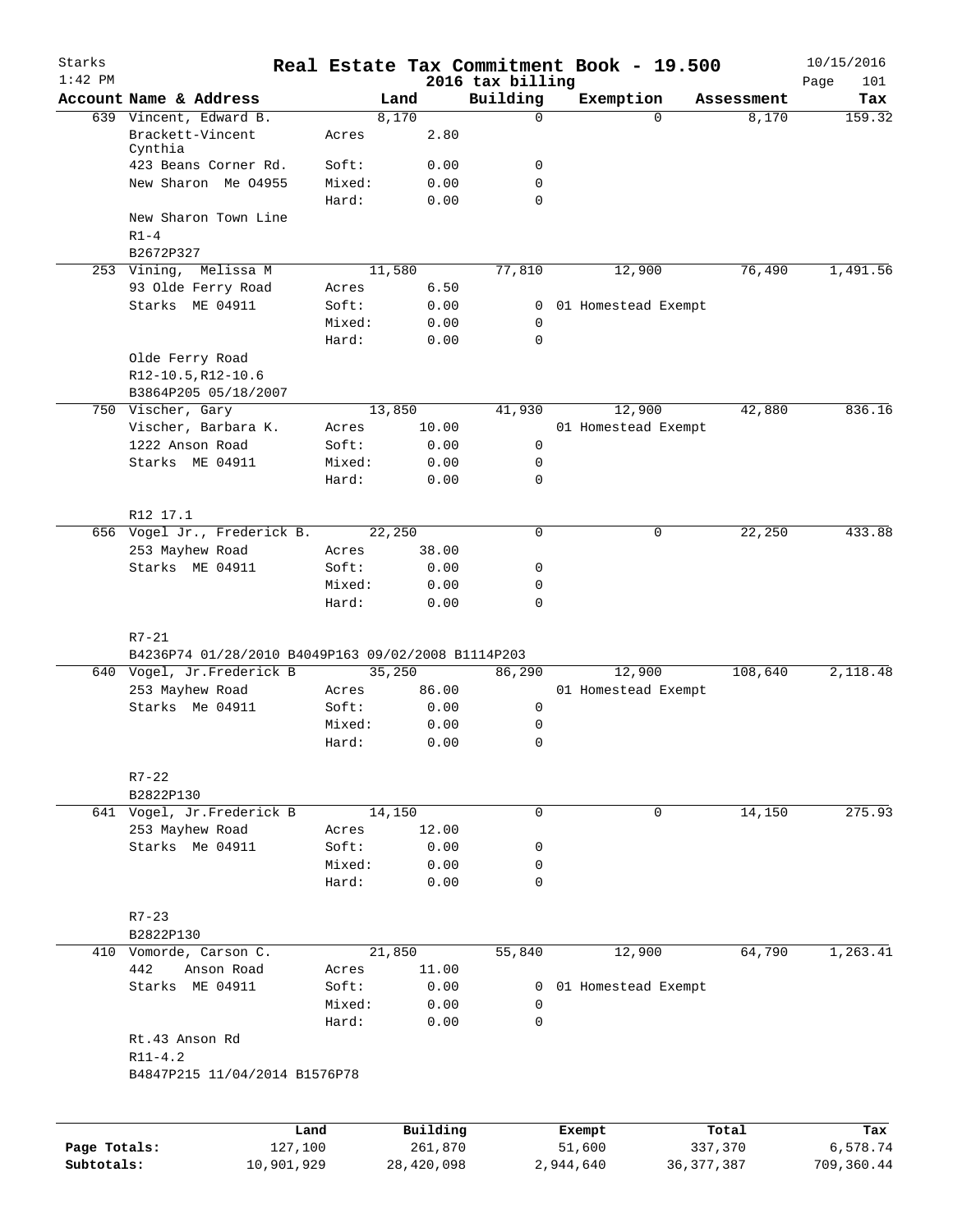| Starks       |                                              |         |             |                              | Real Estate Tax Commitment Book - 19.500 |            | 10/15/2016         |
|--------------|----------------------------------------------|---------|-------------|------------------------------|------------------------------------------|------------|--------------------|
| $1:42$ PM    | Account Name & Address                       |         | Land        | 2016 tax billing<br>Building | Exemption                                | Assessment | 102<br>Page<br>Tax |
|              | 189 Wade, Jacob C.                           |         | 26, 250     | 62,040                       | 12,900                                   | 75,390     | 1,470.11           |
|              | 51 Thompson Bridge Road Acres                |         | 50.00       |                              |                                          |            |                    |
|              | Starks ME 04911                              | Soft:   | 0.00        | 0                            | 01 Homestead Exempt                      |            |                    |
|              |                                              | Mixed:  | 0.00        | 0                            |                                          |            |                    |
|              |                                              | Hard:   | 0.00        | $\mathbf 0$                  |                                          |            |                    |
|              | Chin Rd.                                     |         |             |                              |                                          |            |                    |
|              | $R3 - 42$                                    |         |             |                              |                                          |            |                    |
|              | B4586P235 10/05/2012 B2010P164               |         |             |                              |                                          |            |                    |
| 643          | Wallace Family Land                          |         | 15,800      | 53,616                       | 12,900                                   | 56,516     | 1,102.06           |
|              | Trust                                        |         |             |                              |                                          |            |                    |
|              | 53 Jacob Lane                                | Acres   | 13.00       |                              |                                          |            |                    |
|              | Starks ME 04911                              | Soft:   | 0.00        |                              | 0 01 Homestead Exempt                    |            |                    |
|              |                                              | Mixed:  | 0.00        | 0                            |                                          |            |                    |
|              |                                              | Hard:   | 0.00        | 0                            |                                          |            |                    |
|              | Locke Hill Road                              |         |             |                              |                                          |            |                    |
|              | $R3-4.3A$                                    |         |             |                              |                                          |            |                    |
|              | B4699P116 08/16/2013 B2725P113               |         |             |                              |                                          |            |                    |
|              | 642 Wallace, Joseph C.                       |         | $\mathbf 0$ | 6,000                        | 0                                        | 6,000      | 117.00             |
|              | Wallace, Bernadette                          |         |             |                              |                                          |            |                    |
|              | 53 Jacob Lane                                |         |             |                              |                                          |            |                    |
|              | Starks ME 04911                              |         |             |                              |                                          |            |                    |
|              | Lockhill Road                                |         |             |                              |                                          |            |                    |
|              | $R3 - 4.30N$                                 |         |             |                              |                                          |            |                    |
|              | 646 Ward, Robert                             |         | 33,250      | $\mathbf 0$                  | 0                                        | 33,250     | 648.38             |
|              | 61 Heald St                                  | Acres   | 82.00       |                              |                                          |            |                    |
|              | Madison ME 04950                             | Soft:   | 0.00        | 0                            |                                          |            |                    |
|              |                                              | Mixed:  | 0.00        | 0                            |                                          |            |                    |
|              |                                              | Hard:   | 0.00        | $\mathbf 0$                  |                                          |            |                    |
|              | Mt. Hungar Road                              |         |             |                              |                                          |            |                    |
|              | $R5 - 15$                                    |         |             |                              |                                          |            |                    |
|              | B2248P116                                    |         |             |                              |                                          |            |                    |
|              | 645 Ward, Robert                             |         | 20,750      | $\mathbf 0$                  | 0                                        | 20,750     | 404.63             |
|              | 61 Heald St                                  | Acres   | 32.00       |                              |                                          |            |                    |
|              | Madison ME 04950                             | Soft:   | 0.00        | 0                            |                                          |            |                    |
|              |                                              | Mixed:  | 0.00        | 0                            |                                          |            |                    |
|              |                                              | Hard:   | 0.00        | $\mathbf 0$                  |                                          |            |                    |
|              | Mt. Hungar Road                              |         |             |                              |                                          |            |                    |
|              | $R5 - 11$                                    |         |             |                              |                                          |            |                    |
|              | B2248P115                                    |         |             |                              |                                          |            |                    |
|              | 647 Waters, Leona                            |         | 25,000      | 58,488                       | 12,900                                   | 70,588     | 1,376.47           |
|              | 1218 New Sharon Road                         | Acres   | 45.00       |                              |                                          |            |                    |
|              | Starks ME 04911                              | Soft:   | 0.00        | 0                            | 01 Homestead Exempt                      |            |                    |
|              |                                              | Mixed:  | 0.00        | 0                            |                                          |            |                    |
|              |                                              | Hard:   | 0.00        | 0                            |                                          |            |                    |
|              |                                              |         |             |                              |                                          |            |                    |
|              | $R1 - 29.4$                                  |         |             |                              |                                          |            |                    |
|              | B3755P136 10/06/2006 B1524P236               |         |             |                              |                                          |            |                    |
|              | 372 Waugh, Michael F.                        |         | 11,160      | 97,298                       | 12,900                                   | 95,558     | 1,863.38           |
|              | Anson Road                                   | Acres   | 5.86        |                              | 01 Homestead Exempt                      |            |                    |
|              | Starks ME 04911                              | Soft:   | 0.00        | 0                            |                                          |            |                    |
|              |                                              | Mixed:  | 0.00        | 0                            |                                          |            |                    |
|              |                                              | Hard:   | 0.00        | 0                            |                                          |            |                    |
|              | Rt.43 Madison Rd.                            |         |             |                              |                                          |            |                    |
|              | $R12-11.1-2$<br>B4941P165 08/11/2015 B2634P1 |         |             |                              |                                          |            |                    |
|              |                                              |         |             |                              |                                          |            |                    |
|              |                                              |         |             |                              |                                          |            |                    |
|              |                                              | Land    | Building    |                              | Exempt                                   | Total      | Tax                |
| Page Totals: |                                              | 132,210 | 277,442     |                              | 51,600                                   | 358,052    | 6,982.03           |
|              |                                              |         |             |                              |                                          |            |                    |

**Subtotals:** 11,034,139 28,697,540 2,996,240 36,735,439 716,342.47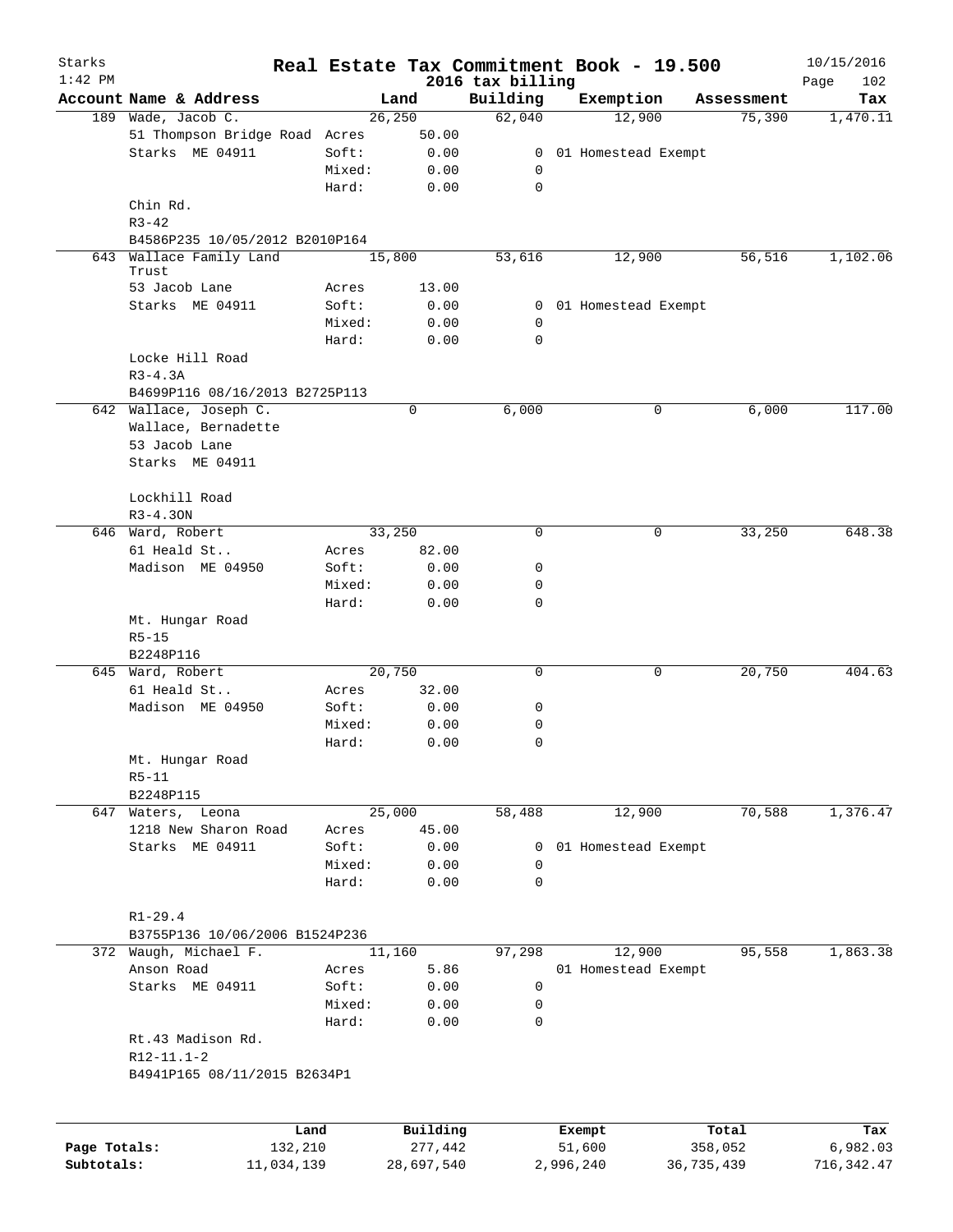| Starks<br>$1:42$ PM |                                                                            |                |        |              | 2016 tax billing | Real Estate Tax Commitment Book - 19.500 |            | 10/15/2016<br>103<br>Page |
|---------------------|----------------------------------------------------------------------------|----------------|--------|--------------|------------------|------------------------------------------|------------|---------------------------|
|                     | Account Name & Address                                                     |                | Land   |              | Building         | Exemption                                | Assessment | Tax                       |
|                     | 352 Webber, Archie L.                                                      |                | 8,300  |              | 0                | $\Omega$                                 | 8,300      | 161.85                    |
|                     | P.O. Box 215                                                               | Acres          |        | 3.00         |                  |                                          |            |                           |
|                     | Anson ME 04911                                                             | Soft:          |        | 0.00         | 0                |                                          |            |                           |
|                     |                                                                            | Mixed:         |        | 0.00         | $\mathbf 0$      |                                          |            |                           |
|                     |                                                                            | Hard:          |        | 0.00         | $\mathbf 0$      |                                          |            |                           |
|                     |                                                                            |                |        |              |                  |                                          |            |                           |
|                     | $R8 - 38$                                                                  |                |        |              |                  |                                          |            |                           |
|                     | B4395P30 05/16/2011 B4242P225 09/28/2009<br>247 Webster, Robert D.         |                | 22,000 |              | 86,900           | $\mathbf 0$                              | 108,900    | 2,123.55                  |
|                     | Webster, Eunice M.                                                         | Acres          |        | 33.00        |                  |                                          |            |                           |
|                     | 12027 NW 147th Place                                                       | Soft:          |        | 0.00         | 0                |                                          |            |                           |
|                     | Alachua FL 33409                                                           | Mixed:         |        | 0.00         | $\mathbf 0$      |                                          |            |                           |
|                     |                                                                            | Hard:          |        | 0.00         | $\Omega$         |                                          |            |                           |
|                     |                                                                            |                |        |              |                  |                                          |            |                           |
|                     | $R7 - 19$                                                                  |                |        |              |                  |                                          |            |                           |
|                     | B4873P165 01/26/2015 B3818P303 03/05/2007 B3703P15<br>06/28/2006 B1473P294 |                |        |              |                  |                                          |            |                           |
|                     | 653 Welcome, Jeffrey W. &<br>Linda G.                                      |                | 11,620 |              | 64,872           | 12,900                                   | 63,592     | 1,240.04                  |
|                     | 254 Chicken Street                                                         | Acres          |        | 6.57         |                  |                                          |            |                           |
|                     | Starks ME 04911                                                            | Soft:          |        | 0.00         | $\overline{0}$   | 01 Homestead Exempt                      |            |                           |
|                     |                                                                            | Mixed:         |        | 0.00         | 0                |                                          |            |                           |
|                     |                                                                            | Hard:          |        | 0.00         | 0                |                                          |            |                           |
|                     | $R3 - 24.1$                                                                |                |        |              |                  |                                          |            |                           |
|                     | B2443P137                                                                  |                |        |              |                  |                                          |            |                           |
|                     | 658 Whipple, Charles Bruce                                                 |                |        | $\mathbf 0$  | 6,000            | $\mathbf 0$                              | 6,000      | 117.00                    |
|                     | Estate of Valerie                                                          |                |        |              |                  |                                          |            |                           |
|                     | Whipple                                                                    |                |        |              |                  |                                          |            |                           |
|                     | 970 Farmington Falls                                                       |                |        |              |                  |                                          |            |                           |
|                     | Road<br>Farmington ME 04938                                                |                |        |              |                  |                                          |            |                           |
|                     |                                                                            |                |        |              |                  |                                          |            |                           |
|                     |                                                                            |                |        |              |                  |                                          |            |                           |
|                     | R8-120N2                                                                   |                |        |              |                  |                                          |            |                           |
|                     | B885P912                                                                   |                |        |              |                  |                                          |            |                           |
| 467                 | Whipple, Charles Bruce                                                     |                | 13,330 |              | 52,920           | 0                                        | 66,250     | 1,291.88                  |
|                     | Whipple, Cara                                                              | Acres<br>Soft: |        | 9.20<br>0.00 | 0                |                                          |            |                           |
|                     | 970 Farmington Falls<br>Road                                               |                |        |              |                  |                                          |            |                           |
|                     | Farmington ME 04938                                                        | Mixed:         |        | 0.00         | 0                |                                          |            |                           |
|                     |                                                                            | Hard:          |        | 0.00         | 0                |                                          |            |                           |
|                     |                                                                            |                |        |              |                  |                                          |            |                           |
|                     | $R8 - 38 - 15$                                                             |                |        |              |                  |                                          |            |                           |
|                     | B4407P92 06/17/2011 B4270P151 05/19/2010 B3680P46<br>05/19/2006 B3233P281  |                |        |              |                  |                                          |            |                           |
|                     | 659 Whipple, Charles Bruce                                                 |                | 25,592 |              | 28,440           | $\mathbf 0$                              | 54,032     | 1,053.62                  |
|                     | Whipple, Valerie M                                                         | Acres          |        | 5.45         |                  |                                          |            |                           |
|                     | Estate                                                                     |                |        |              |                  |                                          |            |                           |
|                     | 970 Farmington Falls<br>Rd.                                                | Soft:          |        | 0.00         | 0                |                                          |            |                           |
|                     | Farmington ME 04938                                                        | Mixed:         |        | 0.00         | $\mathsf{O}$     |                                          |            |                           |
|                     |                                                                            | Hard:          |        | 0.00         | $\mathbf 0$      |                                          |            |                           |
|                     | New Sharon Rd                                                              |                |        |              |                  |                                          |            |                           |
|                     | $R8 - 12$                                                                  |                |        |              |                  |                                          |            |                           |
|                     | B898P80                                                                    |                |        |              |                  |                                          |            |                           |
|                     |                                                                            |                |        |              |                  |                                          |            |                           |
|                     |                                                                            |                |        |              |                  |                                          |            |                           |
|                     |                                                                            |                |        |              |                  |                                          |            |                           |
|                     |                                                                            |                |        |              |                  |                                          |            |                           |

|              | Land       | Building   | Exempt    | Total      | Tax        |
|--------------|------------|------------|-----------|------------|------------|
| Page Totals: | 80,842     | 239,132    | 12,900    | 307,074    | 5,987.94   |
| Subtotals:   | 11,114,981 | 28,936,672 | 3,009,140 | 37,042,513 | 722,330.41 |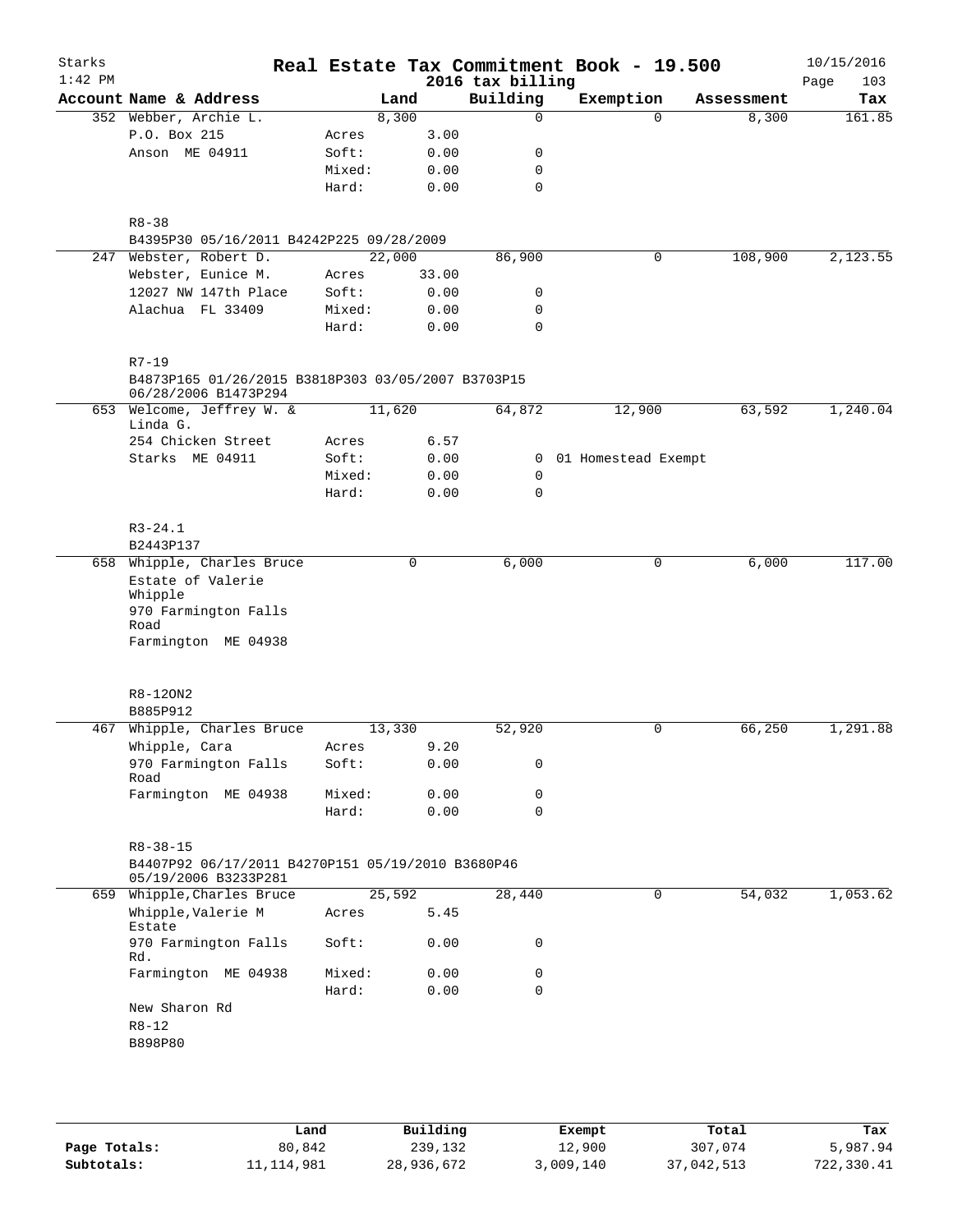| Starks    |                                   |        |        |                  | Real Estate Tax Commitment Book - 19.500 |            | 10/15/2016  |
|-----------|-----------------------------------|--------|--------|------------------|------------------------------------------|------------|-------------|
| $1:42$ PM |                                   |        |        | 2016 tax billing |                                          |            | 104<br>Page |
|           | Account Name & Address            |        | Land   | Building         | Exemption                                | Assessment | Tax         |
|           | 660 White, Stephen                |        | 22,500 | 3,000            | $\Omega$                                 | 25,500     | 497.25      |
|           | White, Michael                    | Acres  | 35.00  |                  |                                          |            |             |
|           | 4 White Ave.                      | Soft:  | 0.00   | 0                |                                          |            |             |
|           | Jay ME 04239                      | Mixed: | 0.00   | 0                |                                          |            |             |
|           |                                   | Hard:  | 0.00   | $\mathbf 0$      |                                          |            |             |
|           | $R7 - 20$                         |        |        |                  |                                          |            |             |
|           | B3700P323 06/16/2006 B1170P232    |        |        |                  |                                          |            |             |
|           | 661 Whitford, Henry W             |        | 13,850 | 24,960           | 0                                        | 38,810     | 756.80      |
|           | Whitford Patricia A               | Acres  | 10.00  |                  |                                          |            |             |
|           | 114 Maple Lane                    | Soft:  | 0.00   | 0                |                                          |            |             |
|           | Fort Myers FL 33908               | Mixed: | 0.00   | 0                |                                          |            |             |
|           |                                   | Hard:  | 0.00   | $\mathbf 0$      |                                          |            |             |
|           | $R2 - 39.1$                       |        |        |                  |                                          |            |             |
|           | B2042P319 09/16/1994              |        |        |                  |                                          |            |             |
|           | 177 Whitmore, Christy Ann         |        | 38,250 | 190,342          | 12,900                                   | 215,692    | 4,205.99    |
|           | Whitmore, Samuel A.               | Acres  | 98.00  |                  |                                          |            |             |
|           | PO Box 597                        | Soft:  | 0.00   | $\overline{0}$   | 01 Homestead Exempt                      |            |             |
|           | Anson ME 04911                    | Mixed: | 0.00   | 0                |                                          |            |             |
|           |                                   | Hard:  | 0.00   | $\mathbf 0$      |                                          |            |             |
|           | Faulker Hill Rd                   |        |        |                  |                                          |            |             |
|           | $R8 - 36$                         |        |        |                  |                                          |            |             |
|           | B4341P75 11/15/2010 B2616P167     |        |        |                  |                                          |            |             |
|           | 580 Whitmore, Robert              |        | 13,980 | 6,600            | 0                                        | 20,580     | 401.31      |
|           | 216 Pinkham Brook Rd.             | Acres  | 10.20  |                  |                                          |            |             |
|           | Durham ME 04222                   | Soft:  | 0.00   | 0                |                                          |            |             |
|           |                                   | Mixed: | 0.00   | 0                |                                          |            |             |
|           |                                   | Hard:  | 0.00   | 0                |                                          |            |             |
|           | Mayhew Road                       |        |        |                  |                                          |            |             |
|           | $R7 - 10.2$                       |        |        |                  |                                          |            |             |
|           | B4365P74 01/28/2011 B2501P82      |        |        |                  |                                          |            |             |
|           | 662 Whittemore, Nicholas          |        | 13,500 | 0                | 0                                        | 13,500     | 263.25      |
|           | General Delivery Box 96 Acres     |        | 11.00  |                  |                                          |            |             |
|           | Farmington Falls ME<br>04940      | Soft:  | 0.00   | 0                |                                          |            |             |
|           |                                   | Mixed: | 0.00   | 0                |                                          |            |             |
|           |                                   | Hard:  | 0.00   | 0                |                                          |            |             |
|           | $R1 - 46$                         |        |        |                  |                                          |            |             |
|           | B1084P10                          |        |        |                  |                                          |            |             |
|           | 664 Willis, Neil E, & Susan<br>D. |        | 19,750 | 26,040           | 12,900                                   | 32,890     | 641.36      |
|           | 30 Anson Road                     | Acres  | 24.00  |                  |                                          |            |             |
|           | Starks ME 04911                   | Soft:  | 0.00   |                  | 0 01 Homestead Exempt                    |            |             |
|           |                                   | Mixed: | 0.00   | 0                |                                          |            |             |
|           |                                   | Hard:  | 0.00   | 0                |                                          |            |             |
|           |                                   |        |        |                  |                                          |            |             |
|           | $U2 - 30$                         |        |        |                  |                                          |            |             |
|           | B2055P123                         |        |        |                  |                                          |            |             |
|           |                                   |        |        |                  |                                          |            |             |

|              | Land       | Building   | Exempt    | Total        | Tax        |
|--------------|------------|------------|-----------|--------------|------------|
| Page Totals: | 121,830    | 250,942    | 25,800    | 346,972      | 6,765.96   |
| Subtotals:   | 11,236,811 | 29,187,614 | 3,034,940 | 37, 389, 485 | 729,096.37 |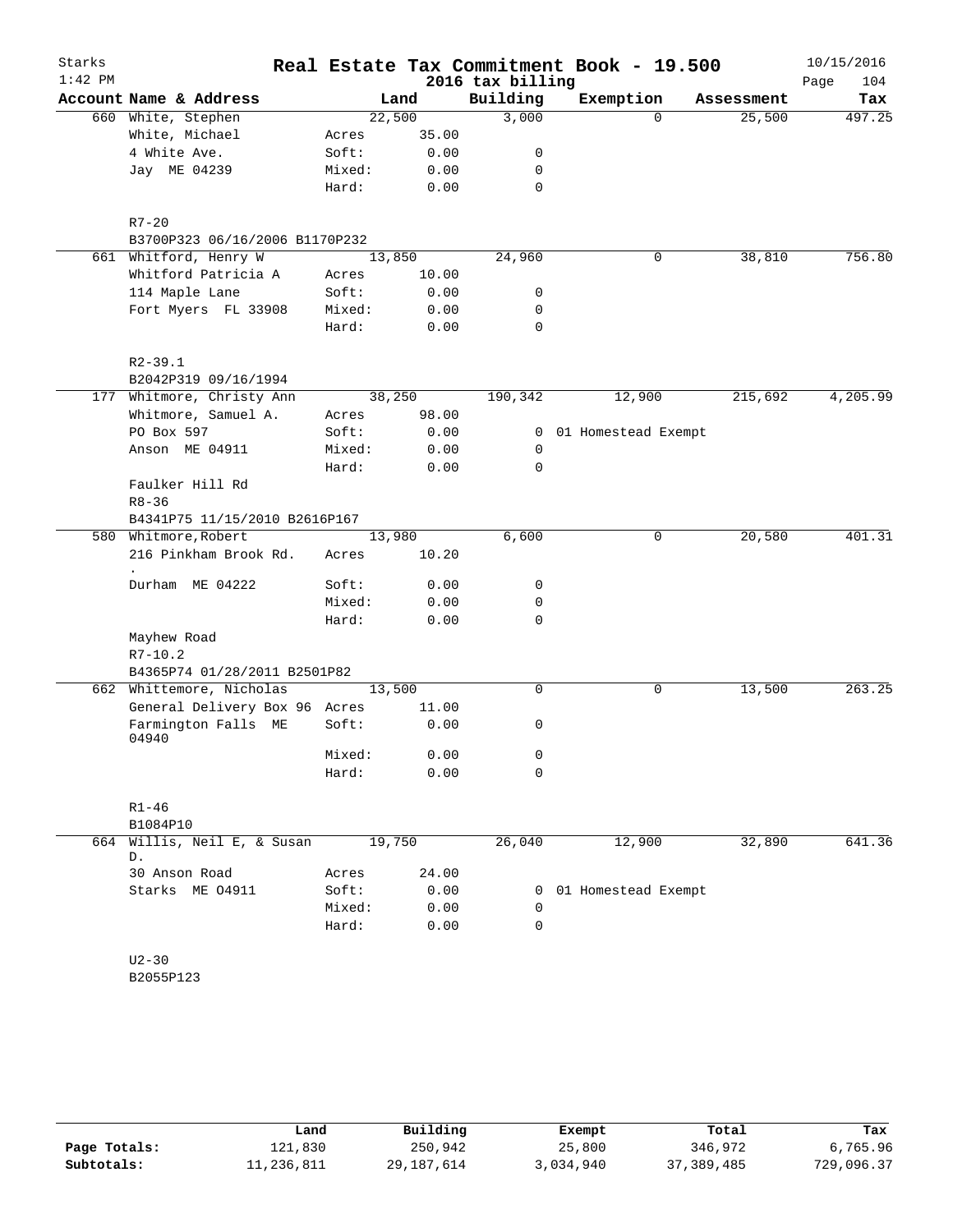| Starks<br>$1:42$ PM |                                                    |                |              | 2016 tax billing | Real Estate Tax Commitment Book - 19.500 |            | 10/15/2016<br>Page<br>105 |
|---------------------|----------------------------------------------------|----------------|--------------|------------------|------------------------------------------|------------|---------------------------|
|                     | Account Name & Address                             | Land           |              | Building         | Exemption                                | Assessment | Tax                       |
|                     | 667 Winder, James And                              | 11,550         |              | 0                | $\Omega$                                 | 11,550     | 225.23                    |
|                     | Constance<br>49 Church St.                         |                |              |                  |                                          |            |                           |
|                     | Old Orchard Beach ME                               | Acres<br>Soft: | 8.00<br>0.00 | 0                |                                          |            |                           |
|                     | 04064                                              |                |              |                  |                                          |            |                           |
|                     |                                                    | Mixed:         | 0.00         | 0                |                                          |            |                           |
|                     |                                                    | Hard:          | 0.00         | 0                |                                          |            |                           |
|                     | Mayhew Road                                        |                |              |                  |                                          |            |                           |
|                     | $R5 - 6$                                           |                |              |                  |                                          |            |                           |
|                     | B2522P246                                          |                |              |                  |                                          |            |                           |
|                     | 668 Winder, James W.                               | 15,310         |              | 16,920           | 0                                        | 32,230     | 628.49                    |
|                     | Winder, Constance E.                               | Acres          | 12.25        |                  |                                          |            |                           |
|                     | 49 Church St                                       | Soft:          | 0.00         | 0                |                                          |            |                           |
|                     | Old Orchard Beach ME<br>04064                      | Mixed:         | 0.00         | 0                |                                          |            |                           |
|                     |                                                    | Hard:          | 0.00         | 0                |                                          |            |                           |
|                     | Mayhew Road                                        |                |              |                  |                                          |            |                           |
|                     | $R5 - 6.2$                                         |                |              |                  |                                          |            |                           |
|                     | B2174P132                                          |                |              |                  |                                          |            |                           |
|                     | 669 Wing, Ronald                                   | 22,750         |              | $\Omega$         | 0                                        | 22,750     | 443.63                    |
|                     | Elizabeth Wing                                     | Acres          | 40.00        |                  |                                          |            |                           |
|                     | 525 W. Mills Rd                                    | Soft:          | 0.00         | 0                |                                          |            |                           |
|                     | Industry ME 04938                                  | Mixed:         | 0.00         | 0<br>0           |                                          |            |                           |
|                     |                                                    | Hard:          | 0.00         |                  |                                          |            |                           |
|                     | $R1 - 49$                                          |                |              |                  |                                          |            |                           |
|                     | B2762P67 B797P790                                  |                |              |                  |                                          |            |                           |
|                     | 670 Wing, Ronald D. &                              | 30,000         |              | 0                | 0                                        | 30,000     | 585.00                    |
|                     | Elizabeth M.                                       |                |              |                  |                                          |            |                           |
|                     | 525 W.Mills Rd.                                    | Acres          | 69.00        |                  |                                          |            |                           |
|                     | Industry ME 04938                                  | Soft:          | 0.00         | 0                |                                          |            |                           |
|                     |                                                    | Mixed:         | 0.00         | 0                |                                          |            |                           |
|                     |                                                    | Hard:          | 0.00         | 0                |                                          |            |                           |
|                     |                                                    |                |              |                  |                                          |            |                           |
|                     | $R1 - 36$                                          |                |              |                  |                                          |            |                           |
|                     | B2762P67 B1378P9<br>671 Winslow, Barbara T.        | 34,750         |              |                  |                                          |            |                           |
|                     | 466 Smithfield Rd.                                 |                | 88.00        | 0                | 0                                        | 34,750     | 677.63                    |
|                     | Norridgewock ME 04957                              | Acres<br>Soft: | 0.00         | 0                |                                          |            |                           |
|                     |                                                    | Mixed:         | 0.00         | 0                |                                          |            |                           |
|                     |                                                    | Hard:          | 0.00         | 0                |                                          |            |                           |
|                     |                                                    |                |              |                  |                                          |            |                           |
|                     | $R5 - 24$                                          |                |              |                  |                                          |            |                           |
|                     | B4699P144 08/19/2013 B3913P153 09/28/2007 B845P468 |                |              |                  |                                          |            |                           |
|                     | 672 Winslow, Peter V. and                          | 13,010         |              | 12,480           | 0                                        | 25,490     | 497.06                    |
|                     | Michelle A.                                        |                |              |                  |                                          |            |                           |
|                     | 258 Farmington Falls<br>Road                       | Acres          | 8.70         |                  |                                          |            |                           |
|                     | New Sharon ME 04955                                | Soft:          | 0.00         | 0                |                                          |            |                           |
|                     |                                                    | Mixed:         | 0.00         | 0                |                                          |            |                           |
|                     |                                                    | Hard:          | 0.00         | 0                |                                          |            |                           |
|                     | River Rd                                           |                |              |                  |                                          |            |                           |
|                     | $R8 - 22$                                          |                |              |                  |                                          |            |                           |
|                     | B2727P141                                          |                |              |                  |                                          |            |                           |
|                     |                                                    |                |              |                  |                                          |            |                           |

|              | Land       | Building     | Exempt    | Total      | Tax         |
|--------------|------------|--------------|-----------|------------|-------------|
| Page Totals: | 127,370    | 29,400       |           | 156,770    | 3,057.04    |
| Subtotals:   | 11,364,181 | 29, 217, 014 | 3,034,940 | 37,546,255 | 732, 153.41 |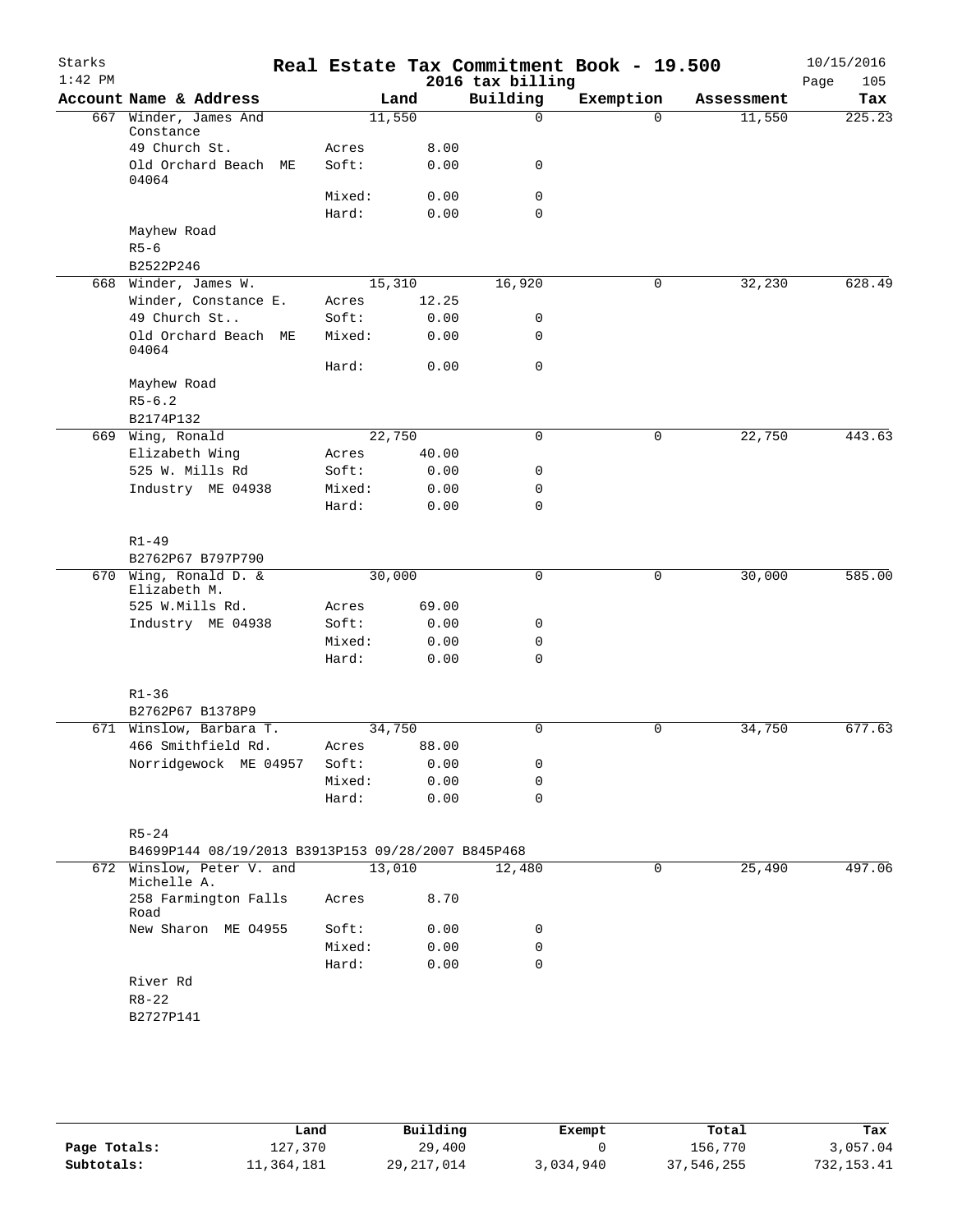| Starks    |                                                   |        |          |                              | Real Estate Tax Commitment Book - 19.500 |             | 10/15/2016         |
|-----------|---------------------------------------------------|--------|----------|------------------------------|------------------------------------------|-------------|--------------------|
| $1:42$ PM | Account Name & Address                            |        | Land     | 2016 tax billing<br>Building | Exemption                                | Assessment  | 106<br>Page<br>Tax |
|           | 674 Woodward, Dana G.                             |        | 9,950    | 53,520                       | 12,900                                   | 50, 570     | 986.12             |
|           | 8145 Dinsmore St.                                 | Acres  | 4.00     |                              |                                          |             |                    |
|           | Brooksville FL 34613                              | Soft:  | 0.00     | 0                            | 01 Homestead Exempt                      |             |                    |
|           |                                                   | Mixed: | 0.00     | 0                            |                                          |             |                    |
|           |                                                   | Hard:  | 0.00     | $\mathbf 0$                  |                                          |             |                    |
|           | $R12 - 5$                                         |        |          |                              |                                          |             |                    |
|           | B1652P143                                         |        |          |                              |                                          |             |                    |
|           | 676 Worthley, Melinda                             |        | 12,230   | 33,347                       | 12,900                                   | 32,677      | 637.20             |
|           | 87 Emery Road                                     | Acres  | 7.50     |                              |                                          |             |                    |
|           | Starks ME 04911                                   | Soft:  | 0.00     | 0                            | 01 Homestead Exempt                      |             |                    |
|           |                                                   | Mixed: | 0.00     | 0                            |                                          |             |                    |
|           |                                                   | Hard:  | 0.00     | $\mathbf 0$                  |                                          |             |                    |
|           | emery road                                        |        |          |                              |                                          |             |                    |
|           | $R3-32A$                                          |        |          |                              |                                          |             |                    |
|           | B4139P135 04/17/2009 B2727P323                    |        |          |                              |                                          |             |                    |
|           | 677 Worthley, Melinda                             |        | 7,460    | $\mathbf 0$                  |                                          | 7,460<br>0  | 145.47             |
|           | 87 Emery Road                                     | Acres  | 1.70     |                              |                                          |             |                    |
|           | Starks ME 04911                                   | Soft:  | 0.00     | 0                            |                                          |             |                    |
|           |                                                   | Mixed: | 0.00     | 0                            |                                          |             |                    |
|           |                                                   | Hard:  | 0.00     | $\mathbf 0$                  |                                          |             |                    |
|           | emery road                                        |        |          |                              |                                          |             |                    |
|           | $R4-9$                                            |        |          |                              |                                          |             |                    |
|           | B2727P323                                         |        |          |                              |                                          |             |                    |
| 663       | Wright, Albert                                    |        | 13,980   | 10,200                       |                                          | 24,180<br>0 | 471.51             |
|           | Wright, Maureen                                   | Acres  | 10.20    |                              |                                          |             |                    |
|           | 484 Cedar Swamp Road                              | Soft:  | 0.00     | 0                            |                                          |             |                    |
|           | Jackson NJ 08527                                  | Mixed: | 0.00     | 0                            |                                          |             |                    |
|           |                                                   | Hard:  | 0.00     | $\mathbf 0$                  |                                          |             |                    |
|           | $R8 - 10.7$                                       |        |          |                              |                                          |             |                    |
|           | B3469P199 04/12/2005 B1056P158                    |        |          |                              |                                          |             |                    |
|           | 678 Wurpel, Patricia A                            |        | 24,420   | 55,920                       | 12,900                                   | 67,440      | 1,315.08           |
|           | Wurpel Richard E                                  | Acres  | 117.00   |                              |                                          |             |                    |
|           | 2348 Industry Road                                | Soft:  | 26.00    |                              | 2,616 01 Homestead Exempt                |             |                    |
|           | Starks ME 04911                                   | Mixed: | 52.00    | 5,322                        |                                          |             |                    |
|           |                                                   | Hard:  | 36.00    | 3,870                        |                                          |             |                    |
|           | $R2 - 29$                                         |        |          |                              |                                          |             |                    |
|           | B849P84                                           |        |          |                              |                                          |             |                    |
| 409       | Zamboni, Jennifer L.                              |        | 13,920   | 42,360                       | 12,900                                   | 43,380      | 845.91             |
|           | 255 Dill Road                                     | Acres  | 10.10    |                              | 01 Homestead Exempt                      |             |                    |
|           | Starks ME 04911                                   | Soft:  | 0.00     | 0                            |                                          |             |                    |
|           |                                                   | Mixed: | 0.00     | 0                            |                                          |             |                    |
|           |                                                   | Hard:  | 0.00     | $\Omega$                     |                                          |             |                    |
|           | $R6 - 21.1$                                       |        |          |                              |                                          |             |                    |
|           | B4262P135 04/23/2010 B4219P65 12/03/2009 B3339P78 |        |          |                              |                                          |             |                    |
|           | 692 Zink Jr., George H.                           |        | 24,000   | 0                            |                                          | 24,000<br>0 | 468.00             |
|           | Joyce, Davie and<br>Jenkinson, John               | Acres  | 45.00    |                              |                                          |             |                    |
|           | 83 Baker Road                                     | Soft:  | 0.00     | 0                            |                                          |             |                    |
|           | Starks ME 04911                                   | Mixed: | 0.00     | 0                            |                                          |             |                    |
|           |                                                   | Hard:  | 0.00     | $\mathbf 0$                  |                                          |             |                    |
|           | $R4 - 14.3$                                       |        |          |                              |                                          |             |                    |
|           |                                                   |        |          |                              |                                          |             |                    |
|           |                                                   | Land   | Building |                              | Exempt                                   | Total       | Tax                |

|              | Land       | Building     | Exempt    | Total      | Tax        |
|--------------|------------|--------------|-----------|------------|------------|
| Page Totals: | 105,960    | 195,347      | 51,600    | 249,707    | 4,869.29   |
| Subtotals:   | 11,470,141 | 29, 412, 361 | 3,086,540 | 37,795,962 | 737,022.70 |